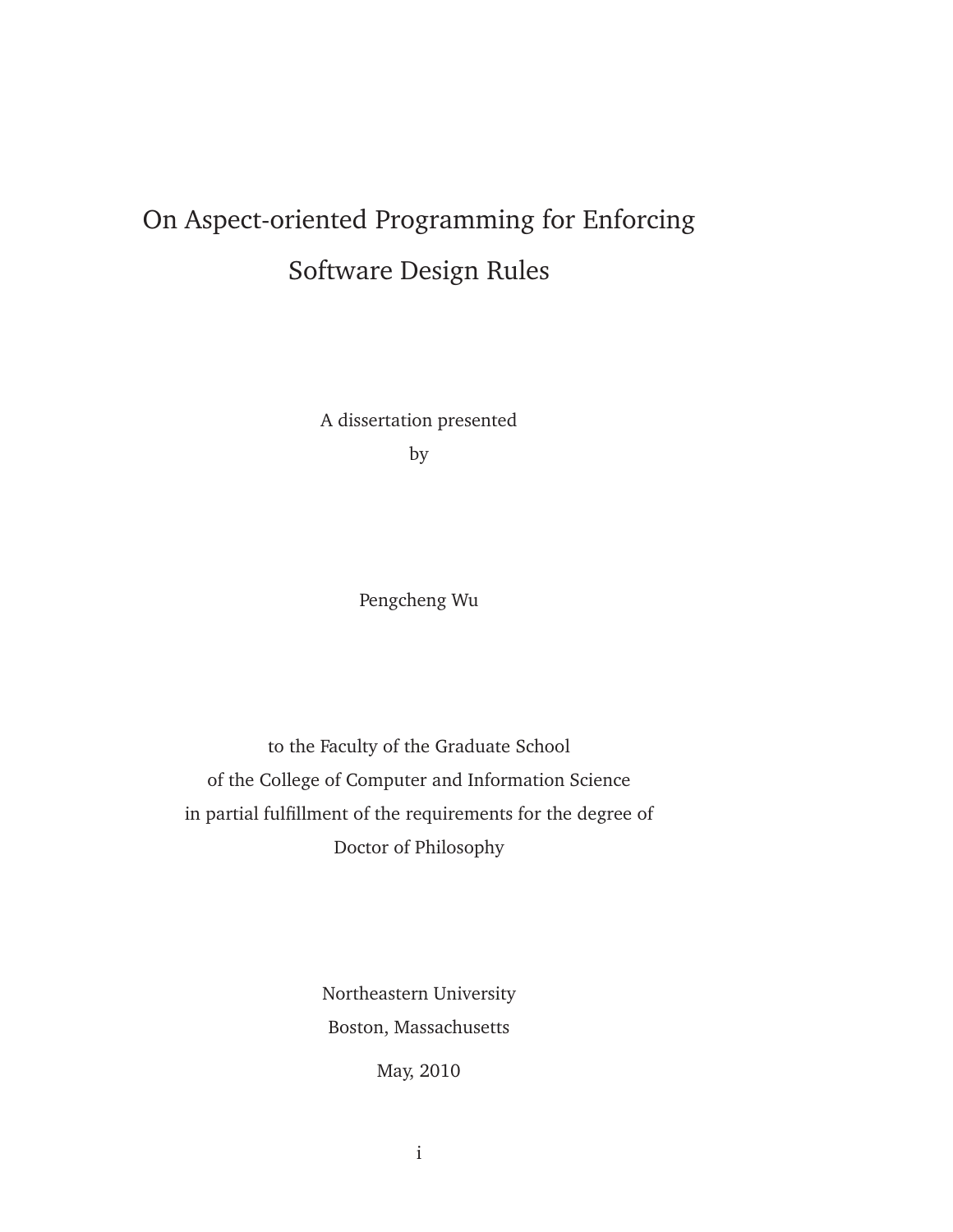Copyright  $\odot$  2010 by Pengcheng Wu All rights reserved.

<u> 1989 - Johann Barn, mars ar breis besteht fan de Fryske kommer</u>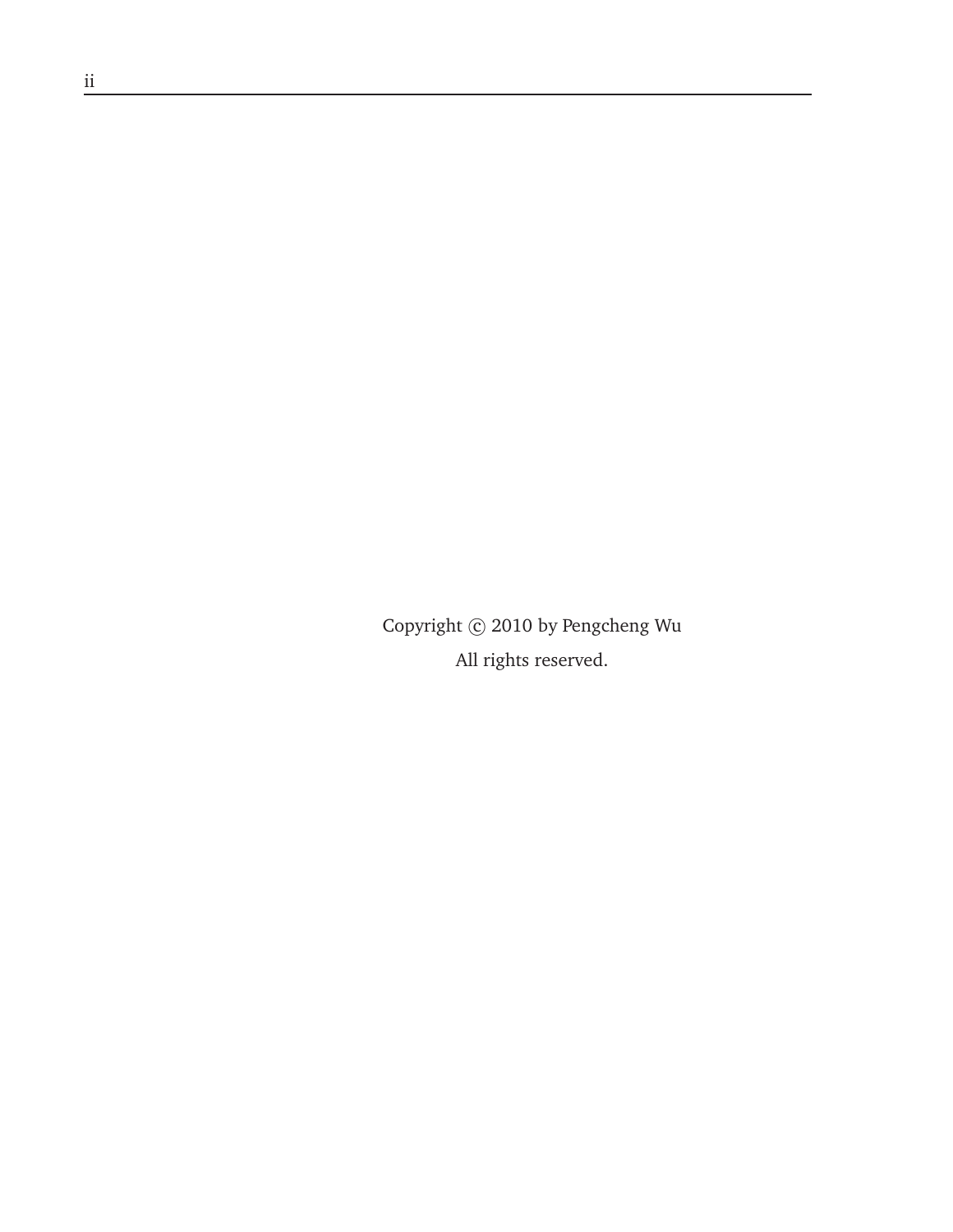### Abstract

Software design rules are important in modern software development, with significance in achieving high quality in many aspects of software engineering including functional correctness, safety, performance, reusability, and so on. The current practice of software engineering tools to enforce software design rules has much to be desired. They usually either can only check a pre-defined set of design rules without allowing customization and extension, or even when customization or extension is allowed, they require programmers to encode new design rules in low level primitives such as byte-code level API, or force programmers to learn new domain specific languages or new meta-models that programmers are not familiar with.

In this thesis work, we argue that the shadow model of AspectJlike Aspect-oriented programming languages is a useful and suitable meta-model for building customizable software design rule static checkers for programs written in Java-like object-oriented languages. To support this thesis, based on AspectJ's shadow model and pointcut language, we have built two compile time facilities, with which software design rules can be encoded and enforced. The first facility is called Statically Executable Advice, which allows programmers to implement design rule checkers in advice-like constructs, but unlike advice in AspectJ, they are advice that are defined on static shadows, instead of on dynamic join points, and that they are executed at compile time, instead of at run time. The second facility is a fur-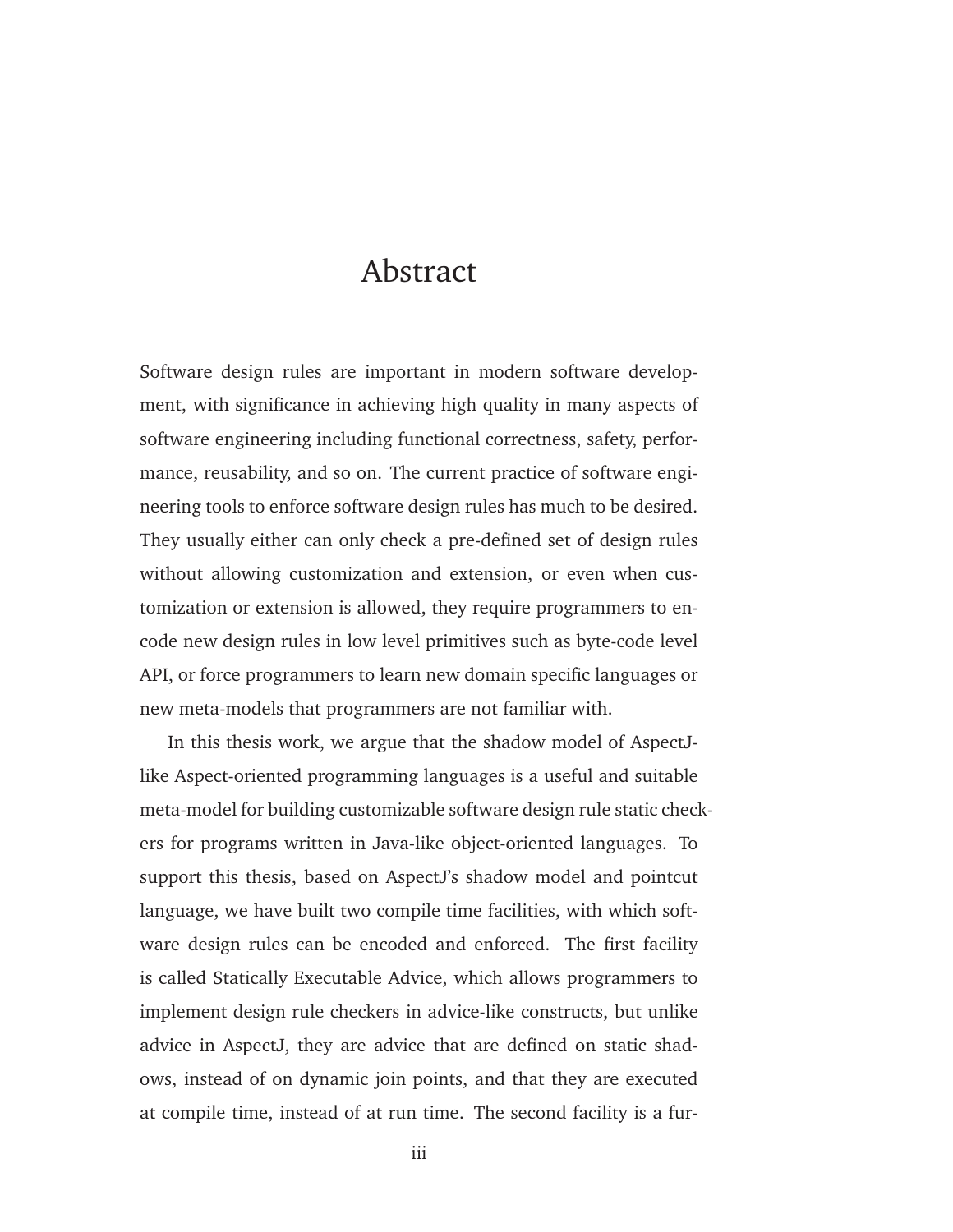ther improvement of the idea, by featuring a Datalog based declarative query mechanism on shadows, with a seamless integration with AspectJ's native pointcut expression language. When designing this Datalog shadow query mechanism, we especially developed it with a focus on performance and scalability. We present a Datalog representation of the shadow model of AspectJ so that we can leverage an intelligent data structure capable of dealing with large-scale relational data with much redundancy, called Binary Decision Diagram (BDD). We make use of an advanced third party BDD-based Datalog solver called "bddbddb" to solve design rule constraints encoded in Datalog shadow queries in our system. We have evaluated our Datalog-based approach for enforcing software design rules in terms of its effectiveness, usability, and performance. The evaluation results show that the system can describe and enforce a wide variety of industrial software design rules, it is easier to use than writing queries on an alternative meta-model, i.e., the Abstract-Syntax-Tree based model, and the system indeed can scale well to large size real world programs on diversified queries.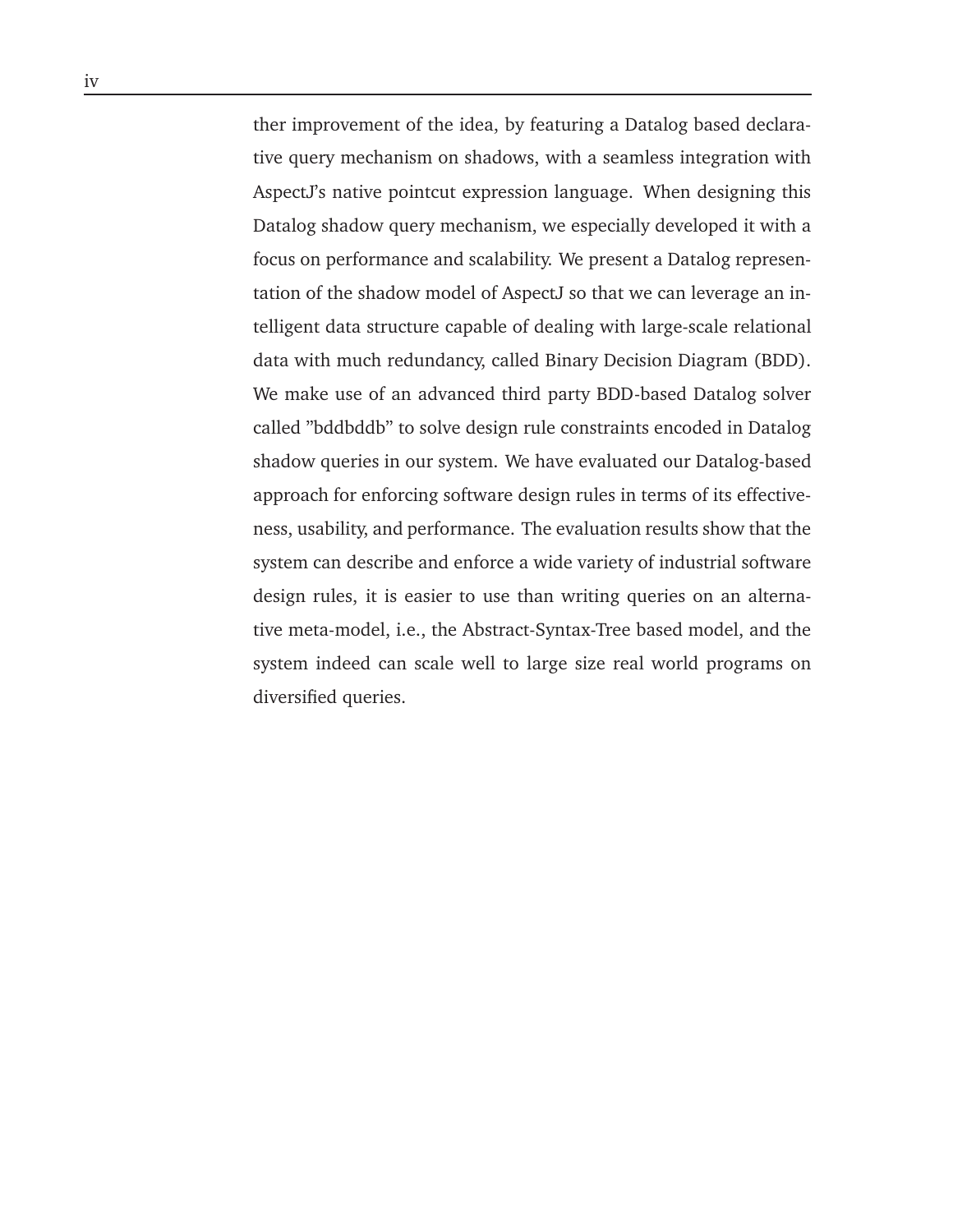### Acknowledgement

First of all, I would like to thank my thesis advisor, Prof. Karl Lieberherr, for his direction and encouragement over the years, including the years when I was at Northeastern University and the years when I worked in industry while trying to reach this ultimate academic goal. It is fair to say that without his support, I would not have been able to finish this PhD work. I am also grateful to the rest of my thesis committee members, including Professors Gene Cooperman, Shriram Krishnamurthi, and Mitchell Wand, for their time and effort spent on reading drafts of my dissertation, giving feedback and providing helpful suggestions. In particular, I want to thank Prof. Wand for his detailed comments and many useful suggestions on the Evaluation chapter of the dissertation.

During my Northeastern years, I am also indebted to many people, from whom I have learnt much. I had a collaboration with Prof. David Lorenz and the collaboration has resulted in my first published academic paper during Northeastern period, the AOSD'03 paper coauthored with Karl and David. The main contents of the paper have turned into Chapter 2 of this dissertation, and David has made significant contribution to it. In the summer of 2001 and summer of 2004, I also had an honor to work with Dr. Dirk Riehle and Dr. Rajesh Krishnan respectively as an intern in industry. I have tremendously benefited from the working experience with them and I thank them for treating me well. I am also grateful to Neeraj Sangal for allowing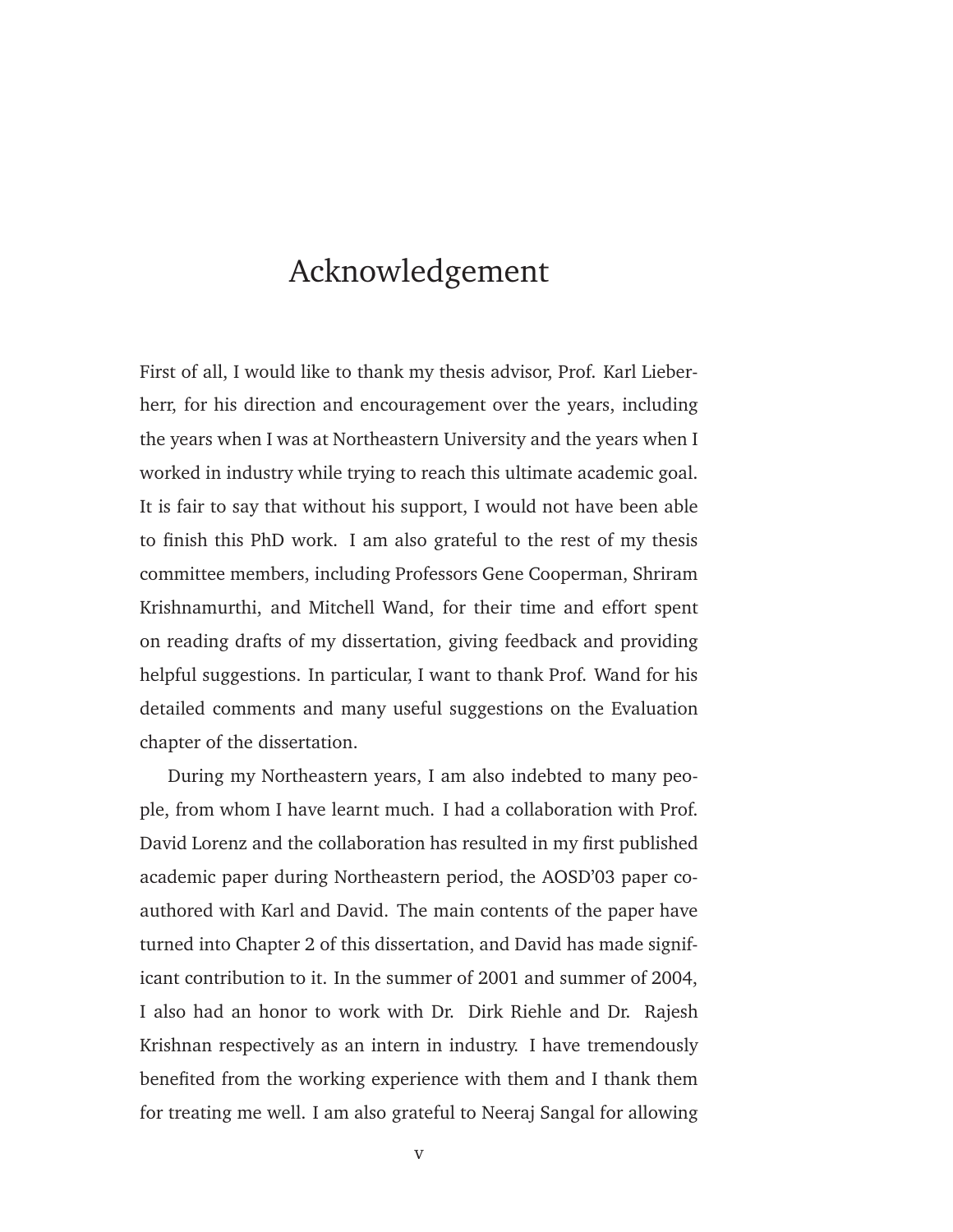me to work with him in the summer of 2003. Neeraj's entrepreneurship spirit has always inspired me since then.

I am indebted to the contributors of the Eclipse AspectJ compiler, the BDD-based Datalog solver bddbddb, and the Eclipse plug-in ASTView for making their software and source code available. Difference pieces of the software tools presented in this dissertation are built on their software.

Over the years, I have made many friends at Northeastern, in the Greater Boston area, and in China. They are too many to list here. Chatting and playing with these friends have made life enjoyable and colorful.

My family is always the most important aspect of my life. Words cannot really express my gratitude to my wife, Xin, for her love, understanding, and encouragement along this journey. Even though still a young kid, Ethan, my lovely son, has made contribution to this work by being cooperative, cute and funny. This is for you, Xin and Ethan! I thank my parents for their love and their appreciation for education, which made this possible in the first place. I thank my sister for her support and encouragement. My parents-in-law certainly deserve my gratitude for believing that I can finish this PhD work. It is such a pity that my mother-in-law was not able to see this happen eventually.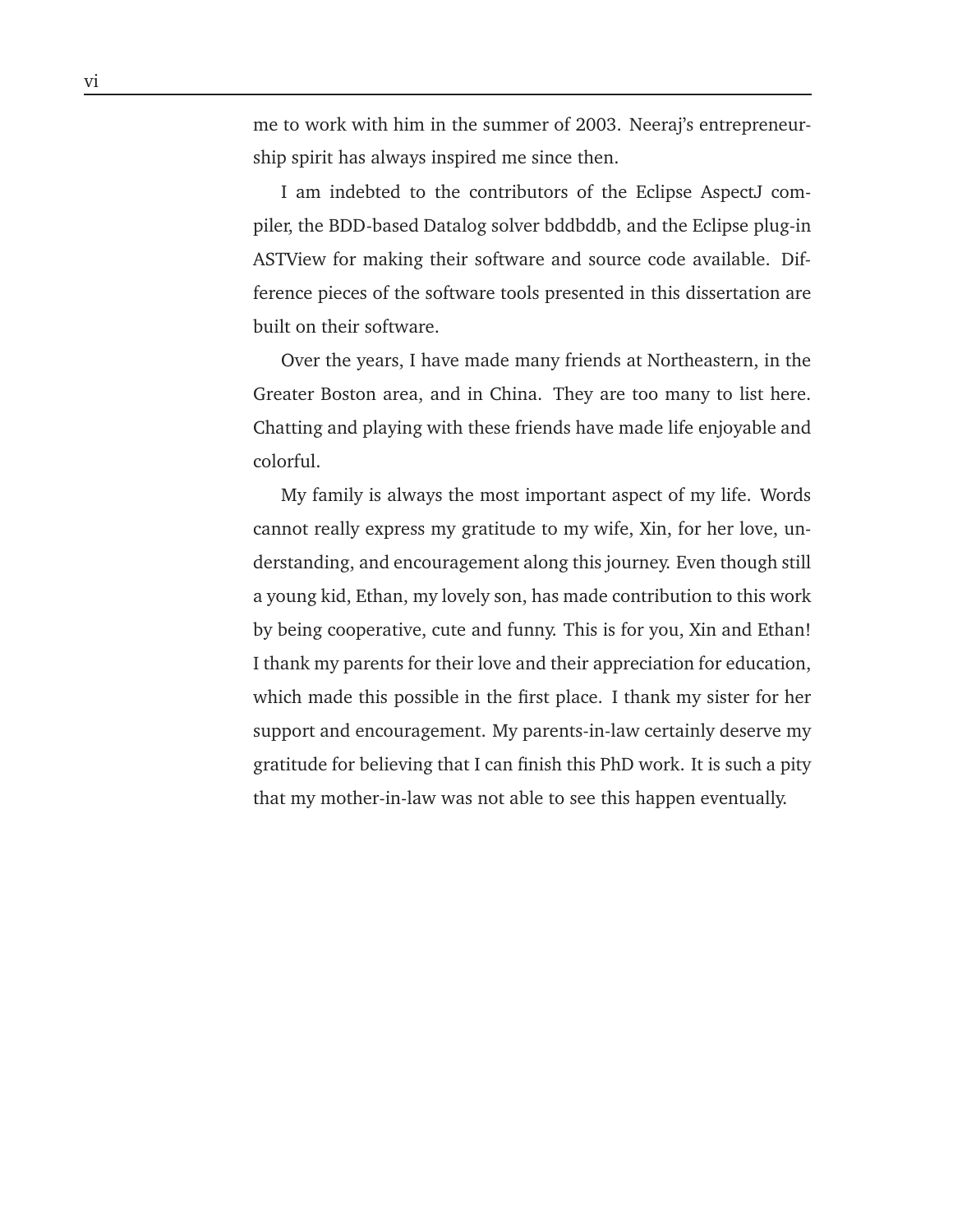## **Contents**

|                              | <b>Contents</b> |                                                          | vii            |
|------------------------------|-----------------|----------------------------------------------------------|----------------|
| <b>List of Figures</b>       |                 |                                                          |                |
| <b>List of Tables</b><br>xii |                 |                                                          |                |
|                              | Listings        |                                                          | xiv            |
| 1                            |                 | Introduction                                             | $\mathbf{1}$   |
|                              | 1.1             | Examples of design rules $\dots \dots \dots \dots \dots$ | $\overline{2}$ |
|                              | 1.2             | Current Design Rule Checking Practices and Deficien-     |                |
|                              |                 |                                                          | $\overline{4}$ |
|                              | 1.3             |                                                          | 6              |
|                              | 1.4             | Thesis Contributions                                     | 9              |
|                              | 1.5             |                                                          | 9              |
| $\mathbf{2}$                 |                 | Dynamic Checkers for the Law of Demeter                  | 11             |
|                              | 2.1             | The Definition of the Law of Demeter                     | 11             |
|                              | 2.2             | Validating LoD in AspectJ                                | 12             |
|                              | 2.3             | Dynamic Checker for OF in AspectJ                        | 14             |
|                              |                 | Implementation of the OF checker<br>2.3.1                | 14             |
|                              | $2.4^{\circ}$   | Dynamic Checker for CF in AspectJ                        | 20             |
|                              |                 | Implementation of the dynamic CF checker<br>2.4.1        | 20             |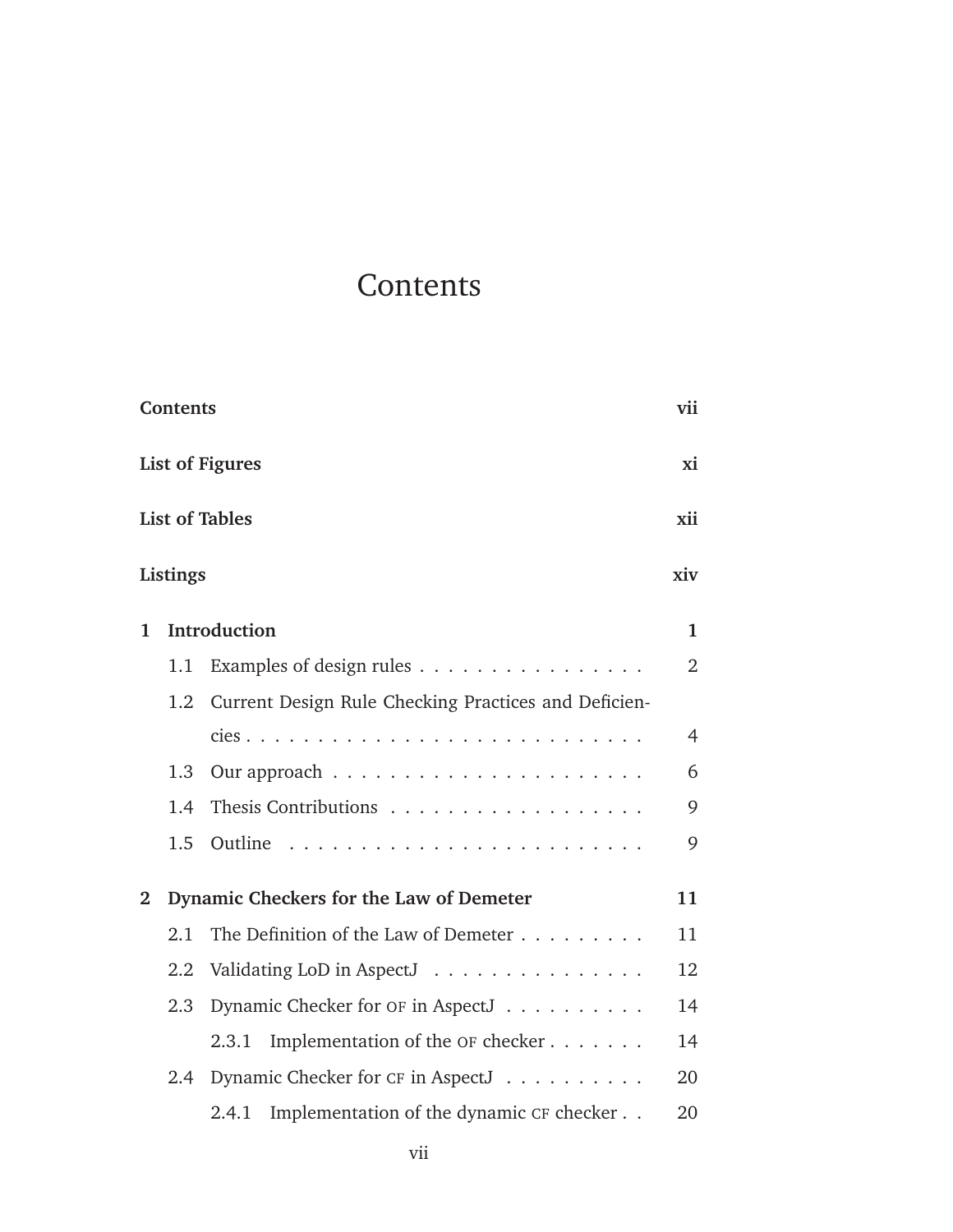| 3 |               |            | A Lightweight Extension to AspectJ: Statically Executable |     |    |
|---|---------------|------------|-----------------------------------------------------------|-----|----|
|   | <b>Advice</b> |            |                                                           | 29  |    |
|   | 3.1           |            | Dynamic join point model and shadow model                 | 29  |    |
|   | 3.2           |            | Our representation of the shadow model                    | 33  |    |
|   | 3.3           |            | Statically Executable Advice                              | 35  |    |
|   | 3.4           |            | A Case Study: Class form LoD Static Checker in Stati-     |     |    |
|   |               |            | cally Executable Advice                                   | 38  |    |
|   |               | 3.4.1      | Observations about the checker                            | 41  |    |
|   |               |            | 4 Datalog based Pointcuts for Design Rule Checking        | 45  |    |
|   | 4.1           |            | A proposal for Datalog based pointcuts                    | 46  |    |
|   | 4.2           |            | Background Information about Datalog                      | 46  |    |
|   | 4.3           |            | Performance Consideration: BDD-based Representation       |     |    |
|   |               |            |                                                           | 51  |    |
|   |               | 4.3.1      | Background Information about BDD                          | 51  |    |
|   |               | 4.3.2      | Is There Much Redundancy Among Shadow Records?            |     | 56 |
|   | 4.4           |            | The Design of Datalog-based Pointcut System               | 59  |    |
|   |               | 4.4.1      | Shadow model in Datalog                                   | 59  |    |
|   |               | 4.4.2      | Datalog-based Pointcuts and Integration with              |     |    |
|   |               |            |                                                           | 75  |    |
|   | 4.5           |            |                                                           | 82  |    |
|   |               | 4.5.1      | Case Study 1: Java hashCode/equals Methods                |     |    |
|   |               |            | Rule Checking                                             | 82  |    |
|   |               | 4.5.2      | Case Study 2: Law of Demeter Static Checker               | 86  |    |
|   |               | 4.5.3      | Case Study 3: Detect Recursive Calls in Pres-             |     |    |
|   |               |            | ence of Polymorphism and Aspects                          | 89  |    |
| 5 |               | Evaluation |                                                           | 95  |    |
|   | 5.1           |            | Effectiveness evaluation                                  | 95  |    |
|   |               | 5.1.1      | Implement FxCop Design Rules                              | 95  |    |
|   |               | 5.1.2      | How hard is it to extend shadow model?                    | 104 |    |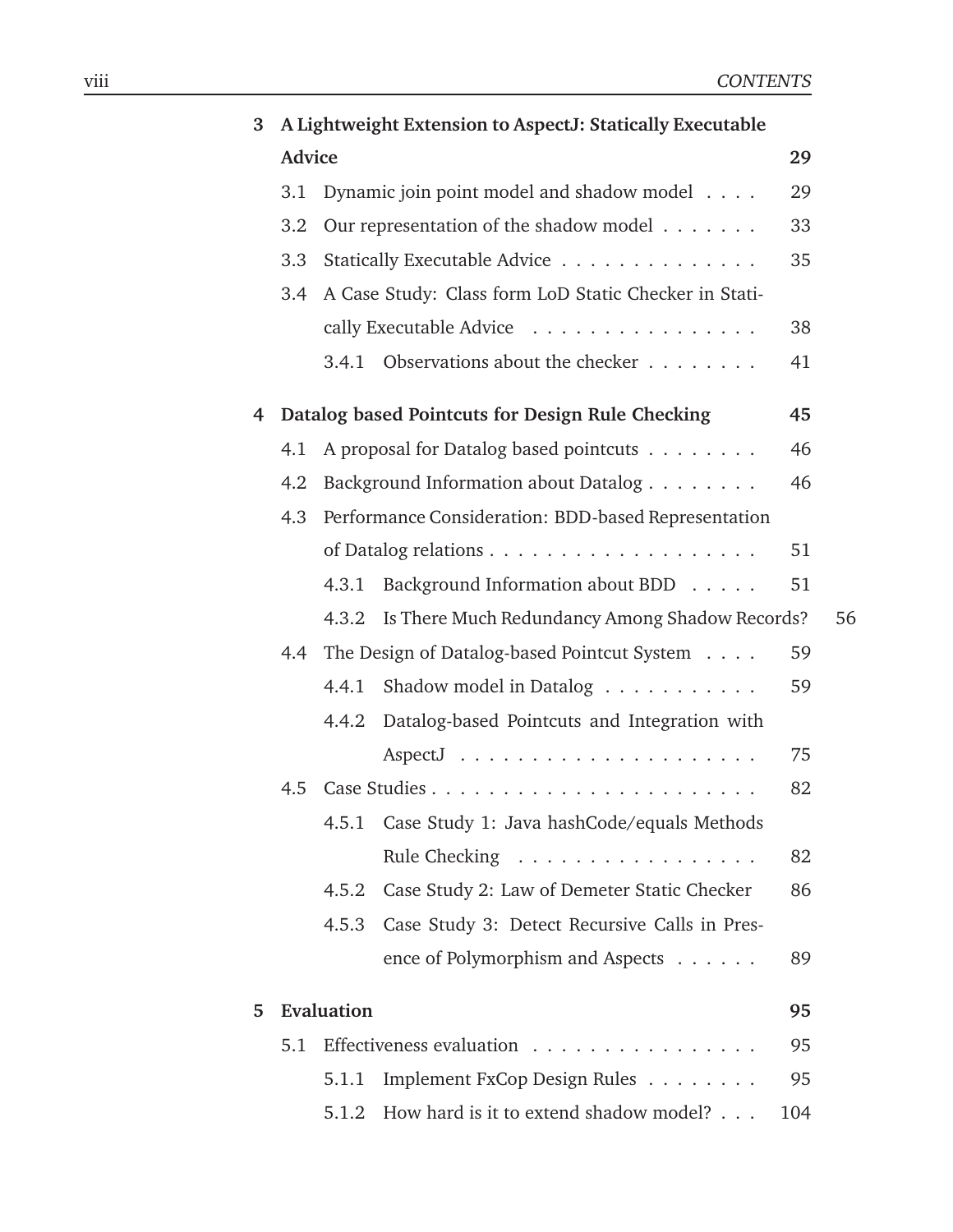|   |     | 5.1.3               | Implement FindBugs Design Rules                        | 105 |
|---|-----|---------------------|--------------------------------------------------------|-----|
|   | 5.2 |                     |                                                        | 109 |
|   |     | 5.2.1               | Case study: Consider passing base types as pa-         |     |
|   |     |                     |                                                        | 112 |
|   |     | 5.2.2               | Case study: Law of Demeter checker                     | 115 |
|   |     | 5.2.3               | Conclusions from the experiment                        | 118 |
|   | 5.3 |                     | Performance evaluation                                 | 119 |
|   |     | 5.3.1               | Performance of analyzing Java benchmarks .             | 120 |
|   |     | 5.3.2               | Performance of running call graph analysis             | 125 |
|   |     | 5.3.3               | Performance of earlier analysis tasks on woven         |     |
|   |     |                     | Java benchmarks                                        | 129 |
|   |     | 5.3.4               | Conclusions from the experiment                        | 131 |
| 6 |     | <b>Related Work</b> |                                                        | 133 |
|   | 6.1 |                     | Datalog as Pointcut Designator Language                | 133 |
|   | 6.2 |                     | Static Aspect Languages for software style rule check- |     |
|   |     |                     |                                                        | 134 |
|   | 6.3 |                     | Generic Code Query Systems                             | 136 |
|   |     |                     | 6.3.1 CTL for control flow path query $\dots \dots$    | 138 |
|   | 6.4 |                     | Datalog and BDD for Program Analysis Tasks             | 139 |
|   |     |                     | 7 Concluding remarks and future work                   | 143 |
|   | 7.1 |                     |                                                        | 143 |
|   |     |                     | 7.1.1 Strengths and limitations of our system          | 144 |
|   |     |                     |                                                        | 146 |
|   |     | 7.2.1               | Conflict between efficiency and usability              | 146 |
|   |     |                     | 7.2.2 Leverage type based optimizations                | 148 |
|   |     | <b>Bibliography</b> |                                                        | 151 |
| 8 |     | Appendix            |                                                        | 161 |
|   |     |                     | 8.1 FxCop rule implementations                         | 161 |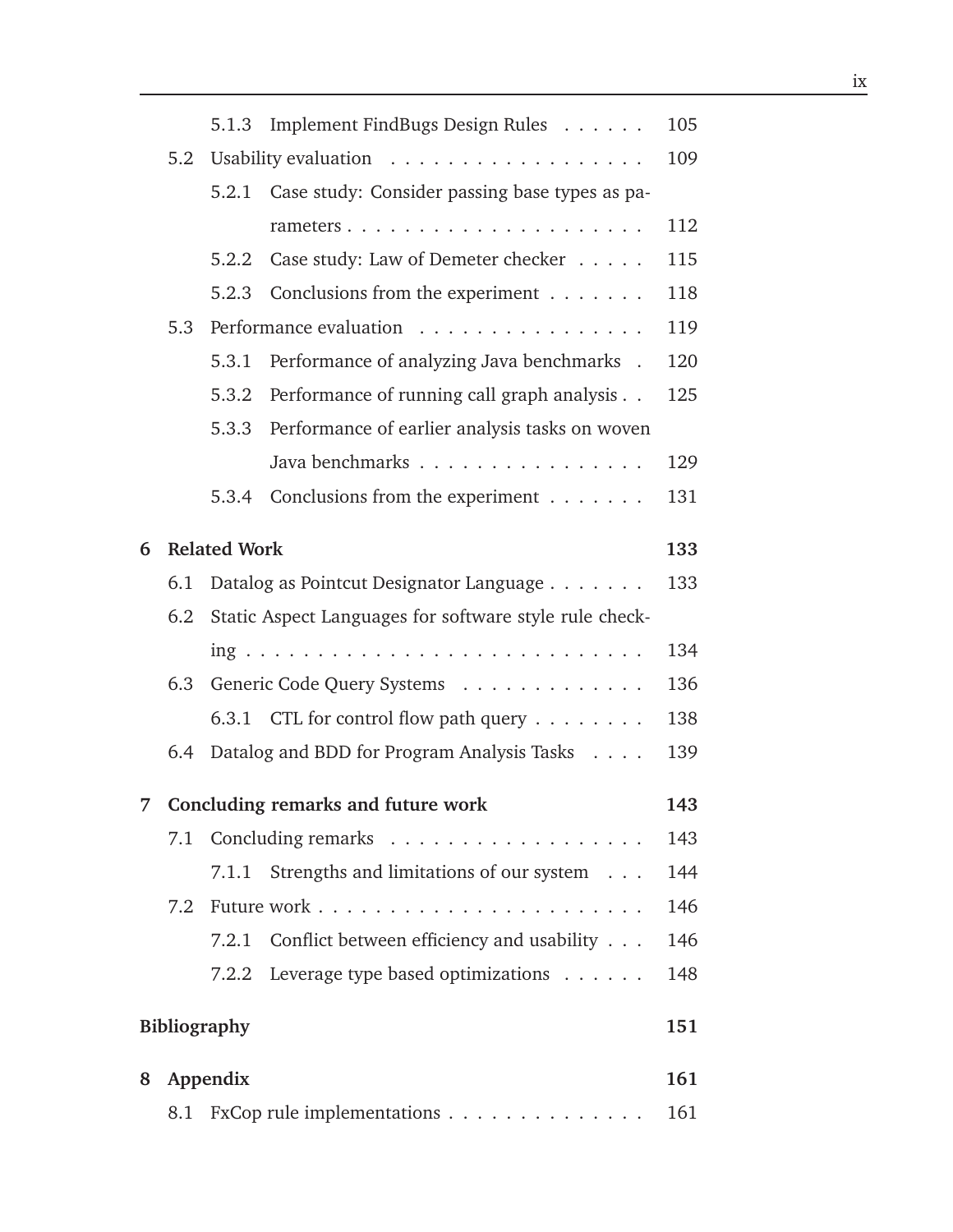| 8.2 FindBugs rule implementations 164                    |  |
|----------------------------------------------------------|--|
| 8.3 Predicate definitions for Abstract Syntax Tree based |  |
|                                                          |  |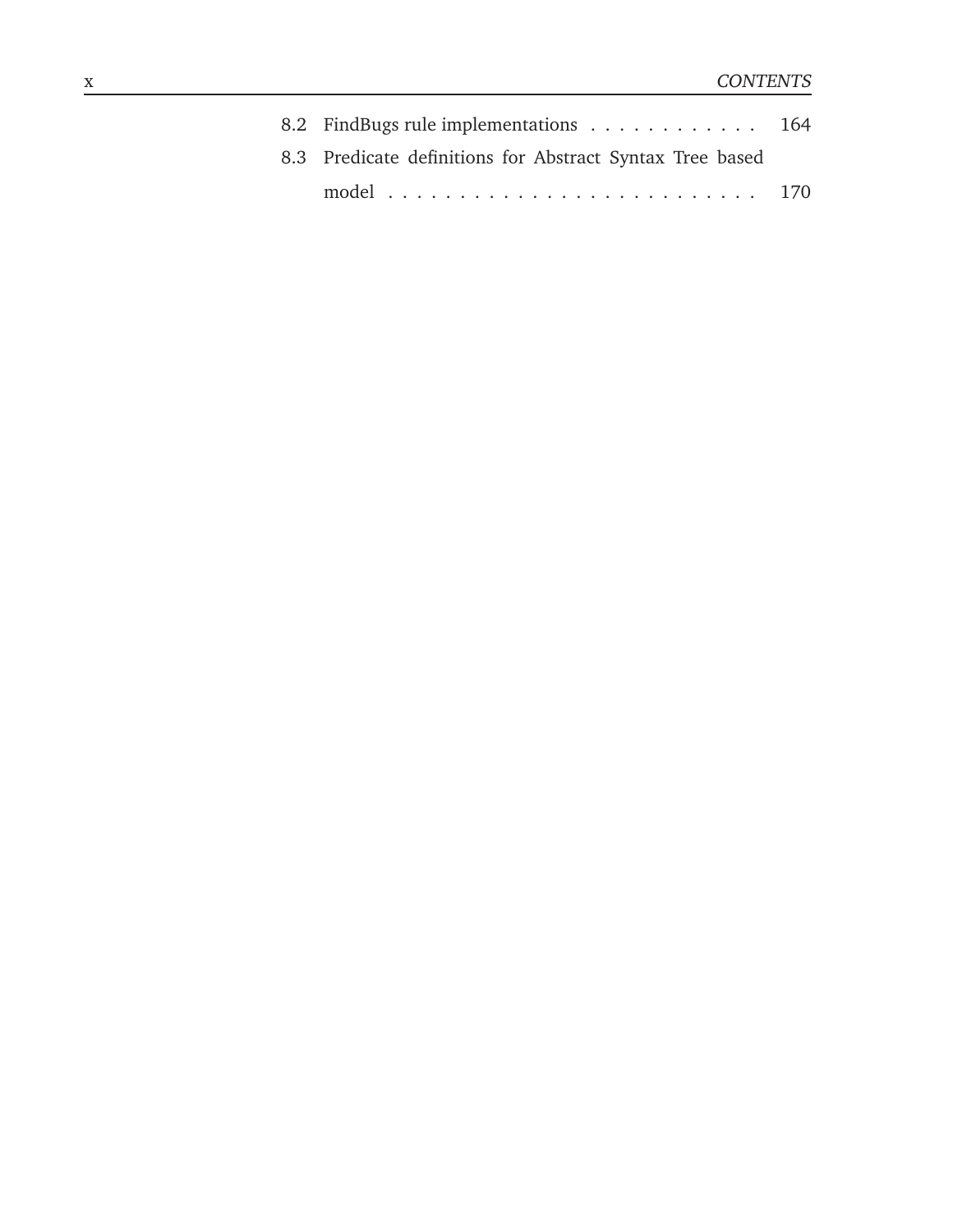# List of Figures

|     | 2.1 The UML diagram of the object form checker               | 15  |
|-----|--------------------------------------------------------------|-----|
|     | 2.2 The UML diagram of the class form checker $\dots \dots$  | 21  |
|     |                                                              | 34  |
|     | 4.1 The relation encoded in a regular BDD                    | 54  |
|     | 4.2 Two BDD reduction operations                             | 55  |
|     | 4.3 The same relation encoded in ROBDD after reductions.     | 55  |
| 4.4 | Method Resolution: case 1                                    | 72  |
|     | 4.5 Method Resolution: case 2                                | 74  |
|     | 4.6 Overview of the Components of the Datalog point cut sys- |     |
|     | tem and their roles in the AspectJ weaving $\dots \dots$     | 83  |
|     | 5.1 Chart of running time of queries on benchmarks           | 122 |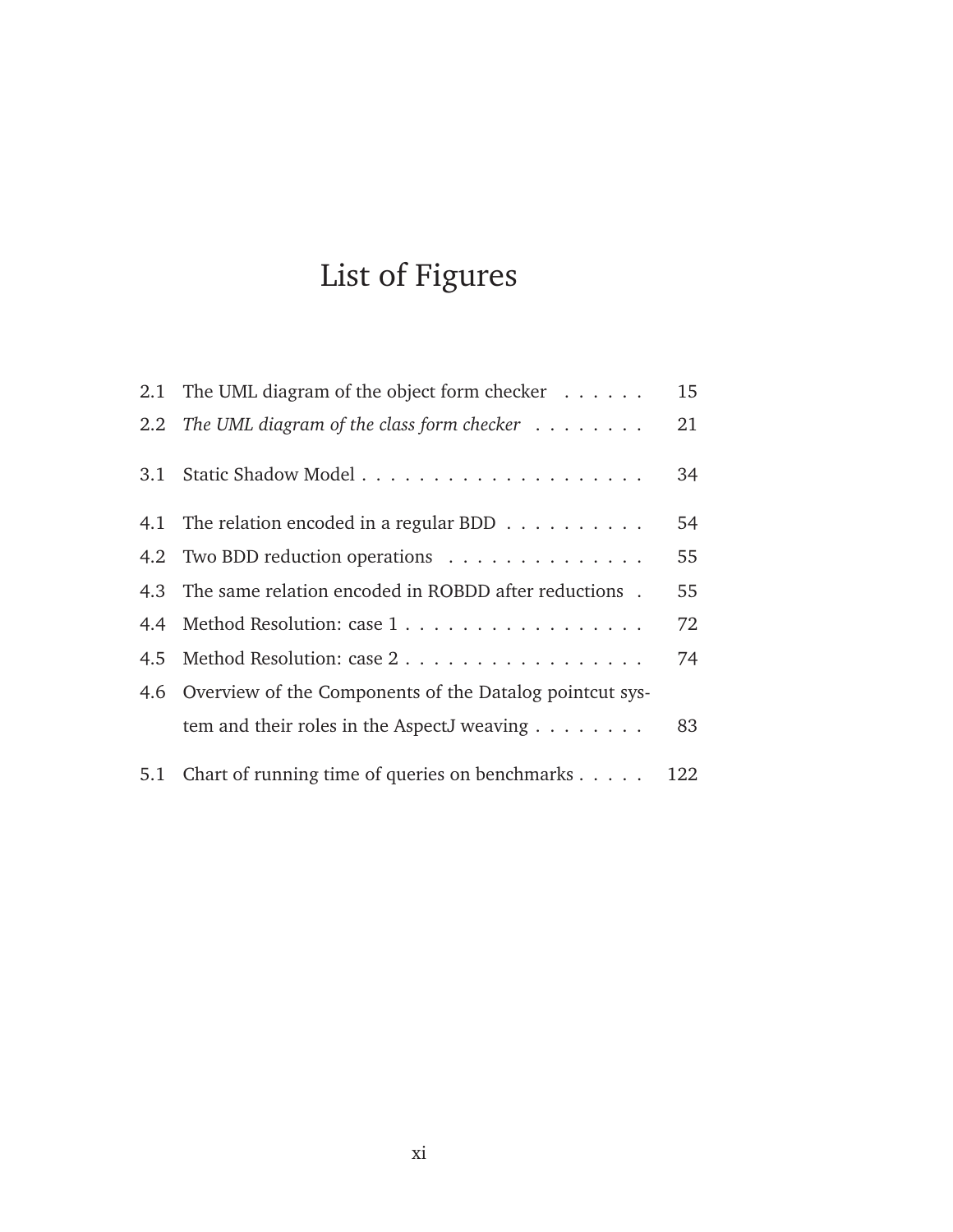## List of Tables

| $2.1\,$ | The correspondences between object/class form checkers.      | 24  |
|---------|--------------------------------------------------------------|-----|
| 4.1     | Exemplary relation of methods and their parameter type       |     |
|         |                                                              | 53  |
| 4.2     | Top 5 frequent method parameter type signatures for jEdit    | 58  |
| 4.3     | Top 5 frequent method parameter type signatures for Jig-     |     |
|         |                                                              | 58  |
| 5.1     | Implemented design rules and number of literals needed       | 97  |
| 5.2     | Rules that cannot be expressed using our approach and        |     |
|         |                                                              | 103 |
| 5.3     | How FindBugs bug patterns can be implemented in our          |     |
|         |                                                              | 107 |
| 5.4     | Summary of the benchmarks                                    | 120 |
| 5.5     | Summary of the queries $\dots \dots \dots \dots \dots \dots$ | 121 |
| 5.6     | Running time of queries on benchmarks                        | 122 |
| 5.7     | Query speed up ratio when using explicit BDD variable        |     |
|         |                                                              | 123 |
| 5.8     | Running time of query CF on benchmarks with different        |     |
|         |                                                              | 125 |
| 5.9     | Impact of the weaving on number of method calls              | 127 |
|         | 5.10 Benchmarks for infinite call chain analysis and running |     |
|         |                                                              | 128 |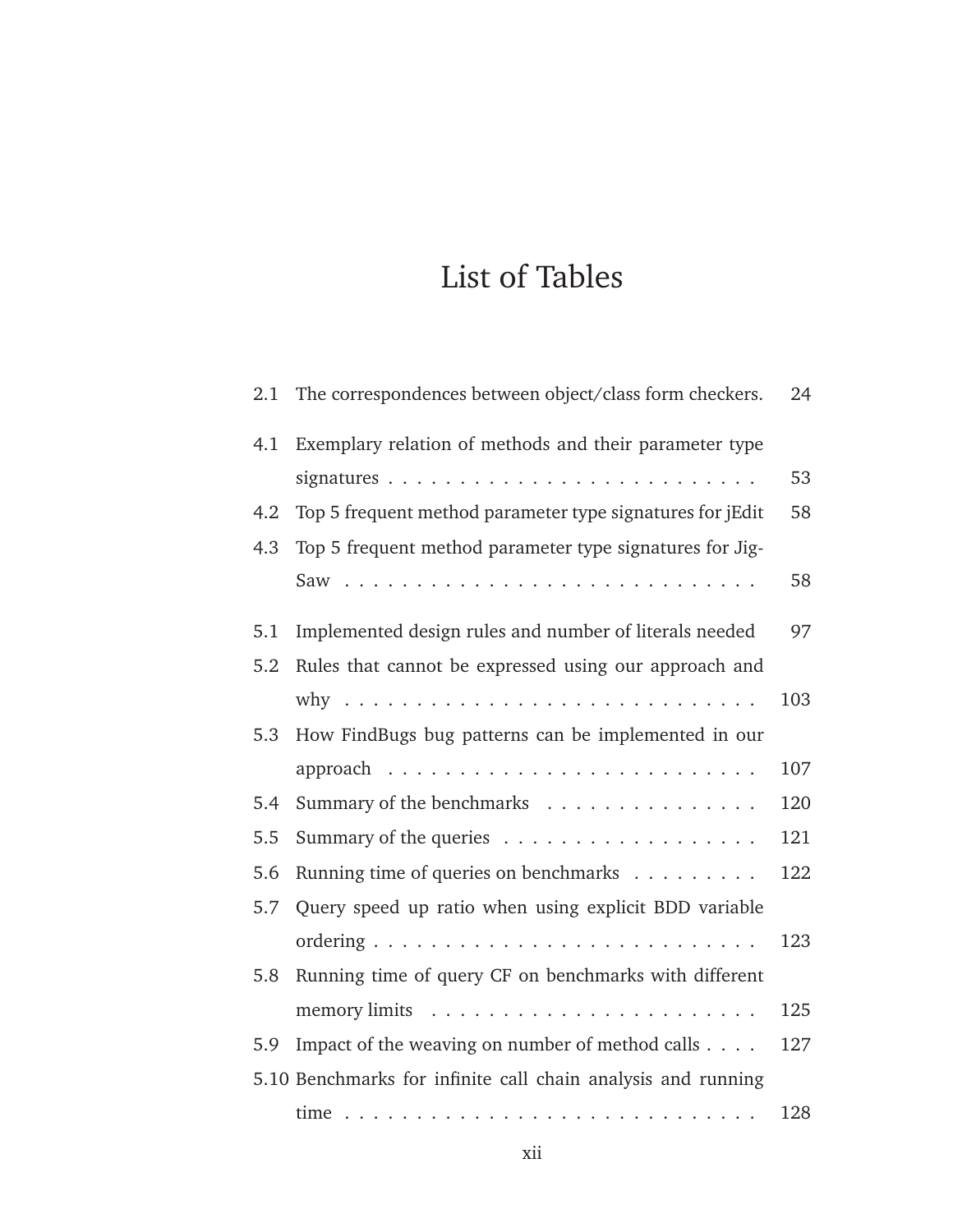| 5.11 Running time of queries on woven versions benchmarks 129 |  |
|---------------------------------------------------------------|--|
| 5.12 Ratios of query time increase on woven versions 130      |  |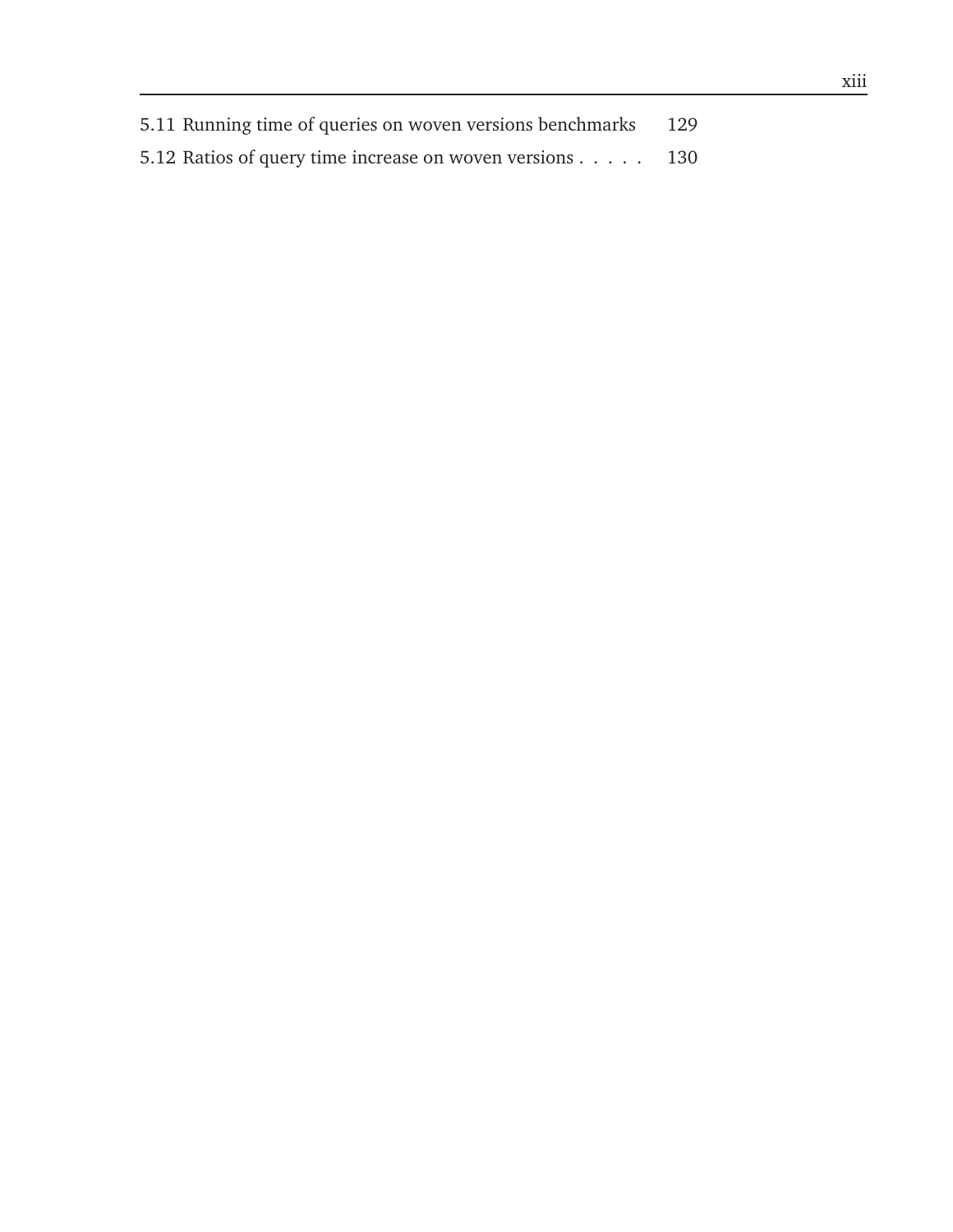## Listings

| 1.1 | A code example in FindBugs                         | 5  |
|-----|----------------------------------------------------|----|
| 2.1 | LoD violation detection aspect                     | 13 |
| 2.2 |                                                    | 15 |
| 2.3 |                                                    | 16 |
| 2.4 |                                                    | 17 |
| 2.5 |                                                    | 18 |
| 2.6 |                                                    | 19 |
| 2.7 |                                                    | 21 |
| 2.8 |                                                    | 22 |
| 2.9 |                                                    | 23 |
|     |                                                    | 25 |
|     |                                                    | 26 |
|     |                                                    | 26 |
|     | 2.13 LocallyConstructed.java                       | 26 |
|     |                                                    | 27 |
| 3.1 | Access shadow information at runtime               | 32 |
| 3.2 | Statically executable advice interface             | 37 |
| 3.3 | Static LoD checker in statically executable advice | 40 |
| 4.1 | A simple Datalog program                           | 48 |
| 4.2 | An unsafe Datalog program                          | 48 |
| 4.3 | A non-converging Datalog program                   | 48 |
| 4.4 | Built-in super-type deduction rules                | 64 |
| 4.5 | Pick up method calls on classes with logger field  | 69 |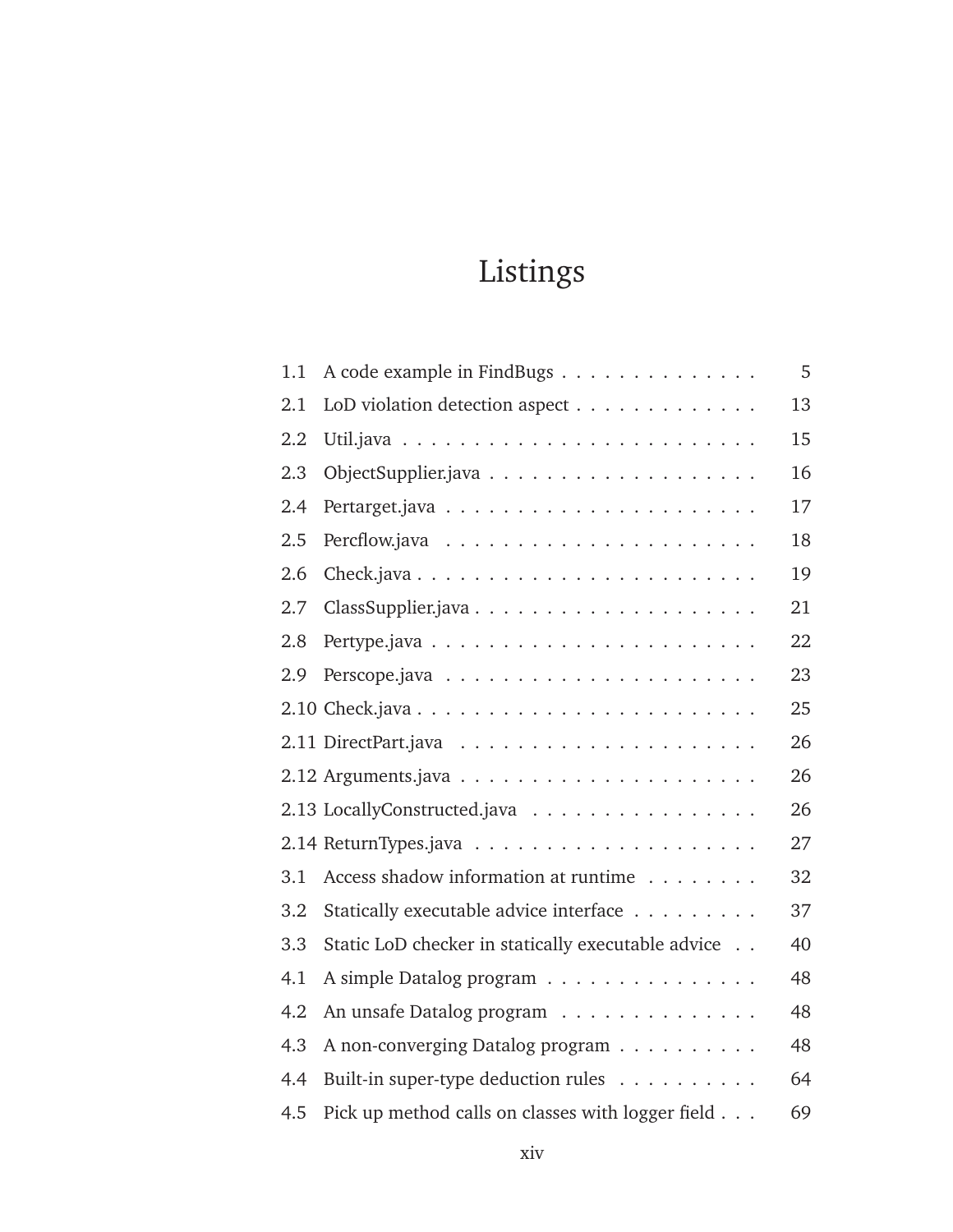| 4.6 | Datalog query to simulate a simple AspectJ pointcut     | 70  |
|-----|---------------------------------------------------------|-----|
| 4.7 | ResolvesTo predicate: case 1                            | 73  |
| 4.8 | ResolvesTo predicate: case 2                            | 74  |
| 4.9 | Syntax of Datalog specification file                    | 77  |
|     | 4.10 An Datalog pointcut example                        | 79  |
|     | 4.11 An aspect using Datalog pointcut                   | 80  |
|     | 4.12 Datalog pointcuts for equals/hashCode Design Rules | 85  |
|     | 4.13 Aspect for Enforcing equals/hashCode Design Rules. | 85  |
|     | 4.14 LoD checker in Datalog pointcuts                   | 88  |
|     | 4.15 Dynamic LoD Checker Aspect                         | 90  |
|     | 4.16 Datalog Checker for Recursive Call Chain           | 92  |
| 5.1 | A reusable Java API method example                      | 98  |
| 5.2 | Identify methods that should have used base class as a  |     |
|     |                                                         | 99  |
| 5.3 | A common method overriding mistake                      | 101 |
| 5.4 | Identify methods that hide base class' methods          | 102 |
| 5.5 | Compute transitive closure of parent/child relationship | 113 |
| 5.6 | Passing base types as parameters checker in AST model   | 113 |
| 5.7 | LoD checker in AST model                                | 117 |
| 7.1 | A lengthy Datalog query                                 | 147 |
|     | 7.2 A simplified Datalog query using native pointcut    | 148 |
| 7.3 | A type erasure example                                  | 149 |
| 7.4 | A type specialization example                           | 149 |
| 8.1 | Abstract types should not have constructors             | 161 |
| 8.2 | There should be no empty interface $\dots$              | 161 |
| 8.3 | Avoid excessive type parameters on generic types        | 162 |
| 8.4 | Do not catch general exceptions                         | 162 |
| 8.5 | Avoid having static members in a generic type $\dots$ . | 162 |
| 8.6 | Avoid having protected members in a final class         | 162 |
| 8.7 | Exceptions should be public                             | 163 |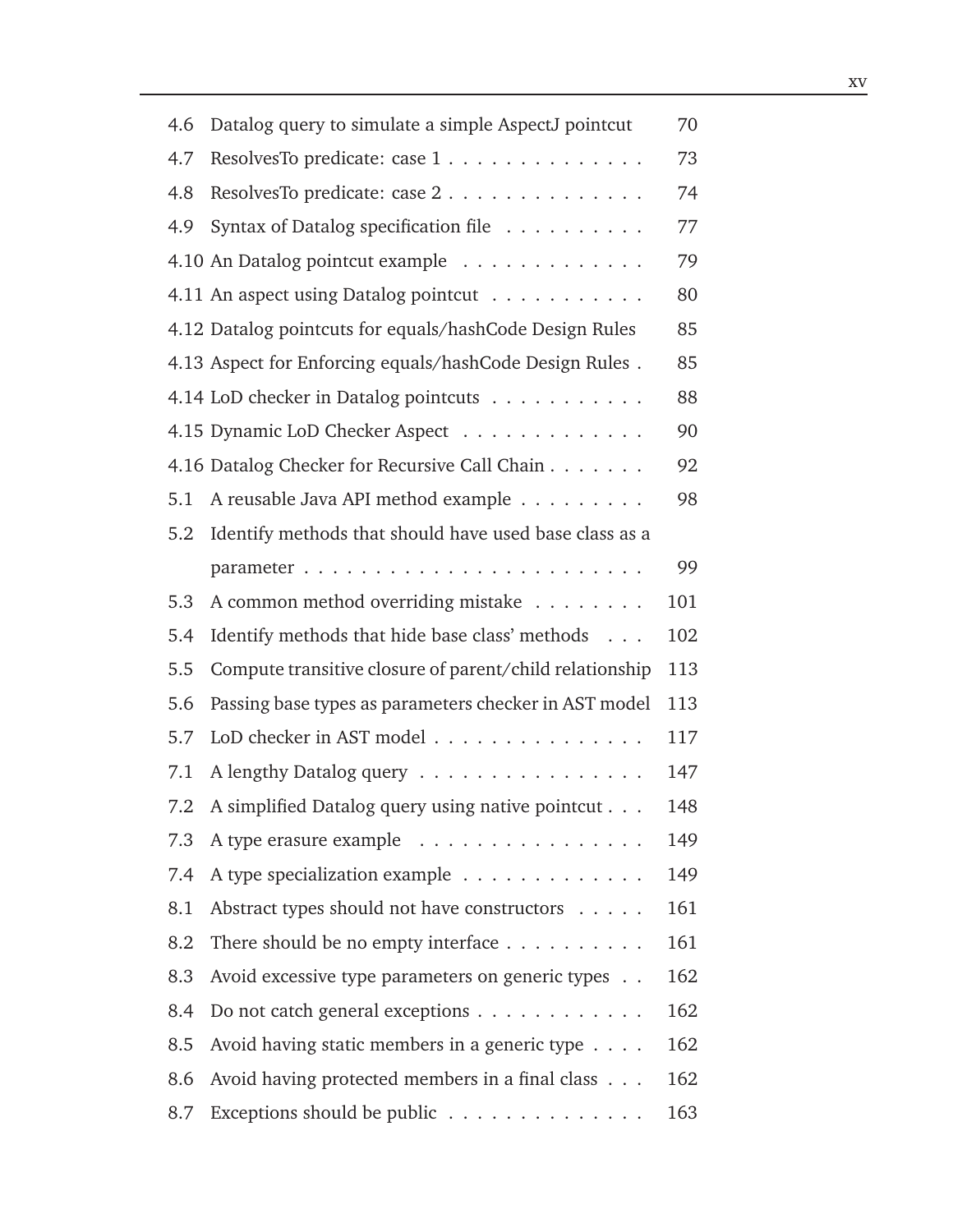| 8.8 | Avoid having visible instance fields                          | 163 |
|-----|---------------------------------------------------------------|-----|
| 8.9 | Class implements Cloneable but does not define clone          |     |
|     |                                                               | 164 |
|     | 8.10 Clone method does not call super.clone() $\ldots \ldots$ | 164 |
|     | 8.11 Class defines clone method without implementing Clone-   |     |
|     |                                                               | 165 |
|     | 8.12 Class defines covariant compareTo                        | 165 |
|     | 8.13 Method might drop exception                              | 166 |
|     | 8.14 Method might ignore exception                            | 167 |
|     | 8.15 Do not use removeAll to clear a collection               | 167 |
|     | 8.16 Do not call a few dangerous methods on System class      | 167 |
|     | 8.17 Class defines compare To but uses Object. equals ()      | 168 |
|     | 8.18 Explicit invocation of finalizer should be prohibited.   | 169 |
|     |                                                               | 170 |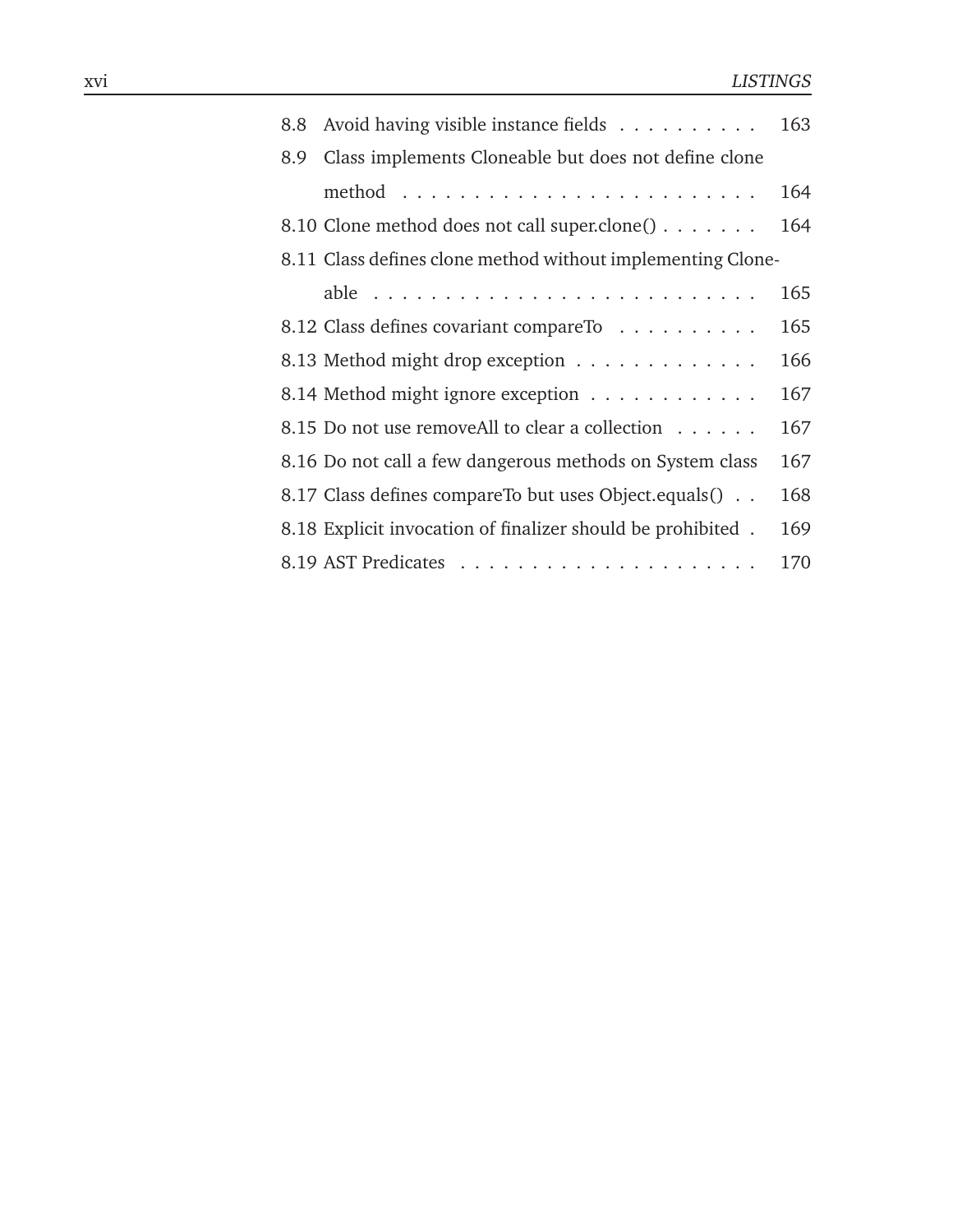#### CHAPTER 1

### Introduction

Modern software systems rely on conformance to various type specifications, software design rules, architectural standards, and semantic contracts for the whole system to be functional, robust, reliable, and comprehensible. Automating checking of their conformance is of importance to software quality.

While many software errors, in particular, non-conformance with regard to type specifications, can be detected by modern programming language compilers, a lot more are not being checked by compilers. Just as an example, Java's [20] java.lang.Object class has two important methods that can be overridden by derived classes, i.e., hashCode and equals, and to ensure those derived classes can work properly with the hash table based collection classes, there are important programming guidelines that the programmer must follow, and that are statically checkable. In his well known book, *Effective Java* [8], Joshua Bloch synthesizes two Java programming guidelines that state one must *always override hashCode when one overrides equals* and when they are both overridden, *they should better use the same set of fields*. Following the two guidelines will help ensure the program to obey the Object class' important contract, which states that when two objects are equal according to the equals method, then calling hashCode on the two objects must return the same integer [57].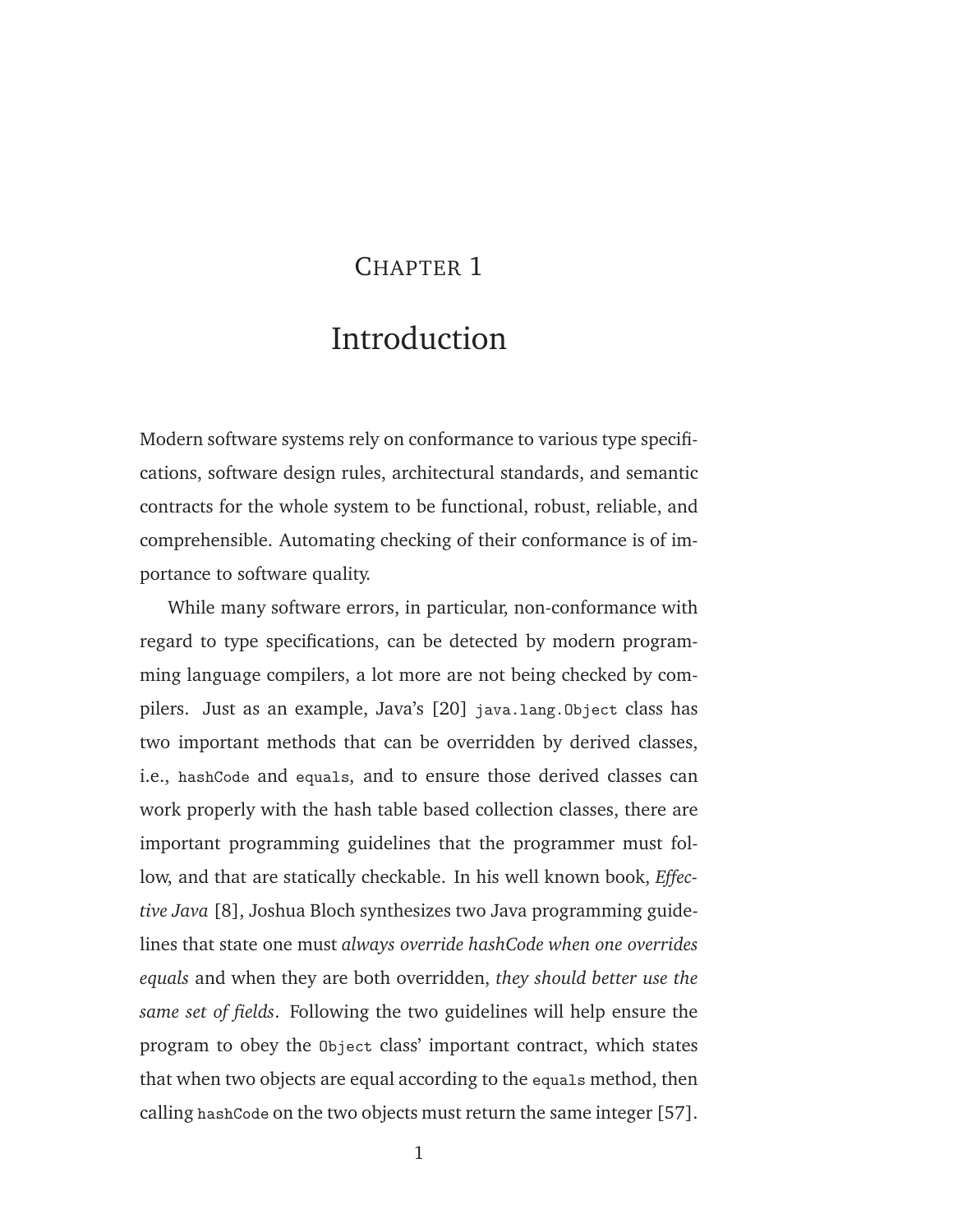Failure to obey this contract has serious consequences,e.g., one will not be able to retrieve back the object that she has just put into a hash table, which is of course almost always undesirable. Despite being such an important programming guideline for Java programmers, yet we are not aware of any compiler that checks programs' conformance to it.

This kind of programming guidelines sometimes are also called *Software Design Rules*.While there is no formal definition of the term, informally it can be characterized as [49]: *Software design rules constrain the structure or behavior of a program and express desirable programming practices [49].* This thesis introduces a new way to build static checkers to enforce Java program's conformance to a set of design rules.

#### **1.1 Examples of design rules**

There are various reasons to impose design rule constraints on programs. We give some examples of software design rules grouped by categories below. They are for facilitating discussions and motivating our work, and so the list of the categories is not exhaustive.

- Design rules to ensure functional correctness
	- **–** Java classes' equals methods must be defined on a parameter of type Object. Failure to obey this rule will result in the class' equals method not being called when interacting with hash based collection classes, and thus the program will behave incorrectly.
	- **–** A Java class providing a clone method definition should implement the Cloneable interface. Failure to do so will get a CloneNotSupportedException exception at run time.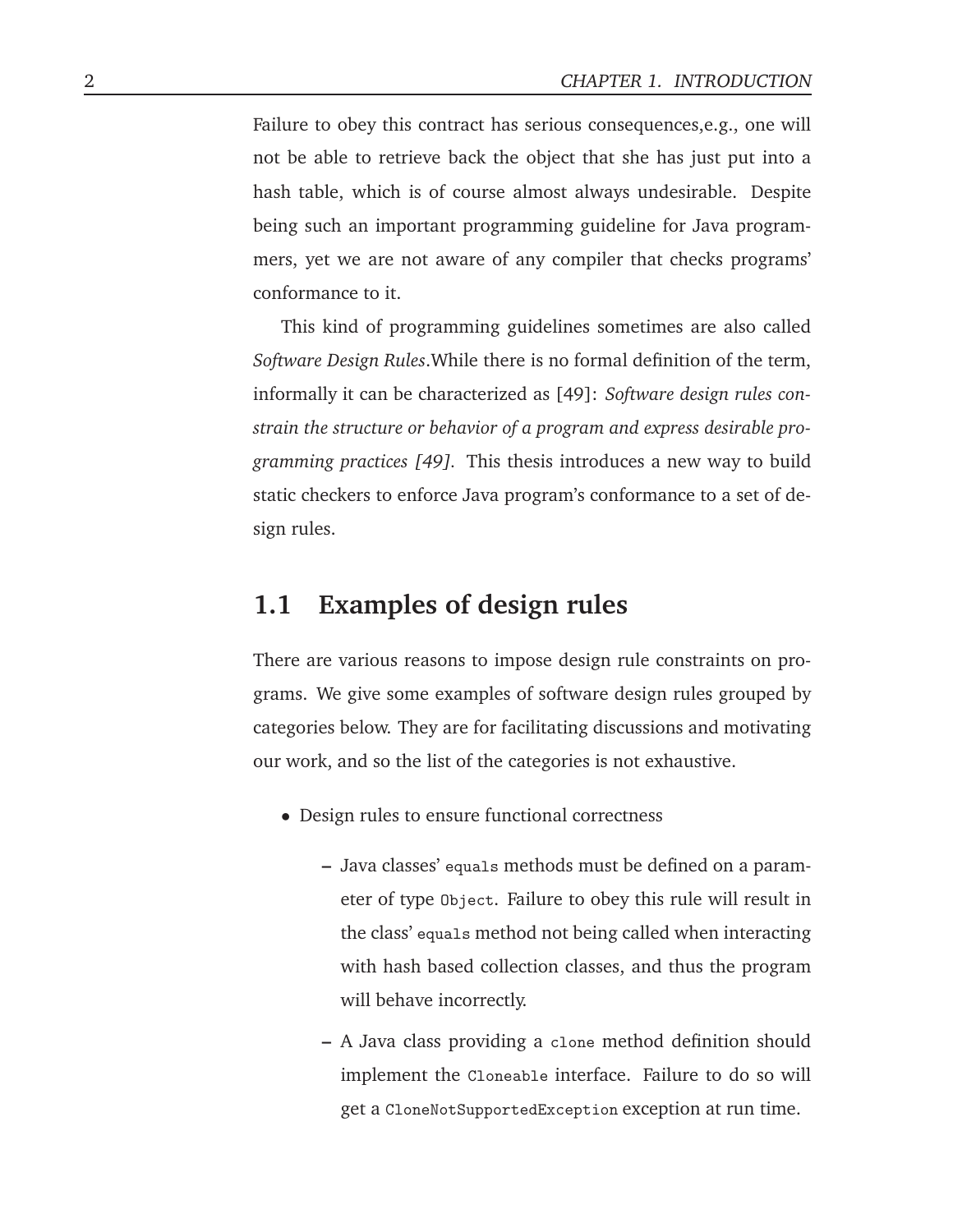- Design rules to ensure program safety
	- **–** Programs intended to be deployed to embedded systems should avoid recursive call chains. Such an example exists in the MISRA guidelines adopted by the automobile industry [3]. The rule is intended to avoid programs running out of stack space when the call chain gets too deep.
	- **–** Programs intended to be deployed as real-time embedded systems should avoid using dynamic memory allocation. An example of this rule can also be found in the MISRA guidelines. The intent of the rule is to avoid running out of memory at run time and the nondeterministic latency of dynamic memory allocation that is unacceptable for real time systems.
- Design rules to help boost program performance
	- **–** In Java, one should avoid using string concatenations inside a loop. In such a case, use the StringBuffer class instead [8]. The reason for this rule is that Java strings are immutable and thus when two strings are concatenated, the two strings are actually copied into a newly created dummy string object, which can be very inefficient if executed frequently.
- Design rules to help boost reusability of methods
	- **–** Use an abstract type for a method parameter, if all of the parameter access inside the method implementation can be done through the abstract type [16]. This way, more types of objects can be passed in as the parameter to the method.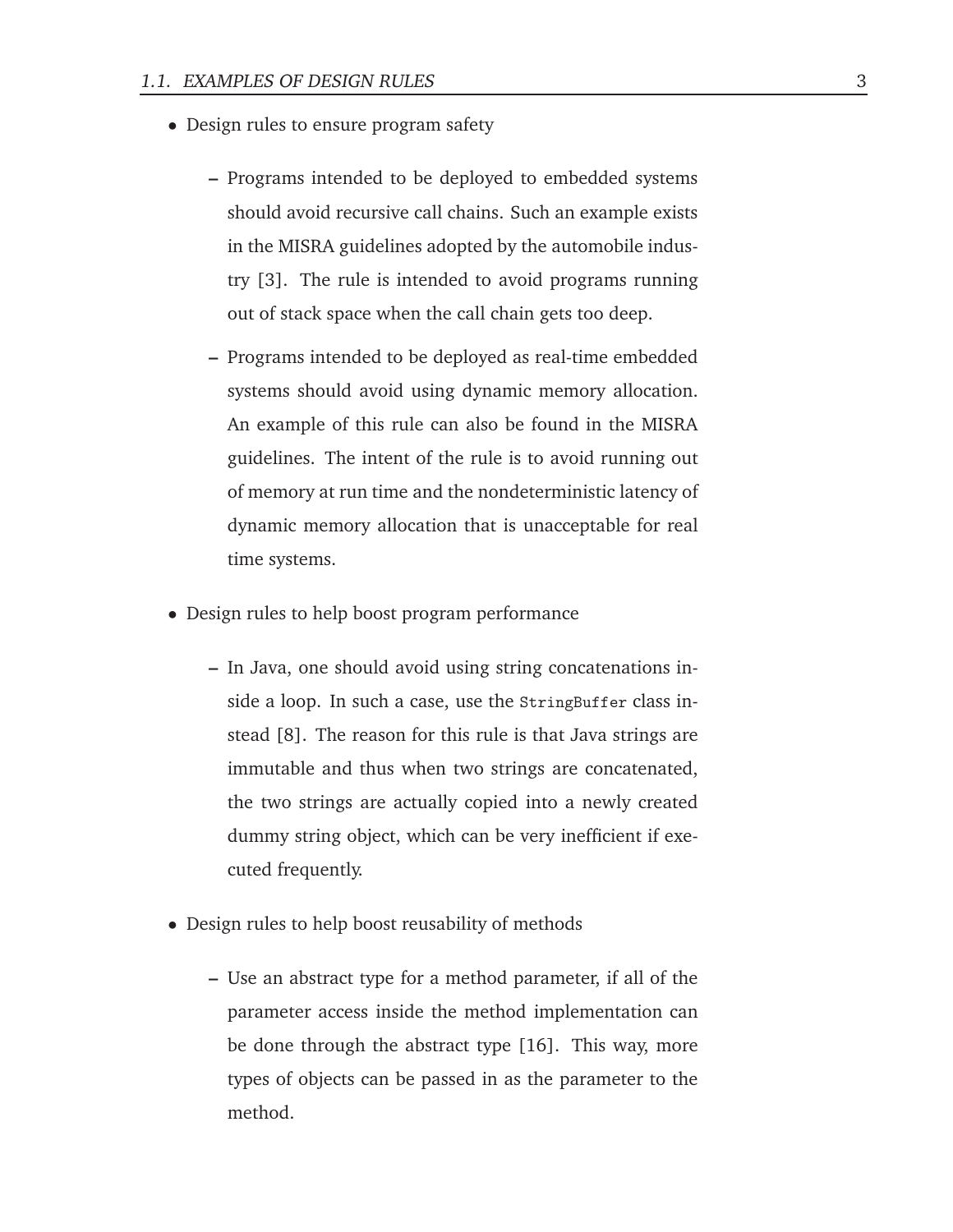- Design rules to ensure architectural conformance
	- **–** The Law of Demeter [41] is such an example for the purpose of decreasing coupling between modules.

## **1.2 Current Design Rule Checking Practices and Deficiencies**

Because software design rules usually are not checked by compilers, users have to turn to specialized static checkers if they want to enforce design rules on their programs. The current practices of design rule checkers have much to be desired.

The first approach of achieving design rule checking is to use tools like Lint [33]. Lint was a tool originally developed for checking legal but suspicious constructs in C language source code, but later the same idea has been applied and extended to other languages like Java. Lint-like tools provide a rich set of questionable code patterns that can be checked, but they lack the capability of letting users customize and extend the rule set. Lacking this capability is a critical deficiency, given no one can possibly foresee how many design rules are out there or how many more will be coming out.

The second approach is exemplified by tools like FxCop [16] and FindBugs [53]. FxCop is Microsoft's .NET framework code assembly static analyzing tool. It checks and reports information about a code assembly, such as possible design, localization, performance, and security issues [16]. FindBugs [27, 53] is a popular bug finding tool among Java programmers. Many bug patterns that it can detect are related to design rule violations. Both tools provide rich sets of design rules or bug patterns that they can detect, and at the same time they also allow users to add their customized ones by using the .NET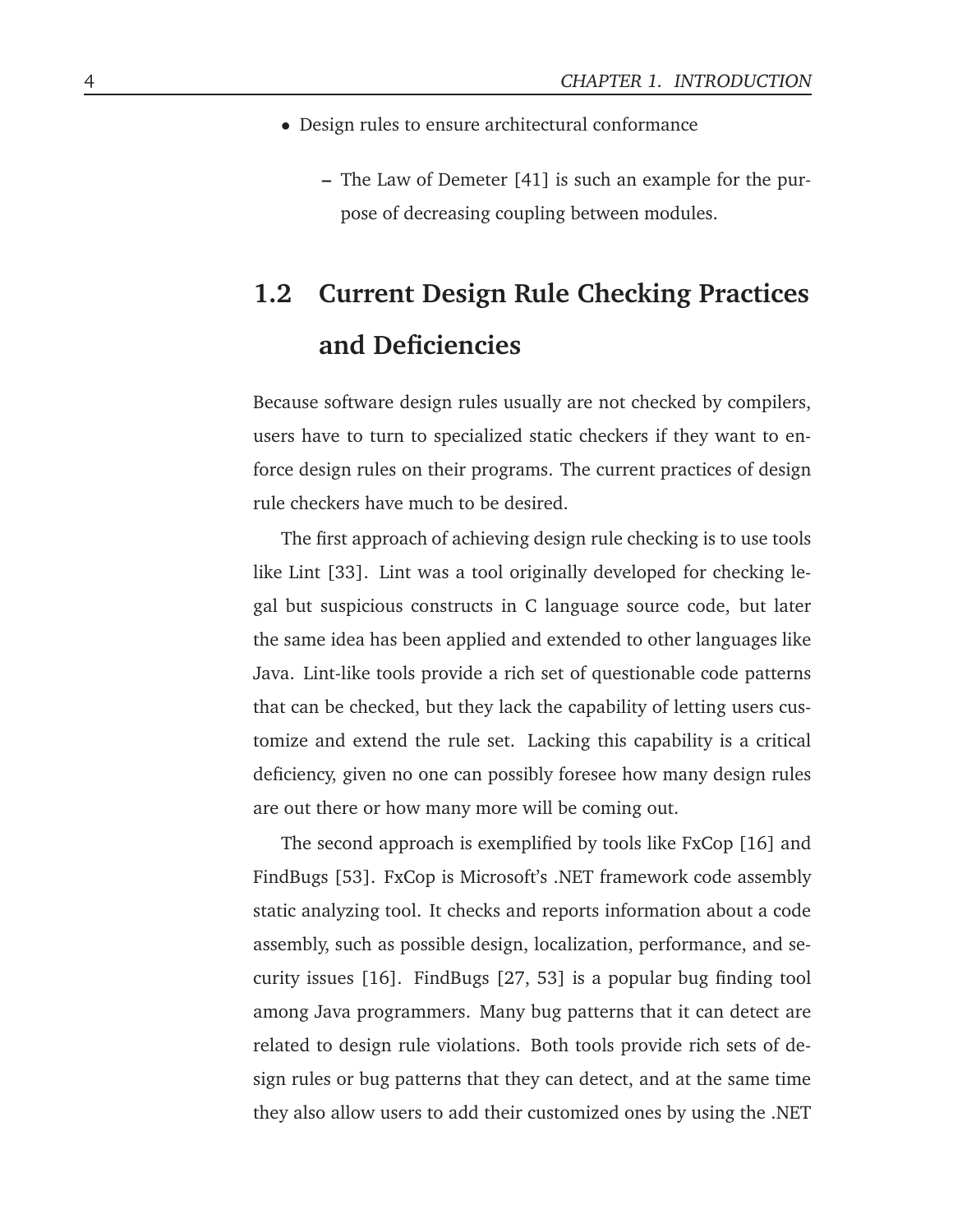introspection APIs or Visitor pattern style APIs plus the Byte Code Engineering Library (BCEL) [2] respectively. It has been reported [49] that this kind of extension approach is very difficult to use due to the complexity of the APIs. For example, Listing 1.1 is an example [22] of a Visitor method used by the FindBugs tool to identify all isLogging method calls made on the Logger class in code. The reason that those method calls are of interest is that logging calls are expensive to execute and thus they should be constrained from being used.

Listing 1.1: A code example in FindBugs

```
public void sawOpcode(int seen) {
  if(''cbg/app/Logger''.equals(classConstant) &&
     seen == INVOKESTATIC && ''isLogging''.equals(nameConstant) &&
      ''()Z''.equals(sigConstant)) {
     seenGuardClauseAt = PC;
     return;
  }
}
```
When writing this code, the programmer first needs to understand how the whole Visitor framework works. In particular, the programmer needs to know that sawOpcode is a method that can be overridden and that will be called by FindBugs during a visit to the method body of a method implementation, and the byte code symbol of the operation visited will be passed in as the argument. Second, the programmer has to grasp the byte code manipulation APIs to understand what a class constant is, what a name constant is, what a signature constant is and what the instruction code is for each instruction concerned, e.g., INVOKESTATIC is the instruction code symbol for a static method call. It is clear that a more declarative and higher level abstraction is needed and will be helpful.

As the third approach, users could turn to a general purpose code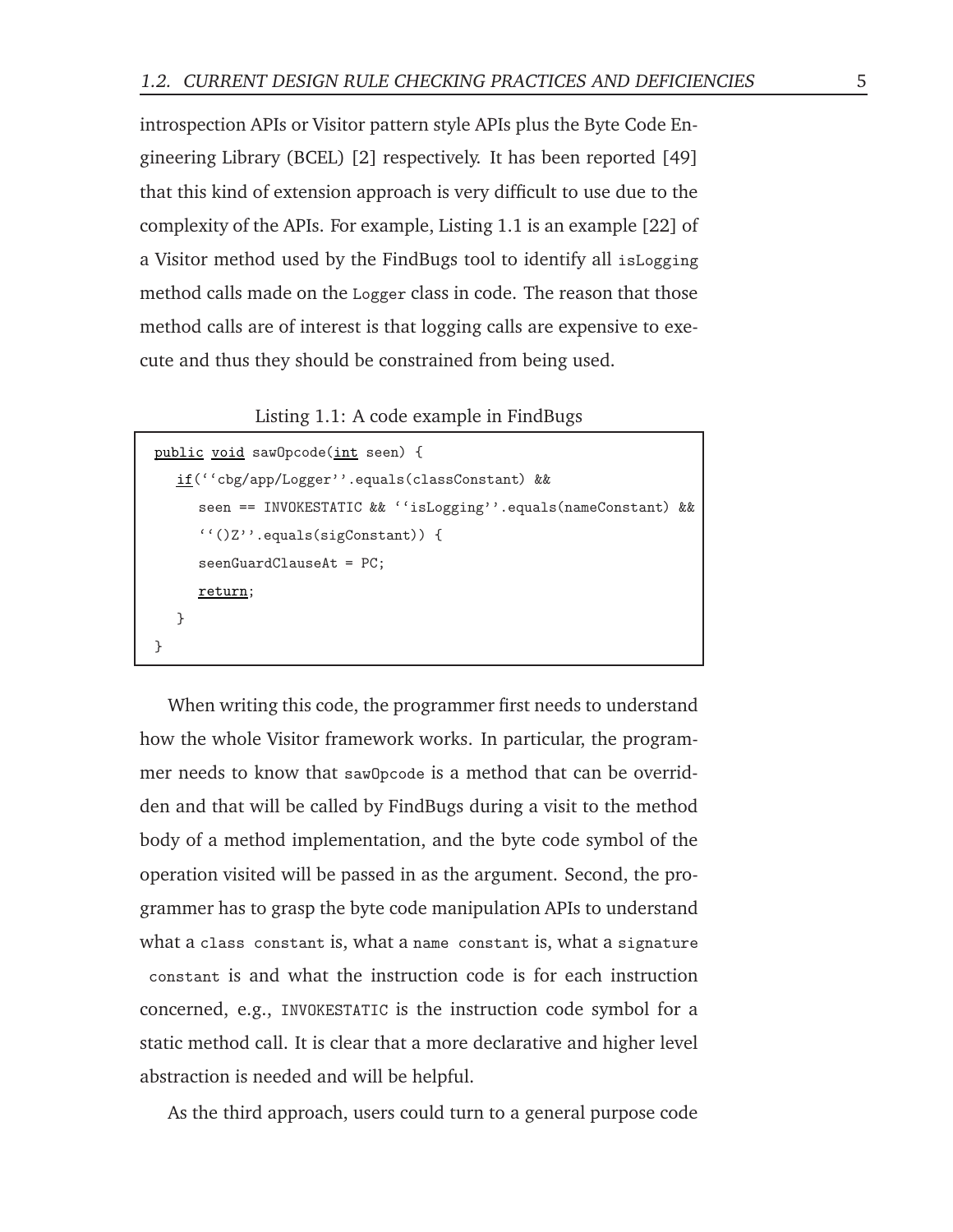query system to write queries against the underlying model and express the intended design rule or bug patterns. Examples of such kind of code query systems include ASTLog [17], Java Tools Language (JTL) [15], JQuery [31], and CodeQuest [23]. The problem with this approach is that there is no unified underlying data model that those query systems can operate on, and thus users will have to learn each individual newly created data model and/or a new query language.

### **1.3 Our approach**

Our approach fits into the third approach category as discussed above, but instead of building a new data model about the program, we reuse AspectJ-like Aspect-oriented Programming (AOP) [36, 35] languages' shadow model as the underlying data model, and extend its pointcut expression query mechanism to enable expressive software design rule checking.

Our thesis statement is that **AspectJ-like Aspect-oriented Programming (AOP) languages' shadow model is a useful and suitable framework to build user customizable software design rule static checkers.** To support this thesis statement, we have designed and implemented two linguistic query extensions based on AspectJ's shadow model. The first extension allows Visitor pattern style compile time advice to be defined on selected program shadows, while the second extension features a Datalog based pointcut query system operating on a shadow database extracted from the underlying program, with an intelligent data structure called Binary Decision Diagrams representing the queried shadows.

While more evidence need to be lay out to support the thesis statement in the rest of the dissertation, the high level reason for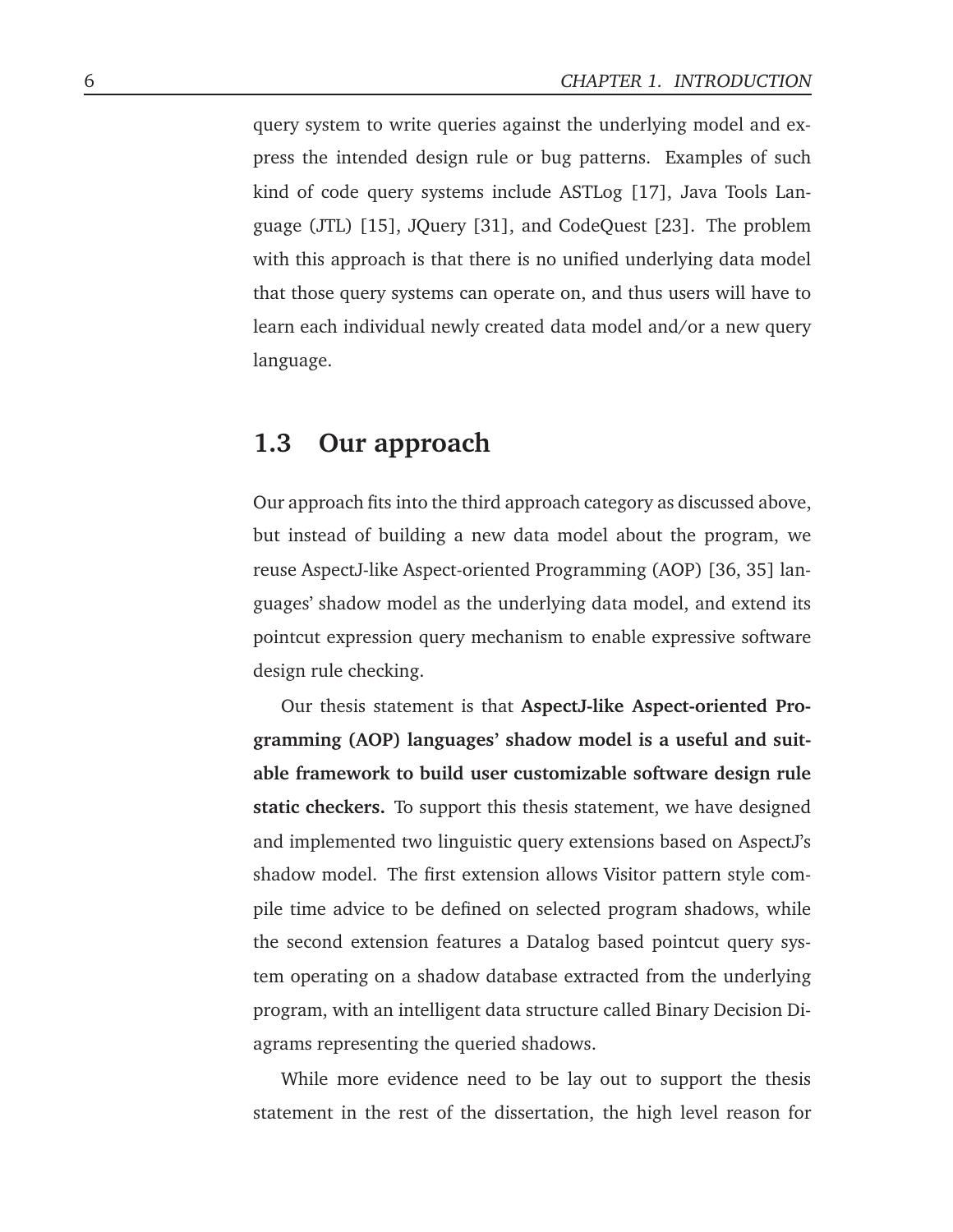this determination is that we believe there is an intrinsic connection between AOP's shadow model and what is needed for specifying constraints of software design rules. In particular, as a technique aimed at improving modularity of software implementations with cross module nature, AOP languages have provided linguistic mechanisms to allow programmers to query or talk about programming elements across modules and their relationships, which lend itself to being a good basis of design rule specifications. Our earlier work [34] suggests that AspectJ's dynamic join point model, which is the run time representation of the static shadow model, is able to capture the essence of a design rule, i.e., the Law of Demeter. The benefits of using the shadow model for a design rule checker implementation include:

- It is a useful and rich abstraction of object-oriented program structures, with less important syntactical details omitted;
- It can be ported to multiple base languages, as the shadow model has been increasingly adopted by Aspect-oriented variations of  $C++$  [58],  $C#$  [54], and MATLAB [61];
- It is familiar to average AOP programmers.

To support the thesis statement, we have designed and implemented two linguistic query extensions to allow users to detect design rule violations. The first extension, called *Static Executable Advice* [34, 66], allows programmers to make use of the exposed compile time shadow information to write customized design rule static checkers in Java, running against program elements selected by using the regular AspectJ pointcut designator expressions. The user supplied static checkers are attached to the AspectJ compiler to run during the aspect weaving process.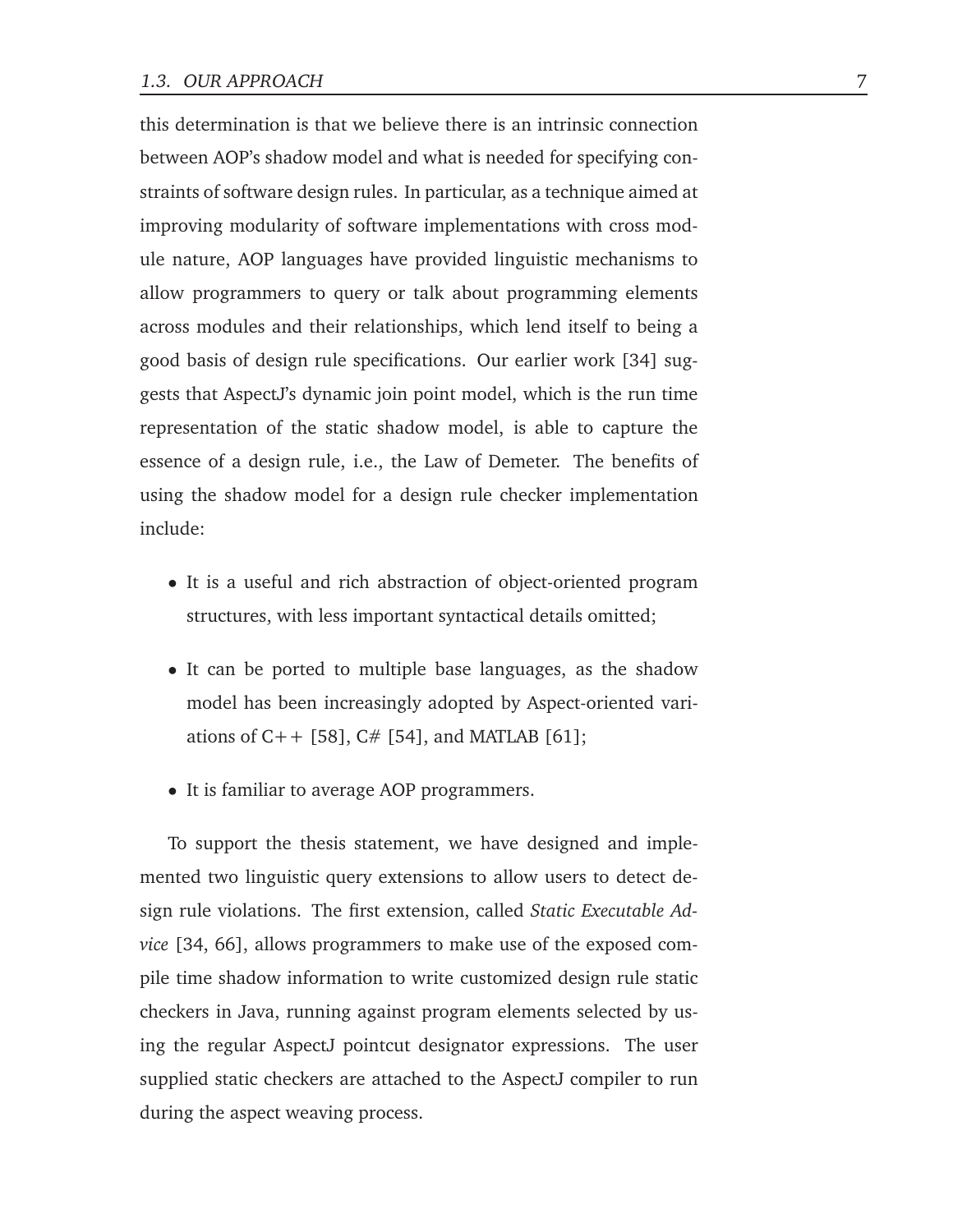More recently, we have designed and implemented a second extension, which we find more useful and usable. It features a Datalogbased query language, operating on the extensional database (EDB) of program shadow records, collected during the compilation process of the AspectJ compiler. User supplied Datalog programs can be written to capture static shadows satisfying the negation of a desired design rule constraint, which indicates that a violation of the design rule has been found. As a strength of the logic programming paradigm, the Datalog-based approach delivers declarativeness and succinctness that are very desirable but are missing in imperative approaches.

In addition, when designing and implementing the Datalog-based extension, one of our primary design considerations is that the approach and the implemented system should scale well to large real world programs. We observed there exists redundant information among program shadow records that can be leveraged by a new advanced Binary Decision Diagram (BDD) [11] based Datalog solver *bddbddb* [65, 39], in the interest of boost the system's scalability. We have specially designed the Datalog extensional database schema such that its structures are suitable for being represented using the intelligent BDD data structure, and for the Datalog program to be efficiently solved by *bddbddb*.

To evaluate the effectiveness, we apply the approach on many practical software design rules to show customized static checkers can be implemented. Our usability study shows that the approach is superior to the alternative approach, i.e., writing Datalog queries on the Abstract Syntax Tree based data model. Our performance study also shows that the approach can indeed scale to large sizes of real world applications.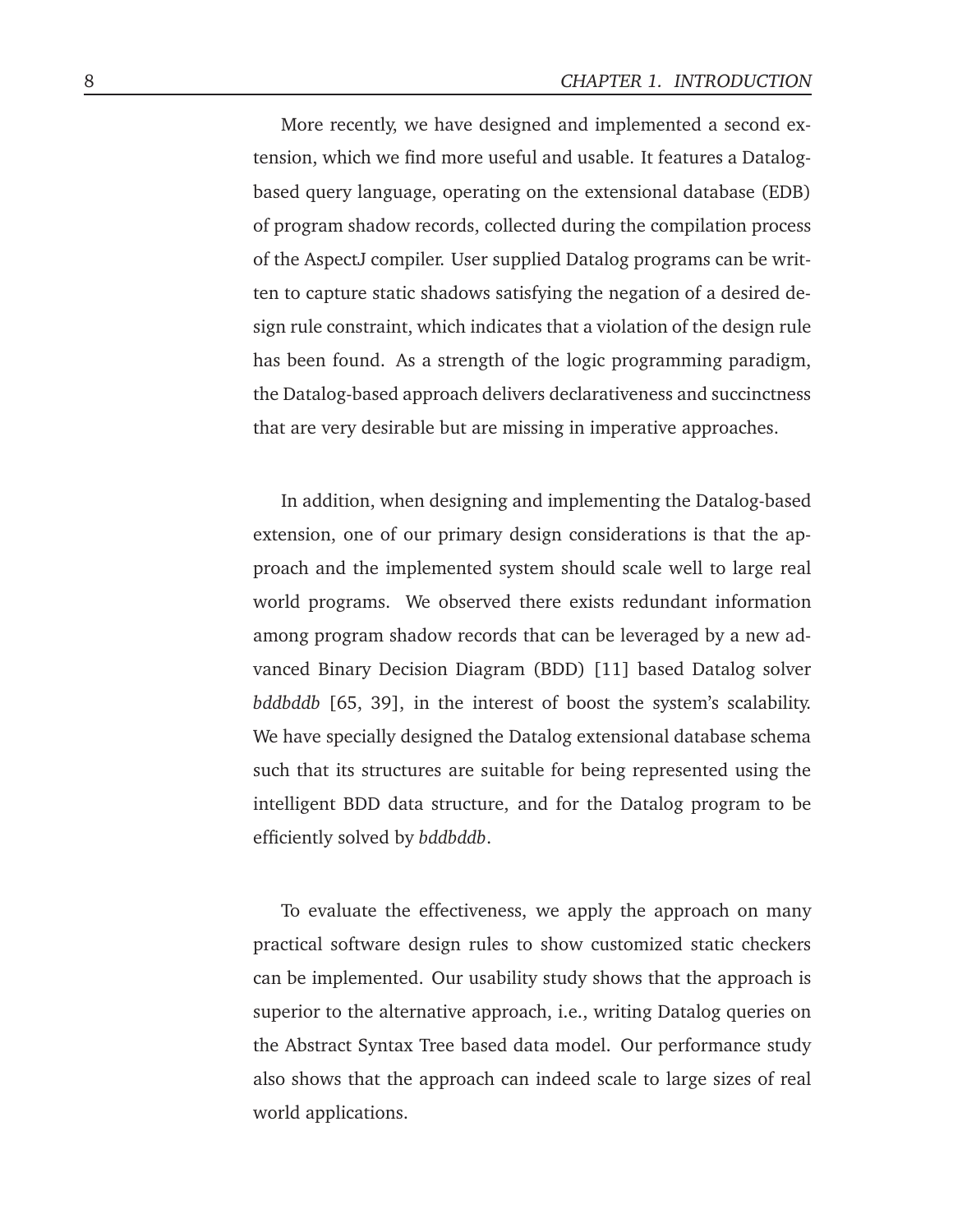### **1.4 Thesis Contributions**

This dissertation makes the following contributions to the Aspectoriented programming area and to the software engineering area:

- 1. We identified AspectJ's shadow model as a useful and suitable underlying data model to build extensible software design rule checkers.
- 2. We designed and implemented a system in the frame work of the AspectJ language and its industrial strength compiler, the Eclipse AspectJ compiler, to allow users to capture various design rule violations.
- 3. We identified that the BDD is a suitable representation of the shadow model so that we can leverage an advanced BDD based Datalog solver *bddbddb* to make the system scale to large size of applications.
- 4. Together with others' work [5], we proposed and argued for using Datalog as the query language on shadow model to achieve declarative queries.
- 5. We conducted evaluations to show that our proposed approach can be used to effectively implement real world design rule detection algorithms, that the approach is more usable than querying on the alternative data model, i.e., the Abstract Syntax Tree model, and that the system indeed can deal with large size real world programs.

### **1.5 Outline**

The organization of the rest of this dissertation is as follows. Chapter 2 presents two AspectJ-based dynamic checkers for two variants of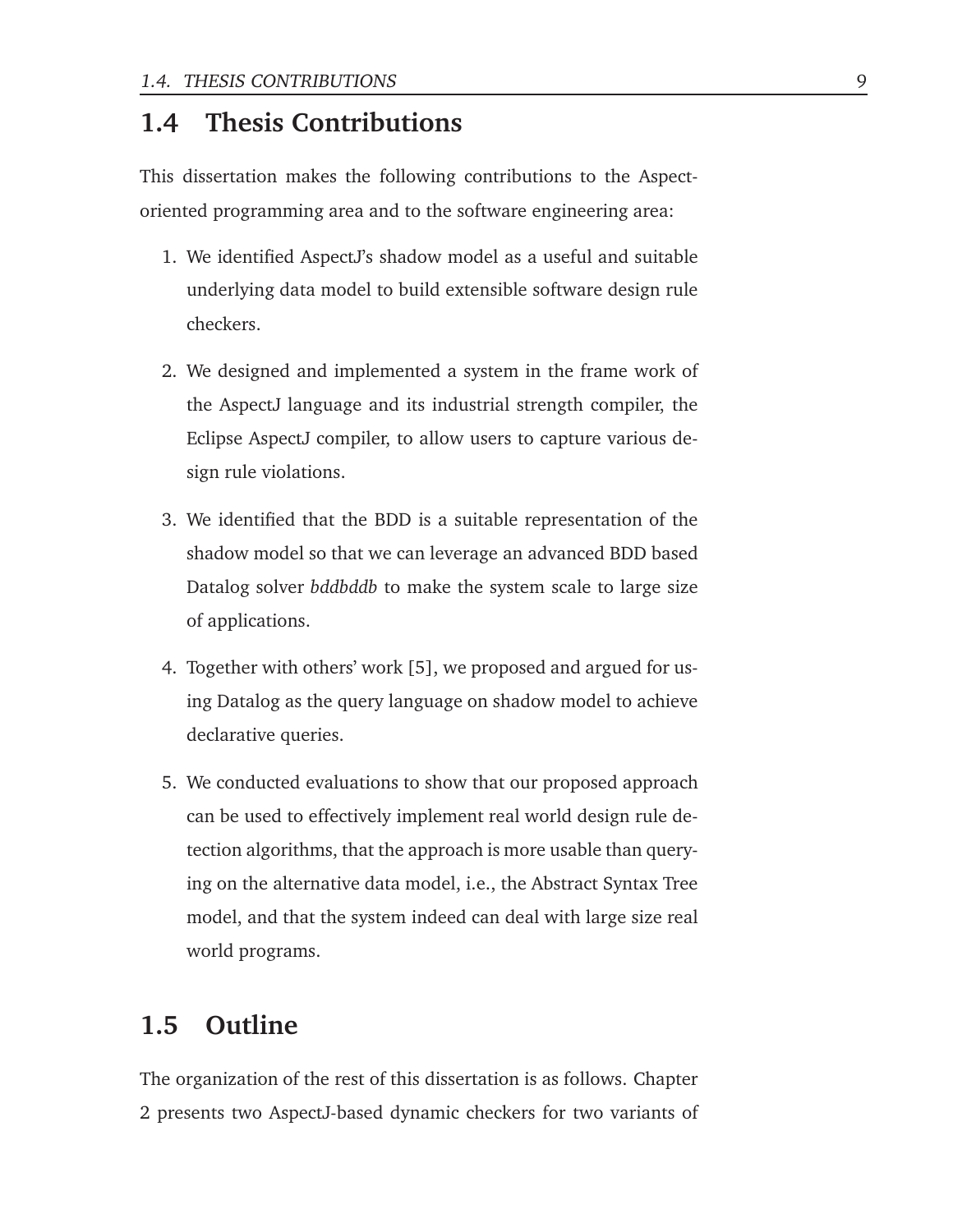the Law of Demeter, serving as motivational examples to show why AOP languages are appropriate basis for developing program design rule checkers. Chapter 3 briefly introduces the first proposed extension to the AspectJ language, Statically Executable Advice, and shows how it can be used to solve the motivational example, but still has much to be desired. Chapter 4 introduces the design and implementation of our second proposed extension to AspectJ, the Datalog-based shadow query system, and shows how it can be used to implement practical design rule checkers. Chapter 5 discusses the evaluations that we carried out to validate our approach and system. Chapter 6 discusses the related work. Chapter 7 concludes the dissertation and discusses possible future work.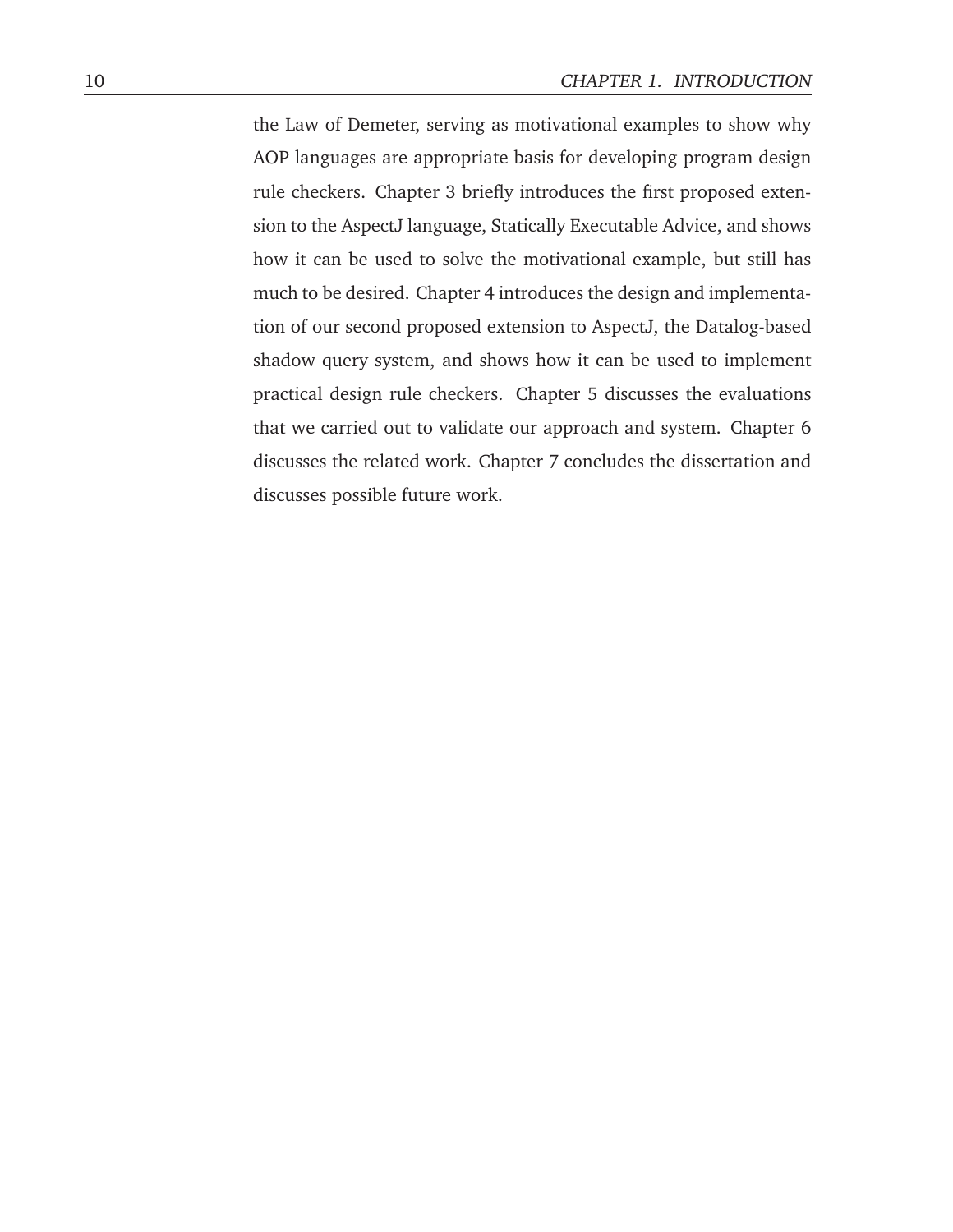### CHAPTER<sub>2</sub>

# Dynamic Checkers for the Law of Demeter

As examples to motivate our work, we present how we can implement dynamic checkers for two forms of one software design rule, the Law of Demeter, in AspectJ. In particular, for one form that in theory is statically checkable, we show that although the AspectJ's pointcut designator language is not expressive enough to support the query that is necessary for implementing a static checker for it, the information needed to implement such a checker is already present in its shadow model. This finding suggests AspectJ's shadow model may serve as a good basis for building static checkers for software design rules. Most of the material in this chapter has already been presented in our published paper [34].

### **2.1 The Definition of the Law of Demeter**

The Law of Demeter (LoD) is a design rule proposed to decrease coupling between program components [42]. In this design rule, call sites between OO components constitutes coupling between them. The LoD states which couplings are acceptable and which are best avoided. Informally, LoD states that an object or a class should only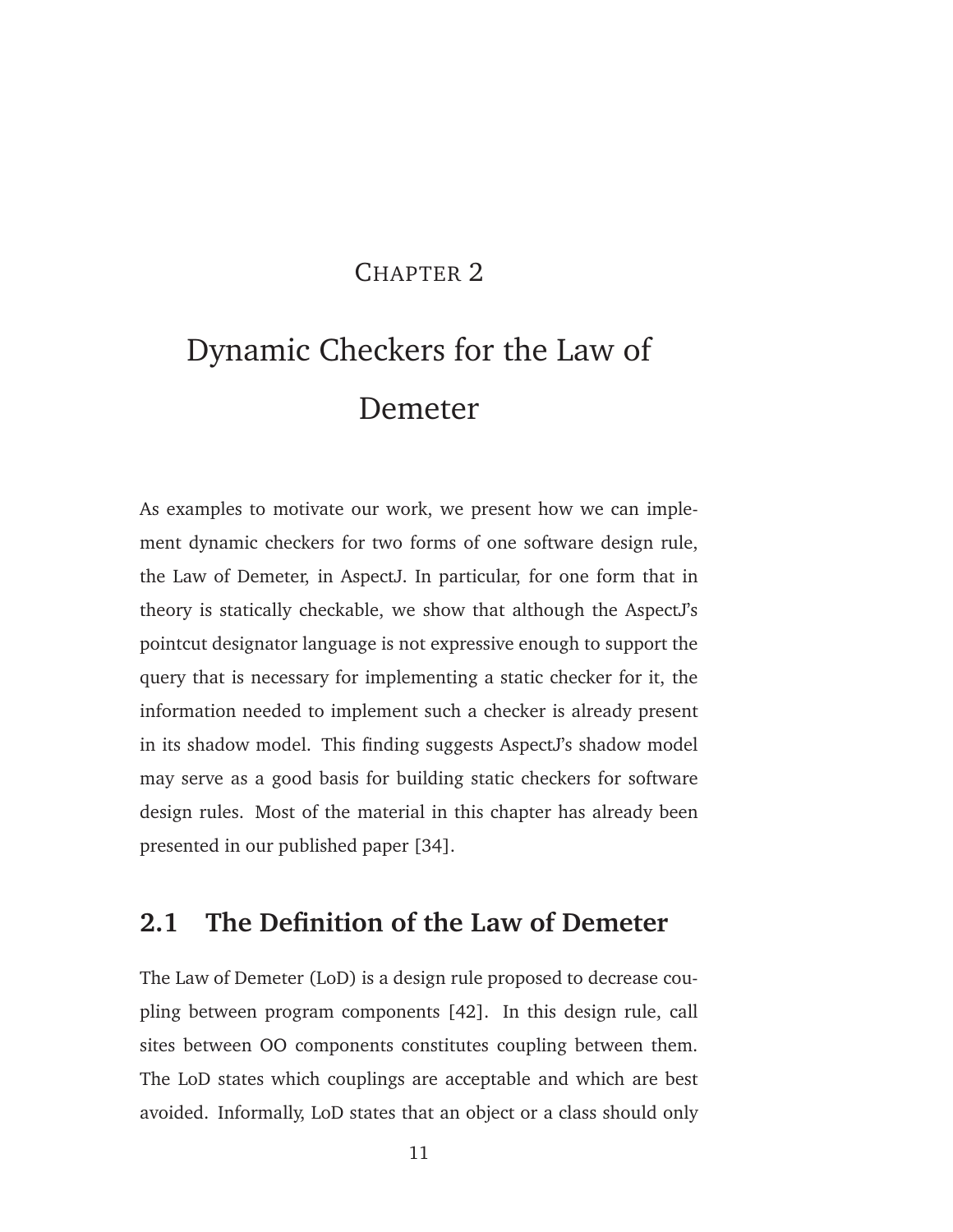talk to "closely related" objects or classes respectively, thus leading to less coupled OO systems [28]. There have been two forms of the LoD suggested, i.e., the object form (OF) and the class form (CF).

OF states that an object can only invoke method calls on: itself, the arguments of the enclosing method context, its instance variables, a locally constructed object within the enclosing method context, or a returned object from a method call made to itself.

CF, on the other hand, states that in the implementation of a class's method, one should only call the class's other methods or methods of the classes of its arguments, instance variables, classes used to locally instantiate instances, and the classes that are return types of methods in the class. OF is intended to be more restrictive than CF in the sense that OF cares about particular objects while CF only cares about types.

In general, validating OF must be done dynamically, and validating CF can be done dynamically, or statically (by analyzing the source code).

#### **2.2 Validating LoD in AspectJ**

We are first interested in using aspect-oriented programming (AOP) techniques, especially AspectJ, to dynamically check a program's conformance to LoD. There are three good reasons why one would want to check LoD using AOP:

1. Detecting LoD violations is a cross-cutting concern, which is the primary application area for AOP, as it involves checking all method calls in a program. A non-AOP implementation of such a dynamic checker would require invasive modifications to the source code so that one can insert dynamic checking code around each callsite.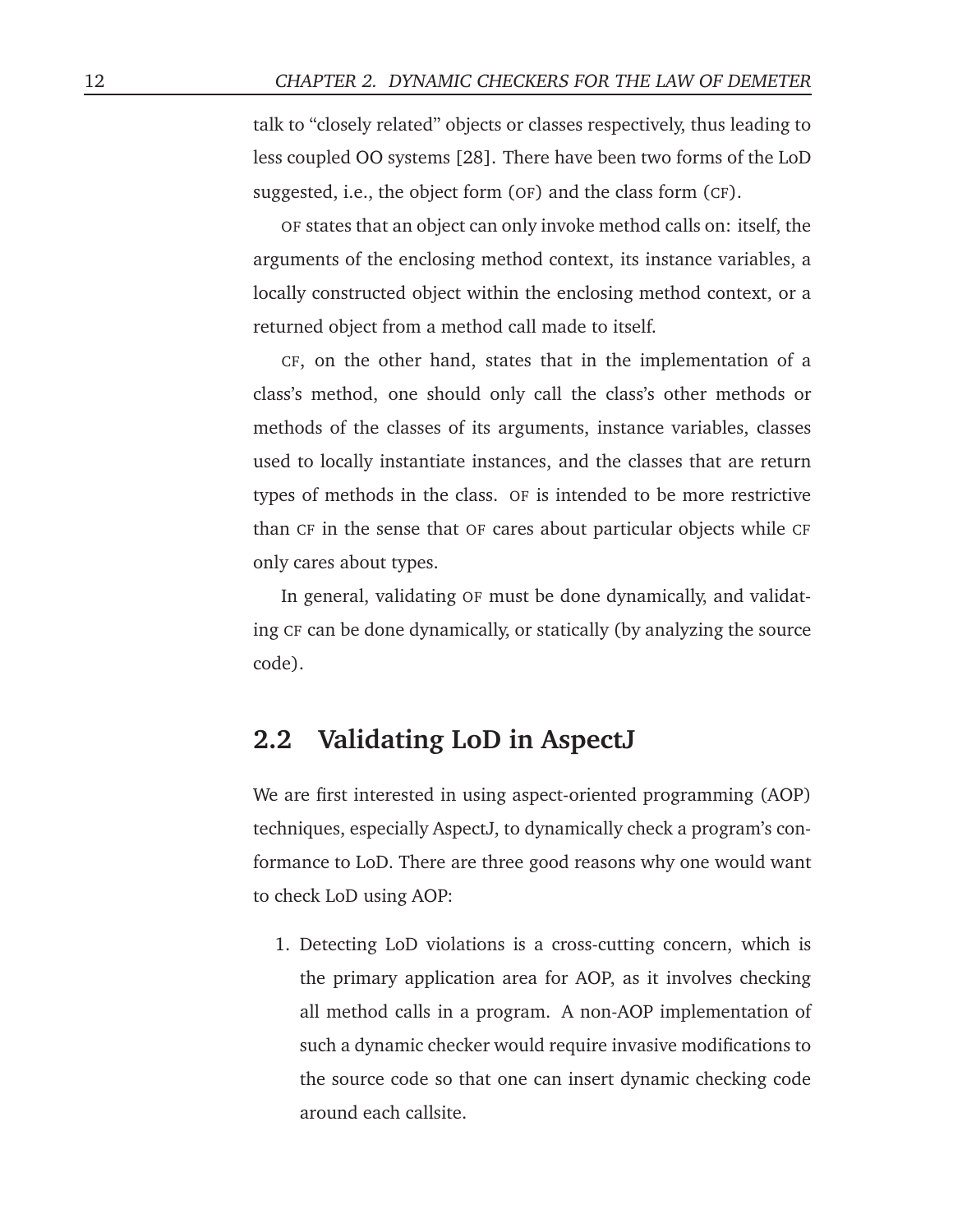- 2. LoD is easy to express in the join point model of AspectJ, as will be shown later.
- 3. Checking LoD violations is an interesting, non-trivial application of AOP technology helping to drive it further.

Second, we would like to experiment with the AspectJ language to see how close or how far away it is for us to develop a static checker for the class form of LoD using its declare error mechanism, given this form is statically checkable in theory. Ideally, we wish we were able to express the detection of violations of the class form of LoD, in AspectJ, as a pointcut named LoDViolation, and make use of the AspectJ language's declare error mechanism to report all the violations in the program when being compiled with the following aspect in Listing 2.1. For those readers that are not familiar with AspectJ's declare error statement, it reports a compile time error if any program element (shadow) being compiled matches with the specified pointcut designator (PCD) expression. Since this is a compile time detection, the specified PCD expression has to be statically determinable, i.e., none of the pointcuts involving run time entities can be used, and that includes *cflow*, *cflowbelow*, *if*, *args*, *this* and *target* pointcuts.

Listing 2.1: LoD violation detection aspect

```
aspect CheckLoD {
 pointcut CFLoDViolation(): SomeStaticPCDExpression;
 declare error: CFLoDViolation():
               "Class form LoD violation detected!";
}
```
Not surprisingly, this attempt is futile in the current implementation of AspectJ. The logic required to detect LoD violations cannot be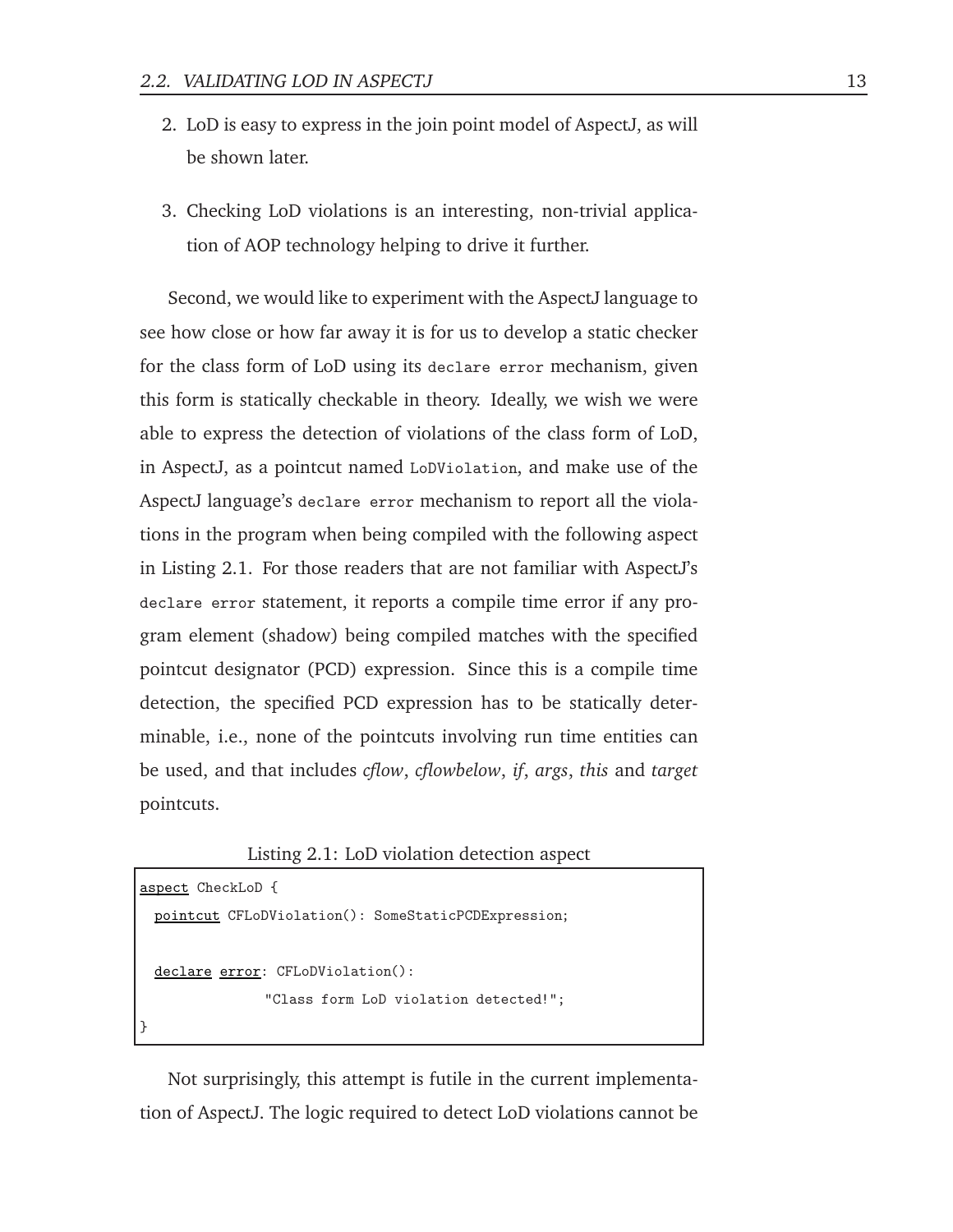associated with a simple static PCD expression supported by the language, not even for the LoD form which is statically checkable. This checking requires a capability more than just statically determining if a static PCD expression refers to the empty set. We would like to investigate what is missing and what is present in the current AspectJ language mechanism with regard to implementing a static checker along this line.

#### **2.3 Dynamic Checker for OF in AspectJ**

When programming in AspectJ, programmers generally reason about the problem by thinking about what the "advisable" join points are, so that advice can be applied to the join points selected by the pointcut expressions.

Listing 2.2 is a utility abstract class that defines all the pointcut expressions needed in this implementation (some of them are needed later in the class form checker). Those pointcut expressions pervasively touch programs and make extensive use of property-based pointcut designators. The scope() pointcut prevents the aspects from advising the LoD checker code itself, which is generally desired to avoid circular advice. The SelfCall pointcut captures the method calls sent to this in a method. Other pointcuts are self-explanatory.

#### **2.3.1 Implementation of the OF checker**

The actual implementation of the OF checker uses three concrete aspects with one or two short advice each and a few auxiliary methods. The design of the implementation is clean and easy to understand due to the use of AspectJ's dynamic join point model. Figure 2.1 shows the UML diagram of the object form checker.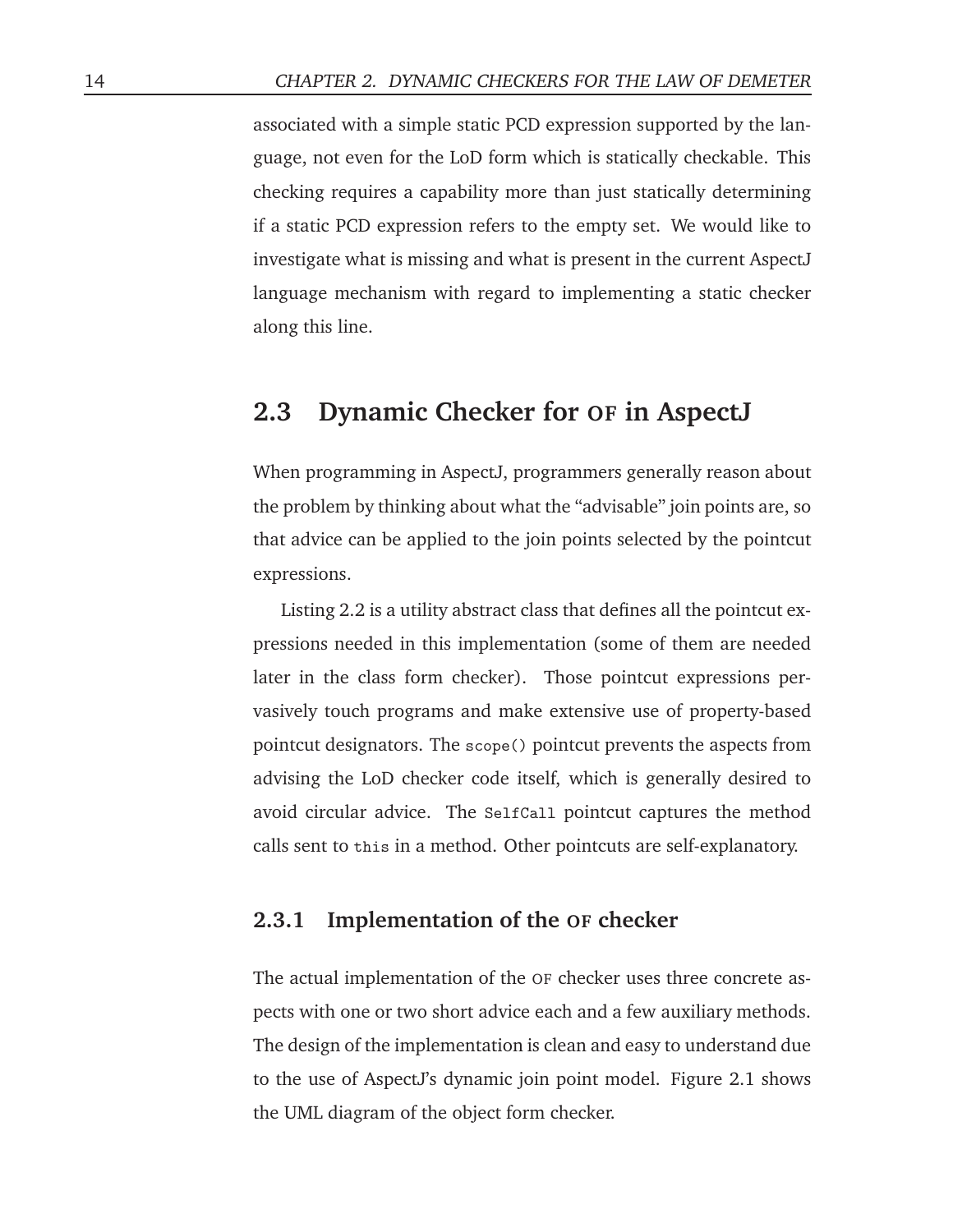Listing 2.2: Util.java





Figure 2.1: The UML diagram of the object form checker

There are two tasks that need to be performed by the checker. One is to collect all of the preferred supplier objects on which methods can be called from an object/context. The other is to verify that each method call makes valid calls on a preferred supplier object of the corresponding "this" object or the context. There are two categories of preferred supplier objects for an object. The first category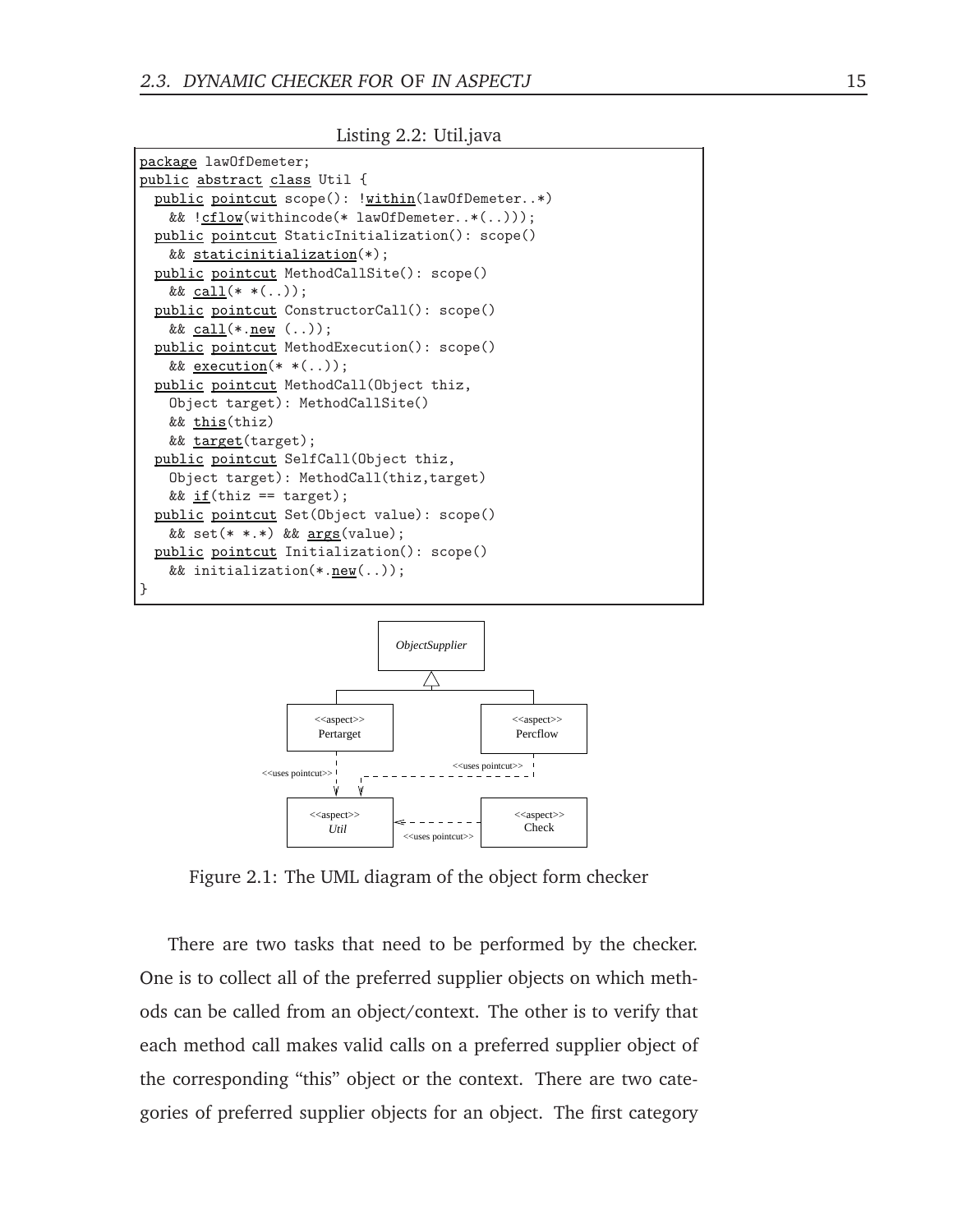Listing 2.3: ObjectSupplier.java

```
abstract class ObjectSupplier {
 protected boolean containsValue(Object supplier){
   return targets.containsValue(supplier);
 }
 protected void add(Object key,Object value){
   targets.put(key,value);
 }
 protected void addValue(Object supplier) {
   add(supplier,supplier);
 }
 protected void addAll(Object[] suppliers) {
   for(int i=0; i< suppliers.length; i++)
     addValue(suppliers[i]);
 }
 private IdentityHashMap targets =
   new IdentityHashMap();
}
```
is context-insensitive: in a method execution on an object, it is legal to call a method on any instance variable of that object. The second category is context-sensitive in that some objects are only preferred in the scope of a method execution, for example, the method call on an argument object is only legal within the method body of the enclosing method.

The class ObjectSupplier in Listing 2.3 captures the notion of preferred supplier objects by defining a repository and a set of supporting methods for looking up and adding preferred supplier objects to an object, so that its two sub-aspects can access them.

The aspect Pertarget in Listing 2.4 implements the only contextinsensitive preferred object situation, i.e., instance variables of an object, by advising the set join points. It is declared as pertarget (Util.Initialization()) so that once a new object  $o$  is initialized, an aspect instance of Pertarget will be created and associated with  $\sigma$  automatically, and each aspect instance can correctly maintain the direct part relationship between the instance variables and their hosting object  $o$ . The before-advice on the set join points handles with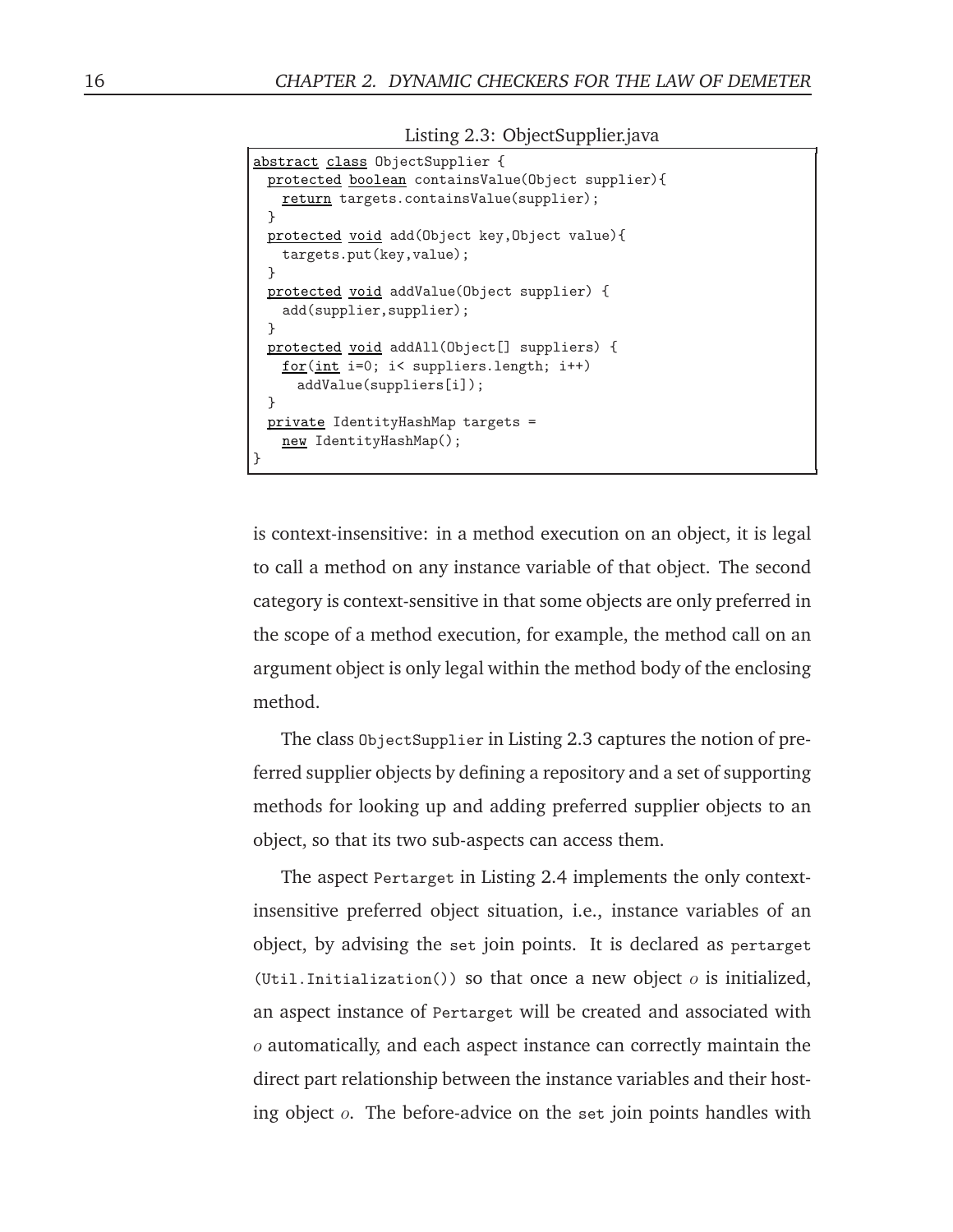this logic, in which the fieldIdentity method is used so that if an object  $o_1$  has been set as a direct part of an object  $o_2$  through a field f, and later  $o_2$ 's f is set to another object  $o_3$ , we can replace  $o_1$  with  $o_3$  and always maintain the correct direct part relationships for the hosting object  $o_2$ .

Listing 2.4: Pertarget.java

```
public aspect Pertarget
 extends ObjectSupplier
 pertarget(Util.Initialization()) {
 before(Object value): Util.Set(value) {
   add(fieldIdentity(thisJoinPointStaticPart),
     value);
 }
 public boolean contains(Object target) {
     return containsValue(target);
 }
 private String fieldIdentity(JoinPoint.StaticPart
   sp) {
   String fieldName = sp.getSignature().
     getDeclaringType().getName() + ":" +
     sp.getSignature().getName();
   if(fieldNames.containsKey(fieldName))
     fieldName=(String)fieldNames.get(fieldName);
   else
     fieldNames.put(fieldName,fieldName);
   return fieldName;
 }
 private static HashMap fieldNames =
   new HashMap();
}
```
The aspect Percflow in Listing 2.5, on the other hand, implements all the context-sensitive preferred object situations, by advising Util .MethodExecution() to add this object and argument objects to the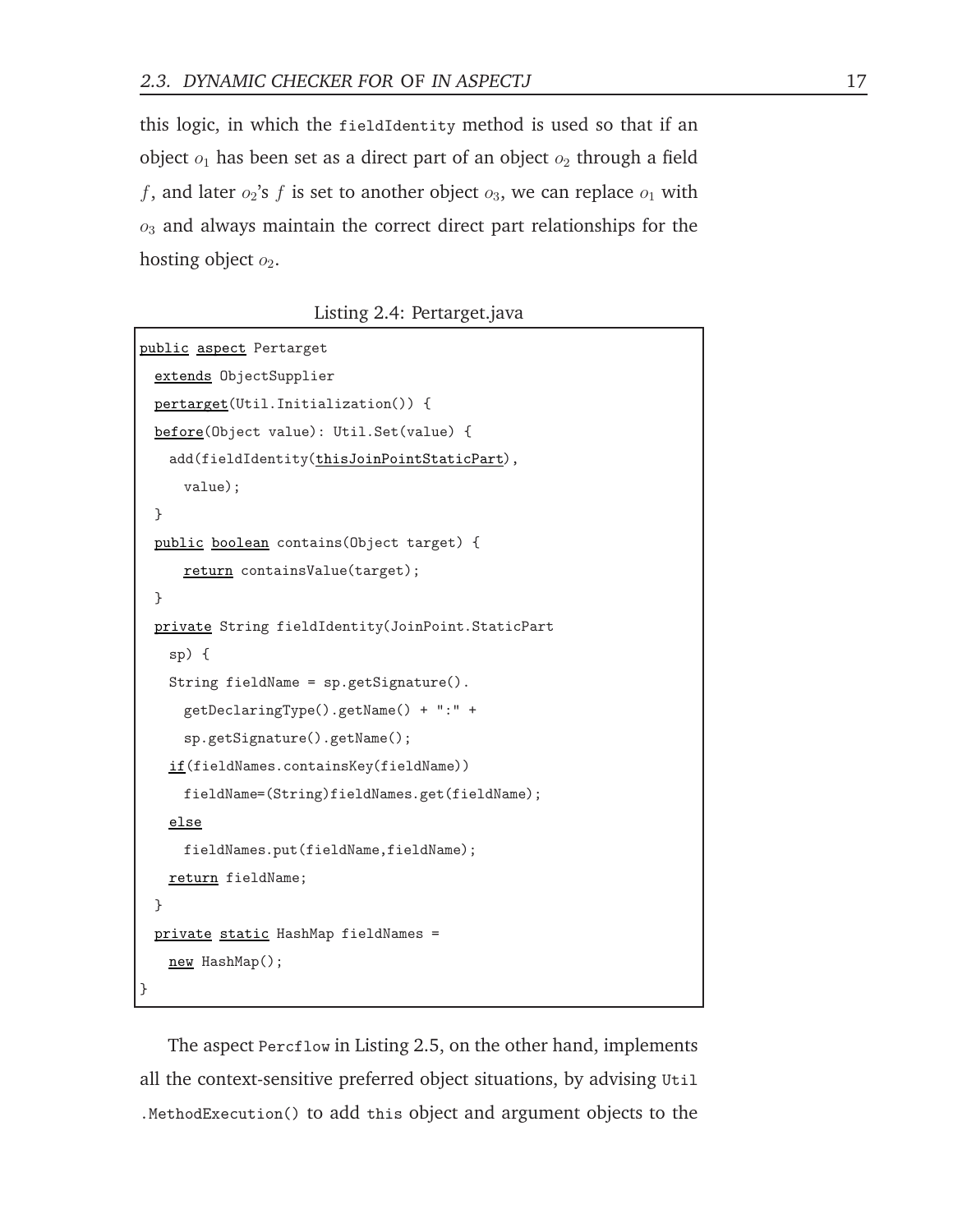context sensitive preferred suppliers, and examining results of Util .SelfCall(Object,Object) or Util.ConstructorCall() to collect the corresponding preferred supplier objects. Percflow is intentionally declared as percflow(Util.MethodExecution()) to simulate the execution scope of a method, instead of requiring manual stack operations.

Listing 2.5: Percflow.java

```
aspect Percflow extends ObjectSupplier
 percflow(Util.MethodExecution()){
 before(): Util.MethodExecution() {
     addValue(thisJoinPoint.getThis());
     addAll(thisJoinPoint.getArgs());
 }
 after() returning (Object result):
   Util.SelfCall(Object,Object)
    || Util.ConstructorCall() {
     addValue(result);
 }
}
```
Finally, the actual checking logic happens in the Check aspect in Listing 2.6, which defines the after-advice on method call join points and checks whether the target is a preferred supplier according to LoD.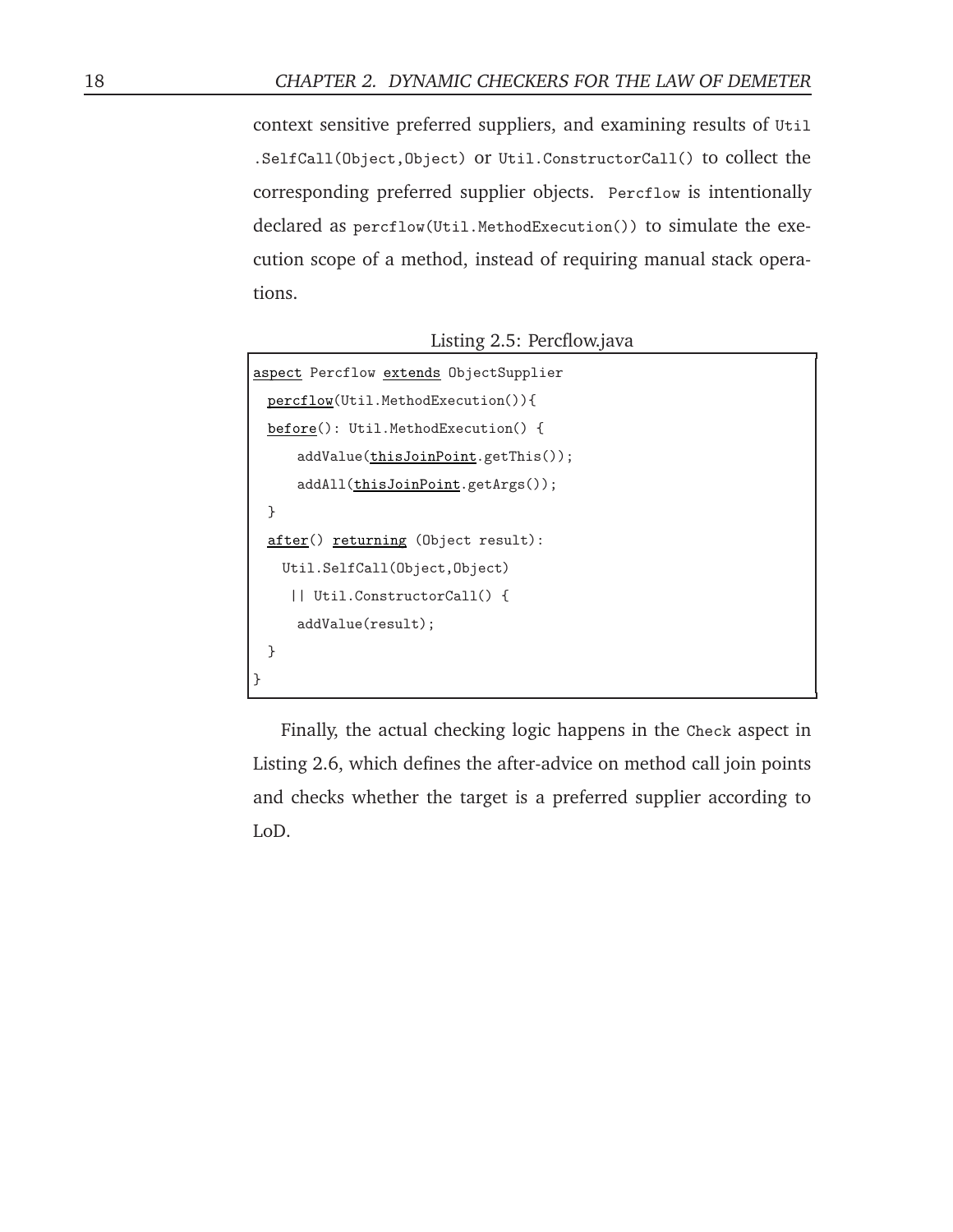Listing 2.6: Check.java

```
aspect Check {
 private pointcut IgnoreCalls():
   call(* java..*.*(..));
 private pointcut IgnoreTargets():
   get(static * java..*.*);
 after() returning(Object o):IgnoreTargets() {
   ignoredTargets.put(o,o);
 }
 after(Object thiz,Object target):
   Util.MethodCall(thiz,target)
   && !IgnoreCalls() {
   if (!ignoredTargets.containsKey(target) &&
     !Pertarget.aspectOf(thiz).contains(target) &&
     !Percflow.aspectOf().containsValue(target))
      System.out.println(
        " !! LoD Object Violation !! "
        + thisJoinPointStaticPart);
 }
 private IdentityHashMap
  ignoredTargets = <u>new</u> IdentityHashMap();
}
```
Any design rule has exceptions, including LoD. To make the checker be practically useful, the method calls on some specific objects should be allowed in any situation, e.g., *System.out.println(. . . )* should be allowed to be called anywhere. The IgnoreTargets pointcut defines this logic by capturing all those kinds of objects, whose domain currently includes all the public static variables declared in the classes in the packages beginning with java. We don't want to check method calls on some stable types either, so we use pointcut IgnoreCalls to list those method calls. The Check aspect uses the two pointcuts to ignore checking in those two situations. Users can always change those domains by customizing the pointcuts.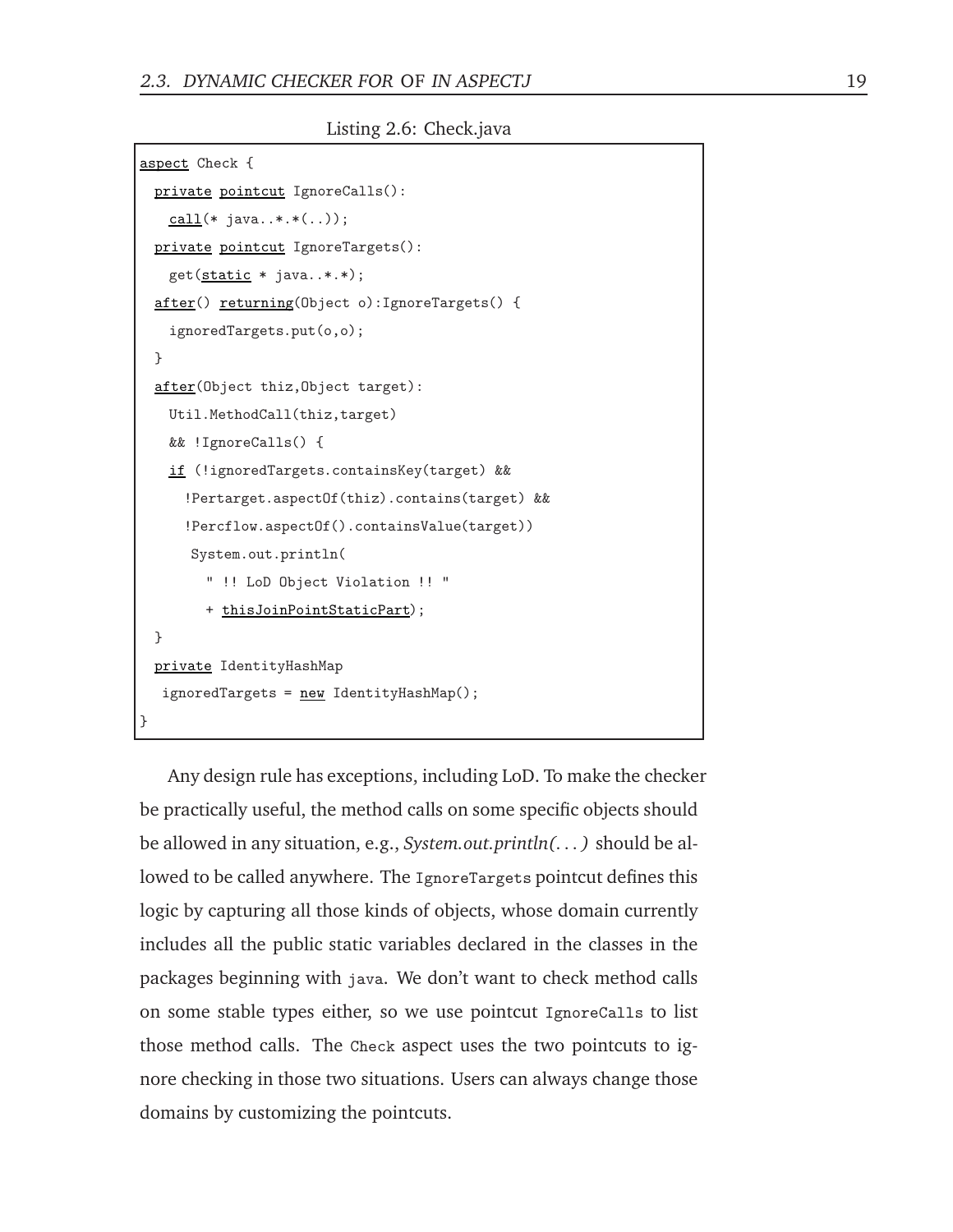From this experiment, we can conclude that a dynamic checker for the object form of the LoD can be elegantly implemented in AspectJ, mostly due to the natural mapping between the dynamic join point model of AspectJ and the definition of the design rule in question. Implementing the same dynamic checker in a non-AOP approach will certainly require significantly more effort.

#### **2.4 Dynamic Checker for CF in AspectJ**

As we mentioned earlier, the class form of the LoD is statically checkable in theory, but we could not implement such a static checker by simply using the declare error mechanism of the AspectJ, even though this mechanism has been designed to help catch questionable program elements (shadows) in the code. To gain some insights about what is missing and what is present in the current AspectJ language mechanism with regard to implementing a static class form LoD checker, we have implemented a dynamic checker of it in AspectJ.

#### **2.4.1 Implementation of the dynamic CF checker**

The class form dynamic checker has a similar functional architecture as the object form checker in that both of them use suppliers and a checker that acts as the client of the suppliers. But from the design point of view, our class form checker uses a different AOP design from the object form checker's. In the object form checker, for each subrule, we have corresponding advice. In the class form checker, we have used abstract aspects to specify that when some interesting scenario, which is left unspecified, occurs, some advice will be executed. The concrete sub-aspects reuse the advice defined in the super-aspect by concretizing the interesting scenario. Of course, the concrete sub-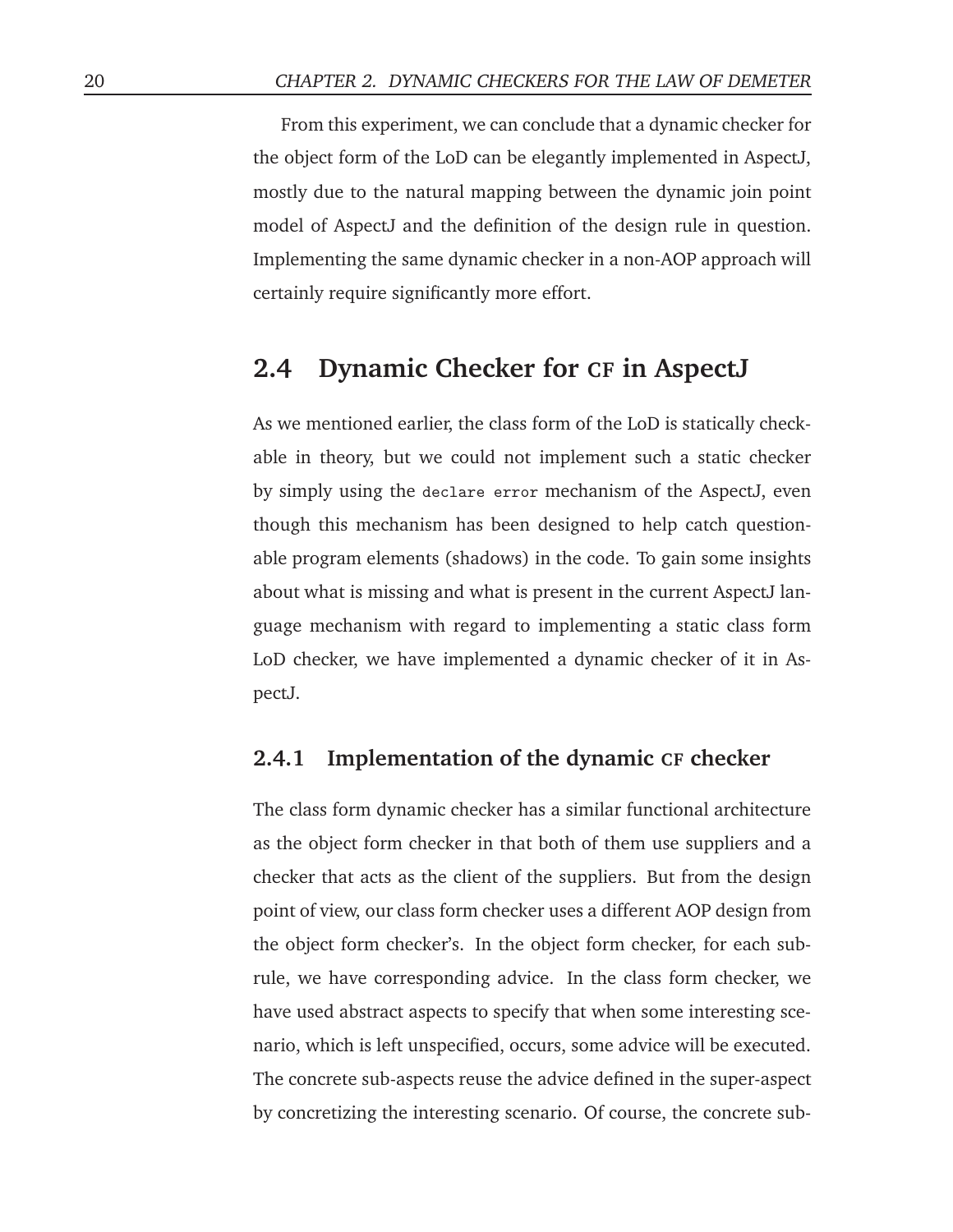

Figure 2.2: *The UML diagram of the class form checker*

aspects can customize the process logic for their scenarios by overriding abstract methods. Figure 2.2 shows the UML diagram of the class form checker.

Listing 2.7: ClassSupplier.java

```
abstract class ClassSupplier {
 protected abstract List
 getSuppliers(JoinPoint.StaticPart enclosingjsp,
   JoinPoint.StaticPart jsp);
}
```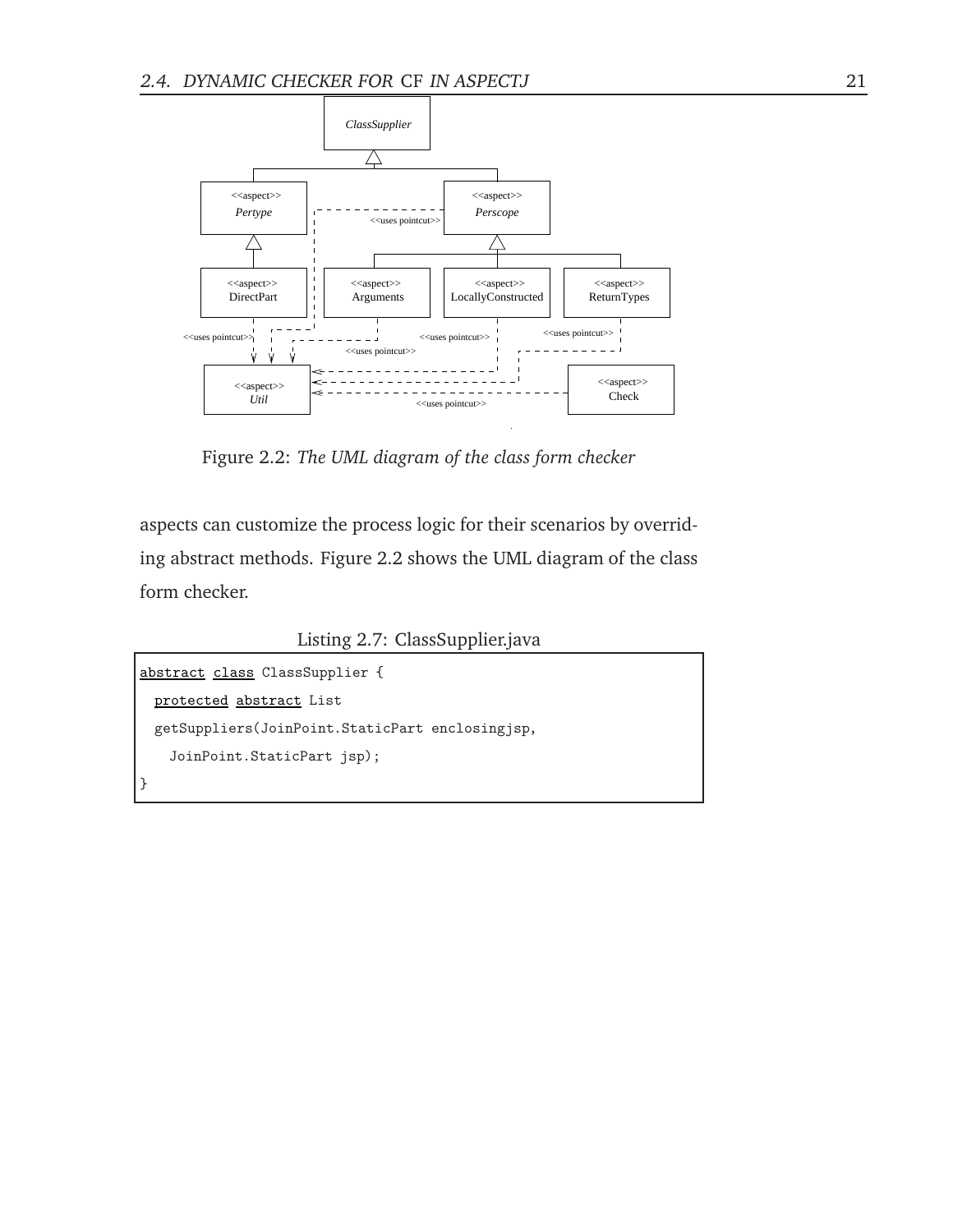|  | Listing 2.8: Pertype.java |  |
|--|---------------------------|--|
|  |                           |  |

```
abstract aspect Pertype extends ClassSupplier {
 abstract pointcut Pertype();
 before(): Pertype() {
   targets.put(thisJoinPointStaticPart.
     getSignature().getDeclaringType(),
     getSuppliers(thisEnclosingJoinPointStaticPart,
       thisJoinPointStaticPart));
 }
 protected static boolean contains(Class thisType,
   Class targetType) {
   if(targets.containsKey(thisType)) {
     List alloweds = (List)targets.get(thisType);
     Iterator it=alloweds.iterator();
     while(it.hasNext()) {
       if(targetType==it.next())
         return true;
     }
   }
   return false;
 }
 private static HashMap targets = new HashMap();
}
```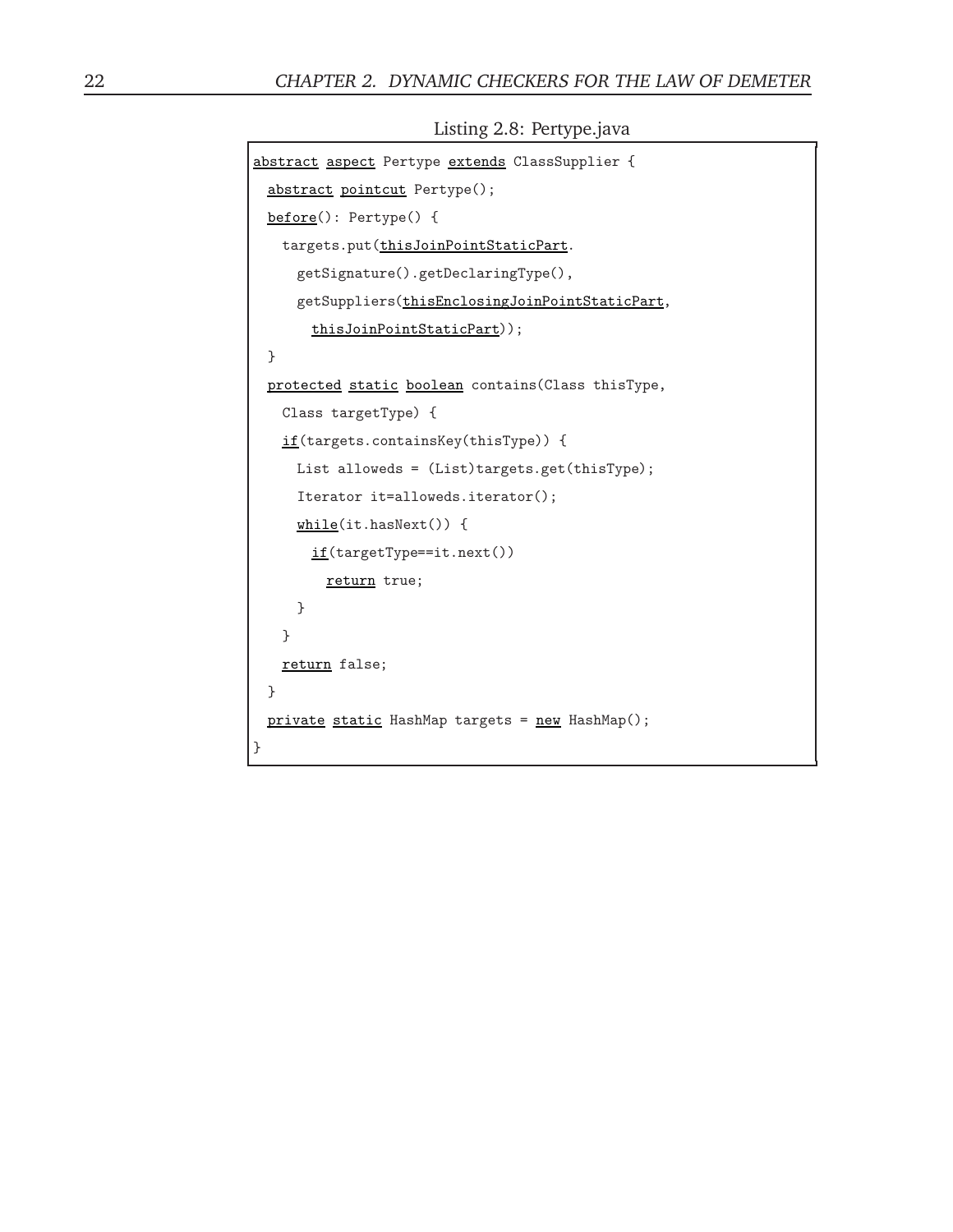Listing 2.9: Perscope.java

```
abstract aspect Perscope extends ClassSupplier {
 abstract pointcut Perscope();
 before() : Util.MethodExecution() {
   st.push(new HashSet());
 }
 before() : Perscope() {
   HashSet aSet = (HashSet) st.peek();
   aSet.addAll(getSuppliers(
     thisEnclosingJoinPointStaticPart,
     thisJoinPointStaticPart));
 }
 after(): Util.MethodExecution() {
   st.pop();
 }
 static boolean contains(Class targetType) {
   HashSet innermost = (HashSet)Perscope.st.peek();
   return innermost.contains(targetType);
 }
 private static Stack st = new Stack();
}
```
The classes and aspects: ClassSupplier in Listing 2.7, Pertype in Listing 2.8, Perscope in Listing 2.9, and Check in Listing 2.10 make up an aspect-oriented framework which defines the generic collecting and checking behavior.

We have implemented Pertype and Perscope as abstract aspects, each of which defines an abstract pointcut (with the same name as the aspect) which is used to collect preferred supplier types. Similar to the situations in the object form checker, the two abstract aspects correspond to the two different situations in which the types are preferred. Table 2.1 lists the correspondences between the two checkers.

The first situation is the context-insensitive situation as defined by Pertype, in which some types are always preferred for a given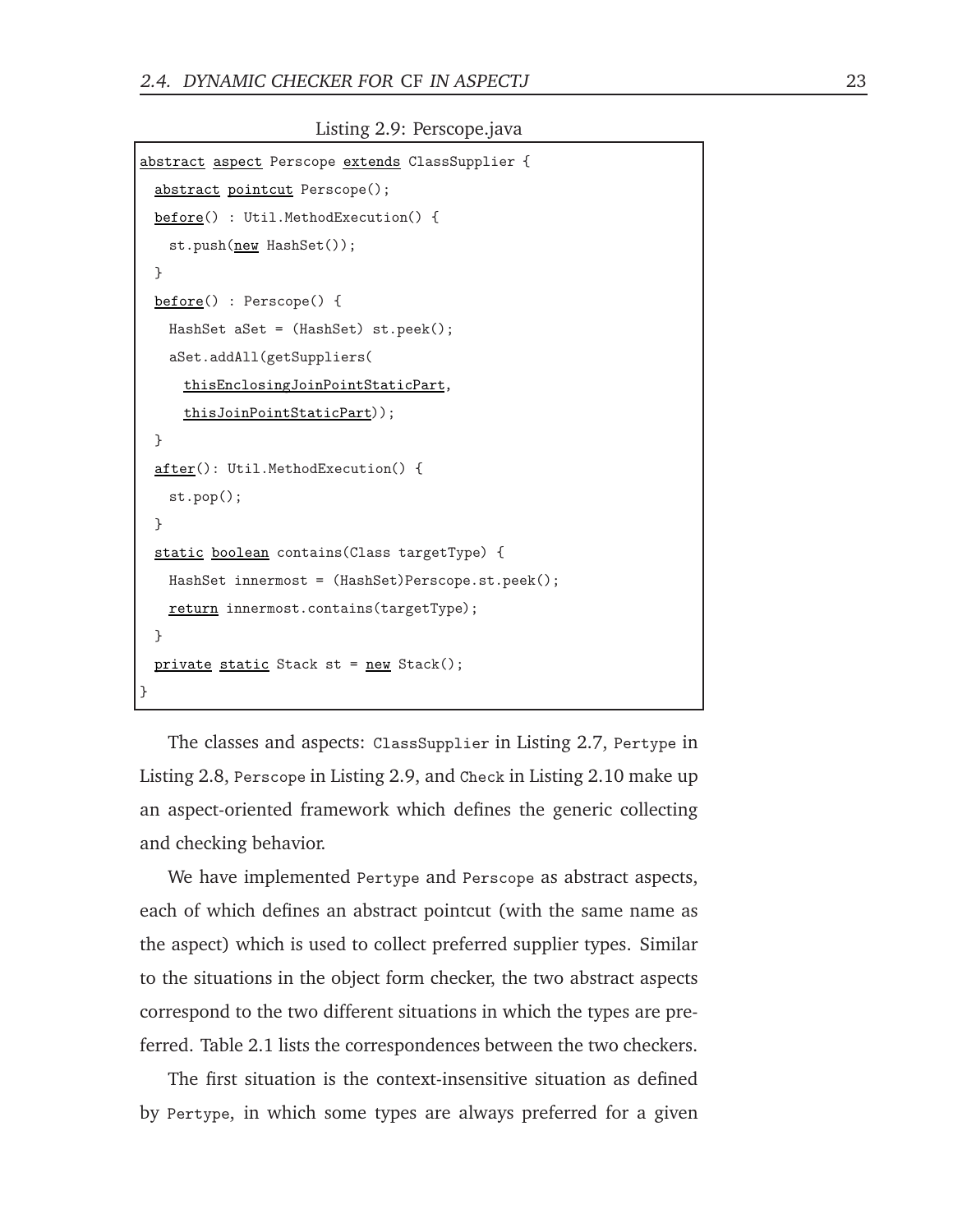| aspect            | object                                                   | class                   |  |
|-------------------|----------------------------------------------------------|-------------------------|--|
|                   | context-insensitive    Pertarget   Pertype and subaspect |                         |  |
| context-sensitive | Percflow                                                 | Perscope and subaspects |  |

Table 2.1: The correspondences between object/class form checkers.

type. The only context-insensitive situation is the direct part situation, where the types of the instance variables of a class are always preferred in any methods of the class. The second situation is the context-sensitive situation as defined by Perscope, in which the types are only preferred when the call sites are in the stack of a particular method execution. (An example of that situation is the arguments situation, where the types of arguments are only legal for the scope of the method body.) All of the concrete aspects extending any of the abstract aspects are supposed to give:

- a definition of the corresponding abstract pointcut to concretize where the advice defined in the super-aspect should be invoked;
- an implementation of the abstract method getSuppliers declared in class ClassSupplier to expose the preferred types for its particular scenario.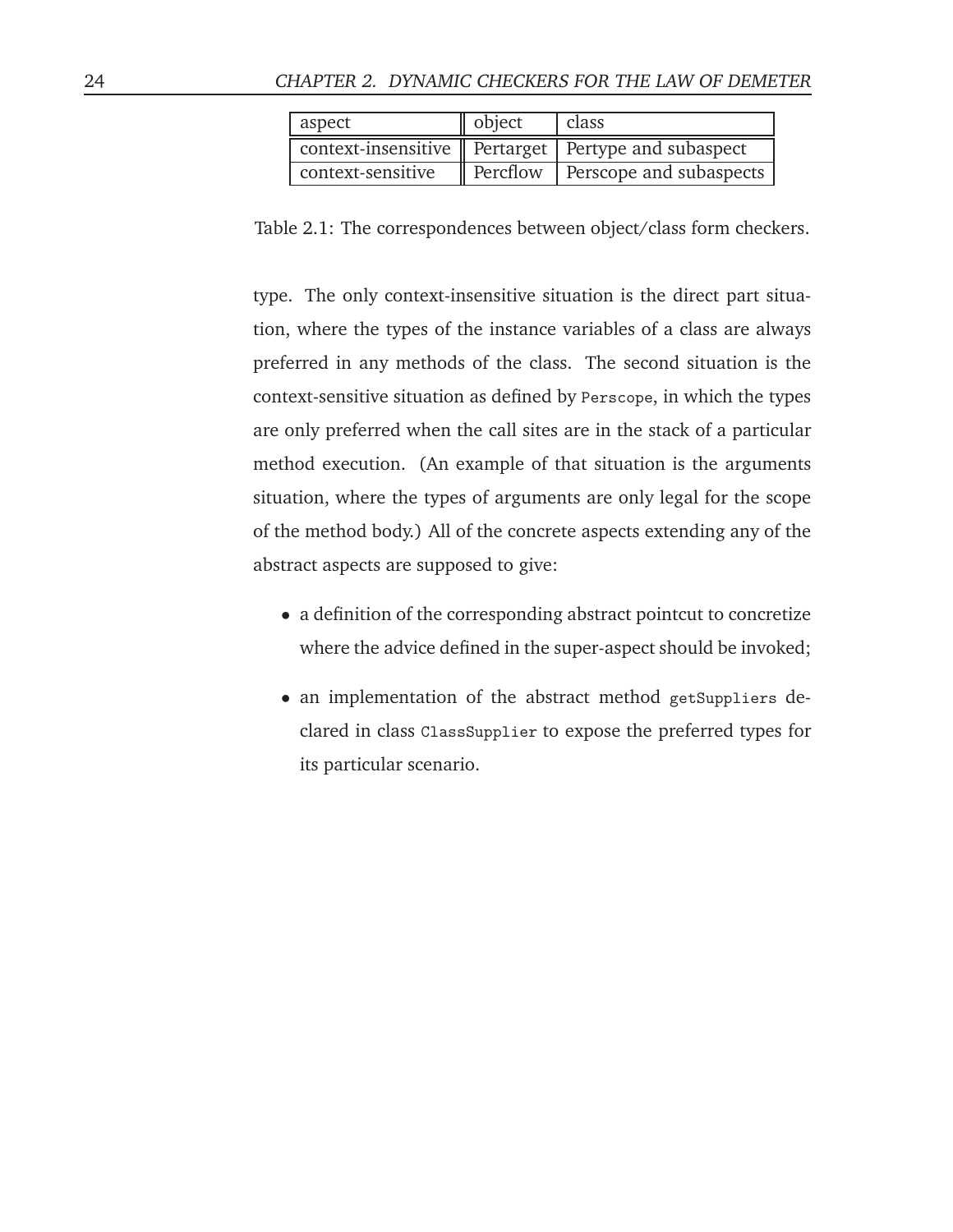Listing 2.10: Check.java

```
aspect Check {
 private pointcut IgnoreCalls():
   call(* java..*.*(..));
 after(): Util.MethodCallSite() && !IgnoreCalls() {
   Class targetType = thisJoinPointStaticPart.
        getSignature().getDeclaringType();
   Class thisType =
     thisEnclosingJoinPointStaticPart.
       getSignature().getDeclaringType();
   if(!Pertype.contains(thisType,targetType) &&
      !Perscope.contains(targetType))
     System.out.println(
       " !! LoD Class Violation !! "
       + thisJoinPointStaticPart);
 }
```
There are four concrete aspects extending Pertype or Perscope aspect, which correspond to the four sub-rules of LoD (the "this" class case is combined into the argument case, treating "this" as a special argument) respectively, where a target type is preferred. The implementations of the four concrete aspects are from Listing 2.11 to Listing 2.14. We also allow exceptions to the class form of the LoD, which is defined and configurable by pointcut Check. IgnoreCalls(). The Check aspect does the straightforward checking logic.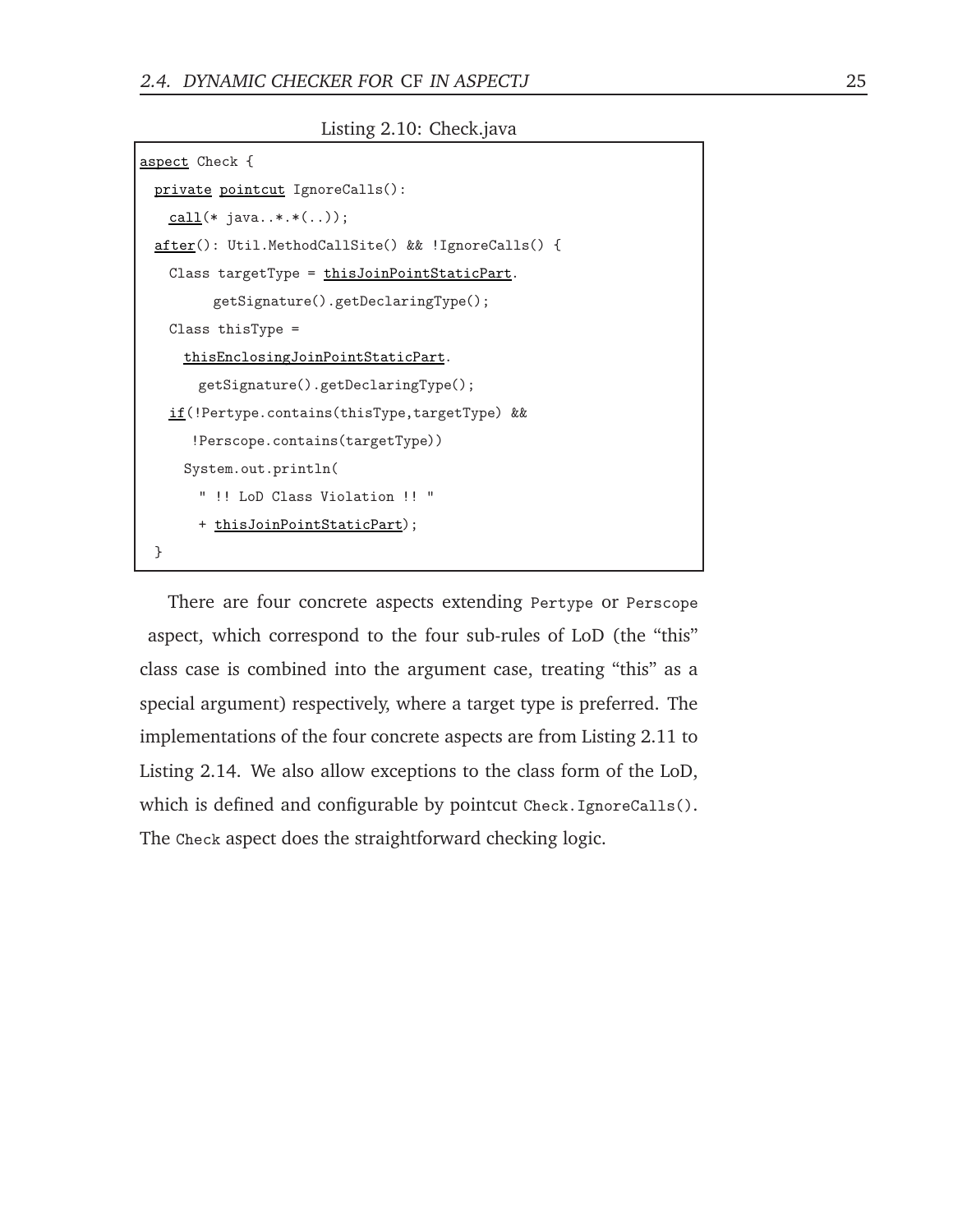Listing 2.11: DirectPart.java

```
aspect DirectPart extends Pertype {
 public pointcut Pertype():
   Util.StaticInitialization();
 protected List getSuppliers(JoinPoint.StaticPart
   ejsp,JoinPoint.StaticPart jsp) {
   List suppliers=new ArrayList();
   Class currentClass =
     jsp.getSignature().getDeclaringType();
   Field[] fields =
       currentClass.getDeclaredFields();
   for(int i=0; i<fields.length; i++)
       suppliers.add(fields[i].getType());
   return suppliers;
 }
}
```
Listing 2.12: Arguments.java

```
aspect Arguments extends Perscope {
 pointcut Perscope(): Util.MethodExecution();
 protected List
 getSuppliers(JoinPoint.StaticPart ejsp,
 JoinPoint.StaticPart jsp) {
   Class thisClass =
     jsp.getSignature().getDeclaringType();
   List parameterTypes = new ArrayList();
   parameterTypes.add(thisClass);
   parameterTypes.addAll(
     Arrays.asList(((CodeSignature)jsp.
     getSignature()).getParameterTypes()));
   return parameterTypes;
 }
}
```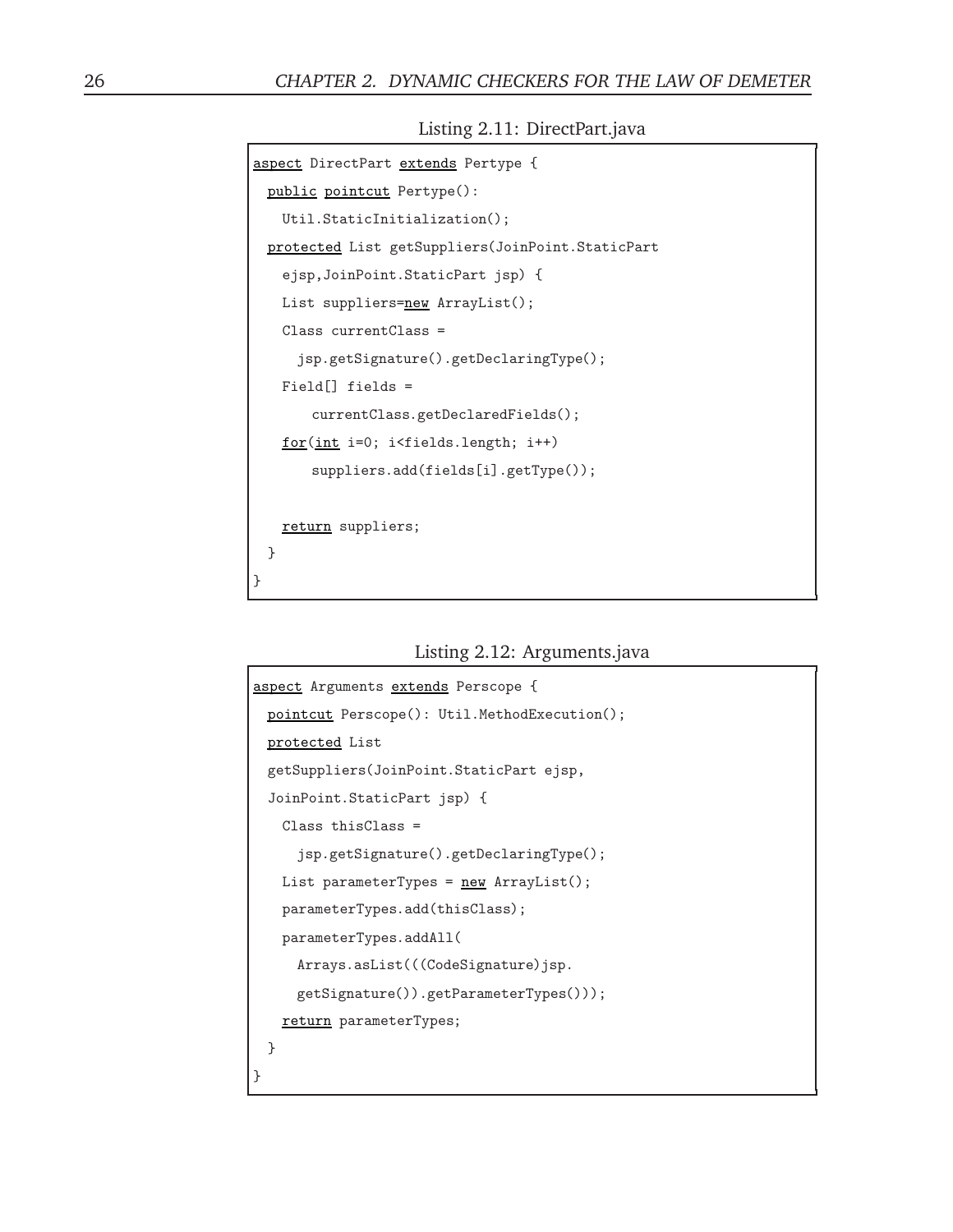#### Listing 2.13: LocallyConstructed.java

```
aspect LocallyConstructed extends Perscope {
 pointcut Perscope():
   Util.ConstructorCall();
 protected List getSuppliers(JoinPoint.StaticPart
   ejsp,JoinPoint.StaticPart jsp) {
   List supplier = <u>new</u> ArrayList();
   supplier.add(jsp.getSignature().
     getDeclaringType());
   return supplier;
 }
}
```
#### Listing 2.14: ReturnTypes.java

```
aspect ReturnTypes extends Perscope {
 pointcut Perscope(): Util.MethodCallSite();
 protected List
 getSuppliers(JoinPoint.StaticPart ejsp,
   JoinPoint.StaticPart jsp) {
   List supplier = <u>new</u> ArrayList();</u>
   if(ejsp.getSignature().getDeclaringType()!=
     jsp.getSignature().getDeclaringType())
     return supplier;
    supplier.add(((MethodSignature)jsp.
      getSignature()).getReturnType());
    return supplier;
 }
}
```
This implementation is a dynamic checker for CF. However, in Listings 2.7 through 2.14, we only use static type information of classes or methods, as evident from the code that: (1) all of the getSuppliers methods are defined on arguments of type JoinPoint .StaticPart, which is an AspectJ reflection interface to access the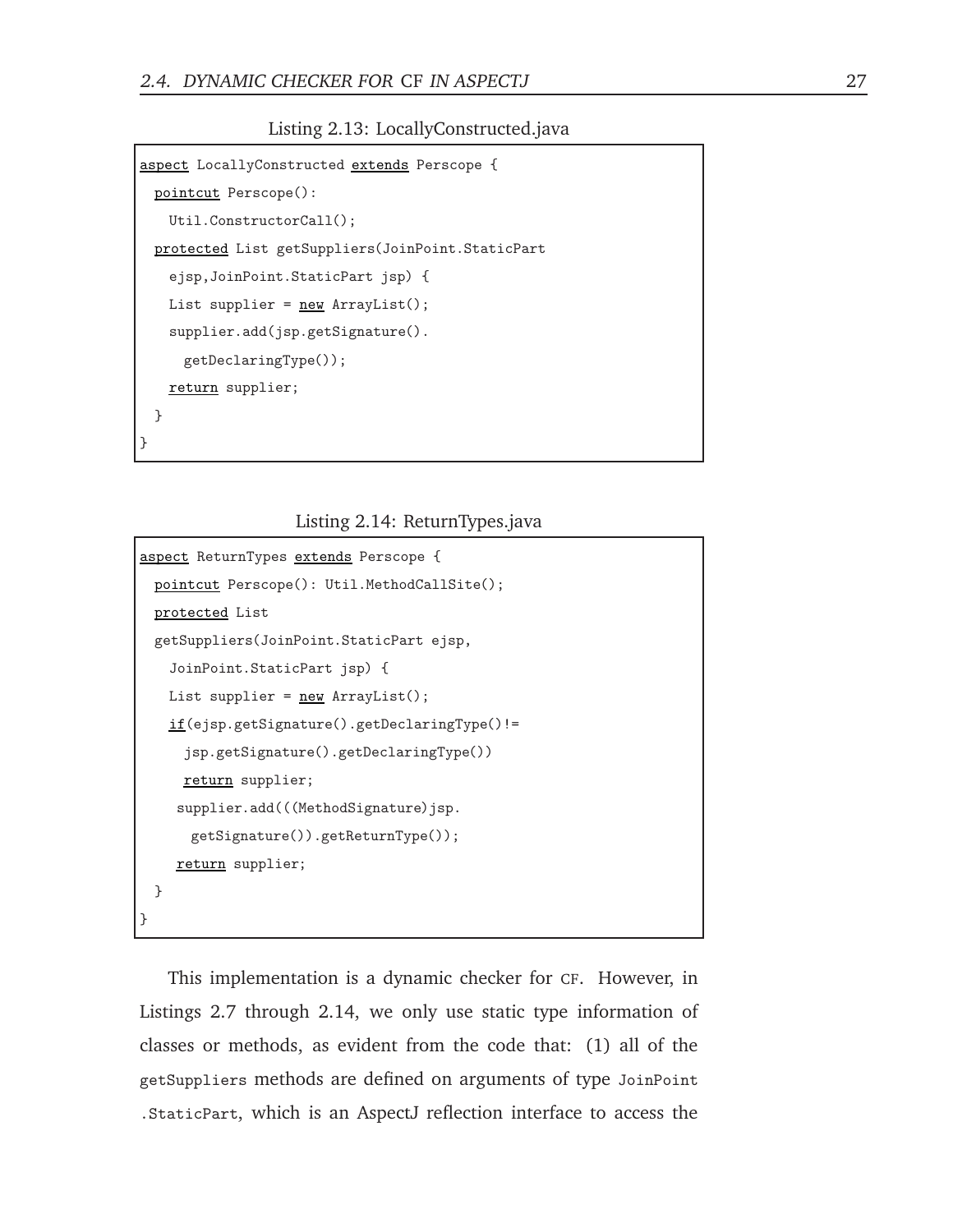static shadow information about a dynamic join point; (2) all of the advice are defined on statically determinable pointcuts.

This finding suggests that the AspectJ language's two major components, i.e., the pointcut designator language to indicate the interesting program elements to be processed, and the collected compile time information about those elements (abstracted as the *shadow model*) already have enough compile time information present for statically checking the class form of the LoD, what is missing is just a more expressive query mechanism to leverage this information. This suggests that the shadow information could form a good basis for implementing static checkers for design rules like the LoD, with some extensions to the language and the compiler. This motivates our dissertation work.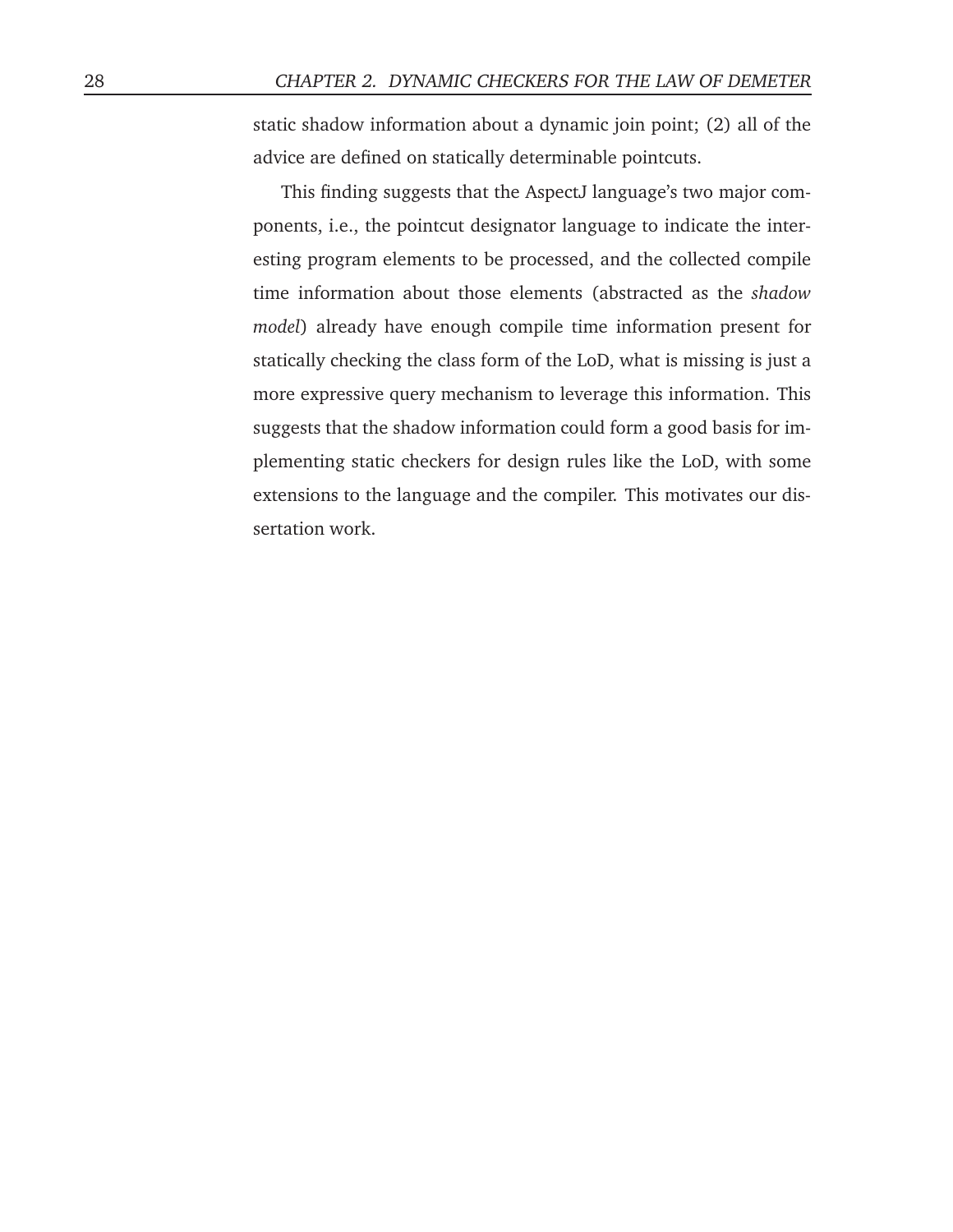## CHAPTER 3

# A Lightweight Extension to AspectJ: Statically Executable Advice

In this chapter, we would like to extend the AspectJ language so that the static information about join points can be exposed to some compile time facility that is more expressive than AspectJ's declare error statement. The goal is that a programmer can make use of this new facility to implement design rule checking by accessing the exposed shadow information.

In this chapter, we present one such compile time facility called, *Statically Executable Advice*, which is a lightweight extension to the AspectJ language. Most material in this chapter has been presented in our published paper [66].

# **3.1 Dynamic join point model and shadow model**

In AspectJ-like AOP languages, *join point model* [35] is a term referring to language mechanisms to specify in a program execution, what runtime events should be caught, and if they get caught, what actions should be taken to change or enhance the behavior of the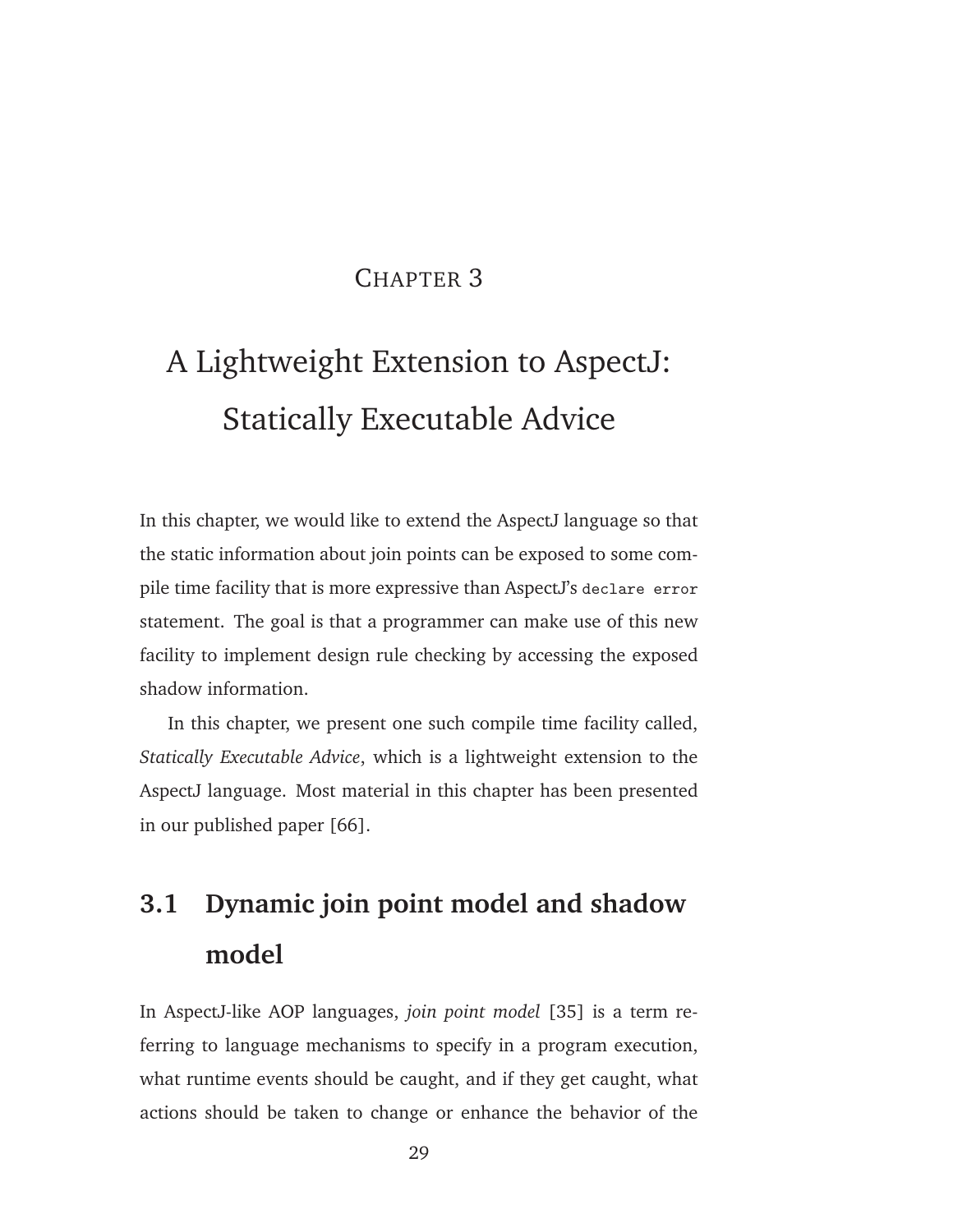program with regard to those events and the exposed context information (dynamic and static) about those events. In AspectJ-like AOP languages, the join point model generally includes a *pointcut designator language*, which is for specifying what runtime events need to be caught, and a mechanism to define *advice*, which is for specifying what actions need to be taken when an intended runtime event does occur. The term, join point model, has dominantly had dynamic nature, and many extensions have been proposed to enhance the dynamic join point model, e.g., [56, 51, 50, 25]. Less research attention, however, has been given to the lexical counterpart of join points, i.e., the shadow model [46, 26].

For each runtime event (join point) in a program execution, there must be a corresponding lexical program element in the code. For example, for any method call event occurring at runtime, there must be a method call node in the program source code. AspectJ and AOP researchers [46, 26] use *shadow* as an abstraction to refer to the lexical counterpart of a dynamic join point. Shadows contain rich static information about the dynamic join points. As an example, a method call shadow contains the name of the method, the static types of the target object and the arguments, and in which method body (which in turn is another shadow) this call is invoked. In AspectJ, there are nine kinds of shadows in the AspectJ language and its compilers [26]. The most common ones are method (or constructor) execution shadows, method (or constructor) call shadows, and field access shadows.

So far shadows have mainly served as internal implementation constructs for building AOP language compilers and for explaining the aspect weaving process [26, 46]. While the notion of shadow is not directly visible or clearly defined for the end user, AspectJ does allow the programmer to access some of those shadow information at runtime in a rudimentary form.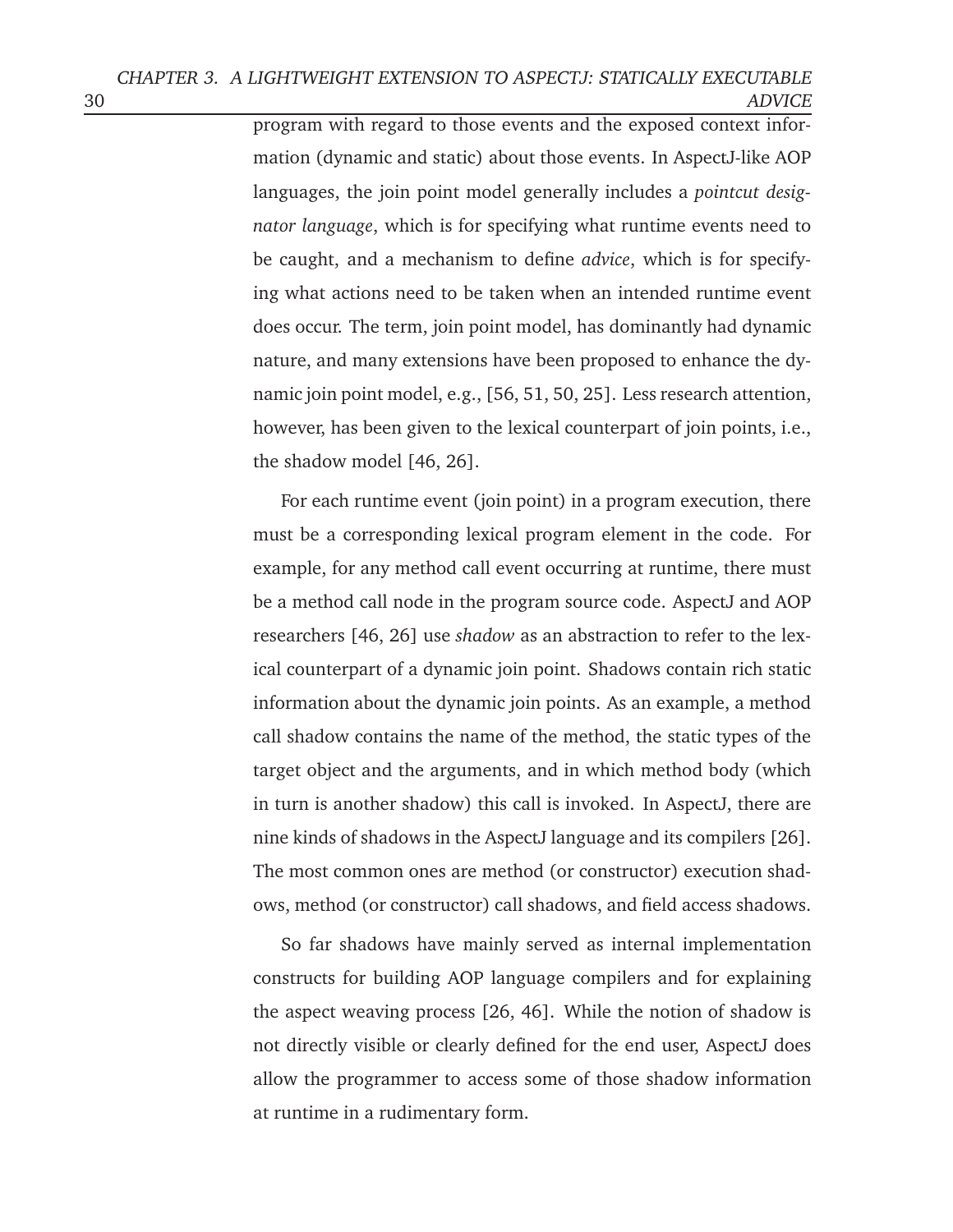Listing 3.1 is an example AspectJ program with three classes and a logging aspect. Note that at line 21 (and line 22), there is a reference to thisJoinPointStaticPart (and thisEnclosingJoinPointStaticPart respectively). At runtime, within an AspectJ advice, the thisJoinPointStaticPart implicit variable will be bound to the shadow object corresponding to the current executing join point, and the thisEnclosingJoinPointStaticPart implicit variable will be bound to the shadow object corresponding to the enclosing join point, if there is any, of the current executing join point. As their names have suggested, they provide *static* information about those join points, and implementation wise, those information has been collected at the compile time by the weaver.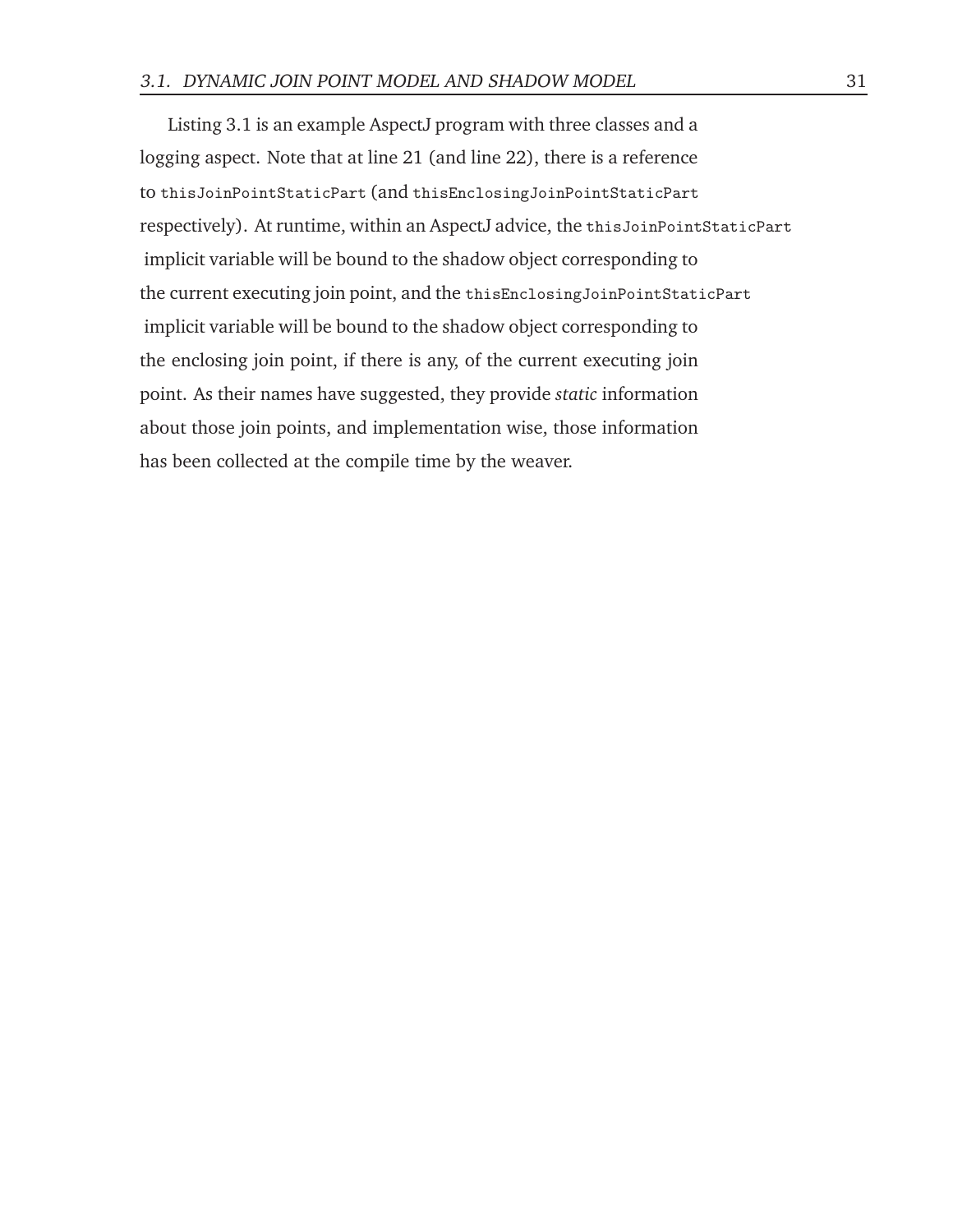```
class Foo {
2 int compute(Foo a) {
      return 0;
4 }
   }
6 class Bar extends Foo {
     void func() {
8 }
   }
10 class Main {
     public static void main() {
12 Foo f = new Bar();
      Bar b = new Bar();
14 f.compute(b);
     }
16 }
18 aspect Logging {
     before():
20 call (int Foo.compute(..)) {
       System.out.println(thisJoinPointStaticPart);
22 System.out.println(thisEnclosingJoinPointStaticPart);
     }
24 }
```
Listing 3.1: Access shadow information at runtime

Those shadow objects retain static information about join points, and thus they provide a different perspective to view the dynamic join points. For example, from the dynamic perspective, a method call join point corresponding to code at line 14 has the signature of int f:Bar.compute(b:Bar), which reflects the fact that the target object is of type Bar, and the argument is of type Bar at runtime.However, from the static perspective as offered by the shadow object at line 21, the same method call join point has the signature of int :Foo.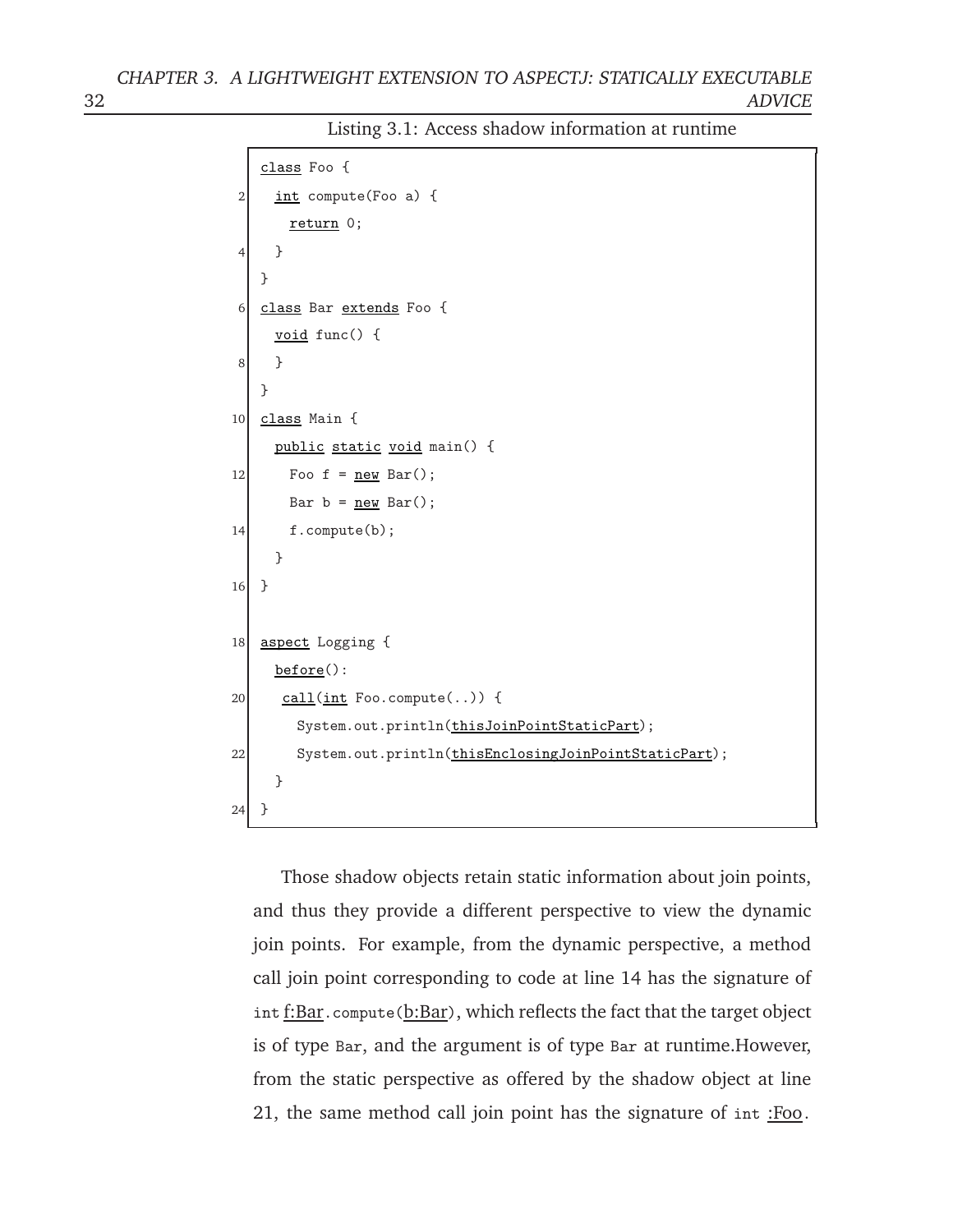compute(:Foo), which is consistent with the view of the code from the Abstract Syntax Tree perspective.

The current AspectJ shadow notion is mainly for internal compiler representation and for simple runtime queries, and thus it is not suitable for a direct exposure to be accessed by more expressive compile time facilities. So we need to adapt and define this shadow model more clearly.

# **3.2 Our representation of the shadow model**

Figure 3.1 is the UML diagram of our proposed abstraction of static join point shadow model, adapted from the AspectJ compiler's internal representation, but retaining the same amount information.

In this model, a program consists of a list of *shadows*, each of which fits into one of the two categories: *NonEnclosingShadow* and *EnclosingShadow*. An *EnclosingShadow* object may contain (lexically) any number of *NonEnclosingShadow* objects while a *NonEnclosing-Shadow* object is atomic.

Shadows are further classified according to their kinds. The nine concrete classes<sup>1</sup> correspond to the nine kinds of shadows defined in the AspectJ language. Some of the shadow classes implement a signature interface (indicated as circled lines in the figure) so that programmers can access the needed information through well-defined APIs. Those signature interfaces conform to those that are defined in AspectJ's public reflective API package, *org.aspectj.lang.reflect*, except that now we allow those interfaces to be accessible at compile time,

<sup>1</sup>Abstract class names are in the *italic* font, the circled lines represent interface types and the dashed lines represent implementation relationships between classes and interfaces.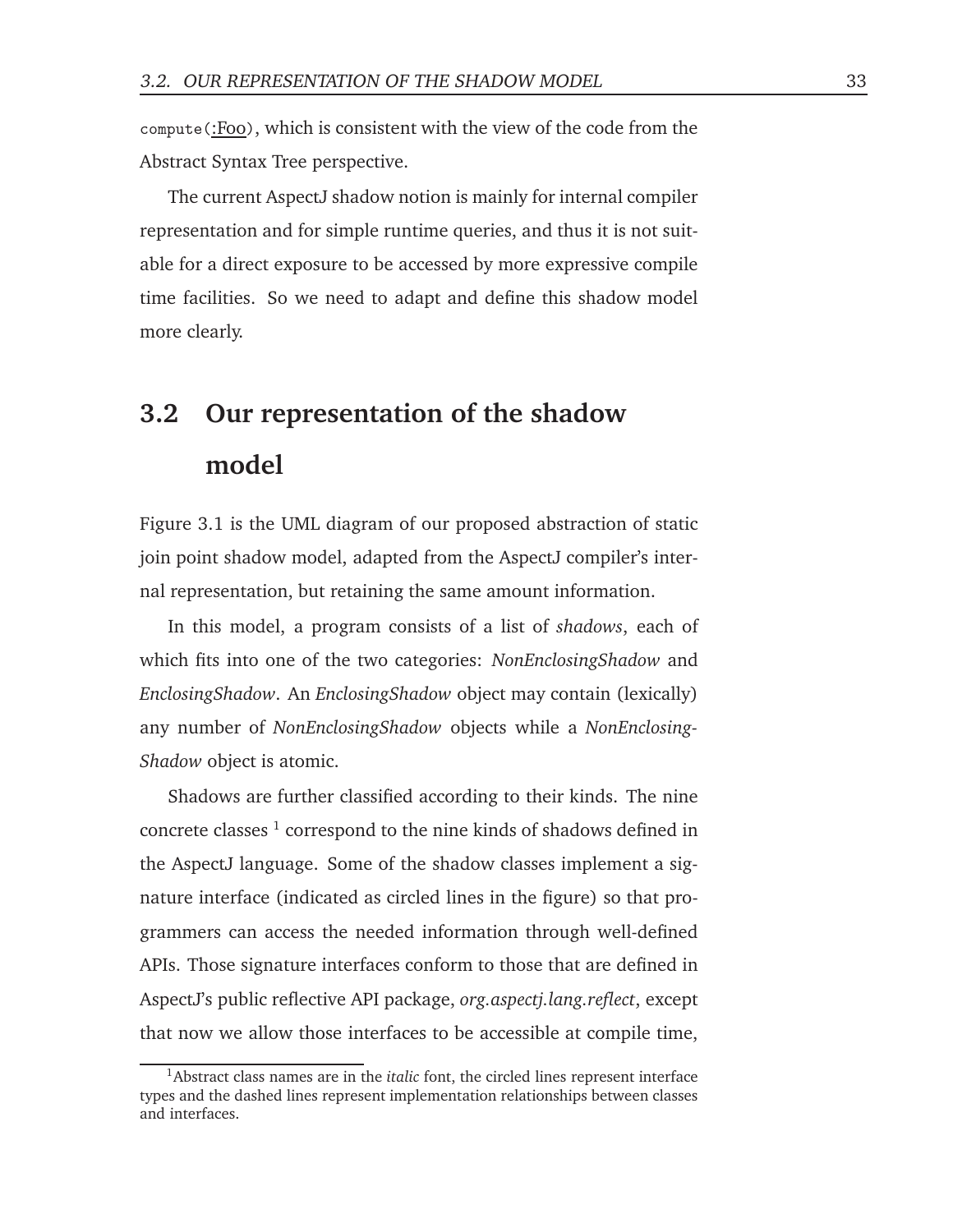

Figure 3.1: Static Shadow Model

instead of just run time in an aspect advice. Those interface APIs should be familiar to average AspectJ programmers. In addition, we have carefully designed the shadow classes so that each shadow class implements the most specialized signature interface applicable. For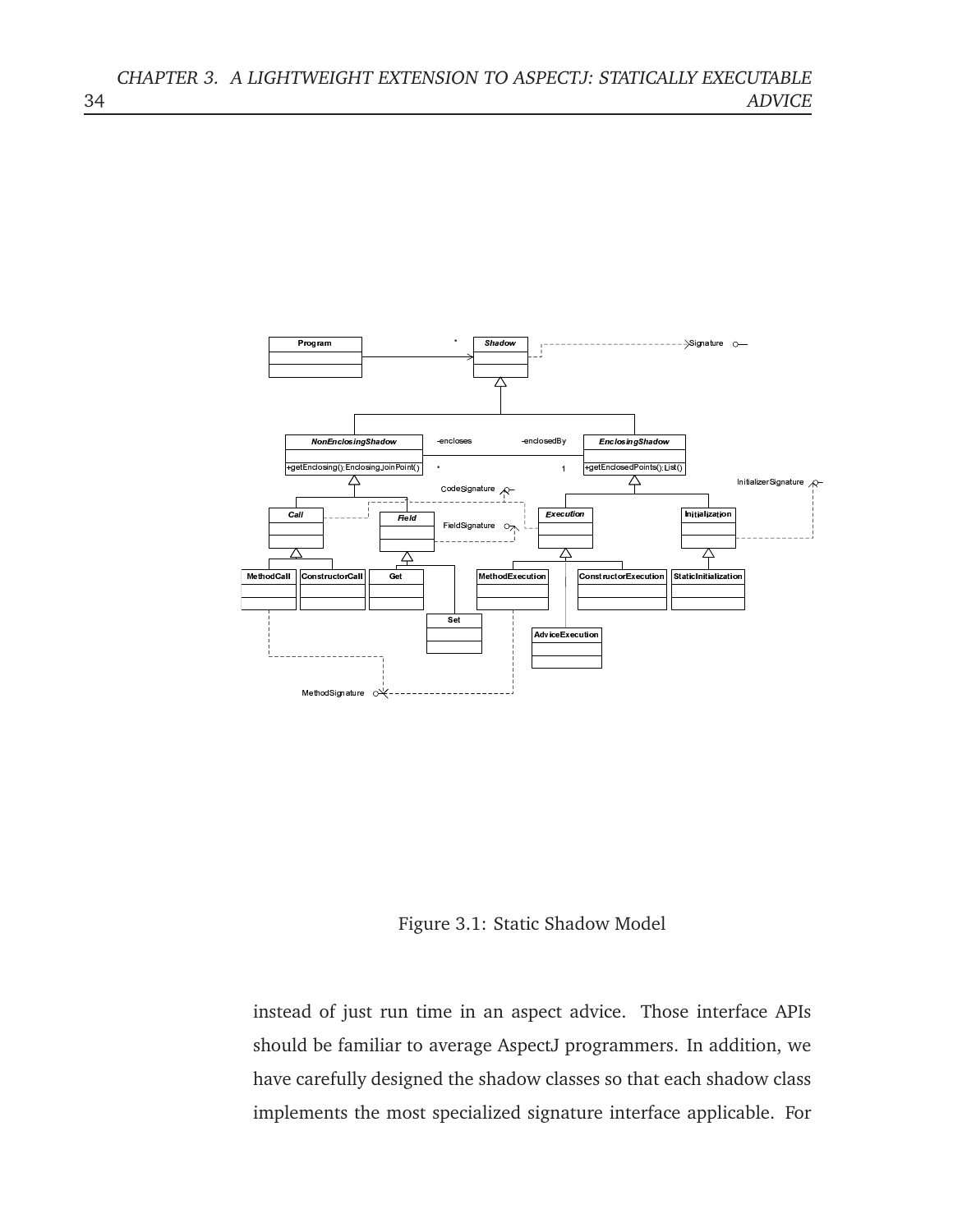example, the MethodExecution and MethodCall shadow classes implement the MethodSignature interface, while the Field shadow class implements the FieldSignature interface. This delivers a better API usability to programmers, as it avoids many unnecessary type castings that are common in the usage of the current AspectJ language's runtime reflection APIs, where programmers only have direct access to the generic *Signature* interface in advice, and they often have to cast it down to more specialized interfaces after querying about the kind of the current join point.

The signature interfaces lend the programmers the capability to access type hierarchy information as well. The type information comes from Java's reflection system, where class *Class* provides entry points to type information about a loaded class. In the next section, we will see an example how to make use of the type information to reason about a design rule checking problem at compile time.

### **3.3 Statically Executable Advice**

AspectJ's declare error/warning construct is a useful static checking feature, but it is not expressive enough to check complex program properties. Our goal is to make use of AspectJ's *declare* mechanism and to extend it so that more complex user-defined static checking logic can be deployed to execute at compile time. This new proposed language construct is called *Statically Executable Advice*, which can be declared in an aspect definition, and which can access the newly exposed shadow model. A statically executable advice is similar to AspectJ's current runtime advice, except that the former is executed at compile time, and it only has access to statically available information. The following is the syntax of it.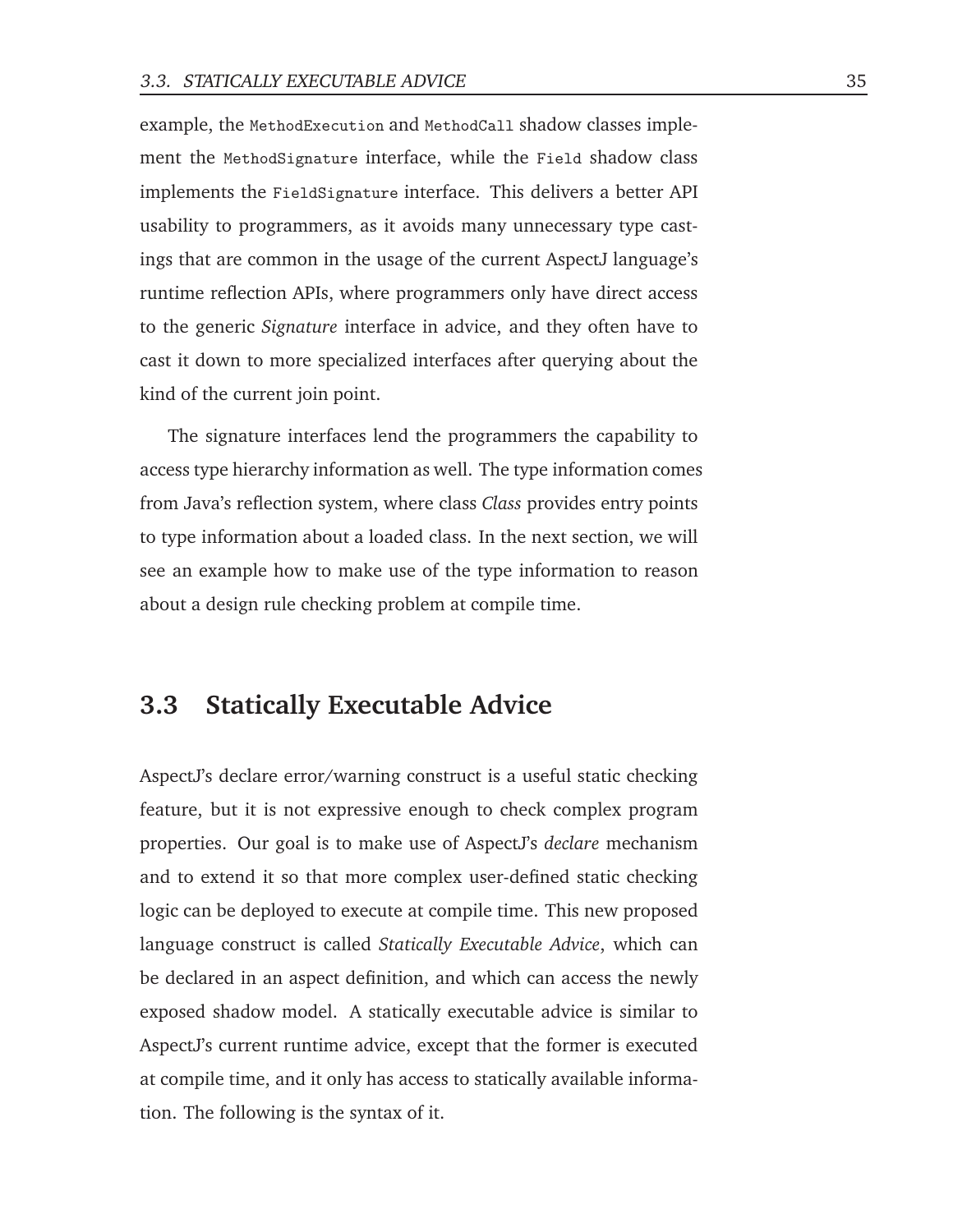```
AspectDeclStat ::= ... | SEAdv.
       SEAdv ::= declare advice : PCD : ClassName.
```
We add one declare statement kind, SEAdv, to the existing allowed declare statements. A statically executable advice declaration,SEAdv, is defined with a pointcut expression, PCD, and the name of a class. The PCD pointcut expression can be any legal AspectJ pointcut expression as long as it is *statically determinable*, which means the pointcut expression can be fully resolved at compile time [59]. The ClassName must refer to a Java class that implements a static checking logic, and for it to be able to be used against the exposed shadows, the class must implement a pre-defined interface IStaticallyExecutableAdvice as shown in Listing 3.2.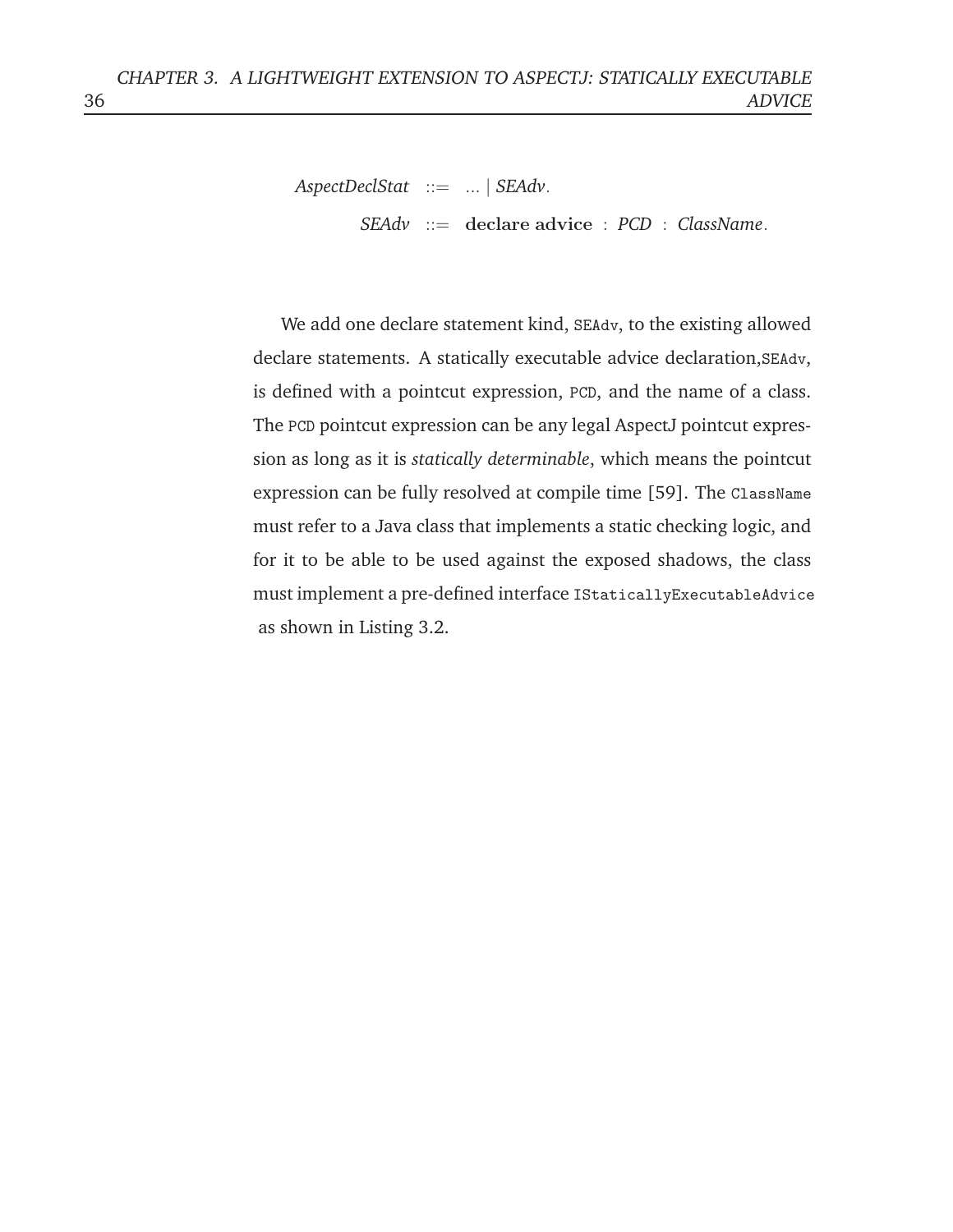Listing 3.2: Statically executable advice interface

```
interface IStaticallyExecutableAdvice {
 void before(Execution e);
 void after(Execution e);
 void before(Initialization ini);
 void after(Initialization ini);
 void on(Call c);
 void on(FieldOp f);
 void on(ExceptionHandler e);
 void start();
 void finish();
}
```
For each of the two direct subclasses of class EnclosingShadow , namely Execution and Initialization, there are both before and after methods declared, while for each of the three direct subclasses of class NonEnclosingShadow there is only an on method. This is intentionally designed to be this way so that we can mimic the lexical scope of shadows. Also note that we do not provide static advice APIs for all of the nine concrete shadow kinds, e.g., MethodExecution. This is due to a design decision to free users from having to define many empty dummy methods when implementing the interface, when they only need to deal with few shadow kinds.

The idea is that for each of the declare advice statement, the enhanced AspectJ compiler can load the class indicated by ClassName and create an instance from it. During the pointcut matching phase, if a shadow matches the specified pointcut expression PCD, which is statically determinable, the compiler will create a corresponding shadow object and call the corresponding method on the instantiated instance with the created shadow object as the argument, in a pre-defined order as shown below ( $\Rightarrow$  means "implies" and  $\hookrightarrow$  means "precedes"):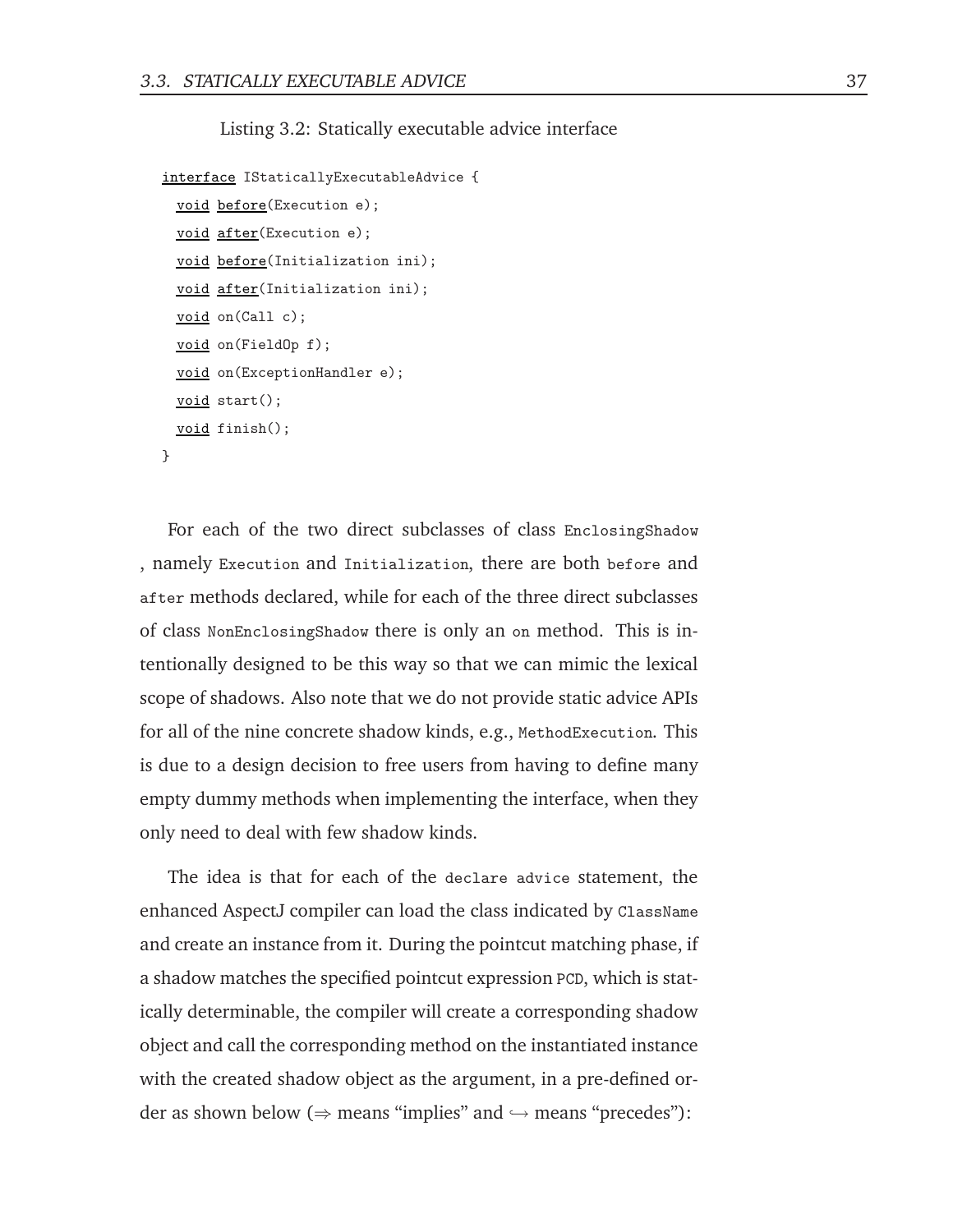$$
\forall P_1, P_2, P_1 = enclose(P_2) \Rightarrow before(P_1) \hookrightarrow on(P_2) \land
$$

$$
on(P_2) \hookrightarrow after(P_1)
$$

Then there are two distinguished start and finish methods that will be executed at the beginning and the end (respectively) of the whole compilation process.

One of the major advantages of using the statically executable advice construct is that one can make use of AspectJ's pointcut designator selection mechanism to declaratively specify where in the program she wants to apply the checking logic. Our class form Law of Demeter static checker presented below demonstrates this feature.

# **3.4 A Case Study: Class form LoD Static Checker in Statically Executable Advice**

Listing 3.3 is our implementation of a static checker for detecting class form LoD design rule violations in a Java program. Most part of the implementation should be self explanatory, so we just briefly explain some of the most salient features.

The pointcut expression appearing at line 2 and 3 defines the shadows on which the statically executable advice should be applied, and obviously it is statically determinable. This illustrates a strength of the approach, in that the user can declaratively select the shadows to be checked by leveraging the pointcut designator language, e.g., if we only want to check LoD violations inside a particular Java package, P, we could just add a conjunction condition, within(P.\*) to the expression and then recompile the base program with the aspect.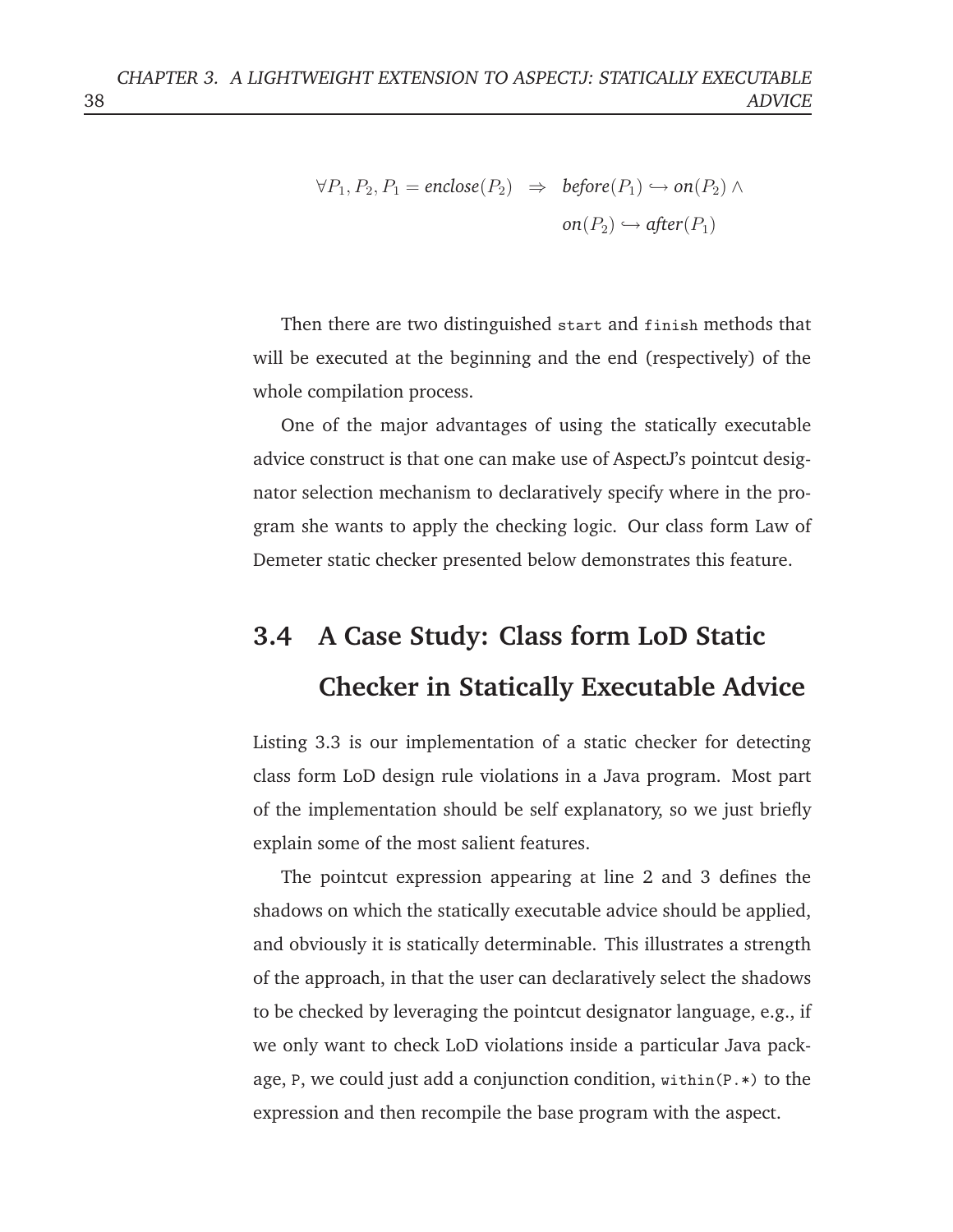3.4. <sup>A</sup> CASE STUDY: CLASS FORM LOD STATIC CHECKER IN STATICALLY EXECUTABLE ADVICE 39

Note that at the end of the on(Call c) static advice, when we have determined the method call is not invoked on one of the *known* allowed target types at that point, we could not mark the call to be a violating call immediately, instead, we could only mark it to be a potential violating call. That is because later in the enclosing context method body, there could well be some other constructor types or return types that will be counted as allowed types, which will make the call legitimate according to the LoD. We could only tell if a call is a real violation for sure, when all of the shadows within the enclosing method body have been encountered, and that is why we report violations only in the after advice on Execution.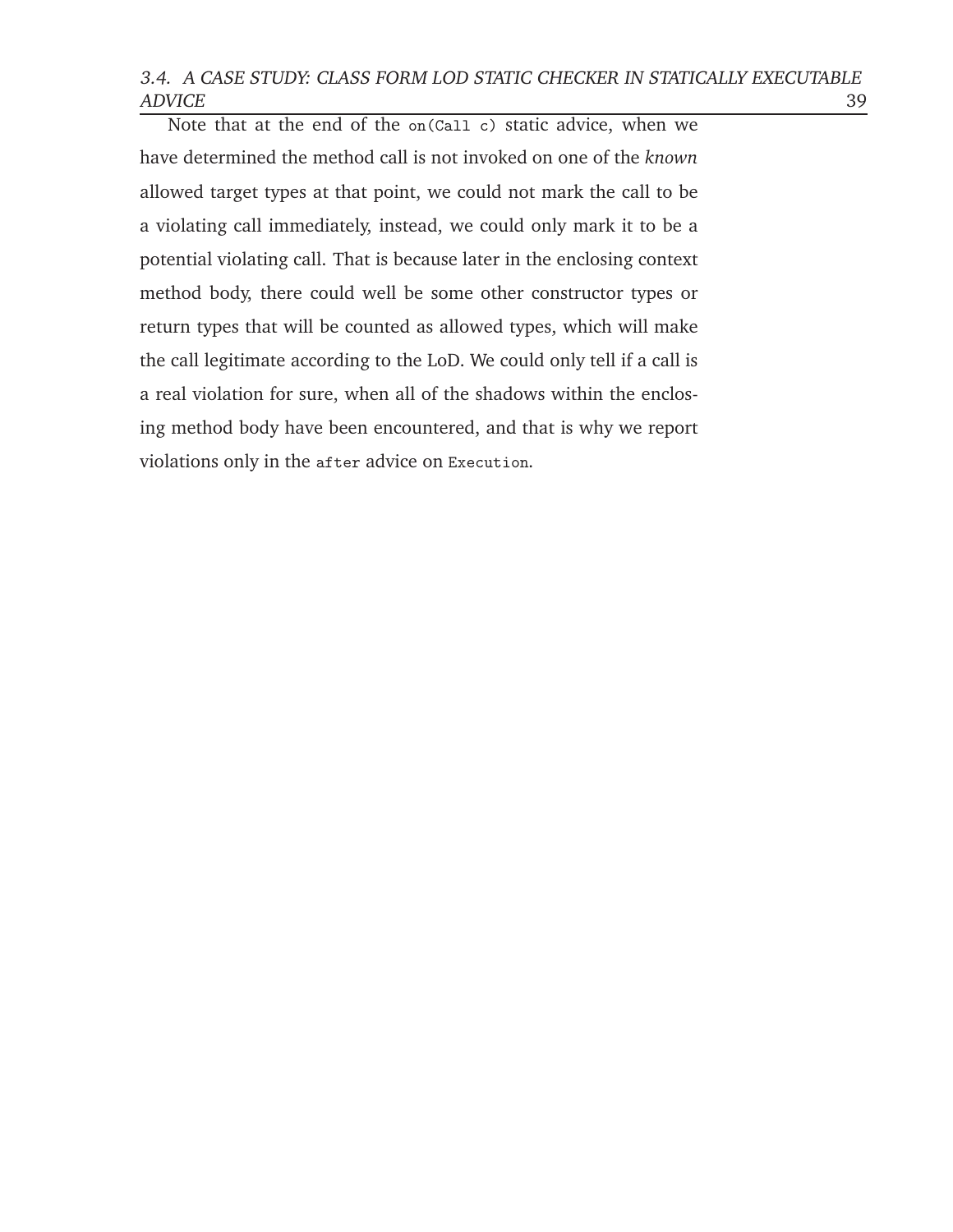Listing 3.3: Static LoD checker in statically executable advice

```
aspect LoDCheckerAspect{
2 declare advice : (execution(* *.*(..)) || call(* *.*(..)) ||cal(*.new(..))) && withincode(* *.*(..))
4 : LoDChecker;
  }
6
  class LoDChecker implements IStaticallyExecutableAdvice {
8 HashSet contextAllowedTypes = new HashSet();
   List potentialViolations = <u>new</u> ArrayList();</u>
10 Class thisClass;
12 public void on(Call c) {
     if(c instanceof ConstructorCall) {
14 //A constructor type called in context is an allowed type.
       contextAllowedTypes.add(c.getDeclaringType());
16 return;
     }
18 if(c instance of MethodCall) {
       if(c.getDeclaringType() == this Class) {
20 //The return type from a method call on this class is an
         //allowed type in context.
22 MethodCall mc = (MethodCall)c;contextAllowedTypes.add(mc.getReturnType());
24 }
     }
26 java.lang.reflect.Field[] fields = thisClass.getDeclaredFields();
     for(int i=0; i<fields.length; i++) {
28 if(c.getDecimalType() == fields[i].getType())return;
30 }
     if(contextAllowedTypes.contains(c.getDeclaringType()))
32 return;
     potentialViolations.add(c);
34 }
    public void before(Execution e) {
```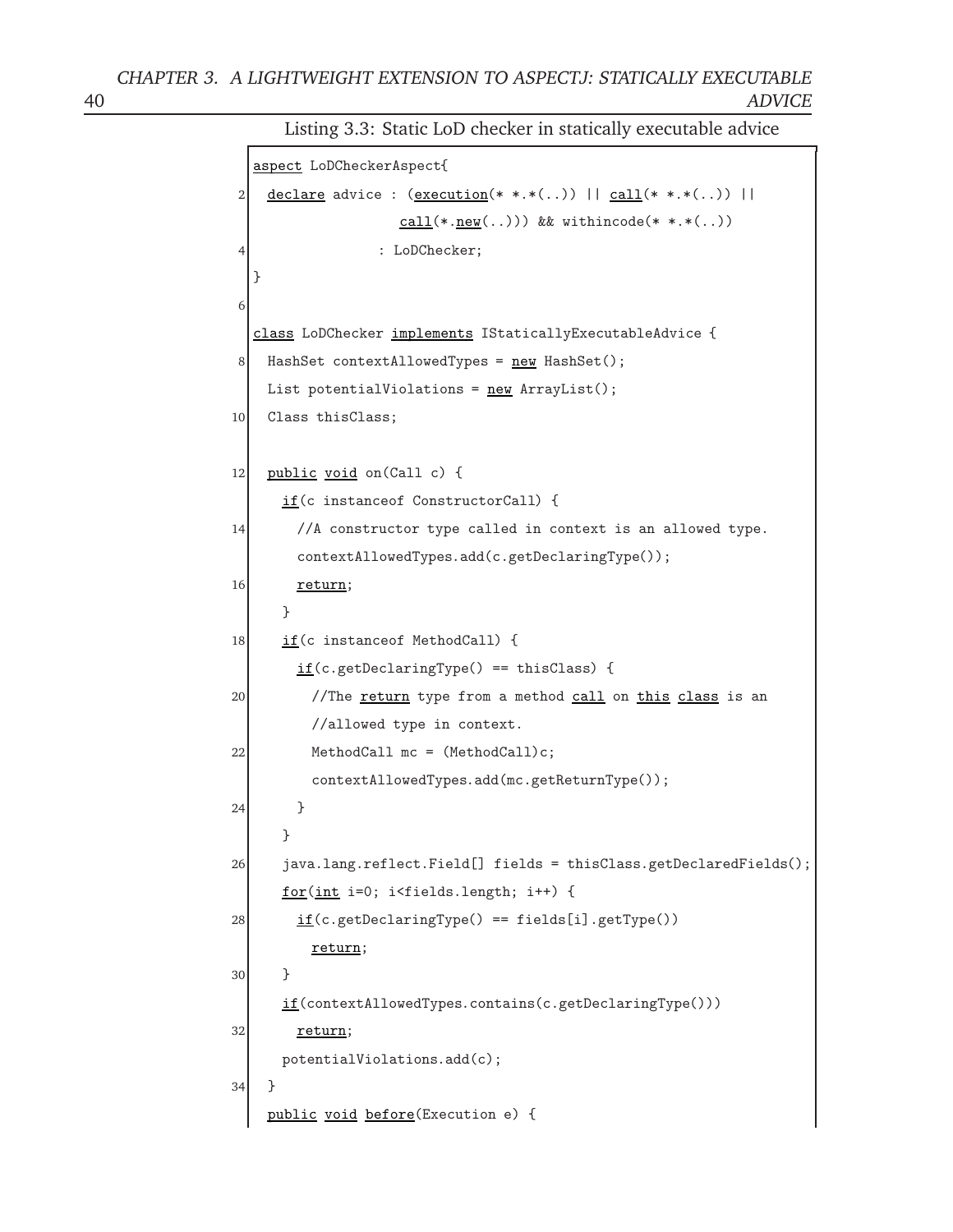3.4. <sup>A</sup> CASE STUDY: CLASS FORM LOD STATIC CHECKER IN STATICALLY EXECUTABLE ADVICE 41

```
36 contextAllowedTypes.clear();
      thisClass = e.getDeclaringType();
38 //This class and argument types are allowed types in context
      contextAllowedTypes.add(thisClass);
40 Class[] paraTypes = e.getParameterTypes();
      <u>for(int</u> i=0; i<sup></sup>paraTypes.length; i++)</u>
42 contextAllowedTypes.add(paraTypes[i]);
    }
44 public void after(Execution e) {
      Iterator it = potentiallyViolations.iterator();
46 while(it.hasNext()) {
       Call c = (Call)it.next();
48 if(!contextAllowedTypes.contains(c.getDeclaringType()))
         System.err.println("An LoD violation at: " +
50 c.getSourceLocation());
      }
52 potentialViolations.clear();
    }
54
    // other empty methods are emitted.
56 }
```
#### **3.4.1 Observations about the checker**

In this section, we make some observations about the class form of LoD static checker implemented using the statically executable advice. The observations are both positive and negative. The negative observations motivate a newer and more preferred approach that will be presented in the next chapter.

Using the statically executable advice approach, we could implement a static checker for the class form of LoD using only the statically available shadow information, that was impossible to do by just using AspectJ's declare error statement. Here are some positive observa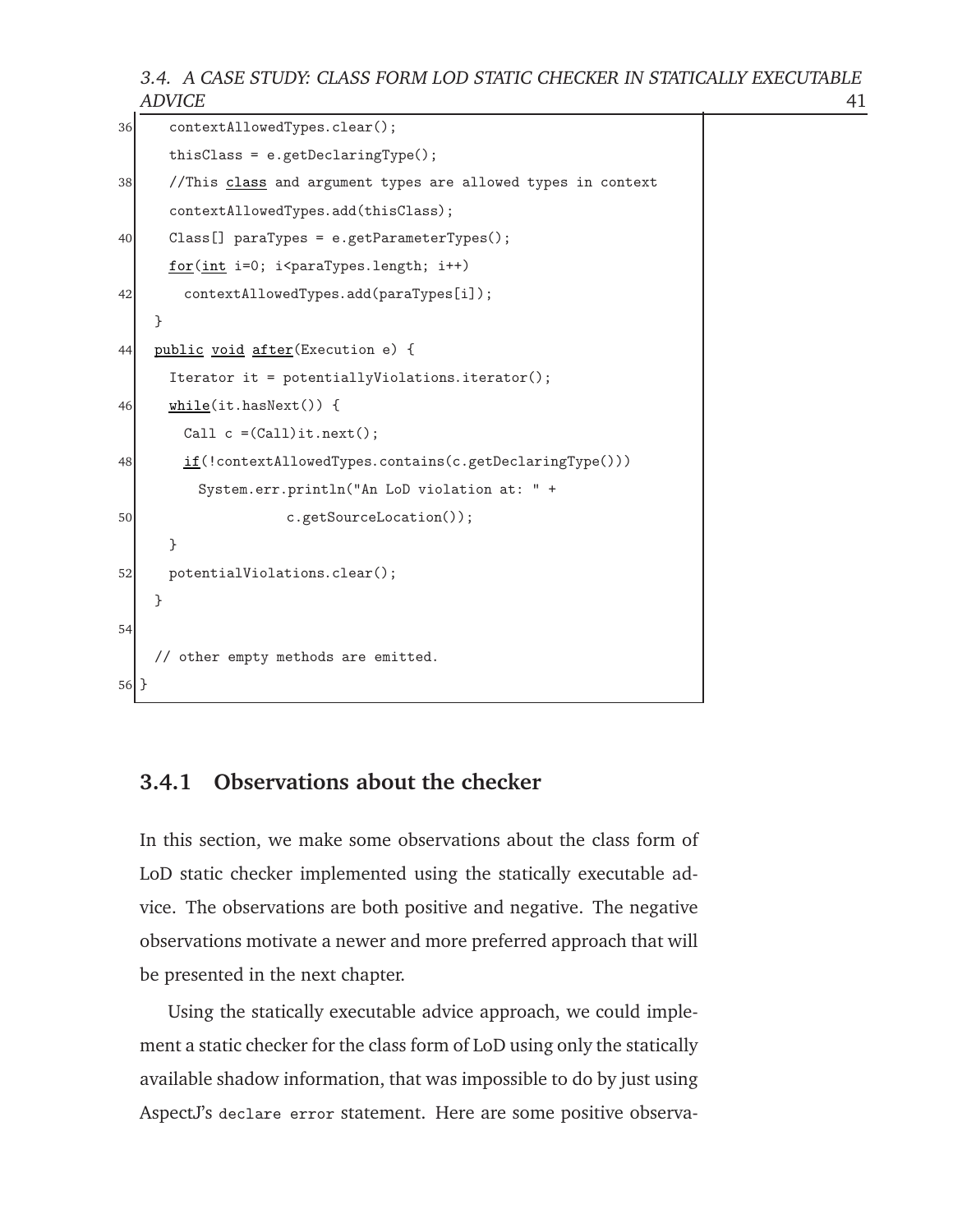tions we can make about the checker implementation.

- The approach allows us to reason about the program structure and the problem at a very high level, i.e., at the shadow level. An alternative approach generally requires low level reasoning, likely at the abstract syntax tree node level, or having to deal with low level APIs such as Java class byte code manipulation APIs.
- The pointcut designator language provides a declarative way to select shadows to be checked.
- The approach is a modest extension to the existing AspectJ language and constructs, with an easy integration with the AspectJ programming model.

On the other hand, the approach has room for improvement due to the following reasons:

- The approach is imperative by nature and a more declarative approach is certainly desirable. This is evident from at least two facts: (1) we had to deal with the subtlety of the visiting sequence of shadows by first marking a method call a potential violation and then confirming if it is real at the right spot of another static advice; (2) by just looking at the implementation, one could hardly connect the pieces of the implementation with the original definition of the LoD.
- The approach assumes some shadow visiting order that may or may not be the case if we are dealing with another implementation of the AspectJ compiler. For example, for the implementation to be correct, it must be the case that a method call shadow is visited by the aspect weaver *after* its enclosing method exe-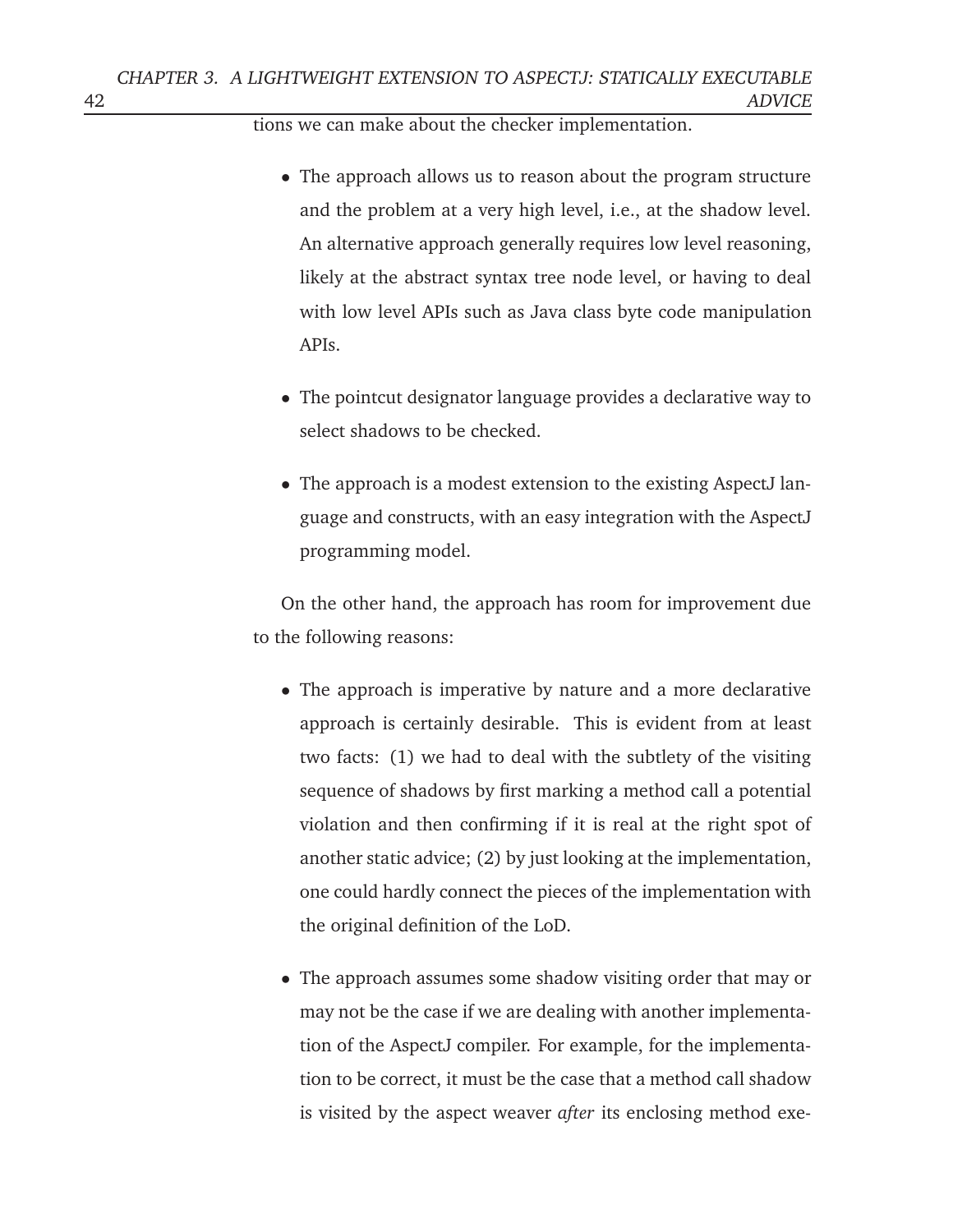cution (definition) shadow is visited. This may not necessarily be true on a different implementation of the compiler.

Realizing those problems, more recently, we have worked out a more declarative approach based on a similar idea, which is presented in the next chapter and is the main result of this dissertation work.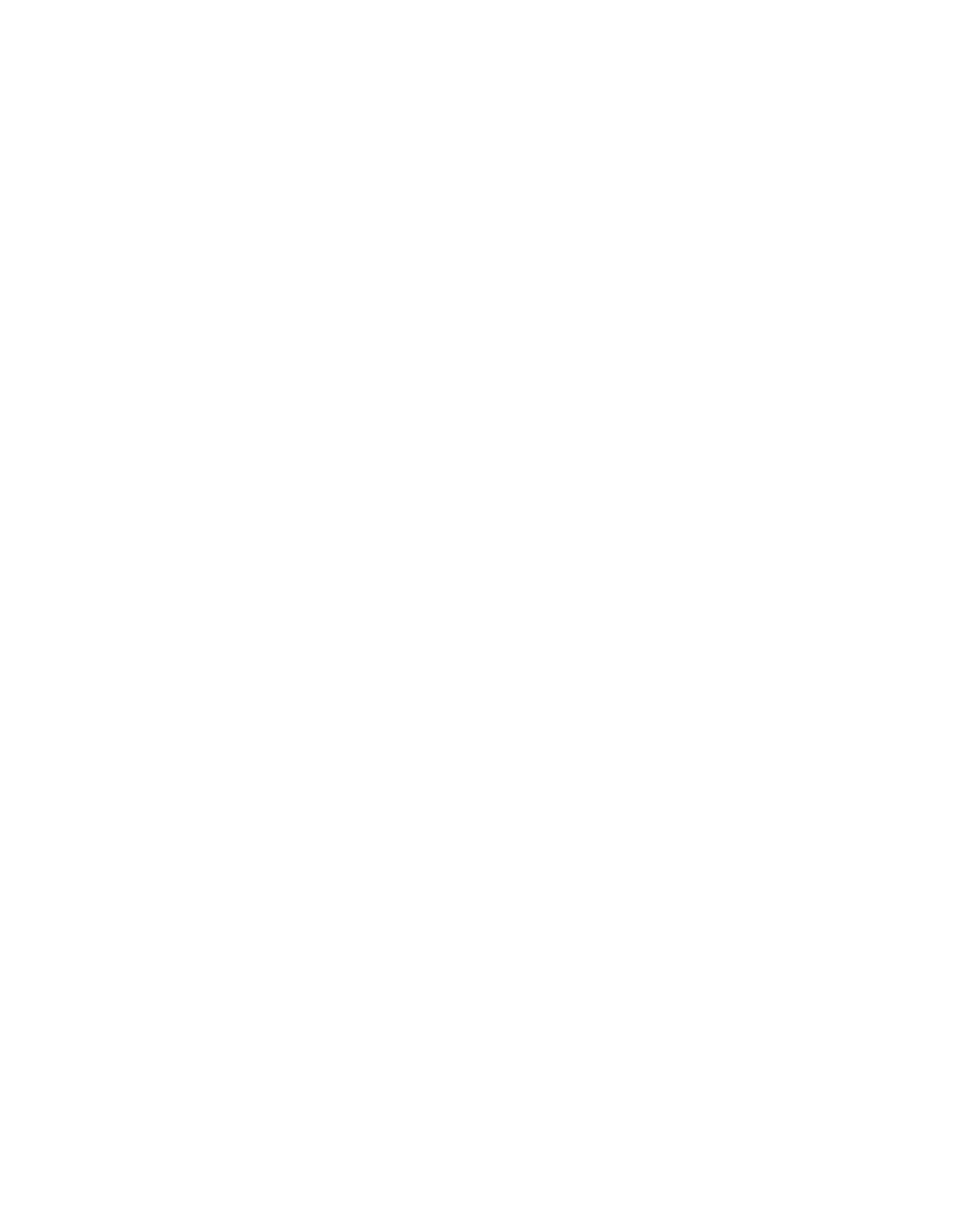## CHAPTER 4

# Datalog based Pointcuts for Design Rule Checking

While using the proposed statically executable advice approach presented in the previous chapter we could implement several interesting program design rule checkers, we have found it has much to be desired.

The first problem is that a static checker implementation using that approach tends to be tedious and fragile, due to its imperative nature. For example, by just looking at the design rule checker listed in Listing 3.3, one can hardly recognize that it is to check the conformance of LoD, and even if one can, she will likely have a hard time to figure out which part of the implementation is for which sub-rule (LoD itself has several sub-rules). In addition, the checker implementation is pretty fragile in that it relies on shadows being traversed and processed in some assumed order, e.g., a MethodExec shadow has to be processed before a MethodCall shadow contained in it can be processed, which is not necessarily true in a different compiler implementation. A more succinct and declarative approach is certainly desirable.

The second problem of the statically executable advice is that allowing programmers to attach Java code to run with the aspect weav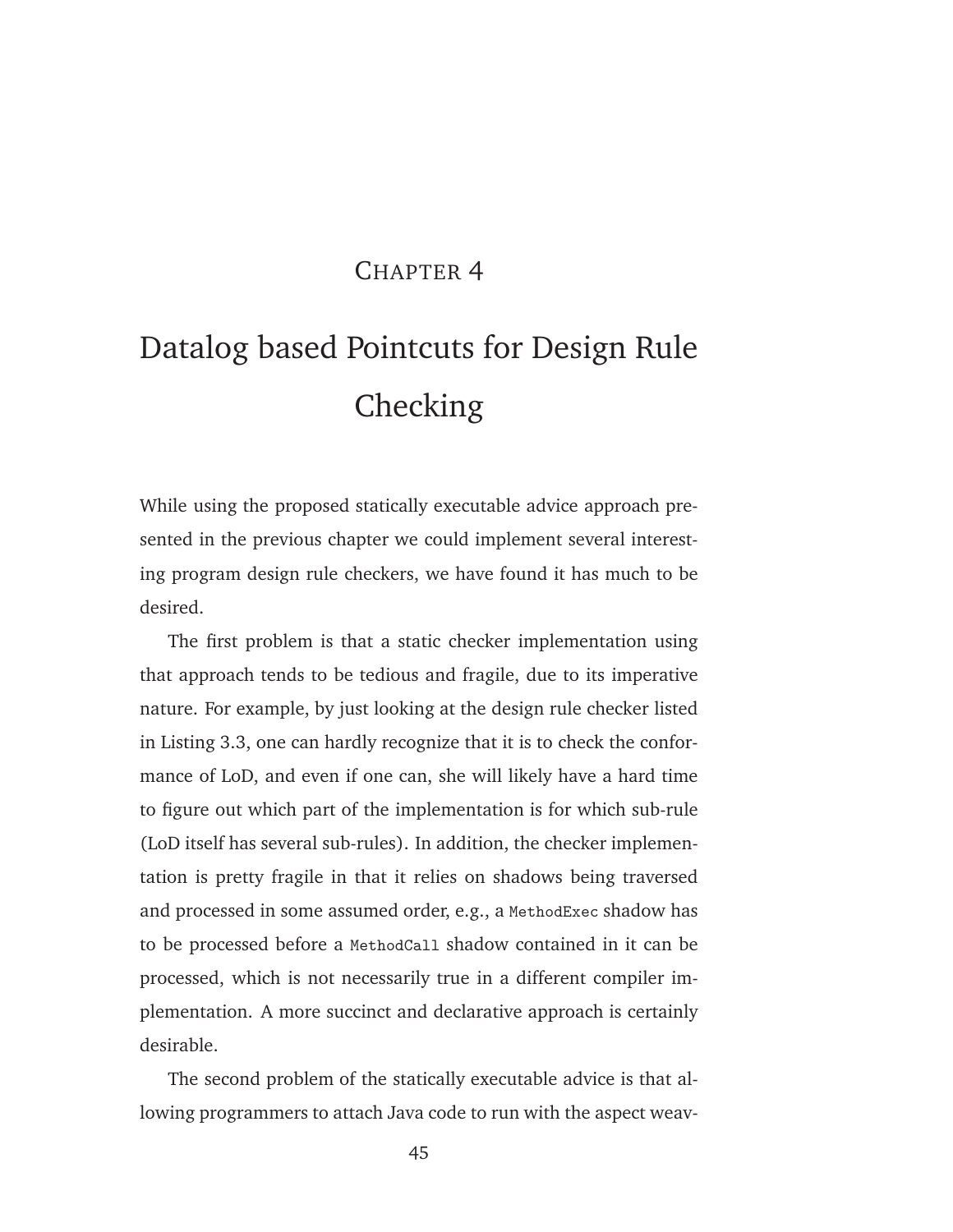ing process is dangerous, as the code may potentially do damages on the compilation, e.g., it may even make the compilation fail to terminate.

### **4.1 A proposal for Datalog based pointcuts**

Realizing those problems, we turn to Datalog [63] as a query language operating on the retrieved program shadow records, and propose to let programmers use Datalog to express design rule constraints. We believe Datalog is suitable for this task, because of its declarativeness and its well balance of expressiveness, safety and efficiency.

The basic idea is that during the AspectJ program compilation, all the relevant program type and shadow information, including call graph information, would be collected and stored as Datalog relations (also called Extensional Database, or *EDB*), and programmers can write Datalog-based pointcuts, essentially Datalog inference rules, to express constraints imposed on shadows that will be selected. Then a Datalog solver is used to solve the constraints and return the set of shadows that satisfy the constraints. Our design goal is that Datalogbased pointcuts can be used in conjunction with native AspectJ language pointcut designators using the common pointcut connectors, such as &&, ||, !, and *cflow* etc., with Datalog-based pointcuts focusing on expressing more semantic constraints and the regular native AspectJ pointcuts focusing on expressing simpler syntax constraints.

### **4.2 Background Information about Datalog**

Datalog [63] is a Prolog like logic language, but with more restrictions and far simpler semantics so that it can be evaluated relatively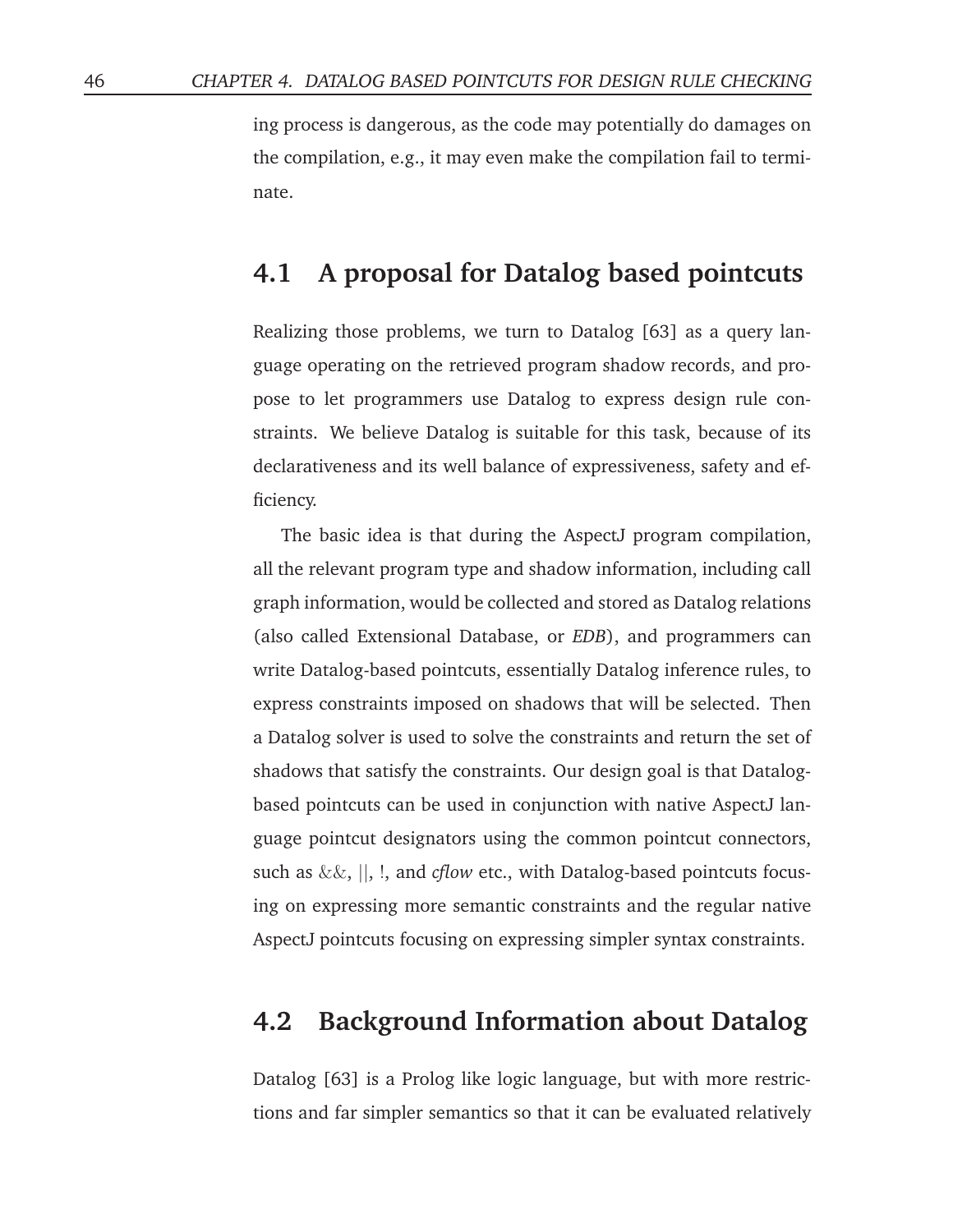efficiently. A Datalog program is a set of rules with the following form:

$$
P_0 := P_1, ..., P_n.
$$

Each rule can be divided into two parts, i.e., the rule head  $P_0$ , and the rule body on the right hand side of :−. The rule head,  $P_0$ , must be of the form  $R(\overrightarrow{x_0})$ , and each  $x$  in the argument list  $\overrightarrow{x_0}$  must be a variable in the corresponding domain. Each  $P_i(1 \leq i \leq n)$  in the rule body is called an atom, which can be either of the form  $R(\overrightarrow{x_i})$ , or  $\neg R(\overrightarrow{x_i})$ (negated form). Those  $R$  are relations or predicates defined on the domains of their attribute values. Each attribute in the argument list of an atom can be a variable, a constant value of the corresponding attribute domain, or "2", which stands for a value that we do not care. The above rule should be read as: if a substitution of constants for the variables of the rule makes each  $P_i$  in the body true, then the head  $P_0$ with this substitution is a true fact.

The rule body is optional. When a rule head  $P_0$  does not appear in any rule with a body, the predicate represents known facts. All of these kinds of predicates are collectively called *extensional database* or *EDB*. On the other hand, predicates that at least appear once as a head in a rule with a body are collectively called *intensional database* or *IDB*.

Datalog is more expressive than relational algebra, since it allows recursion [63]. A Datalog program is usually evaluated in a bottomup fashion [62] until a fixed-point is reached, i.e., the size of the *IDB* no longer grows. To gain some intuition about the Datalog language, Listing 4.1 is a simple Datalog program that computes the ancestor relationship between two persons, based on the known parent relationship. The parent predicate is a part of the EDB, and it represents the parent/child relationship between two persons. The ancestor predi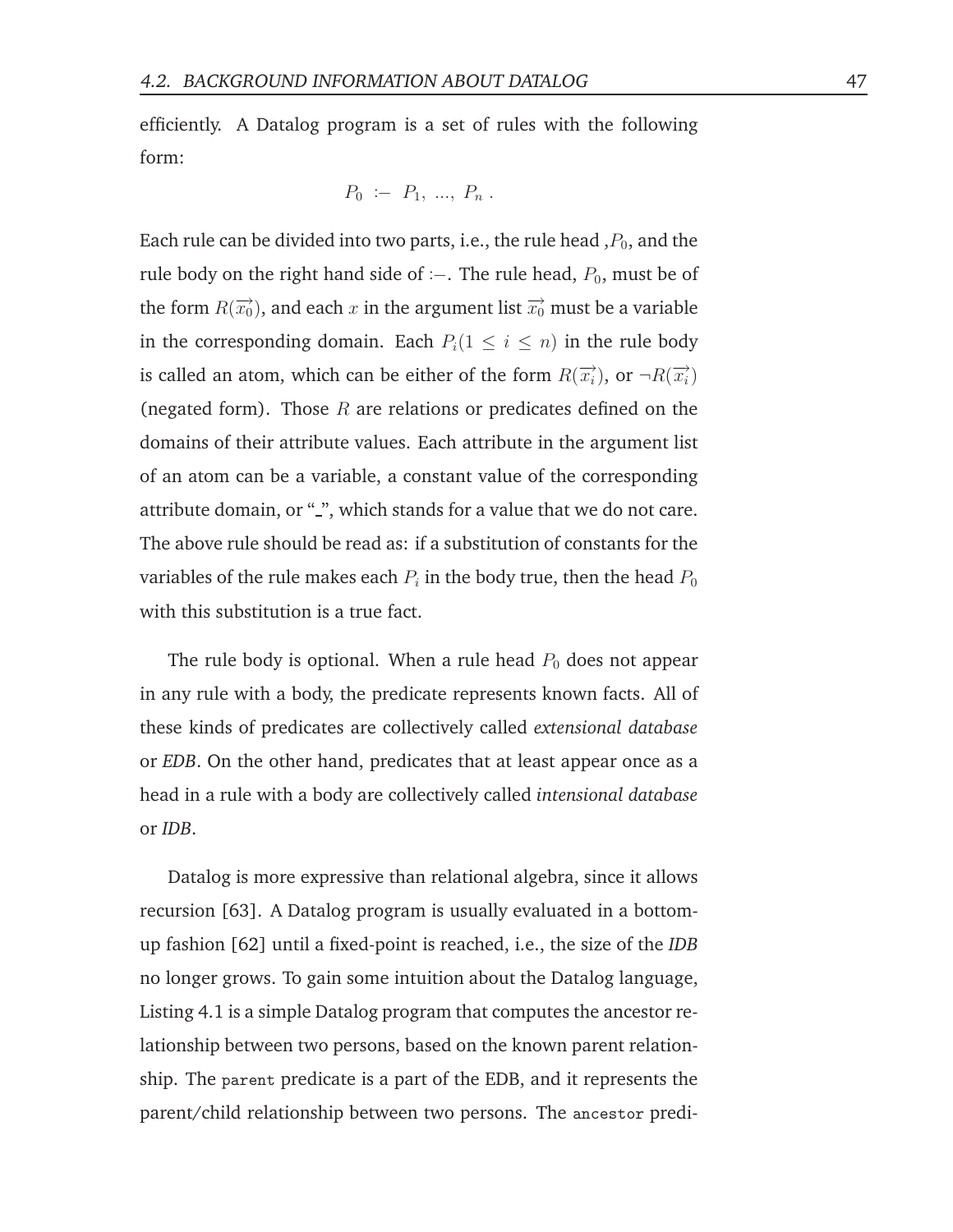cate is a part of the IDB, and it computes the transitive closure of the parent relation, which is the ancestor/descendant relation.

Listing 4.1: A simple Datalog program

```
# parent(par:Person,chi:Person)
# ancestor(anc:Person,des:Person)
parent(john,john jr.).
parent(tom,john).
\text{arcestor}(x,y) := \text{parent}(x,y).
\text{ancestor}(x,y) :- \text{parent}(x,z), \text{ancestor}(z,y).
```
The evaluation of the Datalog program will result in the following three ancestor records, on top of the two existing parent records.

```
ancestor(john,john jr.)
ancestor(tom,john)
ancestor(tom,john jr.)
```
While the semantics of the Datalog language is very intuitive, not all Datalog programs have a meaningful semantics. Listing 4.2 is such a Datalog program that does not make sense.

```
Listing 4.2: An unsafe Datalog program
```
 $S(x) := R(y)$ .

This program will make every x in its domain satisfy  $S$ , since there is not any positive constraint put on  $x$  on the antecedents of the rules. This kind of program is almost certain to be undesirable. Just as another example, Listing 4.3 demonstrates that a Datalog program can end up never converging and thus will run forever.

Listing 4.3: A non-converging Datalog program

```
S(x) := R(x).
R(x) := P(x), \frac{1S(x)}{s}.
P(john) .
```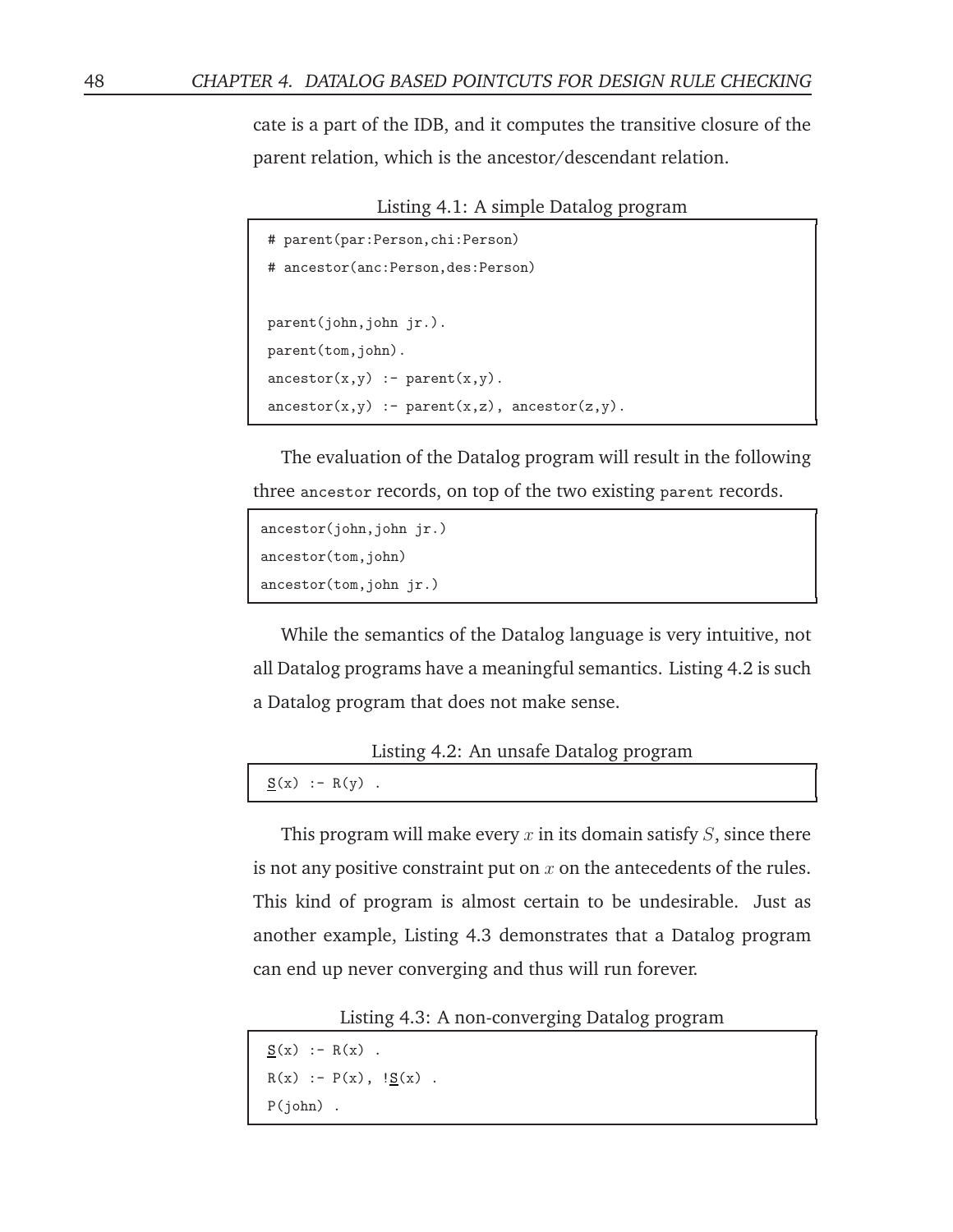One can convince oneself that the program will never terminate by mentally running the program. In iteration 1, we will have P(john) and R(john) in the result database since S(john) is not true. In iteration 2,  $S(john)$  will be added to the database since  $R(john)$ has been true since iteration 1. In iteration 3, however, we will have to remove R(john) from the database since S(john) is now true. Then in iteration 4, we have to remove  $S(john)$  since  $R(john)$  is no longer true, and thus we get to the starting point with only P(john) being true and the cycle starts again.

These two problems have been well known in the Datalog research community and to overcome the problems, a restricted variant of Datalog language, called *safe and stratifiable Datalog* [13], has been proposed. Specifically, a safe and stratifiable Datalog program is a Datalog program such that:

- Any variable that appears in the head of a rule must also appear in a non-negated predicate in the body.
- A predicate in negated form must not appear in a recursive rule chain.

The first restriction is to avoid the case of every element in an attribute domain satisfying a predicate trivially, while the second restriction is to avoid the case of the program not being able to converge. In this dissertation, we only use this restricted form of Datalog language, and unless we specify otherwise, we always mean the safe and stratifiable Datalog subset when we use the term Datalog. It is not just a coincidence that almost all of recent Datalog-based research work [23, 5, 15] use this restricted form of the Datalog language.

Researchers have been using Datalog as a query language to solve program analysis problems for a long time. Some examples are presented in [63, 55, 7]. More recently, it has been used to implement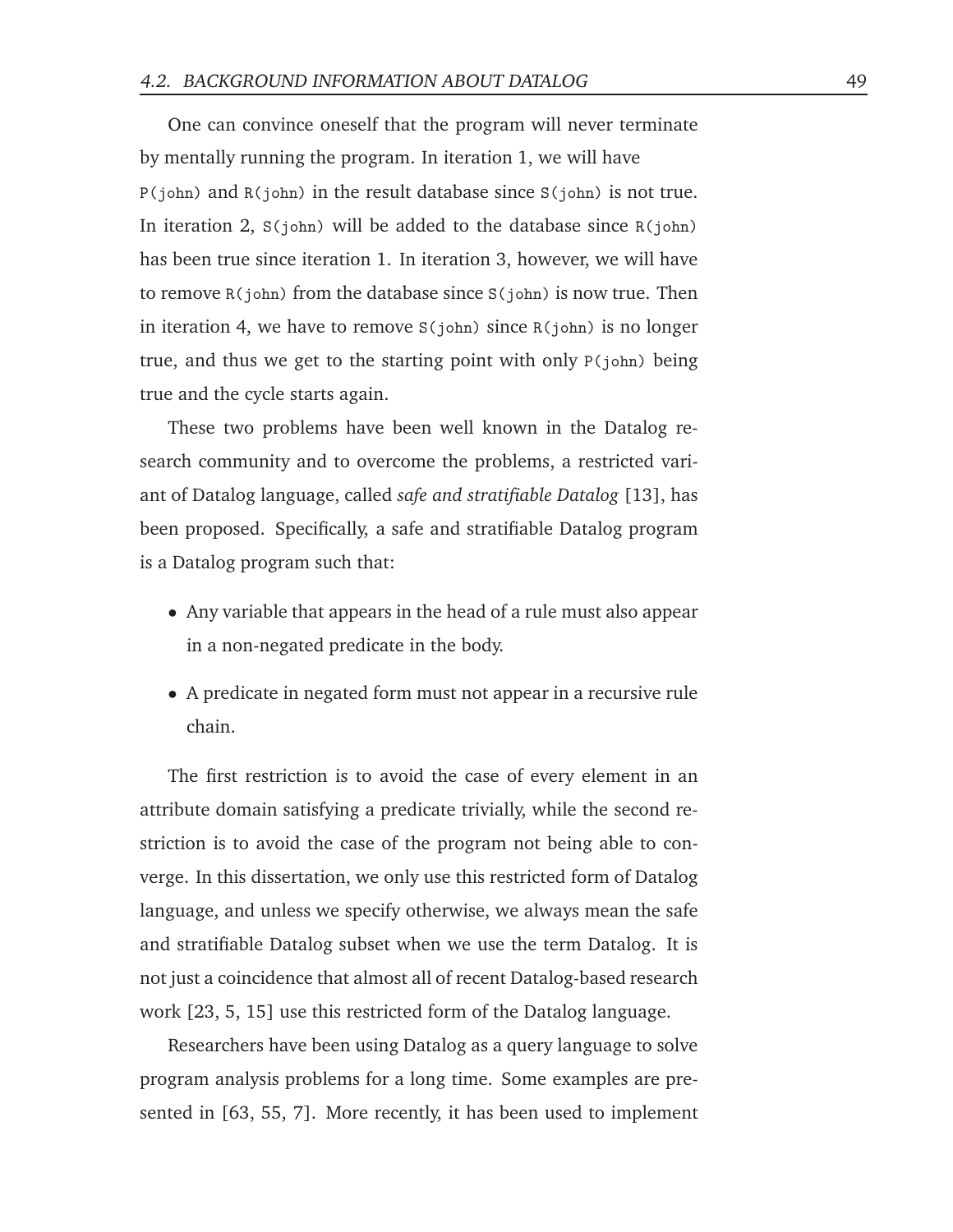a context-sensitive pointer alias analysis algorithm [65], to do program security checking [39], and to define network access control policies [52]. In a closer area relevant to this dissertation work, researchers have used Datalog to build a code query system [23] and to define the static semantics of the AspectJ pointcuts [5]. Datalog is a natural choice for implementing many program analysis tasks, due to its declarative nature and easiness of calculating transitive closures from relations. Even in an apparently less likely area, researchers are using Datalog to achieve declarative network routing in a distributed network environment [43].

When using Datalog for program analysis, one usually starts by retrieving the relevant program information from the source code and storing it as relations or predicates in the EDB. Those relations should abstract out unimportant program syntax details and should be designed in such a way that is convenient for information retrieval and further inference rule writing. Then problem specific Datalog inference rules, which should encode the analysis logic presented as predicates in the IDB, can be written to deduce the wanted results by applying a Datalog solver on those EDB predicates and the inference rules.

The stored EDB relation records and the computed IDB relation records can potentially be huge for practical programs. For example, in our system that will be presented later, to represent the relevant program shadow and type information from a source program with just 20K lines of code, we can get around 100K EDB relation records, and depending on what kind of IDB inference rules we have, the result database size can easily get to hundreds of thousands relation records for such a moderate program. So it is important that we can efficiently store and query those relations. The good news is that there may be a lot of redundant information in program relation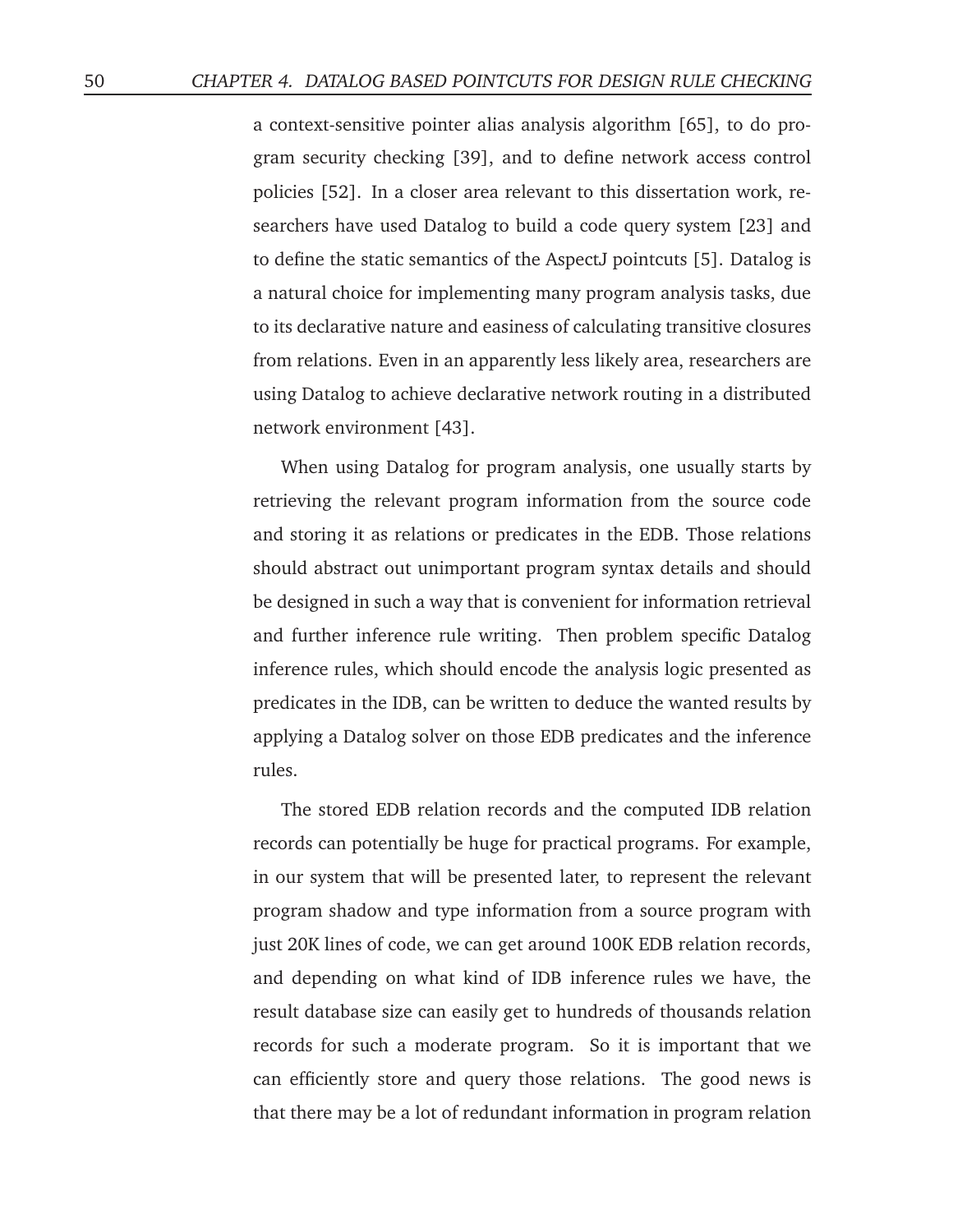4.3. PERFORMANCE CONSIDERATION: BDD-BASED REPRESENTATION OF DATALOG RELATIONS 51

records, which can benefit from using an intelligent data structure, Binary Decision Diagram (BDD).

# **4.3 Performance Consideration: BDD-based Representation of Datalog relations**

While Datalog programs can be solved relatively efficiently in polynomial time [64, 29], it still poses a performance concern when it is applied to shadow relations generated from practical programs, which can easily get to hundreds of thousands of records for even a moderate program. Our observation is that although the relation records generated from practical programs can be huge, there are a lot of commonalities or redundancy among them too. So using an intelligent data structure, Binary Decision Diagram (BDD) [11] as the underlying representation for shadow relations can greatly improve the performance of Datalog solving. There is a BDD based Datalog solver *bddbddb* [65, 39] that takes advantage of this optimization if the underlying records are structured properly.

#### **4.3.1 Background Information about BDD**

The Binary Decision Diagrams (BDD) [11] were originally developed by the model checking community, to efficiently store and manipulate Boolean formulas.

To represent a Boolean formula, a BDD is designed to be a directed acyclic graph with one root node and two terminal nodes, each of which represents 0 or 1 respectively. Each of the non-terminal nodes is labeled with a decision variable (corresponding to a Boolean variable in the formula) whose value can be either 0 or 1. From each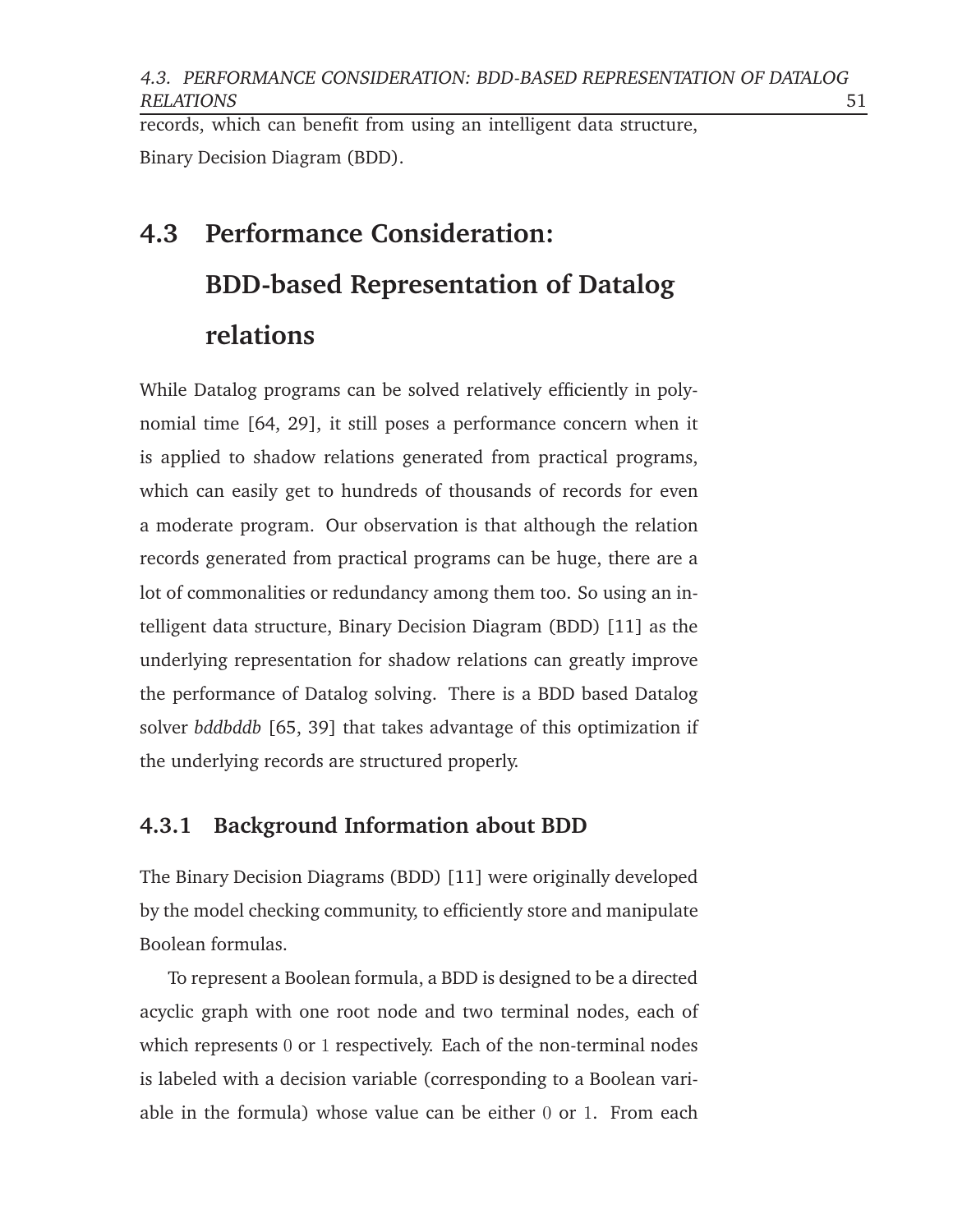of the non-terminal nodes, there are two outgoing edges, i.e., a high edge and a low edge. To determine if an assignment of the Boolean variables makes the Boolean formula true, one just starts with the root node, follows the high edge if the corresponding decision variable is 1 in the assignment, and the low edge if the corresponding decision variable is 0 in the assignment. If the final reached terminal node is the 1 node, then the Boolean formula is true, otherwise it is false.

It is well known [65] that a Boolean formula and thus a BDD can be used to represent a relation by following simple transform steps:

- Give each element in each attribute domain a unique binary number with each bit corresponding to a decision variable. So a domain with N elements will need  $\lceil \lg N \rceil$  decision variables.
- Build up a truth table to reflect a record's existence in the relation.
- Convert the truth table to a Boolean formula.

More formally, we want to represent a relation  $R(D_1, D_2, ..., D_n)$ defined on domains  $D_i(1 \leq i \leq n)$  with each domain's size being  $N_i = \mid D_i \mid (1 \leq i \leq n)$ . For each domain, we will need  $B_i =$  $\lceil \lg N_i \rceil (1 \leq i \leq n)$  bits to represent elements in that domain and each bit is called a decision variable. A Boolean formula  $f$  defined on the decision variables is a true representation of relation  $R$  if:

$$
f(x_1, x_2, ..., x_{(\Sigma_1^n B_i)}) = 1 \quad \text{iff}
$$

$$
R(\overrightarrow{x_1... x_{B_1}}, \overrightarrow{x_{B_1+1}... x_{B_1+B_2}}, ..., \overrightarrow{x_{(\Sigma_1^{n-1} B_i+1)}... x_{(\Sigma_1^n B_i)}}) = T
$$

The BDD corresponding to  $f$  is a representation of relation records in  $R$ . To see if a record belongs to  $R$ , we just feed the binary encoding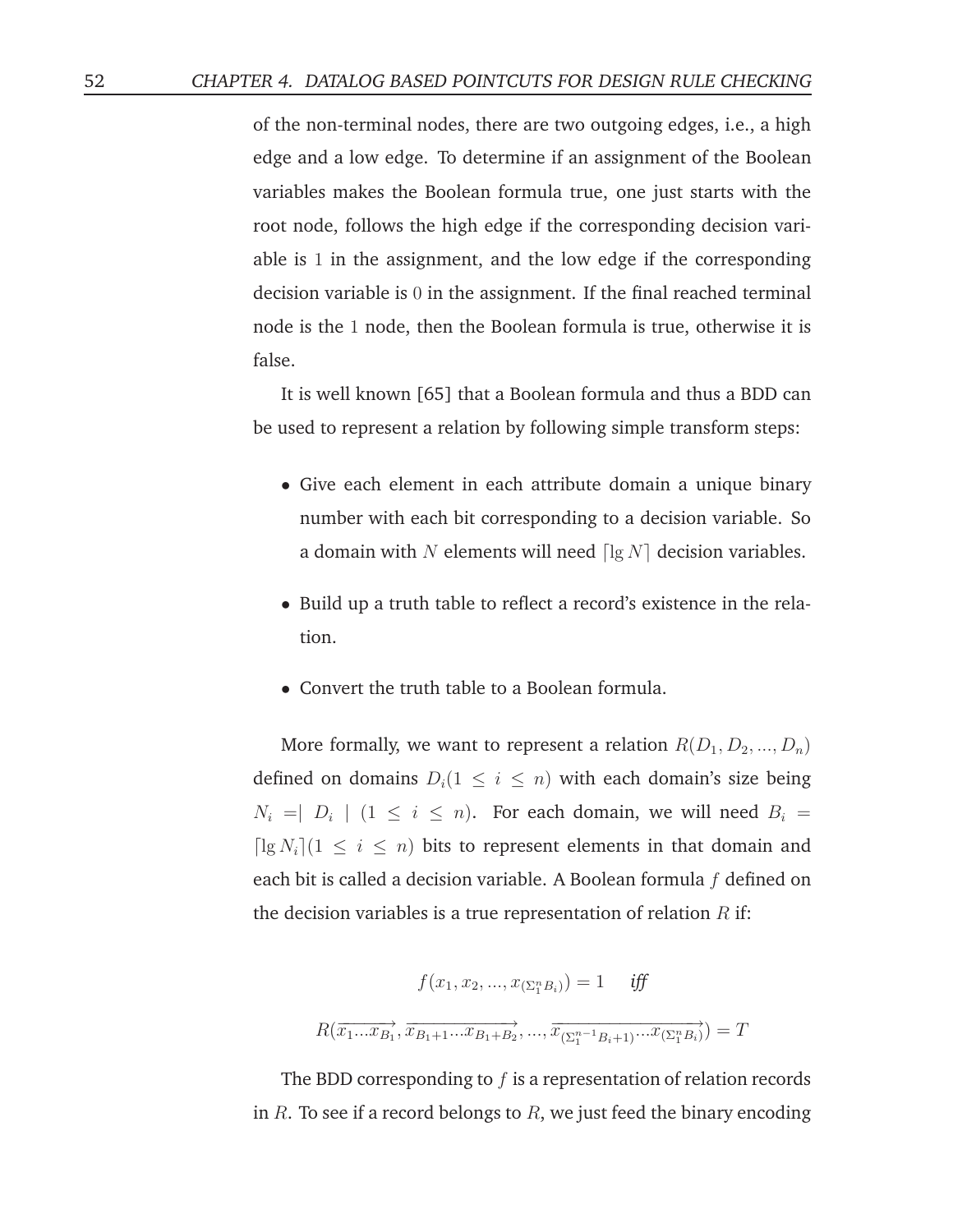of the record to the BDD, and trace a path from the root node to one of the terminal nodes, following the high edge if the corresponding decision variable is 1, and the low edge if it is 0. If the reached terminal node is 1, then the record belongs to the relation; otherwise, it does not.

To gain some intuition about how BDD is used to represent a relation, Table 4.1 is a relational table storing mappings between methods and their corresponding parameter type signatures. In the table, there are eight methods, so accordingly, for the method domain, there are  $\lg 8 = 3$  decision variables, which are  $x_1, x_2$ , and  $x_3$  respectively. For the purpose of discussion, let's say the parameter type signature domain can hold up to four different parameter signatures. So accordingly, there are two decision variables for the domain, which are  $y_1$  and  $y_2$  respectively. In this particular example as presented in the table, the eight methods only have two different parameter signatures, with dominantly most of them having a parameter signature labeled as 10.

| Method ID      |              | Param. Sig. ID |       |          |
|----------------|--------------|----------------|-------|----------|
| $x_1$          | $x_2$        | $x_3$          | $y_1$ | $y_2$    |
| 0              | 0            |                | 1     | $\theta$ |
| 0              | 0            | $\mathbf{1}$   | 1     | 0        |
| $\overline{0}$ | $\mathbf 1$  | 0              | 1     | 0        |
| $\overline{0}$ | $\mathbf{1}$ | $\mathbf{1}$   | 0     | 1        |
| $\mathbf{1}$   | 0            | $\Omega$       | 0     | 1        |
| 1              | 0            | $\mathbf{1}$   | 1     | 0        |
| $\mathbf{1}$   | $\mathbf{1}$ | 0              | 1     | 0        |
| 1              |              | $\mathbf{1}$   |       |          |

Table 4.1: Exemplary relation of methods and their parameter type signatures

Figure 4.1 illustrates how this relation is encoded in the BDD. In the diagram, a solid line represents a high edge and a dashed line represents a low edge.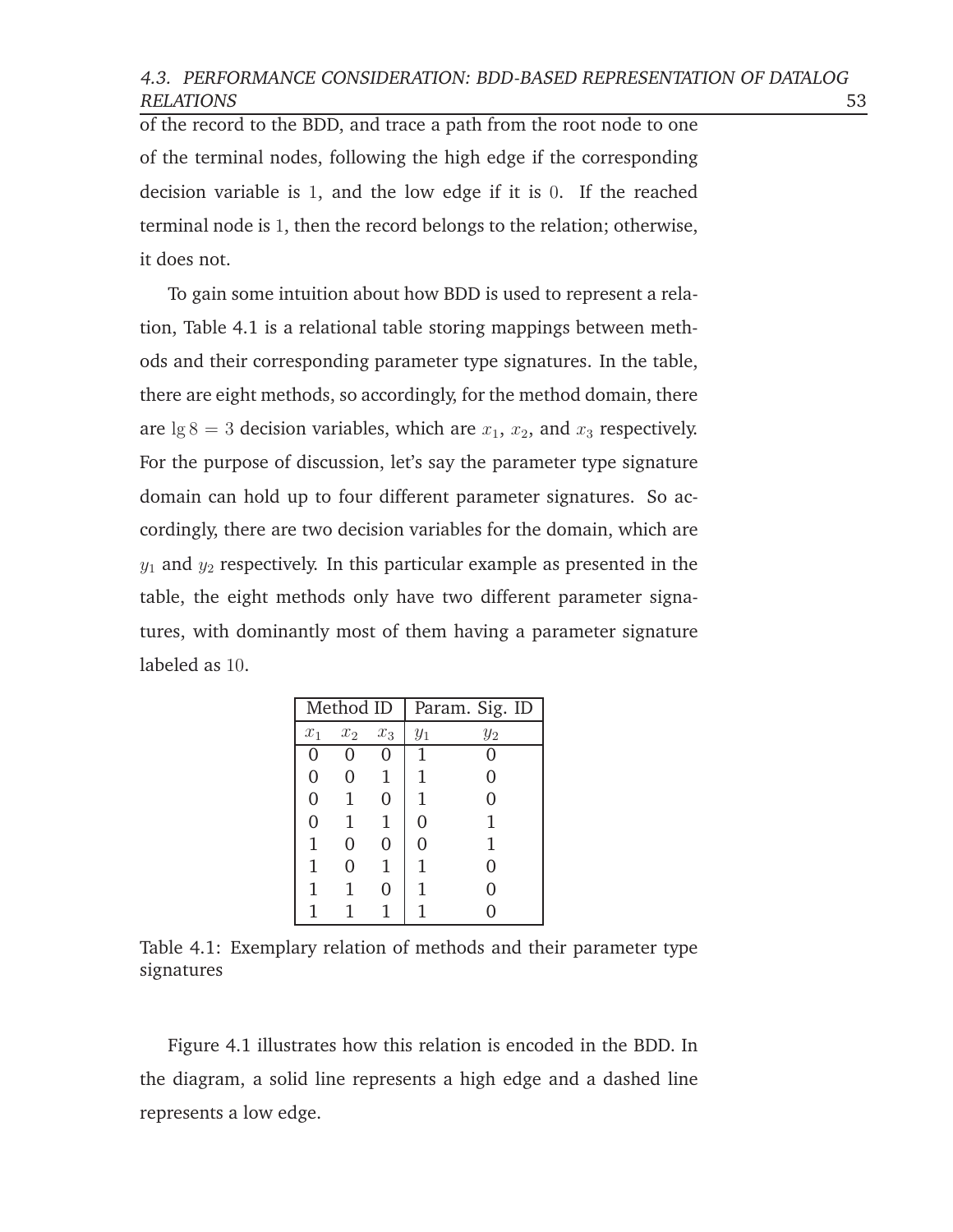

Figure 4.1: The relation encoded in a regular BDD

A BDD itself does not save us any space when used to represent a relation. A particularly useful variant of BDD that can save space is called *reduced ordered binary decision diagrams* (ROBDD) [11], where common BDD subgraphs can be reduced to a single subgraph and the more redundancy there is in the original diagram, the greater memory savings and query improvements the corresponding ROBDD can deliver.

We can get to a ROBDD from a regular BDD by iteratively applying one of the two reductions on the BDD [11] as illustrated in Figure 4.2.

The first reduction says that when two nodes having the same decision variable label have the high and the low edges point to the same node respectively, then the two nodes can be merged into one node that will receive all of the incoming edges to the original two nodes. The second reduction says that when the high edge and the low edge of one node point to the same node, then the former node can be removed from the diagram and all of the incoming edges to it can be directly fed into the latter node.

Figure 4.3 is the result ROBDD after applying the standard reduc-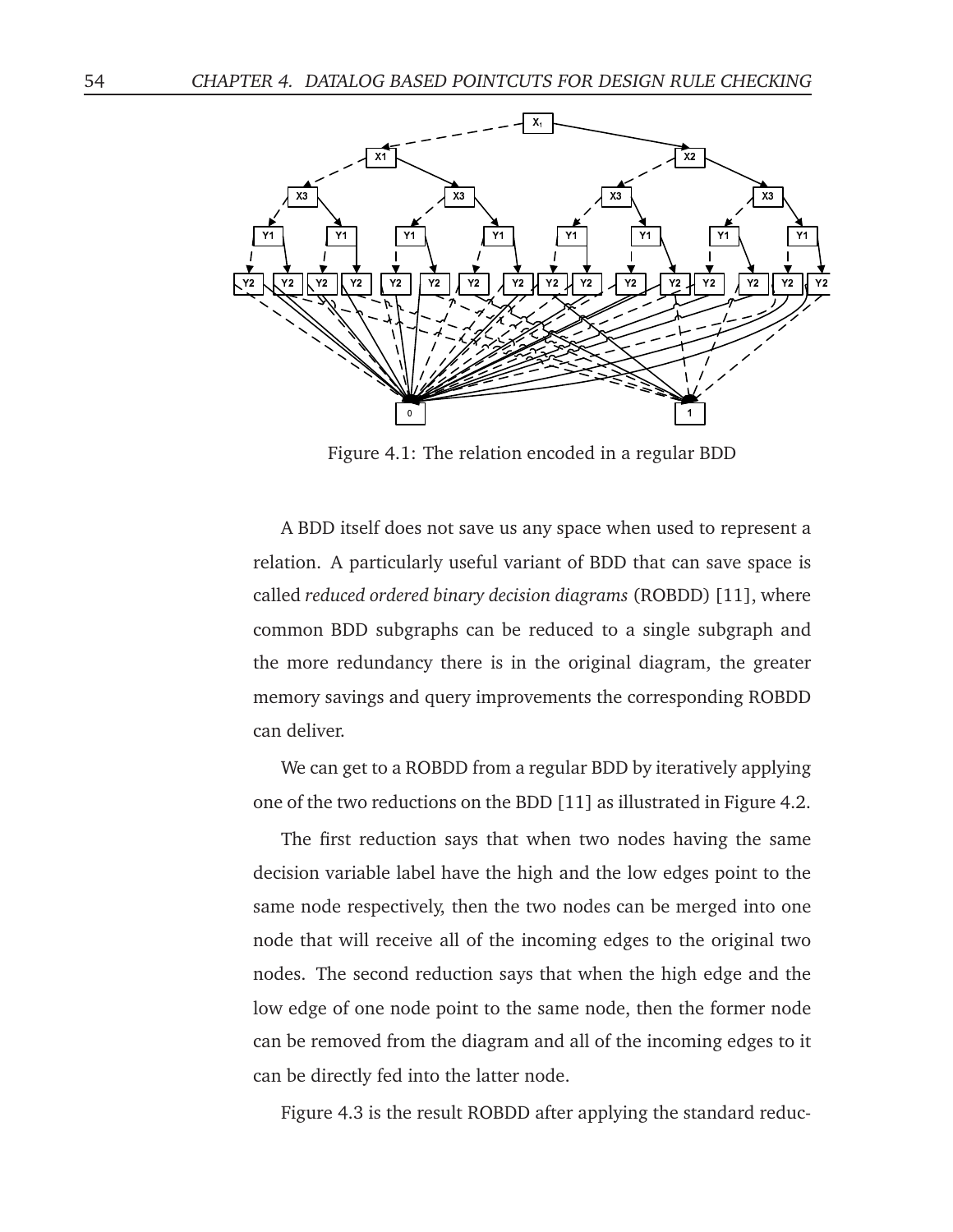4.3. PERFORMANCE CONSIDERATION: BDD-BASED REPRESENTATION OF DATALOG RELATIONS 55



Figure 4.2: Two BDD reduction operations



Figure 4.3: The same relation encoded in ROBDD after reductions

tion optimizations on the original BDD in Figure 4.1. Again, a solid line represents a high edge and a dashed line represents a low edge. One can tell how much more compact the ROBDD representation is in this case.

Besides the diagram is much smaller, the other salient feature we observe about this diagram is that all of the paths reaching the terminal node 1 via the  $10(Y1Y2)$  sub-path (the edges in boldface) have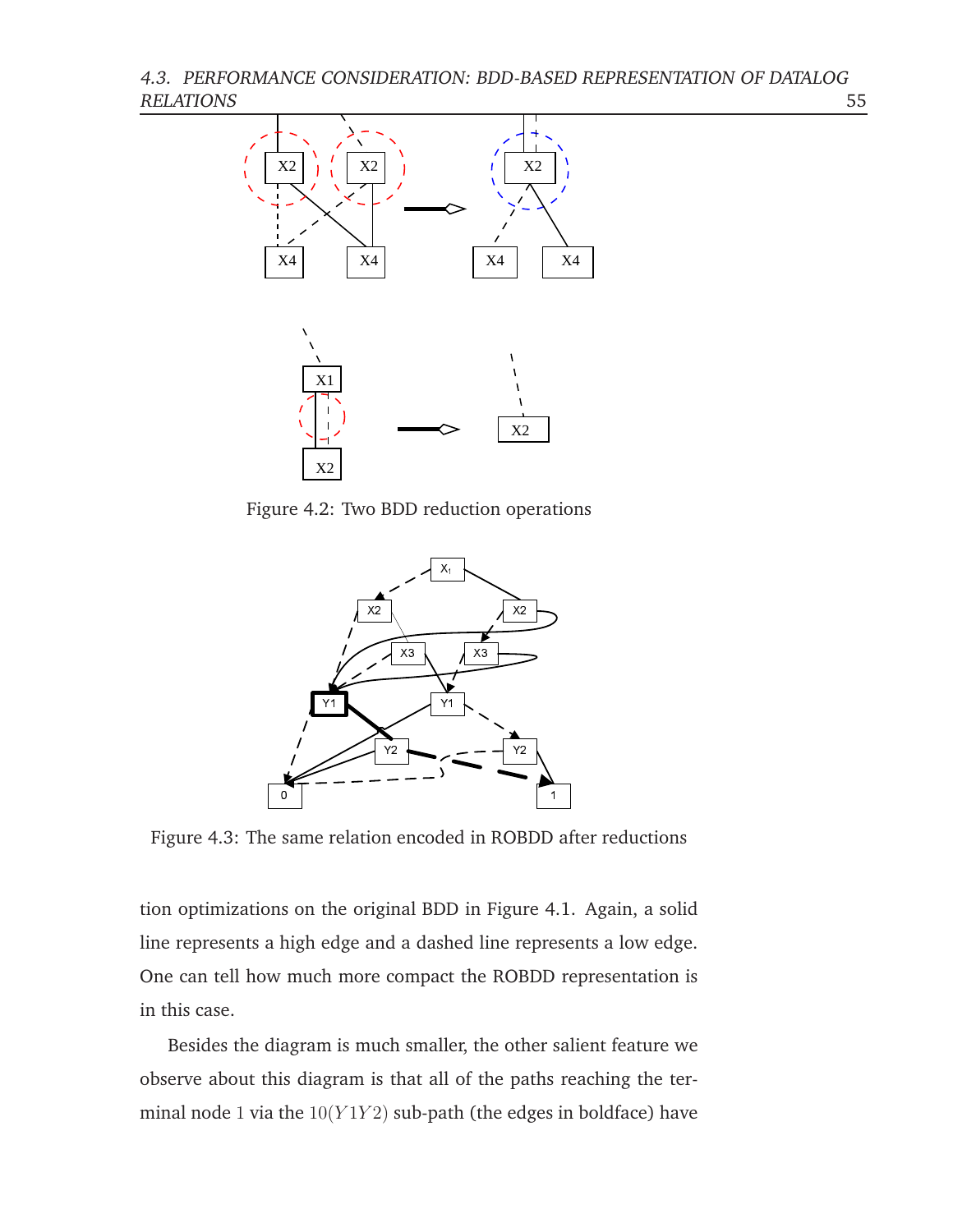joined at the node with the  $Y1$  label (the node in boldface), and thus the redundant decision paths have been eliminated. This is corresponding to the fact in the original relation table that most of the methods have the parameter type signature identified as 10, and this characterization has contributed the most to the fact that the result diagram is so compact compared with the original one.

The effectiveness of the reduction steps on a BDD is dependent on two factors. The first factor is how much redundant information there is in the original BDD. The more redundant information is there, the more effective the reductions will be. The second factor is the order of the decision variables, which can make an exponential difference between result ROBDD's. Unfortunately, it has been known that finding the optimal BDD decision variable order is an NP-complete problem [9].

Our goal is to use ROBDD to represent a potentially huge number of Datalog AOP shadow EDB/IDB relation records and to use the advanced BDD based Datalog solver *bddbddb* to solve the inference rules. But the question is: is there much redundant information in the AOP shadow model so that the reductions can be leveraged?

## **4.3.2 Is There Much Redundancy Among Shadow Records?**

The answer is that it depends on how we design the representation of the shadow information, which will be presented a little later. But conceptually, there is abundant redundancy among the program type and shadow relations in which we are interested in the AOP shadow model. For example, to encode program shadow relations, in the EDB that will be generated from source programs, we need to store an important relation that maps a method or a constructor to its cor-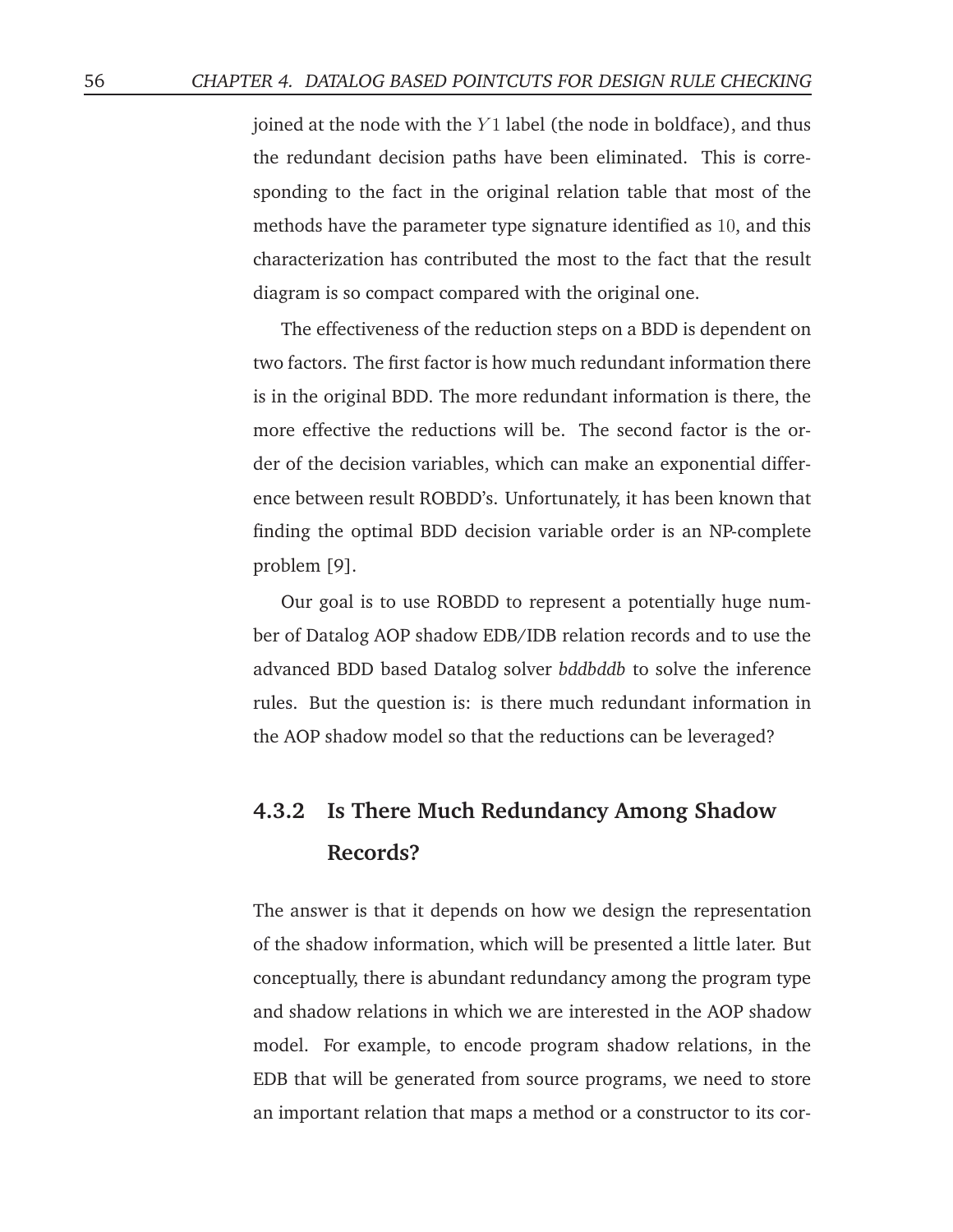#### 4.3. PERFORMANCE CONSIDERATION: BDD-BASED REPRESENTATION OF DATALOG RELATIONS 57

responding parameter type signature, which includes the number of formal parameters, each formal parameter type and its position in the argument list. In any real world program, the number of different method/constructor parameter type signatures could be big, but it is typical that they are not uniformly distributed across methods/constructors. Instead, we will often find that the majority of the methods/constructors take only few variants of parameter type signatures. For example, the parameter type signature of zero parameter, the signature of single parameter whose type is int, and the signature of single parameter whose type is java.lang.String appear far more frequently than some other signatures. This kind of relation can create many opportunities for the two BDD reductions to kick in, as we have seen in the case of Table 4.1.

To show that this relation is indeed like what we have just described in real world programs, we have collected the method and parameter type signature relationship data from two real world programs available from *sourceforge.net*, which are *jEdit* and *JigSaw*. The former is a Java based edit program, while the latter is a Java based IDE program. Both of them have around 150K lines of code.

The *jEdit* benchmark has 5,016 method definitions with 793 different parameter type signatures, but the top  $10\%$  frequent signatures already cover 76% of all methods, and especially the top 5 frequent signatures cover 52.5% of all methods. Table 4.2 lists the top 5 frequent signatures for the *jEdit* benchmark and their occurrences and percentages among the methods.

It is a similar story for the *JigSaw* benchmark. It has 5,781 method definitions with 690 different parameter type signatures, but the top 10% frequent signatures already cover 80% of all methods, and especially the top 5 frequent signatures cover  $58.1\%$  of all methods. Table 4.3 lists the top 5 frequent signatures for the *JigSaw* benchmark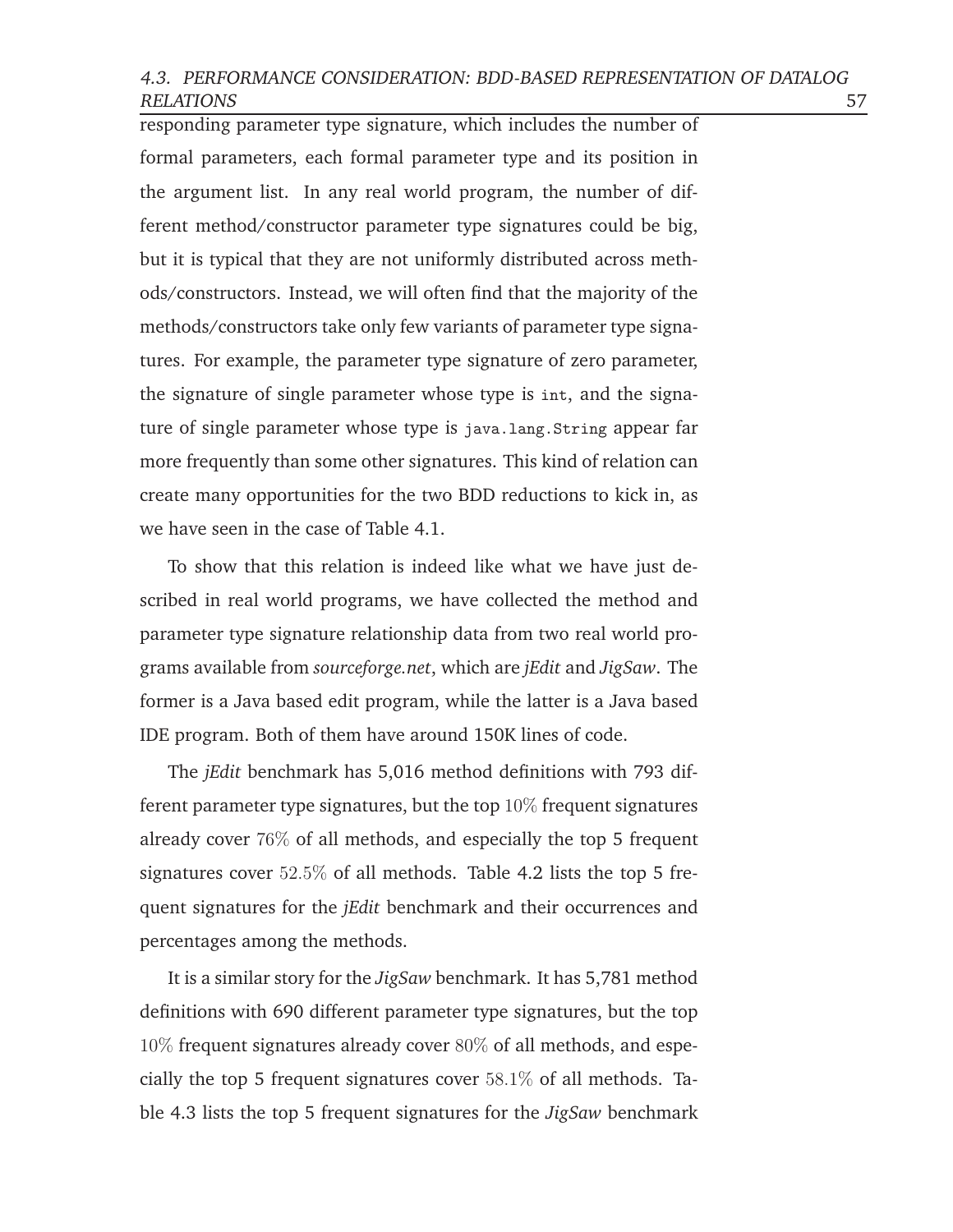| Signature pattern | Occurrences | Percentage |
|-------------------|-------------|------------|
| (void)            | 1,855       | 37%        |
| (String)          | 351         | $7\%$      |
| (int)             | 228         | 4.5%       |
| (boolean)         | 109         | 2.2%       |
| (ActionEvent)     | 88          | 1.8%       |
|                   | Total       | 52.5%      |

Table 4.2: Top 5 frequent method parameter type signatures for jEdit

and their occurrences and percentages among the methods.

| Signature pattern | Occurrences | Percentage |
|-------------------|-------------|------------|
| (void)            | 2,385       | 41.3%      |
| (String)          | 530         | 9.2%       |
| (int)             | 182         | 3.2%       |
| (Request)         | 131         | 2.3%       |
| (Object)          | 123         | 2.1%       |
|                   | Total       | 58.1%      |

Table 4.3: Top 5 frequent method parameter type signatures for Jig-Saw

Another example of this kind of relations is the relation to encode what fields a class has declared, and what their types and type modifiers are. Some field types, e.g., Java primitive types and Java utility collection classes, are much more common than other types. In this relationship, the BDD would have many fields point to the few field types and thus create abundant opportunities for the reductions to kick in. Another similar example is that some methods, e.g., those methods defined in Java collection classes, are invoked more frequently across the program source code.

One more example that can be seen later is that in this work, we also intend to store and infer the program call graph information, where method calls belonging to the same generic function will be statically resolved to a set of method definitions. Method calls with similar receiver types and parameter type signatures will end up with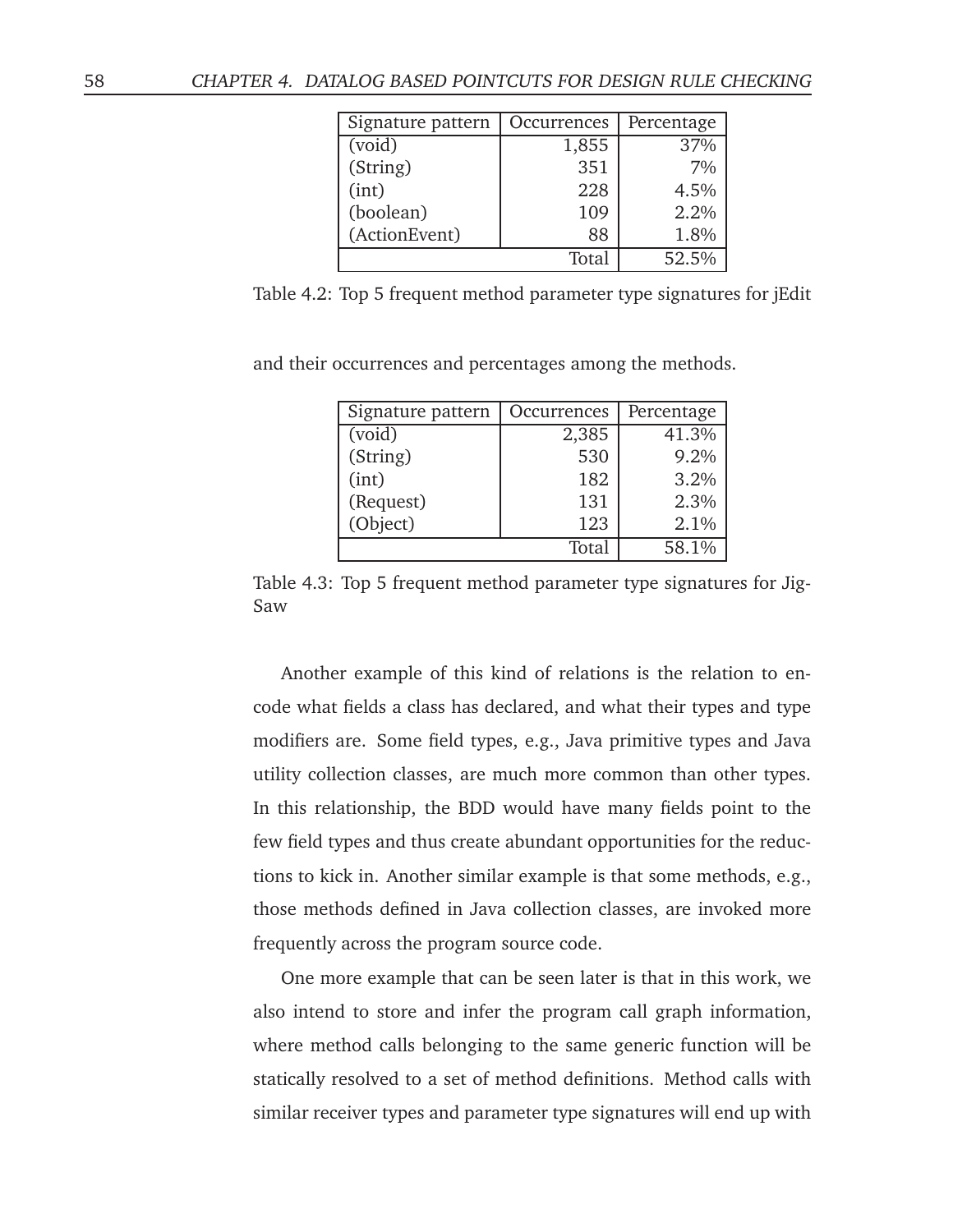a similar resolved method definition set, and this kind of commonalities can be leveraged by the BDD reductions as well.

Those kinds of relations are ideal for being stored in the ROBDD form. In reality, there are also enough recent research work [65, 6, 40] suggesting BDD indeed can help improve the scalability of program analysis algorithms.

In addition, native BDD operations can be used to efficiently implement relational algebra operations such as join and projection [65]. This is another reason to use BDD as the underlying representation of the shadow relations.

# **4.4 The Design of Datalog-based Pointcut System**

### **4.4.1 Shadow model in Datalog**

Datalog relations are defined on their attribute domains. We first need to decide which domains that we are going to have and operate on.

#### **4.4.1.1 Shadow Domains**

When making decisions about what domains we should have, we followed two design principles. One is that we want to abstract out commonly shared information to be a separate domain, so that we can best leverage the underlying BDD data structure's capability to decrease memory footprint when values of this domain are associated with many records in a relation. The other principle is that we should separate domains in such a way that we can present program shadow relations that are similar to the AspectJ language's join point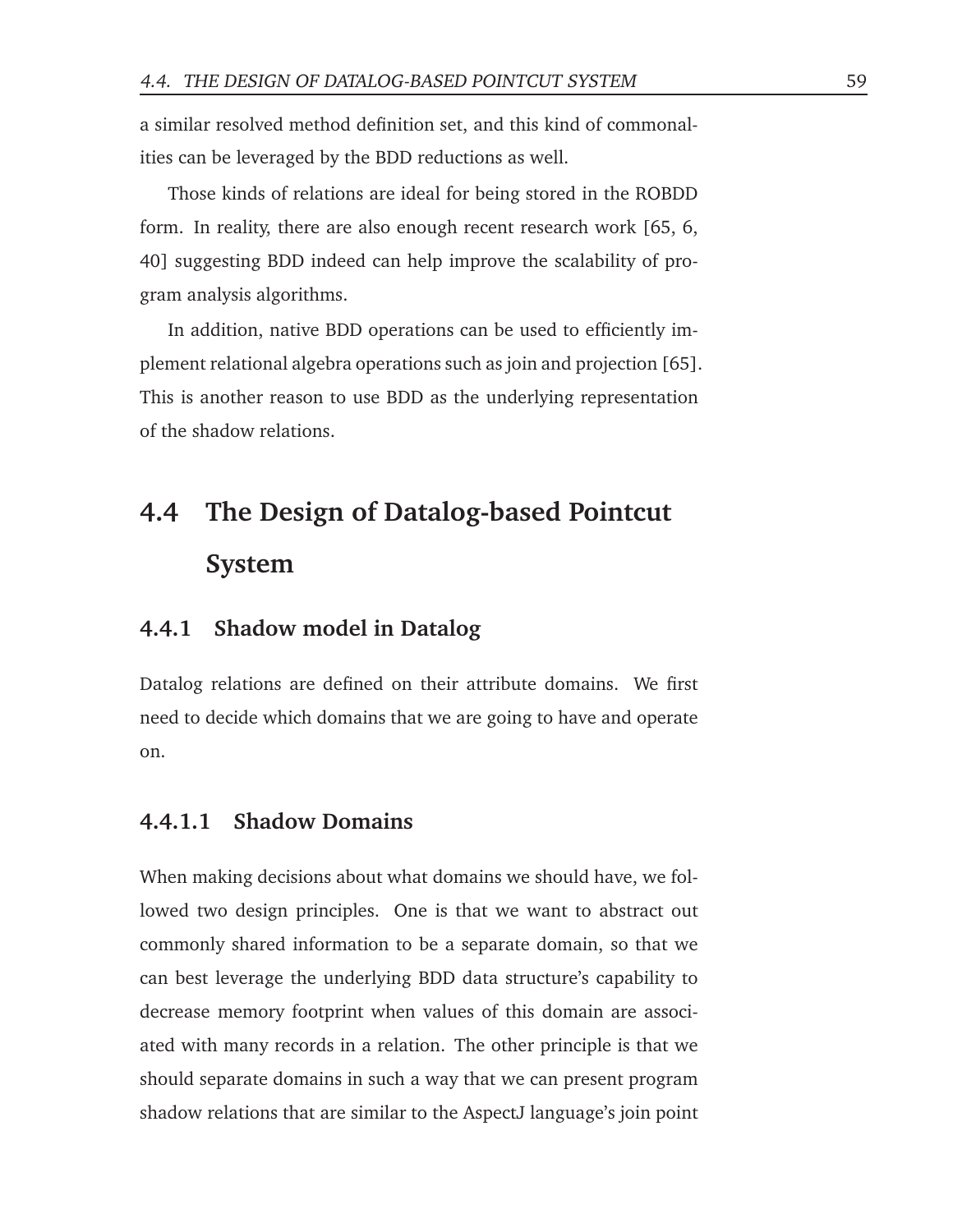model, because it is the way how AspectJ programmers reason about a programming task.

In this system, we have chosen to have the following domains:

T: Domain of types, including classes, interfaces, array types and primitive types

SH: Domain of program shadows

Sig: Domain of program shadow signatures

PSig: Domain of method parameter type signatures

S: Domain of strings, including string literals and identifiers

Mod: Domain of type or construct modifiers

Z: Domain of finite integers

It should be obvious why we need most of the domains. The less obvious ones are the domain of SIG and the domain of PSIG.

The domain of SIG contains the collection of records that characterize the relevant static information about shadows, called *signatures*. This domain abstraction is due to two reasons that correspond to our two design principles. The first reason is that different shadows that share the same static signature can just point to the same signature record, e.g., the same method called in different places in the source code can share the same method shadow signature. The second reason is that it has a natural mapping to the concept in the current AspectJ language's reflection API, which allows the programmer to access the static shadow information about the current join point at run time. In that API, the static shadow information is accessed through various *Signature* interfaces depending on the shadow kinds, which in our system will be reflected as a signature predicate can be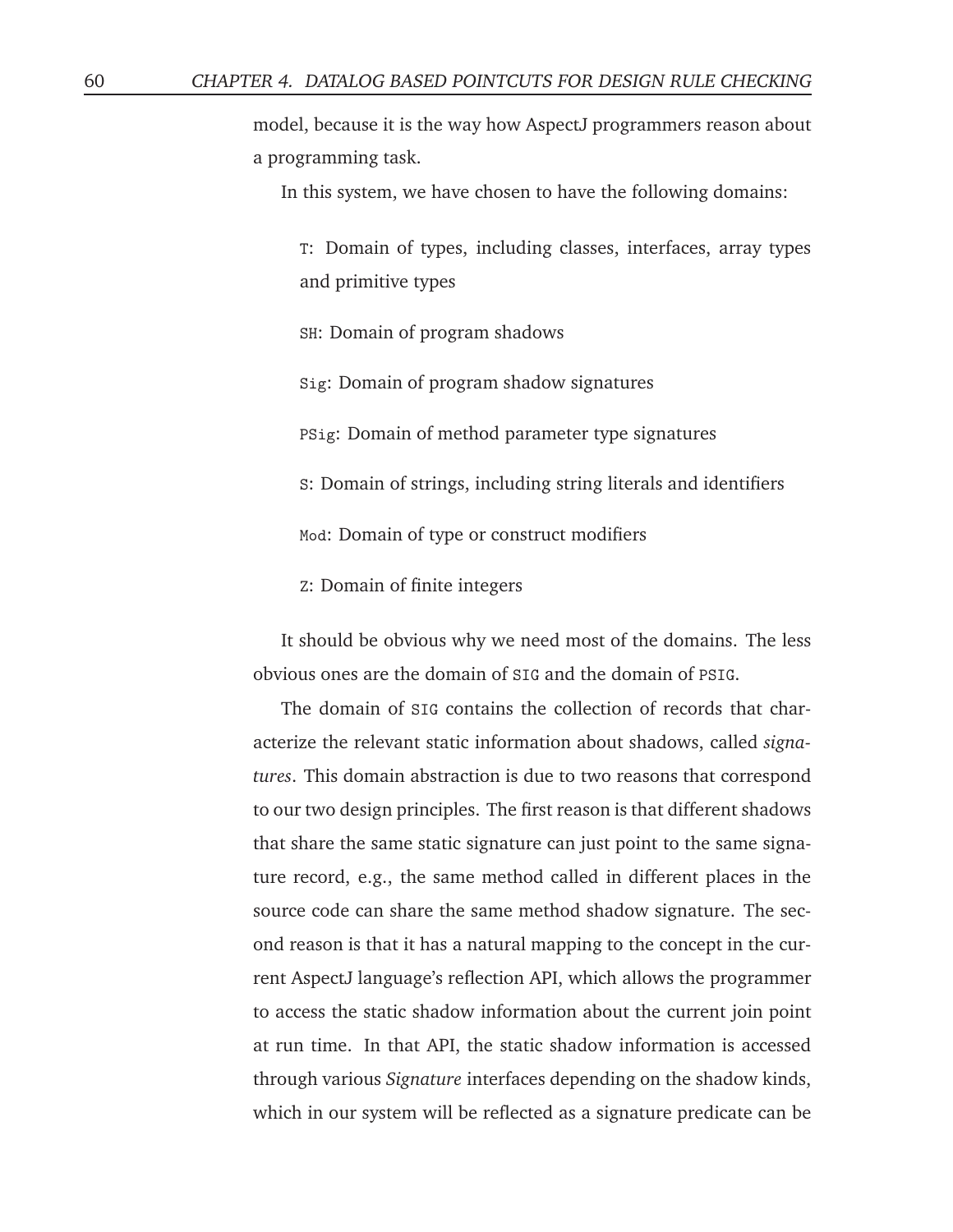further refined into more specific predicates depending on shadow kinds, as will be shown later.

The domain of PSIG contains the collection of records that characterize the static parameter type signature of methods and constructors in the program, and it is specially designed to be a separate domain because we have observed earlier that few parameter type signatures are referred to much more often than the rest of the majority of the signatures. As a comparison, a similar previous work [5] does not have these two abstractions. More difference between the two systems is discussed in section 6.1.

#### **4.4.1.2 Shadow Representation in EDB**

Datalog Extensional DataBase (EDB) predicates reflect the known facts that are relevant about a problem domain. In this work, we are interested in presenting the AspectJ's shadow model using a Datalog EDB so that we can write interesting inference rules against this EDB to find out if there is any program element violating a desirable software design rule.

The idea is that the shadow EDB will be collected and emitted from the source program being compiled, during an early stage of the aspect weaving and compilation process. In AspectJ, only shadows occurring in the base program and the input aspects are weavable and thus only those shadows are being collected and analyzed in the compilation and weaving process. But in order to weave advice correctly, an AspectJ compiler also needs to have access to types that are accessed by the base program and the aspects, not just the types that are defined by them. Following this convention, the EDB predicates that we are interested in in this work fit into two categories: the program type information and the shadow information. The former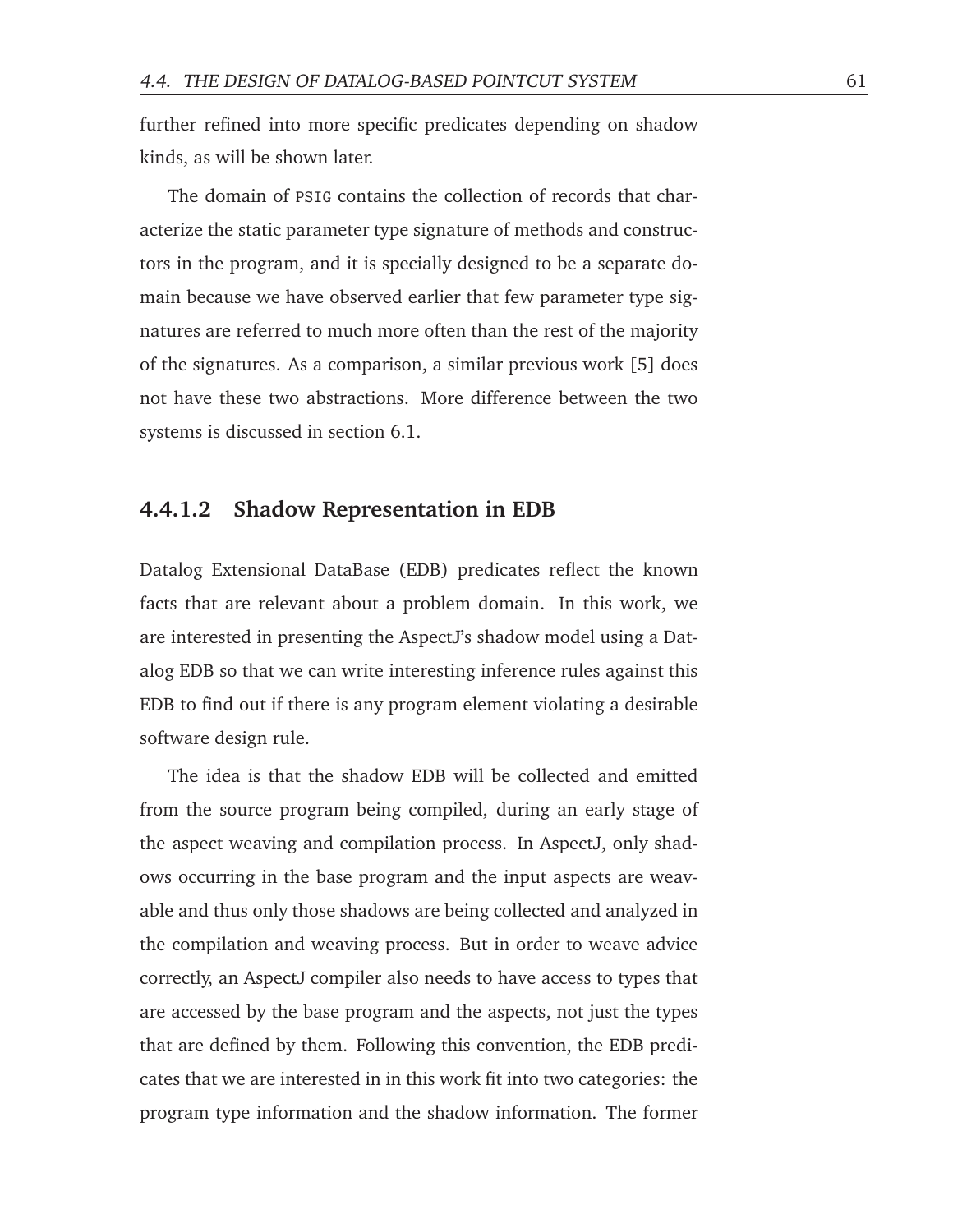provides the essential information about types that are defined in the base program or the aspects, or that are used by the base program or the aspects. The latter provides the essential information about the shadows occurring in the base program or the aspects.

We have designed the following type related EDB predicates, whose informal semantics are explained below.

TypeInfo(t:T, name:S). TypeInfo(t,name) is true iff the program defines or accesses type t whose name is name.

TypeModifiers(t:T, mod:Mod). TypeModifiers(t,mod) is true iff type t has type modifiers identified as mod. Modifier related predicates will be presented later.

IsClass(t:T). IsClass(t) is true iff type t is a Java class.

IsInterface(t:T). IsInterface(t) is true iff type t is a Java interface.

IsAspect(t:T). IsAspect(t) is true iff type t is an AspectJ aspect.

Package(t:T, pname:S). Package(t,pname) is true iff type t is defined in a package whose package name is pname.

 $IsNested(t:T)$ . IsNested(t) is true iff type t is a nested type.

 $IsGeneric(t:T)$ . IsGeneric(t) is true iff type t is a generic type.

TypeParameter(t:T,pos:Z,tv:S). TypeParameter(t,pos,tv) is true iff type  $t$  is a generic type and it has type parameter  $t$  in the position of pos in its type parameter list.

IsArray( $t:T$ ). IsArray( $t$ ) is true iff type  $t$  is an array type.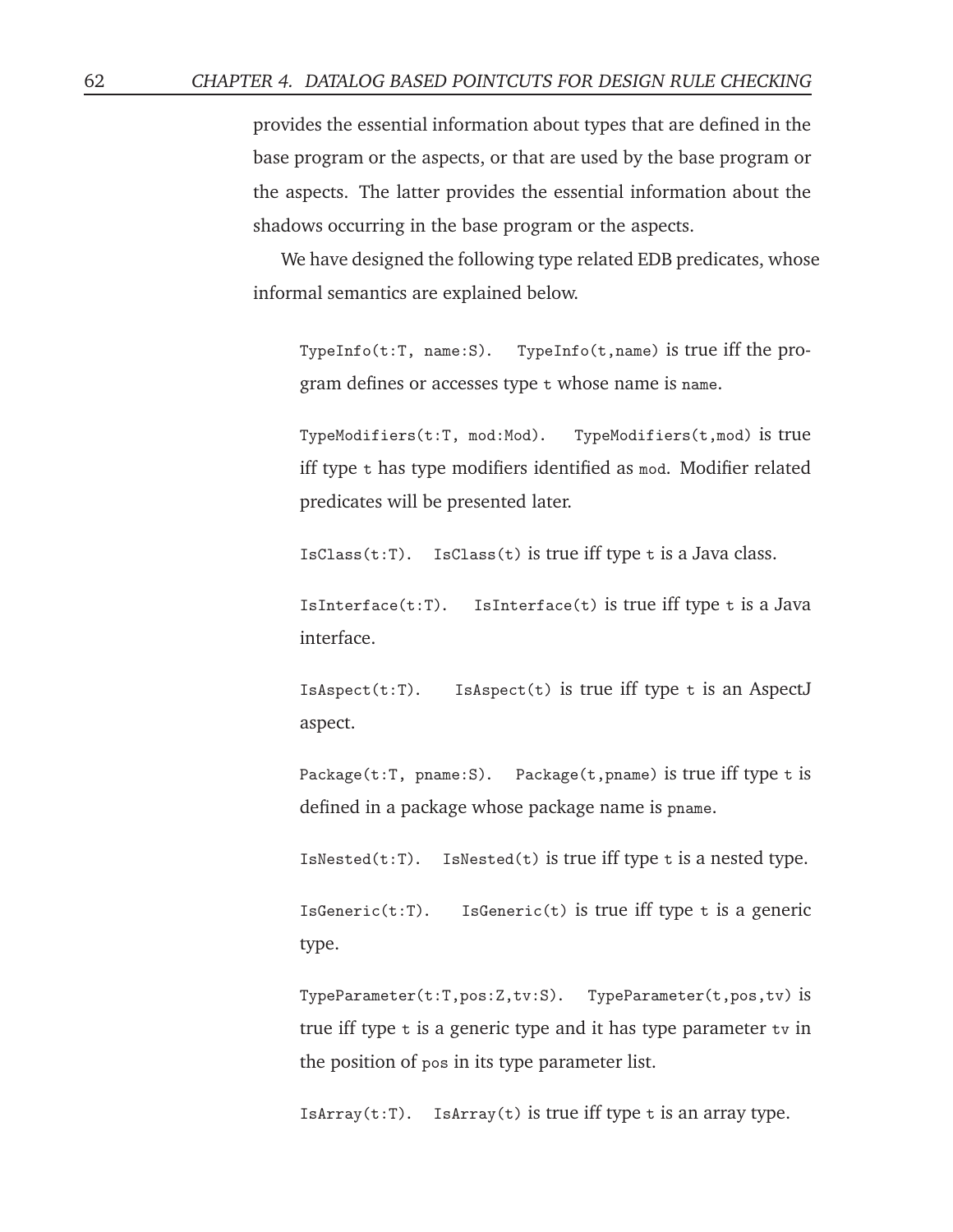ArrayComponentType(t:T,ct:T). ArrayComponentType(t,ct) is true iff type t is an array type and its element type is ct.

DeclaresField(t:T,ft:T,fn:S,mod:Mod). DeclaresField(t,ft ,fn,mod) is true iff type t declares a field whose static type is ft, whose name is fn and with modifiers identified as mod.

DeclaresMethod(t:T,rt:T,mn:S,mod:Mod,ps:PSig). DeclaresMethod (t,rt,mn,mod,ps) is true iff type t declares a method whose static return type is rt, whose name is mn with modifiers identified as mod and whose parameter type signature is identified as ps.

DeclaresConstructor(t:T,mod:Mod,ps:PSig). DeclaresConstructor (t,mod,ps) is true iff type t declares a constructor with modifiers identified as mod and whose parameter type signature is identified as ps. Note that a constructor does not have a return type and it does not need to have a name, since it is implied by the declaring type name.

CodeSignatureNumParams(ps:PSig,num:Z). CodeSignatureNumParams (ps,num) is true iff parameter type signature ps has num parameters.

CodeSignatureParam(ps:PSig,pos:Z, pt:T). CodeSignatureParam (ps,pos,pt) is true iff parameter type signature ps has a parameter with static type of pt in the position of pos in the parameter list.

Extends(subT:T,supT:T). Extends(subT,supT) is true iff type subT is a class or interface, type supT is a class or interface, and type subT extends type supT.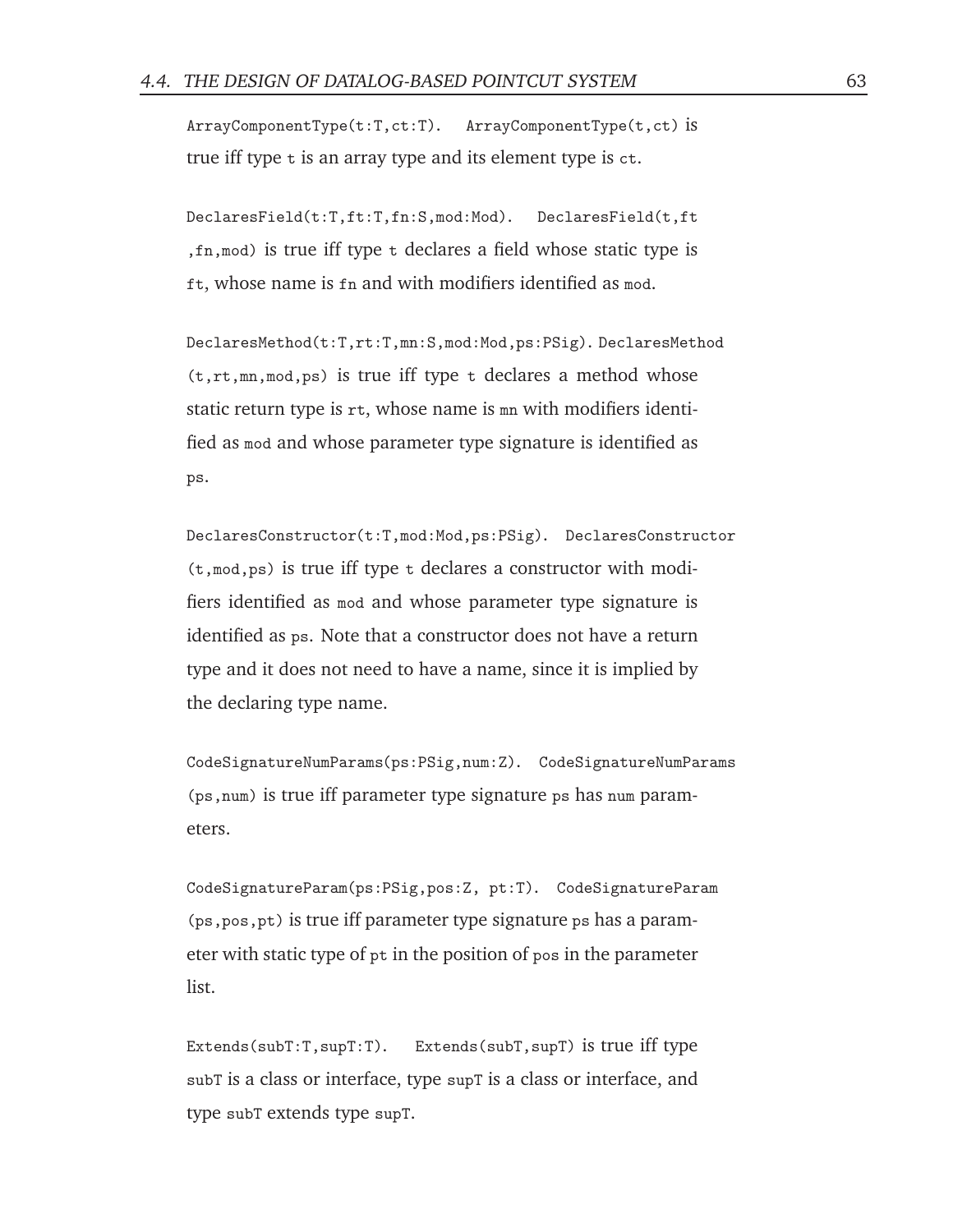Implements(subT:T,supT:T). Implements(subT,supT) is true iff type subT is a class, type supT is an interface, and class subT implements interface supT.

These type related EDB predicates capture the essence of the type information available from the AspectJ shadow model. Besides the type related EDB predicates, we also have two following built-in Intensional DataBase (IDB) inference rules, which can be used to deduce whether two types have super-type relationships, and which are very useful when writing more complex queries.

SuperType(subT:T, supT:T). SuperType(subT,supT) is true iff type subT is a proper sub-type of type supT.

SuperOrEqualType(subT:T, supT:T). SuperOrEqualType(subT, supT) is true iff type subT is a proper sub-type of type supT, or subT is supT itself.

Making use of the Datalog language's transitive closure and transitive reflective closure computation capability, the two predicates can be easily implemented as the following program in Listing 4.4.

Listing 4.4: Built-in super-type deduction rules

| $SuperType(subT, supT) :- Extends(subT, supT).$      |
|------------------------------------------------------|
| $SuperType(subT, supT) :- Implements(subT, supT).$   |
| $SuperType(subT, supT) :- SuperType(subT, middleT),$ |
| $SuperType(middleT, supT)$ .                         |
|                                                      |
|                                                      |

```
SuperOrEqualType(subT, supT) :- SuperType(subT, supT).
SuperOrEqualType(subT,supT) :- subT=supT.
```
There are a few type related predicates (and later on shadow related predicates) referring to modifiers. To query the contents of those modifiers, the user can use one or some of the following modifier related predicates, whose informal semantics are given below.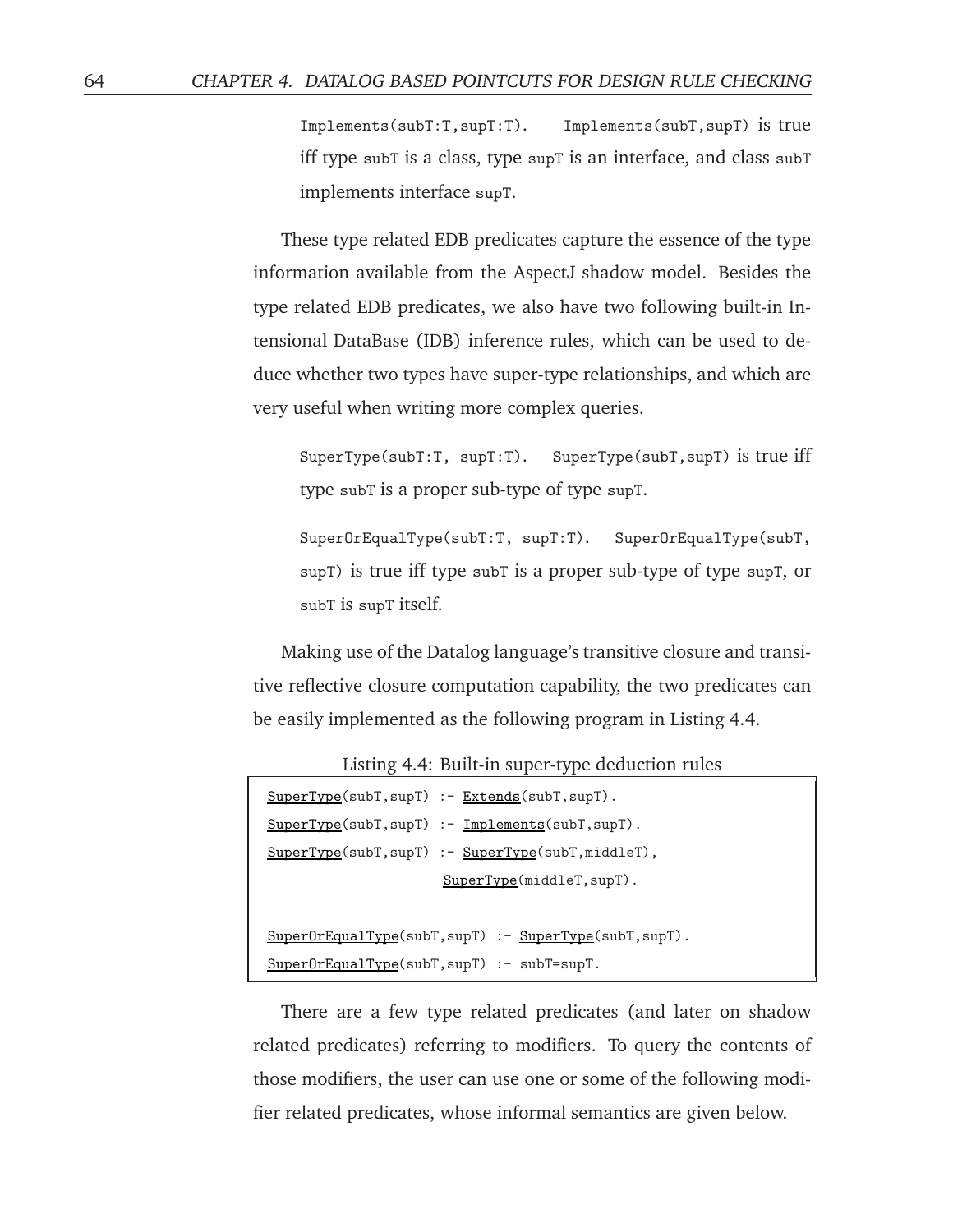ModIsPublic(mod:Mod). ModIsPublic(mod) is true iff mod has the *public* modifier.

ModIsProtected(mod:Mod). ModIsProtected(mod) is true iff mod has the *protected* modifier.

ModIsPrivate(mod:Mod). ModIsPrivate(mod) is true iff mod has the *private* modifier.

ModIsNative(mod:Mod). ModIsNative(mod) is true iff mod has the *native* modifier.

ModIsVolatile(mod:Mod). ModIsVolatile(mod) is true iff mod has the *volatile* modifier.

ModIsSynchronized(mod:Mod). ModIsSynchronized(mod) is true iff mod has the *synchronized* modifier.

ModIsStatic(mod:Mod). ModIsStatic(mod) is true iff mod has the *static* modifier.

ModIsAbstract(mod:Mod). ModIsAbstract(mod) is true iff mod has the *abstract* modifier.

ModIsFinal(mod:Mod). ModIsFinal(mod) is true iff mod has the *final* modifier.

Now we turn to the design of the Datalog representation of the shadow information.

Shadow information comes from the program being woven with aspects, or called the base program, and the aspects themselves. We have designed a Datalog presentation for all of the commonly used AspectJ shadows and their static signature information.

Below are these shadow EDB predicates and their informal semantics.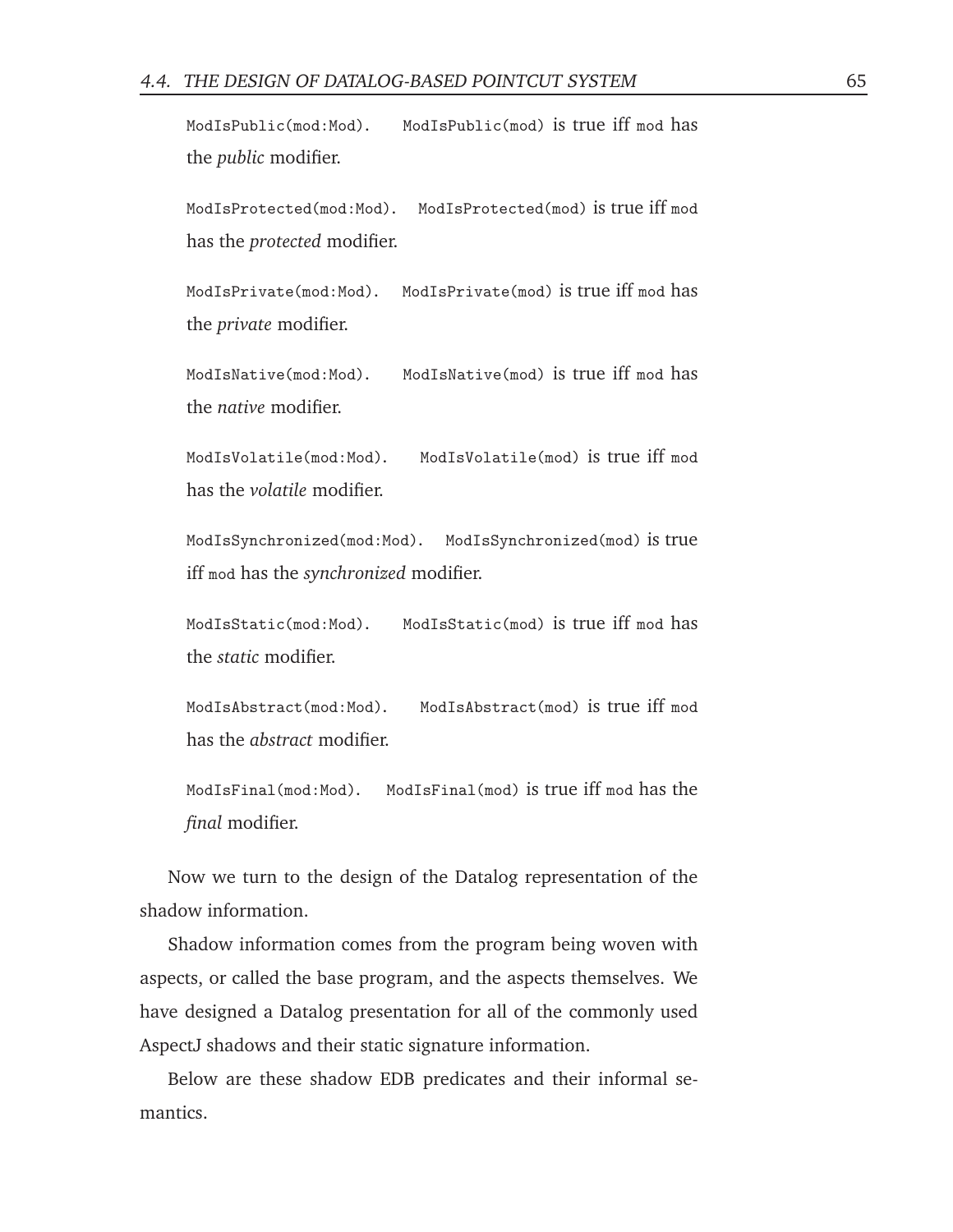FieldGet(sh:SH,sig:Sig,parent:SH). FieldGet(sh,sig,parent ) is true iff sh is a field get shadow, whose static signature is identified as sig, and the shadow is lexically located within the shadow identified as parent.

FieldSet(sh:SH,sig:Sig,parent:SH). FieldSet(sh,sig,parent ) is true iff sh is a field set shadow, whose static signature is identified as sig, and the shadow is lexically located within the shadow identified as parent.

ConstructorCall(sh:SH,sig:Sig,parent:SH). ConstructorCall (sh,sig,parent) is true iff sh is a constructor call shadow, whose static signature is identified as sig, and the shadow is lexically located within the shadow identified as parent.

ConstructorExec(sh:SH,sig:Sig). ConstructorExec(sh,sig) is true iff sh is a constructor execution shadow, whose static signature is identified as sig.

MethodCall(sh:SH,sig:Sig,parent:SH). MethodCall(sh,sig, parent) is true iff sh is a method call shadow, whose static signature is identified as sig, and the shadow is lexically located within the shadow identified as parent.

MethodExec(sh:SH,sig:Sig). MethodExec(sh,sig) is true iff sh is a method execution shadow, whose static signature is identified as sig.

AdviceExec(sh:SH,sig:Sig). AdviceExec(sh,sig) is true iff sh is an advice execution shadow, whose static signature is identified as sig.

ExceptionHandler(sh:SH,ex:T,parent:SH). ExceptionHandler (sh,ex,parent) is true iff sh is an exception handler shadow,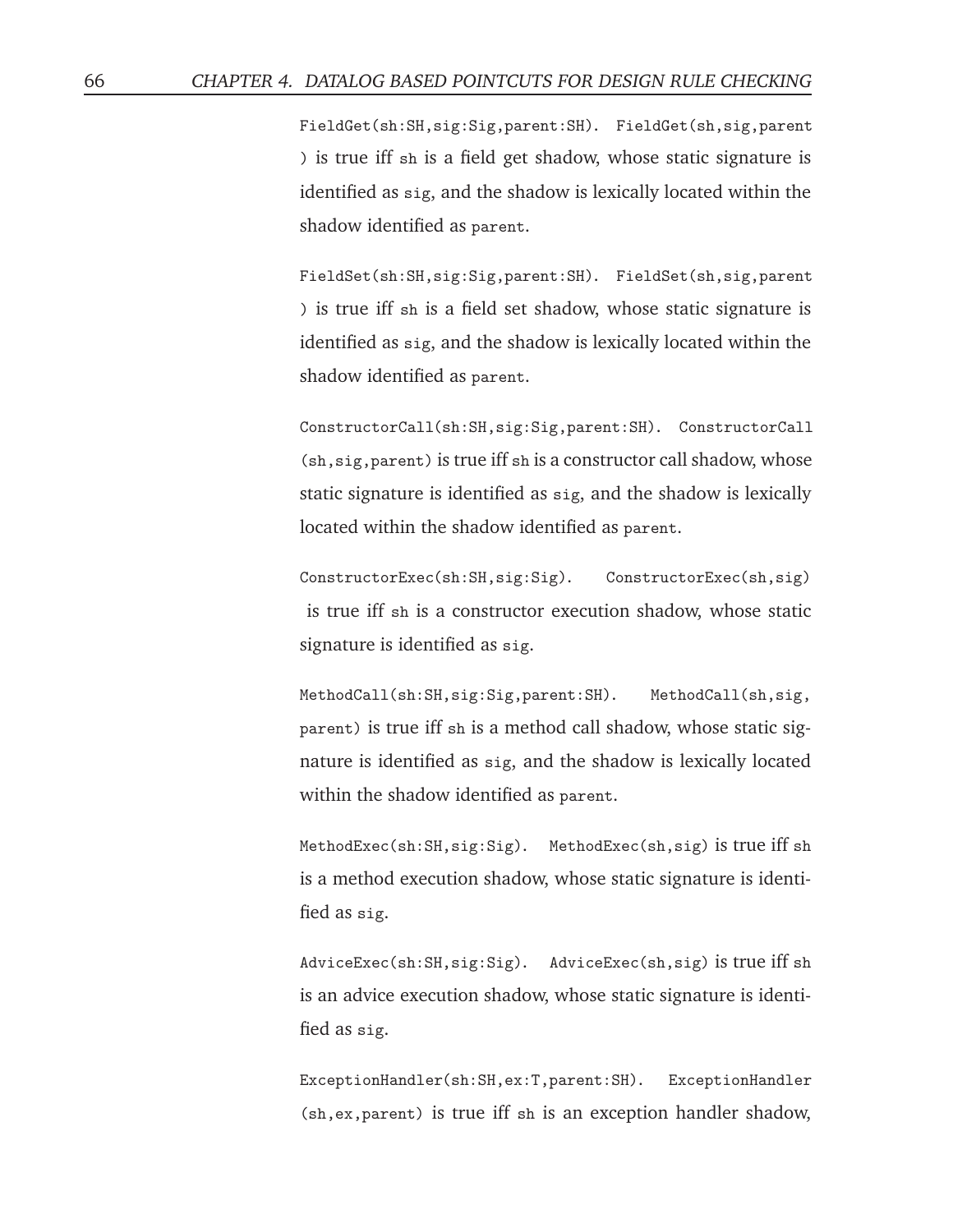which catches exceptions of type ex, and the shadow is lexically located within the shadow identified as parent.

Almost all shadow predicates have a property from the domain of Sig, which captures the most important static signature information about the shadows. Shadow signature predicates, which will be presented below, are designed to be "layered" in a way that is similar to the inheritance in object-oriented paradigm, since Datalog itself does not directly support inheritance. The motivation of this layered design is that it is typical that at a given time, only a part of a shadow's signature information needs to be accessed, and so this design allows the programmer to only use the predicates that are needed, and thus decrease the size of the EDB that need to be fed into the Datalog solver to boost the performance of the system. For example, at a given time, for a method execution shadow, we may only want to query which class has defined this method, but not what its second parameter type is. The other benefit of this layered design is that it allows us to do more sophisticated type checking on the user written Datalog program to reject programs that do not make sense, if we want to do that. For example, a program may have qualified a shadow to be a method call shadow by using the MethodCall predicate, but at the same time, it tries to access a field signature information through the signature property from the method call predicate. This query is guaranteed to always return the empty result, and thus should be rejected.

The following are the shadow signature related predicates and their informal semantics.

Signature(sig:Sig,dt:T,name:S,mod:Mod). Signature(sig,dt ,name,mod) is true iff sig is a shadow signature that has a declaring type dt, its corresponding program element name is name,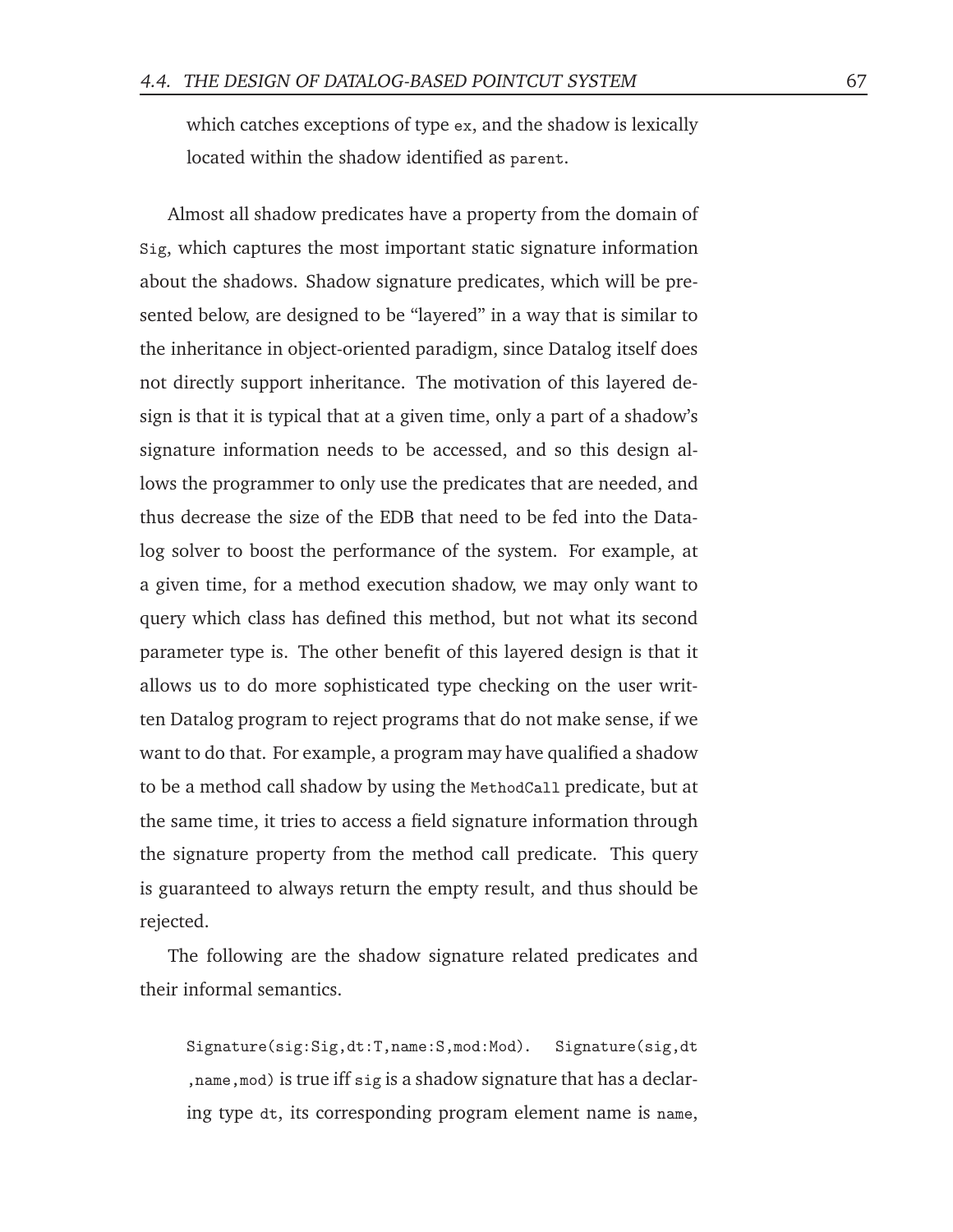and it has modifiers identified as mod. Following the AspectJ's convention, the declaring type refers to the type in which the shadow member is declared.

FieldSignature(sig:Sig,ft:T). FieldSignature(sig,ft) is true iff sig is a field get or set shadow signature whose corresponding field's type is ft. Additional information about a field signature should be accessed by using a relational join operation with predicate Signature on the first attribute of the predicates.

CodeSignature(sig:Sig,psig:PSig). CodeSignature(sig,psig ) is true iff sig is a constructor/method/advice shadow signature and its corresponding member's parameter type signature is identified as psig. Earlier, we have presented how PSig related predicates are defined. Additional information about a code signature should be accessed by using a relational join operation with predicate Signature and/or predicate MethodSignature (presented below) on the first attribute of the predicates.

MethodSignature(sig:Sig,rt:T). MethodSignature(sig,rt) is true iff sig is a method/advice shadow signature and its corresponding method/advice's return type is rt. Constructors do not have a return type so a signature associated with a constructor shadow does not have a MethodSignature layer. Additional information about a method signature should be accessed by using a relational join operation with predicate Signature and/or predicate CodeSignature on the first attribute of the predicates.

With all those shadow related EDB predicates, now we can easily write more complex queries that otherwise would be impossible to express in AspectJ's native pointcut languages. We will see plenty of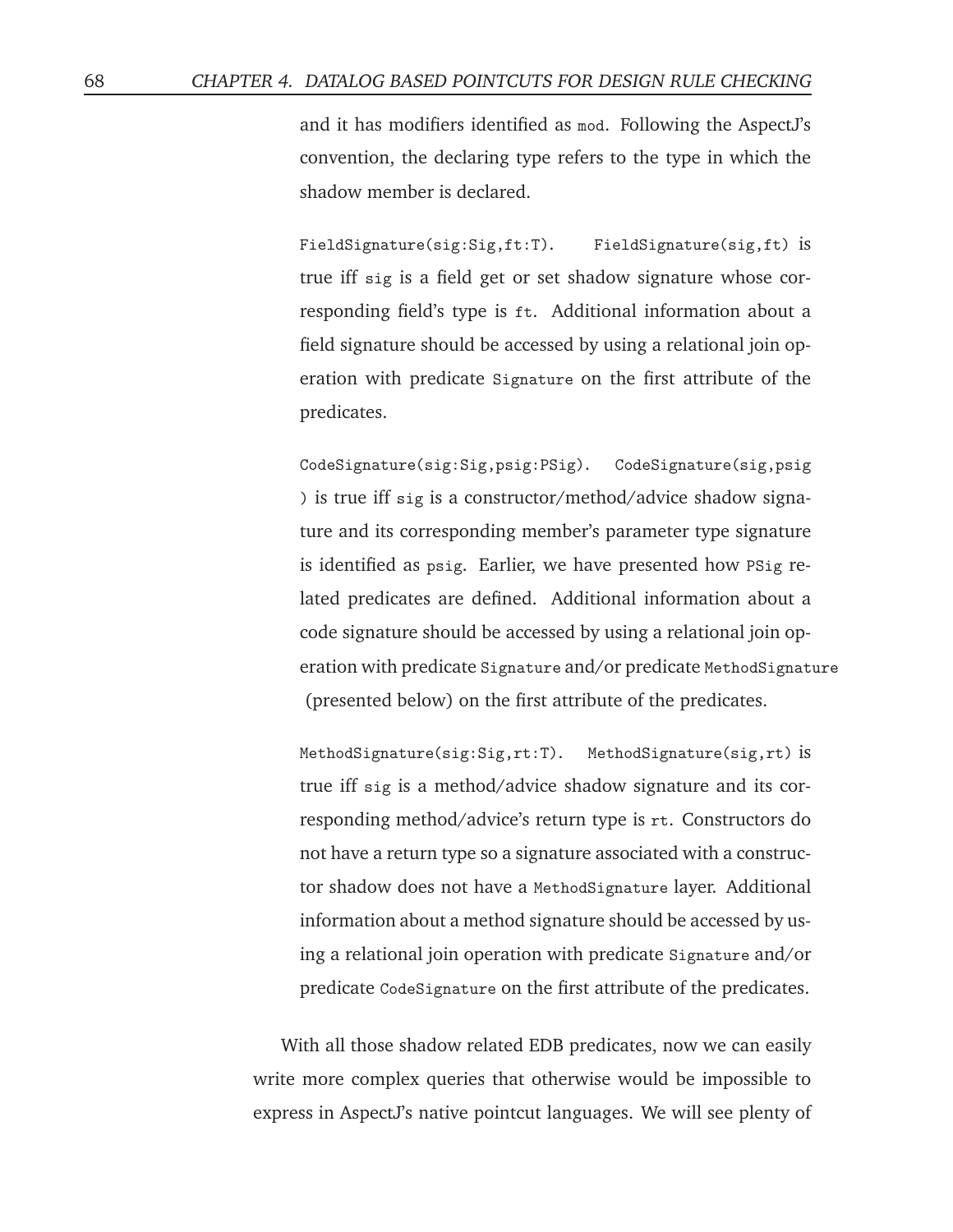examples later, but we just give a couple of examples here to facilitate discussions.

In the JBoss AOP [32] system, after the designers realized that using the native AspectJ-like pointcut language, it was impossible to express pointcut queries that pick up method calls made on target classes that have specific fields, they came up with and added one new native pointcut *hasField* to the existing supported pointcuts. Although it is always possible to add this kind of new pointcuts to an AOP language as requirements grow, each new pointcut to be added requires advanced understanding about the compiler and how the shadow matching and weaving process works, and thus an average AOP programmer would not be able to do that. Using our approach, however, the programmer just writes a simple Datalog query to express the constraint that she would like to impose on the shadows, then our system, with the integration with the AspectJ's shadow matching and weaving process, which will be presented a little later, can automatically pick up her query results.

As an example, Listing 4.5 is a simple Datalog query program to pick up method calls made on target classes having a field named *logger*,using the EDB predicates provided by our system. The built-in predicates are highlighted with a underline for easy reading.

Listing 4.5: Pick up method calls on classes with logger field

```
WantedMethodCalls(sh) :- MethodCall(sh,sig,_),
                        Signature(sig, dt, _{-}, _{-}),
                        DeclaresField(dt,_,"logger",_) .
```
Of course, using our system, one can even express queries that can already be done by using AspectJ's native pointcuts, but it may not be a good idea to do so from the usability perspective. For example, using AspectJ's native pointcuts, one can use execution(\* A.compute (int))) to pick up a method definition by class A, whose name is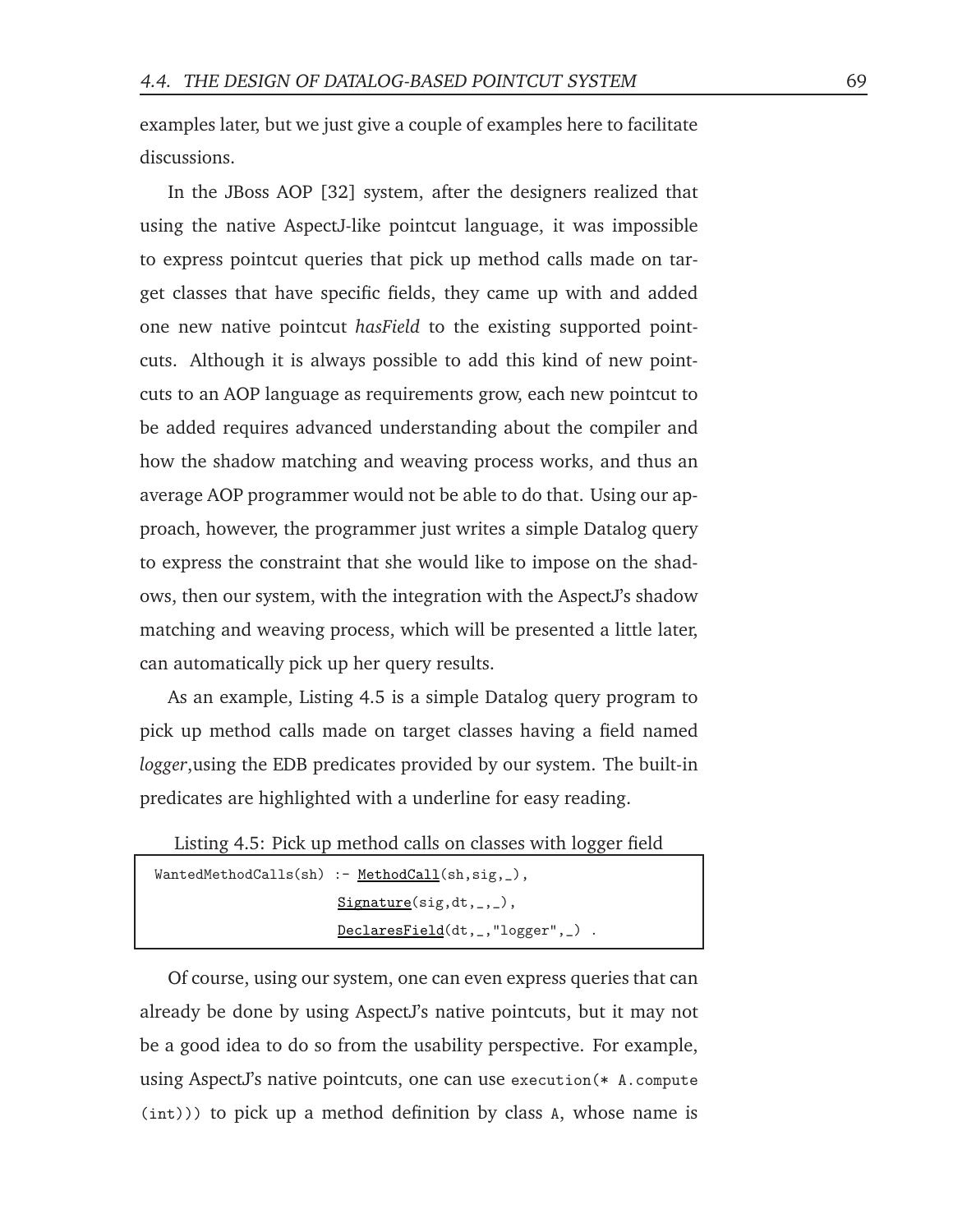compute and that has only one parameter with type int. If one has to write the same query using our system, one would need to write a Datalog program as listed in Listing 4.6.

Listing 4.6: Datalog query to simulate a simple AspectJ pointcut WantedMethodExecs(sh) :- MethodExec(sh,sig), Signature(sig,t,"compute",\_), TypeInfo(t,"A"), CodeSignature(sig,psig), CodeSignatureNumParams(psig,1), CodeSignatureParam(psig,0,intT), TypeInfo(intT,"int") .

It is obvious that in this particular case, using the AspectJ's native pointcut would be preferred. This example demonstrates that each query mechanism has its own strength, and ideally we should get advantages from both sides, with AspectJ's native pointcut language focusing on simpler syntax pattern-based queries and with our Datalog based query mechanism focusing on more complex queries that are impossible to achieve by using the native pointcuts. This actually is one of our primary design goals, and we will show how to achieve this a little later.

### **4.4.1.3 Static Method Call Resolution Using Shadows**

To demonstrate that our Datalog based shadow EDB can indeed be used to solve non-trivial program analysis problems, we have implemented a static method call resolution algorithm based on Class Hierarchy Analysis (CHA). In programs written in Object-oriented programming languages like Java, the precise call graph is not known at compile time. One of main reasons for this is that Java-like OO languages support dynamic binding that allows a method call site to pick up a method definition to execute based on the run time type of the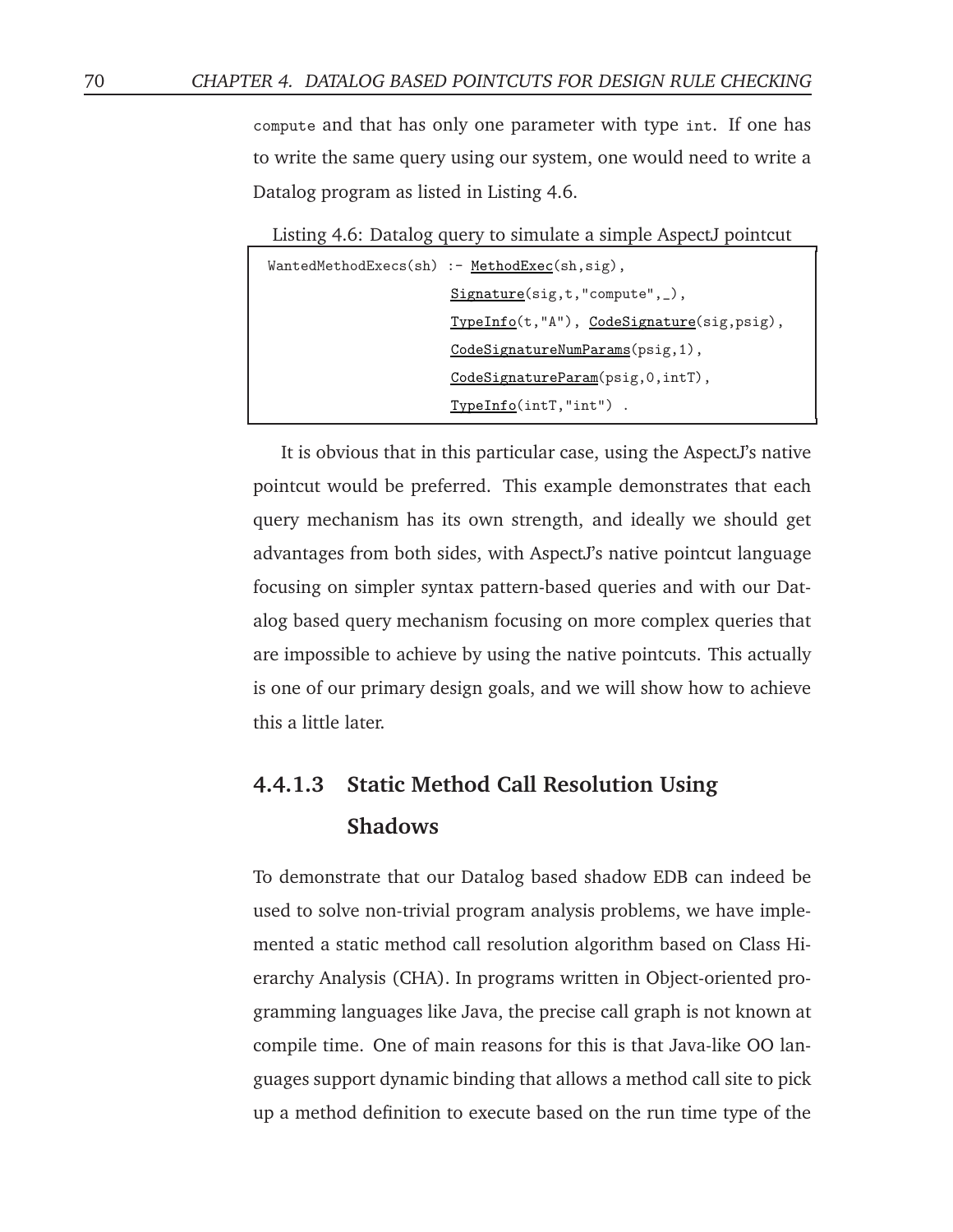target object. Since at the compile time, we do not have the precise run time type information about a target object, this posts challenges to many program analysis tasks where a whole call graph is needed. On the other hand, the static signature of a method call gives us very useful information about predicating what method definitions *may be* invoked by it at run time, and thus we can build an approximated call graph from the input program.

To achieve this, we have implemented a Datalog program, which, given a method call shadow, together with its static signature information, can deduce the set of possible method execution shadows that may potentially be invoked by it, by doing type hierarchy analysis. It essentially simulates Java's class method resolution algorithm statically, and it is very useful when we want to discover the call graph of the input program, in the presence of inheritance and polymorphism.

The key predicate of the program is ResolvesTo(call:SH,exec:SH ) that defines on two attributes in the domain of shadow. The first attribute would be a method call shadow, and the second attribute would be a corresponding method execution shadow that may be invoked by the method call, based on the static signature information about shadows and the types. Due to its general usefulness in call graph analysis related problems, we have also incorporated it into our system as one of the built-in predicates.

There are two cases to be analyzed. The first case where a method execution can be invoked by a call is that the method execution has the same method name and the same static parameter type signature as the method call's, and the method execution (definition) is provided by any sub-type of the static type of the method call's target object. This is because, at run time, the actual run time type of the target object can be any sub-type of its static type, and thus any com-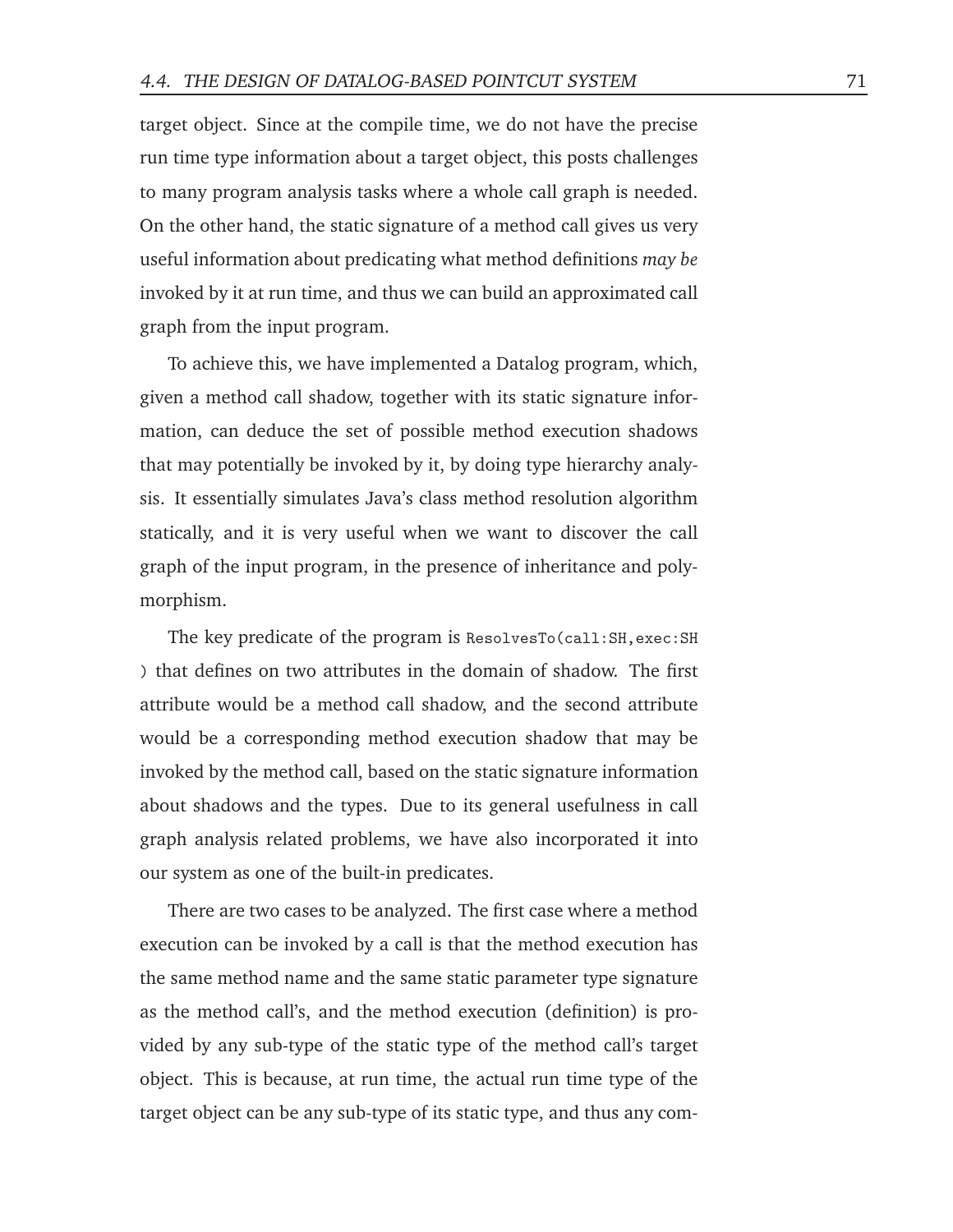

Figure 4.4: Method Resolution: case 1

patible method implementation provided by those sub-types can be invoked by the call. Figure 4.4 illustrates this scenario, and Listing 4.7 is the corresponding Datalog program to compute the ResolvesTo relation in this case. The ResolvesTo relies on two helper predicates, i.e., CallExecMatchSig and TypeHasTheImpl, to determine if one of the method call target type's sub-types has a method execution that has the signature matching with the call's.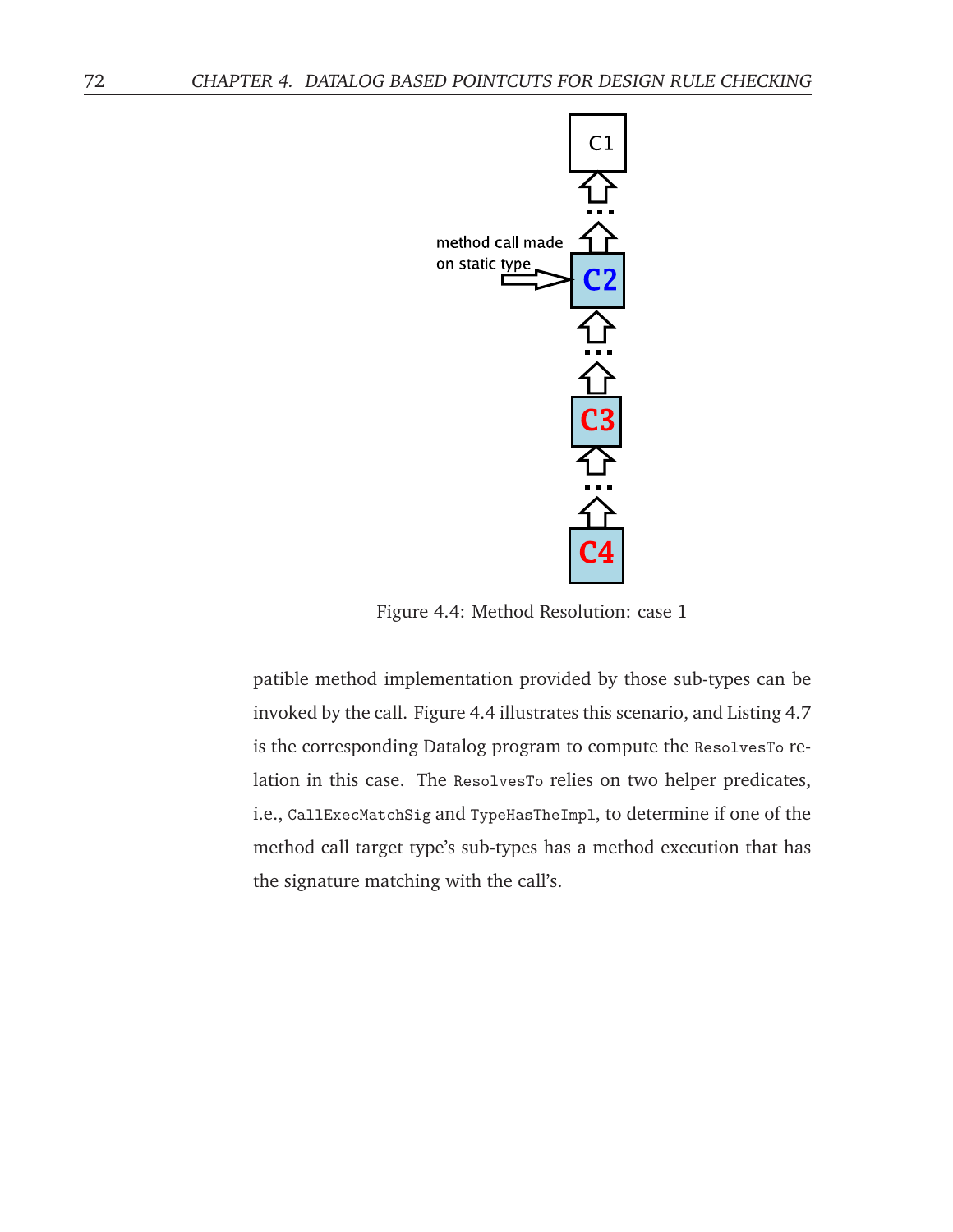| $CallExecMatchSig(c, e, tc, te, n, psig) :- MethodCall(c, sig, _),$    |  |
|------------------------------------------------------------------------|--|
| $Signature(sig,tc,n, _)$ ,                                             |  |
| CodeSignature(sig, psig),                                              |  |
| TypeHasTheImpl(te,e,n,psig).                                           |  |
| TypeHasTheImpl(t,e,n,psig) :- MethodExec(e,sig), Signature(sig,t,n,_), |  |
| CodeSignature(sig, psig).                                              |  |
| $ResolveSTo(c, e) :- CallExecMatchSig(c, e, tc, te, _, _),$            |  |
| $SuperOrEqualType(te,tc)$ .                                            |  |

Listing 4.7: ResolvesTo predicate: case 1

The second case to be analyzed is a little more tricky. When one method call is made on static target type  $t$ , if  $t$  itself does not have a method implementation for it, a method execution (definition) provided by one of its super-types can be invoked. There may be more than one super-types of it that actually provide an implementation of such a method. However, only the one provided by the *closest* ancestor type can be invoked by the call, as the ones provided by the more remote ancestors are hidden by the closest one. Figure 4.5 illustrates such a scenario and Listing 4.8 is the Datalog program that actually does the analysis for this case.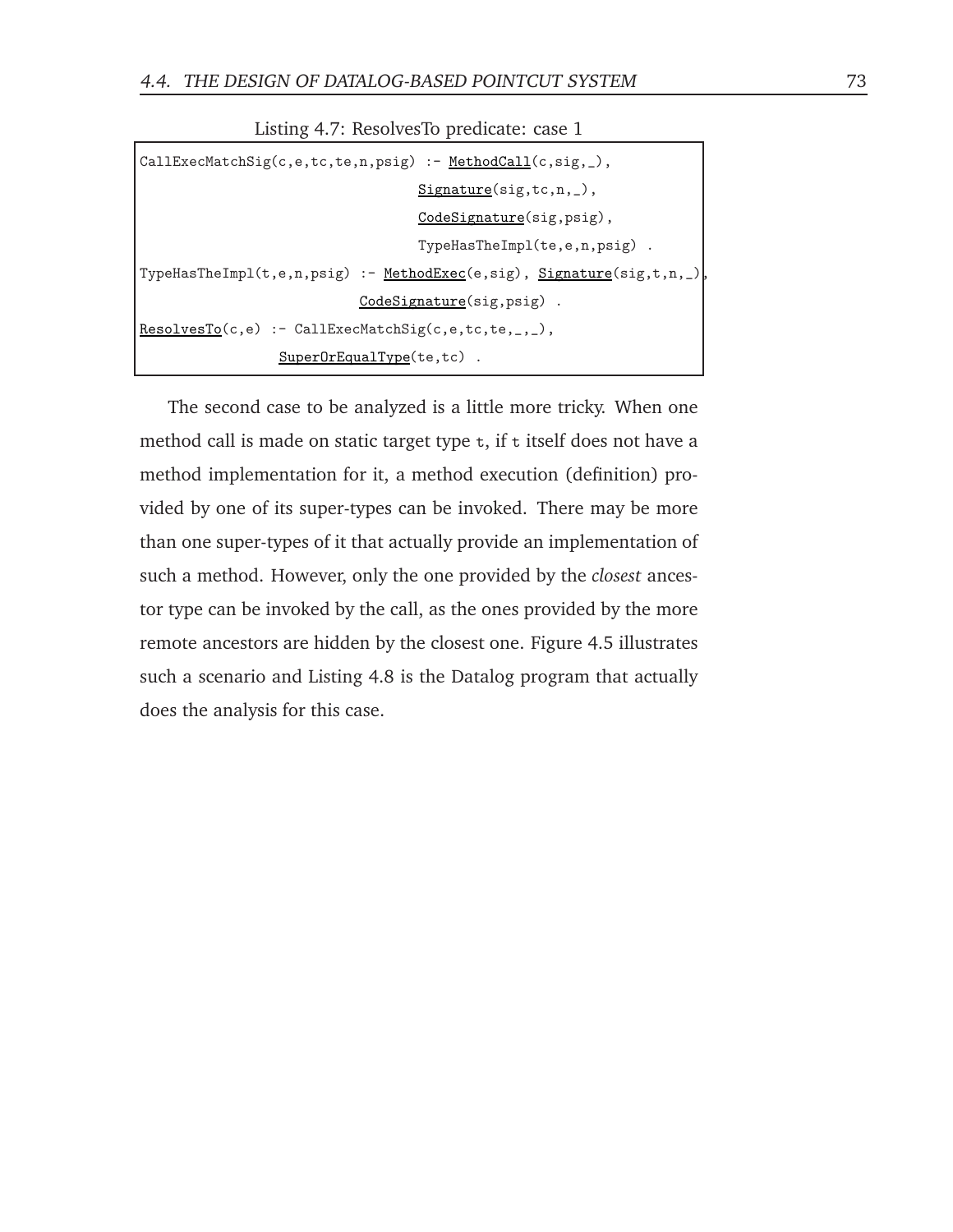

Figure 4.5: Method Resolution: case 2

Listing 4.8: ResolvesTo predicate: case 2

```
TypeHasAnImpl(t,n,psig) :- TypeHasTheImpl(t,_,n,psig) .
ThereIsCloserType(t_sofar,from_t,n,psig) :-
                                SuperType(from_t,better_t),
                                SuperType(better_t, t_sofar),
                                TypeHasAnImpl(better_t,n,psig).
IsClosestType(sup_t,curr_t,n,psig) :-
                         !ThereIsCloserType(sup_t,curr_t,n,psig),
                        SuperType(curr_t,sup_t),
                        TypeHasAnImpl(sup_t,n,psig) .
ResolvesTo(c,e) :- CallExecMatchSig(c,e,tc,te,n,psig),
               !TypeHasAnImpl(tc,n,psig),
               IsClosestType(te,tc,n,psig).
```
In a nutshell, the ResolvesTo predicate in Listing 4.8 makes use of three helper predicates (one of them, CallExecMatchSig, has been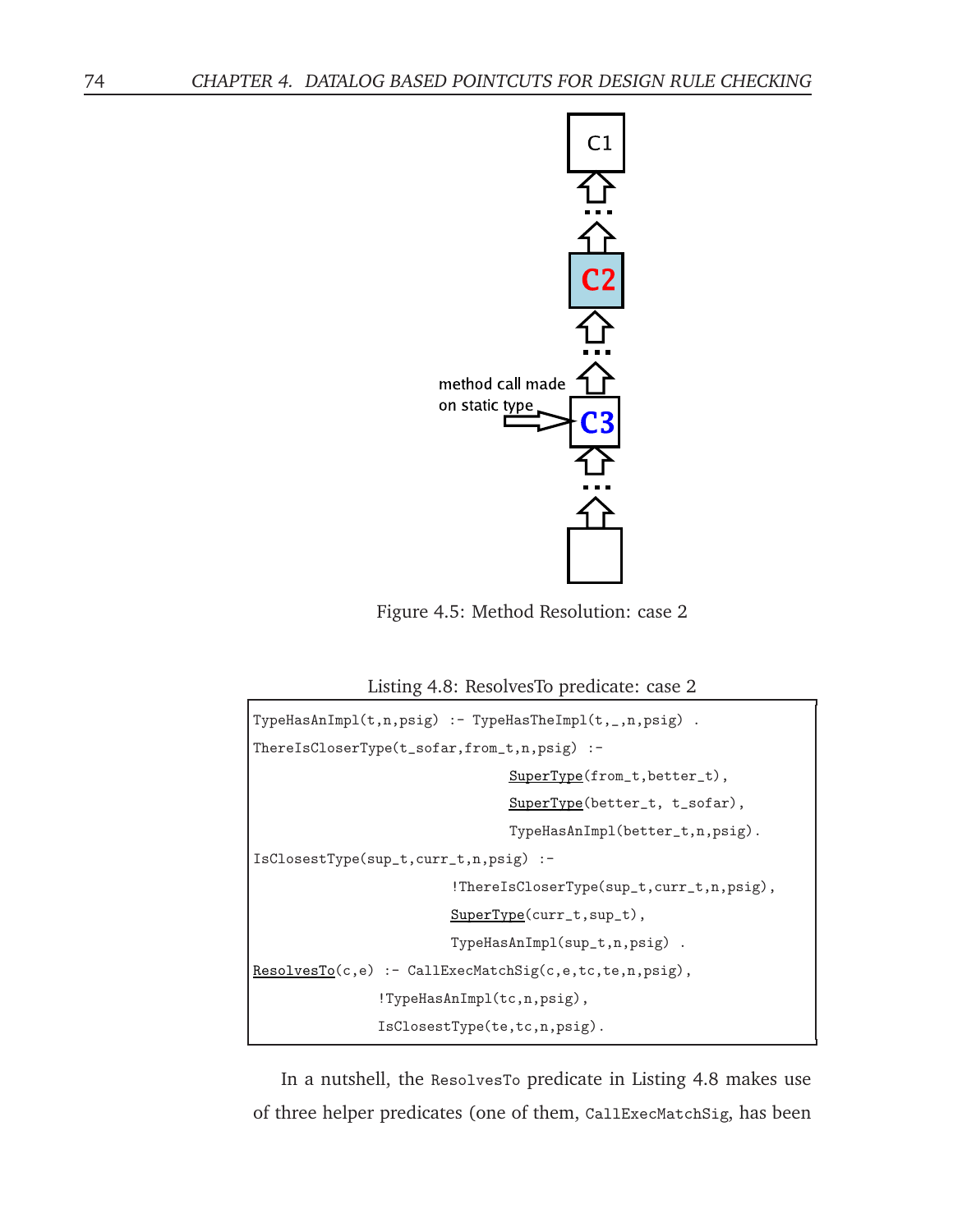presented earlier in Listing 4.7) to state that if a target method call type tc itself does not have an appropriate implementation for the method, then the call can potentially invoke the method implementation provided by the super-type that is closest to tc in the inheritance chain, if there is any. As a side mark, this Datalog program demonstrates one of the most visible inconveniences when programing with Datalog, i.e., one won't be able to directly express conditions quantified with *for all*, like the IsClosestType predicate in the example. Instead, one will have to express the negation of the condition as a new predicate first, which is the *there exists* situation where the condition does not hold, like the ThereIsCloserType predicate in the example, and then gets the negation of the newly created predicate to express the real intention.

### **4.4.2 Datalog-based Pointcuts and Integration with AspectJ**

Now we describe in our system, how we can allow programmers to write pointcuts to capture design rules being interested, using Datalog-based EDB and IDB predicates, and how it is integrated with the AspectJ's native pointcut language mechanism and the compiler. As we have mentioned earlier, our design goal is that the Datalogbased pointcut system can be used together with AspectJ's native pointcut designators, using the common pointcut connectors, such as &&, ||, !, cflow, and cflowbelow. The idea is that the user can continue to use AspectJ's native pointcuts to express simpler syntax pattern-based queries and use our Datalog based pointcuts or query mechanism to express more complex queries that are impossible to achieve by using the native pointcuts.

In our system, the user defines Datalog based pointcuts by supply-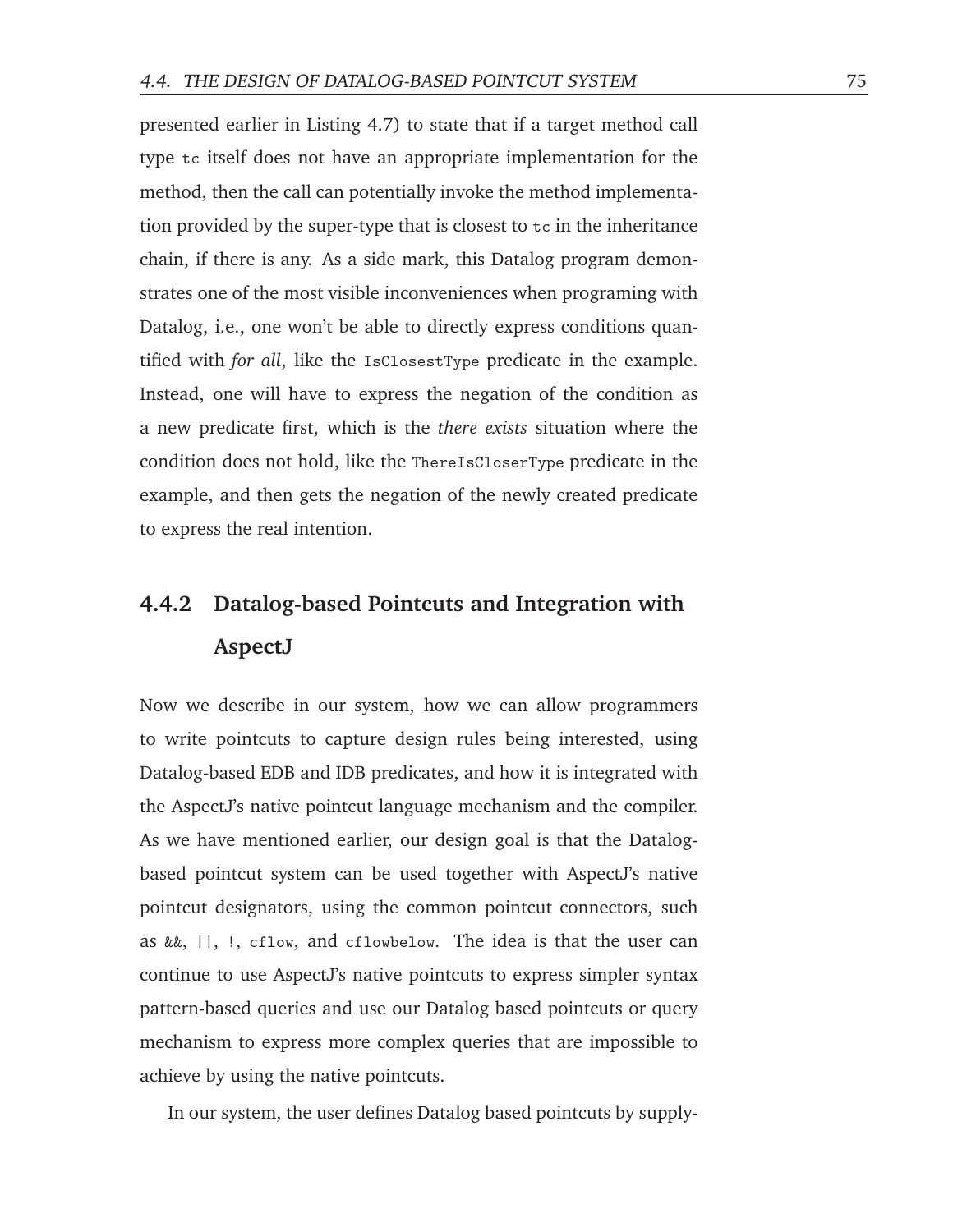ing one or more than one *Datalog pointcut specification* files, whose syntax is defined below in Listing 4.9 presented in the EBNF metalanguage.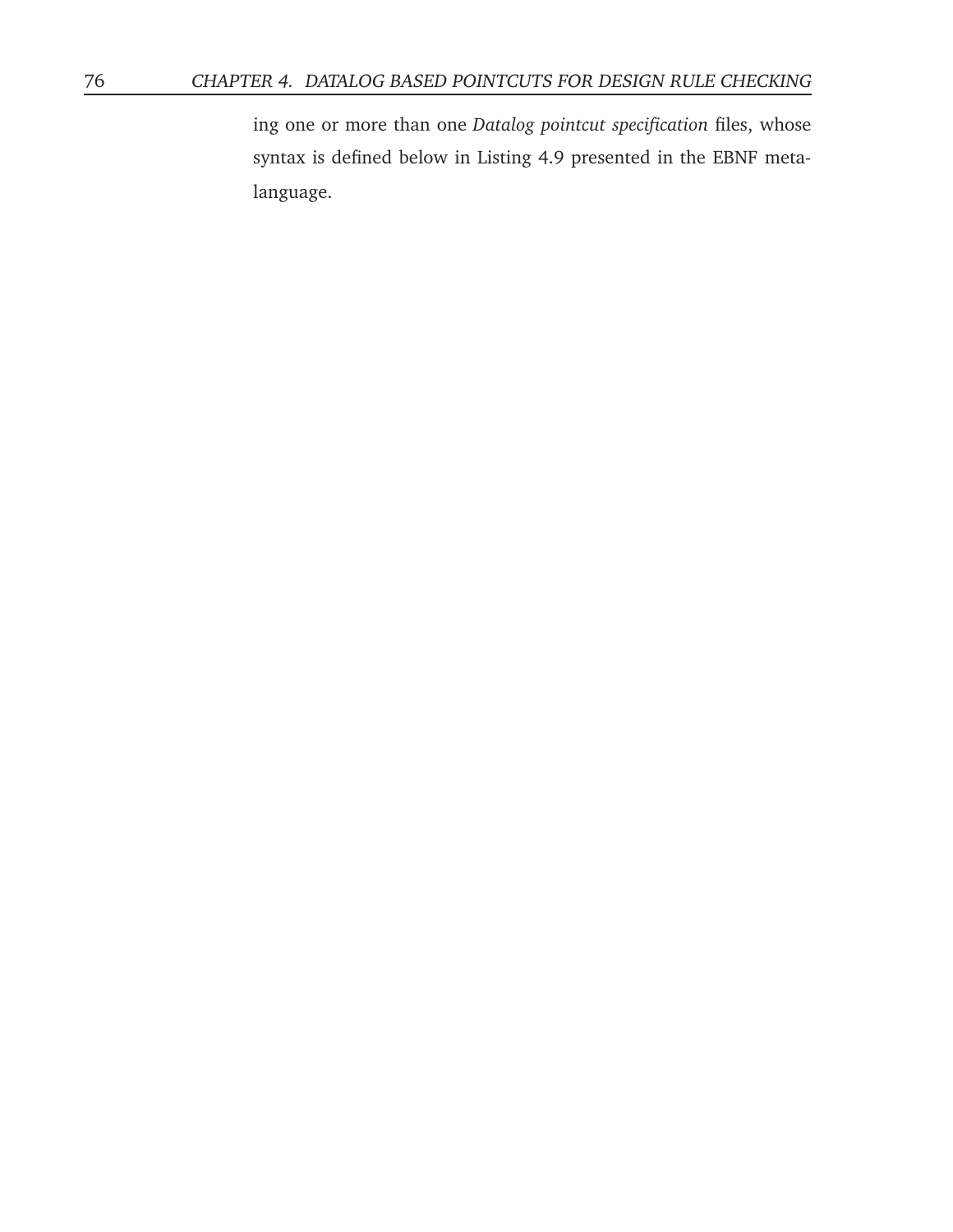Listing 4.9: Syntax of Datalog specification file

```
DatalogSpecification = "Declarations" Declarations "Definitions"
                     Rules .
Declarations = List(Declaration) .
Declaration: PCDDeclaration | RuleDeclaration .
PCDDeclaration = "pointcut" <pcdName> Ident "(" <boundJPName>
               Ident ":" "SH" ")" "." .
RuleDeclaration = <ruleName> Ident "(" List(IdentDomainPair) ")"
               [<output> Output] ".".
Output = "output" .
IdentDomainPair = Ident ":" Domain .
Domain : SH | T | Mod | S | Z | Sig | PSig .
SH = "SH".
T = "T".
Mod = "Mod".
S = "S".
Z = "Z".
Sig = "Sig" .
PSig = "PSig" .
Rules = List(AbstractRule) .
AbstractRule : Fact | Rule .
Fact = <factName> Ident "(" List(Literal) ")" "." .
Literal : LitNumber | LitString .
LitNumber = Integer .
LitString = String .
Rule = Head ":-" Body ".".
Head = <ruleHeadName> Ident "(" List(Ident) ")" .
Body = List(AtomicOrNegation) .
AtomicOrNegation : Atomic | NegationAtomic .
Atomic = <usedRuleName> Ident "(" List(ArgOrWildcard) ")" .
NegationAtomic = "!" AtomicOrNegation .
ArgOrWildcard : Argument | WildCard .
WidthCard = ".
Argument : Var | Num | Str | RegExp .
Var = Ident .
Num = Integer .
```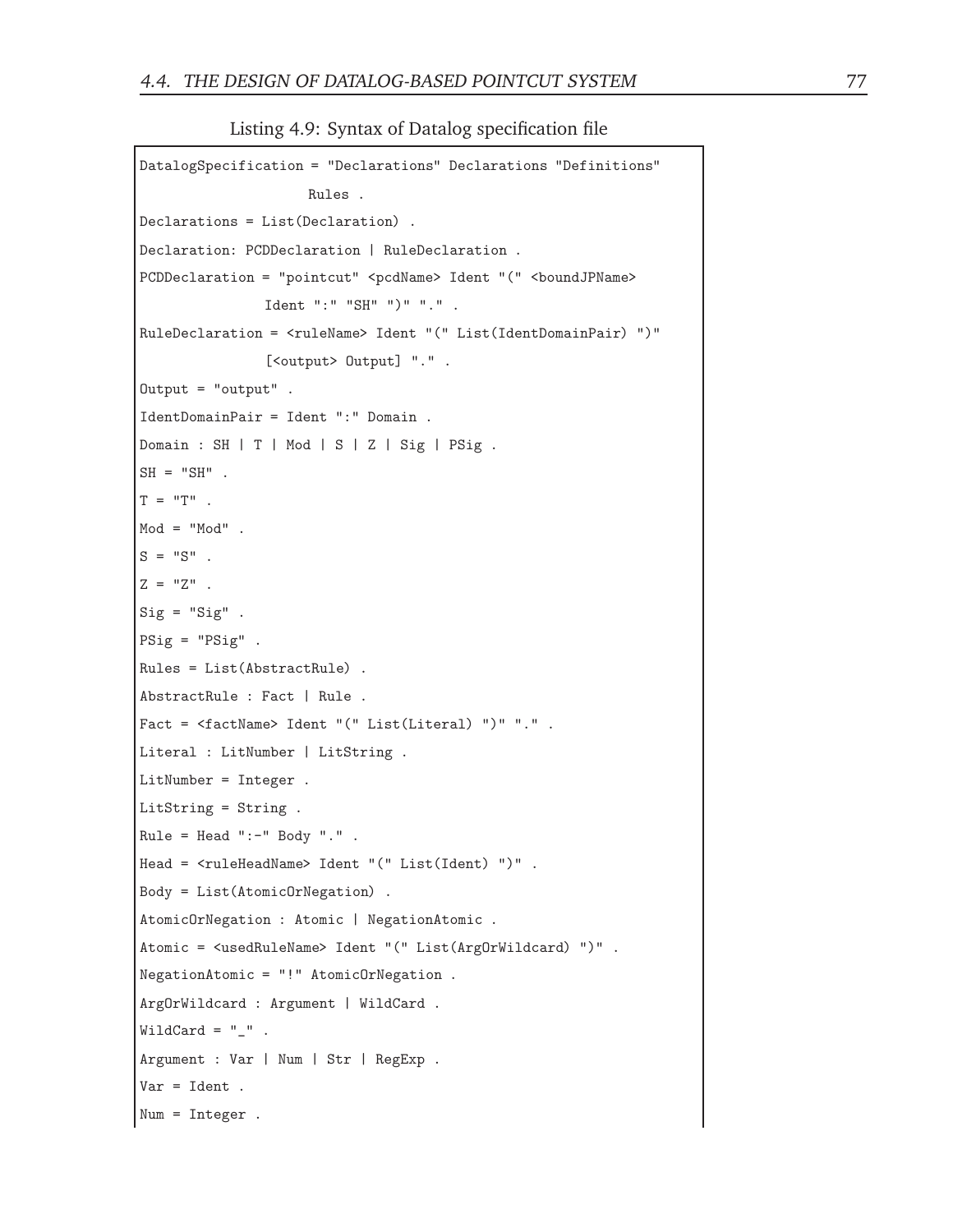```
Str = String .
RegExp = "REGEXP" "(" <exp> String ")" .
```
A Datalog pointcut specification file must have two sections, which are *Declarations* and *Definitions* sections respectively. The *Declarations* section should provide type declarations for the new IDB predicates that the user wants to introduce. Domains of the attributes of the predicates must be among the domains defined earlier. A predicate declaration can optionally have the *pointcut* annotation at the beginning, which will make the predicate accessible as a Datalog pointcut that can be used in an AspectJ aspect definition, and it must have and only have one attribute whose domain is the shadow domain SH

. We also realize that in the interest of expressing design rules, not all design rule violations can be characterized as an AspectJ shadow, e.g., a violation may be the class declaration itself, which is not an AspectJ shadow. To incorporate this kind of use cases, our system allows the user to declare a Datalog predicate with the *output* annotation in the end, and this annotation will instruct the Datalog solver that the user does want to compute and output the result of the predicate, even though it is not directly accessible from an aspect. All other rules without the *pointcut* and the *output* annotations declare intermediate IDB predicates that help define a pointcut predicate or an output predicate.

The intention of the *Declarations* section is to allow us to run type checking on user supplied IDB relations to reject illegal rules early on, before they are fed into the Datalog solver. Examples of ill-typed Datalog pointcut specification files include predicates using wrong number of attributes in definitions than what have been declared, the same variable being used inconsistently on domains in a IDB relation definition, a used predicate is not declared, nor is it a built-in predicate, a declared predicate does not have a corresponding defini-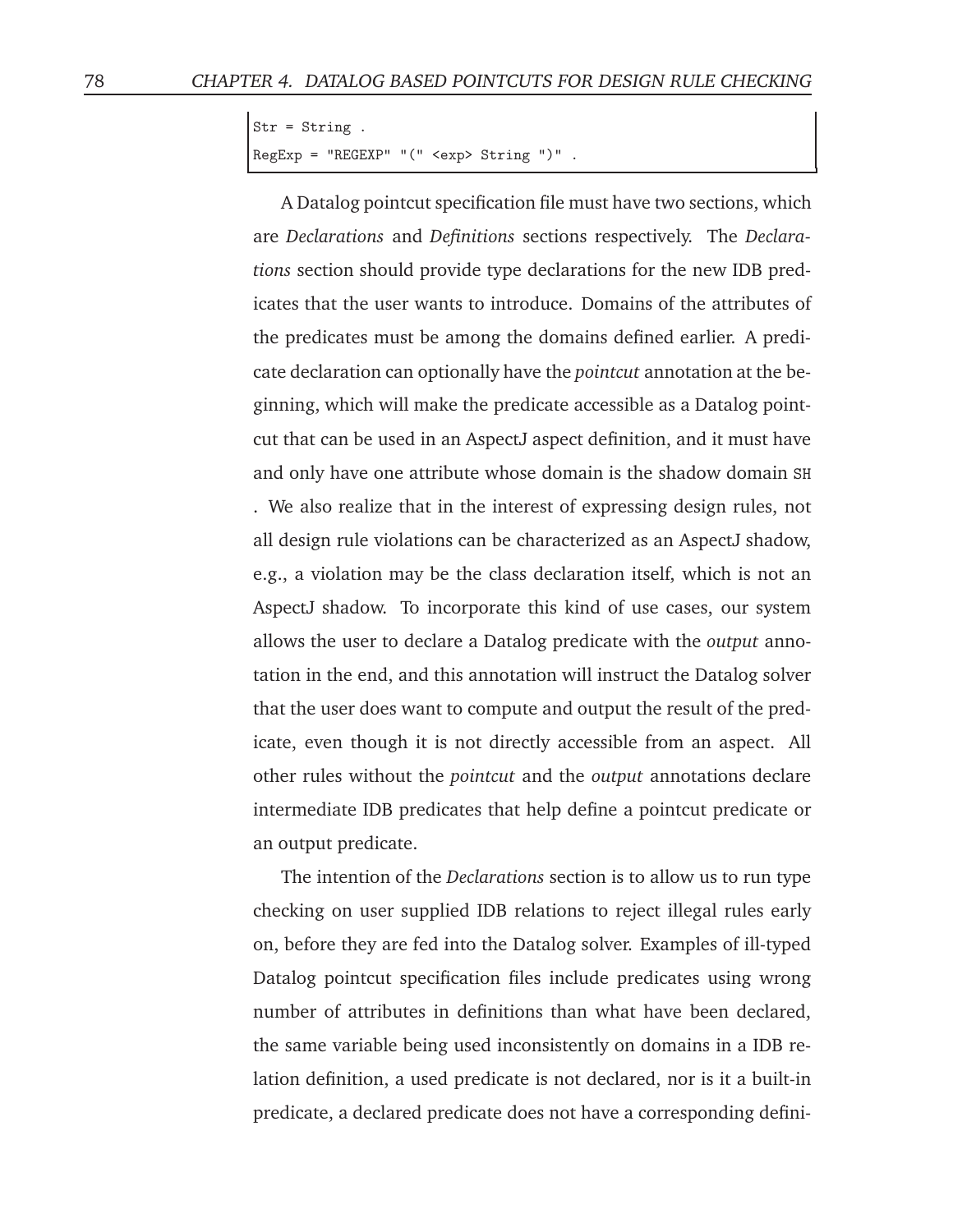tion, and so on. Every predicate, except the built-in ones provided by the system, must be declared before it can be defined or used in the *Definitions* section.

The *Definitions* section should provide implementations of the declared IDB predicates by using the built-in ones and the newly declared ones.

Listing 4.10 is an example Datalog pointcut specification file that defines a Datalog pointcut P that is built on another IDB predicate ClassHasStaticField and some other built-in predicates in our proposed Datalog-based approach. In the example, pointcut P selects any method call shadow whose target type has a static field. This kind of pointcut selection is not possible when using the native AspectJ pointcut designators.

Listing 4.10: An Datalog pointcut example

| Declarations                                                         |
|----------------------------------------------------------------------|
| pointcut $P(s:SH)$ .                                                 |
| $ClassHasStaticField(t:T)$ .                                         |
| Definitions                                                          |
| ClassHasStaticField(t) :- $IsClass(t)$ , $DeclaresField(t, , mod)$ , |
| ModIsStatic(mod).                                                    |
| $P(s)$ : - MethodCall(s,sig, ), Signature(sig,tt, _, _),             |
| $ClassHasStaticField(tt)$ .                                          |

Once a Datalog-based pointcut has been declared and implemented in a pointcut specification file, in our system, it then can be used in a regular aspect, just like native pointcut designators, but with a little special syntax. Listing 4.11 is an example aspect that uses the previously defined Datalog pointcut P.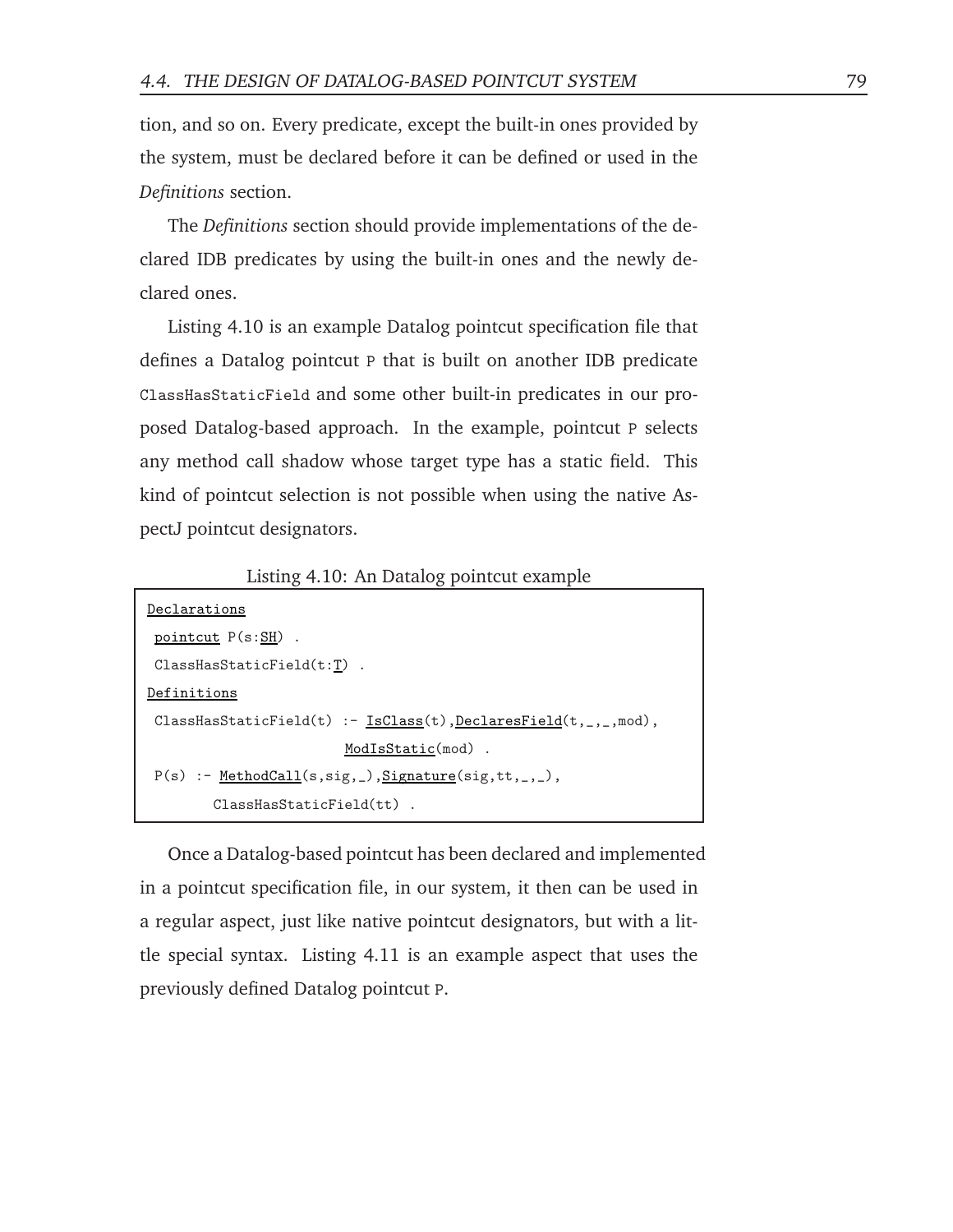Listing 4.11: An aspect using Datalog pointcut

```
aspect Example {
pointcut capture(): call(* *.run()) && ?P();
declare error: capture() :
      "A run method is called on a class
         with a static field";
}
}
```
The special symbol ? preceding P in Listing 4.11 indicates the pointcut, P, is a Datalog-based pointcut so that during the pointcut evaluation stage in our enhanced AspectJ compiler, the set of shadows that are bound to the only attribute of P will be the result of the evaluation of ?P(), which is further refined by the conjunction of the native AspectJ pointcut expression, as shown in the example. The pointcut capture() in the aspect in this example will find method calls made to any method whose name is run and whose target type is a class with at least one static field, and when it finds one, the AspectJ compiler will report an error with the associated shadow lexical information.

Of course, when compiling this aspect, the user has to supply the Datalog specification file, the aspect, and the base program to the enhanced AspectJ compiler for compiling, weaving, and/or error reporting.

### **4.4.2.1 High-level overview of the Implementation of the Datalog pointcut system**

We have implemented the Datalog based pointcut evaluation system by enhancing the industrial standard Eclipse AspectJ compiler (version 1.5) and by making use of the Datalog solving functionality provided by the third party Datalog solver *bddbddb* that can leverage the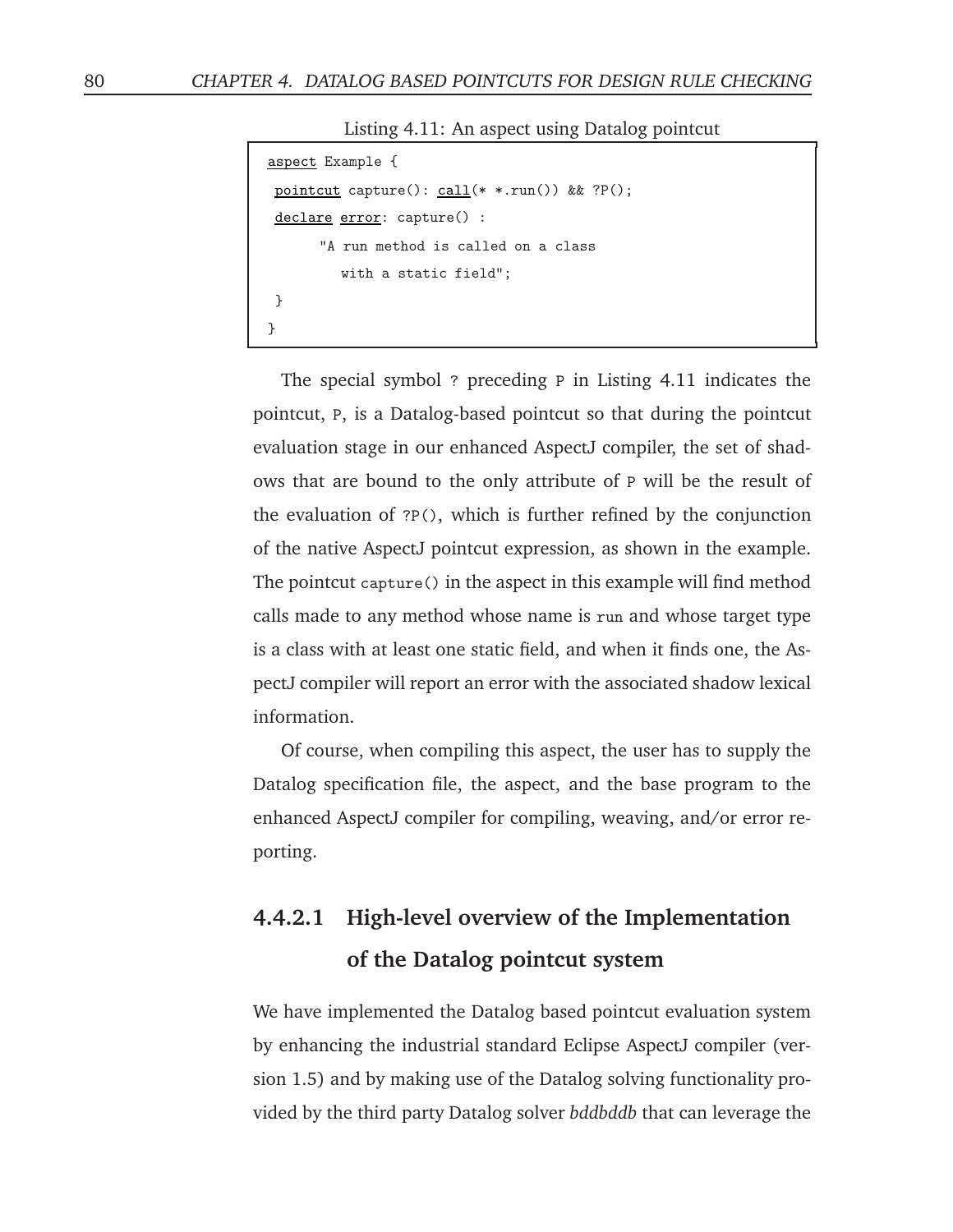power of BDD.

Figure 4.6 illustrates a high-level overview of the major components in the implementation of our Datalog based pointcut system, and each component's role in the whole AspectJ compiler's compilation and weaving process. In the figure, the boxes with boldface borders are new components that are added to the Eclipse AspectJ compiler to address the need of bringing Datalog query capability to the pointcut matching mechanism. The functionalities of those new components are briefly explained below.

- Type checking. This component takes in a user-supplied Datalog pointcut specification file and checks whether the specification is well-typed. This includes making sure that: all userdefined Datalog predicates are declared before being used, that the usages of the user-defined predicates or the EDB/built-in IDB predicates are consistent with their declarations in terms of number of variables and the domains of the variables, and that variables occurring more than once in a rule have consistent domains.
- Dependency analysis. This component scans through the usersupplied Datalog pointcut specification file to try to determine what EDB predicates or built-in IDB predicates need to be included in the input fed into the Datalog solver. Irrelevant EDB/builtin IDB predicates will be pruned to speed up the Datalog solving.
- Create EDB/IDB. This component takes in a collection of weavable shadows from the earlier stage of the weaving, and the dependency information got from the previous step, then it generates the EDB and IDB for solving. Meanwhile, this component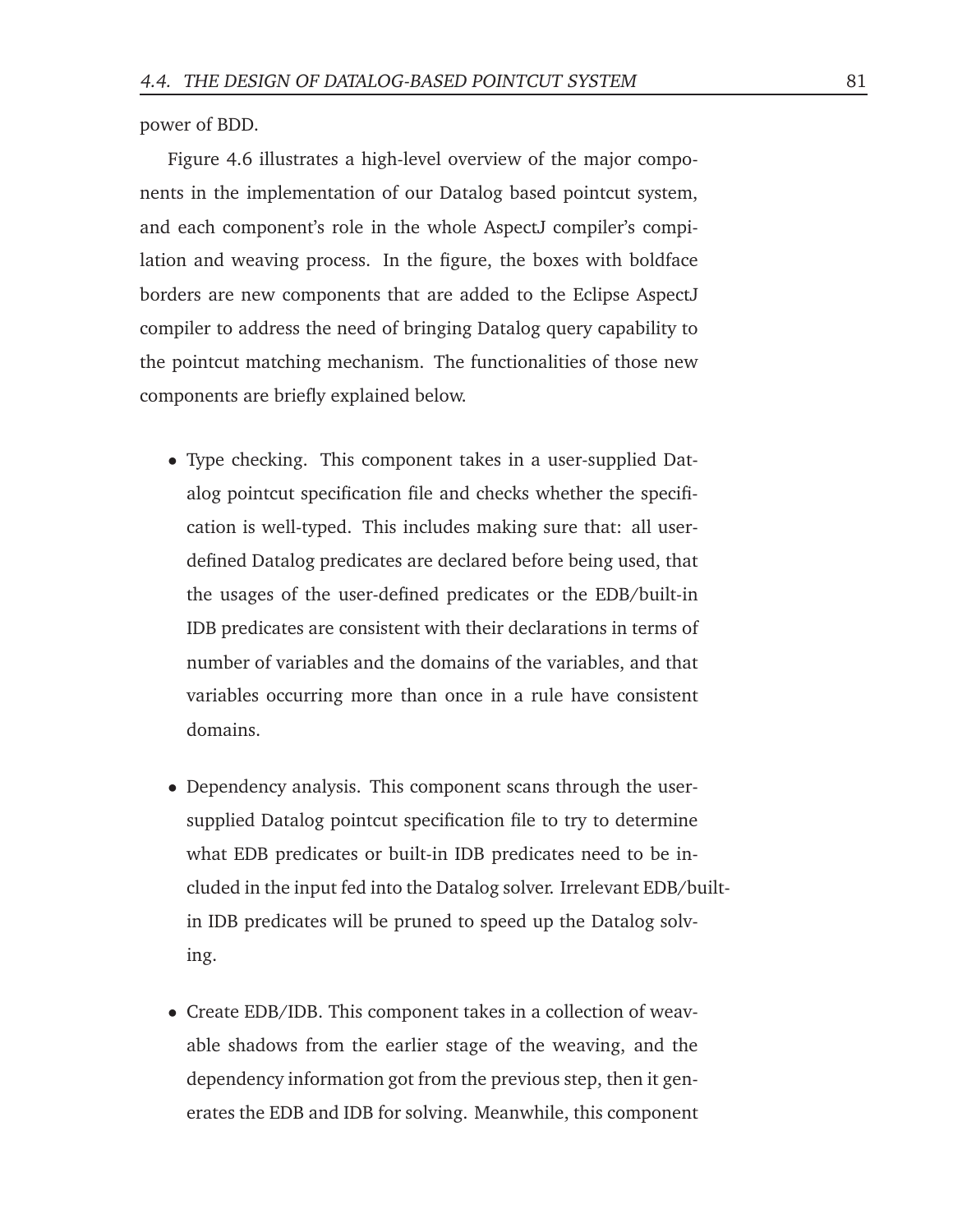maintains the mappings between the shadows known to the AspectJ compiler and the corresponding Datalog objects defined in the shadow domain in the generated EDB, so that later on we can compose the solved shadow results from the Datalog solver back into the AspectJ weaving process.

- Feed into BDDBDDB. This component feeds the generated ED-B/IDB to the Datalog solver, *bddbddb*, to solve the constraints to get the result shadows or output predicates.
- Compose. This component gets the resolved shadows from the previous step, using the mapping information stored earlier, and evaluate the composed pointcut expressions (including both regular pointcuts and Datalog pointcuts) to get the final pointcut matching results for weaving or reporting design rule violations.

### **4.5 Case Studies**

We have carried out a few case studies to evaluate the effectiveness of our Datalog based pointcut system when being used to detect design rule violations. Here we present three of them that we think can best demonstrate the salient features of our system. More extensive evaluation can be found in the evaluation chapter, Chapter 5.

## **4.5.1 Case Study 1: Java hashCode/equals Methods Rule Checking**

As we have explained in the introduction chapter, there are two important Java design rules with regard to how to override Object class's hashCode and equals methods in a derived class. The design rules state that: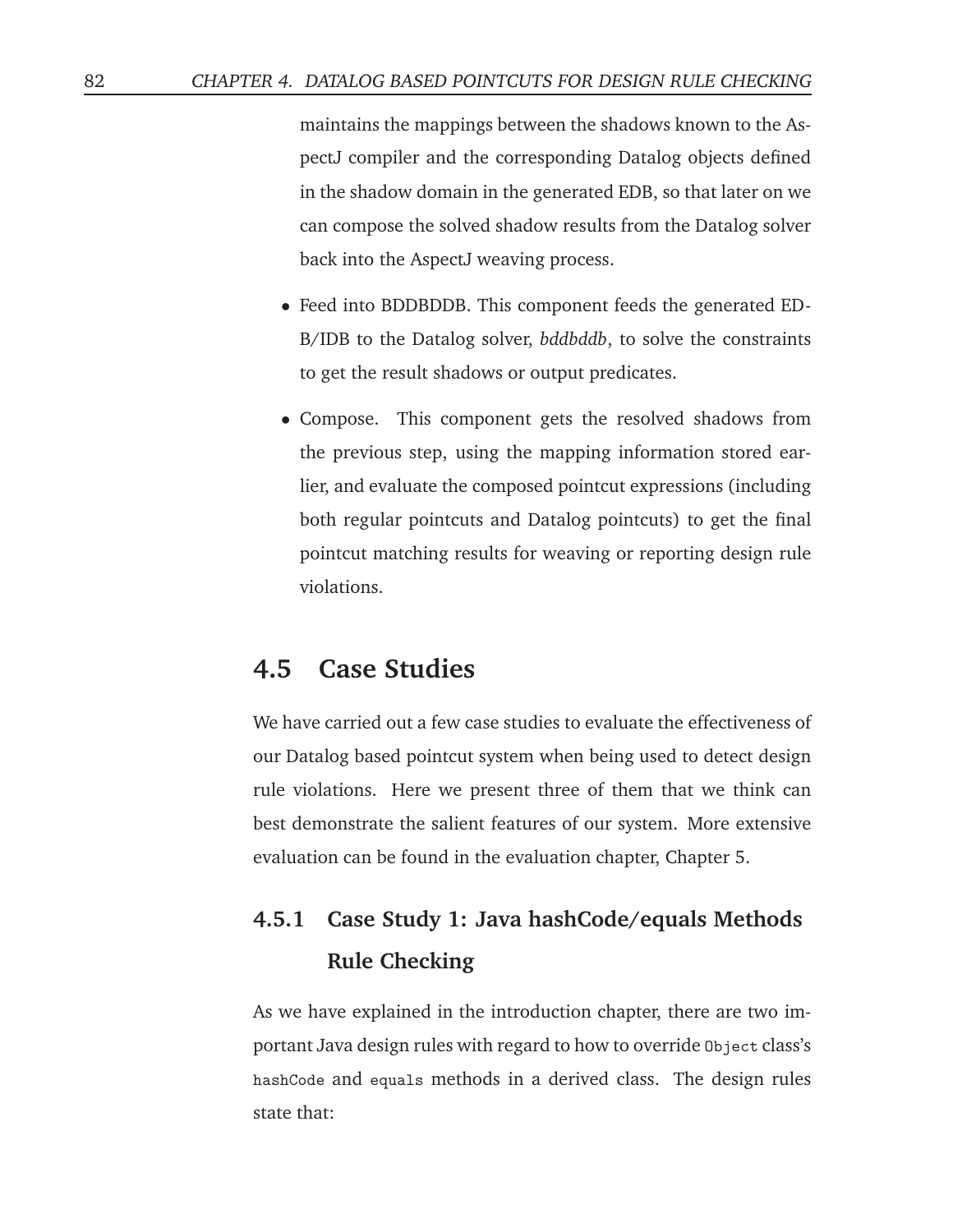

Figure 4.6: Overview of the Components of the Datalog pointcut system and their roles in the AspectJ weaving

- In a Java class, when one overrides the equals method, one should override the hashCode method as well, and
- when one does so, one should make sure the two methods are using the same set of fields.

The design rules can be easily expressed using our Datalog-based pointcut mechanism. The pointcut specification file in Listing 4.12 defines two pointcuts, *EqualsHasNoHashcode* and *HashcodeEqualsUseDiffFields*. The aspect defined in Listing 4.13 uses the two Datalog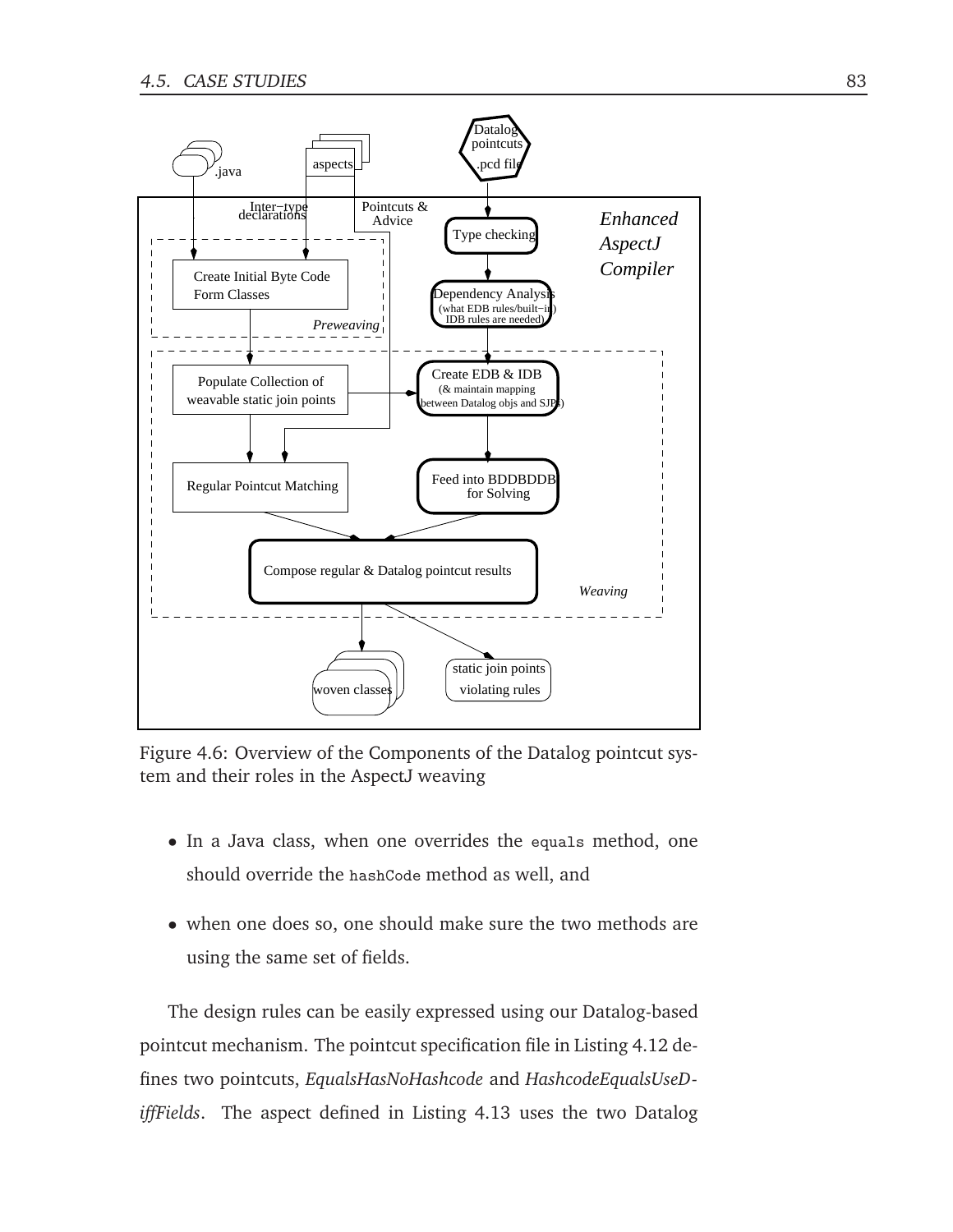pointcuts in conjunction with a native pointcut, which selects all equals execution shadows, to catch any violation of the two design rules in the base program respectively.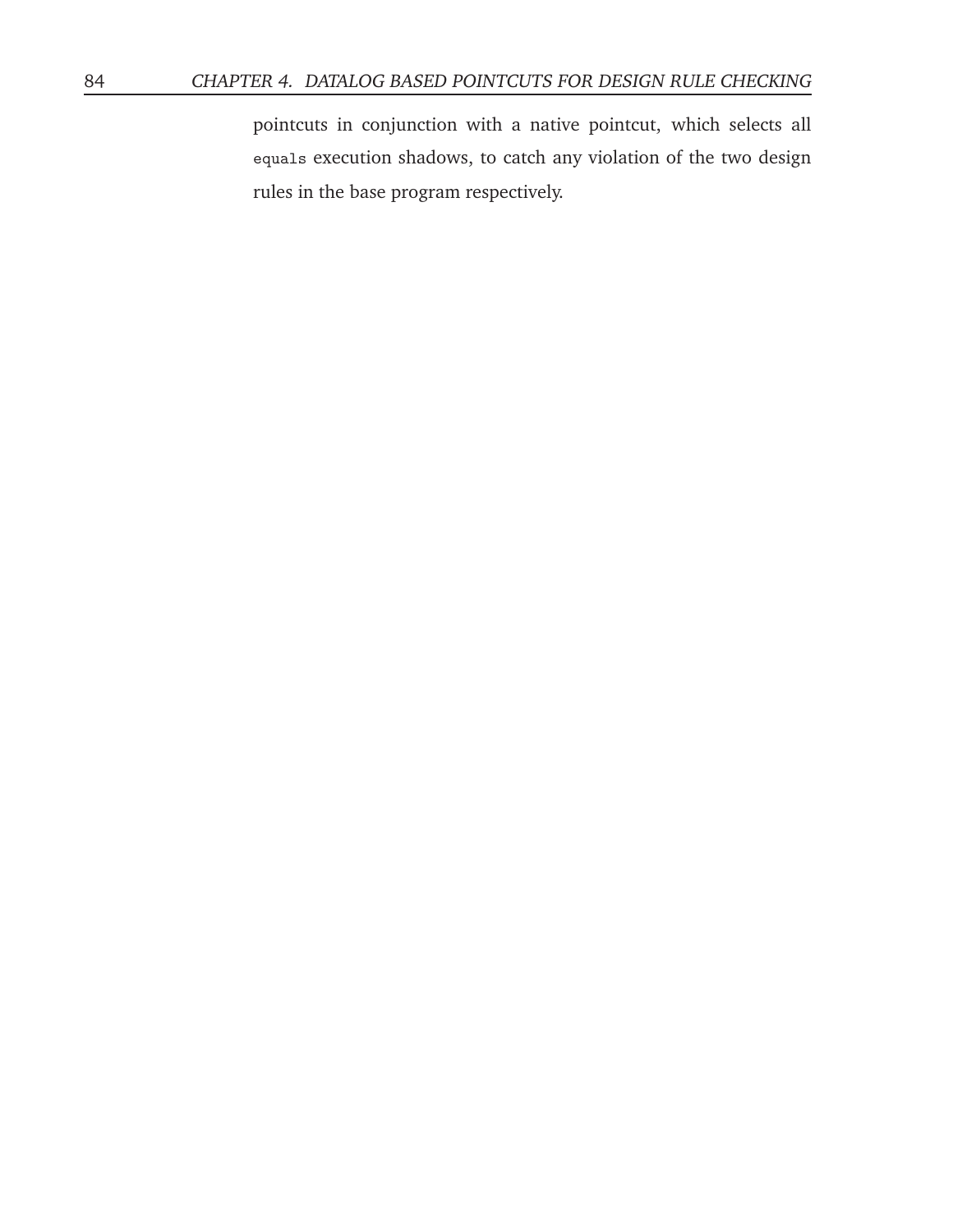```
Declarations
 pointcut EqualsHasNoHashcode(eq: SH).
 EqualsHasHashcode(eq: SH, hc: SH).
 pointcut HashcodeEqualsUseDiffFields(eq:SH) .
 EqualsUsesField(eq:SH, f:Sig).
 HashcodeUsesField(eq:SH, f:Sig).
Definitions
 EqualsHasHashcode(eq,hc) :- MethodExec(eq,s), Signature(s,t,_,_),
                         MethodExec(hc,s2), Signature(s2,t, "hashCode", \Box).
 EqualsHasNoHashcode(eq) :- <u>MethodExec</u>(eq, _), !EqualsHashcode(eq, _).</u>
 EqualsUsesField(eq,f) :- <u>FieldGet(</u>, f, eq).</u>
 HashcodeUsesField(eq,f) :- EqualsHasHashcode(eq,hc), FieldGet(_,f,hc) .
 HashcodeEqualsUseDiffFields(eq) :- EqualsUsesField(eq,f),
                                   !HashcodeUsesField(eq,f),
                                   EqualsHasHashcode(eq, _) .
 HashcodeEqualsUseDiffFields(eq) :- EqualsHasHashcode(eq,_),
                                   !EqualsUsesField(eq,f),
                                   HashcodeUsesField(eq,f) .
```
#### Listing 4.13: Aspect for Enforcing equals/hashCode Design Rules

```
aspect HashEqChecker {
   pointcut p1(): execution(boolean *.equals(Object)) &&
                   ?EqualsHasNoHashcode() ;
   declare error: p1() :
           "Equals method has no corresponding hashCode method!";
   pointcut p2(): execution(boolean *.equals(Object)) &&
                   ?HashcodeEqualsUseDiffFields() ;
   declare error: p2() :
     "Hashcode and Equals should have used the same set of fields!";
}
```
In Listing 4.12, pointcut EqualsHasNoHashcode selects any class's equals method implementation that has no accompanying hashCode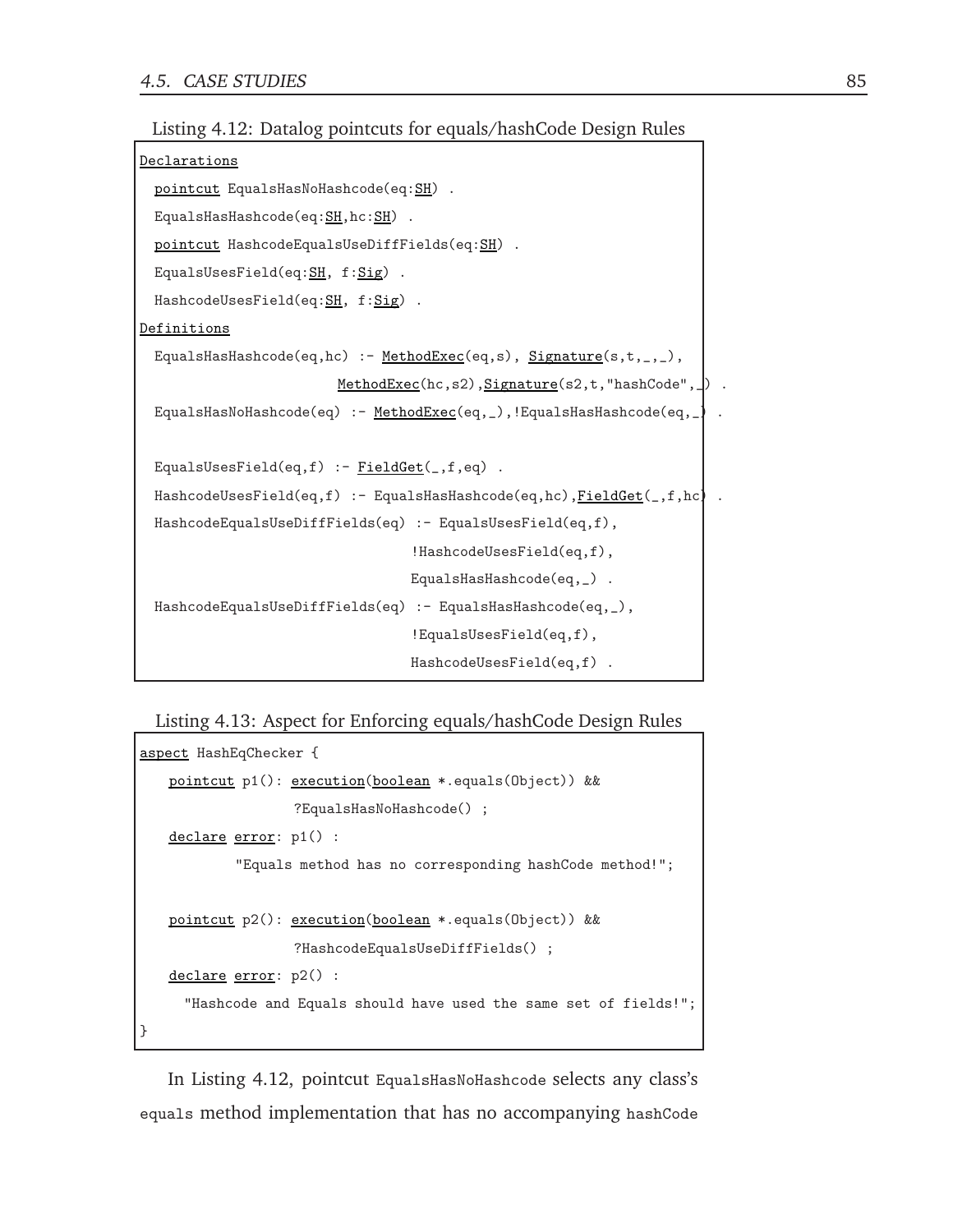implementation. Note that in the pointcut Datalog implementation itself, we do not actually explicitly specify the selected shadow must be an equals method. This is because we know the pointcut will be further refined when used in conjunction with the native pointcut in the aspect, which only selects an equals method. This unique feature of our system sometimes simplifies a Datalog pointcut implementation since the native AspectJ pointcuts are good at picking up program shadows based on syntax patterns.

Pointcut HashcodeEqualsUseDiffFields finds any class's equals method implementation that uses a different set of fields than what is used by its counterpart hashCode method, when both are present. Again, in this pointcut Datalog implementation, we do not explicitly specify the result shadow to be an equals method and leave it to the native pointcut in the aspect. The overall Datalog implementation of the two pointcuts is very succinct and is easy to understand.

#### **4.5.2 Case Study 2: Law of Demeter Static Checker**

As we have noted about our statically executable advice based Law of Demeter (LoD) static checker implementation, it has at least two problems: 1. It relies on an assumed order in which the program shadows are visited, i.e., a method call execution shadow must be visited by the aspect weaver before a method call shadow contained in it is visited, which is not guaranteed to always be true for another compiler implementation; 2. it is difficult to connect a LoD sub-rule with the corresponding part of the implementation.

Thanks to the declarativeness of the Datalog language and our Datalog based shadow representation, we are able to achieve a better implementation of a LoD static checker for the class form LoD, as listed in Listing 4.14. We omit the aspect that uses the Datalog point,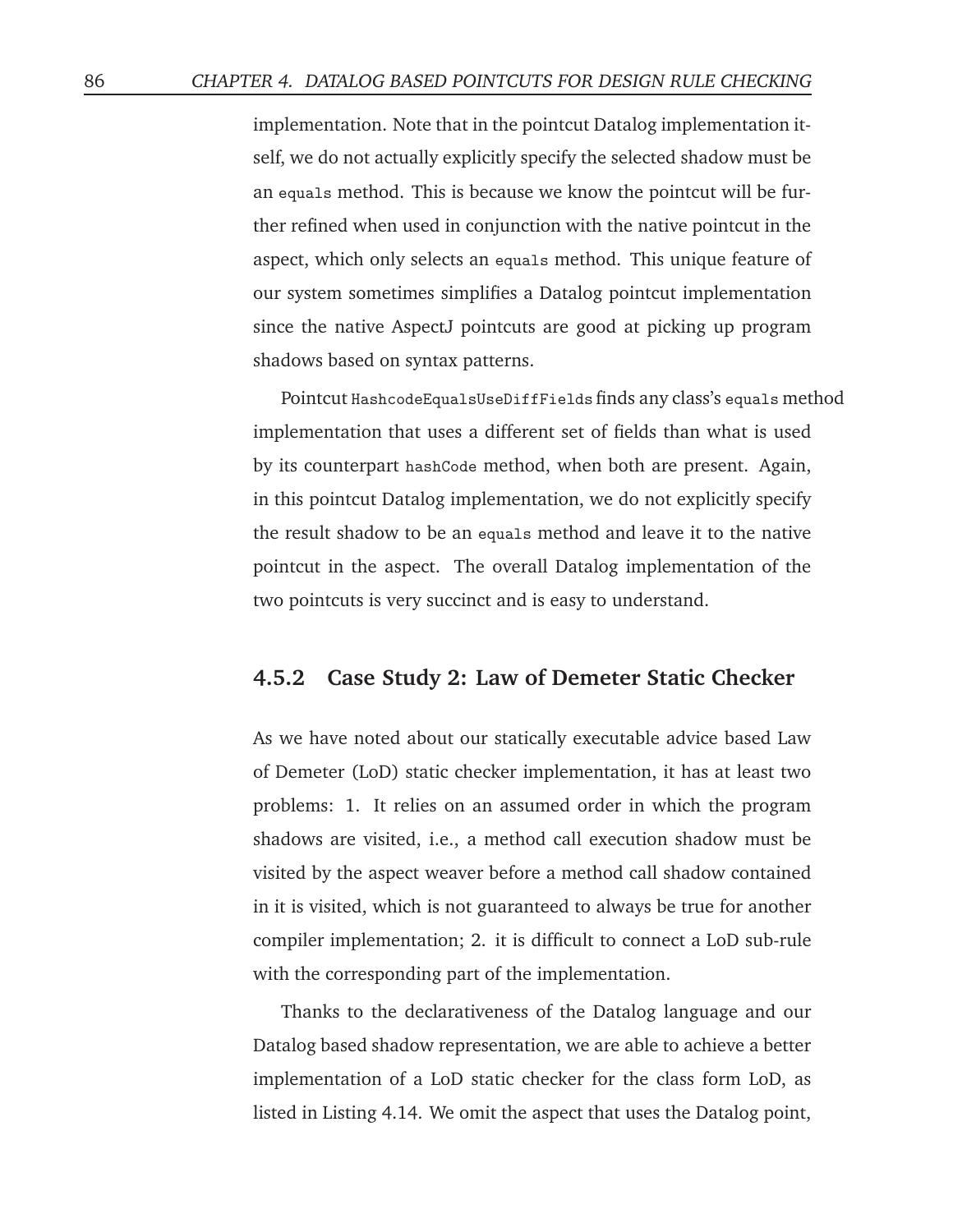as it simply just declares a declare error statement on the Datalog pointcut and prints out an error message.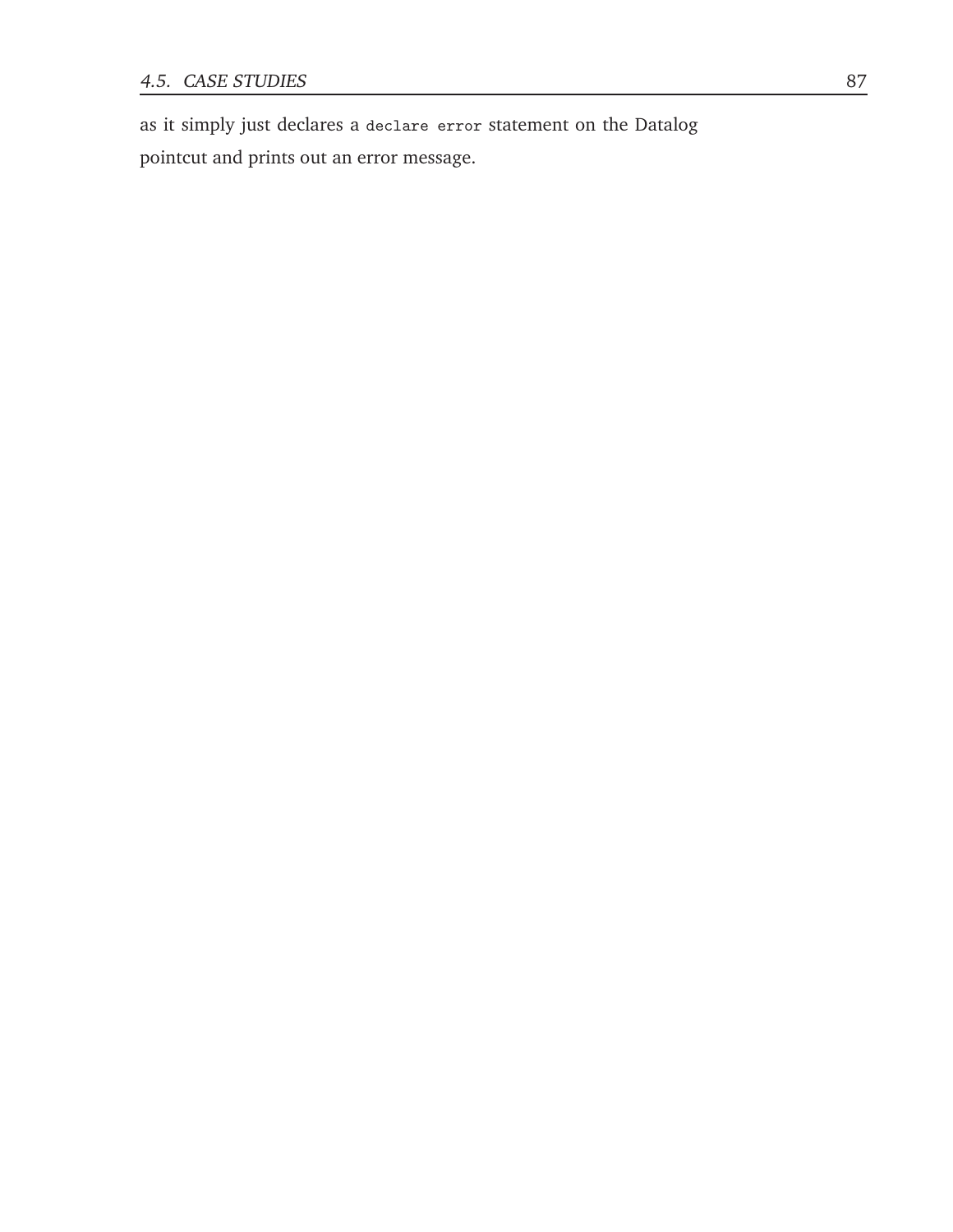Listing 4.14: LoD checker in Datalog pointcuts

```
Declarations
2 pointcut LoDViolateCall(c:\frac{SH}{CH}).
  LoDConform(c:SH) .
4 CallWithinClass(c: S H, t: T).
  CallWithTargetType(c:SH,t:T).
6 ClassHasFieldType(t:\underline{T},ft:\underline{T}).
  ContextHasArgType(exe: SH, at: T).
8 ContextUsesConstruType(exe: SH, ct: T).
  ContextUsesReturnType(exe: SH, ct: T).
10
  Definitions
12 LoDViolateCall(c) :- MethodCall(c, \ldots), !LoDConform(c).
14 CallWithTargetType(c,t) :- <u>MethodCall</u>(c,sig,_), Signature(sig,t,_,_)
16 CallWithinClass(c, t) :- MethodCall(c, z, ccaller),
                       MethodExec(caller,sig),
18 Signature(sig, t, ...,).
  LoDConform(c) :- CallWithTargetType(c,t), CallWithinClass(c,t) .
20
  ClassHasFieldType(t,ft) :- DeclaresField(t,ft,_,_) .
22| LoDConform(c) :- CallWithTargetType(c,ct), CallWithinClass(c,t),
                 ClassHasFieldType(t,ct) .
24
  ContextHasArgType(exe, at) :- MethodExec(exe, sig),
26 CodeSignature(sig, csig),
                            CodeSignatureParam(csig,_,at) .
28 | LoDConform(c) :- CallWithTargetType(c,t), MethodCall(c, _, caller),
                 ContextHasArgType(caller,t) .
30
  ContextUsesConstruType(exec,ct) :- ConstructorCall(_,sig,exec),
32 Signature(sig, ct, _, _).
  LoDConform(c) :- CallWithTargetType(c,t), MethodCall(c,_,caller),
34 ContextUsesConstruType(caller,t) .
```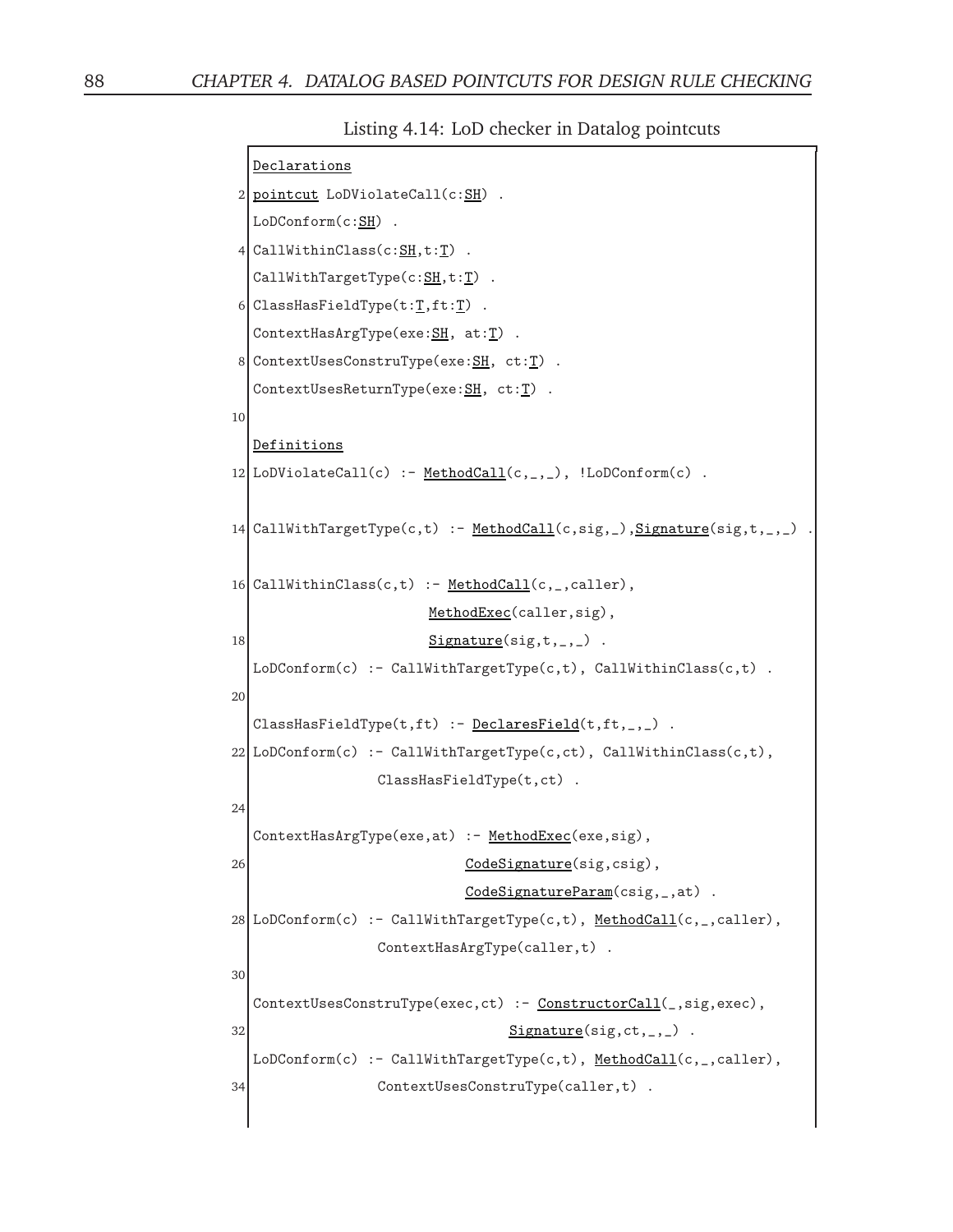```
36 ContextUsesReturnType(exec,rt) :- MethodCall(_,sig,exec),
                                  MethodSignature(sig,rt) .
38 LoDConform(c) :- CallWithTargetType(c,t), MethodCall(c, _, caller),
                  ContextUsesReturnType(caller,t) .
```
Inside the pointcut specification file, the pointcut predicate LoDConform is the key predicate that captures the five cases where a target type is allowed by the LoD: the hosting this class itself, the field types of the this class, the argument types of the enclosing method body, the classes whose constructors have been used by the enclosing method body, and the return types of the used method calls within the enclosing method body. The key advantage of this implementation can be seen by noting the five inference rules of the LoDConform predicate (it appears five times as a rule head in the file) have the exact mappings to the corresponding five cases of the LoD definition. Furthermore, there is no need to assume any traversal order or evaluation order of shadows, so the implementation is still correct if we have a different implementation strategy of the AspectJ compiler.

### **4.5.3 Case Study 3: Detect Recursive Calls in Presence of Polymorphism and Aspects**

Recursive call chain is not always allowed in programs. For example, in embedded systems, recursion generally is disallowed in production code, due to safety requirements.

Detecting recursive call chain in programs written in object-oriented programming languages is challenging because of the polymorphism. The presence of AOP aspects further complicates the issue because they can change the call graph in implicit ways. This case study of writing a static checker to report recursive call chains in AOP programs is also motivated by a real bug we encountered when imple-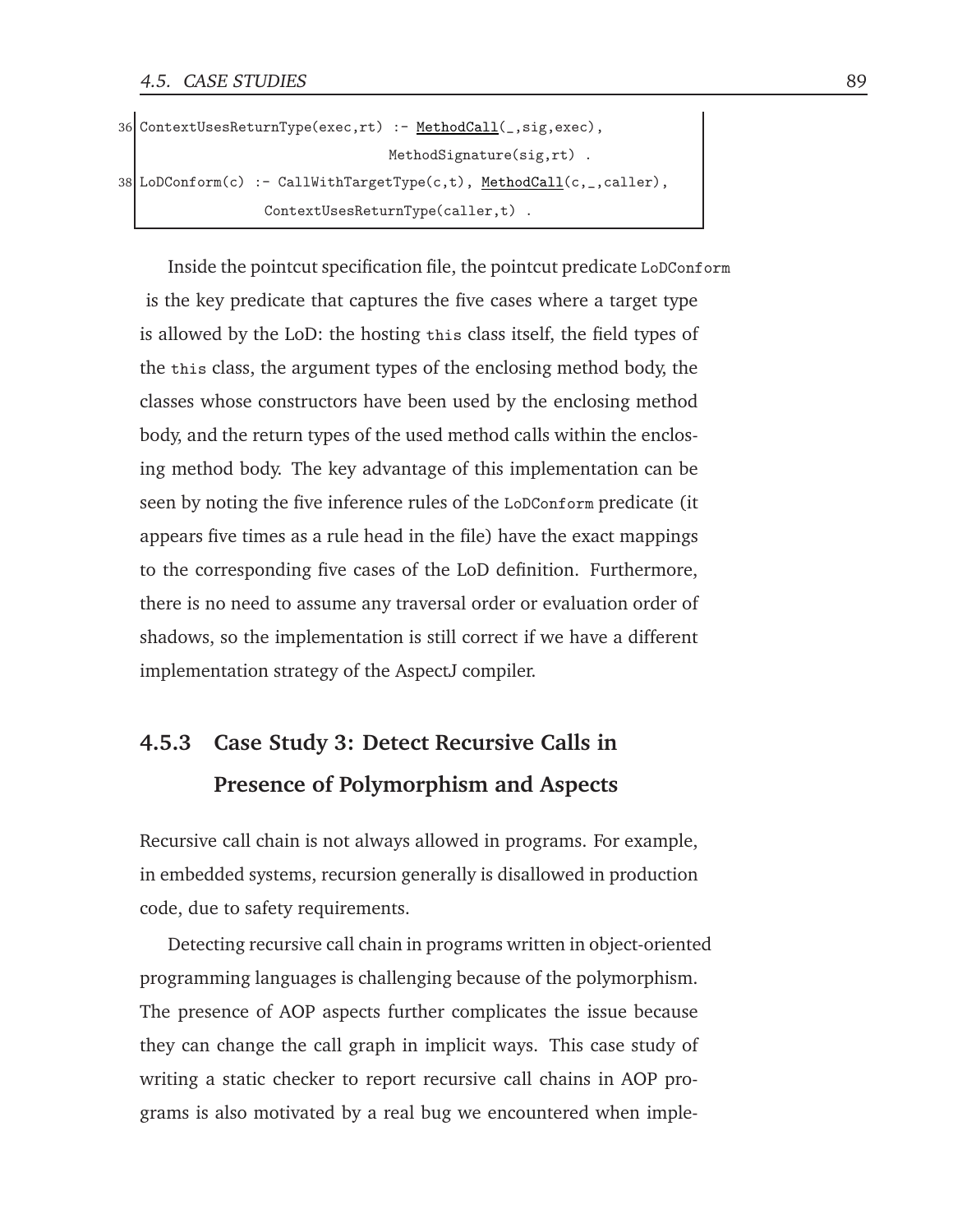menting an AspectJ based dynamic checker for the object form of the LoD as a part of work for [34]. The bug was so subtle that it took us a few days before we eventually figured out what the issue was. According to our experience, this kind of bugs are not uncommon when programming in AspectJ.

To understand what the problem was, Listing 4.15 is a simplified version of our aspect that tries to dynamically detect the object form of LoD violations in the program execution. The aspect advises executions of all methods by maintaining a stack that stores the allowed target objects in each execution context. It also advises all method calls to check if the target objects are among the allowed ones in the context, and then reports a run time error if the target object is not an allowed one.

Listing 4.15: Dynamic LoD Checker Aspect

```
aspect SimpleLoDChecker {
 java.util.Stack stacks = new java.util.Stack();
 before(): execution(* *.*(..)) && !within(SimpleLoDChecker) {
 java.util.HashSet set = new java.util.HashSet();stacks.push(set);
 set.add(thisJoinPoint.getTarget());
 }
 after(): execution(* *.*(..)) && !within(SimpleLoDChecker) {
 stacks.pop();
 }
 before(): call(* *.*(..)) && !within(SimpleLoDChecker) {
 java.util.HashSet set = (java.util.HashSet)stacks.peek();
 if(!set.contains(thisJoinPoint.getTarget()))
   System.out.println("Violating LoD!");
}
}
```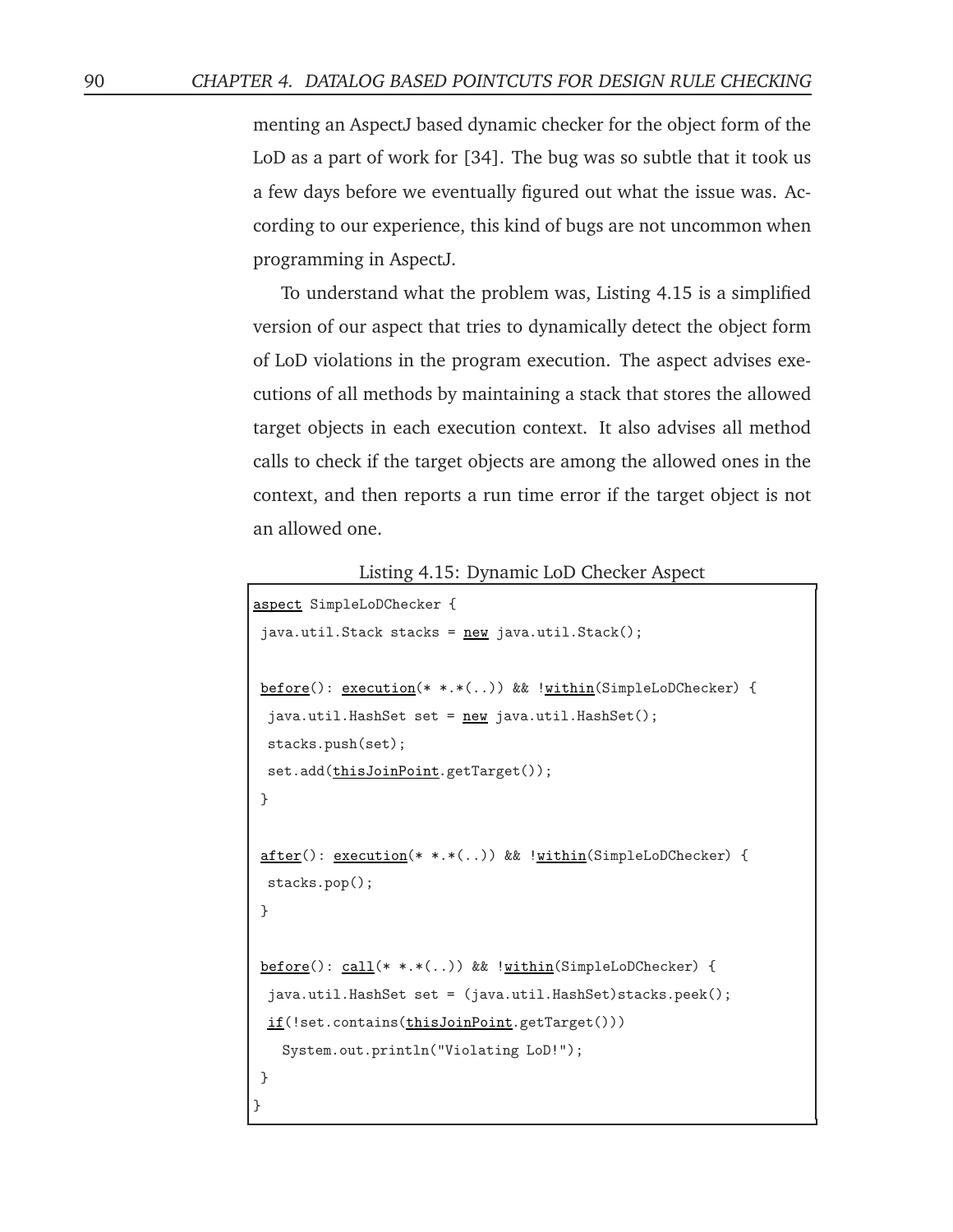When writing aspect code, one commonly made mistake is that an aspect inadvertently advises the code of the aspect itself, and thus creates an infinite call chain in the call graph. We indeed were aware of this issue when writing the aspect, as evident from the fact that all of the pointcut expressions have a conjunction condition !within (SimpleLoDChecker), which instructs the AspectJ compiler to not to insert advice to shadows occurring in the aspect itself. Surprisingly, when we applied this version of the aspect to one of the test benchmarks, the woven code still hit an infinite recursive call chain and ran out of stack space. When we ran the test benchmark alone, without the aspect, the problem went away. Even more surprisingly, for all other test benchmarks, there was no such an issue. We wished we had a tool to help us identify which advice had caused such a problem, as it took us a few days to eventually figure out what went wrong.

Using our Datalog based system, we are now able to write a static checker to report which method calls within the aspect can potentially create a recursive call chains, in the presence of inheritance, polymorphism, and aspects. Listing 4.16 is our Datalog implementation of such a checker.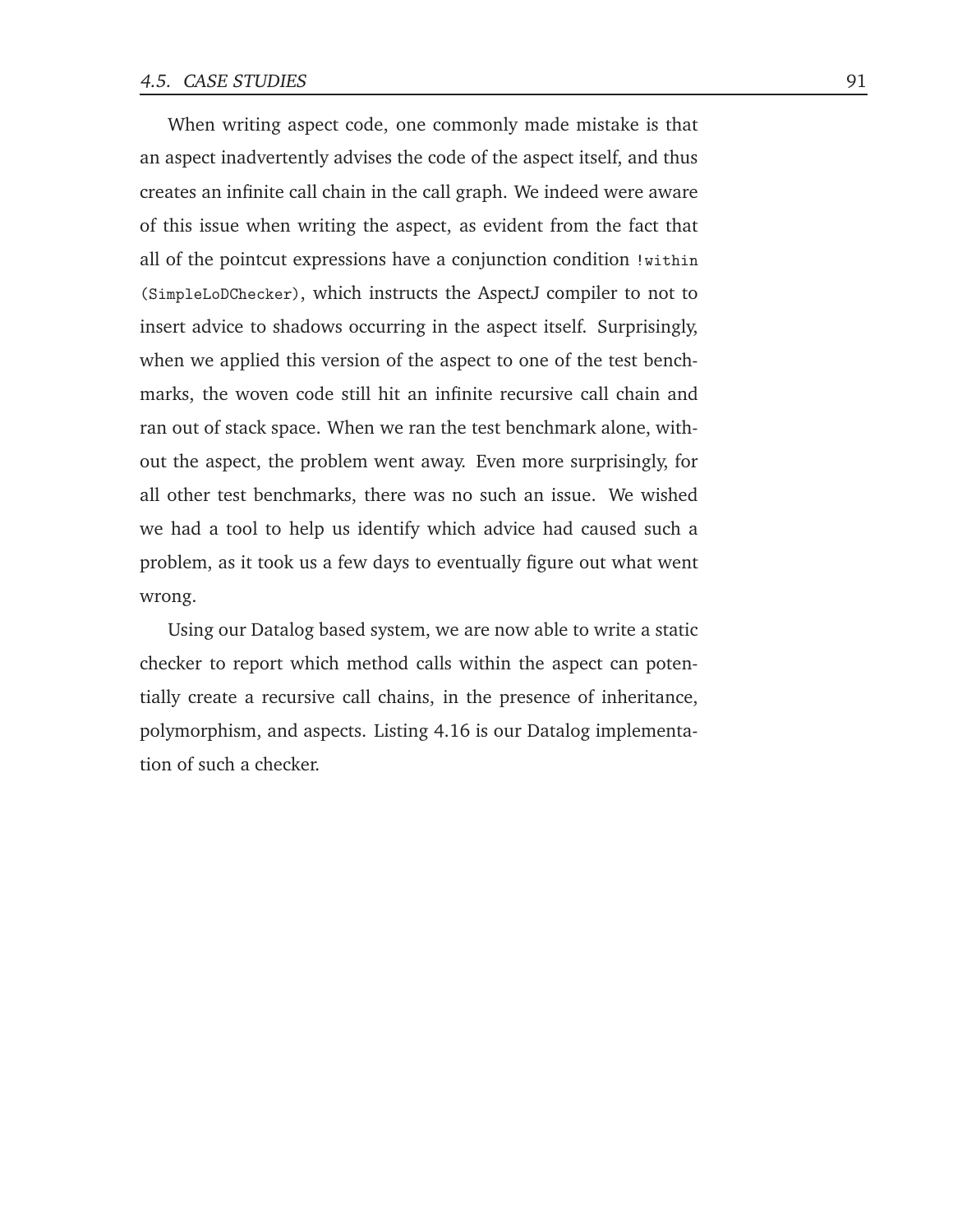Listing 4.16: Datalog Checker for Recursive Call Chain

| Declarations                                                          |  |  |
|-----------------------------------------------------------------------|--|--|
| pointcut LoopStartingFrom(jp:SH).                                     |  |  |
| MaybeReachableByShadow(jpTo:SH, jpFrom: SH).                          |  |  |
| MaybeReachableByShadowBase(jpTo:SH, jpFrom: SH) .                     |  |  |
| $AspectLoop(t: T)$ .                                                  |  |  |
| Definitions                                                           |  |  |
| MaybeReachableByShadowBase(jpTo, jpFrom) :- MethodExec(jpFrom,_),     |  |  |
| MethodCall(jpTo,_,jpFrom) .                                           |  |  |
| MaybeReachableByShadowBase(jpTo, jpFrom) :- AdviceExec(jpFrom,_),     |  |  |
| MethodCall(jpTo,_,jpFrom).                                            |  |  |
| MaybeReachableByShadowBase(jpTo, jpFrom) :- MethodCall(jpFrom,_,_),   |  |  |
| ResolvesTo(jpFrom,jpTo),                                              |  |  |
| $MethodExec(jpTo, _)$ .                                               |  |  |
| MaybeReachableByShadowBase(jpTo, jpFrom) :- MethodCall(jpFrom,sig,_), |  |  |
| AdviceExec(jpTo,sig).                                                 |  |  |
| MaybeReachableByShadow(jpTo, jpFrom) :-                               |  |  |
| MaybeReachableByShadowBase(jpTo,jpFrom).                              |  |  |
| MaybeReachableByShadow(jpTo, jpFrom) :-                               |  |  |
| MaybeReachableByShadowBase(jpTo,jpTo1),                               |  |  |
| MaybeReachableByShadow(jpTo1,jpFrom).                                 |  |  |
| AspectLoop(t) :- IsAspect(t), TypeInfo(t, "SimpleLoDChecker")         |  |  |
|                                                                       |  |  |
| LoopStartingFrom(from) :- MethodCall(from,_,theExec),                 |  |  |
| AspectLoop(aspT),                                                     |  |  |
| AdviceExec(theExec, sig2),                                            |  |  |
| $Signature(sig2, aspT, _{-}, _{-})$ ,                                 |  |  |
| MaybeReachableByShadow(to, from),                                     |  |  |
| from=to.                                                              |  |  |

Datalog pointcut LoopStartingFrom returns the result method call shadows within the aspect that may potentially create a recursive call chain in the woven code. It relies on a helper predicate MaybeReachableByShadow to calculate the transitive closure of the reachability relationship between method calls, method executions, and advice executions, by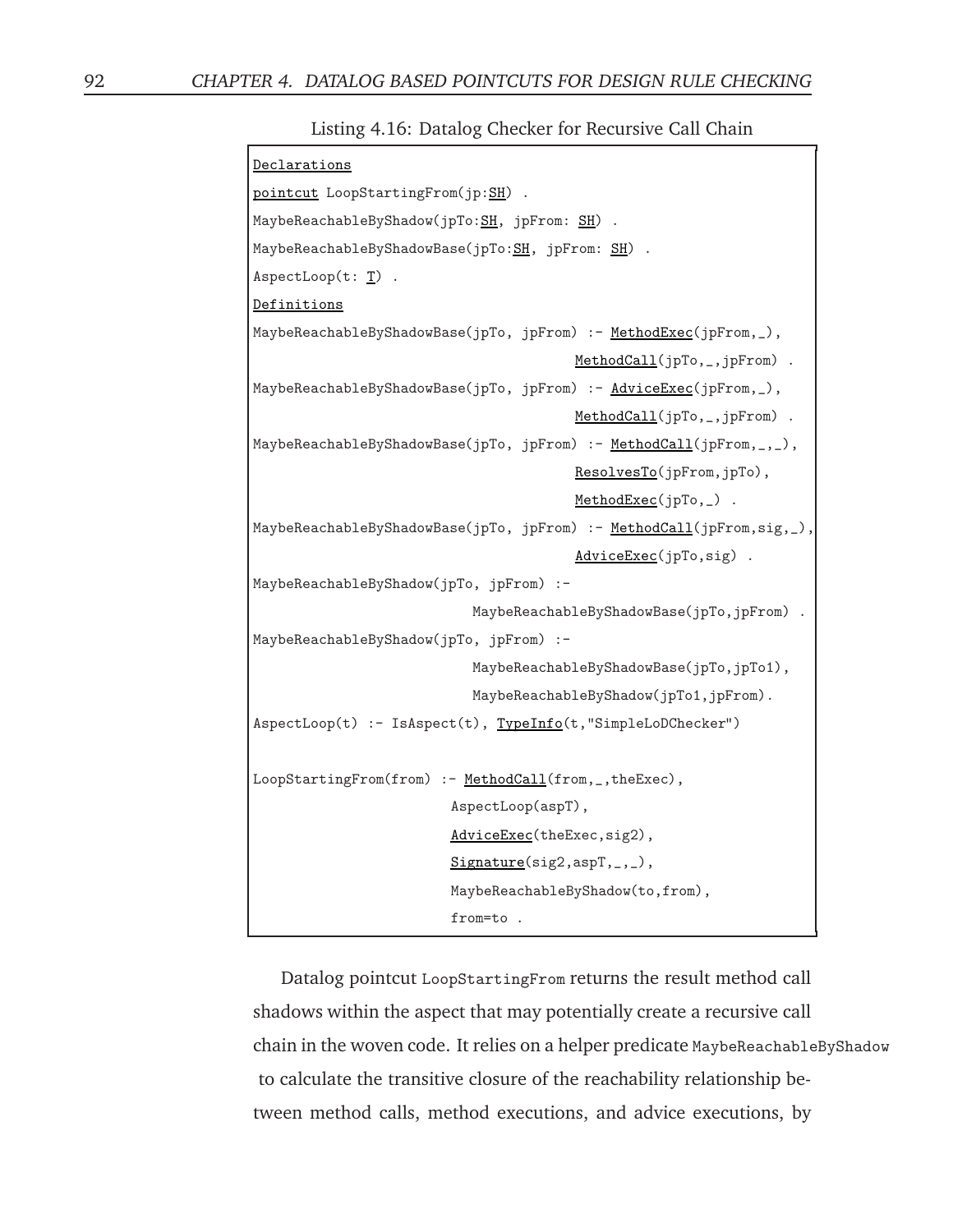applying the base case predicate MaybeReachableByShadowBase. The base case predicate defines four cases where one of those method- /advice shadows can reach another, with one of them utilizing our ResolvesTo predicate that statically approximate the set of method executions that may be invoked by a method call.

Using this static checker on the woven code for the problematic benchmark, we are able to identify the causing method call in the aspect, given by the result returned by the Datalog pointcut

LoopStartingFrom. It is method call set.add in the aspect that is the source of the infinite call chain. It turns out that in that test benchmark, there is one class that overrides the hashCode method, which is being advised by the before advice on method execution join points. The set.add method within the advice, however, needs to call the argument object's hashCode method to calculate the object's hash value, which thus results in an infinite call chain. So in the original aspect definition, the !within(SimpleLoDChecker) pointcut is not strong enough to prevent this from happening, as the aspect indeed did not advise the code of itself. To fix this problem, we should use !cflow (within(SimpleLoDChecker)) as the conjunction condition in each of the pointcut definitions in the original aspect.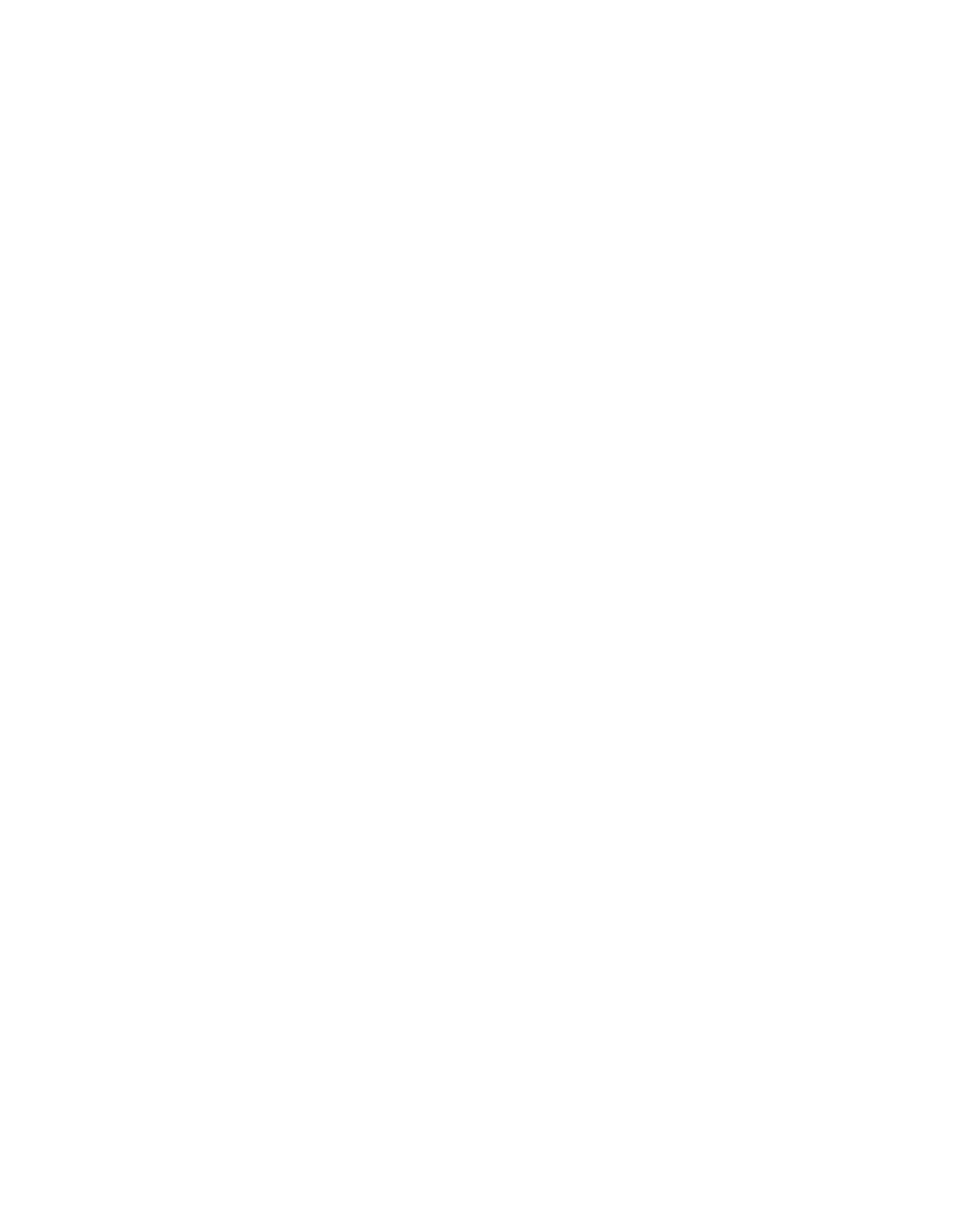## CHAPTER 5

# Evaluation

We carry out a few experiments to evaluate our approach. The evaluation is focused on the following three aspects of our approach and the implementation: its effectiveness of describing software design rules and detecting violations, its usability by comparing it with an alternative approach, and its performance and scalability with regard to program sizes.

## **5.1 Effectiveness evaluation**

The effectiveness evaluation is carried out by implementing and analyzing the software design rule sets coming from two prominent Object-oriented software static checkers, which are Microsoft's *Fx-Cop* [16] and an open source Java bug finding tool called *FindBugs* [27, 53]. The goal is to find out that among the identified design rules, what rules can be captured by our approach and tool, and what cannot be. Through this process, we also wish to know if there is any lesson that can be learned from implementing those design rules.

### **5.1.1 Implement FxCop Design Rules**

FxCop is Microsoft's .NET framework code assembly static analyzing tool. It checks and reports information about a code assembly, such as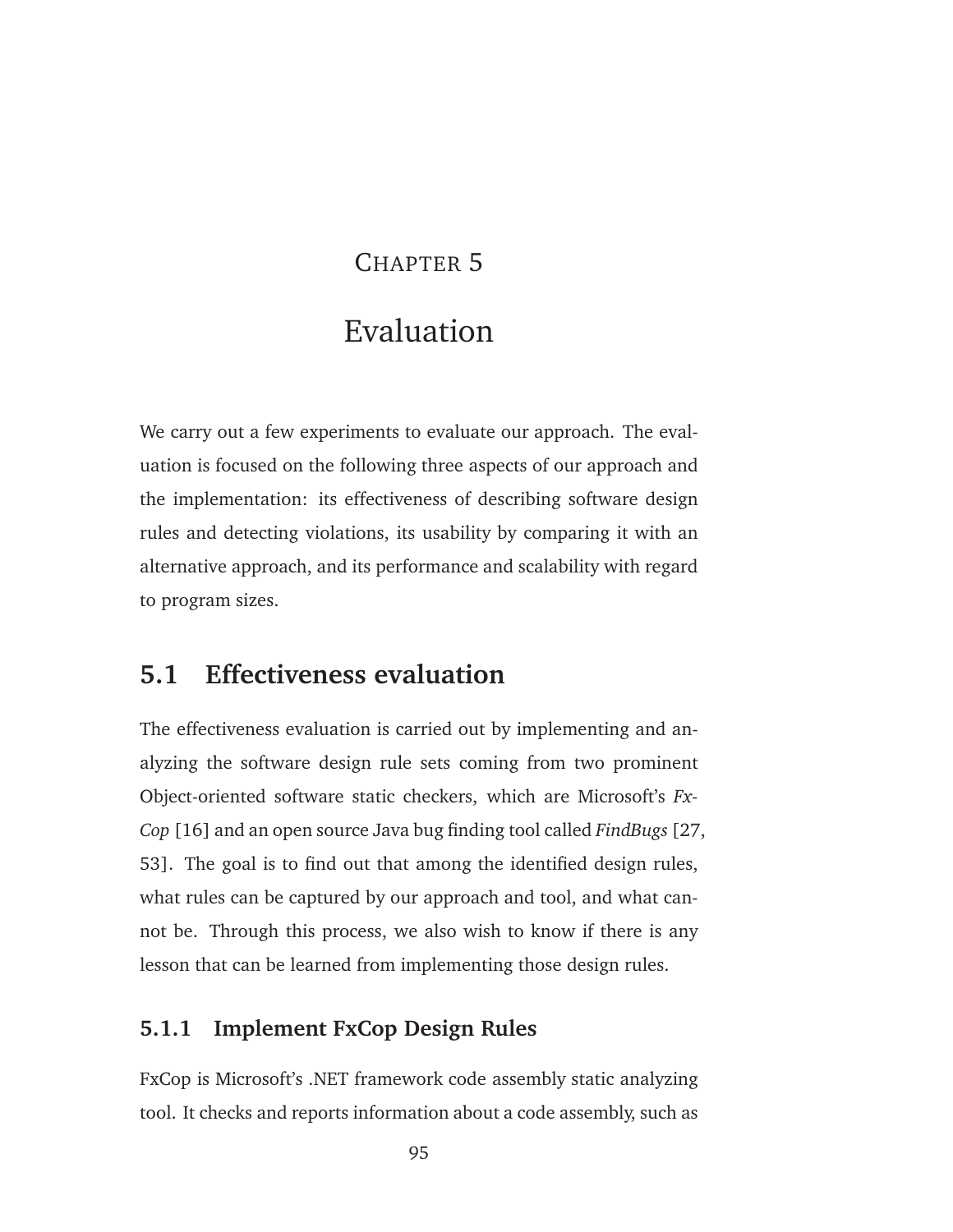possible design, localization, performance, and security issues [16]. Besides the rule checkers shipped with FxCop by default, it allows advanced programmers to use complicated .NET introspection API to write their customized rule checkers. According to the 1.35 version we have today, the default rule checkers check nine categories of software issues. In this particular evaluation, we are only interested in the category of *Design Rules*, as it is most relevant to the work being presented here.

FxCop has 60 design rules, among which there are 32 rules that are concerned with .NET specific features, and so those rules are not applicable in this study. After analyzing the rest of 28 rules, including actually implementing 10 of them, we conclude that 25 of them can be implemented using our aspect shadow model based approach, with pretty low implementation effort for each. Among the 3 rules that we are not able to capture, 2 of them are due to the aspect shadow model is not expressive enough, and the remaining one is due to the design rule description itself is not clear enough to make the determination. At the end of the section, we have a table summarizing why each of the 2 rules cannot be implemented using our approach.

Among the 10 design rules that we have actually implemented, most of them only need to use a few Datalog literals, thanks to the shadow model and the declarative nature of the Datalog language. For the rest of the other 15 rules that we did not actually implement, we did analysis on each rule, and the conclusion was that they were more aligned with the easier ones among the 10 implemented rules, and going ahead to actually implement them won't provide much more insights to us. Table 5.1 summarizes the 10 rules that we have implemented and the number of literals needed for each implementation. We use the total number of literals appearing on the right hand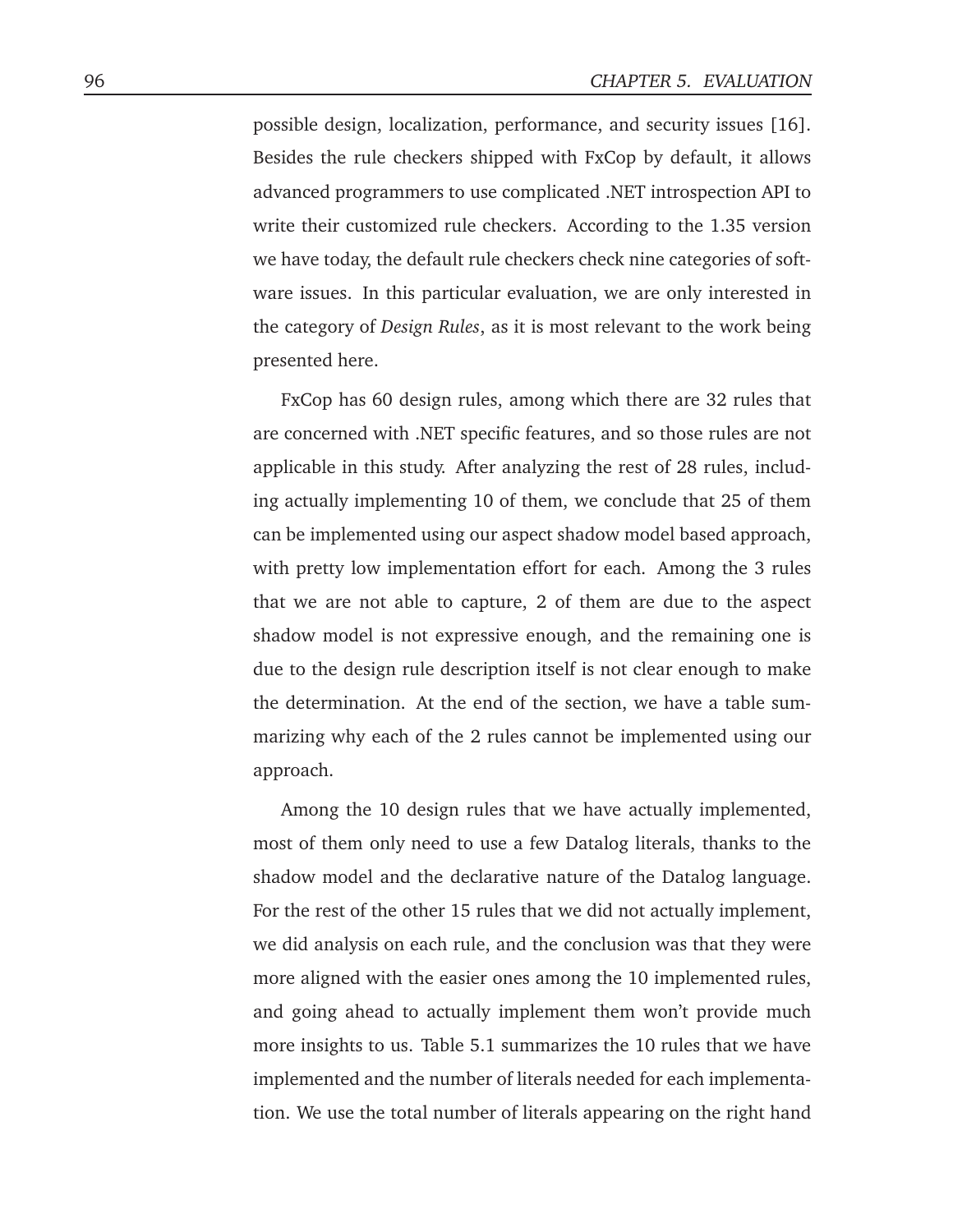sides of inference rules as a measure of the complexity of a Datalog

query.

| Rule abstract                                   | Number of literals |
|-------------------------------------------------|--------------------|
|                                                 | used               |
| Abstract types should not have constructors     |                    |
| There should be no empty interface              |                    |
| Avoid excessive parameters on generic types     |                    |
| Do not catch general exceptions                 |                    |
| Avoid having static members in a generic type   |                    |
| Consider passing base types as parameters       | 20                 |
| Avoid having protected members in a final class |                    |
| Exceptions should be public                     | 10                 |
| Avoid having visible instance fields            | 5                  |
| Do not hide base class methods                  |                    |

Table 5.1: Implemented design rules and number of literals needed

Two of the rule implementations are relatively more interesting than others. So we explain them a little here. For the rest of the eight rule implementations, interested readers can find them in Section 8.1 of the Appendix.

# **5.1.1.1 Case study: Consider passing base types as parameters**

FxCop has this design rule to encourage wider reuse of an API method. The idea is that *using base types as parameters to methods improves reuse of these methods if you only use methods and properties from the parameter's base class* [16]. Both FxCop and FindBugs use this kind of informal statements to describe desirable design rules or programming styles. They can be better understood via examples. Below is a Java example to illustrate the particular design rule in question here: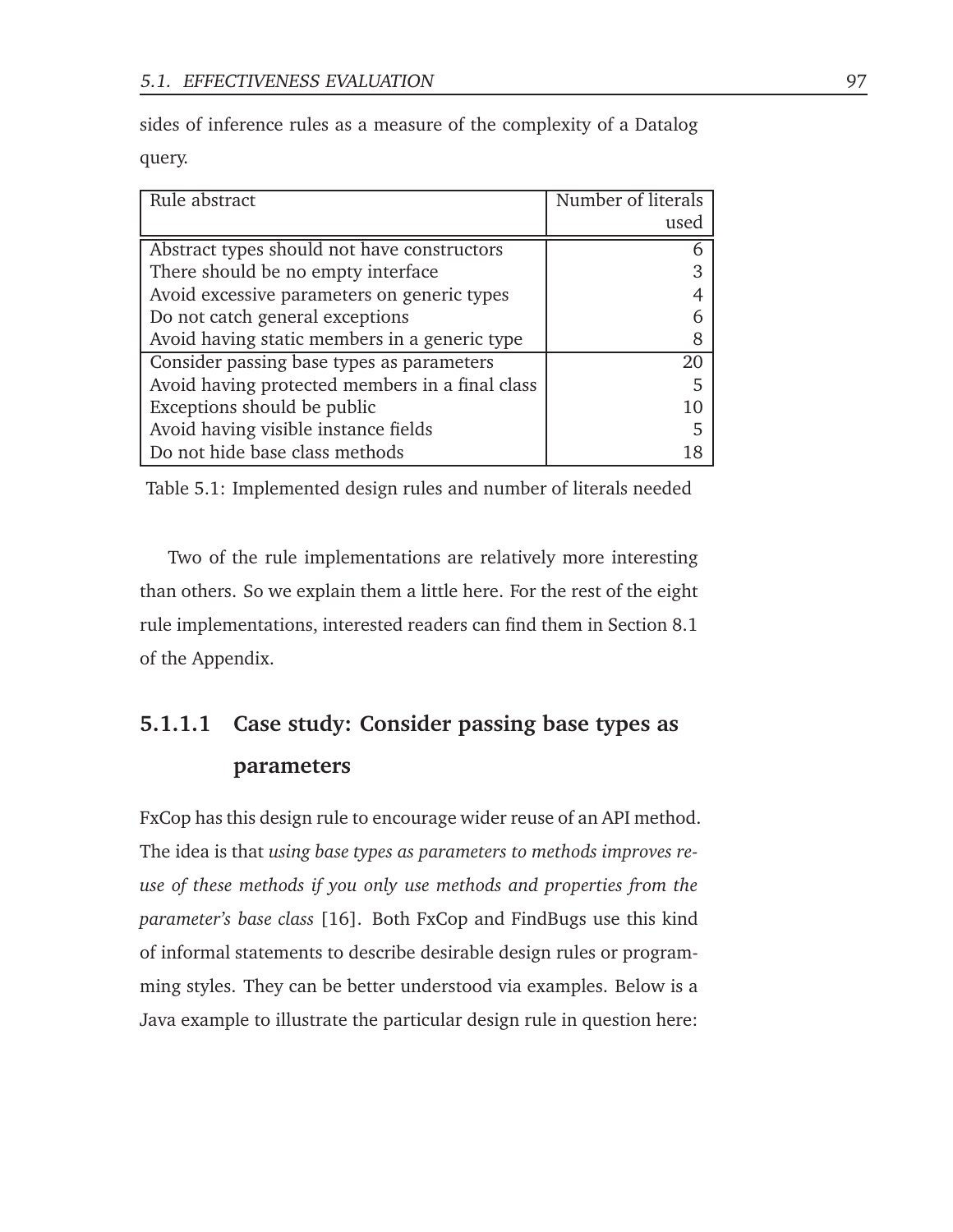Listing 5.1: A reusable Java API method example

```
class Foo {
 public void API(Vector v) {
   v.add(this);
 }
}
```
In Listing 5.1, the method named API takes in a parameter of type Vector, where it could have taken in a parameter of interface Collection, given the add method is the only method called inside the method body and it is being declared in the type of Collection, which is a super type of Vector. Had the programmer done so, the API method could have been used in more contexts, rather than just in the context of a Vector parameter.

Listing 5.2 is our implementation to identify all method definitions whose one or more parameters could have used more abstract types. The essence of the algorithm is represented in the predicate TypeCantBeMoreAbstract which has two inference rules at line 20 and line 23 respectively. Inference rule at line 20 says that a parameter type t for a method execution join point jp cannot be made more abstract, because the method execution makes a call to a method on t, and the latter method is not declared in any of the super types of t. So using the specific type of t is justified in such a case. Inference rule at line 23 is similar except it tries to identify such a scenario in fields accesses. Then the main output predicate MethodShouldUseBase just uses the negation of predicate TypeCantBeMoreAbstract and a few other helper predicates to identify violating method definitions.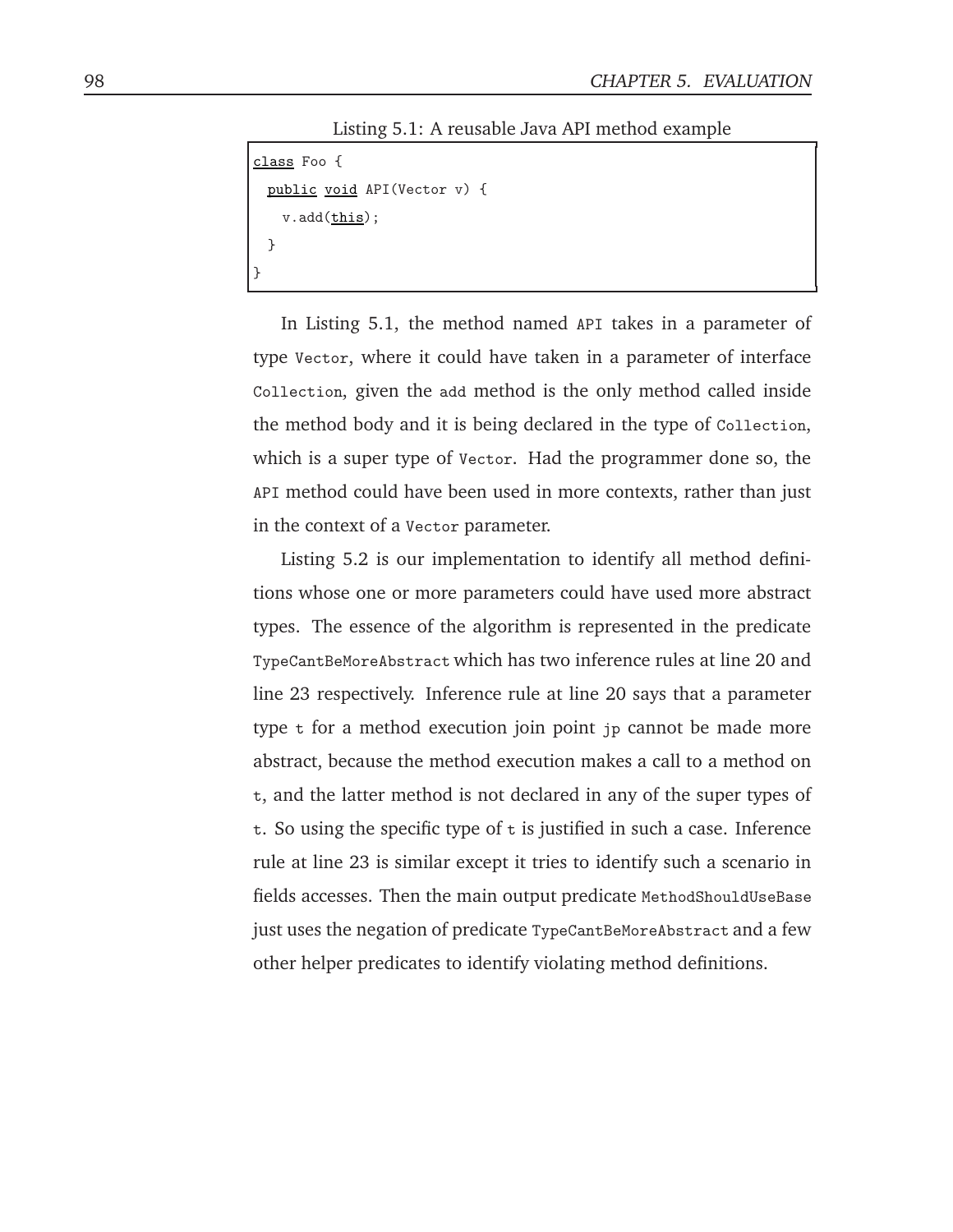Listing 5.2: Identify methods that should have used base class as a

| parameter |
|-----------|
|           |

|    | Declarations                                                             |  |  |  |  |  |  |
|----|--------------------------------------------------------------------------|--|--|--|--|--|--|
|    | 2 #Domains: <b>SH</b> shadows                                            |  |  |  |  |  |  |
|    | # T types                                                                |  |  |  |  |  |  |
|    | $4 \mid # \leq$ strings/identifiers                                      |  |  |  |  |  |  |
|    | # Sig shadow signatures                                                  |  |  |  |  |  |  |
|    | $6$ # PSig method/constructor parameter signatures                       |  |  |  |  |  |  |
|    | pointcut MethodShouldUseBase(jp:SH).                                     |  |  |  |  |  |  |
|    | 8 MethodParamTypes( $j:SH$ , ps: PSig, t: T).                            |  |  |  |  |  |  |
|    | $Type CantBeMoreAbstract(j: SH, t: T)$ .                                 |  |  |  |  |  |  |
|    | 10 SuperTypeHasMDeclaration(t:T,n:S,psig:PSig)                           |  |  |  |  |  |  |
|    | FieldAccess(jp:SH,f:Sig).                                                |  |  |  |  |  |  |
|    | 12 $\text{ClassOrInterface}(\text{t}:\underline{\text{T}})$ .            |  |  |  |  |  |  |
|    | <u>Definitions</u>                                                       |  |  |  |  |  |  |
|    | 14 MethodShouldUseBase(jp) :- MethodParamTypes(jp,_,pt),                 |  |  |  |  |  |  |
|    | ClassOrInterface(pt),                                                    |  |  |  |  |  |  |
| 16 | !TypeCantBeMoreAbstract(jp,pt).                                          |  |  |  |  |  |  |
|    | $ClassOrInterface(t) :- ISClass(t).$                                     |  |  |  |  |  |  |
|    | 18 ClassOrInterface(t) :- IsInterface(t) .                               |  |  |  |  |  |  |
|    | MethodParamTypes(jp,psig,pt) :- MethodExec(jp,sig),                      |  |  |  |  |  |  |
| 20 | CodeSignature(sig, psig),                                                |  |  |  |  |  |  |
|    | CodeSignatureParam(psig, _,pt) .                                         |  |  |  |  |  |  |
|    | 22 TypeCantBeMoreAbstract(jp,t) :- MethodExec(jp,_),MethodCall(_,sig,jp) |  |  |  |  |  |  |
|    | $Signature(sig,t,n, _),$                                                 |  |  |  |  |  |  |
| 24 | CodeSignature(sig, psig),                                                |  |  |  |  |  |  |
|    | !SuperTypeHasMDeclaration(t,n,psig) .                                    |  |  |  |  |  |  |
|    | 26 TypeCantBeMoreAbstract(jp,t) :- MethodExec(jp,_),FieldAccess(jp,f),   |  |  |  |  |  |  |
|    | $Signature(f,t,_,\_).$                                                   |  |  |  |  |  |  |
|    | 28 SuperTypeHasMDeclaration(t,n,psig) : - SuperType(t,tsup),             |  |  |  |  |  |  |
|    | $DeclaresMethod(tsup, , n, , psig)$ .                                    |  |  |  |  |  |  |
|    | 30 FieldAccess(jp,f) :- $FieldGet(, f, jp)$ .                            |  |  |  |  |  |  |
|    | $FieldAccess(jp, f) :- FieldSet(_, f, jp)$ .                             |  |  |  |  |  |  |

While the implementation is declarative and succinct, it is worthwhile to point out one important limitation of our approach, which

٦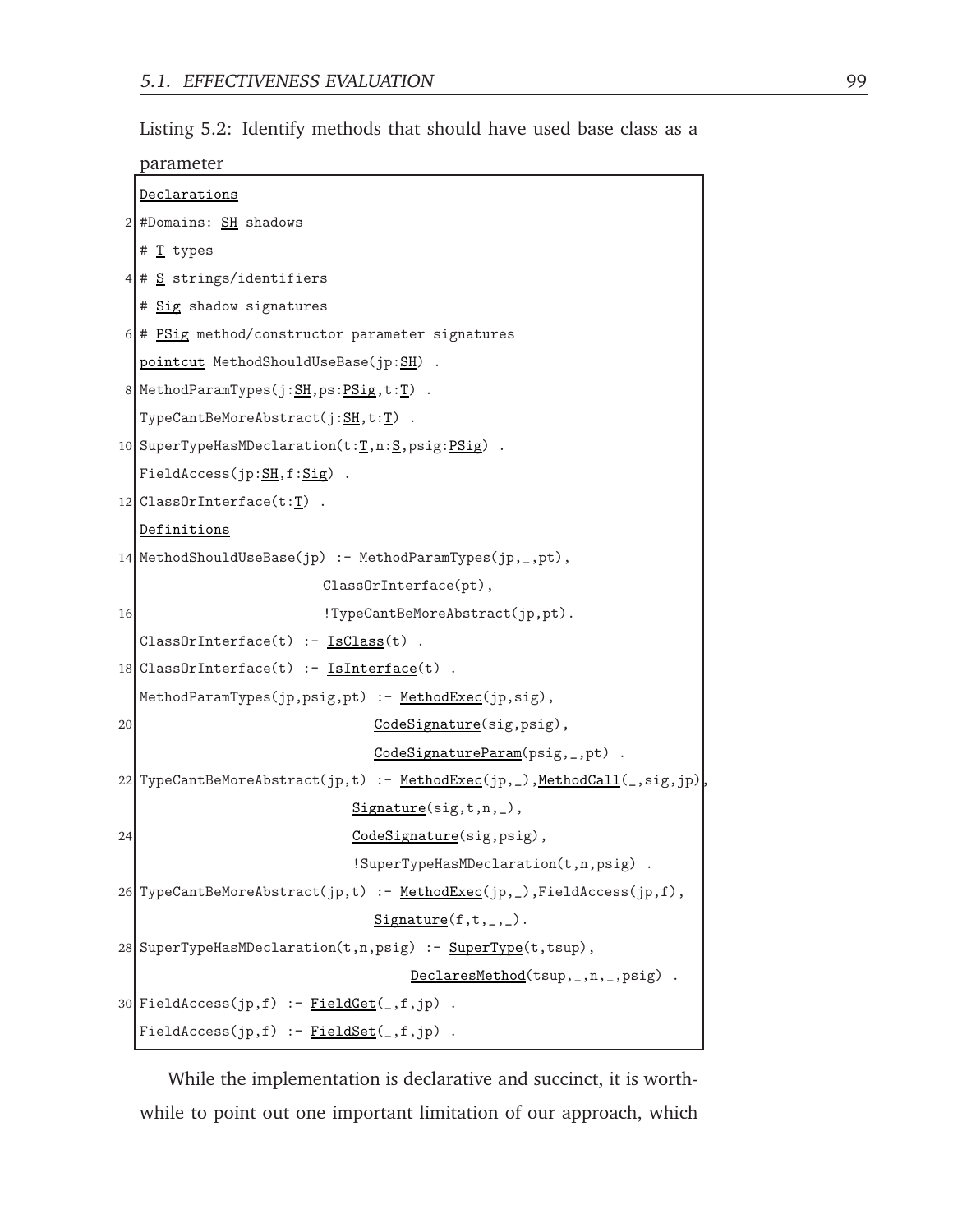is also a limitation shared with the FxCop tool. Since our approach is based on the shadow model, it is object insensitive in nature. For example, in the inference rule at line 20, the rule does not and cannot distinguish a method call on type t with the target object being one of the parameters or an alias of one of the parameters, and a method call also on type t, but with the target object being an object created locally. In the latter case, the parameter's type could still be made more abstract and thus could promote more reusability. Being able to distinguish the two cases would identify more reuse opportunities but requires more semantics based data flow analysis. Our approach is conservative in the sense when it finds a violation, then it must have been a true violation, however, it may miss violations that otherwise would be picked up by using object sensitive analyzing techniques. The same limitation applies to the FxCop tool.

### **5.1.1.2 Case study: Do not hide base class methods**

This design rule describes a common programming error when overriding a method that has been defined by a super class. A classical corresponding example in the Java world in Listing 5.3 illustrates the problem.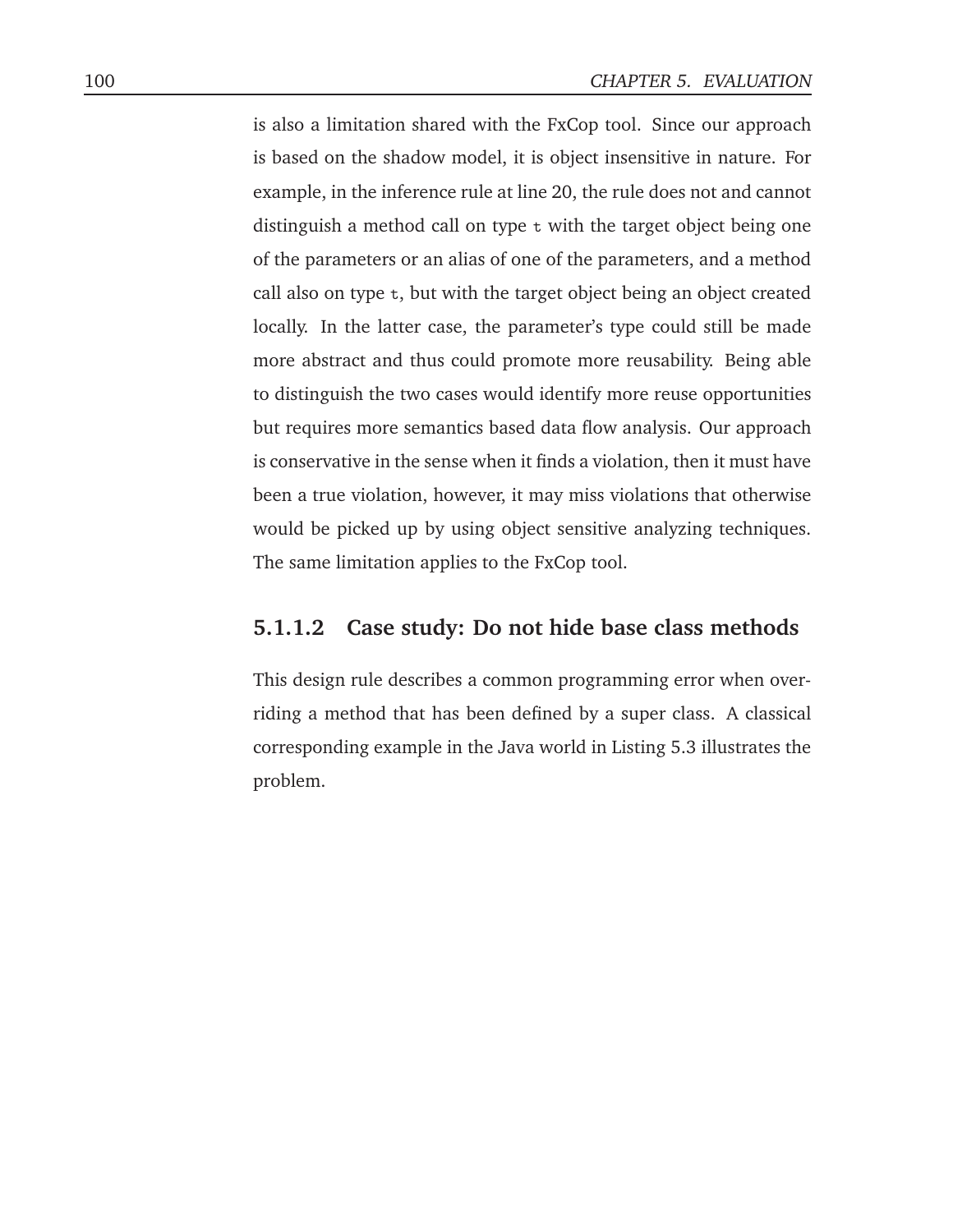Listing 5.3: A common method overriding mistake

```
class Bar {
 public boolean equals(Bar obj) {
   // equals logic
 }
}
```
The programmer intends to provide a Bar specific equality comparison logic by providing its own equals method, which is common and justified. The problem is, however, that the equals method here is defined on the parameter of type Bar, which will hide the equals method defined on class Object, because the latter takes in a parameter of type Object. The consequence is that when you put a Bar object into a hash table based collection, you will never be able to retrieve it back, since the collection uses Object's equals method to determine the equality of two objects. The equals method defined in Bar fails to override Object class's equals, and it should have been defined on a parameter of type Object instead.

Listing 5.4 is our implementation to identify such kind of violating methods.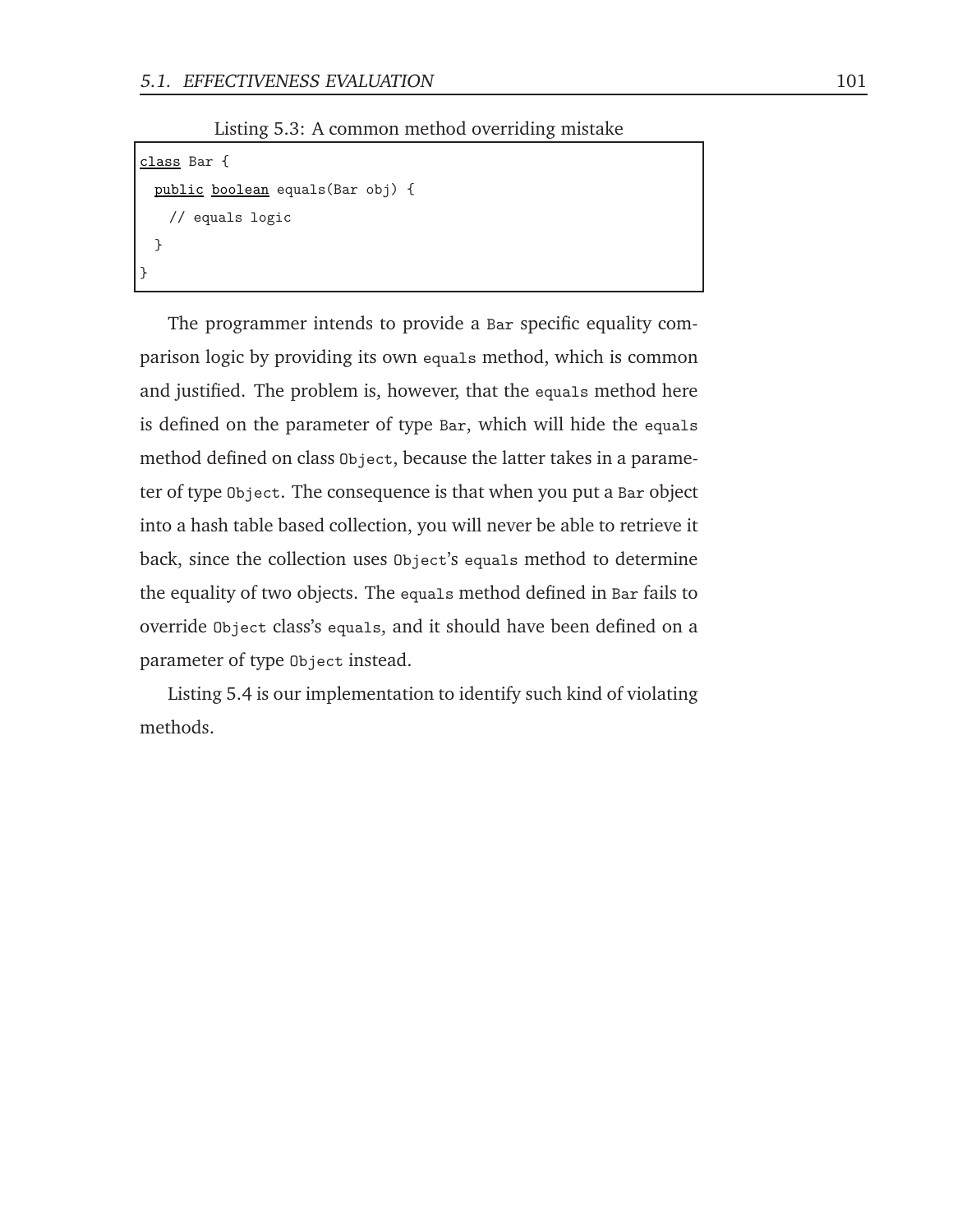Listing 5.4: Identify methods that hide base class' methods

|                | Declarations                                                           |  |  |  |  |  |  |  |
|----------------|------------------------------------------------------------------------|--|--|--|--|--|--|--|
|                | $2$ #Domains: $SH$ shadows                                             |  |  |  |  |  |  |  |
|                | # T types                                                              |  |  |  |  |  |  |  |
| 4 <sup>1</sup> | # PSig method/constructor parameter signatures                         |  |  |  |  |  |  |  |
|                | pointcut MethodHidesBase(jp:SH).                                       |  |  |  |  |  |  |  |
|                | 6 IncompatibleType $(t1:\underline{T},t2:\underline{T})$ .             |  |  |  |  |  |  |  |
|                | InCompatibleSignature(s1:PSig,s2:PSig).                                |  |  |  |  |  |  |  |
|                | 8 Definitions                                                          |  |  |  |  |  |  |  |
|                | MethodHidesBase(jp) :- MethodExec(jp,sig), Signature(sig,t,n,_),       |  |  |  |  |  |  |  |
| 10             | CodeSignature(sig, psig), CodeSignatureNumParams(psig, num),           |  |  |  |  |  |  |  |
|                | SuperType(t,tsup), DeclaresMethod(tsup,_,n,_,psig2),                   |  |  |  |  |  |  |  |
| 12             | CodeSignatureNumParams(psig2,num),                                     |  |  |  |  |  |  |  |
|                | !InCompatibleSignature(psig, psig2),                                   |  |  |  |  |  |  |  |
| 14             | CodeSignatureParam(psig,pos,pt1),                                      |  |  |  |  |  |  |  |
|                | CodeSignatureParam(psig2,pos,pt2),                                     |  |  |  |  |  |  |  |
| 16             | $SuperType(pt1, pt2)$ .                                                |  |  |  |  |  |  |  |
|                | $IncompatibleType(t1,t2) :- TypeInfo(t1, _),TypeInfo(t2, _),$          |  |  |  |  |  |  |  |
| 18             | !SuperOrEqualType(t1,t2), !SuperOrEqualType(t2,t1).                    |  |  |  |  |  |  |  |
|                | $InCompactible Signature(s1, s2) :- CodeSignatureParam(s1, pos, pt1),$ |  |  |  |  |  |  |  |
| 20             | CodeSignatureParam(s2,pos,pt2),                                        |  |  |  |  |  |  |  |
|                | $IncompatibleType(pt1, pt2)$ .                                         |  |  |  |  |  |  |  |

Note the usage of the negation of predicate IncompatiableSignature at line 13. This is needed to avoid mistakenly picking up a completely irrelevant method in a subclass, just because the method happens to have used the same method name as its super-class' method, and to have had one parameter' type be a subtype of the same parameter of the super-class' method. Although the implementation is still short enough, we wish we could avoid using this kind of negation. According to our experience, this is one of the most visible inconvenience when programing with Datalog, i.e., you won't be able to directly express conditions quantified with *for all*. Instead, one will have to express the negation of the condition as a new predicate first, which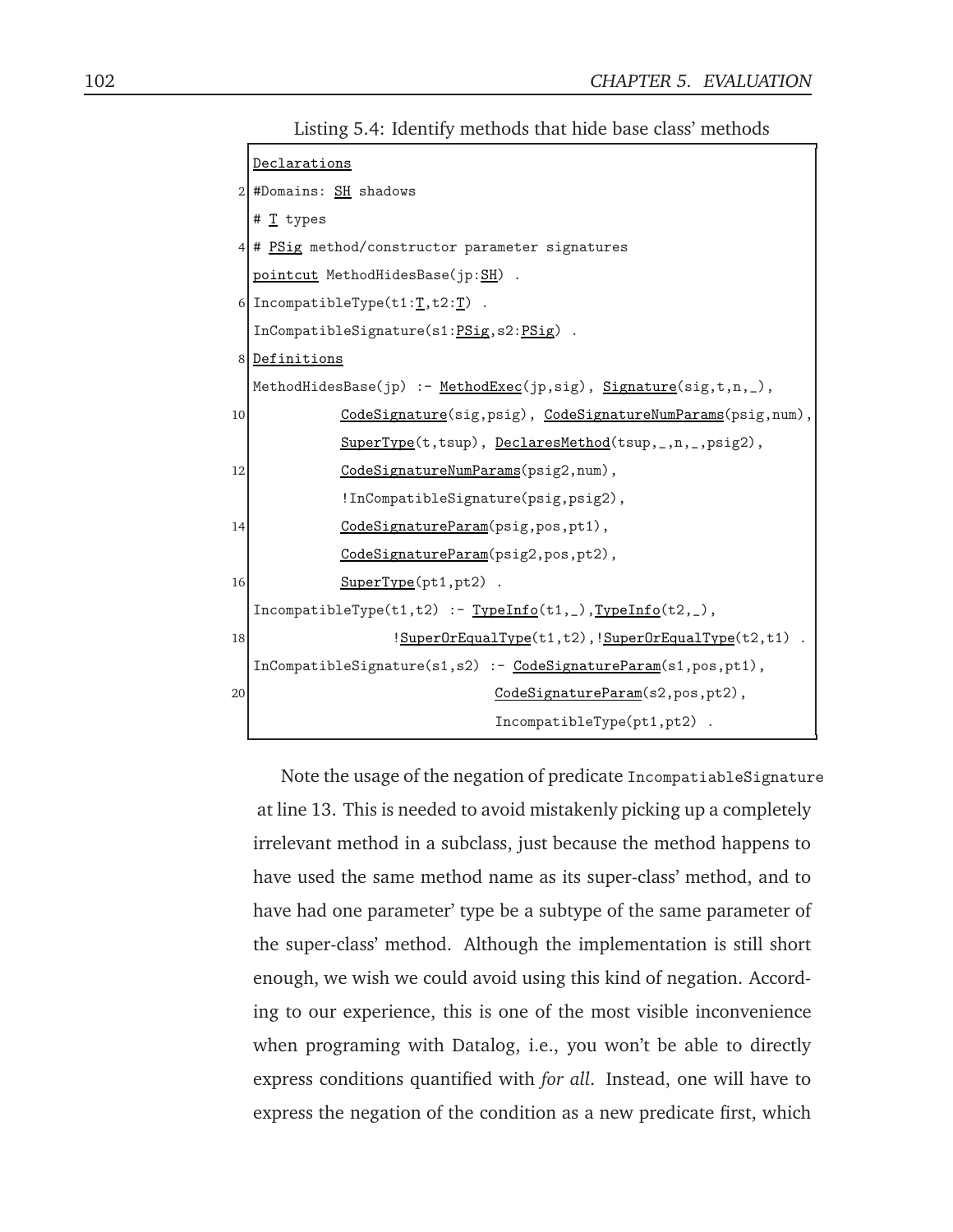is the *there exists* situation where the condition does not hold, and then use the negation of this newly created predicate.

### **5.1.1.3 Rules that cannot be expressed**

As mentioned earlier, among the 28 rules, there were 2 rules that could not be expressed using our approach. Table 5.2 is the table summarizing the two rules and why they could not be expressed.

| Rule abstract            | Reason that it cannot be implemented    |
|--------------------------|-----------------------------------------|
| Generic method's type    | Shadow lacks generic methods' type      |
| parameter should be      | parameter information, which is         |
| inferable from its       | essential to implement this rule. In    |
| parameters' types.       | AspectJ, shadow/pointcut matching is    |
|                          | based only on information after the     |
|                          | type erasure process that gets rid of   |
|                          | type parameters.                        |
| All reference arguments  | Shadow does not have runtime            |
| passed to public methods | object/data value information, nor does |
| should be tested against | it have full control flow information.  |
| null before usage.       |                                         |

Table 5.2: Rules that cannot be expressed using our approach and why

The first row is about a commonly recognized programming practice when using generic methods in both Java and C#. A generic method has one or more than one type parameters that serve as type place holders and that can be instantiated to actual types when the method is invoked. If the type parameters are inferable from the method's formal argument types, then the user does not bear the burden of having to pass in actual type arguments when invoking the method, as the compiler is able to automatically infer them from the method arguments. Otherwise, the user will have to use a special syntax to supply actual type arguments in each place where the method is invoked.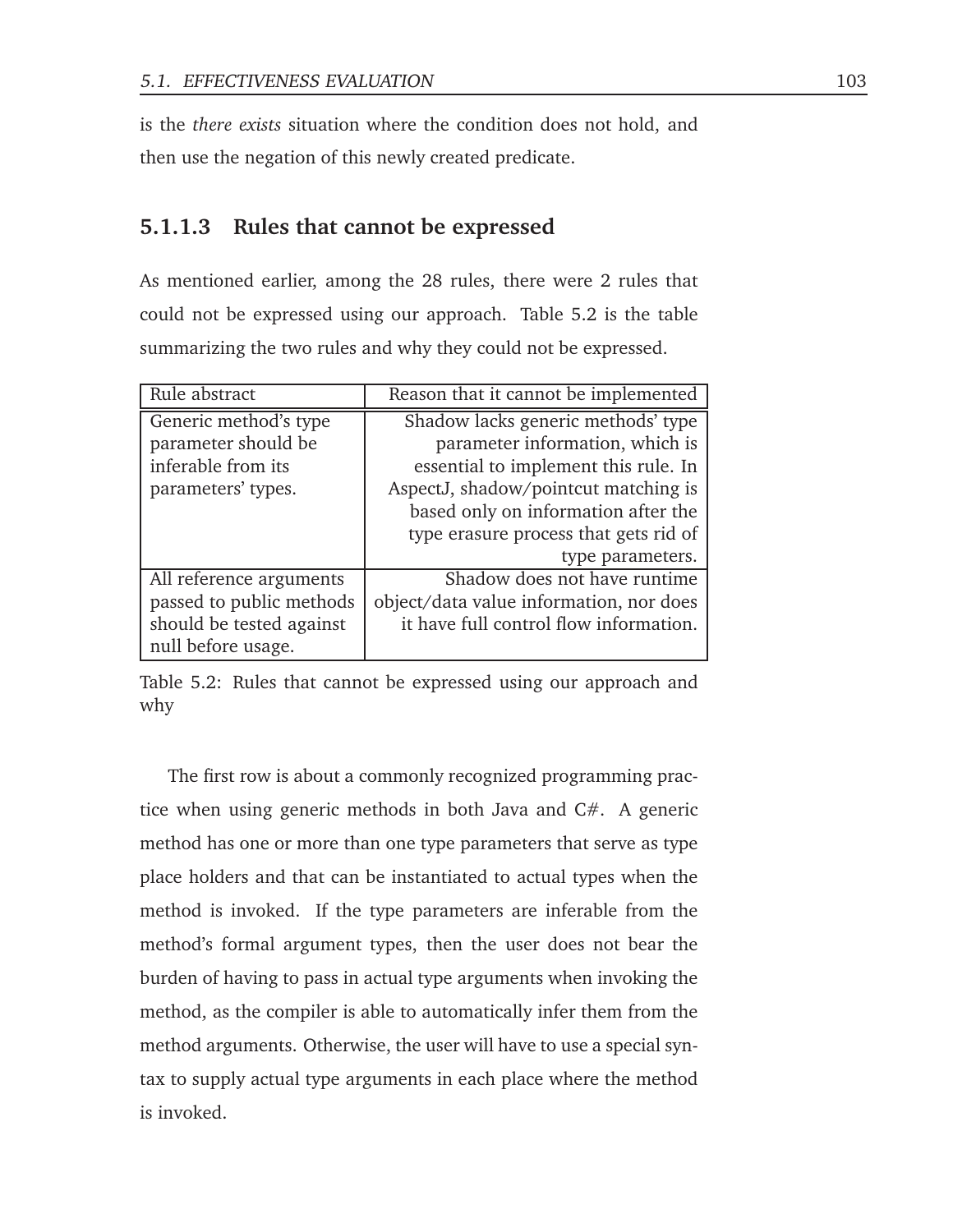The second row in the table is consistent with what we have explained in the section of discussing the implementation of "Consider passing base types as parameters". In cases where object sensitivity and flow sensitivity is important, we will need to rely on some other data flow analysis based tools to find programming errors.

### **5.1.2 How hard is it to extend shadow model?**

It is natural to ask how hard it would be if one has to extend the shadow model so that it contains information useful for solving a particular program analysis problem or for solving other computation problems.

First of all, extending the shadow model is generally a challenging task. It requires a careful design about how to present the structure of the new shadow kind, what context information should be exposed and how it affects the pointcut expression language and the join point reflection API. On top of that, to implement such an extended shadow model, one also needs to be an expert on the aspect compiler architecture, understanding the shadow matching process and being proficient with library APIs dealing with low level language syntax elements such as types, control flow graphs, Java bytecodes, and etc. Just as a concrete example, it takes an AOSD paper [25] to explain how to add the loop shadow to AspectJ's shadow model, with many subtle cases having to be considered both at the design level and the implementation level. In fact, the work presented in that paper becomes the central part of the first author's PhD dissertation [24].

Now let's go back to the two concrete cases presented in Table 5.2, where a shadow model based checker could not be implemented due to the lack of information. The second case would require the shadow model to have access to information that is only available at runtime,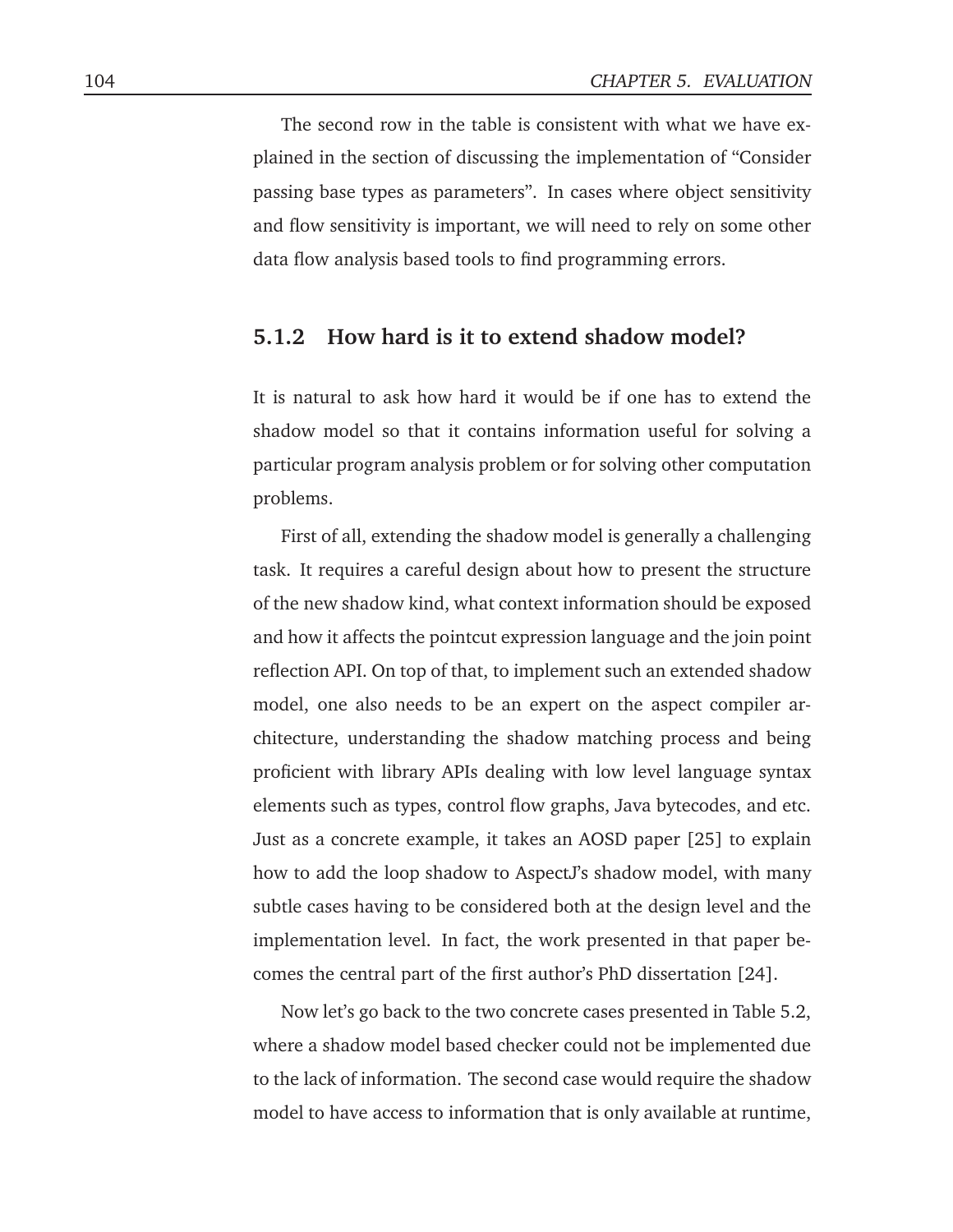i.e., method parameter objects and null, and thus it does not make sense to add them to the shadow model that is static by nature. However, it would be possible to extend the shadow model for the purpose of implementing a checker for the first case. More specifically, at the design level, such a extension does not pose much challenge, while at the implementation level, this requires shadows be created at an even earlier stage where type parameter information is still present, before the type erasure process has occurred. Although possible to do so, this implementation change would be a dramatic change to the compiler/weaver architecture, and thus calls for a non-trivial effort.

#### **5.1.2.1 Conclusions from the experiment**

This effectiveness evaluation experiment shows that our approach is very effective for enforcing the FxCop design rule set. In particular, 25 of the 28 applicable FxCop design rules can be enforced in our approach, giving us a success rate of 89.3%. Furthermore, using our approach, each design rule checker only requires a low implementation effort and thus the tool is very usable.

### **5.1.3 Implement FindBugs Design Rules**

FindBugs [27, 53] is a popular bug finding tool among Java programmers. According to its web site, as of July of 2008, it had been downloaded more than 700,000 times. It has more than 350 bug patterns that are categorized into nine categories. Besides, users can write their customized bug pattern detection algorithms by using a Visitor pattern approach by traversing the Abstract Syntax Tree.

Among the nine provided bug pattern categories, the most relevant category to this study is the *Bad practice* category, which has 84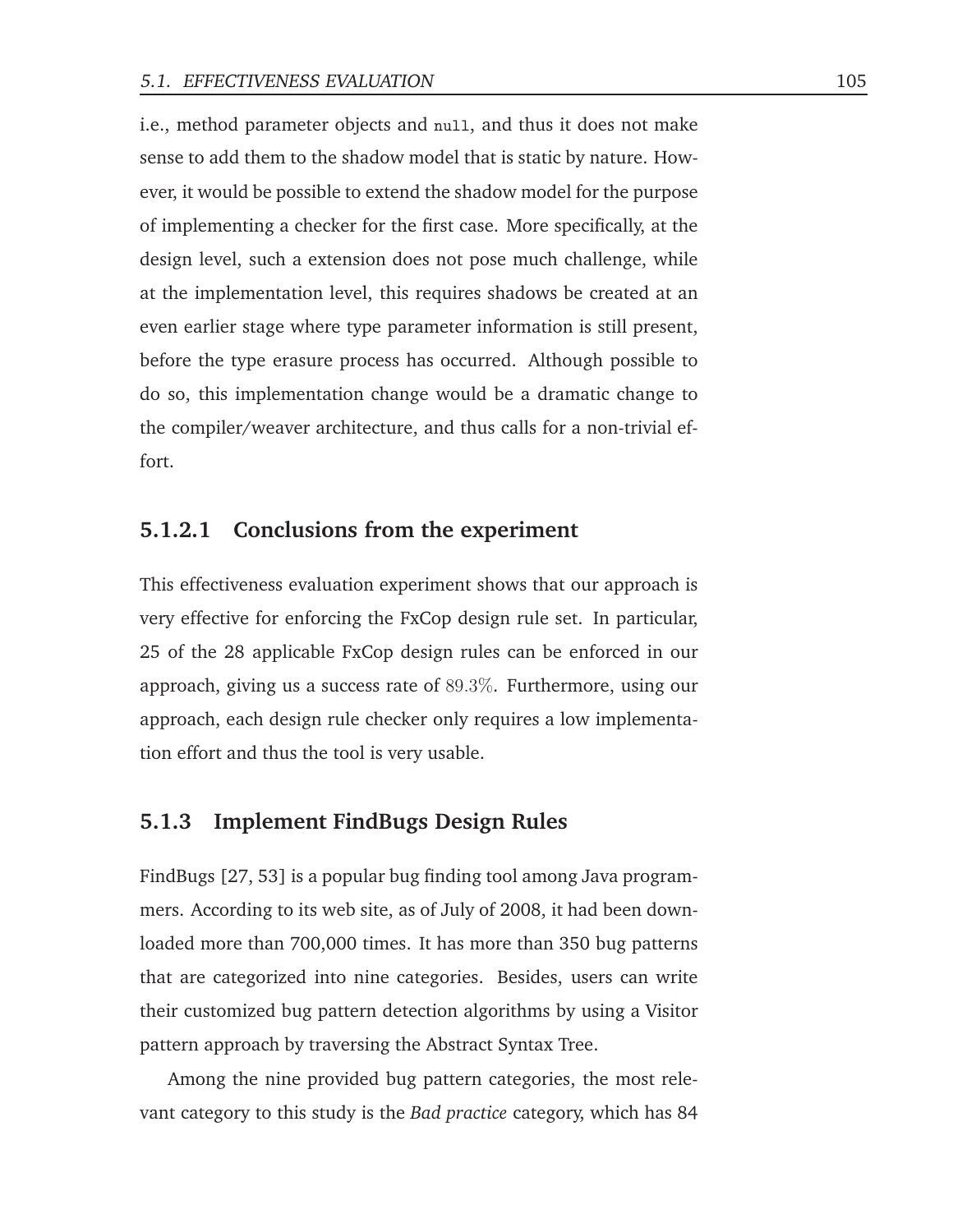bug patterns that it can detect. We pick up the first 20 bug patterns, with some of almost identical ones combined, to try to implement them to see how many of them can be implemented using our approach.

After experiments, we find out that among the picked up 20 bug patterns, we could implement and have actually implemented bug detection analyzers for 11 of them. Table 5.3 summarizes what bug patterns can be detected using our approach and what cannot and why.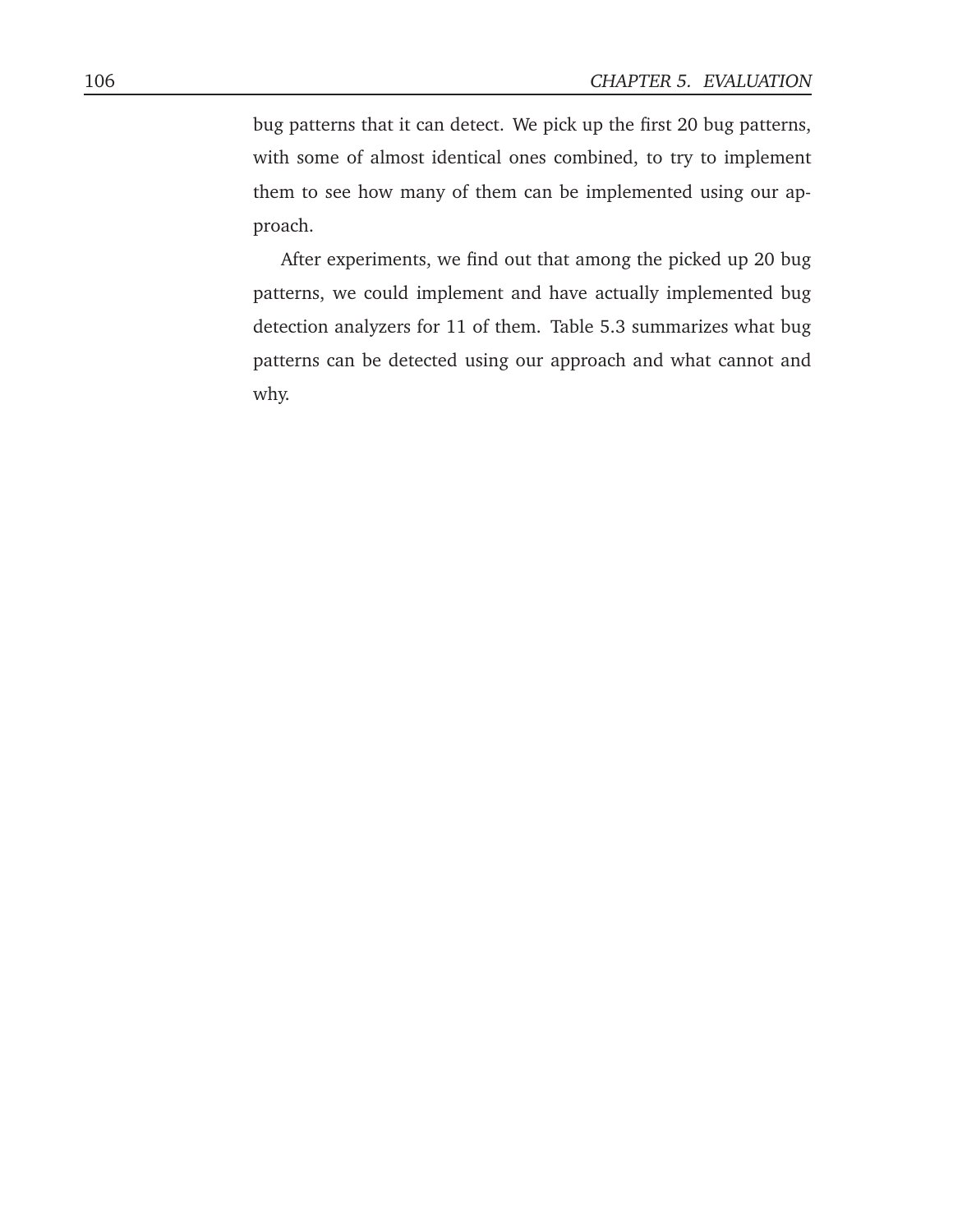| Pattern abstract                          | Reason that it cannot be implemented  |
|-------------------------------------------|---------------------------------------|
|                                           | 'Y' if it can be implemented          |
| Empty jar file entry                      | Lack of information in shadow model   |
| Equals method should return false if      | Lack of control flow and object       |
| argument is not the type of this.         | specific information in shadow model  |
| Random object created and used only       | Same as above                         |
| once                                      |                                       |
| Check for sign of bitwise operations      | Bitwise operation expression is not   |
|                                           | part of shadow model                  |
| Class implements Cloneable but does not   |                                       |
| define clone method                       |                                       |
| clone method does not call super.clone()  | Y                                     |
| Class defines clone without implementing  | $\overline{\rm Y}$                    |
| Clonneable                                |                                       |
| Class defines covariant comapreTo         | Y                                     |
| Method might drop exception               | $\overline{Y}$                        |
| Method might ignore exception             | $\overline{\text{Y}}$                 |
| Don't use removeAll to clear a collection | $\overline{\text{Y}}$                 |
| Some methods should only be invoked       | Lack of information in                |
| inside doPrivileged block                 | shadow model                          |
| Method invokes dangerous methods on       | Y                                     |
| System class such as System.exit()        |                                       |
| String comparison using $==$ or $!=$      | No operator usage information         |
|                                           | present in shadow model.              |
| Equals checks for noncompatible operand   | instanceof operator is not            |
|                                           | present in shadow model.              |
| Class defines compareTo but uses          |                                       |
| Object.equals()                           |                                       |
| equals method should fail for subtypes    | $No =$ = operator usage               |
|                                           | information present in shadow model.  |
| Covariant equals() method defined         | V                                     |
| Empty finalizer should be deleted         | Could only tell if a method does not  |
|                                           | have any shadow; could not tell if it |
|                                           | does not have anything                |
| Explicit invocation of finalizer          | Y                                     |

Table 5.3: How FindBugs bug patterns can be implemented in our approach

For the 11 bug patterns that can be implemented using our approach, the implementations do not require much effort. Interested readers can find the source code of those implementations in Sec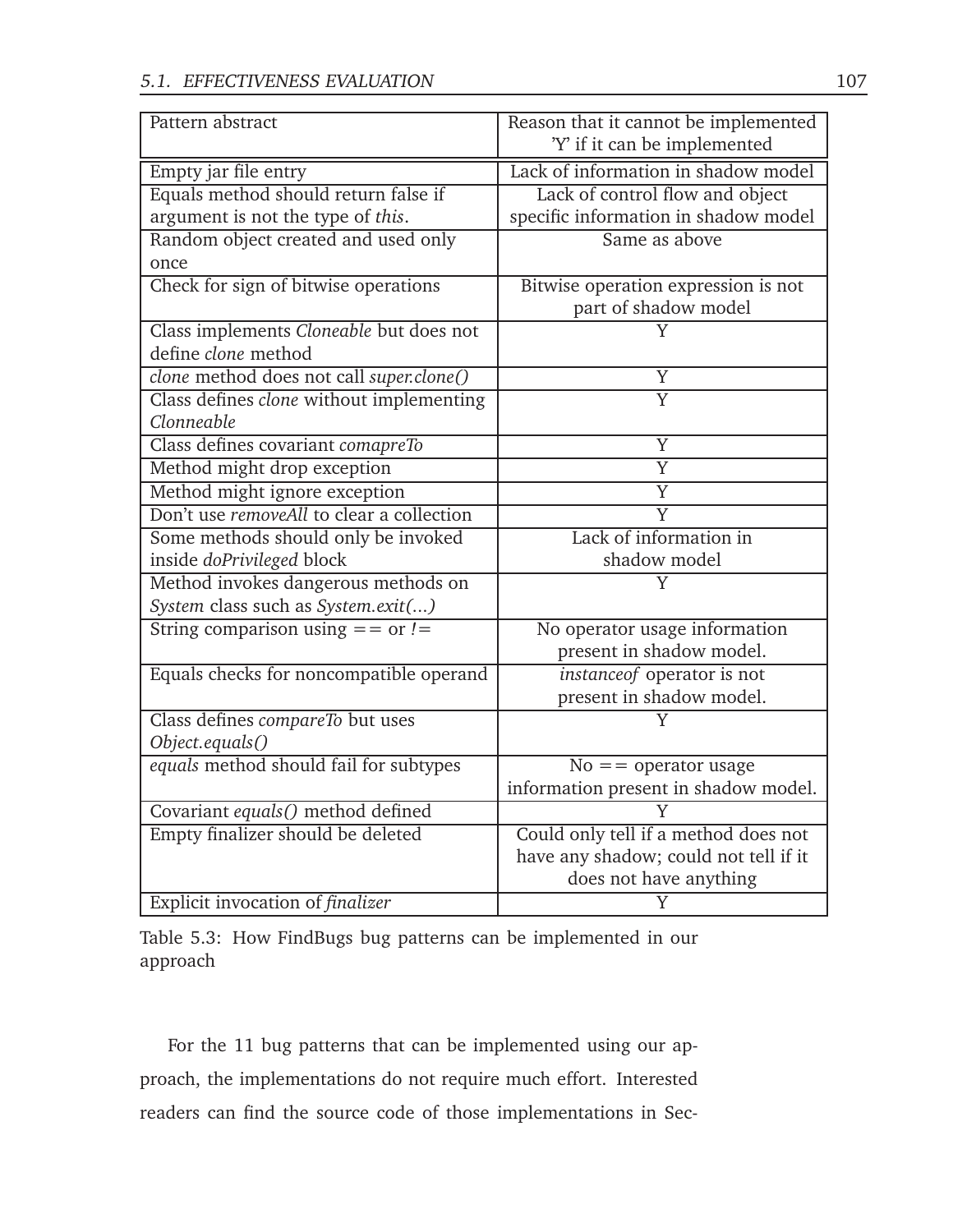tion 8.2 in the Appendix.

For the remaining 9 bug patterns that cannot be implemented using our approach, the majority of them are due to some particular information not being present in the shadow model. For example, those built-in operator expressions are not weavable in the current AspectJ programming model, and so they are not part of the shadow model. It is not clear at this moment if the AspectJ language will make these kinds of expressions weavable or not in the future, but if it does, the shadow model must be extended too, and at that time, our approach can be applied to those currently unsupported cases too.

### **5.1.3.1 Conclusions from the experiment**

This effectiveness experiment shows that for detecting bug patterns in FindBugs' pattern set, our approach is not as effective as it is for enforcing the FxCop design rule set. But among the 20 selected bad practice bug patterns, 11 of them still can be detected using our approach. That gives us a 55% success rate. For the ones that can be detected in our approach, the needed implementation effort is low. For the ones that our approach cannot implement, majority of them are due to the lack of particular information in the shadow model. Unfortunately, as discussed earlier, to enhance the shadow model to contain more information is a non-trivial task, as it requires a careful design of the proposed new shadow structure and the context information that it should expose, a thorough understanding of the underlying AOP compiler implementation, and the low level library APIs dealing with base language constructs.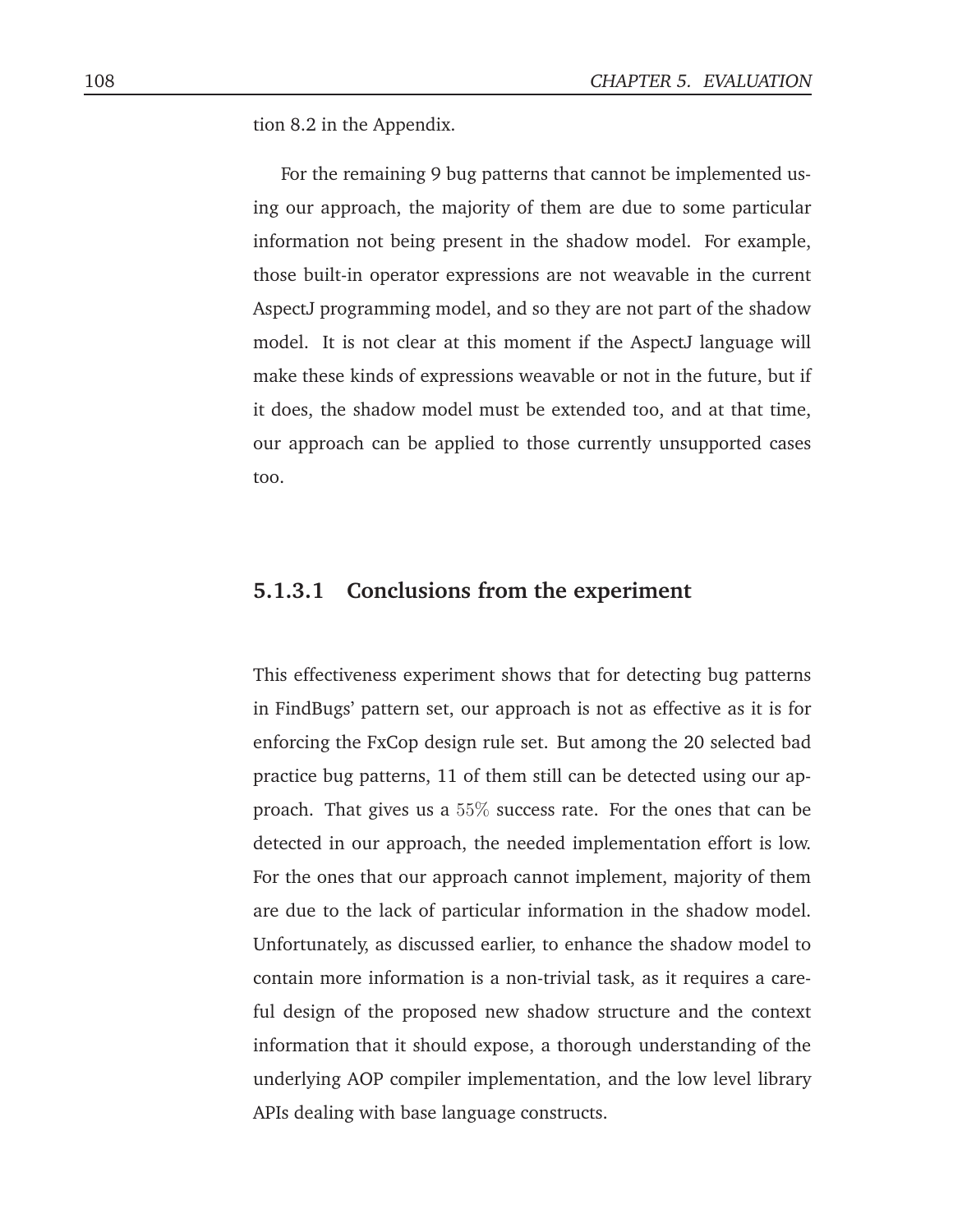## **5.2 Usability evaluation**

We carry out an experiment to evaluate the usability of our approach. The experiment tries to answer this question: Since one can build another similar system that is not based on AOP's shadow model, e.g., by basing on the Abstract Syntax Tree model, is our model better or worse when compared with the alternative model?

Given the thesis statement argues for using AOP's shadow model as the meta model for query, to support this thesis, we need to keep the query mechanism, i.e., Datalog, unchanged, while changing the underlying model. So in this experiment, we have prototyped another Abstract Syntax Tree (AST) based system, where the AST extracted from a Java program can be converted into a Datalog Extensional DataBase (EDB), and then problem specific Datalog programs can be written against this EDB to find design rule violations in the underlying Java program. We choose AST as the alternative meta model because it is widely used in program analysis tasks.

The first step of the experiment is to build a system to convert the AST from a Java program into an EDB. It turns out that this task is more difficult than it appears to be. Initially we started with using a Demeter style approach traversing a parsed Java syntax tree and emitting the EDB during the traversal. But we soon realized that naïvely doing a simple traversal won't work. The main challenge comes from the fact that the type information is not immediately available from a syntax tree, and without the type information, it is almost useless. Examples of those type information include but not limited to: when a variable is accessed, what type of this variable is, is it a local variable, or a field (instance or static), and if it is a field, which class declares it; when a method is invoked, what method this invocation is calling, given the static information of the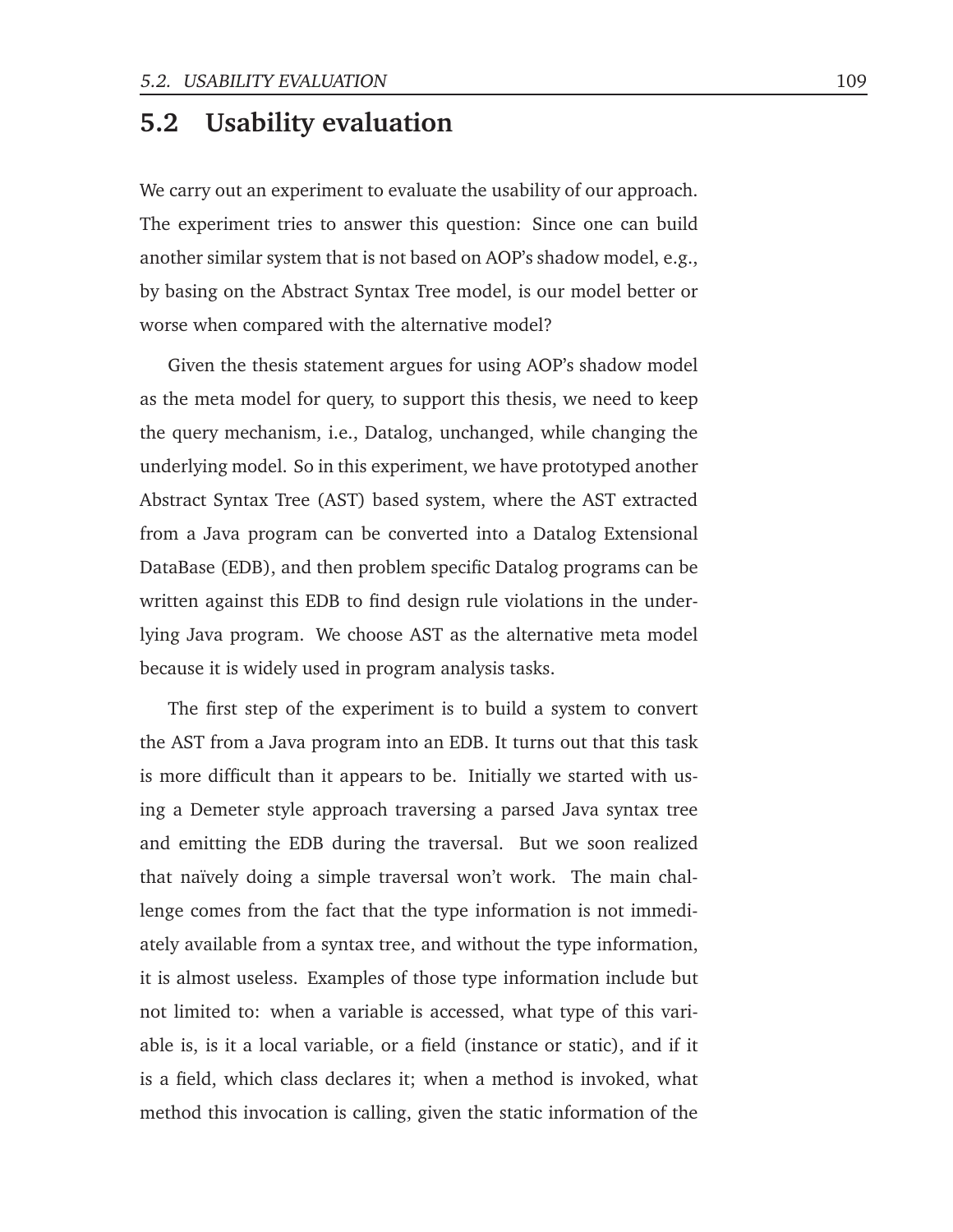call site. Getting those kind of information ready means one has to mimic what a Java compiler type checking is doing, which requires huge implementation effort and even if one does that, it is unlikely he or she can get everything right. Just as an example, it takes the Java language specification [20] a few pages just to explain the algorithm to determine which method should be called by an invocation, with many cases having to be considered.

After some research, we decided to build up this prototype system based up on an Eclipse plugin, called AST View [45], which in turn is based on the Eclipse Java Development Tools (JDT) [60]. The nice thing about this AST View tool is that it can extract AST from a Java compilation unit, and also attach the relevant type information, called *bindings*, to the corresponding AST nodes, by leveraging the deep type analysis capability provided by JDT. Bindings can be shared among different AST nodes, if several nodes happen to have the same type. So strictly speaking, this AST is no longer a tree.

We start with this AST, and then convert it into a Datalog EDB representation. Algorithm 5.1 below is our recursive algorithm that does this conversion. To do the actual conversion, one just need to call convert(root), where root is the root node of an AST.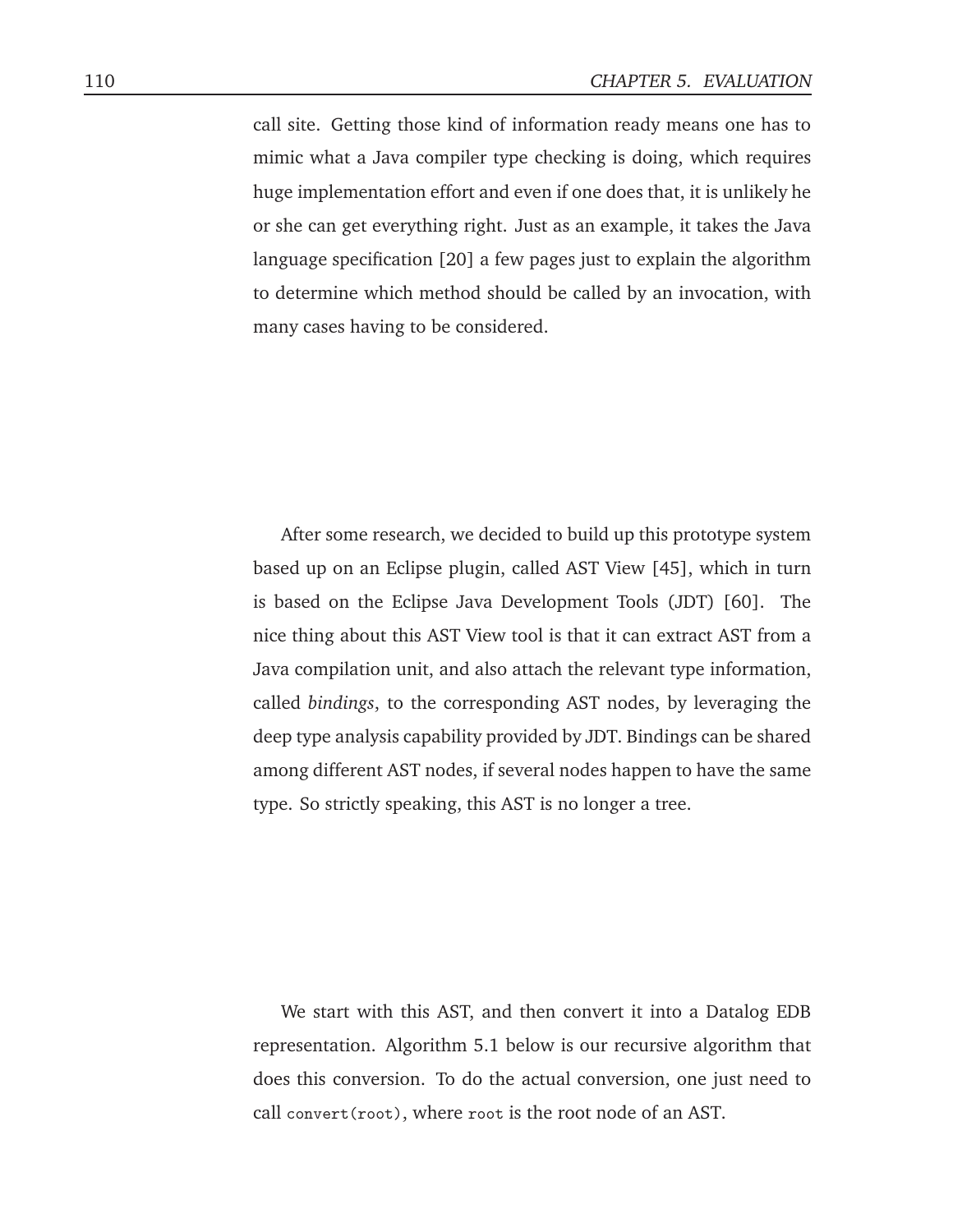```
Algorithm 5.1: Convert (N) (N is an AST node)
id \leftarrow \texttt{GetID}(N)predicateName \leftarrow \texttt{Label}(N)fields \leftarrow [id]for all p in properties of N do
  {for a property representing a binding, p will be the correspond-
  ing binding idappend p to fieldsend for
insert predicate predicateName(fields) into EDB
for all e in outgoing edges from N do
  edgePredicted\leftarrow Label(N) _ Label(e)if e is a repetitive edge then
    num \leftarrow Arrity(e)for all c in child end of e do
       insert predicate edgePredictiveName(id, Position(c), GetID(c), num)into EDB
       convert(c)end for
  else
     c \leftarrow child end of e
    insert predicate edgePredictedName(id, \text{GetID}(c)) into EDB
    convert(c)end if
end for
if n is root then
  Dump all bindings as predicates into EDB
end if
```
An EDB converted from an AST contains almost all of the syntax information about the underlying Java program, and thus the EDB can be big even for a small program. For example, for a simple Java test program with about 100 lines of code, the generated EDB has more than 150 different kinds of predicates, and the number of all of the EDB predicates reaches more than 2,200. For a reference to all the different predicates that can be generated, interested readers can find them in Section 8.3 in the Appendix.

We carried out two case studies to use this AST-based model to implement two of the design rule checkers that we have also im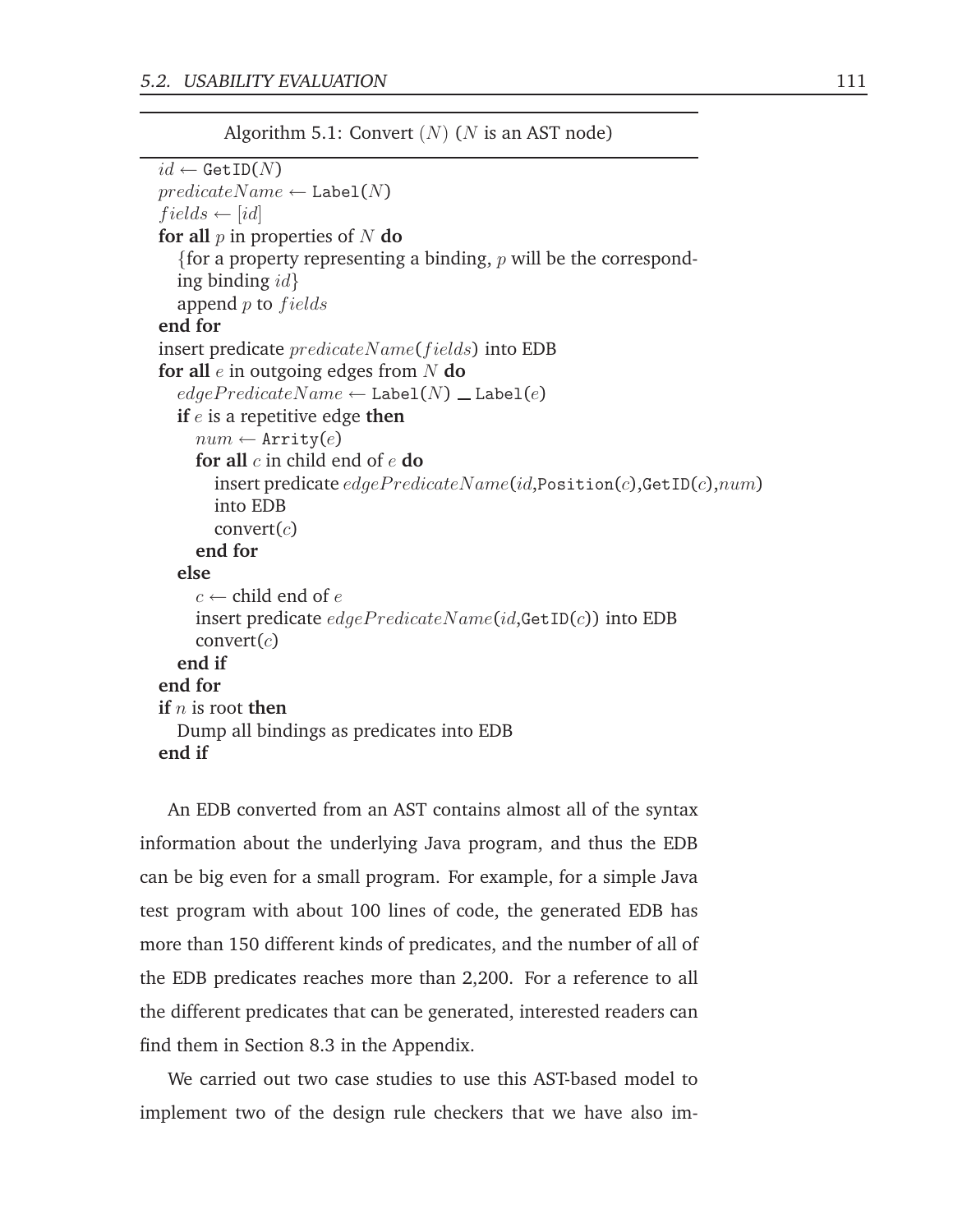plemented using our approach, and compared the implementations respectively.

# **5.2.1 Case study: Consider passing base types as parameters**

The first case study is to experiment with implementing the FxCop design rule concerning with the reusability of an API method that we have discussed in Section 5.1.1.1. To facilitate the comparison between the two implementations, we intentionally use the same algorithm as we have used earlier.

Recall that the core of the algorithm was to develop a predicate called TypeCantBeMoreAbstract that tries to find a method call inside a method body implementation such that the invoked method is not declared by any super type of a parameter type. Very soon we hit the first difficulty when implementing this predicate using the AST model, which did not exist when using our shadow based approach. The problem is how we can find a method call invoked inside a method body. Sure, each AST edge predicate has the information about which node is the parent node and which are children nodes. But using this information to find a method invoked by a method body means we have to exhaustively iterate all possible edge paths from a MethodDeclaration node to a MethodInvocation node, which is impossible to do given we have more than 150 different kinds of predicates and the depth of the AST is unbounded.

To overcome this, we had to go back to the AST to EDB conversion algorithm to generate a new predicate called HasChild(parent: ID, child:ID) that records all of the parent/child relationships. The reason this will help is that now we can write a new predicate as in Listing 5.5 to compute the transitive closure of it and thus can find all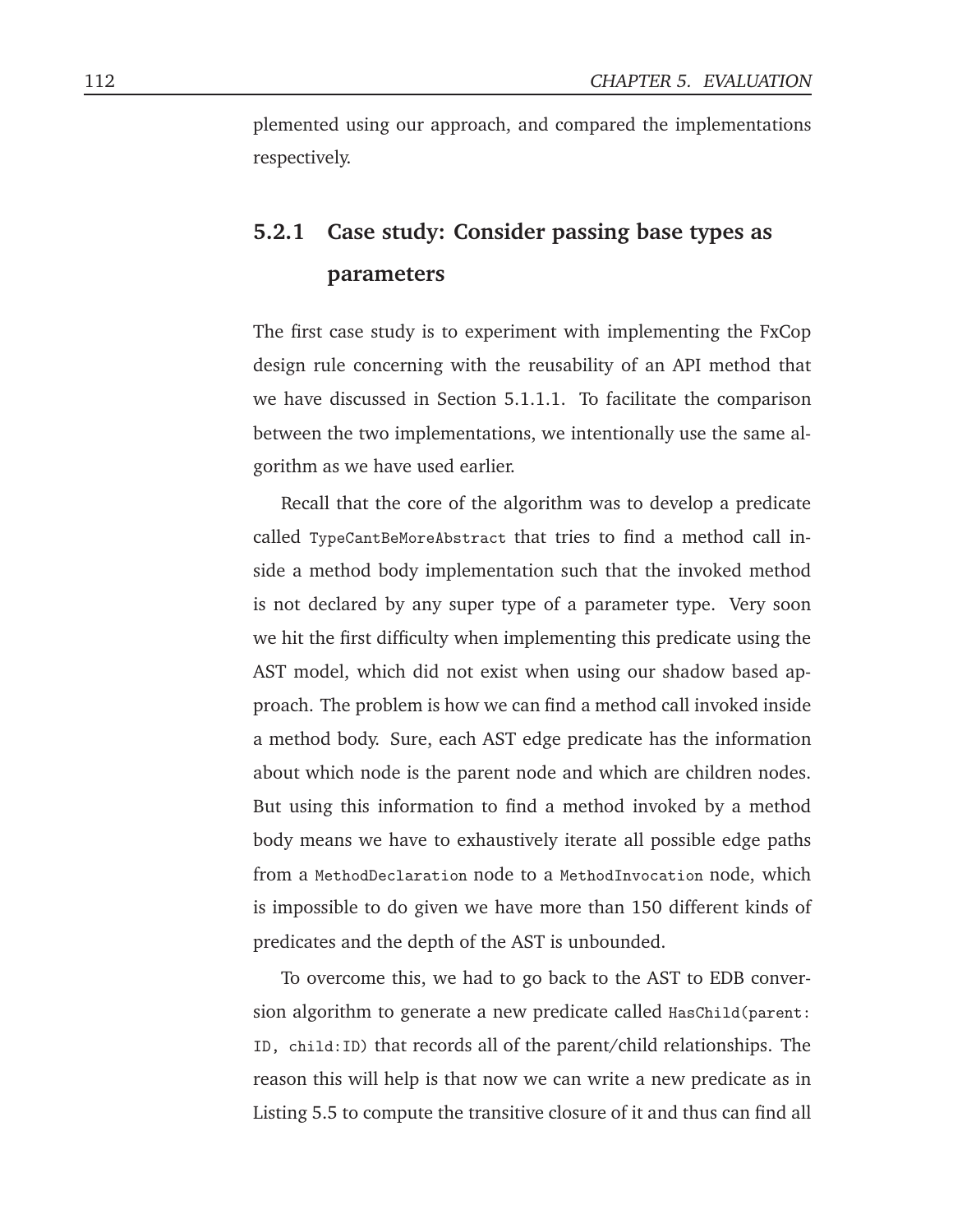method calls beneath.

Listing 5.5: Compute transitive closure of parent/child relationship

| CanReach(parent, child) :- HasChild(parent, child) . |                         |  |
|------------------------------------------------------|-------------------------|--|
| CanReach(parent, child) :- HasChild(parent, middle), |                         |  |
|                                                      | CanReach(middle.child). |  |

It is worthwhile pointing out that even this is not exactly right. In this particular case, CanReach will find more method invocations than necessary since it follows every edge, e.g., it will mistakenly pick up a method call invoked inside an inner class defined within the source method implementation body, and this is wrong. In this case study, we use CanReach as an estimate of the precise result and ignore such kinds of edge cases.

After we get this issue resolved, implementing this design rule checker amounts to figuring out the right predicates to use among the over 150 different kinds of predicates. Our experience suggests this is much more challenging than using our shadow model based approach. Listing 5.6 is the code that implements this checker.

```
Listing 5.6: Passing base types as parameters checker in AST model
```

```
MethodParamTypeAt(m,p,t) :- MethodDeclaration_PARAMETERS(m,p,arg,_),
2 SingleVariableDeclaration(arg,m,_,_,_),
                       SVD_TypeBinding(arg,t) .
4 SVD_TypeBinding(arg,t) :- SingleVariableDeclaration_TYPE(arg,at),
                       SimpleType(at,_,t) .
6 MethodParameterTypes(m,t) :- MethodParamTypeAt(m,_,t).
  Type CantBeMoreAbstract(m,t) :- MethodDeclaration(m,_,_,_,\_),8 CanReach(m,call), MethodInvocation(call,_,_,b),
                       MethodBinding(b, \_,\_,\_,\,tb,\_,\_,\_,\),
10 MethodDeclaration(callee, b, b, b, b, b, b, b, b, c),
                       TypeDeclaration(t,_,tb,_),
12 SuperTypeHasDeclaration(t,callee).
  Type CantBeMoreAbstract(m,t) :- MethodDeclaration(m,_,_,\_),14 CanReach(m, v),
```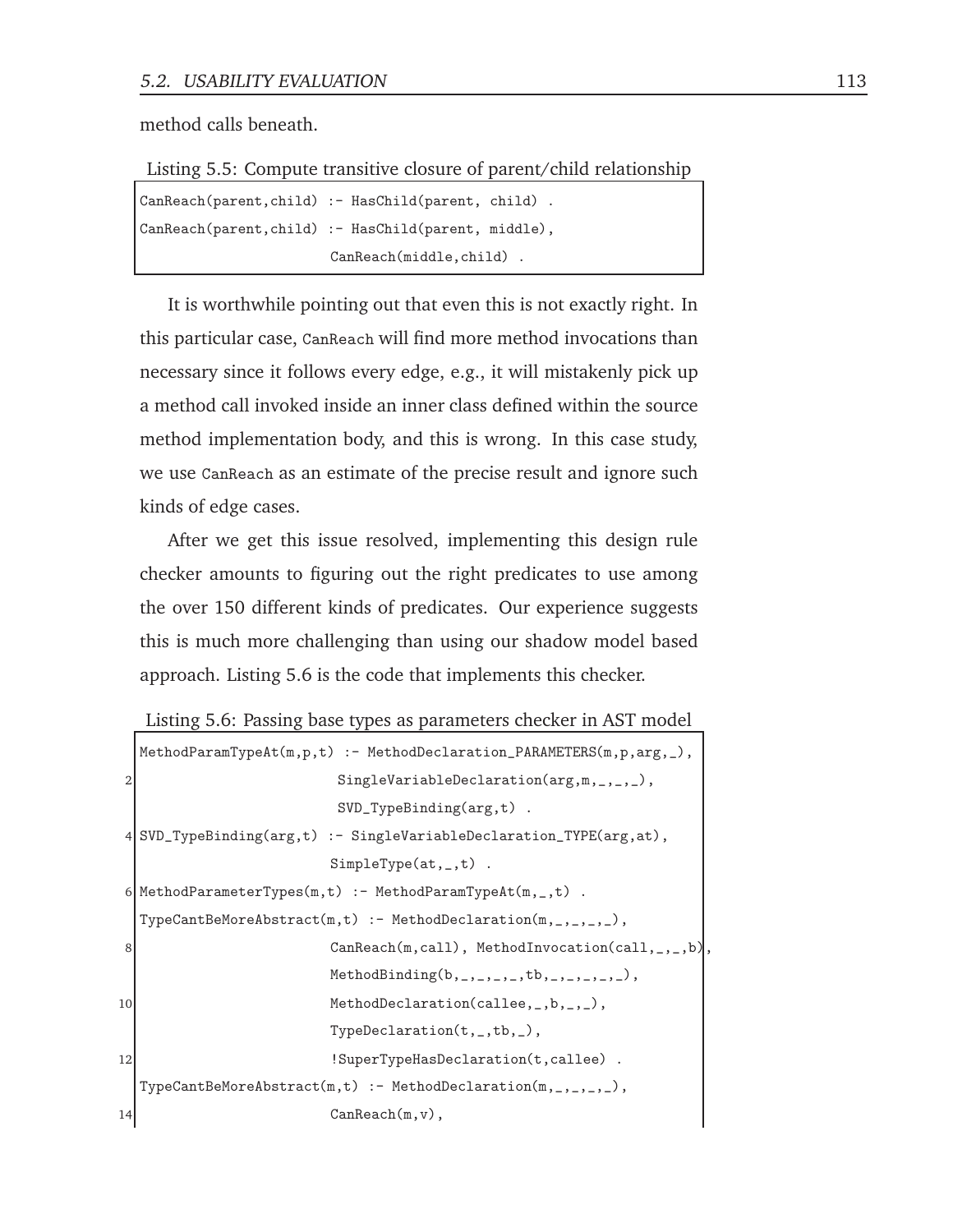```
Variable Binding(v, ..., 1, ..., 1, ..., ..., t, ...).
16 SuperTypeHasDeclaration(t,m) :- TypeDeclaration(t,_,tb,_),
                               SuperType(tb,tsupb),
18 TypeDeclaration(t2,_,tsupb,_),
                               CanReach(t2,m2), MethodDeclaration(m2,_,_,_,_),
20 MethodsMatchSig(m,m2).
22 \mid \text{MethodsMatchSig(m1,m2)} := \text{MethodDeclaration(m1,_,b1,0,_,)}MethodDeclaration(m2,_,b2,0,_),
24 MethodBinding(b1,n,_,_,_,_,_,_,_,_,_),
                               MethodBinding(b2,n,_,\_,-,-,-,-,-,-,-),
26 | NotMatchSig(m1,m2), !EQID(m1,m2) .
  \texttt{NotMatchSig(m1,m2)} := \texttt{MethodDeclaration\_PARAMETERS(m1,_,n1)},28 MethodDeclaration_PARAMETERS(m2,_,_,n2),
                           ! EQNUM(n1, n2).
30 NotMatchSig(m1,m2) :- MethodParamTypeAt(m1,p,t1),
                           MethodParamTypeAt(m2,p,t2),
32 \qquad \qquad \qquad \qquad \qquad \qquad \qquad \qquad \qquad \qquad \qquad \qquad \qquad \qquad \qquad \qquad \qquad \qquad \qquad \qquad \qquad \qquad \qquad \qquad \qquad \qquad \qquad \qquad \qquad \qquad \qquad \qquad \qquad \qquad \qquad \qquad \qquad \qquad \qquad \qquad \qquad \qquad 
  MethodShouldUseBase(m) :- MethodParameterTypes(m,t),
34 TypeCantBeMoreAbstract(m,t),ClassOrInterface(t).
```
The implementation basically keeps the same algorithm structure as we have used in our shadow based implementation. But we think readers will agree that this implementation is much harder to understand than our earlier solution, as there are much detailed predicates that need to be grasped. We just point out a few important points to help readers digest this.

The implementation relies heavily on several binding predicates to retrieve important type related information. For example, MethodBinding predicates tell us which method an invocation is calling and which method declaration has declared it; the VariableBinding predicate tells us if a variable access is actually accessing a field, and if so, which class has declared it.

When comparing this implementation with our earlier shadow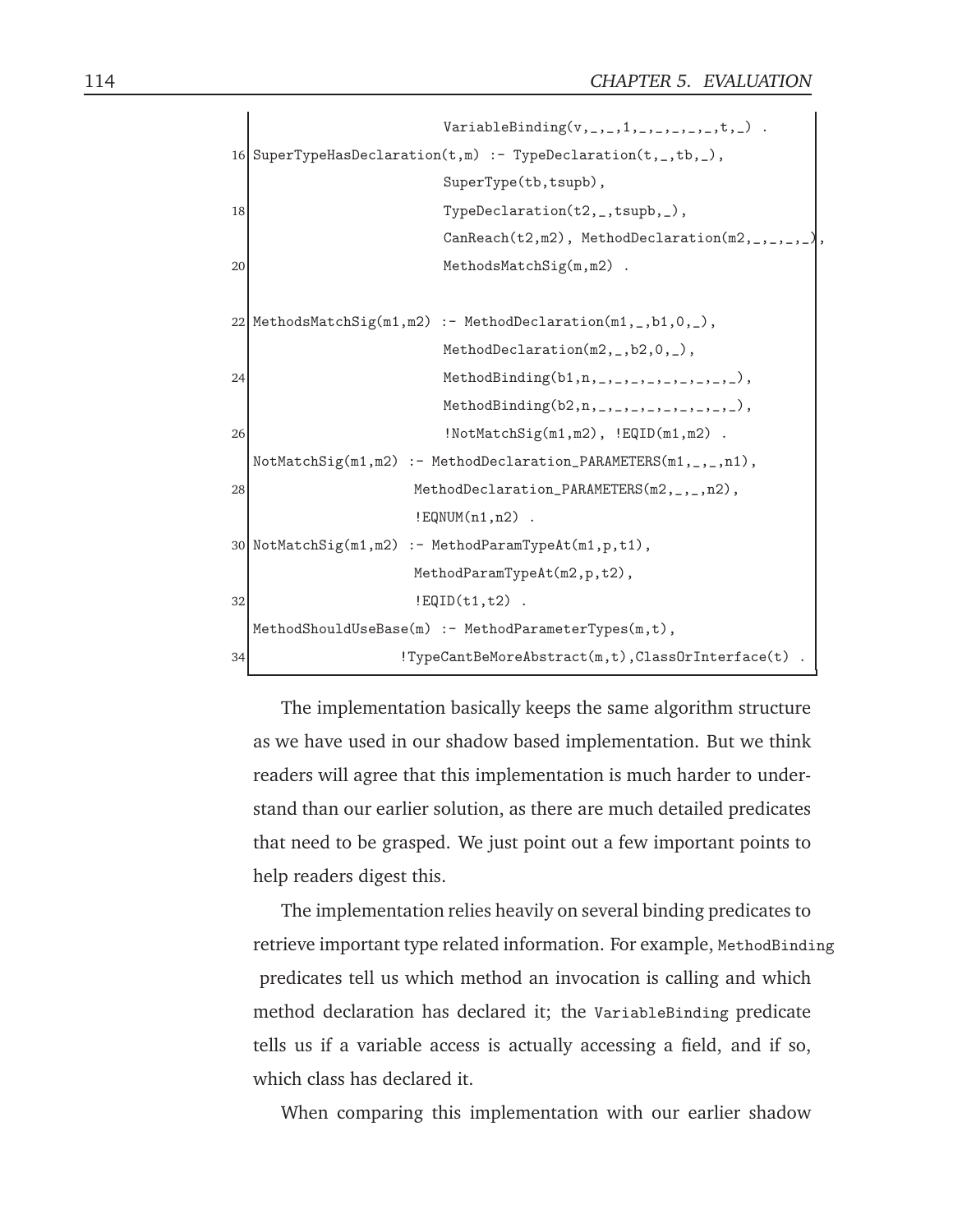based implementation, besides this one is harder to understand, it is also obvious that it is much longer. This implementation has used 37 Datalog literals on the right hand sides of the inference symbols, while our earlier solution only used 20 Datalog literals. Also when writing this implementation, it was annoying to us that we had to deal with a lot of syntax details that are not directly relevant to the checking logic. For example, to define the predicate at line 1, we had to figure out we needed to go through the SingleVariableDeclaration node to get the type of one method parameter.

#### **5.2.2 Case study: Law of Demeter checker**

The second case usability comparison is done through implementing the static Law of Demeter (LoD) checker using the AST based model and compare it with the implementation using our proposed solution presented earlier. Again, to facilitate the comparison between the two implementations, we intentionally use the same algorithm as we have used earlier.

To make it convenient for readers to understand the code while connecting it with the LoD, we incorporate the definition of the static form of LoD here.

The static form of the LoD states that in the interest of decreasing coupling between classes, in the implementation of a method of a class, one can only call methods on the following set of types:

- the class itself;
- the types of the class's fields;
- the types of the method's formal parameters;
- the classes whose constructors are invoked in the method implementation;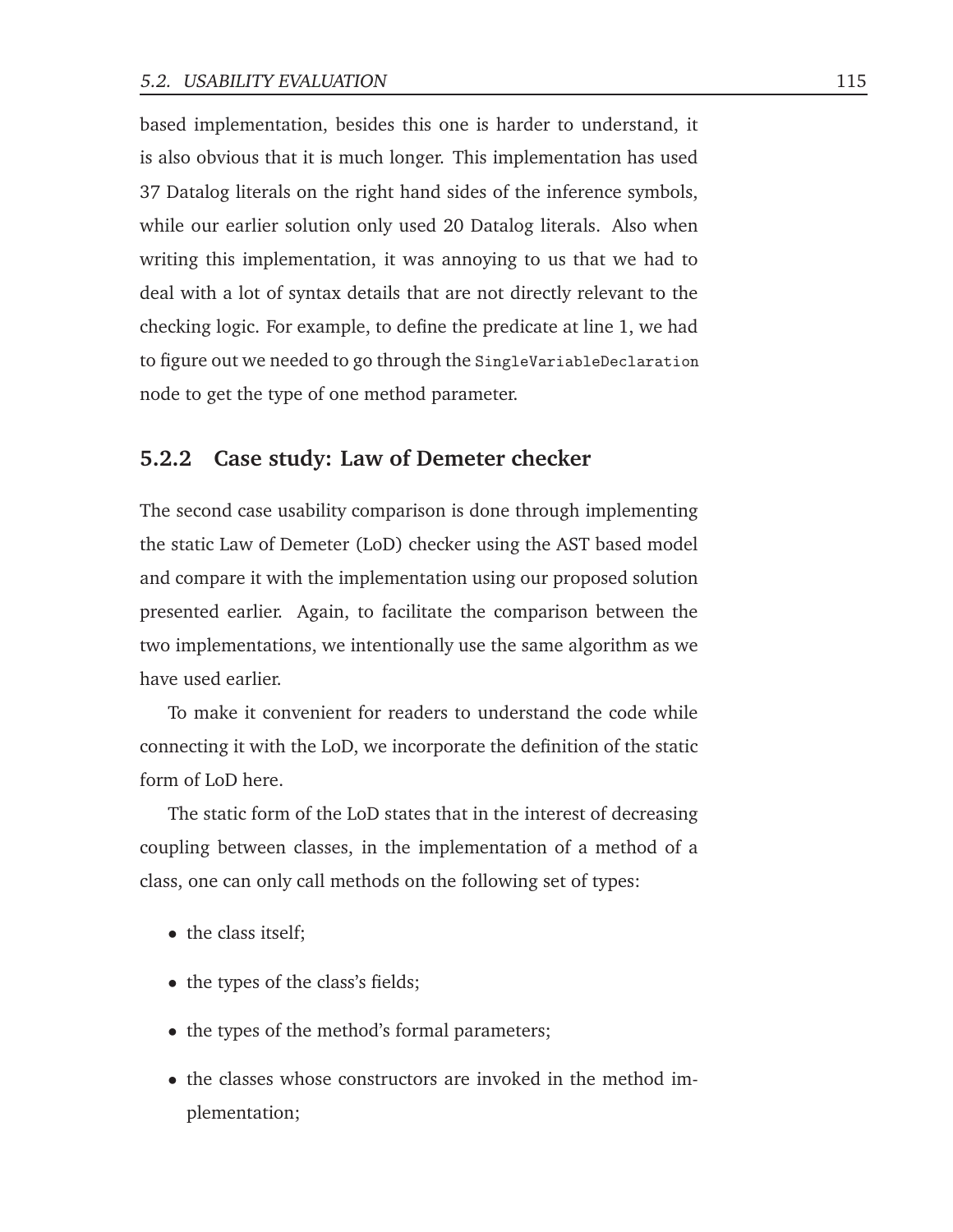• the return types of the methods called by the method.

Listing 5.7 is our Datalog implementation of the LoD checker basing on the AST model.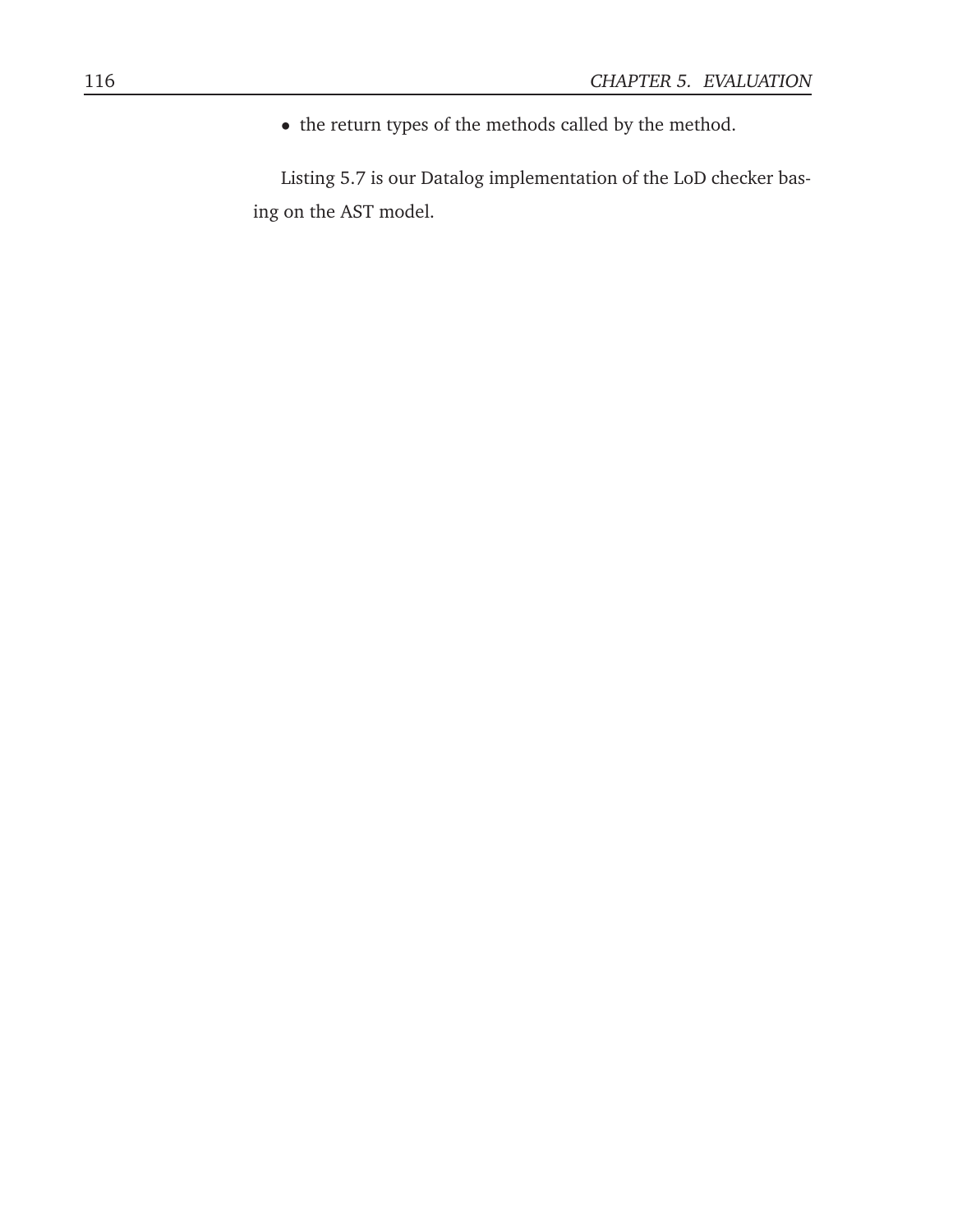Listing 5.7: LoD checker in AST model

```
LoDivolate(c) :- MethodInvocation(c,_,_), !LoDConform(c).
2 TargetType(target,t) :- SimpleName(target,t, _,_).
  TargetType(target,t) :- ThisExpression(target,t) .
4 CallWithTargetType(c,t) :- MethodInvocation(c,_,_),
                    MethodInvocation_EXPRESSION(c,target),
                    TargetType(target,t) .
  CallWithinClass(c,t) :- MethodInvocation(c,...), CanReach(td,c),
8 TypeDeclaration(td,t, 2) .
  LoDConform(c) :- CallWithTargetType(c,t), CallWithinClass(c,t).
10 ClassHasFieldType(t,ft) :- TypeDeclaration(td,t,_),
                         TypeDeclaration_BODY_DECLARATIONS(td,_,fd,_),
12 FieldDeclaration(fd), SimpleType(st,ft),
                          FieldDeclaration_TYPE(fd,st).
14 LoDConform(c) :- CallWithTargetType(c,t), CallWithinClass(c,ct),
                 ClassHasFieldType(ct,t) .
16 CallWithinMethod(c,md) :- MethodInvocation(c,_,_), CanReach(md,c),
                 MethodDeclaration(md, _{-}, _{-}).
18 ContextHasArgType(md, at) : - MethodDeclaration(md, _, _, _),
                 MethodDeclaration_PARAMETERS(md,_,arg,_),
20 SingleVariableDeclaration(arg, _, _, _),
                 SingleVariableDeclaration_TYPE(arg,st),
22 SimpleType(st, at).
  LoDConform(c) :- CallWithinMethod(c,md), CallWithTargetType(c,t),
24 ContextHasArgType(md,t).
  ContextUse sCType(md, ct) :- MethodDeclaration(md, _{-}, _{-}, _{-}),
26 CanReach(md, constr),
                 ClassInstanceCreation(constr,_,mb),SimpleType(st,ct),
28 MethodBinding(mb, _, _, 1, _, _, _, _, _, _, _),
                 ClassInstanceCreation_TYPE(constr,st).
30 LoDConform(c) :- CallWithinMethod(c,md),CallWithTargetType(c,t),
                 ContextUsesCType(md,t) .
32 ContextUsesReturnType(md,rt) :- CallWithinMethod(c,md),
                 MethodInvocation(c,rt,_).
34 LoDConform(c) :- CallWithinMethod(c,md),CallWithTargetType(c,t),
                 ContextUsesReturnType(md,t) .
```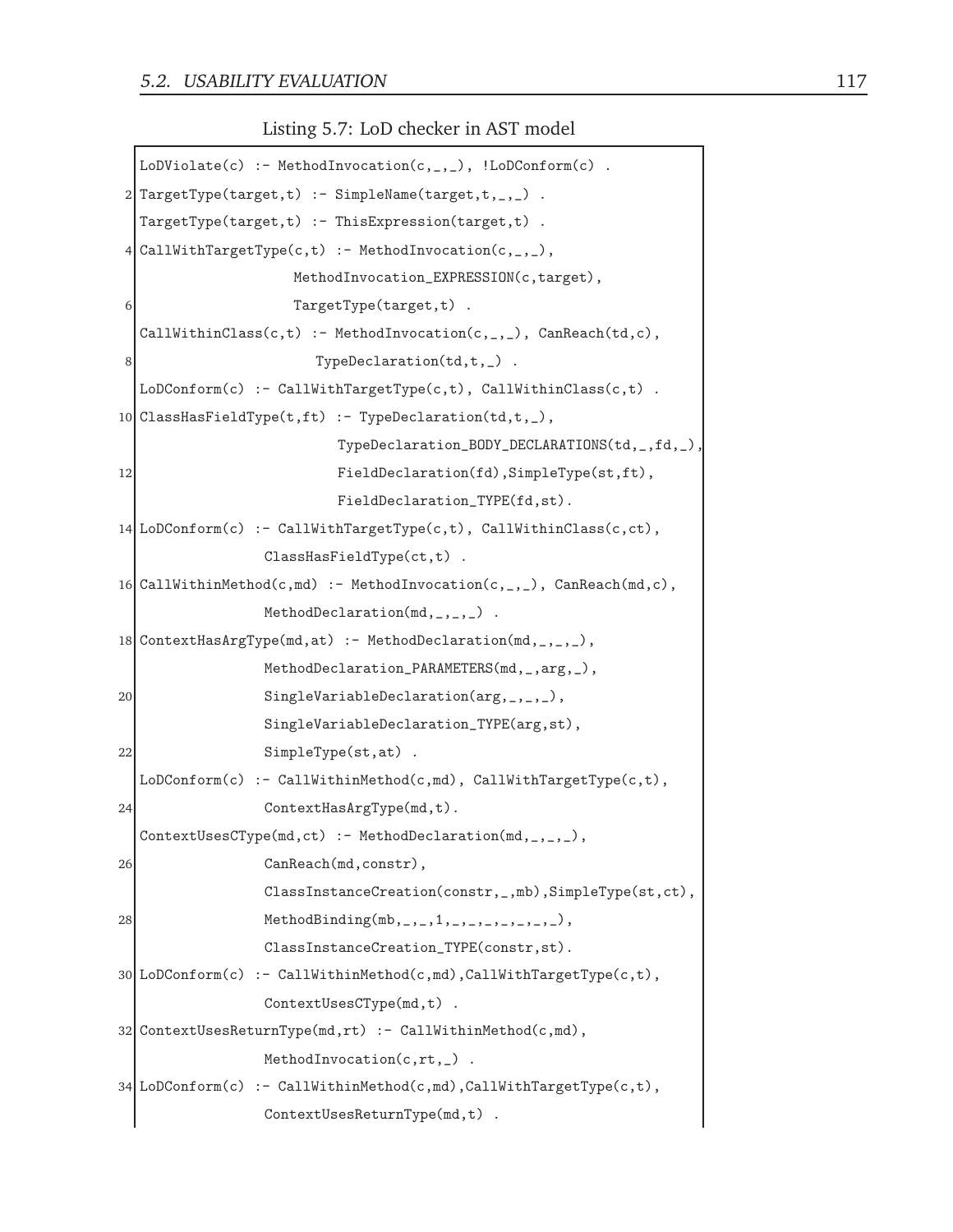In the code, the five LoDConform predicate definitions appearing at line 9, 14, 23, 29, and 33 correspond to the five cases of the allowed LoD target types respectively.

The code uses 43 Datalog literals on the right hand sides of the inference symbols, and our implementation based on shadow model uses 29 literals. More importantly, as it is also evident from the previous case study, the AST based approach forces the user to take care of tiny syntactical details, which makes it harder to program and error prone. As such a concrete example, in our first version of this implementation, we did not have the second TargetType predicate at line 3. The checker failed to mark a method call on this type as an allowed call, even though we had the case be allowed as encoded in the LodConform predicate at line 9. Only after a careful study of the tree structure again, did we find out that an access to the this variable has a different expression node representation than a regular variable access. The latter is being presented as a node with label SimpleName, and the former is being presented as a node with label ThisExpression. It was necessary to add the second TargetType rule to accommodate this scenario.

An important implication of having to take care of syntactical details is that when we want to make queries to access information by doing joins on a few predicates, the exact traversal paths have to be right. When we programmed under this model, we had to frequently check the AST tree structure to make sure everything is right.

#### **5.2.3 Conclusions from the experiment**

Through the usability experiment, we conclude that the implementation by using our proposed approach is superior to the implementa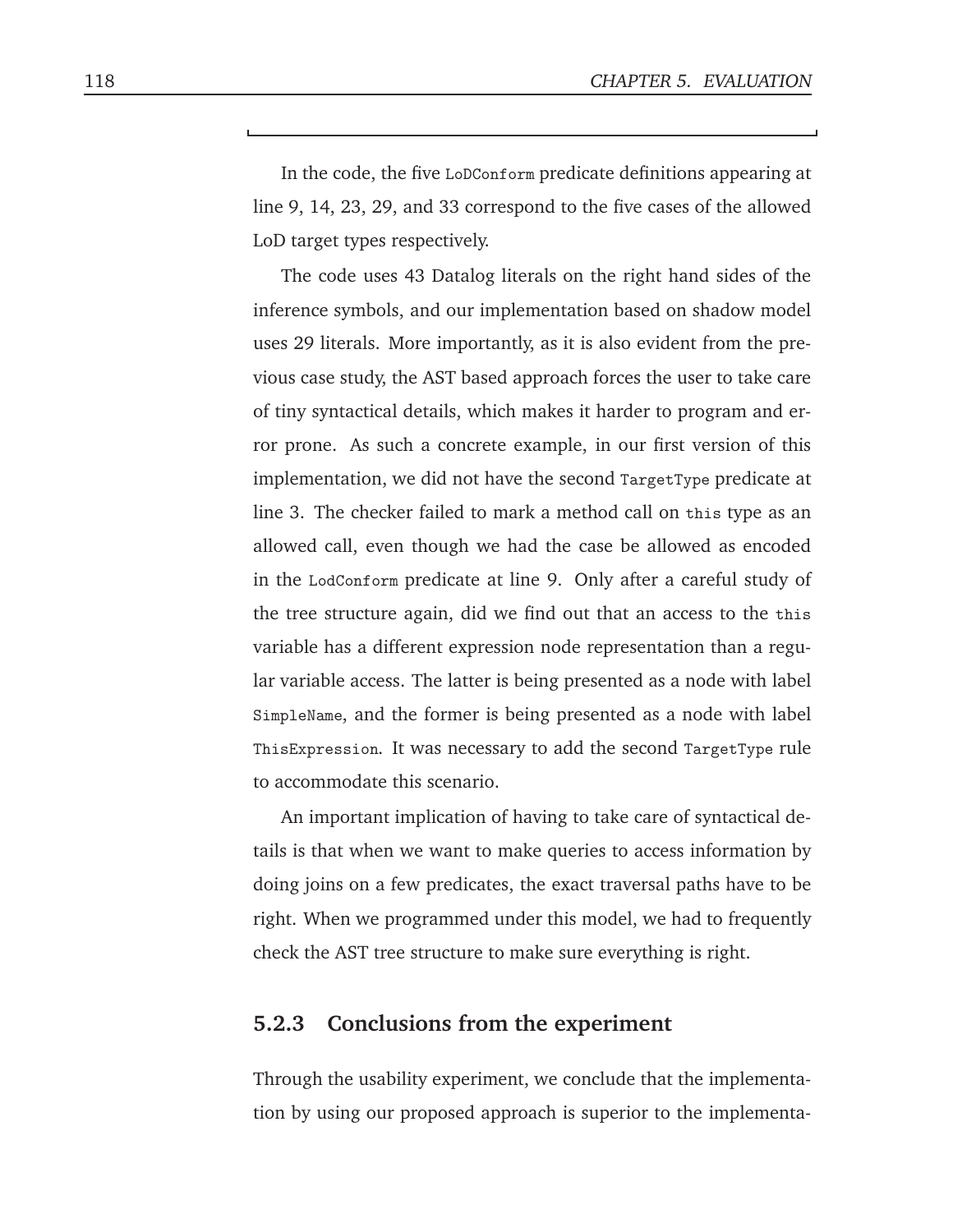tion by using the AST based approach in the following aspects:

- Our implementations tend to be more succinct and easier to understand. In particular, in the two case studies, using our approach, the implementations of the checkers respectively use 66% and 38% less Datalog literals than the checkers in the AST based approach.
- Our approach lets users focus on algorithm development other than on syntactical details.
- It is a challenging task to figure out which predicates one should use among more than 150 different AST-based predicate kinds.
- It is a challenging task to write queries against complicated AST structures.

We have to point out, however, that since the AST model provides richer information than what the shadow model presents, it can enable more design rule checker implementations than otherwise possible. For example, the *some methods should only be invoked inside doPrivileged block* rule checker that is in the FindBugs evaluation study could not be done by using our approach, but one should be able to implement such a checker using the AST based approach. But those object/flow sensitive analysis still could not be done by simply querying the AST based model, which has the same limitation as our approach on this aspect. The user will have to switch to more semantic based data/control flow analysis tools to achieve this kinds of tasks.

## **5.3 Performance evaluation**

Performance/scalability was one of the main design considerations when we started to build the system. It is important to evaluate the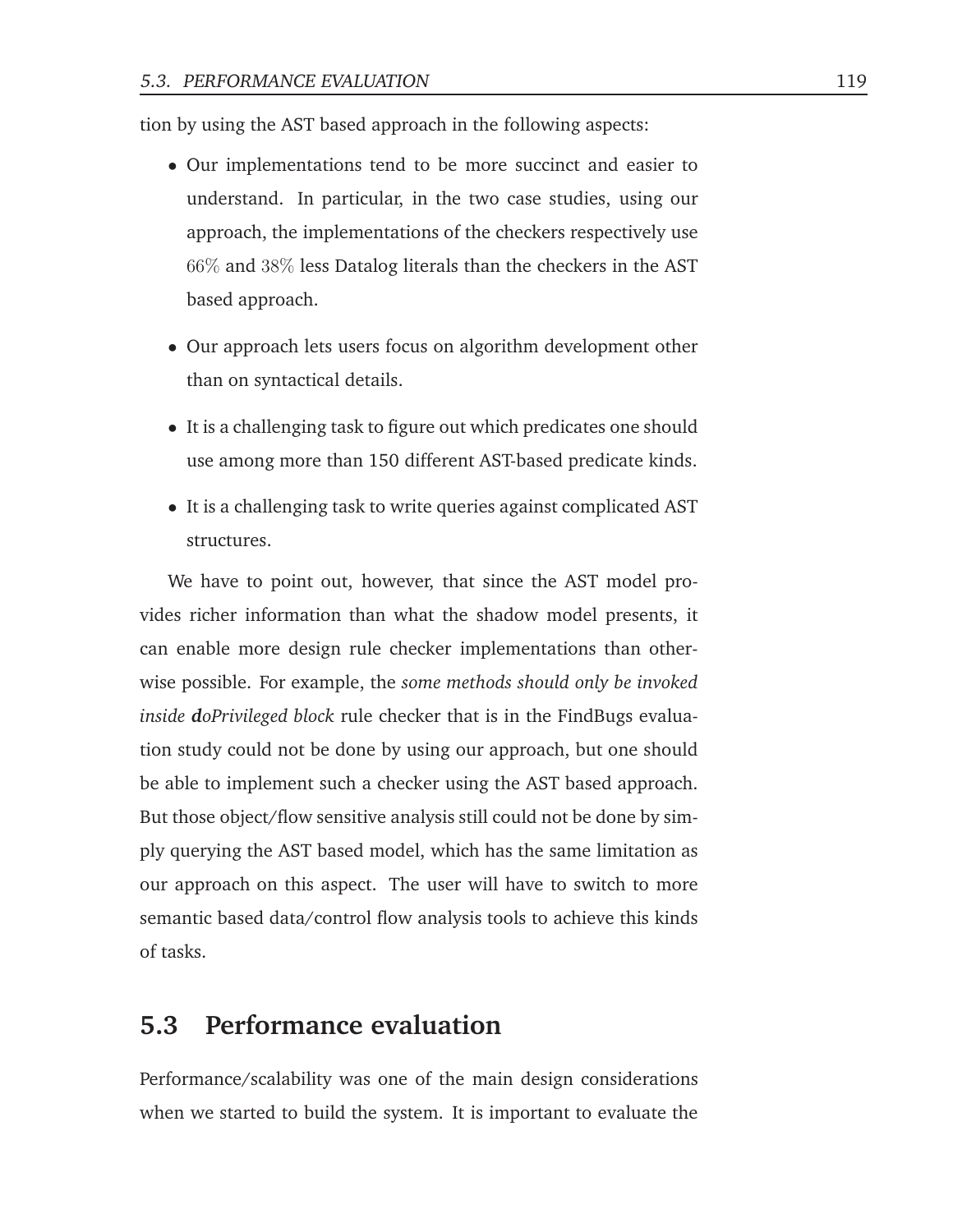performance of the system and how well it can scale to large real world program sizes.

### **5.3.1 Performance of analyzing Java benchmarks**

We measure the performance of the system by running a few queries on the following 8 benchmarks. The benchmarks are real world Java applications in the form of JAR files that we downloaded from *Source-Forge.net* or from *Eclipse.org*. Table 5.4 lists the 8 benchmarks and their sizes, ordered by the lines of code (LOC). The number of methods is the number of the method definitions (with method bodies) that a benchmark provides. The sizes vary from 929 methods to 18,221 methods, and in terms of the lines of code, they vary from 10KLOC to 505KLOC.

| Benchmark         | Abstract                | Number of $\overline{\phantom{a}}$ | Lines of Code |
|-------------------|-------------------------|------------------------------------|---------------|
|                   |                         | methods                            | (KLOC)        |
| JUnit             | Unit testing framework  | 928                                | 10            |
| PdfSam            | PDF split/merge tool    | 1012                               | 45            |
| iText             | Java PDF library        | 4603                               | 136           |
| FindBugs          | Bug finding tool        | 9077                               | 186           |
| <i>iFreeChart</i> | Java chart library      | 7045                               | 217           |
| Saxon-HE          | XSLT/XQuery Processor   | 10268                              | 265           |
| JDT-core          | JDT core library        | 16302                              | 435           |
| Weka              | A machine learning tool | 18233                              | 505           |

Table 5.4: Summary of the benchmarks

Table 5.5 lists the queries that we run against the benchmarks and their abstracts. Each query is given a short-name code so that we can refer them later in tables.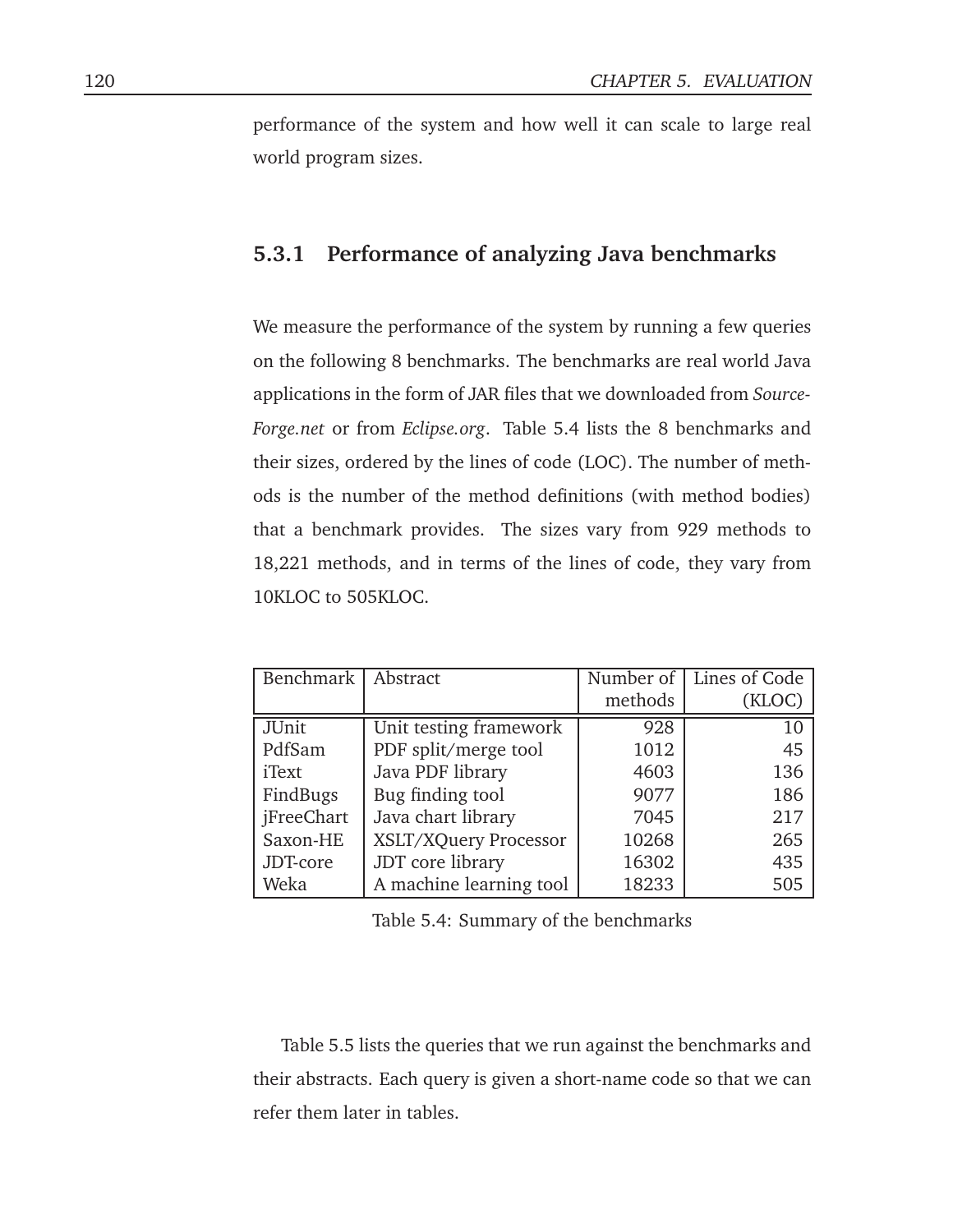| Query (code)     | Abstract                                        |
|------------------|-------------------------------------------------|
| CheckHashEq (CH) | Query to see if every equals method has an      |
|                  | accompanying hashCode method                    |
| CheckFields (CF) | Query to see if every couple of equals/hashCode |
|                  | uses the same set of fields                     |
| HideBase (HB)    | Query to see if a subclass's method will hide a |
|                  | superclass' method                              |
| PassBase (PB)    | Query to see if a method parameter's type can   |
|                  | be more abstract                                |
| LoD (LoD)        | The Law of Demeter query                        |
| AspectJQ (AQ)    | A query equivalent of AspectJ pointcut          |
|                  | $execution(* Collection.add*()$                 |

Table 5.5: Summary of the queries

Our tool is integrated with the whole AspectJ compiler compilation and weaving process, but in this evaluation, we are primarily interested in the running time of the Datalog solving part itself. So in the experiment, we isolate the Datalog solving part from the rest of the compilation process, and the running time presented here is referring to the time for the Datalog solver to solve the generated shadow database and to compute the results. The benchmarks were run on an Intel Pentium-4 3.0GHz single processor machine running the Linux operating system and the JRE 1.6 with 1GB of physical memory. Unless otherwise specified, the JVM is started with 1GB memory as the maximum allowed heap space.

Table 5.6 lists the running time of each query on every benchmark. Due to the space constraint, the queries are identified using the codes listed in Table 5.5. Figure 5.1 is the chart to visualize the same data. From those experiments, we conclude that our approach can indeed scale to large real world applications. Earlier similar work [5] only established running time on benchmarks up to 100K lines of code, on less diversified queries.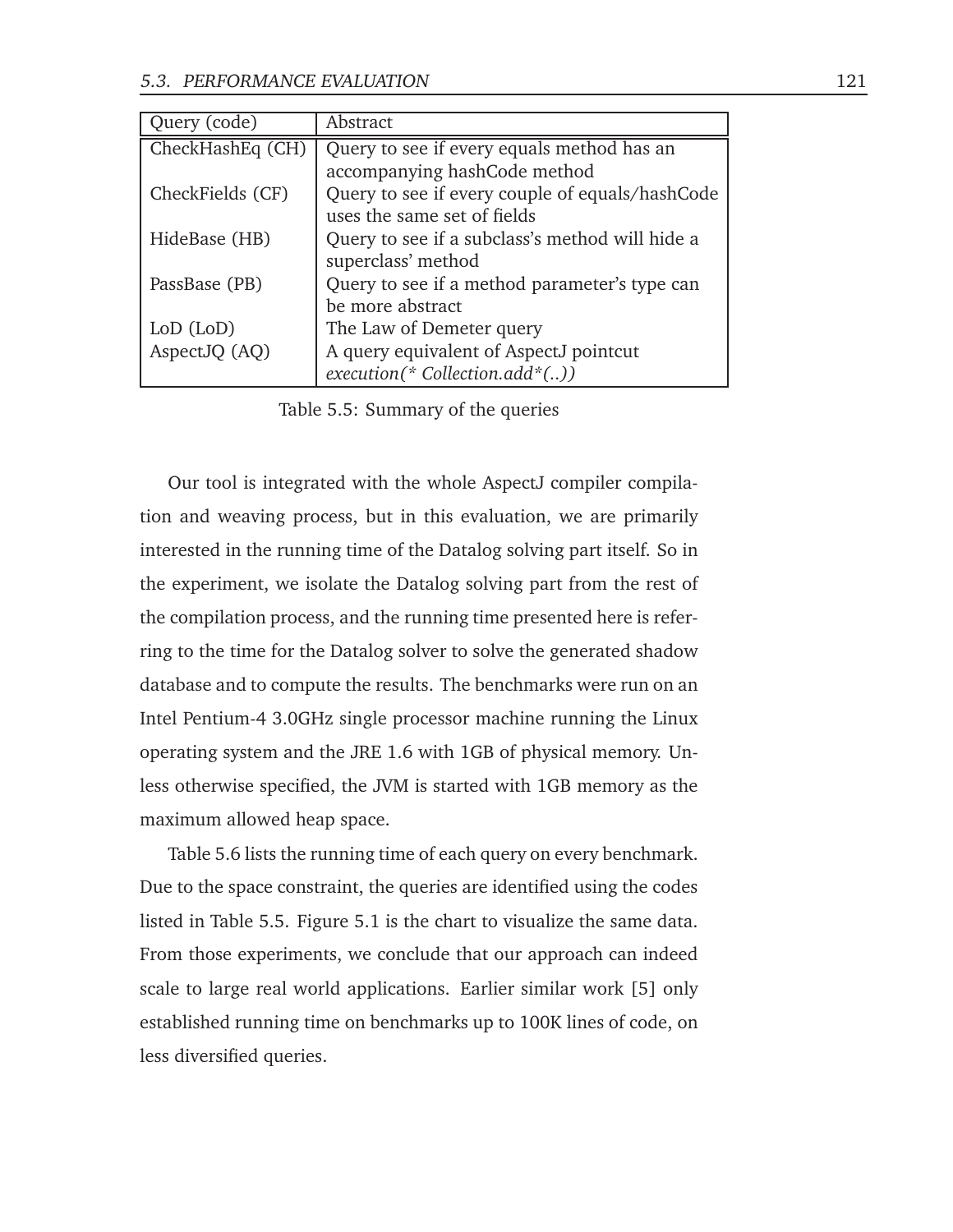| Benchmark         | Size   | Running Time for Query (s) |      |        |       |                  |      |
|-------------------|--------|----------------------------|------|--------|-------|------------------|------|
|                   | (KLOC) | <b>CH</b>                  | CF   | $HB^*$ | $PB*$ | $\mathrm{LOD}^*$ |      |
| JUnit             | 10     | 1.4                        | 1.6  | 5.7    | 2.9   | 2.9              | 1.5  |
| PdfSam            | 45     | 1.4                        | 2.5  | 8.6    | 6.7   | 5.4              | 2.6  |
| iText             | 136    | 3.6                        | 10.3 | 28.9   | 14.6  | 18.1             | 6.9  |
| FindBugs          | 186    | 7.0                        | 14.2 | 100.2  | 34.9  | 37.4             | 20.2 |
| <b>JFreeChart</b> | 217    | 7.9                        | 11.1 | 48.1   | 20.3  | 21.3             | 10.3 |
| Saxon-HE          | 265    | 8.0                        | 15.9 | 56.4   | 26.0  | 33.0             | 13.4 |
| JDT core          | 435    | 12.0                       | 45.2 | 177.1  | 59.5  | 95.4             | 31.1 |
| Weka              | 505    | 13.8                       | 38.8 |        | 74.4  | 346.4            | 37.2 |

Table 5.6: Running time of queries on benchmarks



Figure 5.1: Chart of running time of queries on benchmarks

In Table 5.6, there are four queries that are marked with <sup>\*</sup>, which indicates that we have used explicit BDD variable orders in the experiments, instead of using the default one determined by the *bddbddb* solver. As we know that BDD variable ordering has significant impacts on the size of the result BDD diagrams, yet determining the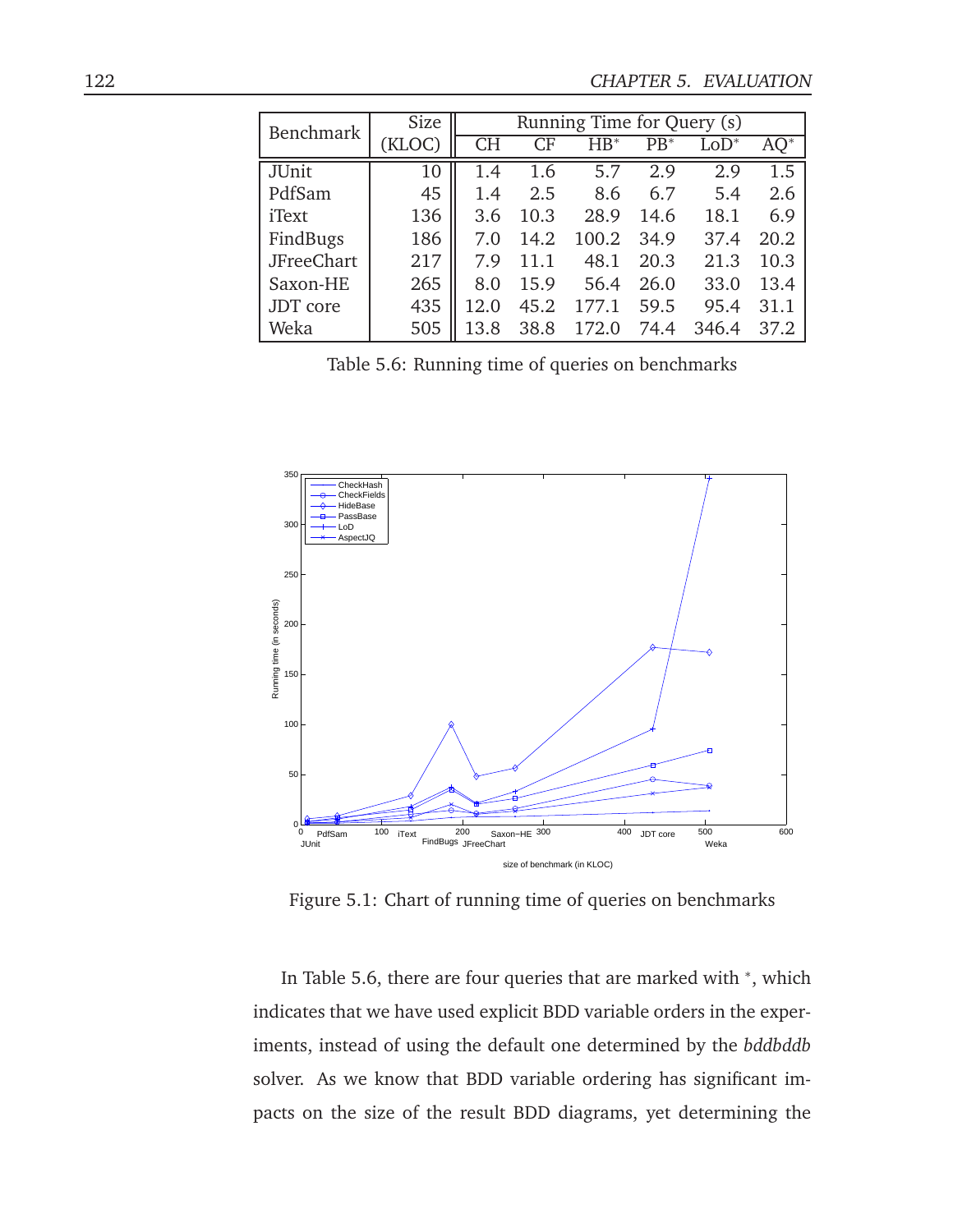optimal order is an NP-complete problem [9] unfortunately. Several heuristics about variable ordering have been suggested to help speed up the solving [1, 12]. We found one heuristic to be particularly effective in our experiments, i.e., when there are equality relations on fields, their variable encoding should be interleaved. This applies to many join operations that we have in those four queries.

# **5.3.1.1 Performance impact of BDD variable ordering**

As having been mentioned earlier, we have used explicit BDD variable orderings in 4 queries in this performance study. In all of the 4 cases, the variable orderings involve interleaving the bits of the variables between which there is an equality relationship, such as there is a relational join operation on them. The performance impact of using this particular ordering technique is significant, as evident from the following table. Table 5.7 summarizes the query speed up ratios for the 4 queries on the 8 benchmarks after using explicit BDD variable orderings. For each query, let the query time when using explicit ordering be  $T<sub>O</sub>$ , and the query time without using explicit ordering be  $T_{NO}$ , the query speed up ratio is  $\frac{1/T_O - 1/T_{NO}}{1/T_{NO}} = \frac{T_{NO} - T_O}{T_O}$  $\frac{o- T_O}{T_O}$  .

| <b>Benchmark</b>  | Size   |        | Speed up ratio |        |         |  |  |  |
|-------------------|--------|--------|----------------|--------|---------|--|--|--|
|                   | (KLOC) | HB     | PB             | LoD    | AQ      |  |  |  |
| <b>JUnit</b>      | 10     | 1.8%   | 186.2%         | 82.8%  | 146.7%  |  |  |  |
| PdfSam            | 45     | 15.1%  | 177.6%         | 107.4% | 207.7%  |  |  |  |
| <i>i</i> Text     | 136    | 144.6% | 559.6%         | 242.5% | 558.0%  |  |  |  |
| FindBugs          | 186    | 202.3% | 1422.3%        | 767.9% | 910.9%  |  |  |  |
| <b>JFreeChart</b> | 217    | 205.2% | 931.0%         | 331.5% | 640.8%  |  |  |  |
| Saxon-HE          | 265    | 445.0% | 1346.9%        | 513.3% | 952.2%  |  |  |  |
| JDT core          | 435    | 338.9% | 1858.5%        | 412.6% | 1463.0% |  |  |  |
| Weka              | 505    | 436.3% | 1517.5%        | 178.9% | 1623.7% |  |  |  |

Table 5.7: Query speed up ratio when using explicit BDD variable ordering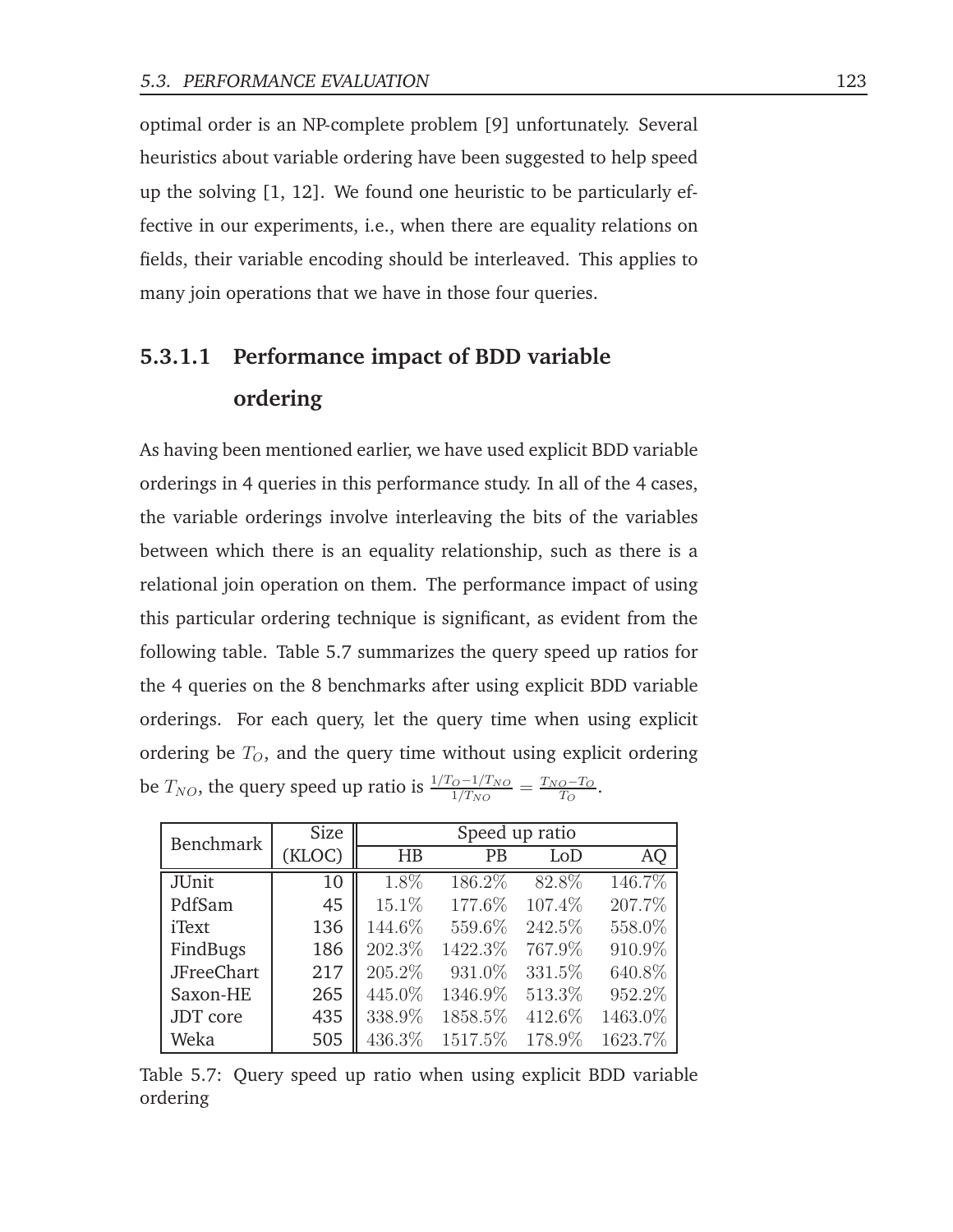As can be seen from the table, after using the explicit variable ordering technique, the queries typically run several times faster than using the default orderings determined by the solver. In the best case of query PB on benchmark JDT core, the explicit ordering delivers a speed up ratio of more than 18 times!

# **5.3.1.2 Performance impact of memory made available**

In Table 5.6, the running time have been collected with the Datalog solver being allowed to use up to 1GB memory, as this is the memory size suggested by the solver (*bddbddb*). It is interesting to see how a query time changes, if there is any change, when the Datalog solver is given different memory upper bounds. To see it, we have chosen one query, i.e., query CF, and collect the running time of the query on the 8 benchmarks above, under the conditions of the Datalog solver being given different memory limits. In this study, the given memory limits are 64MB, 128MB, 256MB, 512MB, and 1GB respectively. Table 5.8 summarizes the running time of query CF on the benchmarks under different memory conditions. In the table, OOM stands for the query for the given benchmark running out of the memory limit.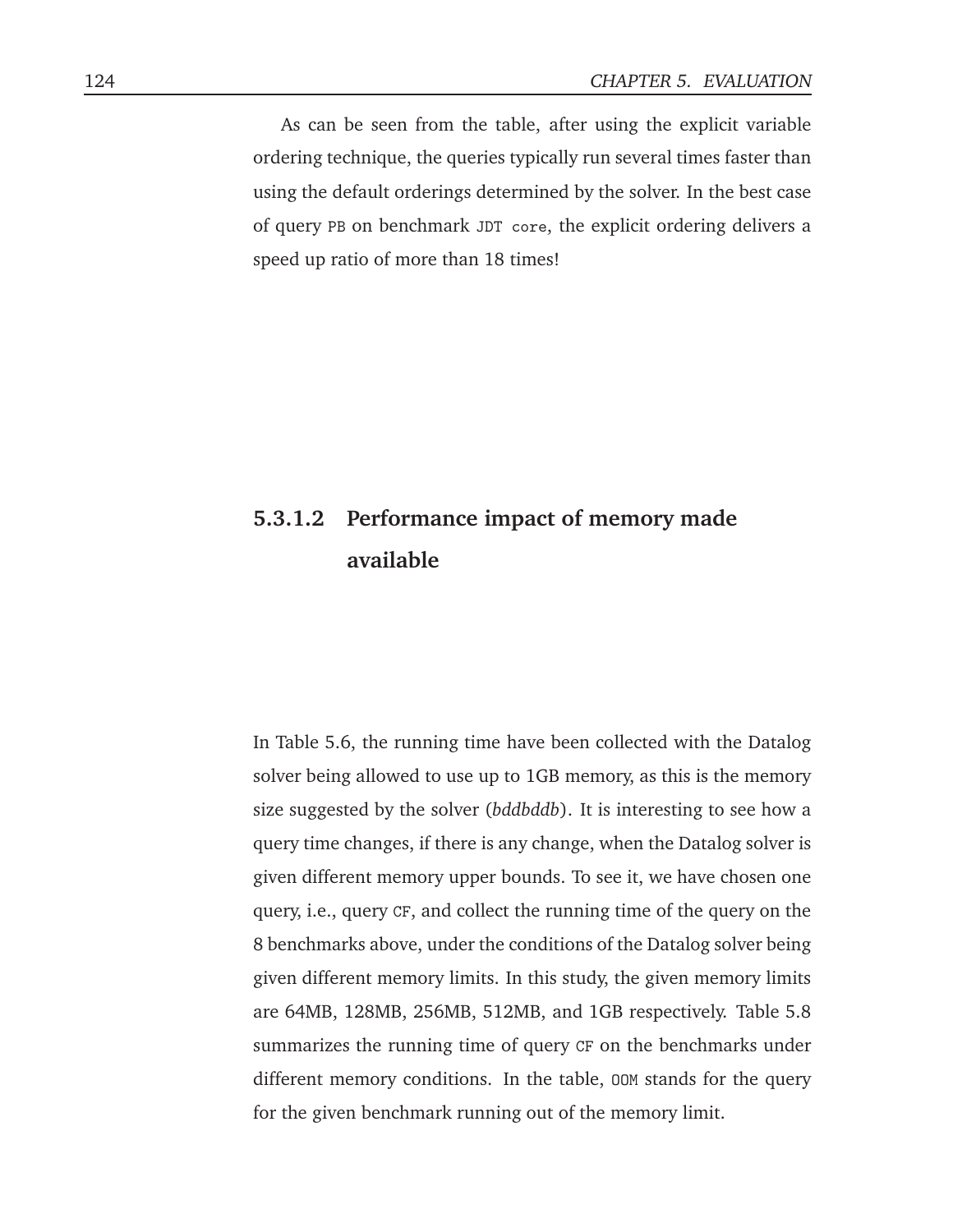| Benchmark         | Size   | Running Time for Query CF |                                |            |       |      |  |  |  |  |  |  |
|-------------------|--------|---------------------------|--------------------------------|------------|-------|------|--|--|--|--|--|--|
|                   |        |                           | with various memory limits (s) |            |       |      |  |  |  |  |  |  |
|                   | (KLOC) | 64MB                      | 128MB                          | 256MB      | 512MB | 1GB  |  |  |  |  |  |  |
| <b>JUnit</b>      | 10     | 1.7                       | 1.7                            | 1.7        | 1.7   | 1.7  |  |  |  |  |  |  |
| PdfSam            | 45     | 2.8                       | 2.8                            | 2.8        | 2.8   | 2.8  |  |  |  |  |  |  |
| iText             | 136    | <b>OOM</b>                | 10.3                           | 10.4       | 10.3  | 10.4 |  |  |  |  |  |  |
| FindBugs          | 186    | <b>OOM</b>                | 20.7                           | 14.7       | 14.7  | 14.6 |  |  |  |  |  |  |
| <b>JFreeChart</b> | 217    | <b>OOM</b>                | 11.7                           | 11.1       | 11.1  | 11.1 |  |  |  |  |  |  |
| Saxon-HE          | 265    | <b>OOM</b>                | 28.0                           | 16.6       | 16.6  | 16.6 |  |  |  |  |  |  |
| JDT core          | 435    | <b>OOM</b>                | <b>OOM</b>                     | <b>OOM</b> | 42.1  | 40.0 |  |  |  |  |  |  |
| Weka              | 505    | <b>DOM</b>                | OOM                            | 102.0      | 35.9  | 35.8 |  |  |  |  |  |  |

Table 5.8: Running time of query CF on benchmarks with different memory limits

The impacts of the memory made available on the query time are twofold. First of all, the Datalog solver could run out of memory when the given memory limit is insufficient. Second, increase of memory limit can improve the query time, but the improvement typically is not very significant. In Table 5.8, except those OOM cases, there are only three cases where the increase of memory limit notably decreases the query time (with the query time difference being bigger than  $10\%$ ). In those three cases, from the debugging information available from the Datalog solver, it appears that more time are spent on garbage collection activities when the memory limit is lower.

### **5.3.2 Performance of running call graph analysis**

There is one kind of queries that are particularly expensive to run, that is the queries that involve call graph reachability analysis that we have presented earlier. We have shown that our approach could be used to find subtle infinite call chain bug introduced by careless aspects. So in this experiment, we evaluate the scalability of this kind of queries separately.

The methodology used in this study is as follows. We first weave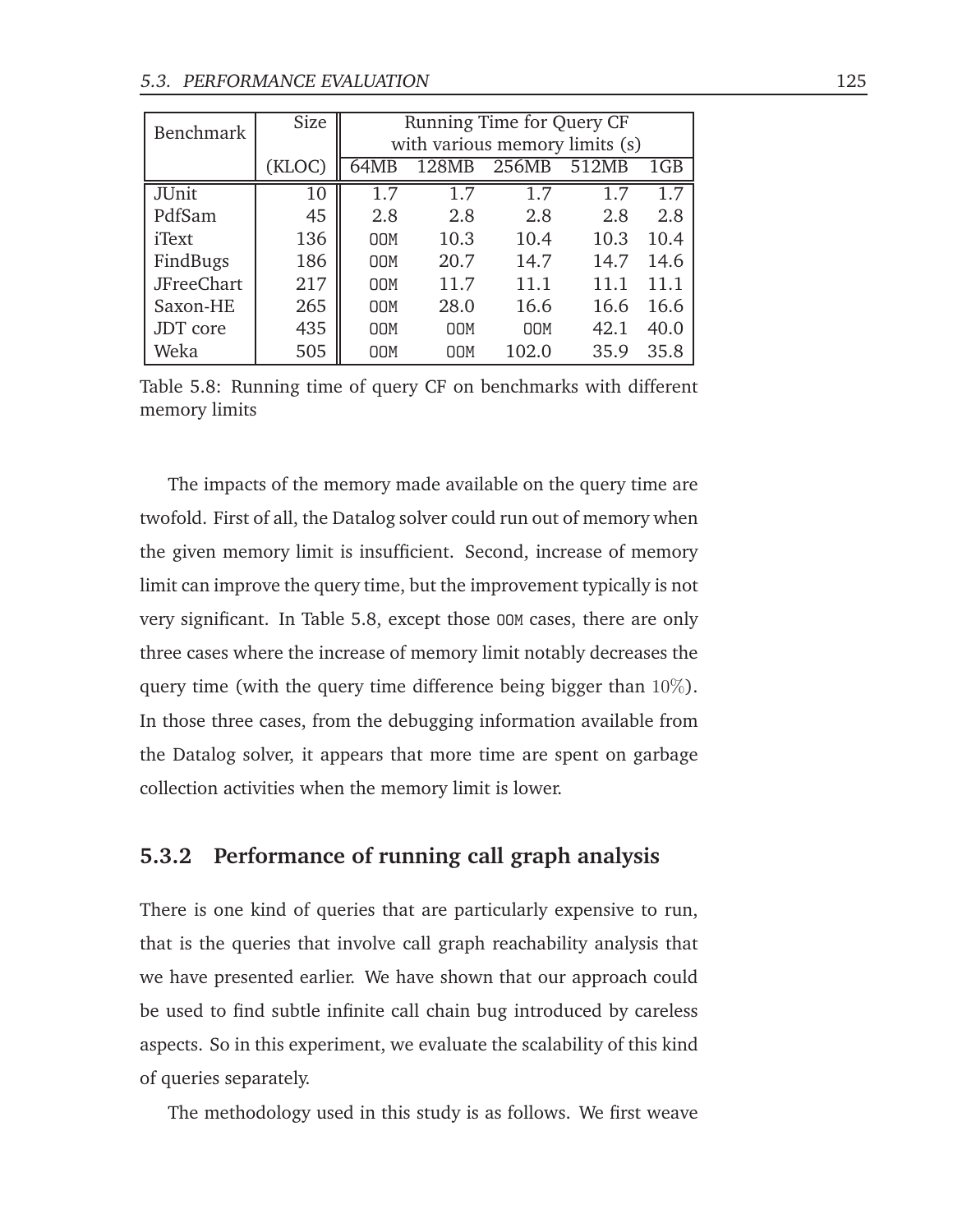a simplified version of our AspectJ based Law of Demeter dynamic checker, which we have presented earlier in Listing 4.15, into the benchmarks used in the previous sub-section, so that we can apply our infinite call chain detection algorithm on programs advised by the aspect. Then we run our shadow model based infinite call chain static detector on the woven applications plus the accessed Java system classes. The running time of the infinite call chain detection algorithm is collected.

Among the 8 benchmarks presented earlier, we were only able to weave the LoD dynamic checker aspect into 5 of them, which are JUnit, PdfSam, iText, JFreeChart, and Weka. We could not weave the aspect into benchmark FindBugs because it refers to classes provided by Apple's Java Extensions library that we do not have access to. When weaving an aspect into a base program, the AspectJ compiler requires all classes referred by the base program be accessible in the class searching path. We could not weave the aspect into benchmark Saxon-HE and benchmark JDT-core because in both cases, the weaving (using Eclipse AspectJ version 1.5 ) stopped prematurely, citing it has hit the code size limit when generating methods, which is due to a technical limitation of AspectJ's bytecode weaving approach. The woven version of benchmark Weka is so big that it won't terminate just to use our tool to count the number of method calls in it, letting alone doing any other analysis. So in this study, we only use the woven versions of the rest 4 benchmarks to carry out the evaluation.

#### **5.3.2.1 Code size impact of the weaving**

The LoD dynamic checker aspect makes invasive code changes to the base programs, as it advises every method execution and every method call. For each shadow that it advises, the compiler generates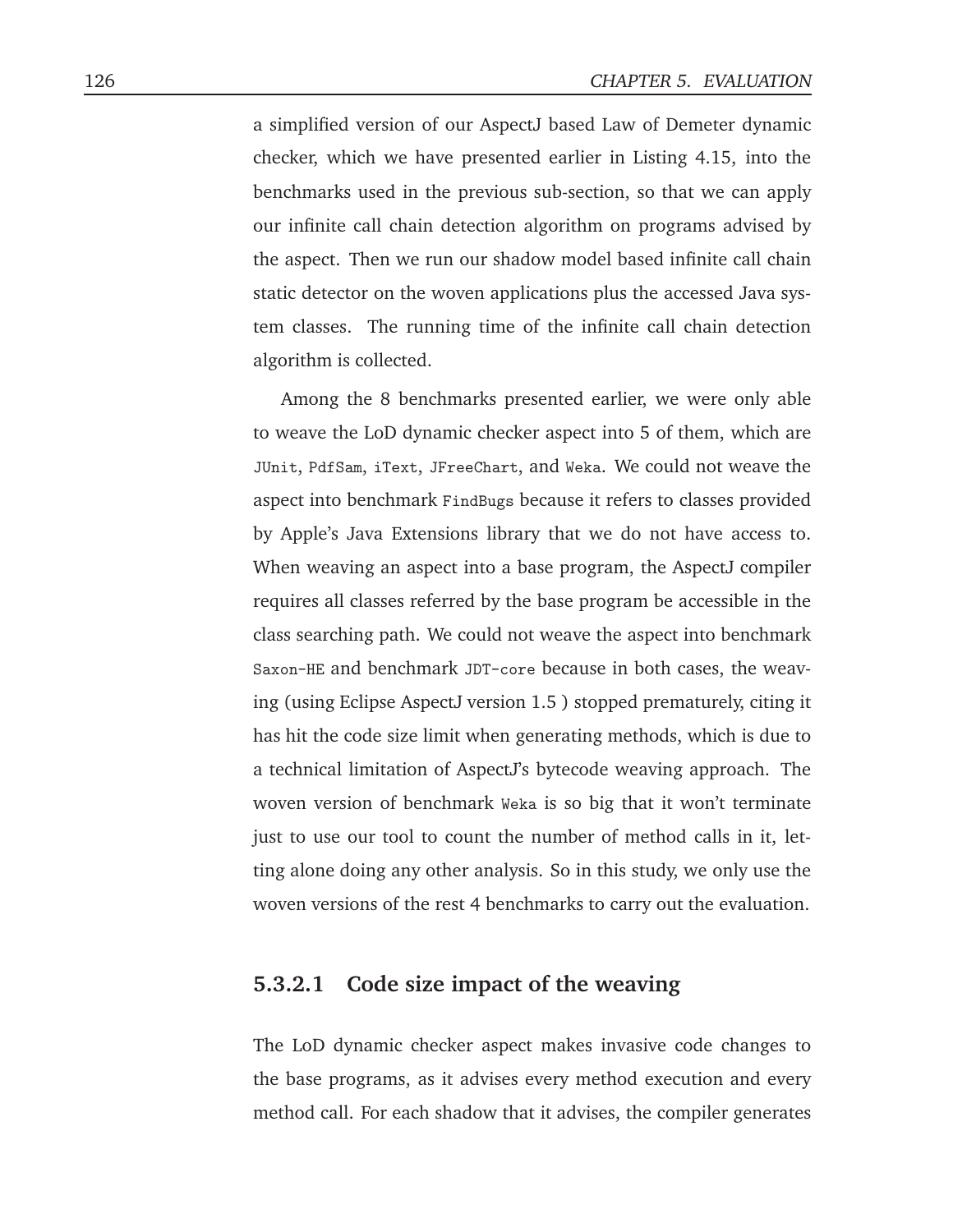a few utility method calls for housekeeping purposes, such as creating runtime join point objects, creating join point signature objects, and determining if an aspect instance is present for a given target or hosting object, etc. So in the woven versions of the 4 benchmarks, the numbers of method call-sites are a few times more than in the original benchmarks. The number of method definitions has little change before and after weaving for each benchmark, with only 3 methods being added to each benchmark after weaving. Table 5.9 summarizes the number of method calls before and after weaving respectively for the 4 benchmarks, and the number of method call increase ratios for them. The lines of code for the woven versions are not available as the weaving is done at the byte code level.

| Benchmark         | Num of method      | Num of method        | Num of method      |
|-------------------|--------------------|----------------------|--------------------|
|                   | calls(pre-weaving) | calls (post-weaving) | calls increases by |
| JUnit             | 2573               | 23450                | 811.4%             |
| PdfSam            | 6014               | 45224                | 652.1%             |
| iText             | 23928              | 177946               | 643.7%             |
| <b>JFreeChart</b> | 26917              | 230362               | 755.8%             |

Table 5.9: Impact of the weaving on number of method calls

#### **5.3.2.2 Call graph analysis performance**

Then we run our shadow model based infinite call chain static detector on the woven applications plus part of the Java run time library classes, which include the classes within the package of java.lang and the accessed classes within the package of java.util, so that we have the whole call graphs.

Table 5.10 lists the sizes of the four analyzed benchmarks in terms of the number of method definitions and the number of method calls, and the running time of each benchmark by applying the infinite call chain detection algorithm on it. Note that for each benchmark,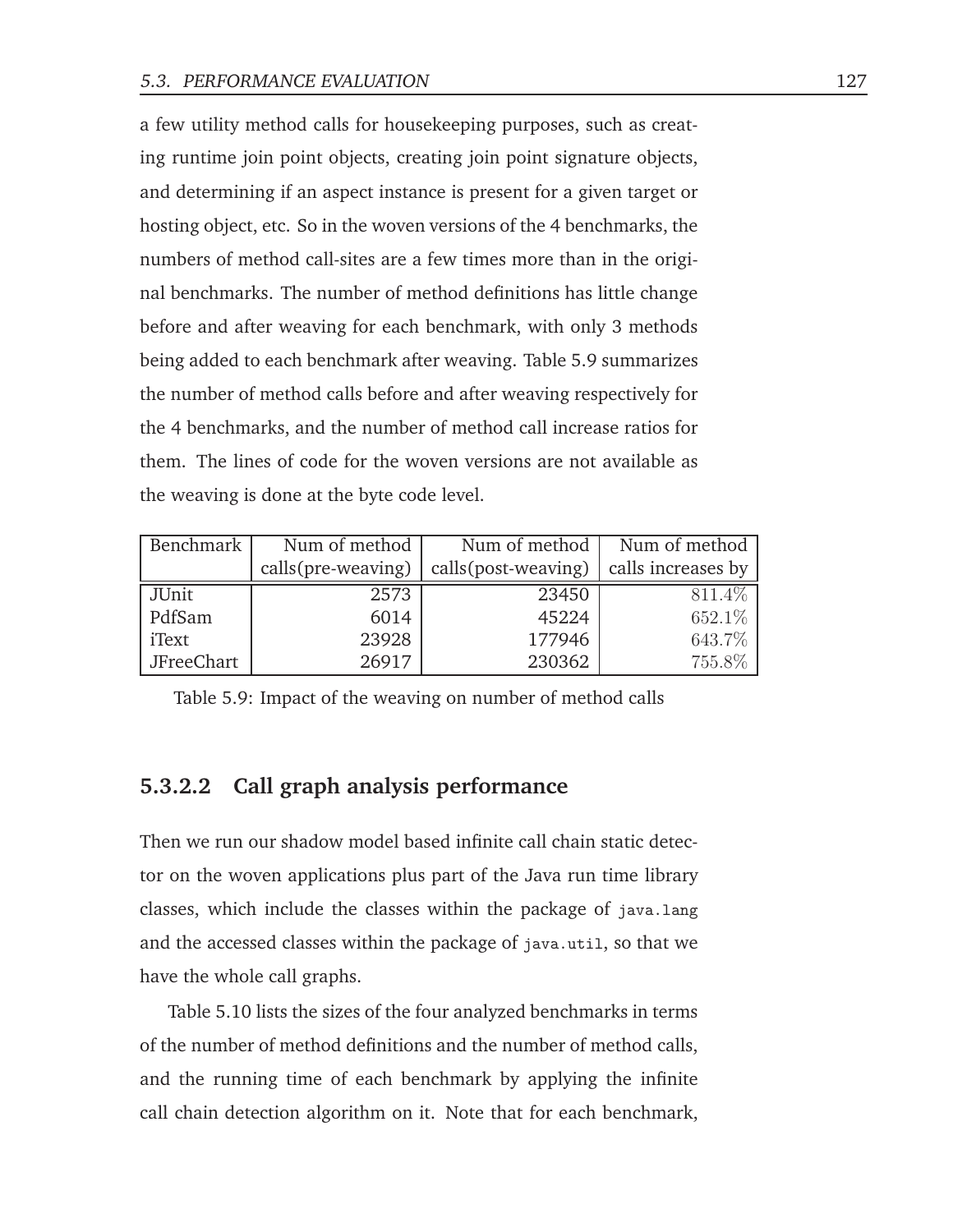the number of method calls includes the corresponding number of method calls in Table 5.9 and the number of method calls in the aforementioned Java system library classes that are analyzed by the checker altogether. The meaning of the number of method definitions is similar. The lines of code measurement for each benchmark is not available as the benchmarks have been advised by the dynamic LoD checker aspect at the byte code level.

| Benchmark              | Num of method |              | Num of $\vert$ Running |
|------------------------|---------------|--------------|------------------------|
| (woven+system classes) | definitions   | method calls | time(s)                |
| JUnit                  | 1912          | 25914        | 64.4                   |
| PdfSam                 | 1996          | 47688        | 76.1                   |
| iText                  | 5587          | 180410       | 1172.2                 |
| JFreeChart             | 8029          | 232826       | > 4h                   |

Table 5.10: Benchmarks for infinite call chain analysis and running time

It is clear from the table that the call graph reachability analysis takes much longer to run than other analysis that we have experimented with earlier. But the table also shows that it is feasible to do so for non-trivial size of applications.

We did not use explicit BDD variable ordering when collecting the running time for this experiment. One might wonder if explicit BDD variable ordering might help in this case. Unfortunately, we have tried the heuristic that worked well in the previous experiment, not only it could not help in this experiment, but it made it worse. For example, the checking of the second benchmark was not able to finish when using the explicit ordering, as it ran out of memory. This suggests that a heuristic working well for one query does not necessarily work well for another.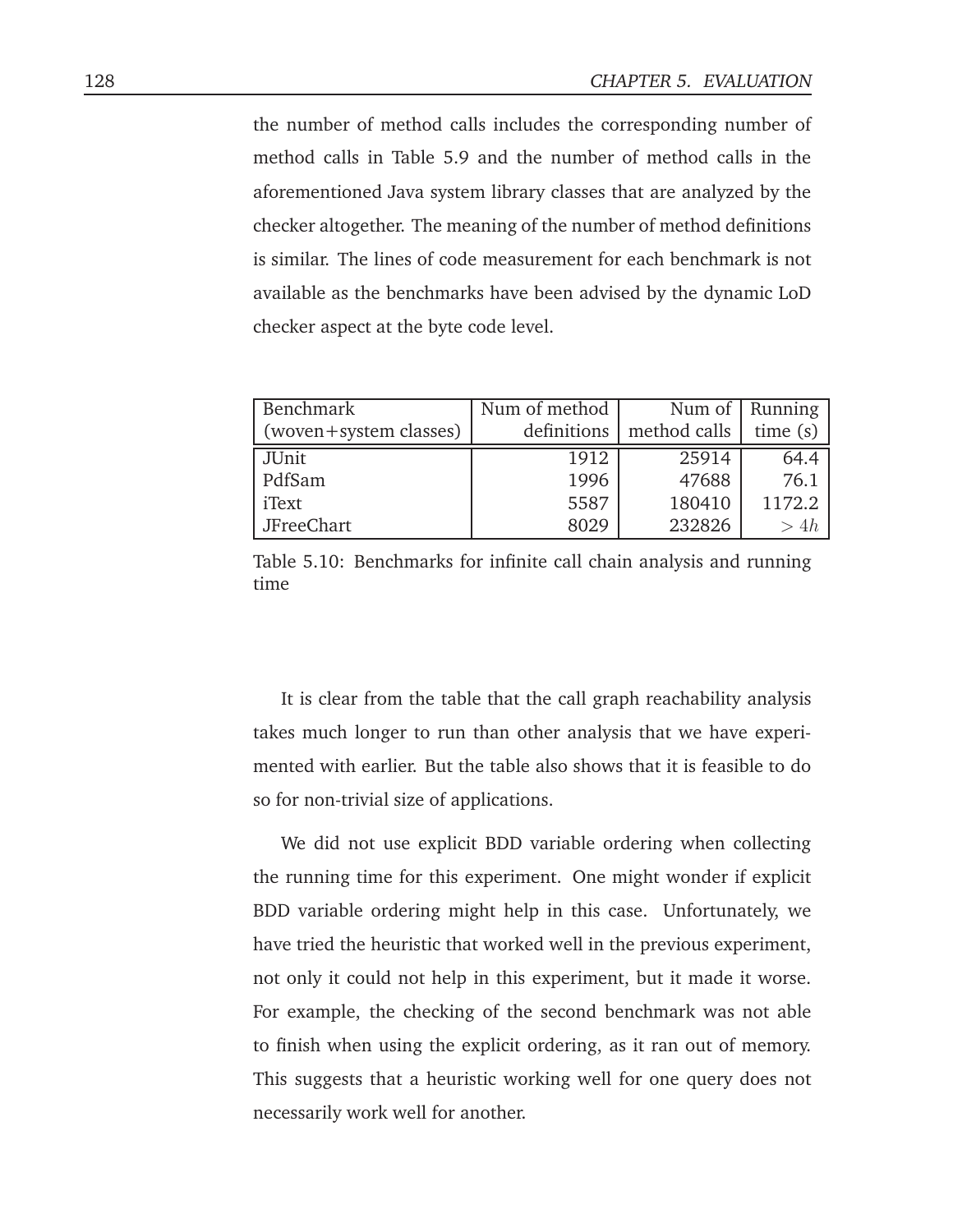## **5.3.3 Performance of earlier analysis tasks on woven Java benchmarks**

We are interested in knowing how bad an aspect can affect the performance of the analysis tasks that we have done in the first sub-section of this performance evaluation. With those woven versions of benchmarks presented in the previous sub-section, we have an opportunity to carry out such an evaluation. We have applied those 6 analyses presented in the first performance evaluation experiment on the 4 woven versions of benchmarks, and we have collected the running time of each analysis. The result is presented in Table 5.11.

In the table, again, the four queries that are marked with <sup>∗</sup> are queries for which we have used explicit BDD variable orders, instead of using the default one determined by the *bddbddb* solver. The lines of code measurements are not available since the benchmarks are woven versions, but the number of method calls in each benchmark is available from Table 5.9.

| Benchmark (woven) | Running Time for Query (s) |                 |             |                       |                                |        |  |
|-------------------|----------------------------|-----------------|-------------|-----------------------|--------------------------------|--------|--|
|                   | CH                         |                 | $CF$ $HB^*$ | $PB^*$                | $LOD^*$                        | $AO^*$ |  |
| JUnit             |                            | $1.4 \quad 1.7$ |             |                       | 6 7.4 9.5 5.6                  |        |  |
| PdfSam            |                            |                 |             | 1.5 2.8 8.9 16.3 17.8 |                                | 9.9    |  |
| iText             | 4.0                        |                 |             |                       | 10.6 32.8 71.7 327.2 43.5      |        |  |
| JFreeChart        |                            |                 |             |                       | 10.5 11.8 52.8 121.5 > 4h 77.9 |        |  |

|  |  |  | Table 5.11: Running time of queries on woven versions benchmarks |
|--|--|--|------------------------------------------------------------------|
|  |  |  |                                                                  |

To evaluate the impact of the dynamic LoD checker aspect weaving on the query time, we compare the running time of each query in Table 5.11 with the running time of the same query on the corresponding pre-woven versions of the benchmarks listed in Table 5.6. The number of method call difference between the respective preand post-woven versions of the benchmarks has been presented in Table 5.9, and there is little change in the numbers of method defini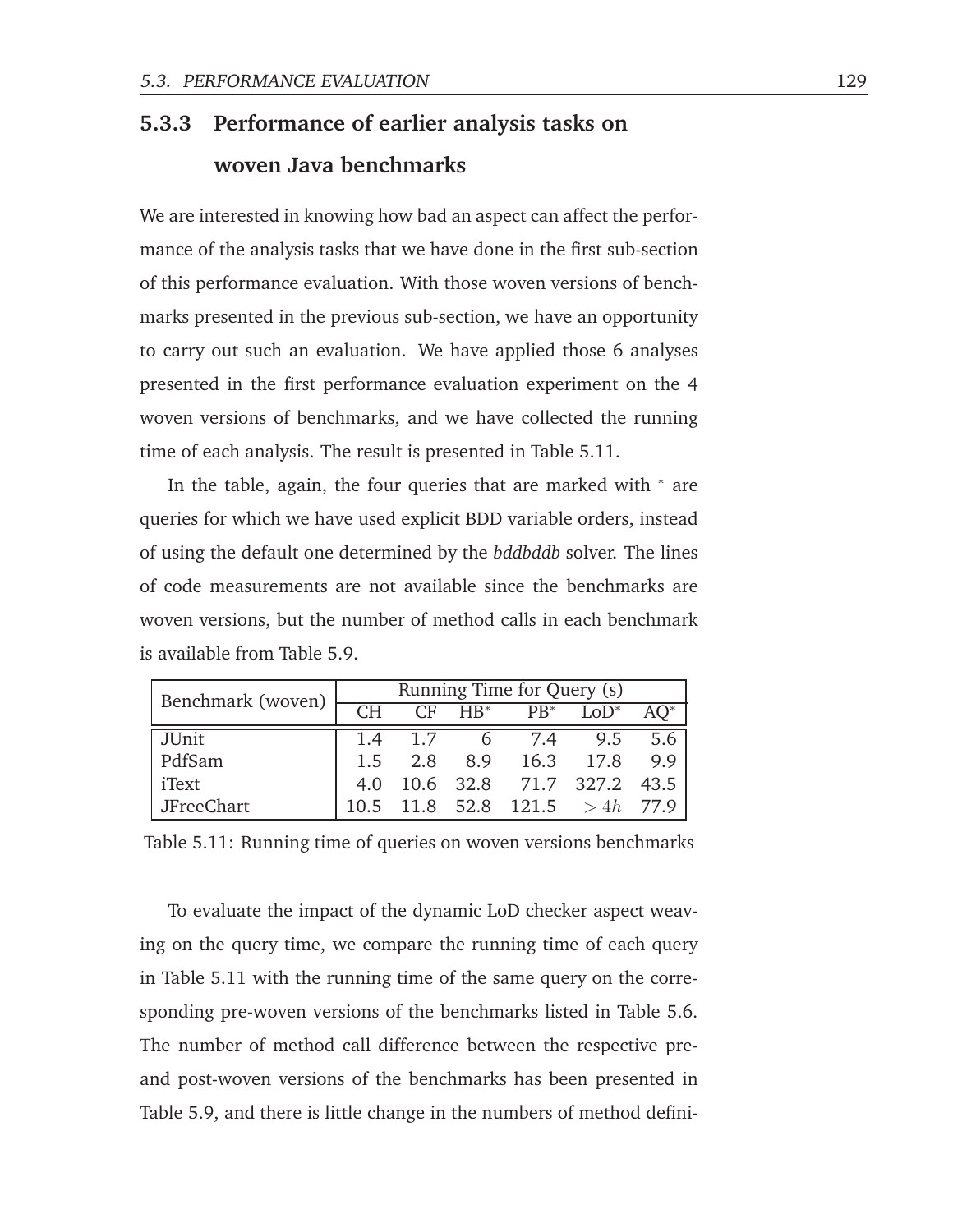tions before and after weaving (each woven version only gets 3 more method definitions than before weaving). Table 5.12 summarizes the ratios of running time increase for each case.

| Benchmark         | Increase ratio |          |         |         |              |         |
|-------------------|----------------|----------|---------|---------|--------------|---------|
| (woven)           | СH             |          | $HB^*$  | $PB^*$  | $LOD^*$      |         |
| JUnit             | $0.0\%$        | $10.0\%$ | 5.3%    | 155.2%  | 227.6%       | 273.3%  |
| PdfSam            | $7.1\%$        | 12.0\%   | 3.5%    | 143.3%  | 229.6%       | 280.8%  |
| iText             | $11.1\%$       | $2.9\%$  | 13.5%   | 391.1\% | 1706.7%      | 530.4\% |
| <b>JFreeChart</b> | 32.9%          | $6.3\%$  | $9.8\%$ | 498.5%  | $>67500.0\%$ | 656.3%  |

Table 5.12: Ratios of query time increase on woven versions

From the table, we can tell that the impact of an aspect on an analysis depends on the nature of the aspect and the analysis. In this particular study, the dynamic LoD checker aspect results in a big change on the number of method call-sites in the woven program, and so it has a dramatic impact on the analyses that are sensitive to method calls. This is evident from the running time increases of queries PB, LoD, and AQ. In those three queries, the running time increases by 143.3% at the lower end and by 1706.7% at the higher end. In the extreme case of the LoD query, benchmark JFreeChart even fails to terminate after 4 hours of running while the same query on the prewoven version of the benchmark could finish in tens of seconds. On the other hand, the aspect has little impact on the analysis time of the other three queries that are not sensitive to method calls, which are queries CH, CF, and HB. They are sensitive to the number of method definitions and/or the number of field access shadows, instead. Most of the running time for those three queries on the benchmarks remain very close to the previous numbers. Even in the worst case of query CH on benchmark JFreeChart, the running time only increases by 32.9%.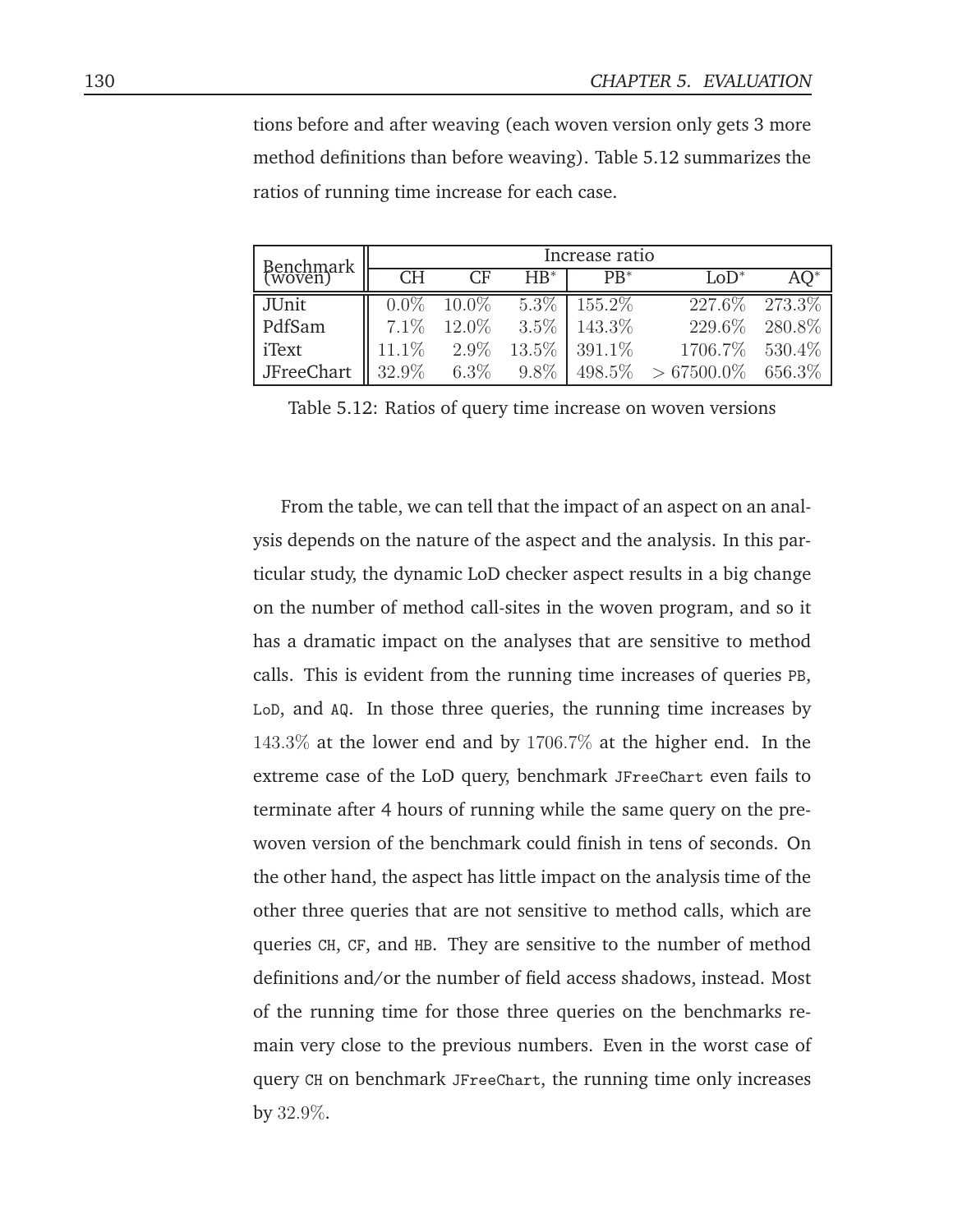#### **5.3.4 Conclusions from the experiment**

This performance evaluation experiment suggests that our approach and the system indeed can scale well to large size real world programs on non-trivial queries.

In particular, we have established the query running time on benchmarks of up to 500KLOC, while the earlier similar work [5] only established running time on benchmarks of up to 100K lines of code. In addition, we have evaluated the performance on more diversified queries, including a call graph analysis query, while the queries experimented by the earlier similar work [5] were all focused on the queries that are expressible in the AspectJ native pointcut language, like query AQ presented in this study. For the call graph analysis, which is more expensive in general, we show that our system can scale to reasonably big programs, such as a program with 180K method call-sites. The impact of the aspect weaving on analyses largely depends on the nature of the aspects and the analyses.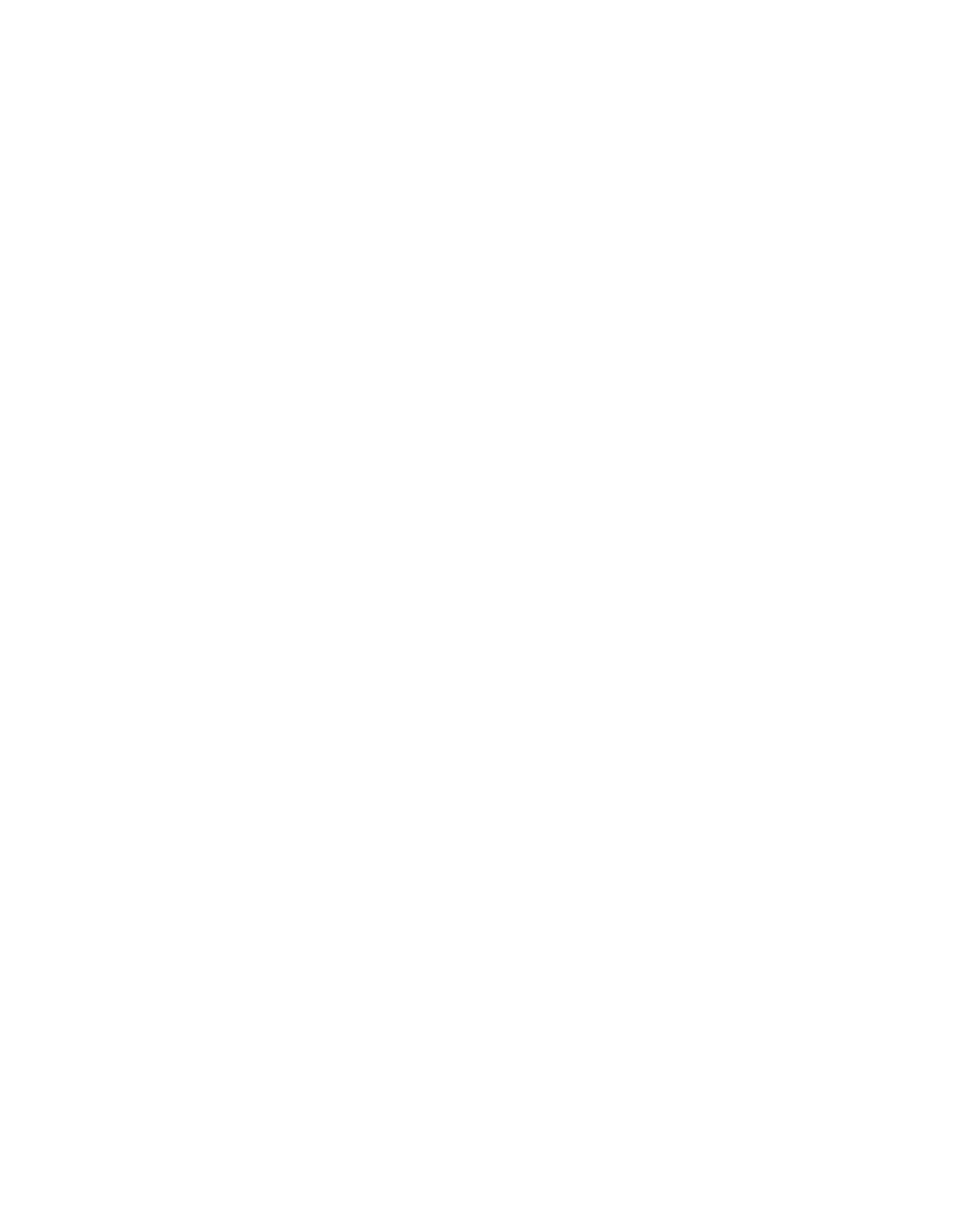### CHAPTER 6

## Related Work

In this chapter, we go over the existing research work that is related to this dissertation work.

# **6.1 Datalog as Pointcut Designator Language**

To our knowledge, the work [5] by Avgustinov *et. al.* is the only other work that suggests to use Datalog as a pointcut language, and they were the first to make such a proposal. In [5], they show that Datalog is a suitable intermediate language to interpret the semantics of the existing AspectJ's native static pointcut designators by translating the latter to appropriate Datalog queries. Their design goal is different from ours in that we wanted to leverage Datalog's query power to extend AspectJ's pointcut specification and evaluation mechanism for the purpose of capturing various software design rule constraints. At the design and implementation level, the differences between the two systems include: (1) our Datalog based system is integrated with the existing AspectJ pointcut evaluation mechanism so that we can bring in the solved Datalog shadow results and use them to refine the results of the native pointcut expressions, while their system lacks this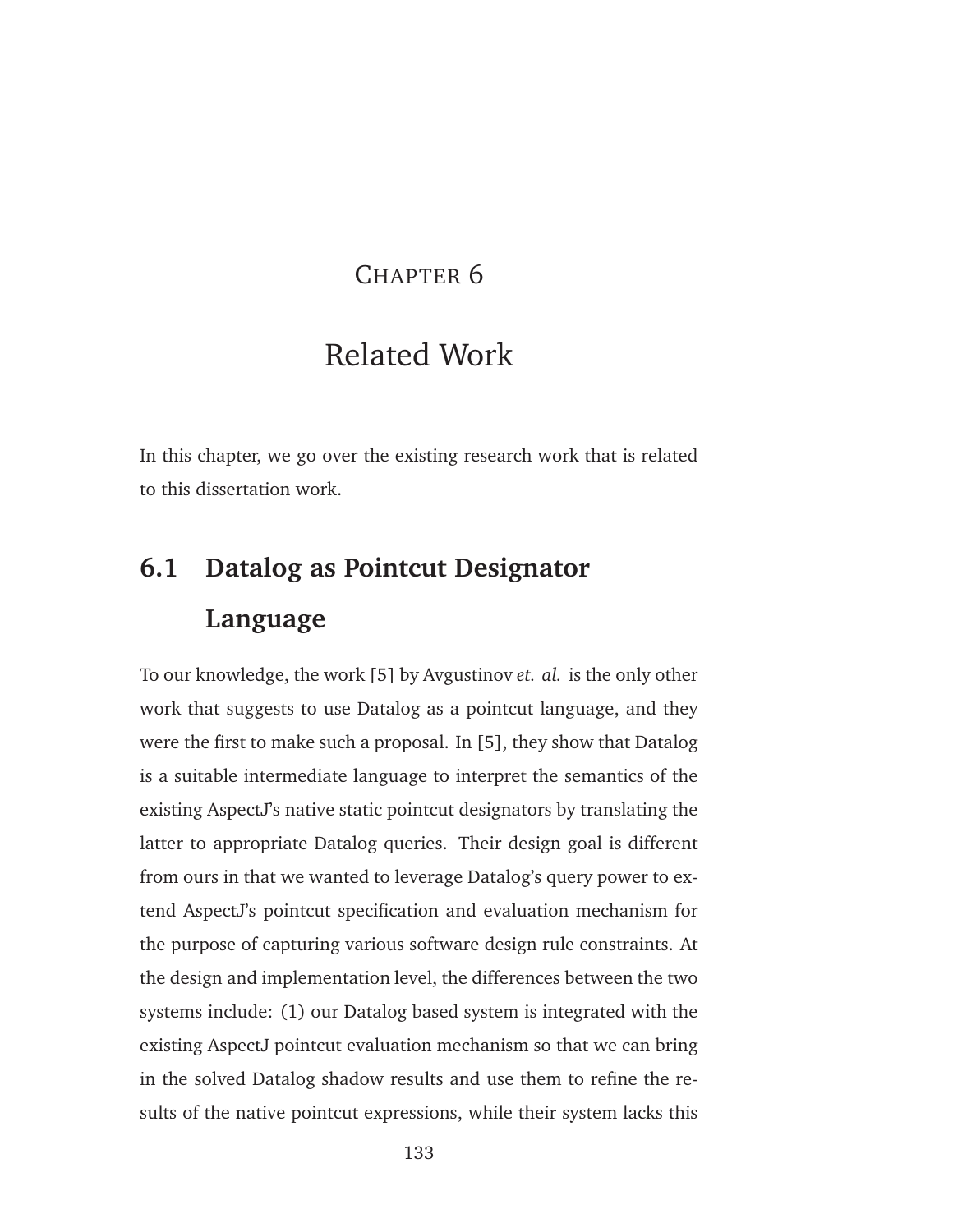capability; (2) the concrete designs of the Datalog shadow representation are different as a result of our intention to leverage the reduction power of the BDD operations; (3) at the implementation level, their system relies on a relational database to solve Datalog queries, while our system uses an advanced BDD-based Datalog solver to do so. Their work demonstrates it is feasible to write Datalog queries to interpret native AspectJ pointcuts for programs of up to 100K LOC. Our evaluation shows that our system can scale well to programs of up to 505KLOC for customized queries (typically in-expressible in and more complex than AspectJ native pointcuts).

# **6.2 Static Aspect Languages for software style rule checking**

There are at least two static aspect language work [4, 49] aiming at enforcing software style or design rules, directly based on AOP's language model, inspired by our earlier work of [34] and [66].

In [4], Aotani and Masuhara present an AOP compiler called *SCoPE*. It extends AspectJ language's conditional pointcut, i.e., the if pointcut, by allowing the expressions within the if pointcut to have access to the compile time reflective information to carry the computation. Then the compiler does an analysis trying to determine whether only statically evaluable expressions are being used within an if pointcut and if it is so, the compiler directly evaluates the if pointcut statically, instead of emitting a runtime test code, as a regular AspectJ compiler would do. It has been shown that this way, a few program style rules can be statically enforced. Their work is very similar to our Statically Executable Advice (SEA) approach in that both are built up on the existing AspectJ language's static shadow model and are extensions to the compiler without drastic changes to the language itself. Our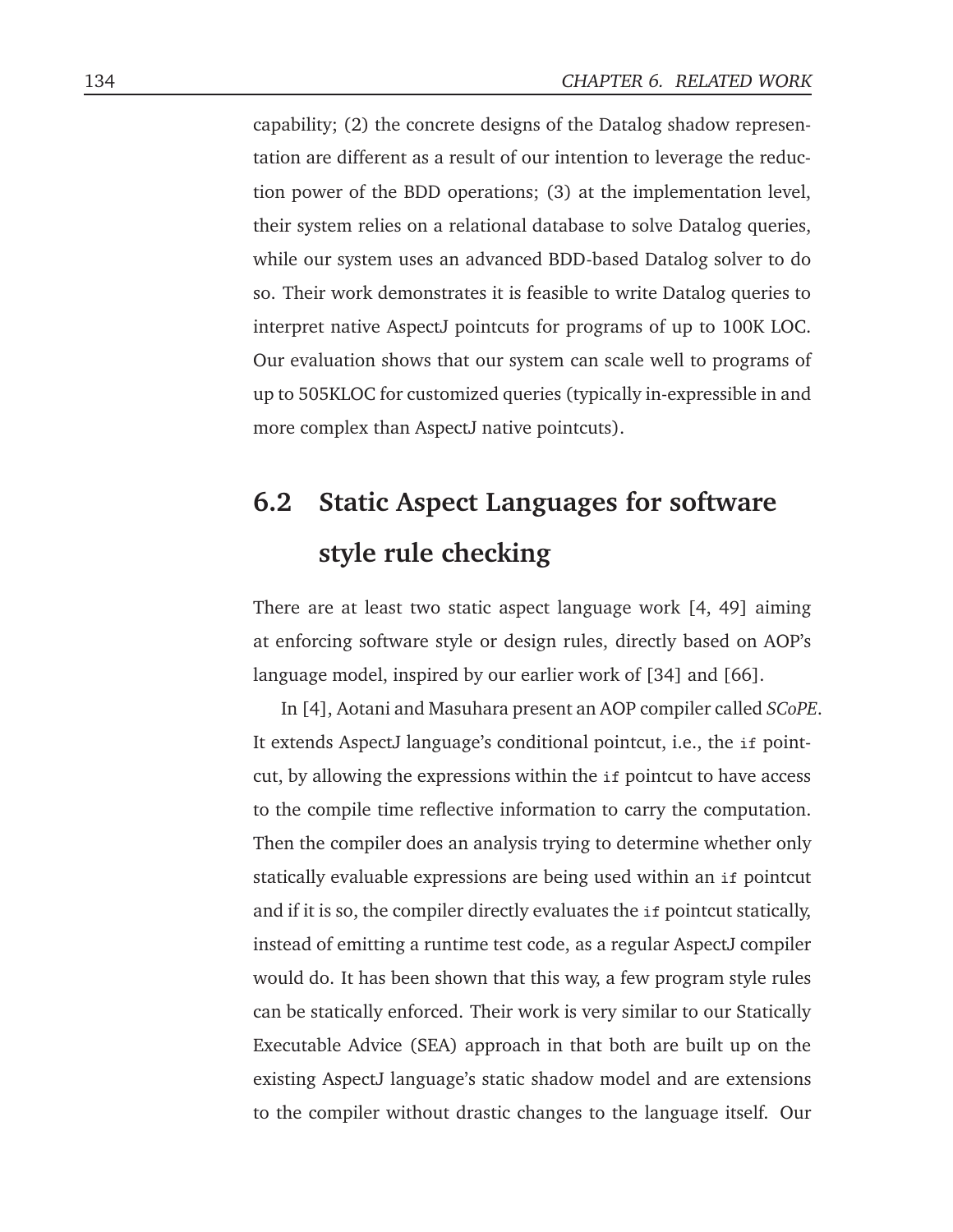SEA approach differs from theirs in that our approach allows static checking logic to be defined on ordered compile time shadow events that is more aligned with the commonly used Abstract Syntax Tree traversal approach. Their approach, on the contrary, supports static checking logic defined on each isolated static join point, which makes it difficult to encode those design rules that are concerned with relationships between static shadows. As an example, in their implementation of the static checker for the LoD (as Figure 4 in their paper), they omit the sub-rule related to constructors, and it is not clear how an implementation in their approach would look like if that sub-rule were to be enforced. On top of that, our Datalog based approach has additional advantages over their approach (and our SEA approach too) primarily thanks to the declarativeness of the query language.

Morgan, De Volder, and Wohlstadter [49] present a domain specific static aspect language called *Program Description Logic (PDL)* for implementing customized design rule checkers, also within the framework of the AspectJ language. Realizing AspectJ's existing pointcut designators are not sufficient for capturing many important design rules, they introduce a set of new pointcut primitives that are specially designed for encoding design rules. We believe our approach has a better integration with the current AOP languages because it is directly based on the existing shadow model and only extends the query mechanism. In addition, similar to the problem associated with Aotani and Masuhara's approach, it is hard, if not impossible at all, to use their approach to encode design rules that are concerned with relationships between static shadows, such as the LoD design rule and the hashCode/equals rule presented earlier.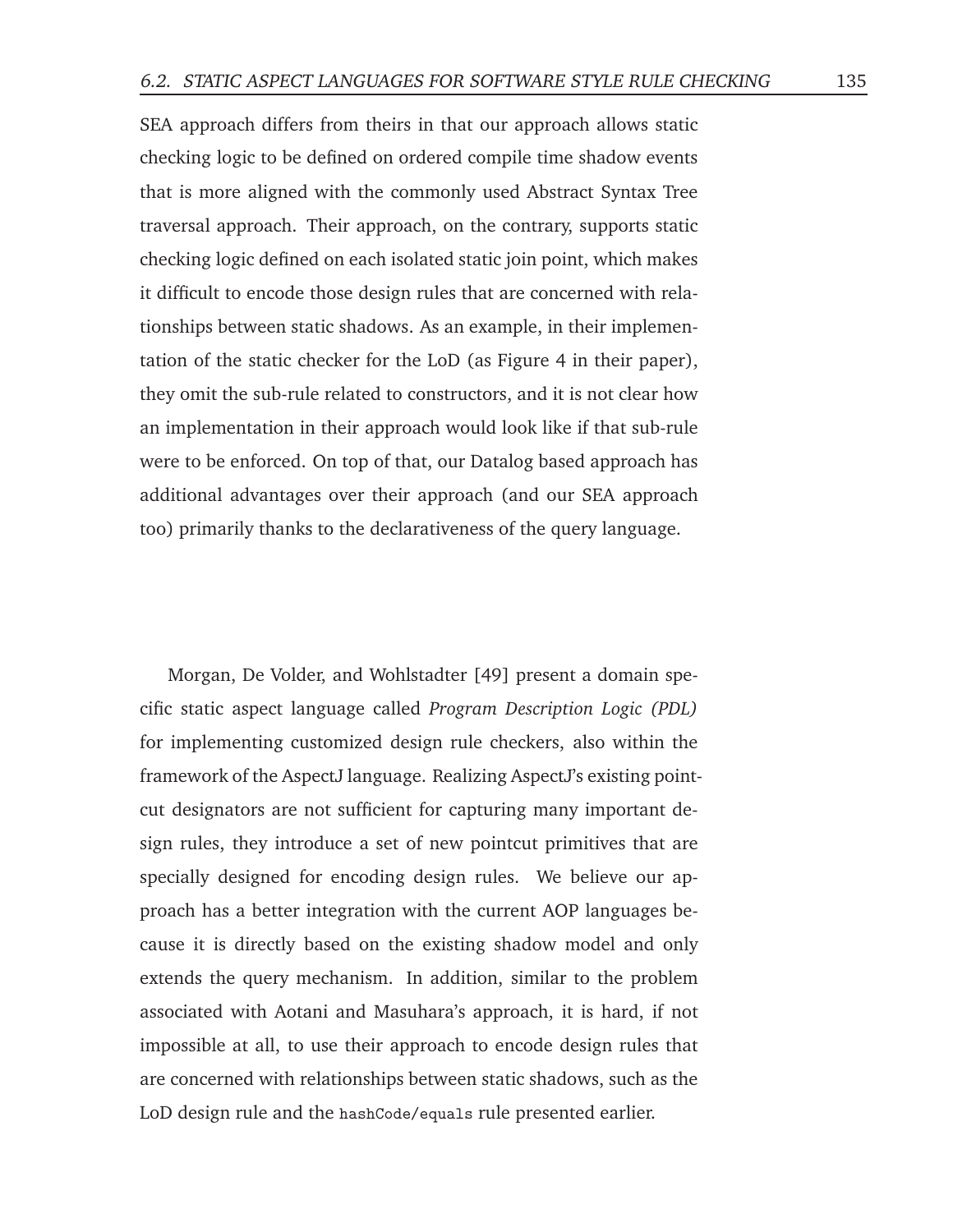### **6.3 Generic Code Query Systems**

This dissertation work is also related to generic code query systems, which could also be used to detect software design rule violations, among other things. There has been a long history of research effort in this area, and it is not possible to cover all of them here. So we only review the most relevant ones published in recent years. The difference between our approach/system and all other systems is characterized by our thesis statement: our system operates on the existing AspectJ's shadow model that is well defined and is familiar by AOP programmers, and our system has a tight integration with the AspectJ language and the compiler.

Crew has designed and implemented a  $C++$  source code query system called ASTLog [17]. It supports queries in Prolog-like logic programming languages over an abstract syntax tree constructed by compiling  $C++$  source code. It has been reported that queries written in this system can scale reasonably well to real world program sizes. The system is operating on the abstract syntax tree model, whose detail is not completely revealed. But according to our experience from the usability study in the evaluation chapter, it could be painful to implement many software design rule checkers in this approach, as one has to deal with much low level syntactical details present in an AST.

Jazen, McCormick, and Volder [31, 48] have designed the JQuery system, a Java source code query plugin for Eclipse. A nice feature about their system is that they allow the user to customize the Eclipse code navigation operations by associating a menu item with a rule written in a logic programming language named TyRuBa, which essentially is a query over a code database. The queries are operating on a data model that they specially designed for the system, and the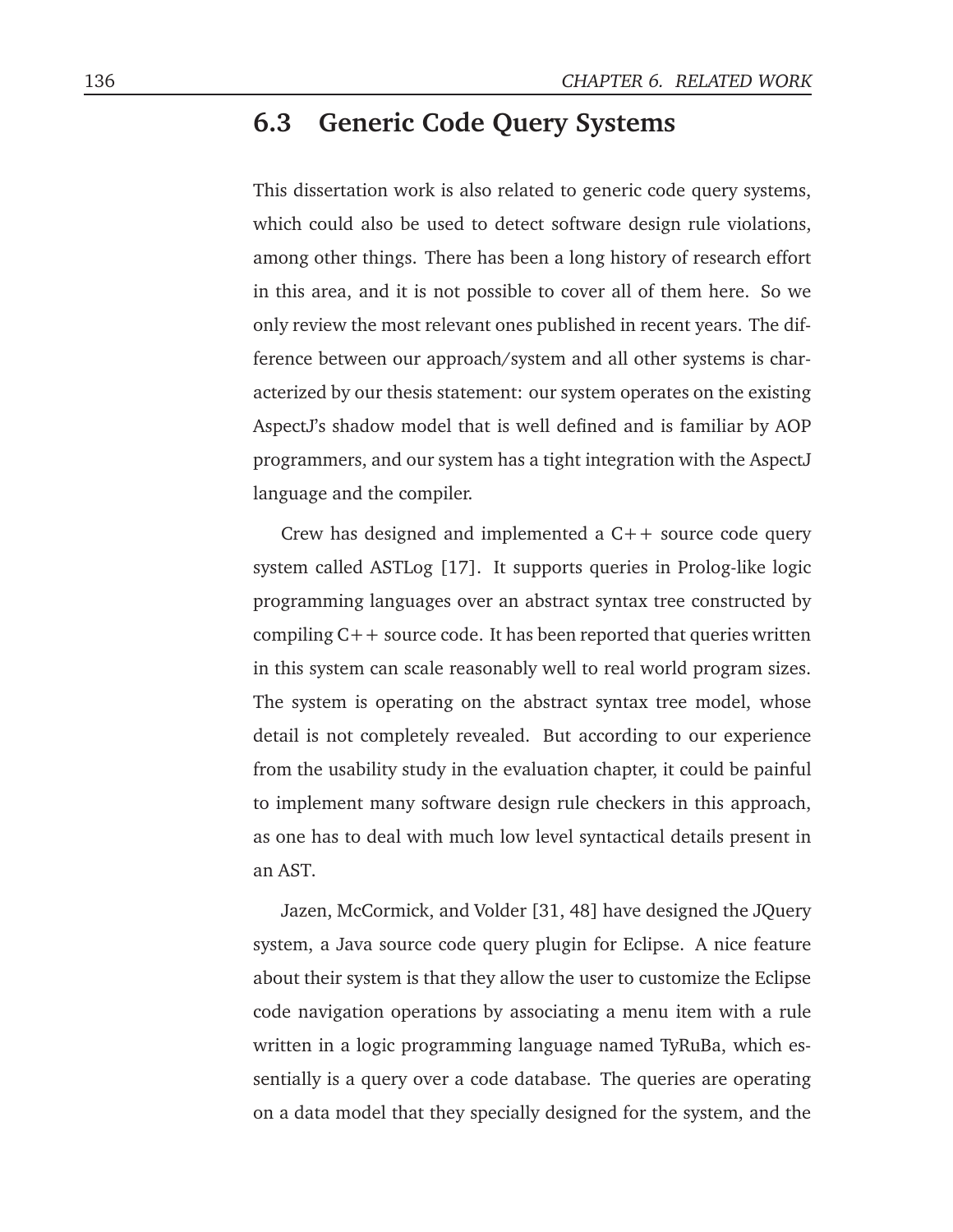data are generated dynamically by calling Eclipse APIs to retrieve from the IDE.

In [23], Hajiyev, Verbaere, and Moor presented a Java source code query system called CodeQuest, which uses Datalog as the query language due to the need to write recursive queries and the desire to have the guarantee of termination. The program database to be queried against is stored with commercial relational DBMS systems and a Datalog query is translated into the corresponding SQL statements with some special optimizations. The details of the data model on which those queries operate on, however, are not published.

The Java Tools Language (JTL) [15] is yet another Java code query system. It features a specially designed surface language, JTL, similar to the Java language syntax itself, with Datalog under the hood serving as the query engine. This surface language is one of the most visible strengths of the system, as the queries written in this language just look like Java code, and this would be very attractive to Java programmers that do not want deal with Datalog directly. On the other hand, this surface language also makes it cumbersome to express some operations that are natural to do in Datalog, such as the join operation. Another limitation of their system is that it lacks information within a method body, and thus any query that needs this information, e.g., which methods have been called by method foo, cannot be supported.

More recently, Moor *et. al.* have presented a new code query system, based on a domain specific language named .QL [19] that they have designed. It is a SQL like language, but with some Objectoriented features, including methods, inheritance and dynamic binding. The OO features are for the purpose of reusing queries that have already been written. The language is actually a surface language with the queries delegated to Datalog behind the scene, to narrow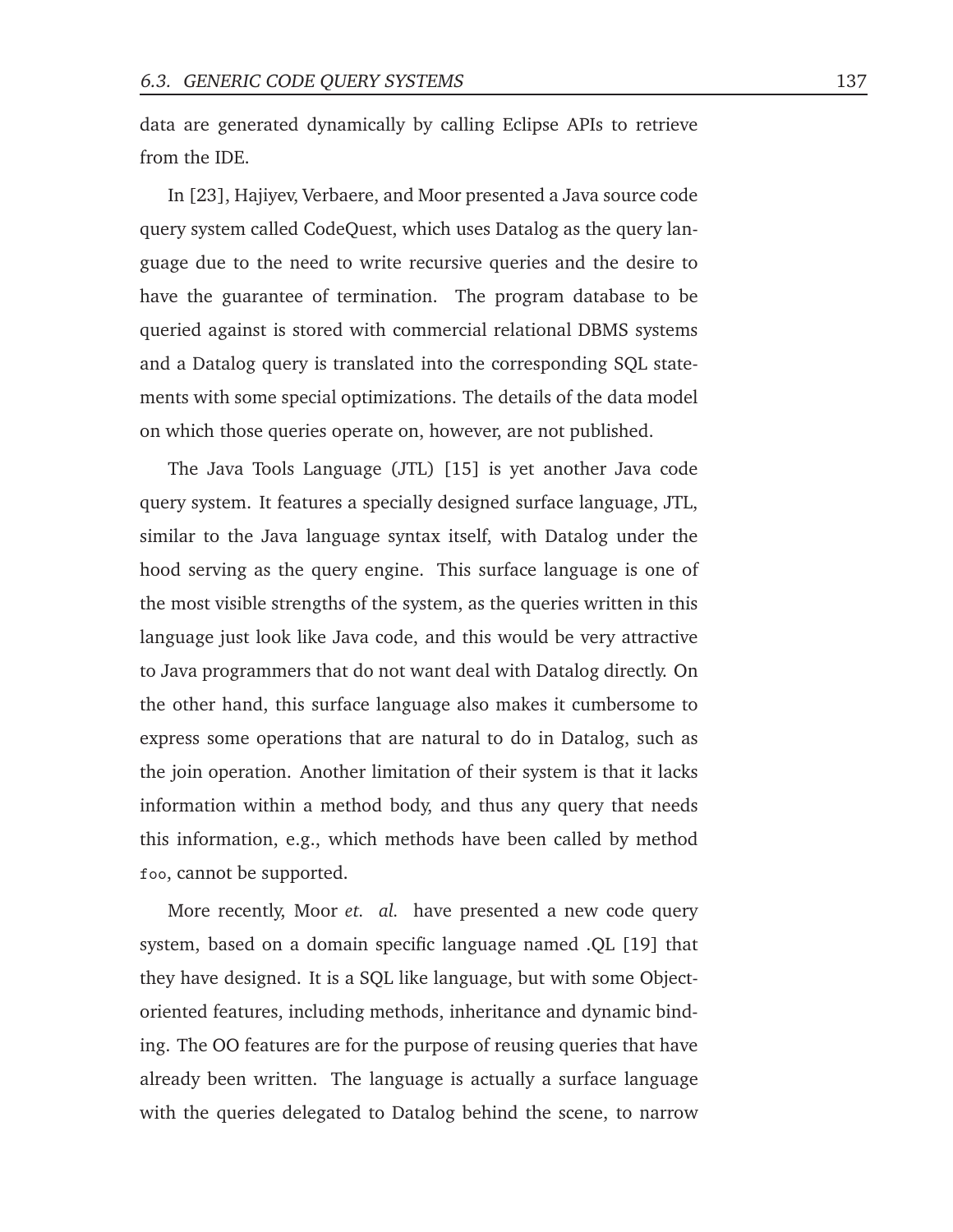the gap between Datalog and the user community. They have also developed a proprietary Datalog optimization technique [18] based on type inference and type erasure and specialization. We believe that as a future work, our system can also benefit from this particular optimization. We discuss some of the details in the future work section of the concluding chapter.

#### **6.3.1 CTL for control flow path query**

Work on program control flow path query is relatively rare compared to the work on program structural queries. Recently researchers have proposed to use variants of Computational Tree Logic (CTL) to implement control flow path queries [10]. CTL [14] is a well known temporal logic specification language designed for model checking, and it has been used to model check properties ranging from hardware verification to program analysis.

In [10], Brunel *et. al.* proposed an extension of CTL, called CTL-VW, as a pattern matching language for control flow paths to facilitate program transformations, based on earlier work of CTL-FV and CTL-V [38, 37]. CTL-FV and CTL-V allow CTL formulas to have free variables and existentially quantified variables respectively, so that they have a richer semantics for control flow path matching. On top of that, CTL-VW allows the bindings of the existentially quantified variables to be preserved, instead of being discarded after matching, so that the bindings can be used by a transformer to refer to program elements mapped to by meta-variables in the bindings. Typically, such a transformer needs to modify a program's control flow logic when a pattern specified in CTL-VW is matched.

Similar to our work, their work is also about reasoning about program structures, in particular, control flow path structures in their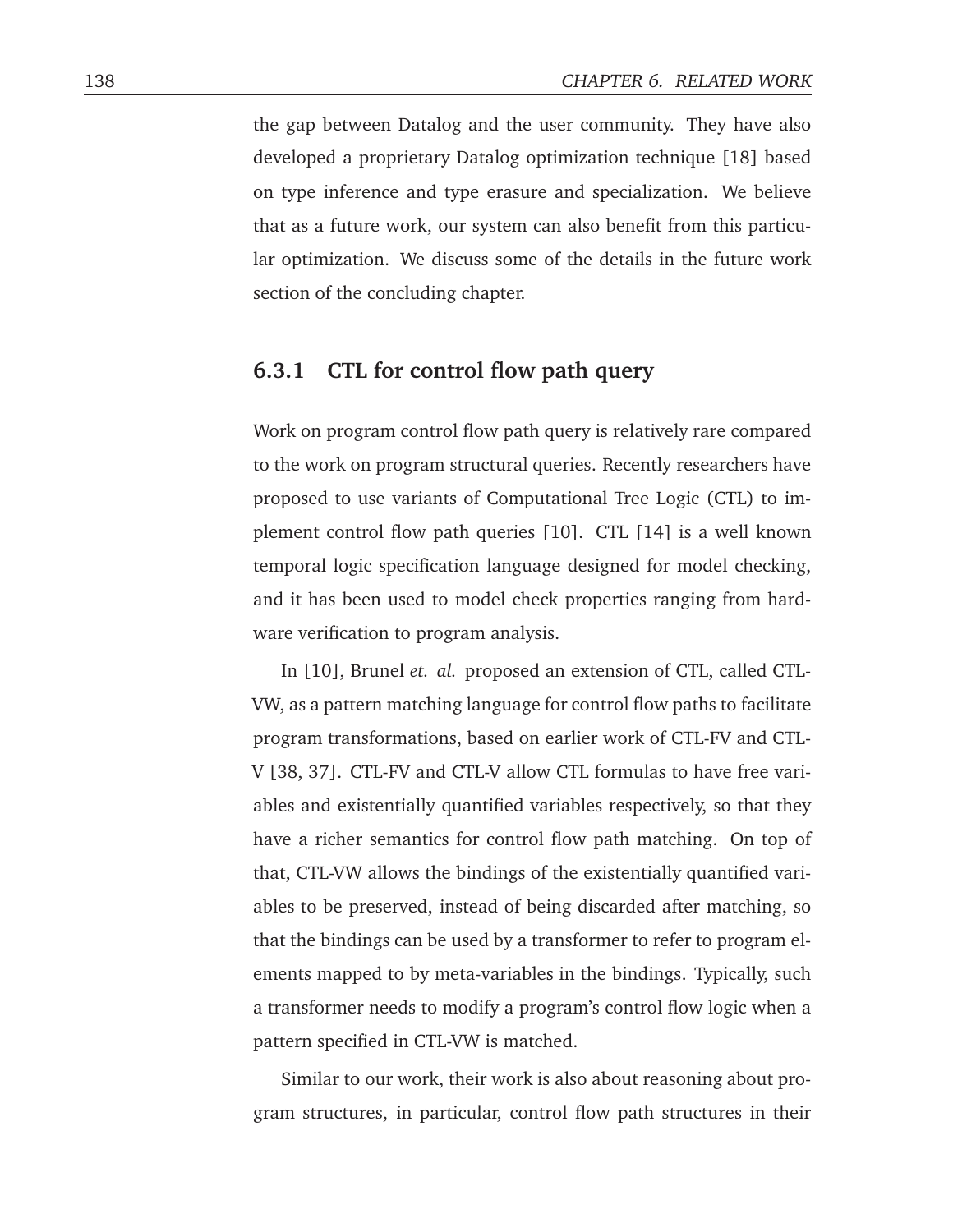case. There is a particular relevance, since people have shown CTL can be expressed by a proper subset of stratified Datalog, called Datalog-LITE [21].

# **6.4 Datalog and BDD for Program Analysis Tasks**

Datalog was originally invented by the Database community [63]. While it has not been very successful among commercial database systems, it has found many applications outside of the database area, primarily for program analysis tasks.

Researchers have been using Datalog as a query language to solve program analysis problems for long time. Some examples are presented in [47, 63, 55, 7]. More recently, it has drawn more research attention, partly because of the work of Whaley *et.al.* [65, 39, 1].

In [65], Whaley and Lam have shown Datalog can be used to model the context-sensitive pointer alias analysis problem, and more importantly, by leveraging the optimization techniques offered by BDD, they show the approach can scale to large size real world programs. Context-sensitive pointer alias analysis is generally considered a hard problem in the program analysis community, due to the huge number of contexts that need to be handled. In their benchmarks, they show their approach can scale to programs with up to  $10^{14}$  contexts. As a result of this work, they have also delivered a practically useful generic BDD based Datalog solver named *bddbddb* [1], on which the main part of this dissertation work is based.

In [39], Whaley *et.al.* show the same technique can be used to help discover security issues in Database applications [39].

In the previous section, we have found that a few code query systems are also using Datalog as the query language.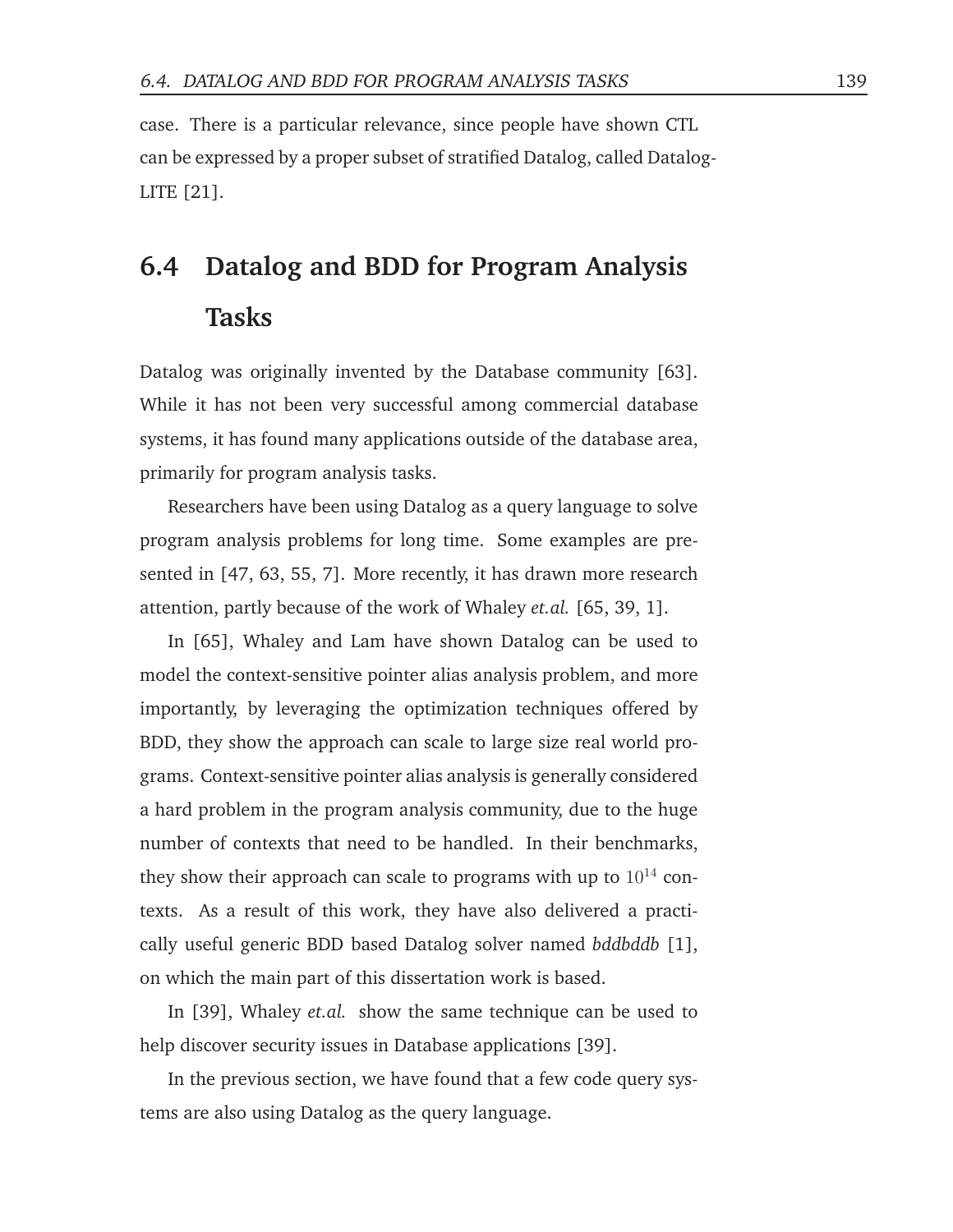There is also a progress in the complexity analysis of Datalog evaluation recently. In [47], McAllester has shown that while the commonly recognized datalog program running time complexity of  $O(n^k)$ , where k is the largest number of variables in any single rule, and  $n$  is the size of the EDB, is true, the real complexity could be more refined and more efficient. The key observation is that variable counting, which is how the  $O(n^k)$  complexity is determined, is too crude for many algorithms. A new notion of *prefix firing* is defined and it is shown that the running time complexity is bound by the size of EDB plus the number of prefix firings that is more refined than simply  $O(n^k)$ . The paper also argues that bottom-up logic program presentations of static analysis algorithms are clearer and simpler to analyze, by doing several case studies of static analysis algorithms. This finding is also echoed by the popularity of Datalog in program analysis tasks and code query systems.

Outside of the program analysis area, Ou [52] has used Datalog to model the network security and access control problem and shows it is feasible and desirable to do this way. Even in an apparently unlikely area, Loo *et. al.* have used Datalog to model distributed network routing protocols [44] as an alternative to the traditional approaches and have shown the protocols expressed in their approach are compact, clean and easier to adopt optimizations.

Using BDD for program analysis problems has been rare, but there is a growing interests of doing this recently, mostly due to its capability to compactly represent large relation sets, and its direct support of many relational operations. Whaley *et. al.* have used BDD to speed up Datalog program evaluation to solve the context-sensitive pointer alias problem by leveraging BDD's excellent capability to handle with relations with much redundant information. To our knowledge, the idea of using BDD to speed up logic program evaluation can be traced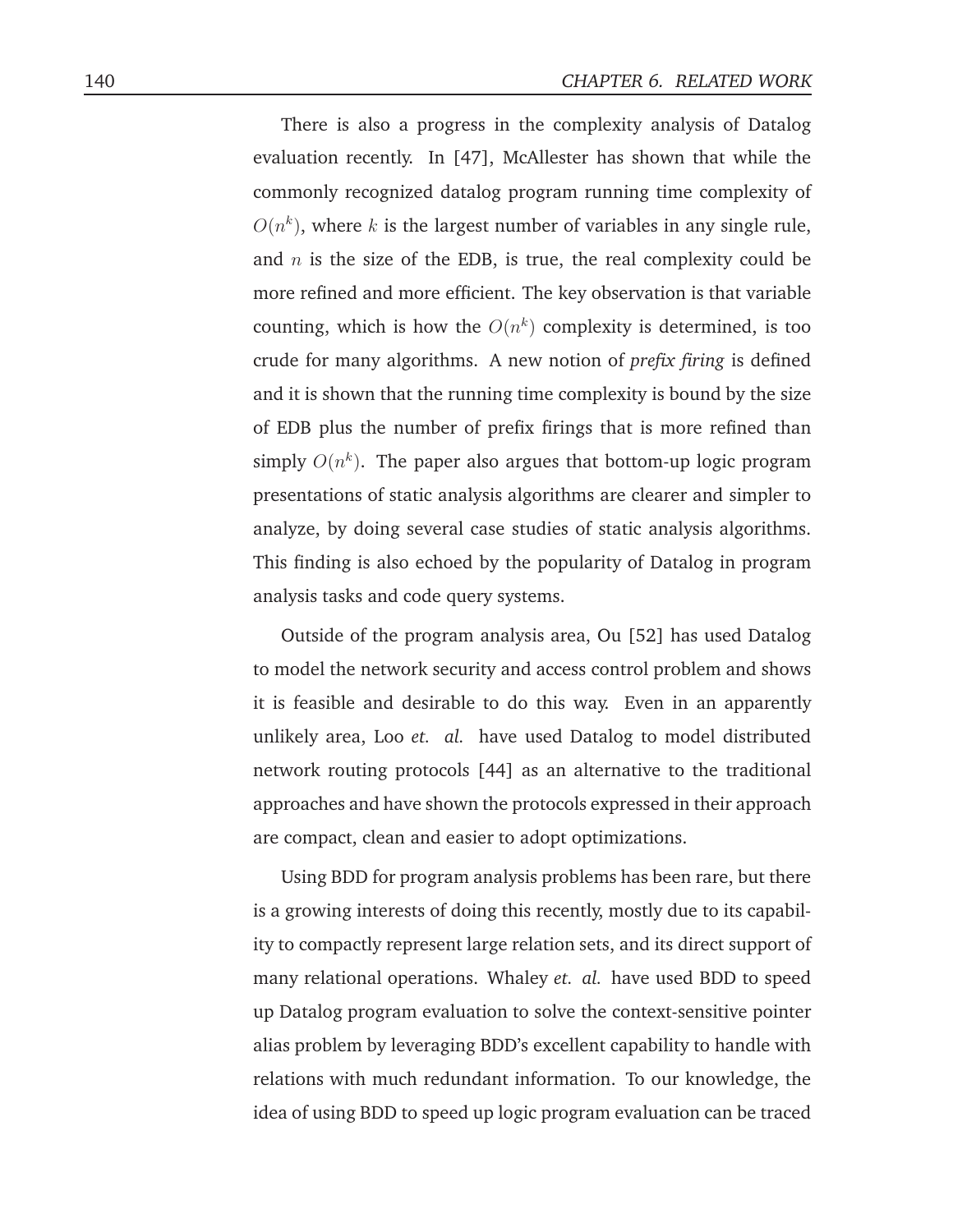back to the work of Iwaihara and Inoue [30] in 1995.

Berndl *et. al.* [6] have reported positive experience of modeling program analysis problems like subset-based points-to analysis by using BDD operations through a Java wrapper. They show the approach can scale well to large programs thanks to BDD's effectiveness of handling large relation sets. Realizing directly operating on BDD diagrams is too low level, and thus is difficult for understanding and is error prone, Lhoták and Hendren developed a higher level domain specific language called Jedd [40] to abstract BDDs as database style relations and to provide static type rules to make sure relational operations are used consistently with regard to the typing.

Zhang, Gupta and Zhang [67] store dynamic slices of program execution for debugging, which require large space, in BDDs. They show that after using the BDD representation, the space needed is greatly reduced.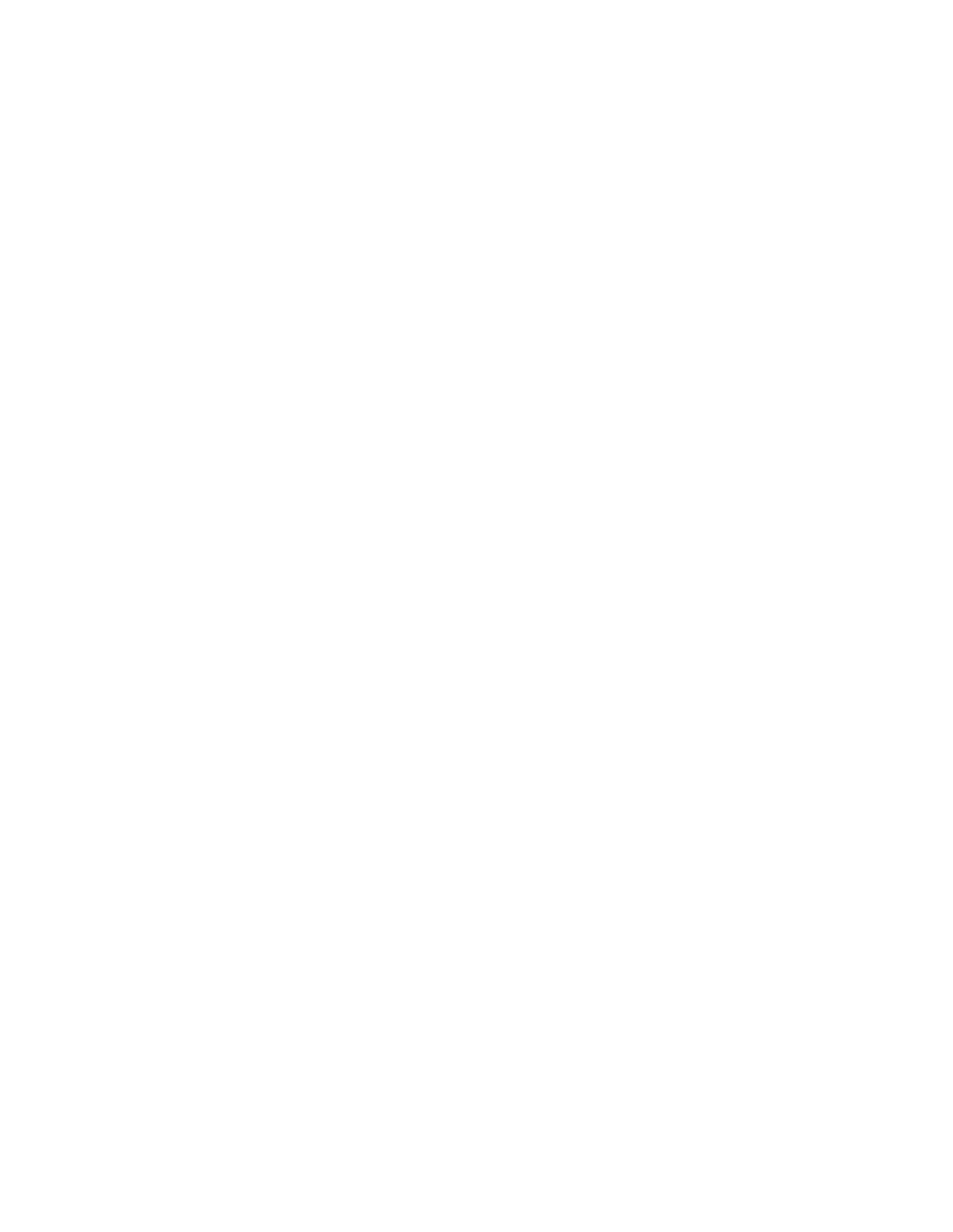#### CHAPTER<sub>7</sub>

## Concluding remarks and future work

### **7.1 Concluding remarks**

This dissertation argues for using the shadow model of AspectJ-like Aspect-oriented programming (AOP) languages as the meta-model to build software static checkers to enforce software design rules to address the problems of the existing approaches. The existing approaches fall short due to one or more than one of the following reasons: (1) Specialized static checkers can only check a pre-defined rule set, lacking the capability for customization; (2) Specialized static checkers allow some customizations, but a customization is generally very difficult as the programmers have to use low level introspection APIs; (3) Generic code query systems tend to require the user to get familiar with the tool specific data models and/or the tool specific query languages.

To carry out the dissertation research, we started with implementing two AspectJ based dynamic checkers for two forms of the Law of Demeter, a software design rule. Through the experiment, we assess that the AspectJ language's two major components, i.e., the pointcut designator language and the shadow information made available to runtime advice, have already had sufficient support for one to imple-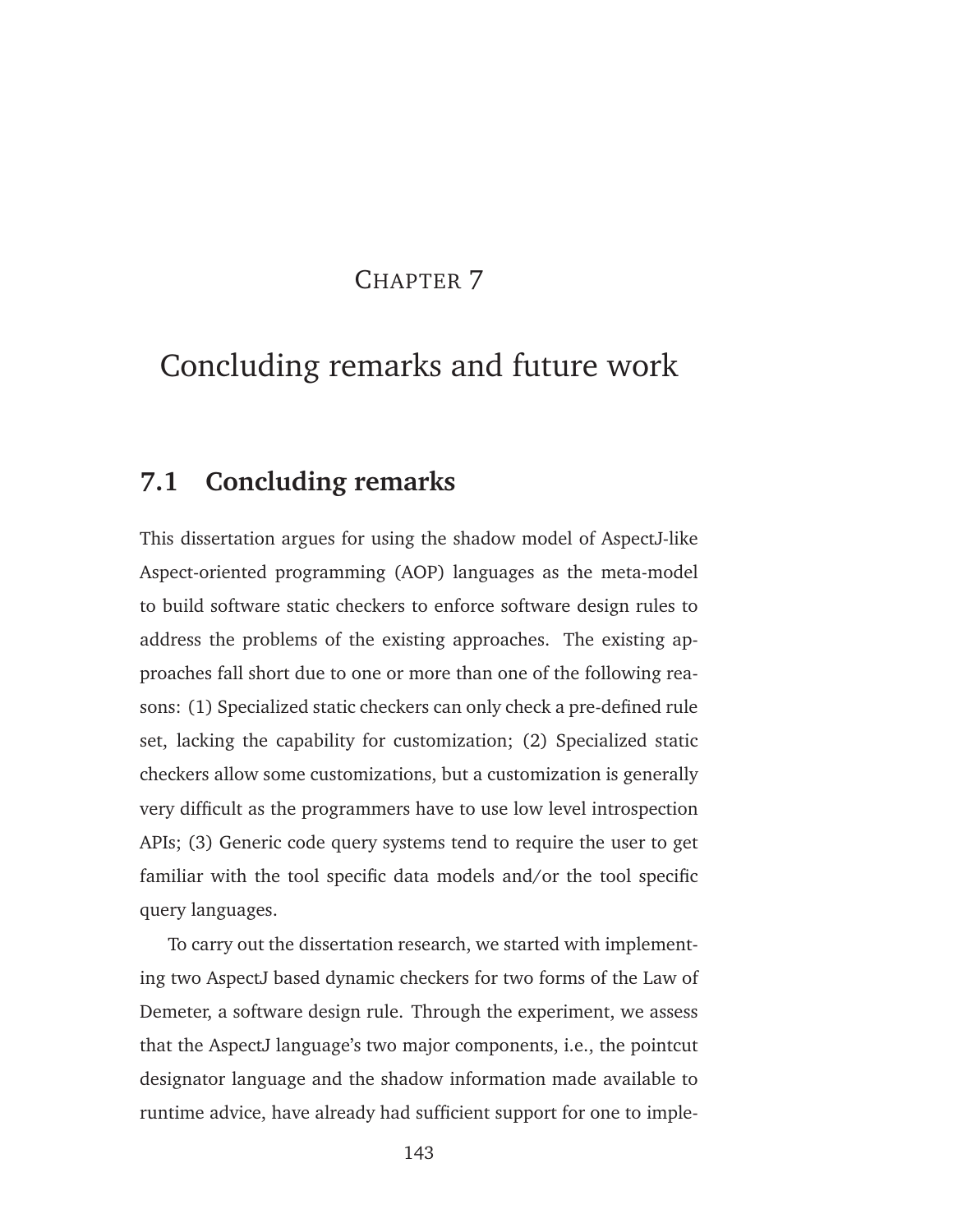ment a static checker for the statically checkable form of LoD, and what is missing is just a more expressive query mechanism.

To support our thesis, we go on presenting two shadow model based language extensions to AspectJ, i.e., a lightweight extension called *statically executable advice*, and a more ambitious Datalog-based pointcut evaluation system, with the focus on the latter system. Besides based on the shadow model that is familiar by AOP programmers, our Datalog-based system features a support of logic style declarative queries, a tight integration with the existing AspectJ native pointcut evaluation process, and a BDD based underlying shadow representation.

Finally, through the evaluation we show that our system can indeed be used to enforce a wide variety of real world software design rules, its usability is superior to a system built on an alternative metamodel, i.e., the Abstract Syntax Tree model, and it can scale well to real world program sizes.

#### **7.1.1 Strengths and limitations of our system**

The strengths of our system include:

- The underlying query data model is based on AspectJ's shadow model that average AOP programmers are already familiar with. This not only will make it easier for the programmers to write queries, but also will make it easier to port the system to Aspectoriented variants of other languages, like C#,C++, etc., given the AspectJ programming model is widely adopted in the community.
- Using the shadow model as the query meta-model also helps implementing software design rule checkers as it allows higher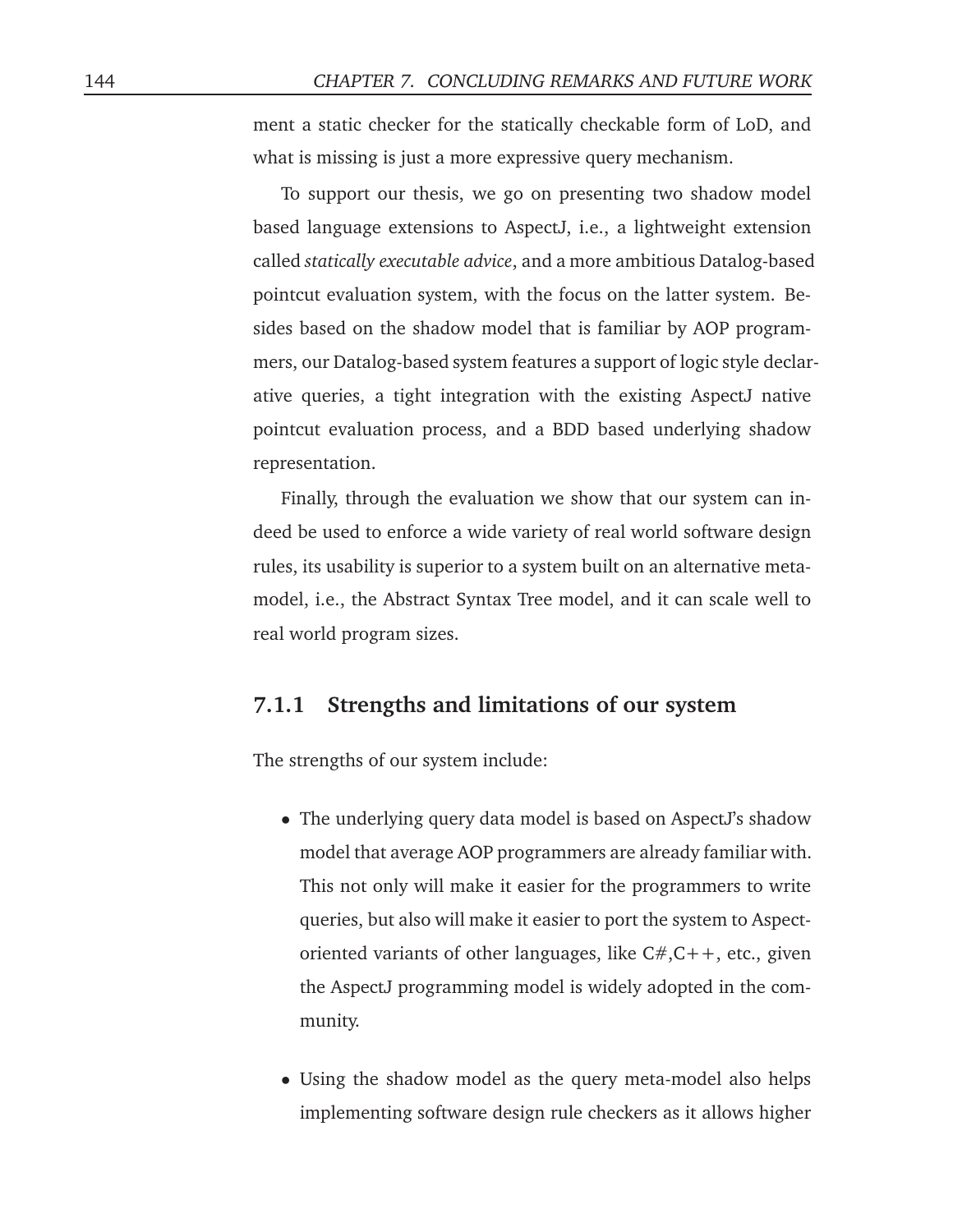level abstraction than alternative models, such as the abstract syntax tree model.

- The system's tight integration with the AspectJ compiler framework makes it convenient to use our tool in their usual development workflow, as it is a natural enhancement to the existing AspectJ's declare error mechanism that was designed for simple static checking tasks.
- The support of the integration of logic style Datalog declarative queries and the AspectJ's native pointcut language make it possible for programmers to get benefits from both camps. They can use the Datalog approach to express more complex structural queries and use the native pointcuts to conveniently express syntax pattern based selection and then combine the results together.
- The special performance design choice for the system makes it scale well to real world program sizes.

The most visible limitation of our system is that its expressiveness is limited to design rule problems that the given shadow model can express. And extending the AspectJ's shadow model is a non-trivial task that involves a careful design and significant implementation effort even for a person familiar with the AspectJ compiler implementation. As we have shown in the evaluation, there are some real world design rules that do require information that is not present in the AspectJ's shadow model. Under such circumstances, the user would have to turn to other approaches or tools to enforce those design rules. Another limitation of our system is that for programmers that are not used to the Datalog syntax, they may find a specially designed surface language would be desirable. One possible solution is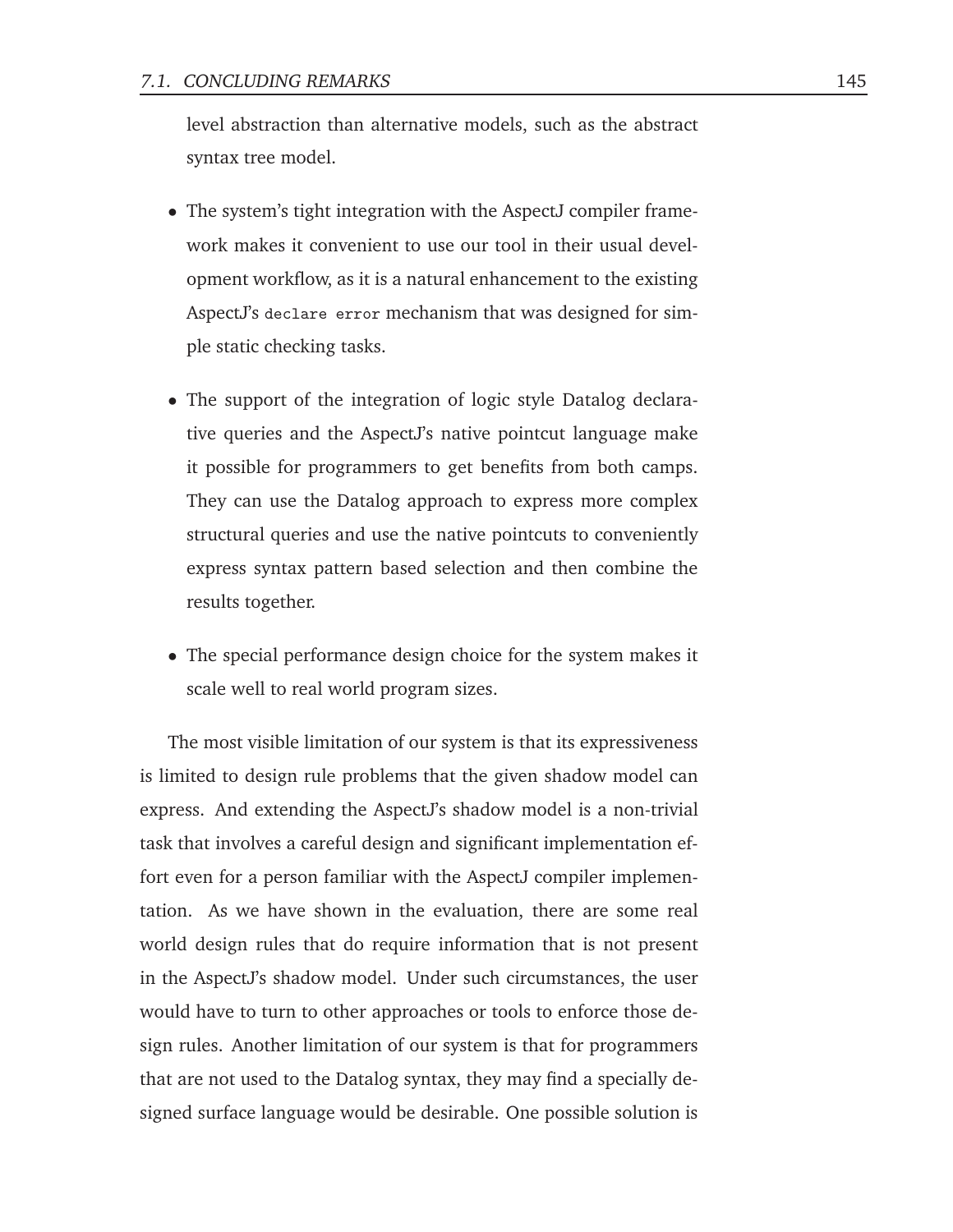to adopt a surface syntax of other systems like the .QL's [19], but still operating on the shadow meta-model.

### **7.2 Future work**

We propose some future work to extend our system.

#### **7.2.1 Conflict between efficiency and usability**

Recall that earlier that we have specially designed the Datalog shadow representation in the interest of taking advantage of the reduction power of the BDD. One such an example is that we abstract out the method/constructor parameter type signatures into a separate domain, PSig. A design that is in favor of the performance is not necessarily in favor of the usability. Just as an example, in our system, one would have to write the following lengthy program in Listing 7.1, if she needs to write a query to retrieve all method calls that are within the shadow represented by the AspectJ native pointcut execution( void A.compute(int,boolean)), which captures any method definition provided by class A, whose name is compute, whose return type is void, which has two parameters with the type of int and boolean respectively.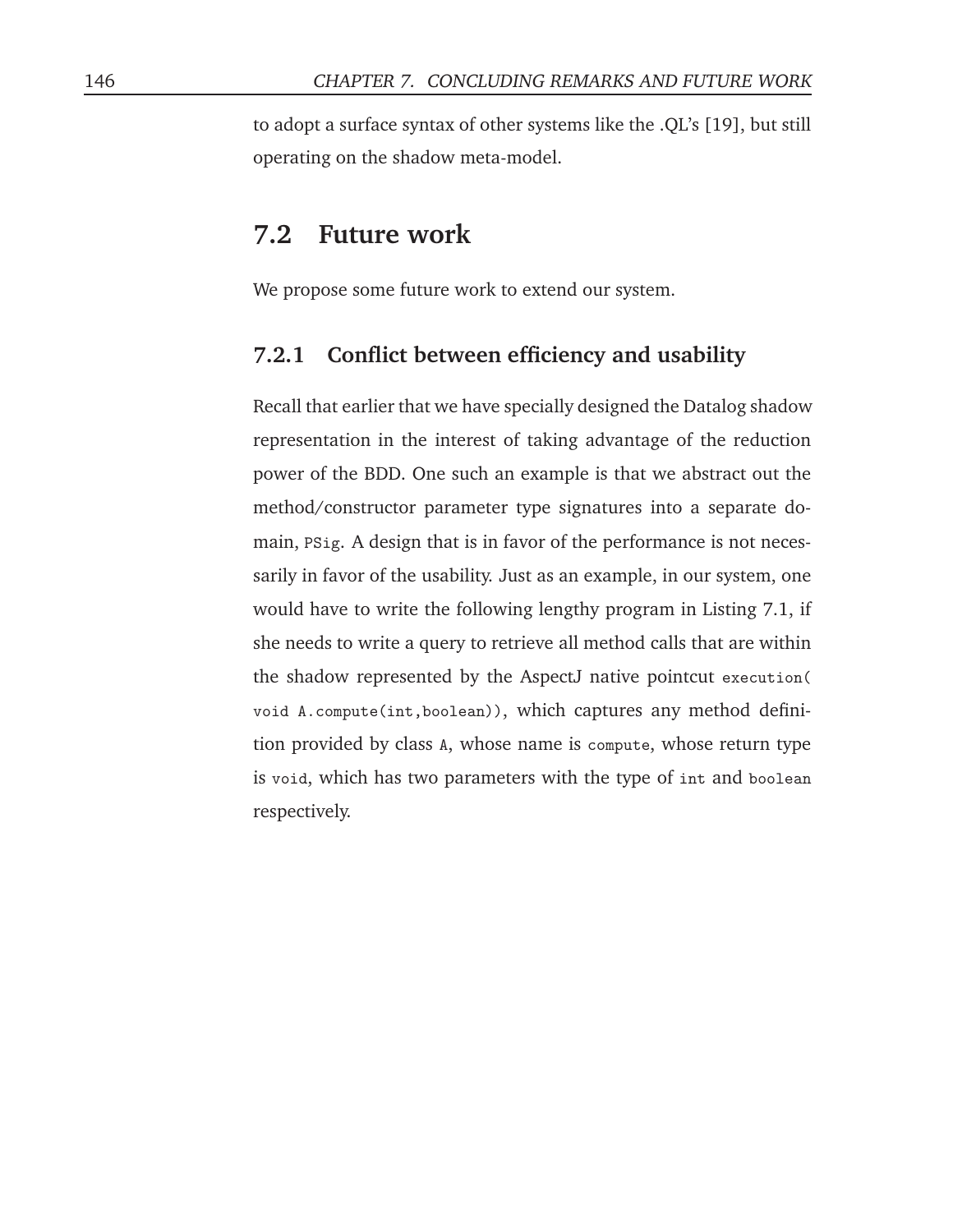Listing 7.1: A lengthy Datalog query

| Declarations                                                            |
|-------------------------------------------------------------------------|
| pointcut returnCalls(sh:SH).                                            |
| $methodDef(sh:SH)$ .                                                    |
| Definitions                                                             |
| methodDef(sh) :- MethodExec(sh,sig), Signature(sig, "A", "compute", _), |
| CodeSignature(sig, psig),                                               |
| CodeSignatureNumParams(psig,2),                                         |
| $CodeSignatureParam(psig, 0, intT)$ ,                                   |
| $TypeInfo(intT,"int")$ ,                                                |
| CodeSignatureParam(psig,1,boolT),                                       |
| TypeInfo(boolT,"boolean"),                                              |
| MethodSignature(sig, voidT), TypeInfo(voidT, "void").                   |
| returnCall(sh) :- MethodCall(sh, _, enclosing), methodDef(enclosing) .  |

In methodDef, it takes 10 predicates to capture what could be easily described in a short phrase in the native pointcut, with 6 of them dealing with the PSig domain. Note that our earlier claim that the integration of native pointcuts and the Datalog pointcuts would improve the usability does not help in this particular case, as the integration mechanism would only help when there is a logical interaction between a native pointcut expression and a Datalog pointcut expression. In this particular case, however, the methodDef predicate is just an interim predicate, only visible to another Datalog predicate.

This conflict between the efficiency and the usability could be much improved by introducing a lightweight domain specific language that can be embedded in a Datalog program, which can be done as a future work. In particular, for a query that is better done in native pointcuts, we could allow the user to use native pointcuts, and then bind the results to some Datalog "variable" that can be referred to by other Datalog pointcuts. For example, in our vision, with this new mechanism, the aforementioned query could be much simplified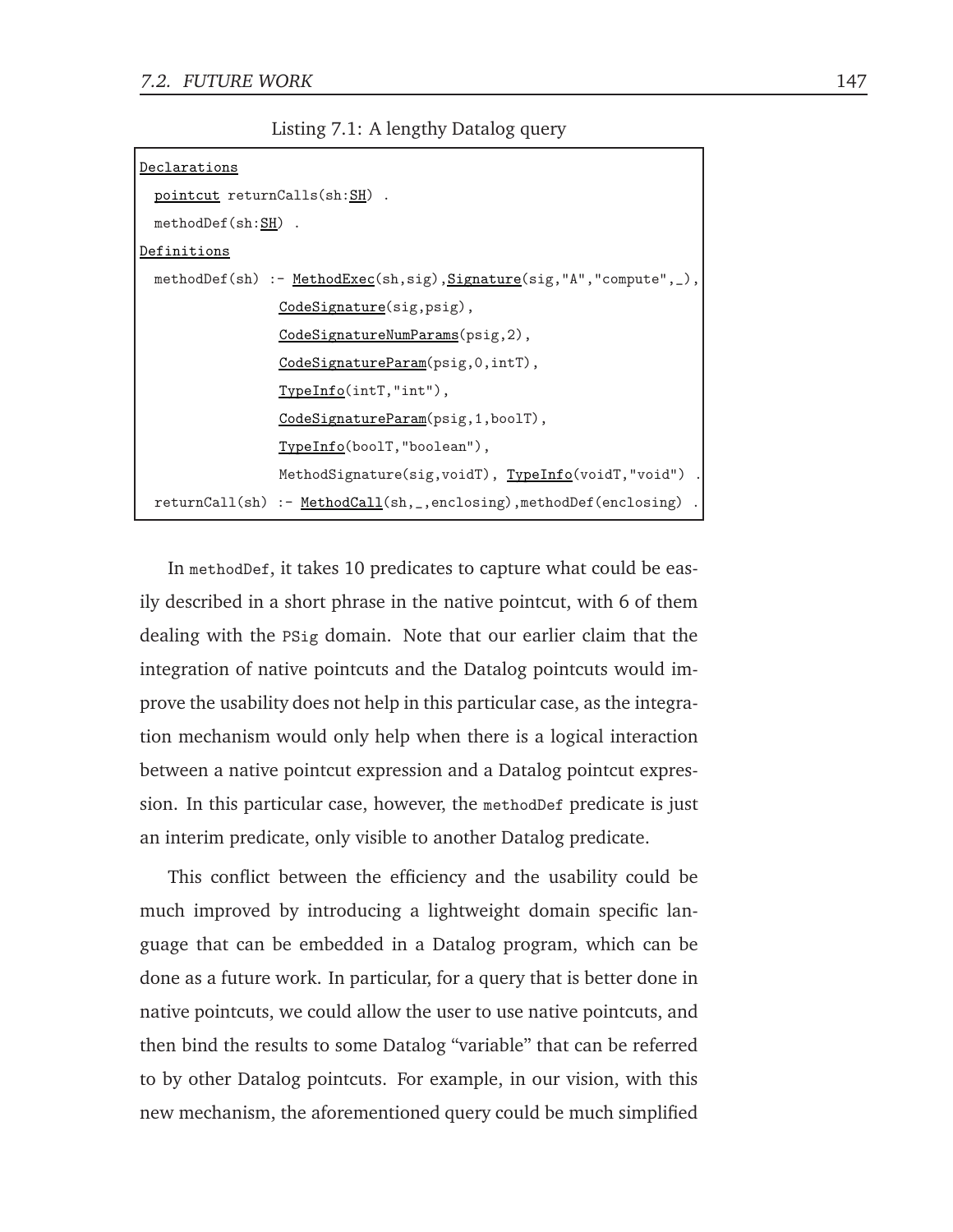into the following code in Listing 7.2:

Listing 7.2: A simplified Datalog query using native pointcut

| Declarations                                        |
|-----------------------------------------------------|
| pointcut returnCalls(sh:SH).                        |
| Definitions                                         |
| returnCall(sh) :- MethodCall(sh,_,?enclosing) where |
| ?enclosing=execution(void A.compute(int,boolean)).  |

In a nutshell, we can introduce a where clause in a Datalog query, which can introduce a variable binding (with the ? mark to flag it is a special binding) with a native pointcut. The special variable binding can be used anywhere that a regular Datalog variable can be used. Then in our system, we can introduce a preprocessing stage, where such an embedded native expression will be translated into the corresponding Datalog predicates like we have seen in Listing 7.1. This translation should not be hard to implement.

#### **7.2.2 Leverage type based optimizations**

Moor *et. al.* have developed some proprietary Datalog optimization techniques [18] based on type inference algorithms. We feel there are cases in programs written in our system that can benefit from their optimization techniques, especially the *type erasure* and *type specialization* optimizations. This should be an interesting and worthwhile future work.

Let's look at two code examples in Listing 7.3 and Listing 7.4 below, which respectively represents a case that can be optimized by using type erasure, and a case that can be optimized by using type specialization.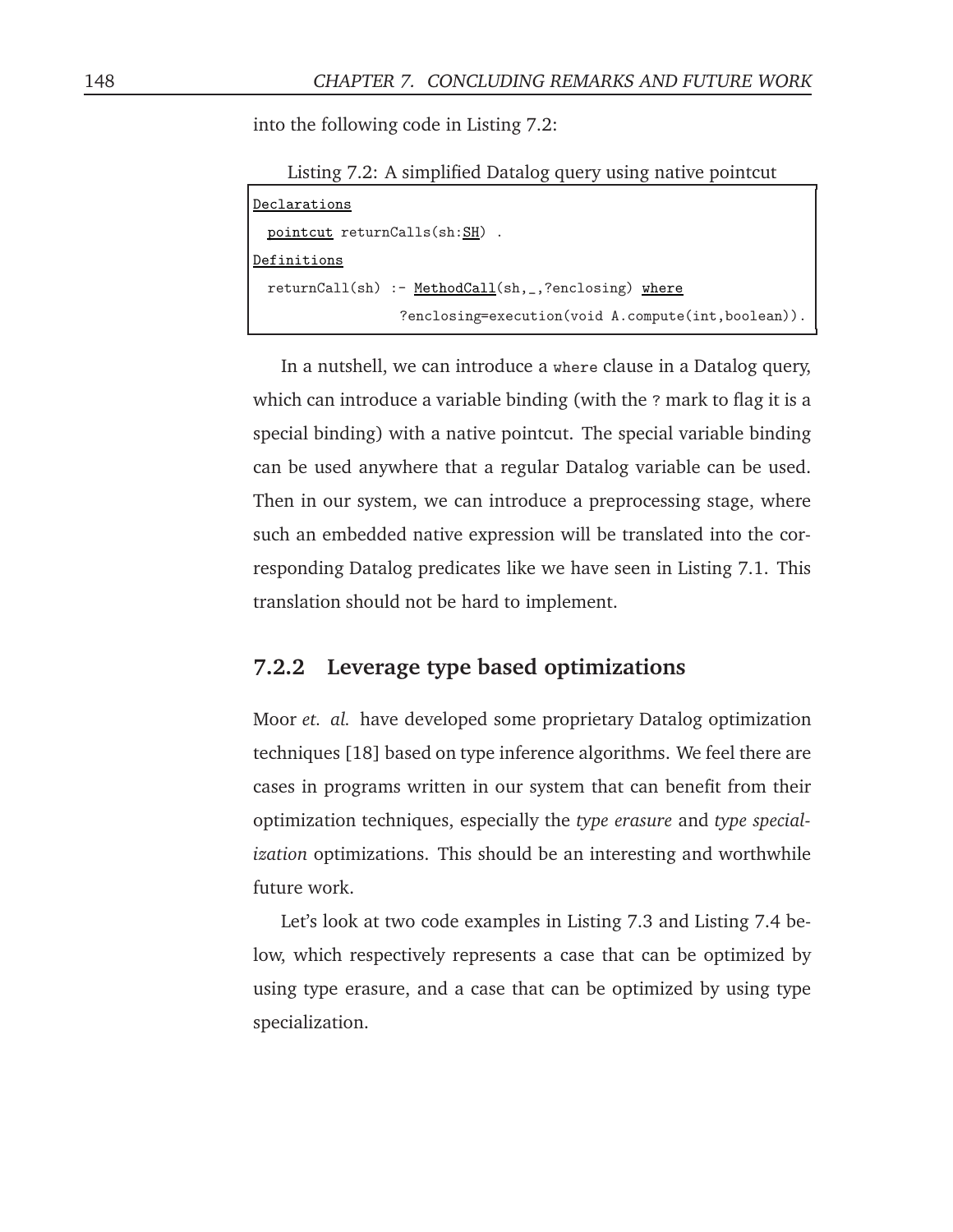Listing 7.3: A type erasure example

| lDeclarations                                                              |
|----------------------------------------------------------------------------|
| pointcut return(sh:SH).                                                    |
| $helper(sh: SH, sig: Sig)$ .                                               |
| lDefinitions                                                               |
| $\vert$ helper(sh,sig) :- MethodCall(sh,sig, ), Signature(sig,t,"foo", _), |
| $IsClass(t)$ .                                                             |
| $ return(sh) :- MethodCall(sh, _{}, _")$ , helper(sh, $_$ ).               |

The program in Listing 7.3 tries to find and return any method call shadow that is invoked on a method named "foo" and on a target type that is a class. The program is legal but it is clear that the second MethodCall predicate that is used for defining the return pointcut is redundant, as the helper predicate has already checked this, and there is only one disjunction case for the helper predicate. By using their type erasure optimization, we should be able to optimize out the second MethodCall predicate from the program, and thus boost the performance.

Listing 7.4: A type specialization example

| Declarations                                                         |
|----------------------------------------------------------------------|
| pointcut return(sh:SH).                                              |
| helper(sh: $SH$ , sig: $Sig$ ).                                      |
| Definitions                                                          |
| helper(sh,sig) :- MethodCall(sh,sig, _), Signature(sig,t, "foo", _), |
| $IsClass(t)$ .                                                       |
| helper(sh,sig) :- $ConstructorCall(sh,sig, _),Signature(sig,t, _-),$ |
| $IsClass(t)$ .                                                       |
| $ return(sh) :- MethodCall(sh, _{-}, _{-})$ , helper(sh, _).         |

On the other hand, the program in Listing 7.4 would return the same result as the previous program, however, the helper predicate has the second disjunction now, which requires a call be a constructor call made on a class. Certainly the second disjunction of predicate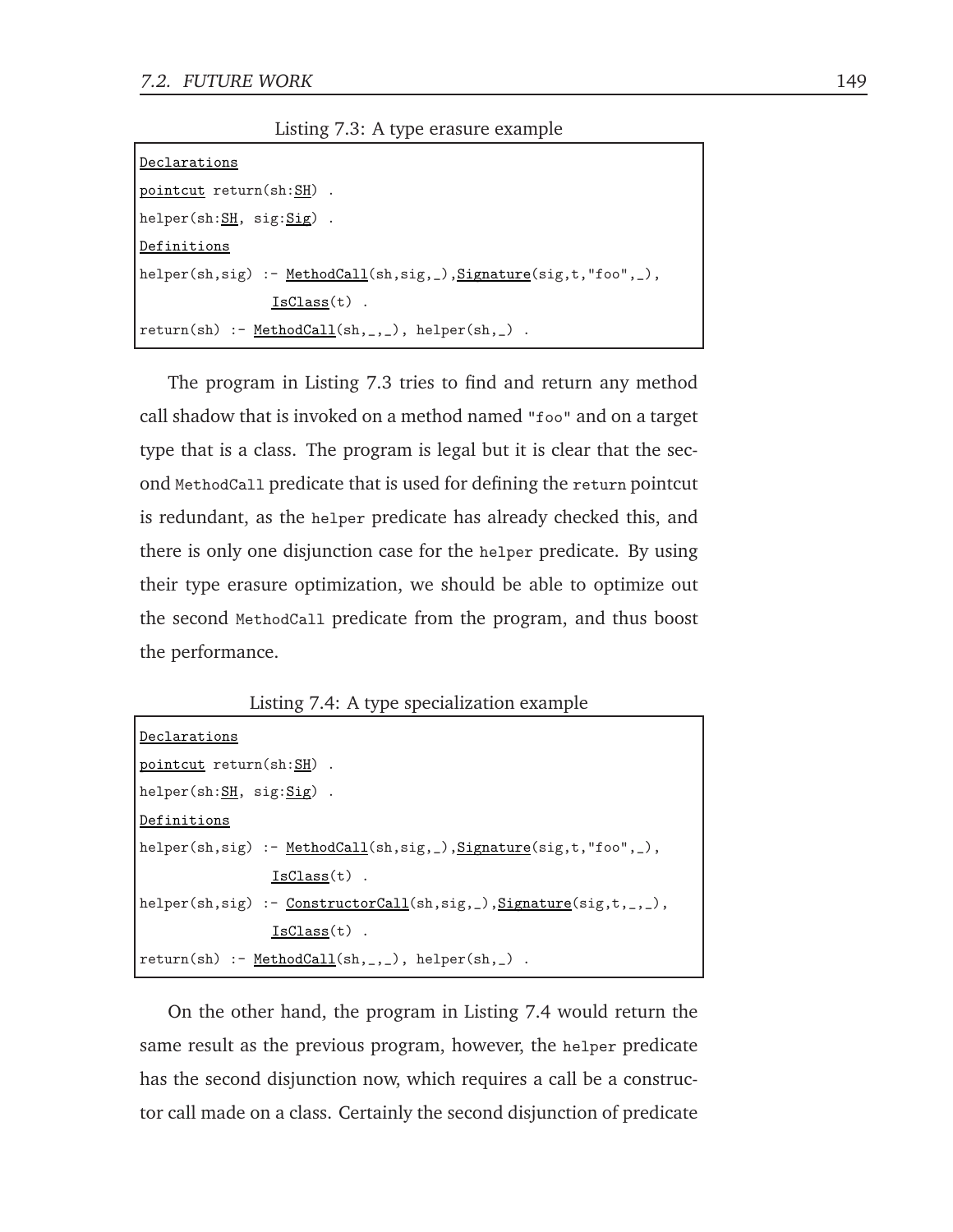helper is a useless computation, as the final return predicate requires the returned shadow be a method call shadow and thus will never satisfy it. Using their type specialization optimization, we should be able to optimize out the whole second disjunction of the helper predicate from the program, and thus boost the performance.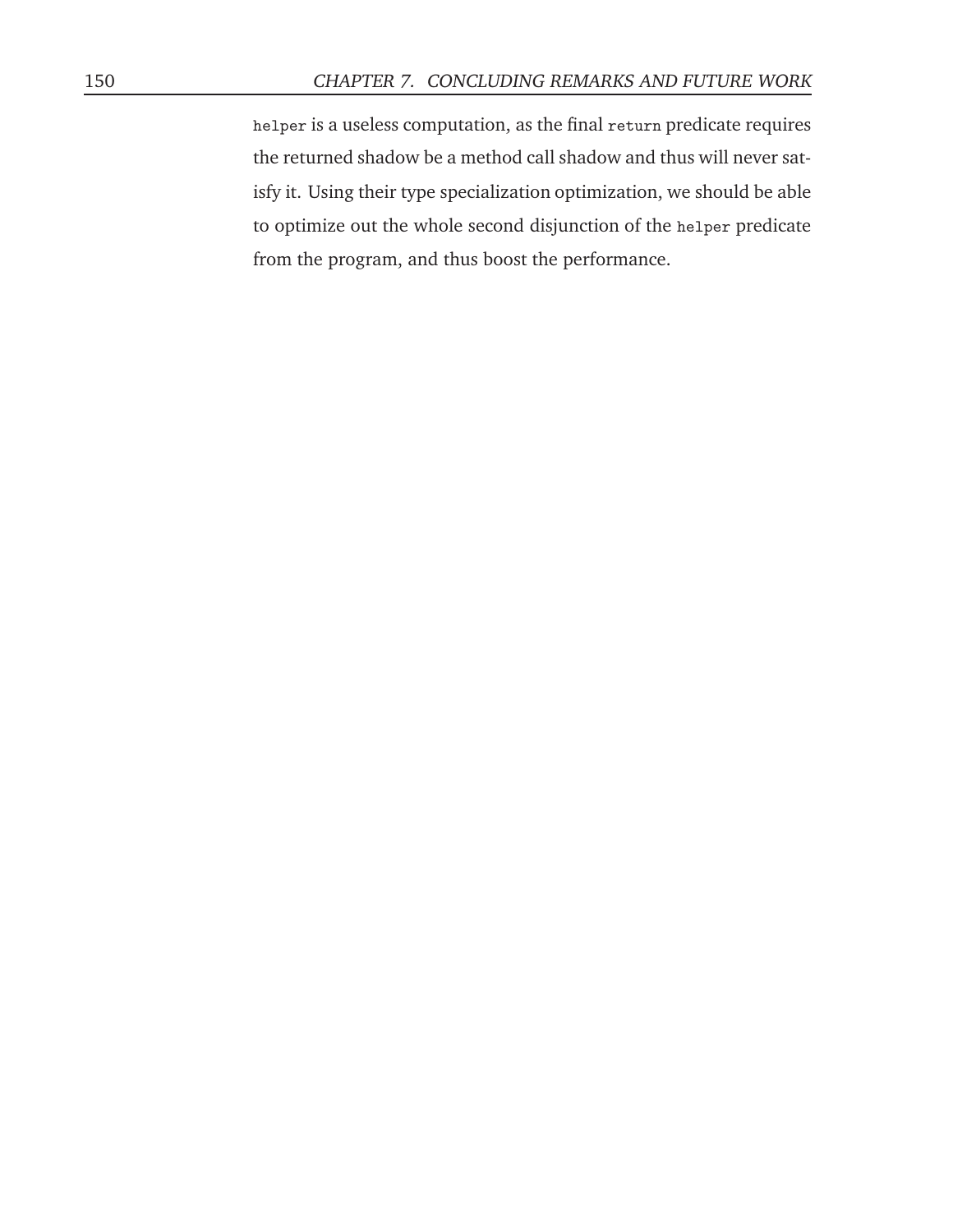## Bibliography

- [1] bddbddb home page at sourceforge. http://bddbddb.sourceforge.net.
- [2] The Byte Code Engineering Library. http://jakarta.apache.org/bcel/.
- [3] The Motor Industry Software Reliability Association. http://www.misra.org.uk/. Continuously updated.
- [4] Tomoyuki Aotani and Hidehiko Masuhara. Scope: an aspectj compiler for supporting user-defined analysis-based pointcuts. In *AOSD '07: Proceedings of the 6th international conference on Aspect-oriented software development*, pages 161–172, New York, NY, USA, 2007. ACM.
- [5] Pavel Avgustinov, Elnar Hajiyev, Neil Ongkingco, Oege de Moor, Damien Sereni, Julian Tibble, and Mathieu Verbaere. Semantics of static pointcuts in AspectJ. In Matthias Felleisen, editor, *Principles of Programming Languages (POPL)*. ACM Press, 2007.
- [6] Marc Berndl, Ondrej Lhoták, Feng Qian, Laurie Hendren, and Navindra Umanee. Points-to analysis using bdds. In *PLDI '03: Proceedings of the ACM SIGPLAN 2003 conference on Programming language design and implementation*, pages 103–114, New York, NY, USA, 2003. ACM.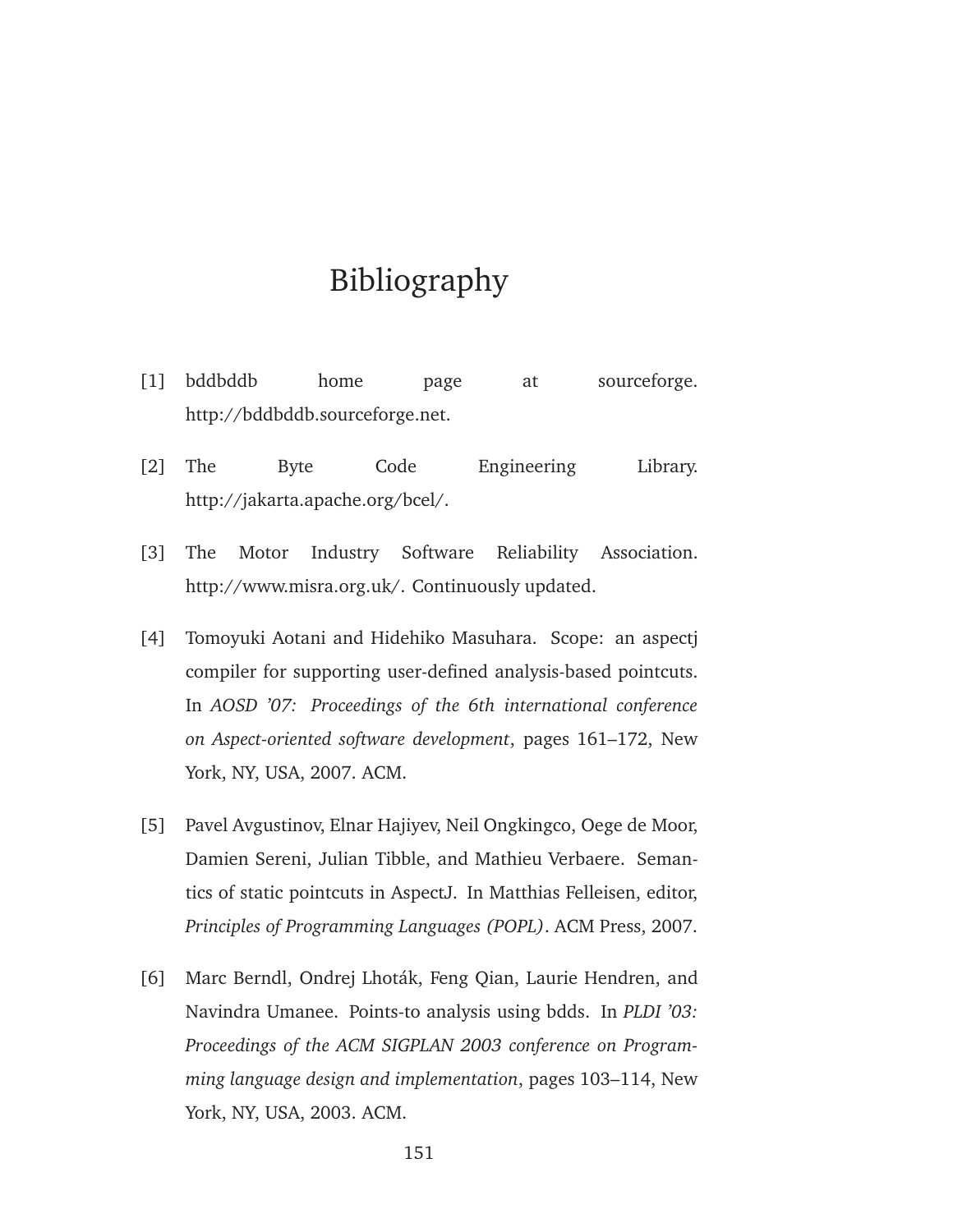- [7] F. Besson and T. Jensen. Modular class analysis with Datalog. In *SAS '03: Proceedings of the 10th International Symposium on Static Analysis*. Springer, 2003.
- [8] Joshua Bloch. *Effective Java Programming Language Guide*. Sun Microsystems Inc., 2001. Pages 36-41.
- [9] Bollig and Wegener. Improving the variable ordering of OBDDs is NP-complete. *IEEETC: IEEE Transactions on Computers*, 45, 1996.
- [10] Julien Brunel, Damien Doligez, René Rydhof Hansen, Julia L. Lawall, and Gilles Muller. A foundation for flow-based program matching: using temporal logic and model checking. In *POPL '09: Proceedings of the 36th annual ACM SIGPLAN-SIGACT symposium on Principles of programming languages*, pages 114–126, New York, NY, USA, 2009. ACM.
- [11] Randal E. Bryant. Graph-based algorithms for boolean function manipulation. *IEEE Trans. Comput.*, 35(8):677–691, 1986.
- [12] Michael Carbin. Learning effective bdd variable orders for bddbased program analysis. Master thesis at the Stanford University, May 2006.
- [13] A. Chandra and D. Harel. Horn clauses and generalizations. In *Journal of Logic Programming*, volume 2(1), pages 1–15, 1985.
- [14] E.M. Clarke, E.A. Emerson, and A.P. Sistla. Automatic verification of finite-state concurrent systems using temporal logic specifications. *ACM Transactions on Programming Languages and Systems*, 8(2):244–263, April 1986.
- [15] Tal Cohen, Joseph (Yossi) Gil, and Itay Maman. Jtl: the java tools language. In *OOPSLA '06: Proceedings of the 21st annual*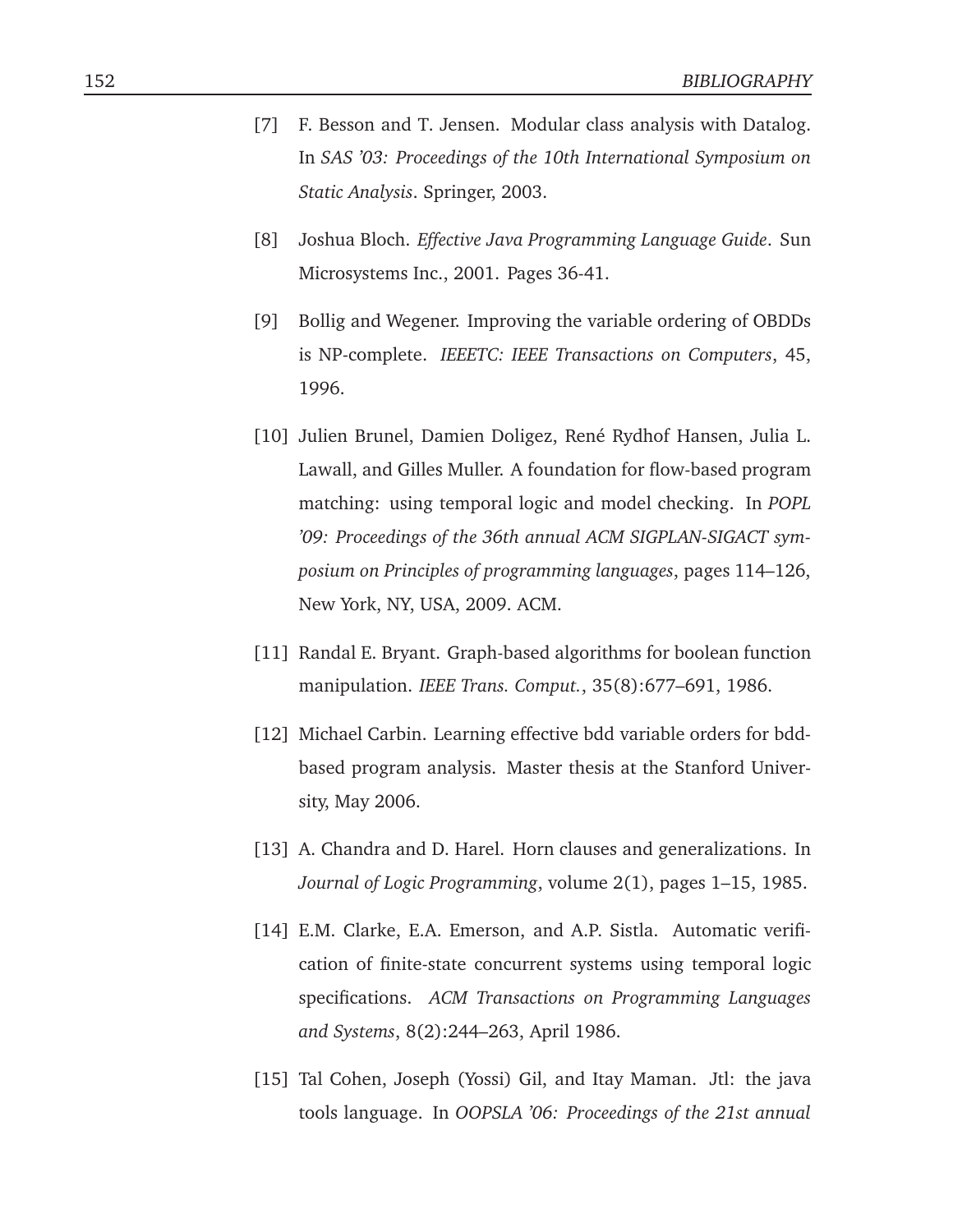*ACM SIGPLAN conference on Object-oriented programming systems, languages, and applications*, pages 89–108, New York, NY, USA, 2006. ACM.

- [16] Microsoft Corp. FxCop home page. http://msdn2.microsoft.com/enus/library/bb429476(vs.80).aspx.
- [17] Roger F. Crew. Astlog: A language for examining abstract syntax trees. In *USENIX Conference on Domain Specific Languages*, pages 229–241, Santa Barbara, 1997.
- [18] Oege de Moor, Damien Sereni, Pavel Avgustinov, and Mathieu Verbaere. Type inference for datalog and its application to query optimisation. In *PODS '08: Proceedings of the twentyseventh ACM SIGMOD-SIGACT-SIGART symposium on Principles of database systems*, pages 291–300, New York, NY, USA, 2008. ACM.
- [19] Oege de Moor, Mathieu Verbaere, Elnar Hajiyev, Pavel Avgustinov, Torbjörn Ekman, Neil Ongkingco, Damien Sereni, and Julian Tibble. Keynote address:.QL for source code analysis. In *IEEE International Working Conference on Source Code Analysis and Manipulation*, pages 3–16. IEEE, 2007.
- [20] James Gosling, Bill Joy, Guy Steele, and Gilad Bracha. *Java Language Specification*. Addison-Wesley, 2000. Second edition.
- [21] Georg Gottlob, Erich Grädel, and Helmut Veith. Datalog LITE: a deductive query language with linear time model checking. *ACM Trans. Comput. Logic*, 3(1):42–79, 2002.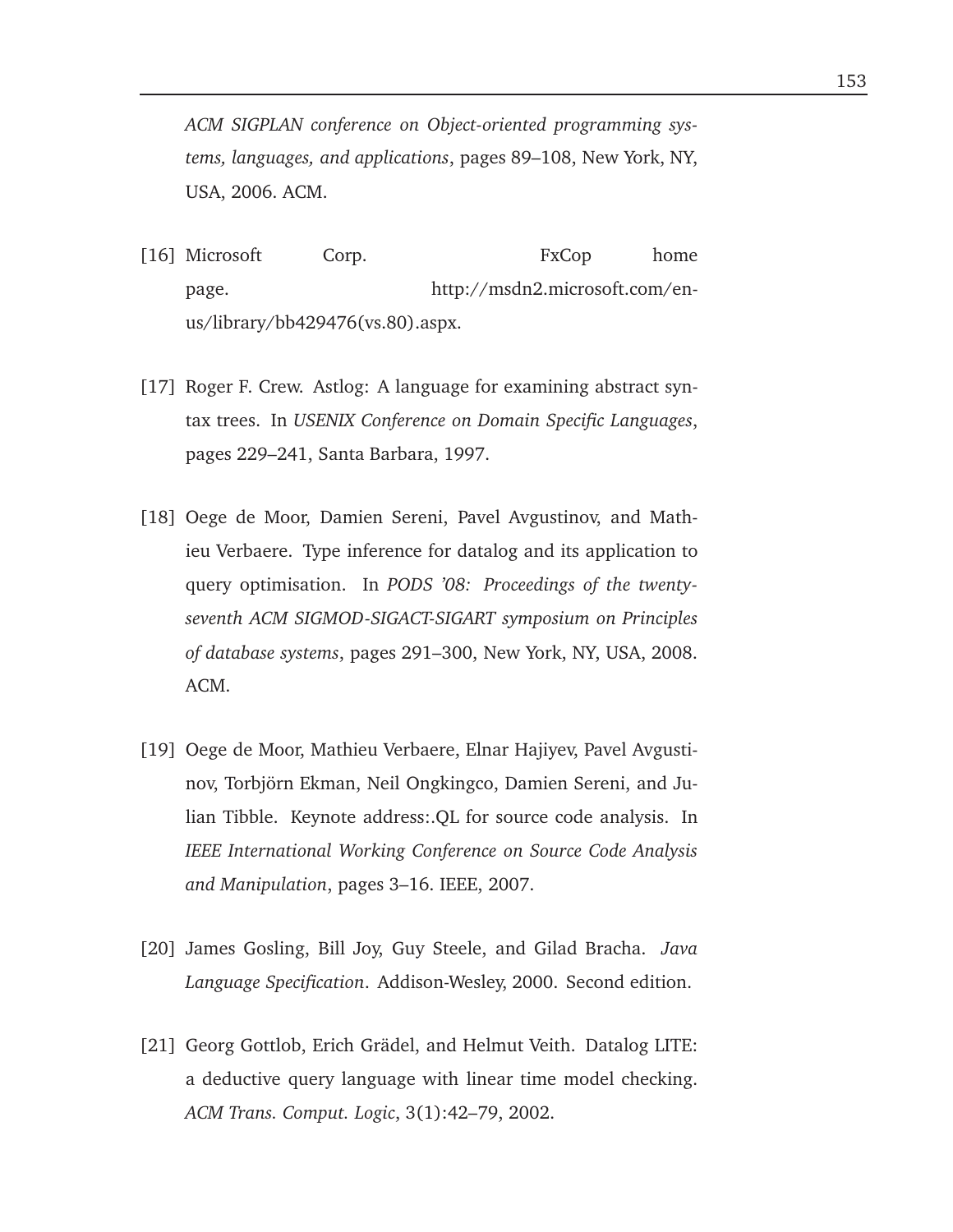- [22] Chris Grindstaff. FindBugs, Part 2: Writing custom detectors. http://www.ibm.com/developerworks/java/library/jfindbug2/.
- [23] Elnar Hajiyev, Mathieu Verbaere, and Oege de Moor. Codequest: Scalable source code queries with datalog. In Dave Thomas, editor, *ECOOP'06: Proceedings of the 20th European Conference on Object-Oriented Programming*, volume 4067 of *Lecture Notes in Computer Science*, pages 2–27, Berlin, Germany, 2006. Springer.
- [24] Bruno Harbulot. Separating concerns in scientific software using aspect-oriented programming. PhD Dissertation, School of Computer Science, University of Manchester, UK, 2006.
- [25] Bruno Harbulot and John R. Gurd. A join point for loops in aspectj. In *AOSD '06: Proceedings of the 5th international conference on Aspect-oriented software development*, pages 63–74, New York, NY, USA, 2006. ACM.
- [26] Erik Hilsdale and Jim Hugunin. Advice weaving in AspectJ. In *Proceedings of the 3rd international conference on Aspect-oriented software development*, pages 26–35. ACM Press, 2004.
- [27] David Hovemeyer and William Pugh. Finding bugs is easy. *SIG-PLAN Not.*, 39(12):92–106, 2004.
- [28] Andrew Hunt and David Thomas. *The Pragmatic Programmer*. Addison-Wesley, 2000.
- [29] Neil Immerman. Relational queries computable in polynomial time (extended abstract). In *ACM Symposium on Theory of Computing*, pages 147–152, 1982.
- [30] Mizuho Iwaihara and Yusaku Inoue. Bottom-up evaluation of logic programs using binary decision diagrams. In *ICDE '95:*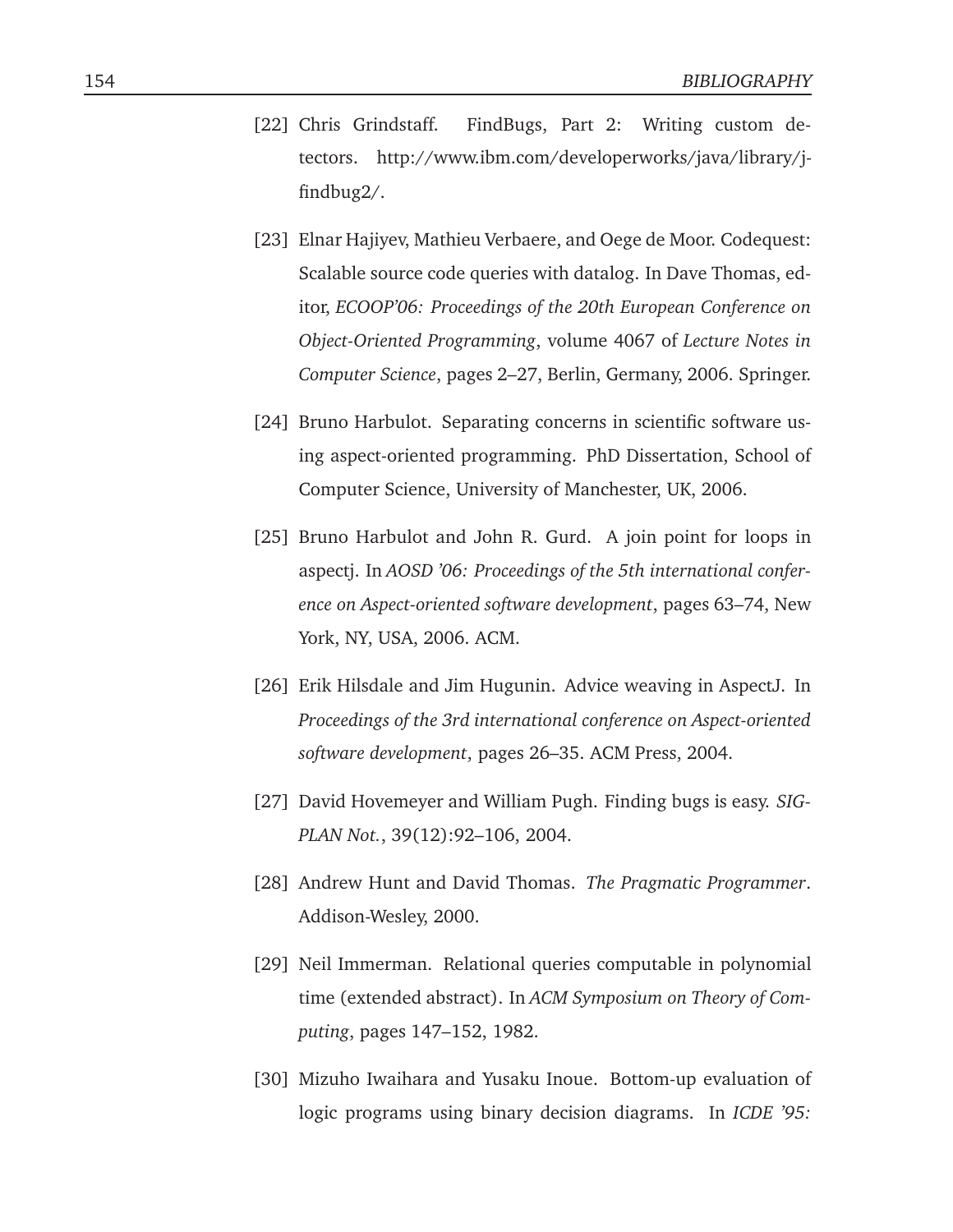*Proceedings of the Eleventh International Conference on Data Engineering*, pages 467–474, Washington, DC, USA, 1995. IEEE Computer Society.

- [31] Doug Janzen and Kris De Volder. Navigating and querying code without getting lost. In *AOSD '03: Proceedings of the 2nd international conference on Aspect-oriented software development*, pages 178–187, New York, NY, USA, 2003. ACM.
- [32] JBoss Inc. JBoss AOP. http://www.jboss.org.
- [33] Johnson, S. C. LINT : A C program checker. In *UNIX Programmer Manual*. BELL Labs., 7 th edition, 1979.
- [34] Karl Lieberherr and David H. Lorenz and Pengcheng Wu. A Case for Statically Executable Advice: checking the Law of Demeter with AspectJ. In *Proceedings of the 2nd international conference on Aspect-oriented software development*, pages 40–49. ACM Press, 2003.
- [35] Gregor Kiczales, Erik Hilsdale, Jim Hugunin, Mike Kersten, Jeffrey Palm, and William Griswold. An Overview of AspectJ. In Jorgen Knudsen, editor, *European Conference on Object-Oriented Programming*, pages 327–353, Budapest, 2001. Springer Verlag.
- [36] Gregor Kiczales, John Lamping, Anurag Mendhekar, Chris Maeda, Cristina Lopes, Jean-Marc Loingtier, and John Irwin. Aspect-oriented programming. In *European Conference on Object-Oriented Programming*, pages 220–242. Springer Verlag, 1997.
- [37] David Lacey. Program transformation using temporal logic specifications. PhD thesis, Oxford University Computing Laboratory, 2003.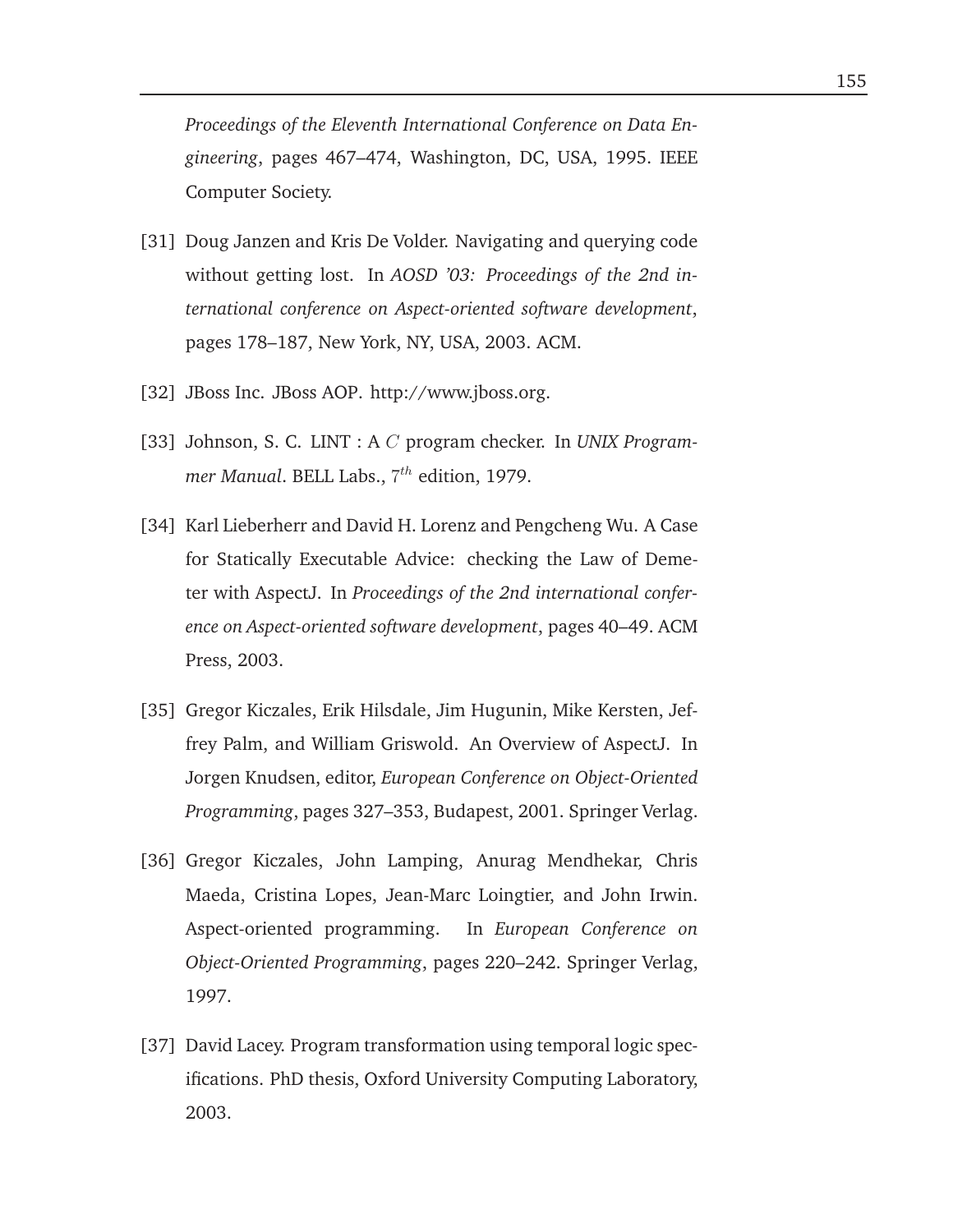- [38] David Lacey, Neil D. Jones, Eric Van Wyk, and Carl Christian Frederiksen. Compiler optimization correctness by temporal logic. *Higher Order Symbol. Comput.*, 17(3):173–206, 2004.
- [39] Monica S. Lam, John Whaley, V. Benjamin Livshits, Michael C. Martin, Dzintars Avots, Michael Carbin, and Christopher Unkel. Context-sensitive program analysis as database queries. In *PODS '05: Proceedings of the twenty-fourth ACM SIGMOD-SIGACT-SIGART symposium on Principles of database systems*, pages 1–12, New York, NY, USA, 2005. ACM.
- [40] Ondřej Lhoták and Laurie Hendren. Jedd: a bdd-based relational extension of java. In *PLDI '04: Proceedings of the ACM SIG-PLAN 2004 conference on Programming language design and implementation*, pages 158–169, New York, NY, USA, 2004. ACM.
- [41] Karl J. Lieberherr and Ian Holland. Assuring good style for object-oriented programs. *IEEE Software*, pages 38–48, September 1989.
- [42] Karl J. Lieberherr and Ian Holland. Formulations and Benefits of the Law of Demeter. *SIGPLAN Notices*, 24(3):67–78, March 1989.
- [43] Boon Thau Loo, Joseph M. Hellerstein, Ion Stoica, and Raghu Ramakrishnan. Declarative routing: extensible routing with declarative queries. In *SIGCOMM '05: Proceedings of the 2005 conference on Applications, technologies, architectures, and protocols for computer communications*, pages 289–300, New York, NY, USA, 2005. ACM.
- [44] Boon Thau Loo, Joseph M. Hellerstein, Ion Stoica, and Raghu Ramakrishnan. Declarative routing: extensible routing with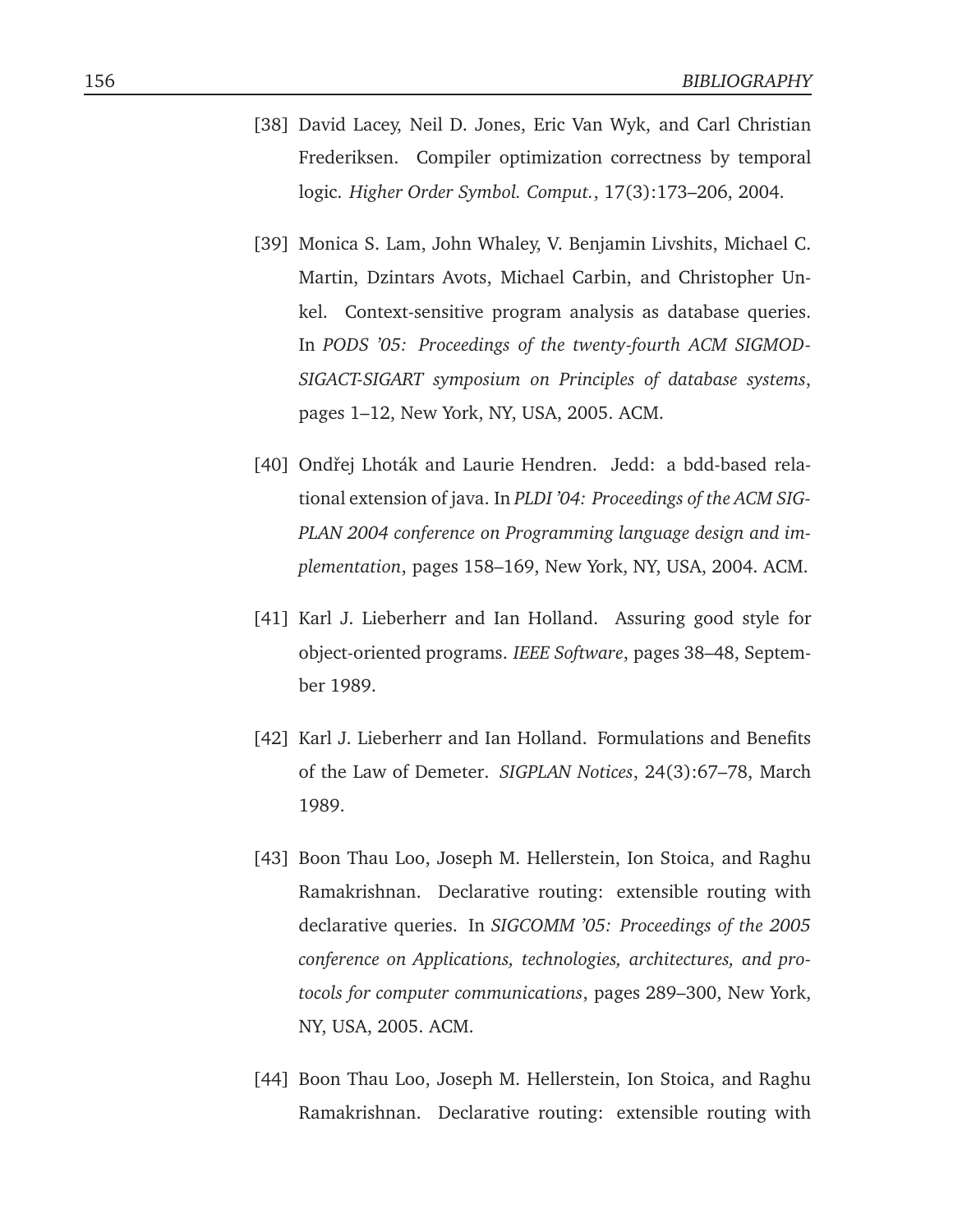declarative queries. In *SIGCOMM '05: Proceedings of the 2005 conference on Applications, technologies, architectures, and protocols for computer communications*, pages 289–300, New York, NY, USA, 2005. ACM.

- [45] Martin Aeschlimann and others. Eclipse AST View home page. http://www.eclipse.org/jdt/ut/astview.
- [46] Hidehiko Masuhara, Gregor Kiczales, and Chris Dutchyn. Compilation and optimization model for aspect-oriented programs. In *Proceedings of Compiler Construction (CC2003)*, pages 46–60. LNCS, 2003.
- [47] David McAllester. On the complexity analysis of static analyses. *J. ACM*, 49(4):512–537, 2002.
- [48] Edward McCormick and Kris De Volder. Jquery: finding your way through tangled code. In *OOPSLA '04: Companion to the 19th annual ACM SIGPLAN conference on Object-oriented programming systems, languages, and applications*, pages 9–10, New York, NY, USA, 2004. ACM.
- [49] Clint Morgan, Kris De Volder, and Eric Wohlstadter. A static aspect language for checking design rules. In *AOSD '07: Proceedings of the 6th international conference on Aspect-oriented software development*, pages 63–72, New York, NY, USA, 2007. ACM.
- [50] Luis Daniel Benavides Navarro, Mario Südholt, Wim Vanderperren, Bruno De Fraine, and Davy Suvée. Explicitly distributed aop using awed. In *AOSD '06: Proceedings of the 5th international conference on Aspect-oriented software development*, pages 51–62, New York, NY, USA, 2006. ACM.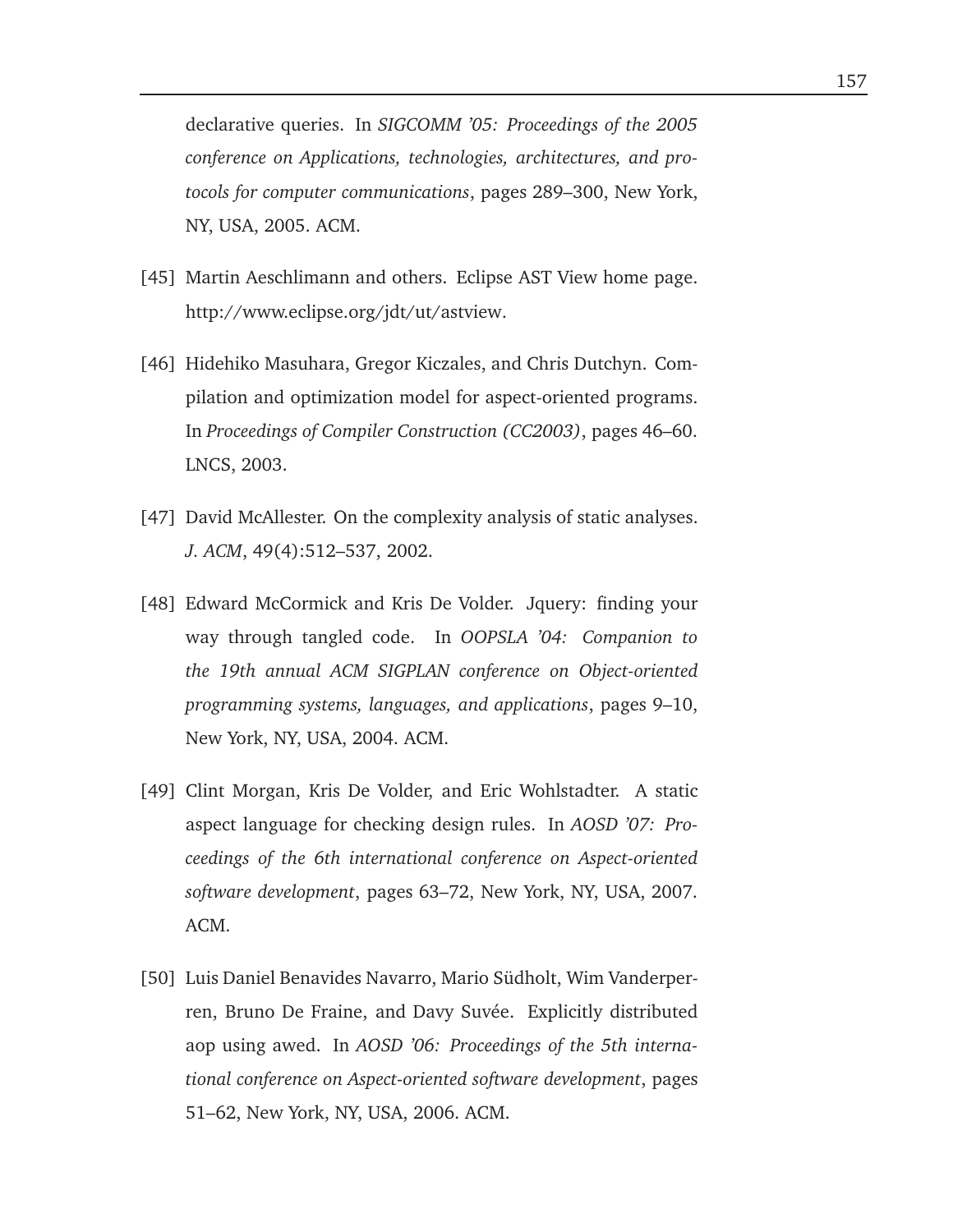- [51] Muga Nishizawa, Shigeru Chiba, and Michiaki Tatsubori. Remote pointcut: a language construct for distributed aop. In *AOSD '04: Proceedings of the 3rd international conference on Aspect-oriented software development*, pages 7–15, New York, NY, USA, 2004. ACM.
- [52] Xinming Ou. A logic-programming approach to network security analysis. PhD Dissertation, Princeton University, September 2005.
- [53] William Pugh et al. FindBugs home page at sourceforge. http://findbugs.sourceforge.net.
- [54] Hridesh Rajan and Kevin Sullivan. Eos: instance-level aspects for integrated system design. In *ESEC/FSE-11: Proceedings of the 9th European software engineering conference held jointly with 11th ACM SIGSOFT international symposium on Foundations of software engineering*, pages 297–306, New York, NY, USA, 2003. ACM Press.
- [55] T. Reps. Demand interprocedural program analysis using logic databases. 1994.
- [56] Kouhei Sakurai, Hidehiko Masuhara, Naoyasu Ubayashi, Saeko Matsuura, and Seiichi Komiya. Association aspects. In *AOSD '04: Proceedings of the 3rd international conference on Aspectoriented software development*, pages 16–25, New York, NY, USA, 2004. ACM.
- [57] Sun Microsystems, Inc. The official document for class java.lang.Object. http://java.sun.com/j2se/1.4.2/docs/api/java/lang/Object.html.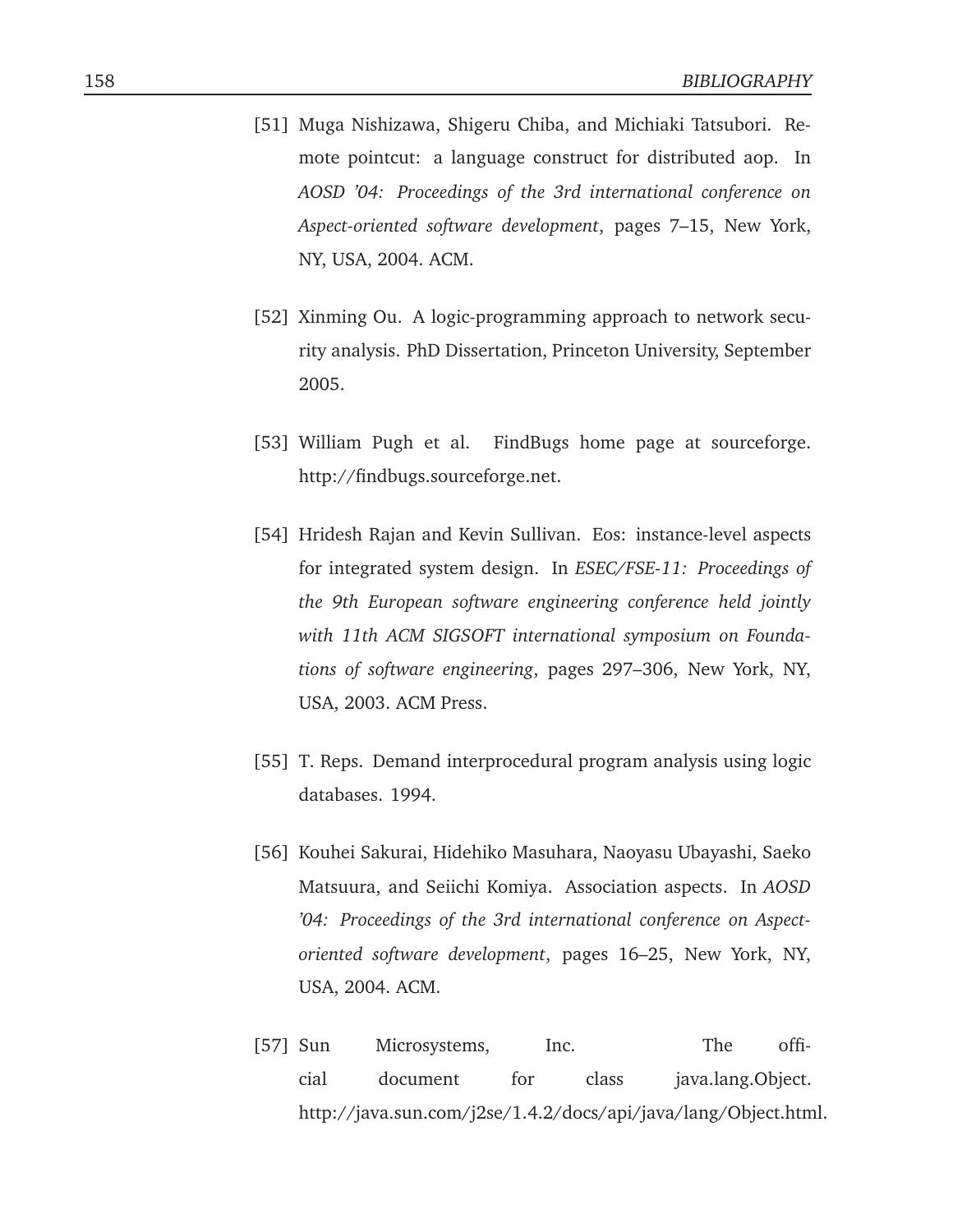- [58] AspectC++ Team. AspectC++ home page. http://www.aspectc.org. Continuously updated.
- [59] AspectJ Team. AspectJ home page. http://www.eclipse.org/aspectj. Continuously updated.
- [60] The Eclipse JDT team. Eclipse Java Development Tools home page. http://www.eclipse.org/jdt/.
- [61] Anton Dubrau Toheed Aslam, Jesse Doherty and Laurie Hendren. Aosd2010 paper - aspectmatlab: An aspect-oriented scientific programming language. In *AOSD '10:Proceedings of 9th International Conference on Aspect-Oriented Software Development*, March 2010. To appear.
- [62] J. D. Ullman. Bottom-up beats top-down for datalog. In *PODS '89: Proceedings of the eighth ACM SIGACT-SIGMOD-SIGART symposium on Principles of database systems*, pages 140–149, New York, NY, USA, 1989. ACM.
- [63] J. D. Ullman. *Principles of Database and Knowledge-Base Systems*, volume II edition. Computer Science Press, 1989.
- [64] Moshe Y. Vardi. The complexity of relational query languages (extended abstract). In *STOC '82: Proceedings of the fourteenth annual ACM symposium on Theory of computing*, pages 137–146, New York, NY, USA, 1982. ACM.
- [65] John Whaley and Monica S. Lam. Cloning-based contextsensitive pointer alias analysis using binary decision diagrams. In *PLDI '04: Proceedings of the ACM SIGPLAN 2004 conference on Programming language design and implementation*, pages 131– 144, New York, NY, USA, 2004. ACM.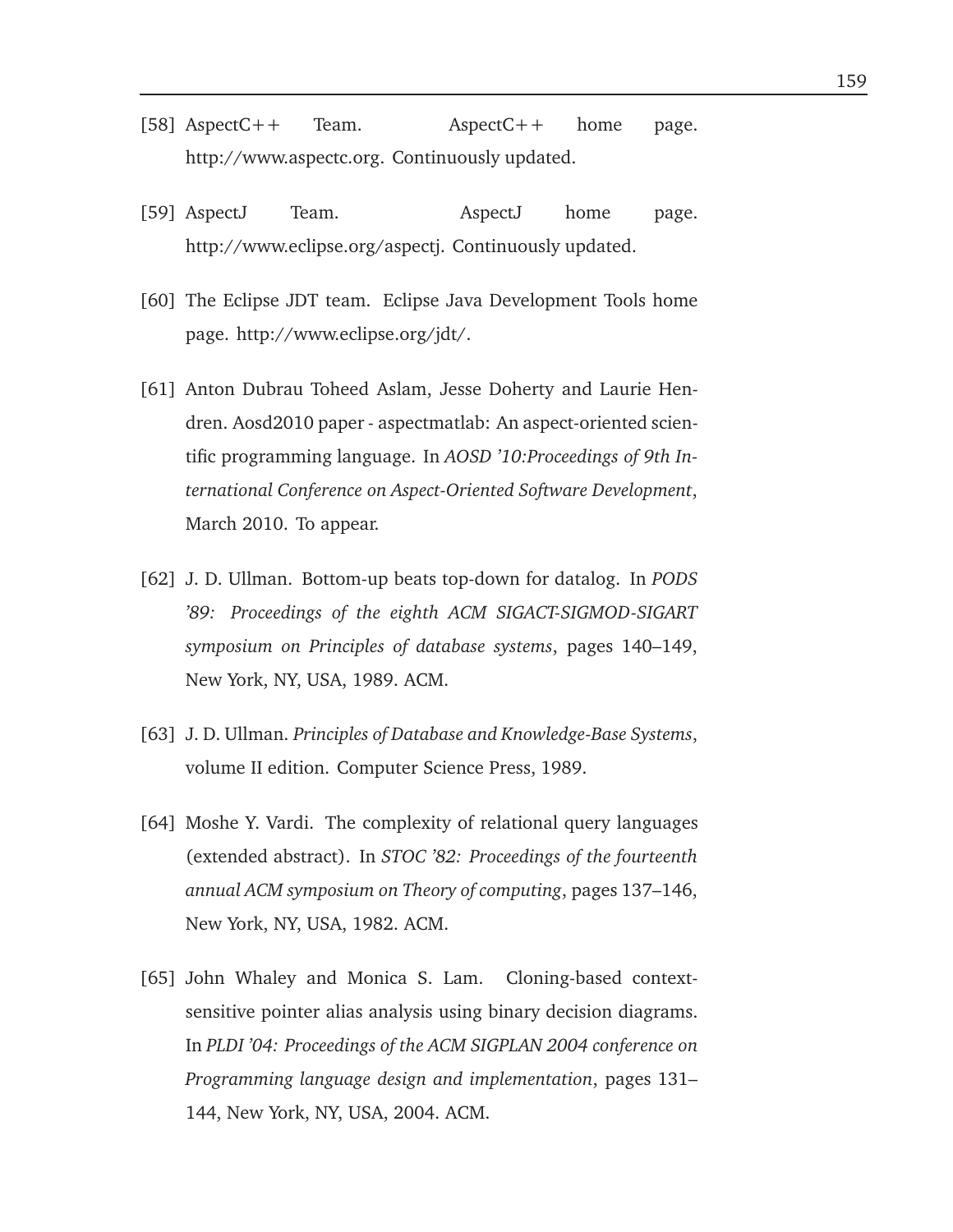- [66] Pengcheng Wu and Karl Lieberherr. Shadow programming: Reasoning about programs using lexical join point information. In *Proceedings of the 4th International Conference on Generative Programming and Component Engineering (GPCE'05)*, 2005.
- [67] Xiangyu Zhang, Rajiv Gupta, and Youtao Zhang. Efficient forward computation of dynamic slices using reduced ordered binary decision diagrams. In *ICSE '04: Proceedings of the 26th International Conference on Software Engineering*, pages 502–511, Washington, DC, USA, 2004. IEEE Computer Society.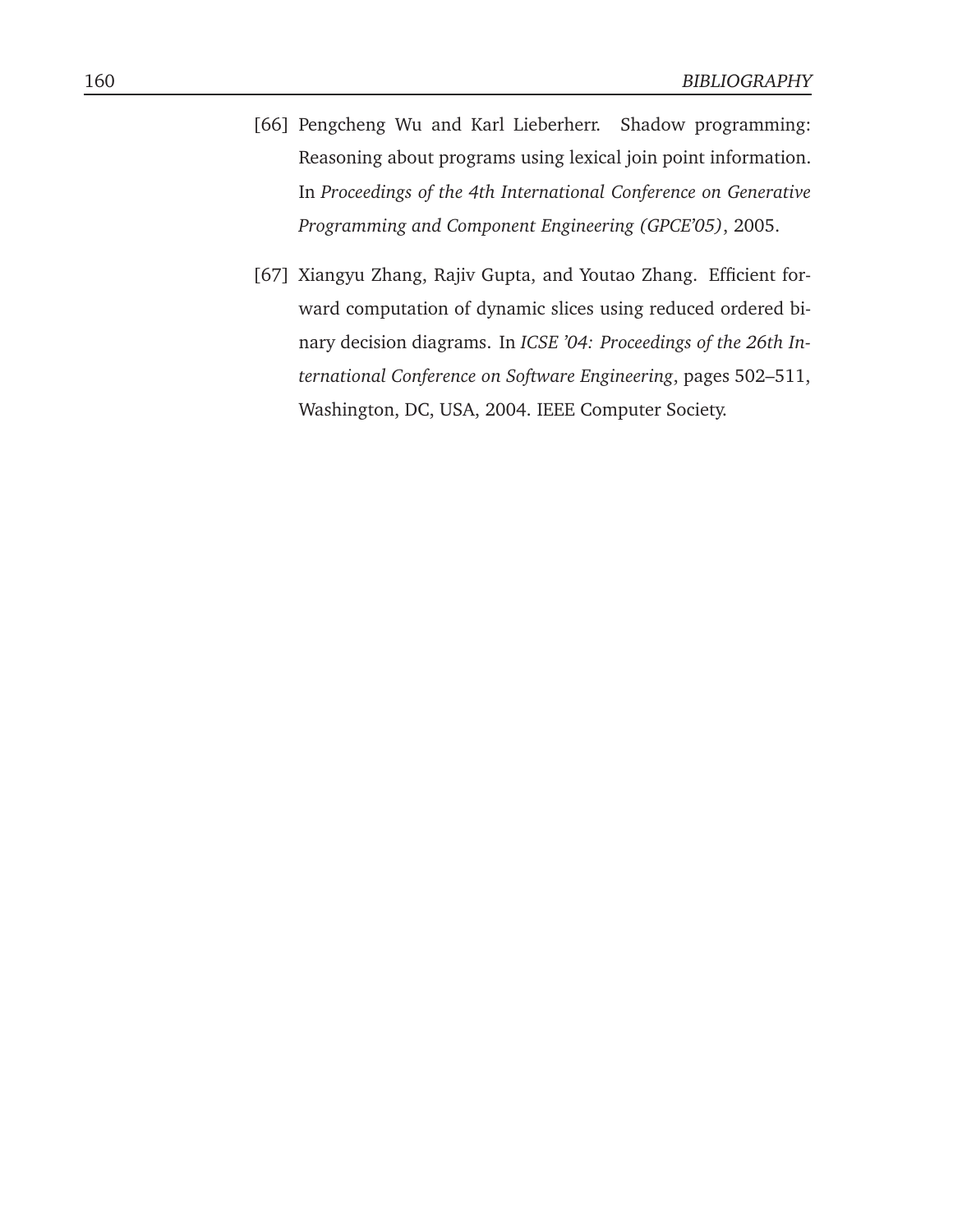## CHAPTER 8

# Appendix

## **8.1 FxCop rule implementations**

Listing 8.1: Abstract types should not have constructors

```
Declarations
2 pointcut AbstractClassHasConstructors(jp:SH).
 Definitions
4 AbstractClassHasConstructors(ce) :- ConstructorExec(ce, sig),
                          Signature(sig,t,_,\_), TypeInfo(t,_,),6 IsClass(t), TypeModifiers(t,m),
                          ModIsAbstract(m).
```
Listing 8.2: There should be no empty interface

```
1 Declarations
     emptyinterfacetype(t:T) output .
3 Definitions
    {\tt empty} \verb"interfacetype(t) :- \underline{Typelnfo}(t, _), \underline{IsInterface}(t),5 \qquad \qquad \qquad \qquad \qquad \qquad \qquad \qquad \qquad \qquad \qquad \qquad \qquad \qquad \qquad \qquad \qquad \qquad \qquad \qquad \qquad \qquad \qquad \qquad \qquad \qquad \qquad \qquad \qquad \qquad \qquad \qquad \qquad \qquad \qquad \qquad \qquad \qquad \qquad \qquad \qquad
```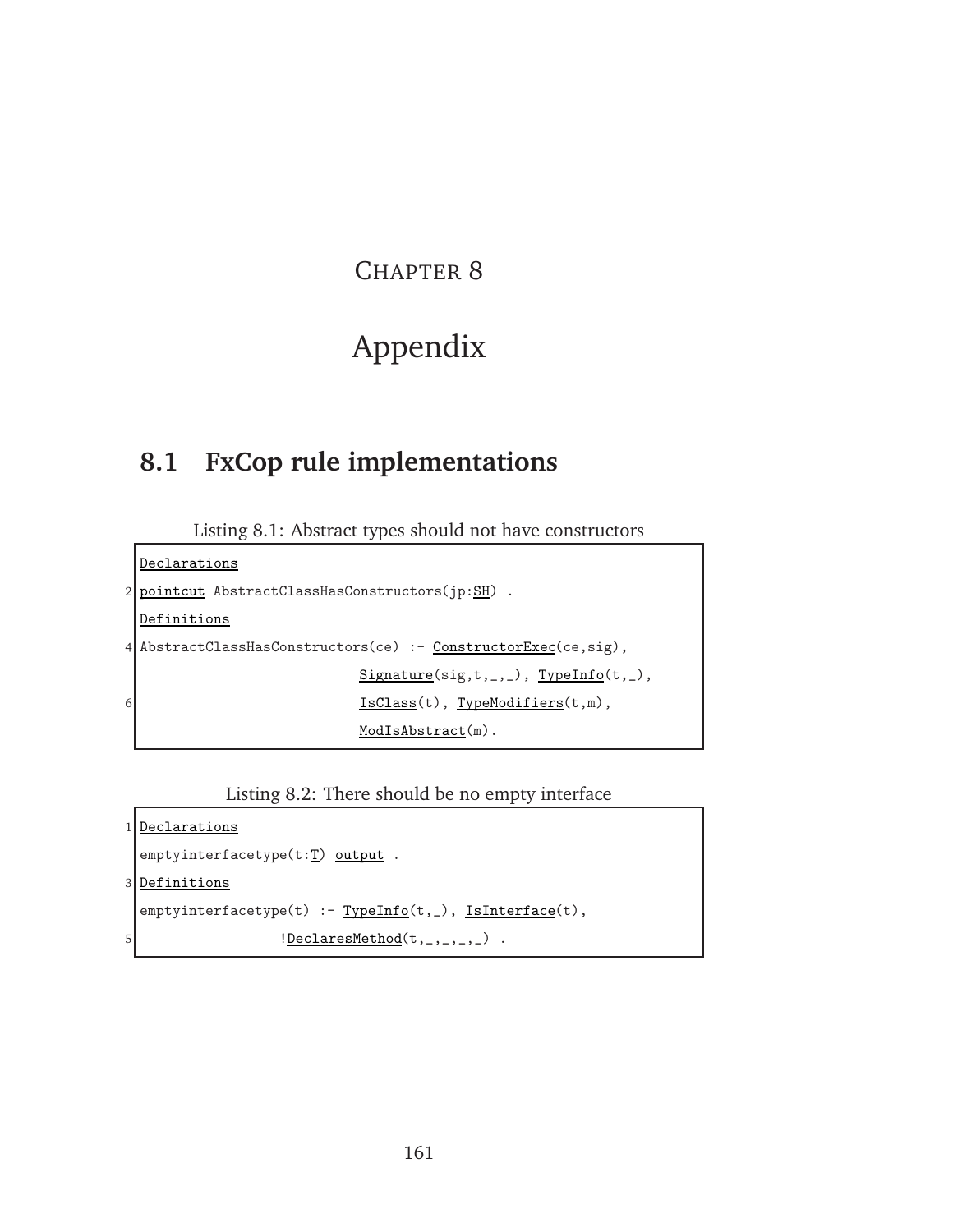Listing 8.3: Avoid excessive type parameters on generic types

```
1 Declarations
 ExcessiveTypeParam(t:T) output .
3 Definitions
 ExcessiveTypeParam(t) :- TypeInfo(t,_), IsGeneric(t),
5 TypeParameter(t,pos, _), pos > 5.
```


```
Declarations
2 pointcut GeneralException(jp:SH).
 Definitions
4 GeneralException(jp) :- MethodExec(m,_), ExceptionHandler(jp,t,m),
                        TypeInfo(t,"java.lang.Exception") .
6 GeneralException(jp) :- <u>MethodExec(m, ...), ExceptionHandler</u>(jp,t,m),
                        TypeInfo(t,"java.lang.Throwable") .
```
Listing 8.5: Avoid having static members in a generic type

```
Declarations
2 StaticInGeneric(t:T) output .
 Definitions
4 StaticInGeneric(t) :- TypeInfo(t,_), IsGeneric(t),
                       DeclaresField(t,_,_,m), ModIsStatic(m).
6 \mid \text{StaticInGeneric}(t) \mid := \text{TypeInfo}(t, \_), IsGeneric(t),
                        DeclaresMethod(t,_,_,m,_), ModIsStatic(m).
```
Listing 8.6: Avoid having protected members in a final class

```
Declarations
2 TypeHasProtectedInFinal(t:T) output.
 Definitions
4 TypeHasProtectedInFinal(t) :- TypeInfo(t,_),TypeModifiers(t,m),
                             ModIsFinal(m), DeclaresField(t,_,_,m2),
                             ModIsProtected(m2).
```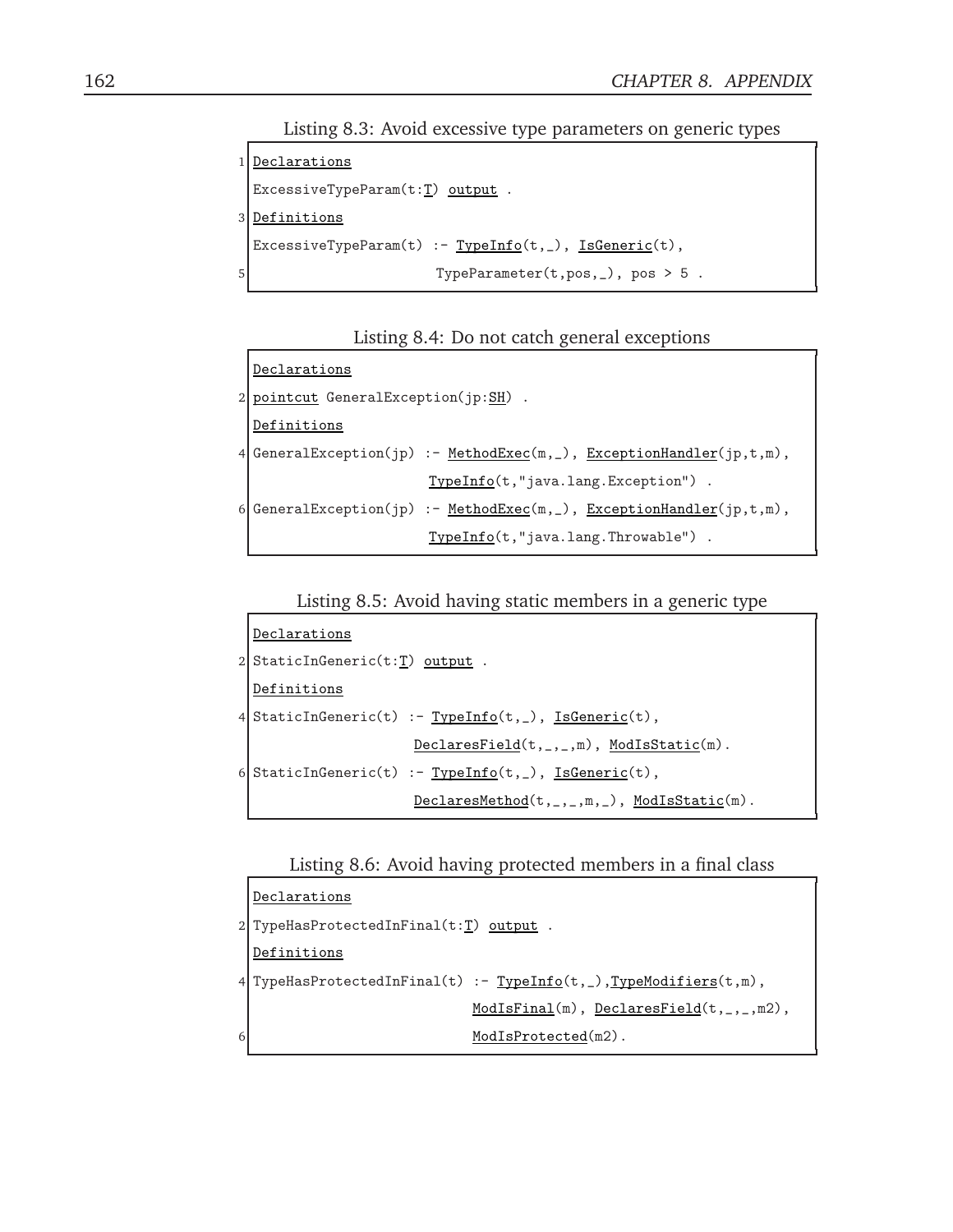Listing 8.7: Exceptions should be public

```
1 Declarations
  ExceptionsNotPublic(t:T) output .
3 SuperOrSelfTypePublic(t:\underline{T}) .
  Definitions
5 \nvert ExceptionsNotPublic(t) :- TypeInfo(t,_), IsClass(t), SuperType(t,et),
                        TypeInfo(et,"java.lang.Exception"),
                        !SuperOrSelfTypePublic(t) .
  SuperOrSelfTypePublic(t) :- TypeInfo(t,_), TypeModifiers(t,m),
9 ModIsPublic(m) .
  SuperOrSelfTypePublic(t) :- SuperType(t,tsup),
11 SuperOrSelfTypePublic(tsup) .
```
Listing 8.8: Avoid having visible instance fields

```
1 Declarations
  TypeWithVisibleInstanceField(t:T) output .
3 Definitions
  \texttt{TypeWithVisualInstanceField(t)} \texttt{ :- } \underline{TypeInfo(t, \_)}, \underline{IsClass(t)},5 DeclaresField(t, _, _,m),
                                   ModIsPublic(m), !ModIsStatic(m).
```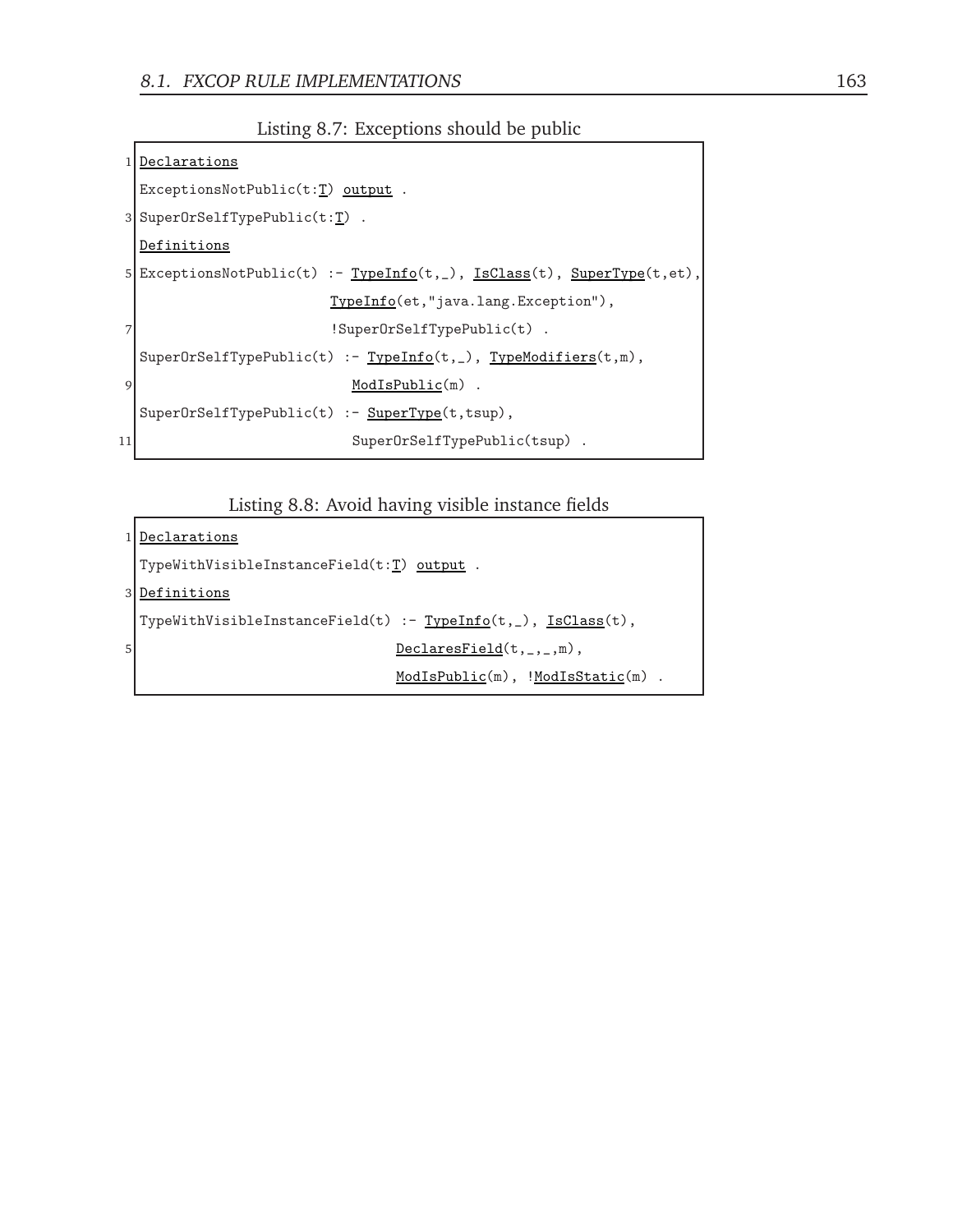# **8.2 FindBugs rule implementations**

Listing 8.9: Class implements Cloneable but does not define clone method

```
Declarations
2 ClonableClassNoClone(t:\underline{T}) output.
 HasCloneMethod(t:T) .
4 Definitions
 \texttt{ClonableClassNoClone}(t) \text{ :- } \underline{TypeInfo}(t,\_), \underline{Implements}(t,\texttt{ci}),6 TypeInfo(ci, "java.lang.Cloneable"),
                              !HasCloneMethod(t) .
8 HasCloneMethod(t) :- MethodExec(_,sig), Signature(sig,t,"clone",_).
```
Listing 8.10: Clone method does not call super.clone()

```
Declarations
2 pointcut CloneMethodNoSuperClone(jp:SH).
 HasCloneCallOnSuperType(e:SH, t:T).
4 Definitions
 CloneMethodNoSuperClone(e) :- MethodExec(e,sig),
6 Signature(sig,t,"clone", _),
                          !HasCloneCallOnSuperType(e,t) .
8 HasCloneCallOnSuperType(e,t) :- MethodCall(_,sig,e),
                       Signature(sig,t2,"clone",_),SuperType(t,t2)
```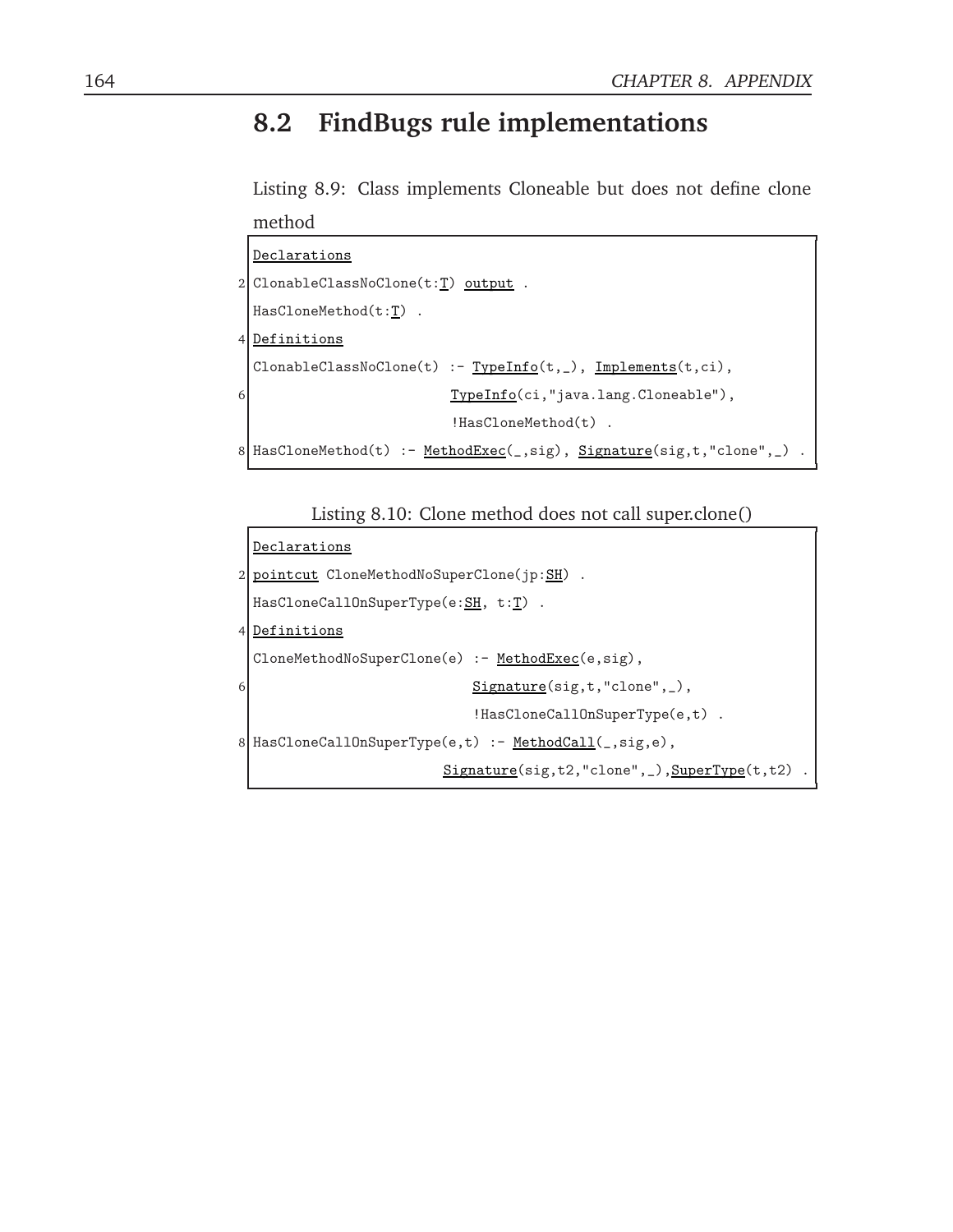Listing 8.11: Class defines clone method without implementing

Cloneable

|   | 1 Declarations                                      |
|---|-----------------------------------------------------|
|   | pointcut CloneMethodNonCloneable(jp:SH) .           |
|   | $3$ ImplementCloneable $(t:\underline{T})$ .        |
|   | Definitions                                         |
|   | 5 CloneMethodNonCloneable(e) :- MethodExec(e, sig), |
|   | $Signature(sig, t, "clone", _),$                    |
|   | $!$ ImplementCloneable $(t)$ .                      |
|   | $ImplementCloneable(t) :- Implements(t, ci),$       |
| 9 | TypeInfo(ci,"java.lang.Cloneable").                 |

Listing 8.12: Class defines covariant compareTo

|   | 1 Declarations                                |
|---|-----------------------------------------------|
|   | pointcut covariantcompareto(jp:SH).           |
|   | 3 Definitions                                 |
|   | $covariant compacto(e) :- MethodExec(e,sig),$ |
| 5 | $Signature(sig,_,\text{''compareTo''},\_),$   |
|   | CodeSignature(sig, psig),                     |
| 7 | CodeSignatureNumParams(psig,1),               |
|   | CodeSignatureParam(psig, 0,tp),               |
| 9 | !TypeInfo(tp,"java.lang.Object").             |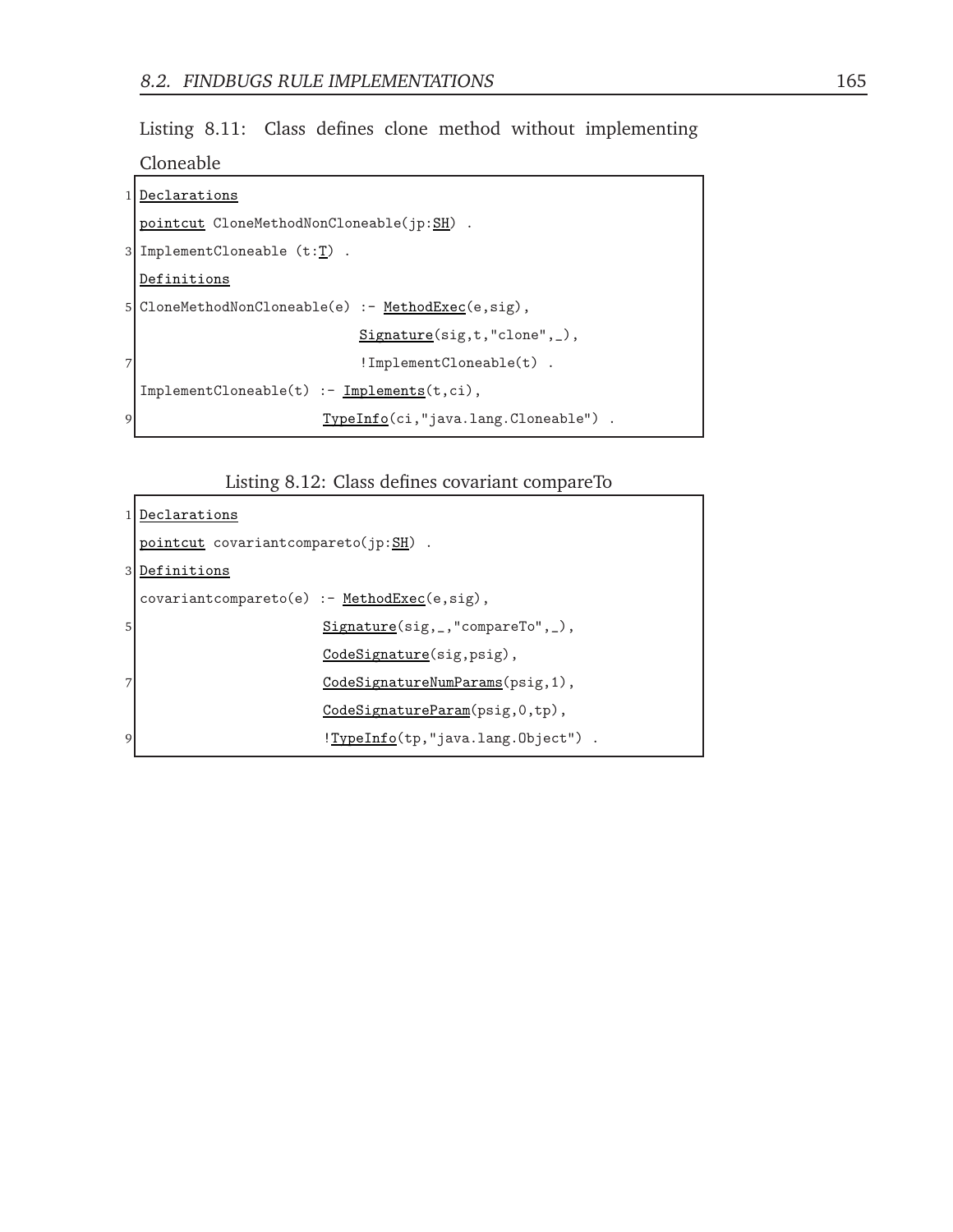Listing 8.13: Method might drop exception

```
Declarations
  2 pointcut dropExceptions(jp:\frac{SH}{ }).
        Throughs: <u>Sig</u>, et: <u>T</u>).
 4 CalleeMayThrow(e:<u>SH</u>, et:<u>T</u>).</u></u>
        Catches(e:\underline{SH},et:T).
 6 Definitions
        dropExceptions(e) :- MethodExec(e,sig), CalleeMayThrow(e,et),
 8 \overline{\text{Signature}(\text{sig},\_,\_,\_)}, \text{!Throughout}(\text{sig},\text{et}),!Catches(e,et) .
10 Catches(e,et) :- ExceptionHandler(_,et,e).
        Through("Through "The image" and "The image" is a function of the image. The image is a function of the image is a function of the image. The image is a function of the image is a function of the image. The image is a function of the image is a function of the image. The image is a function of the image is a function of the image. The image is a function of the image is a function of the image. The image is a function of the image is a function of the image. The image is a function of the image is a function of the image. The image is a function of the image is a function of the image. The image is a function of the image is a function of the image. The image is a function of the image is a function of the image. The image is a function of the image is a function of the image. The image is a function of the image is a function of the image. The image is a function of the image is a function of the image is a function of the image.12 CalleeMayThrow(e,et) :- <u>MethodCall(</u>,sig,e),<u>Signature</u>(sig,..., ),</u>
                                                                              Throwing(sig,et).
```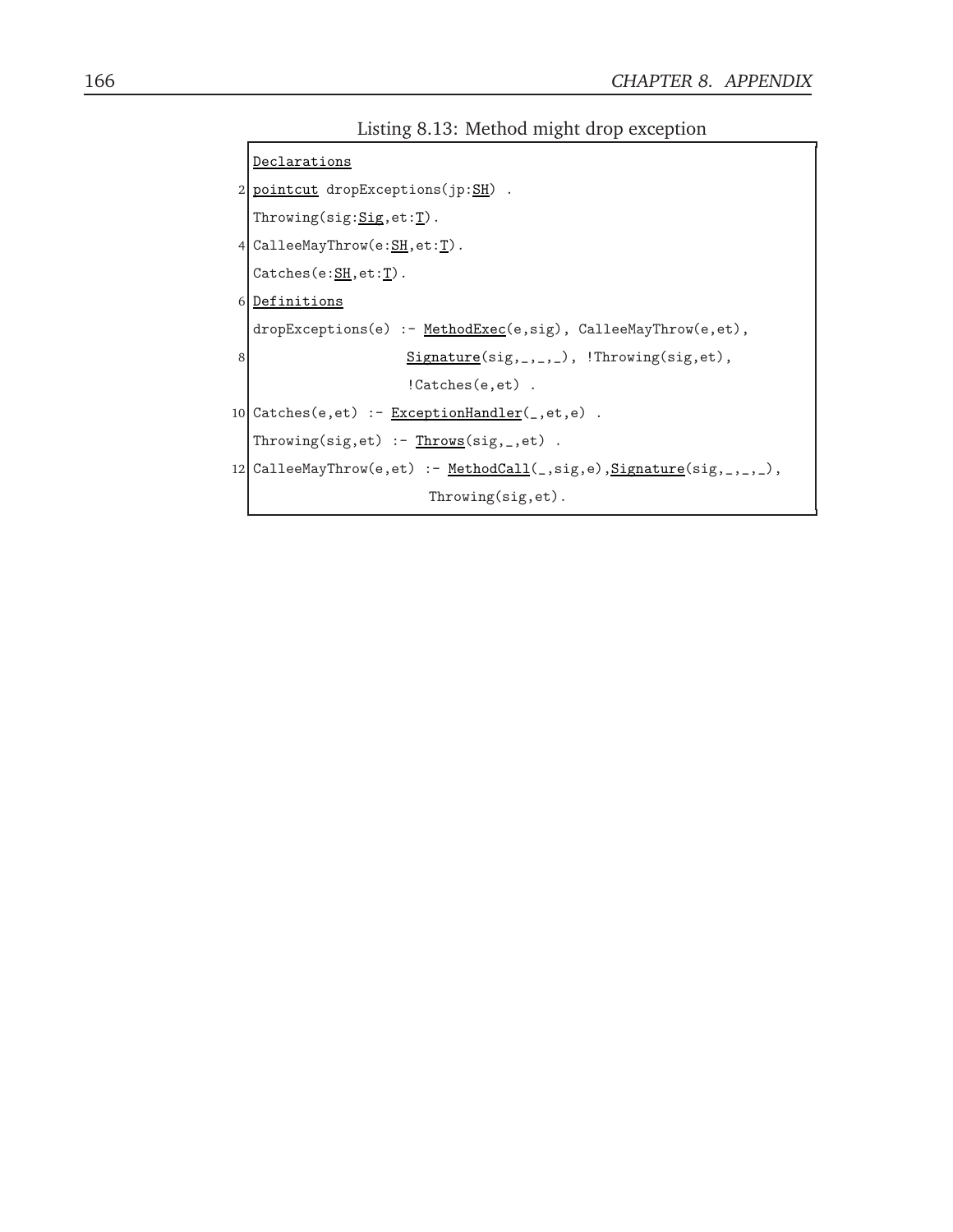Listing 8.14: Method might ignore exception

```
Declarations
 2 pointcut ignoreExceptions(jp:SH).
   Throwing(sig:<u>Sig</u>, et:<u>T</u>).</u></u>
 4 CalleeMayThrow(e:<u>SH</u>, et:<u>T</u>).</u></u>
   Catches(e:\underline{SH},et:\underline{T}).
 6 Definitions
   ignoreExceptions(e) :- MethodExec(e,sig), CalleeMayThrow(e,et),
 8 Signature(sig, _, _, _),!Catches(e,et).
   Catches(e,et) :- ExceptionHandler(_,et,e) .
10 Throwing(sig, et) :- Throws(sig, _, et) .
   CalleeMayThrow(e,et) :- MethodCall(_,sig,e),Signature(sig,_,_,_),
12 Throwing(sig, et).
```
Listing 8.15: Do not use removeAll to clear a collection

```
Declarations
2 pointcut removesAll(jp:SH).
 Definitions
4 | removesAll(c) :- MethodCall(c,sig,_), Signature(sig,t,"removesAll",_)
                SuperType(t,ct),TypeInfo(ct,"java.util.Collection").
```
Listing 8.16: Do not call a few dangerous methods on System class

```
Declarations
2 pointcut dangerousCalls(jp:SH).
 dangerousMethodNames(n: S).
4 Definitions
 dangerousCalls(c) :- MethodCall(c,sig,_), Signature(sig,t,name,_),
6 TypeInfo(t,"java.lang.System"),
                   dangerousMethodNames(name).
8 dangerousMethodNames("exit").
 dangerousMethodNames("runFinalizersOnExit") .
```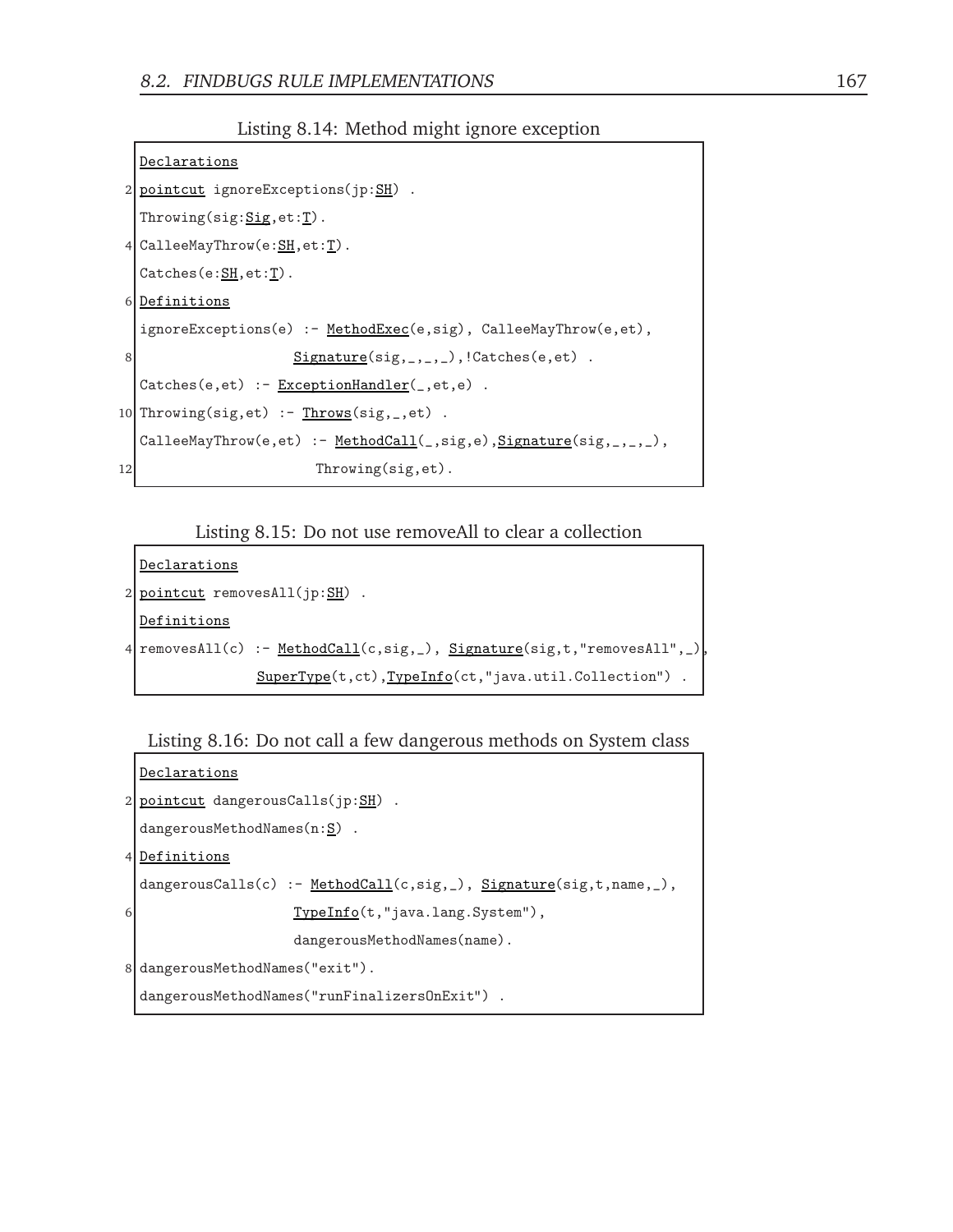Listing 8.17: Class defines compareTo but uses Object.equals()

```
Declarations
2 pointcut comparesToNoEquals(jp:\underline{SH}).
  hasEquals (t:\underline{T}).
4 Definitions
  comparesToNoEquals(e) :- MethodExec(e,sig),
6 Signature(sig,t,"compareTo", _),
                                  !hasEquals(t) .
8 \Big| \texttt{hasEquals(t)} \texttt{ :- } \underline{\texttt{MethodExec}}(\_,\texttt{sig}), \; \underline{\texttt{Signature}}(\texttt{sig}, t, "equals", \_) \enspace .
```
## **Covariant equals method defined**

This is very similar to Listing 8.12.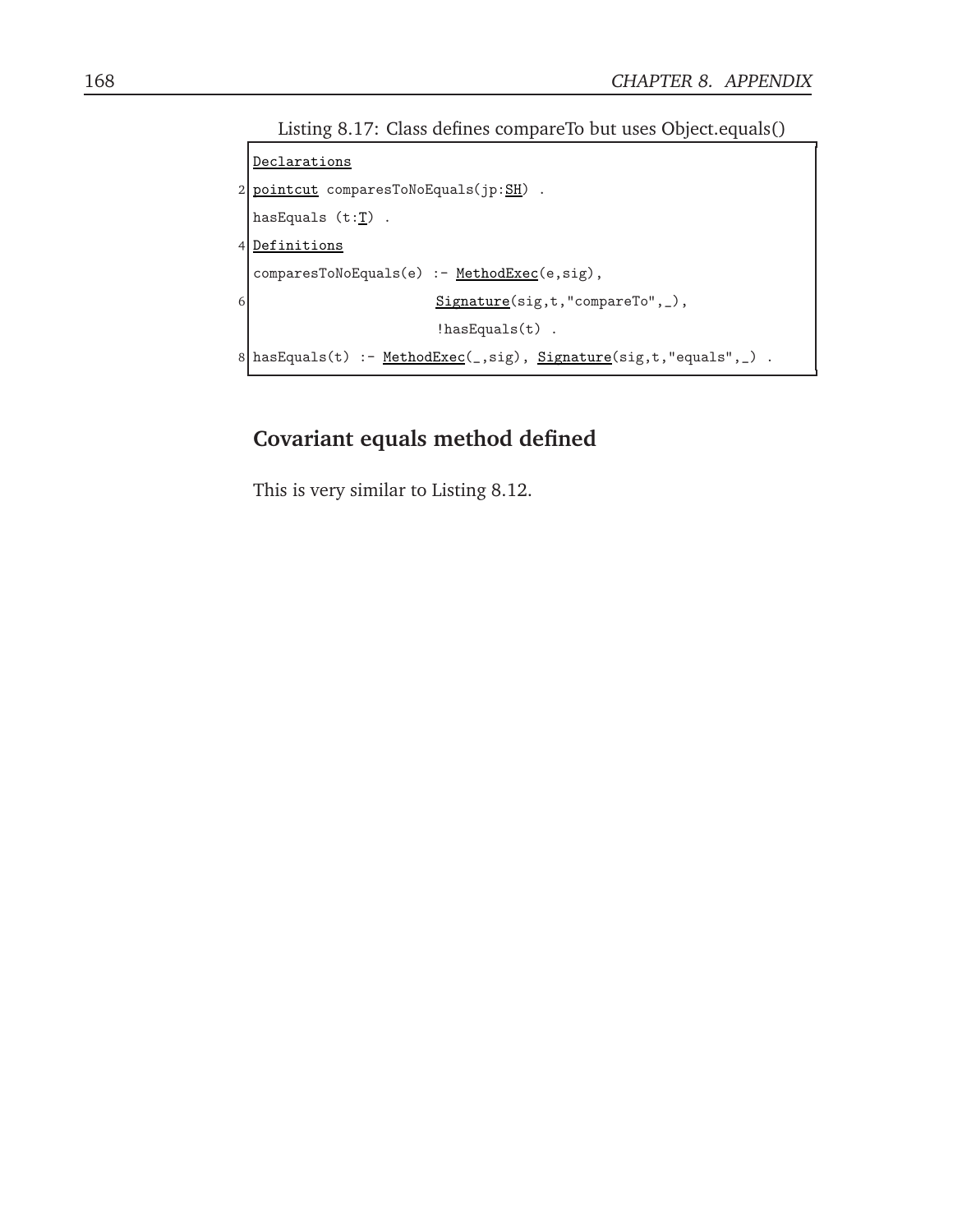

```
Declarations
2 pointcut callsFinalizer(jp:\underline{SH}).
  Definitions
4 callsFinalizer(c) :- <u>MethodCall</u>(c,sig,_),</u>
                       Signature(sig,_,"finalizer",_).
```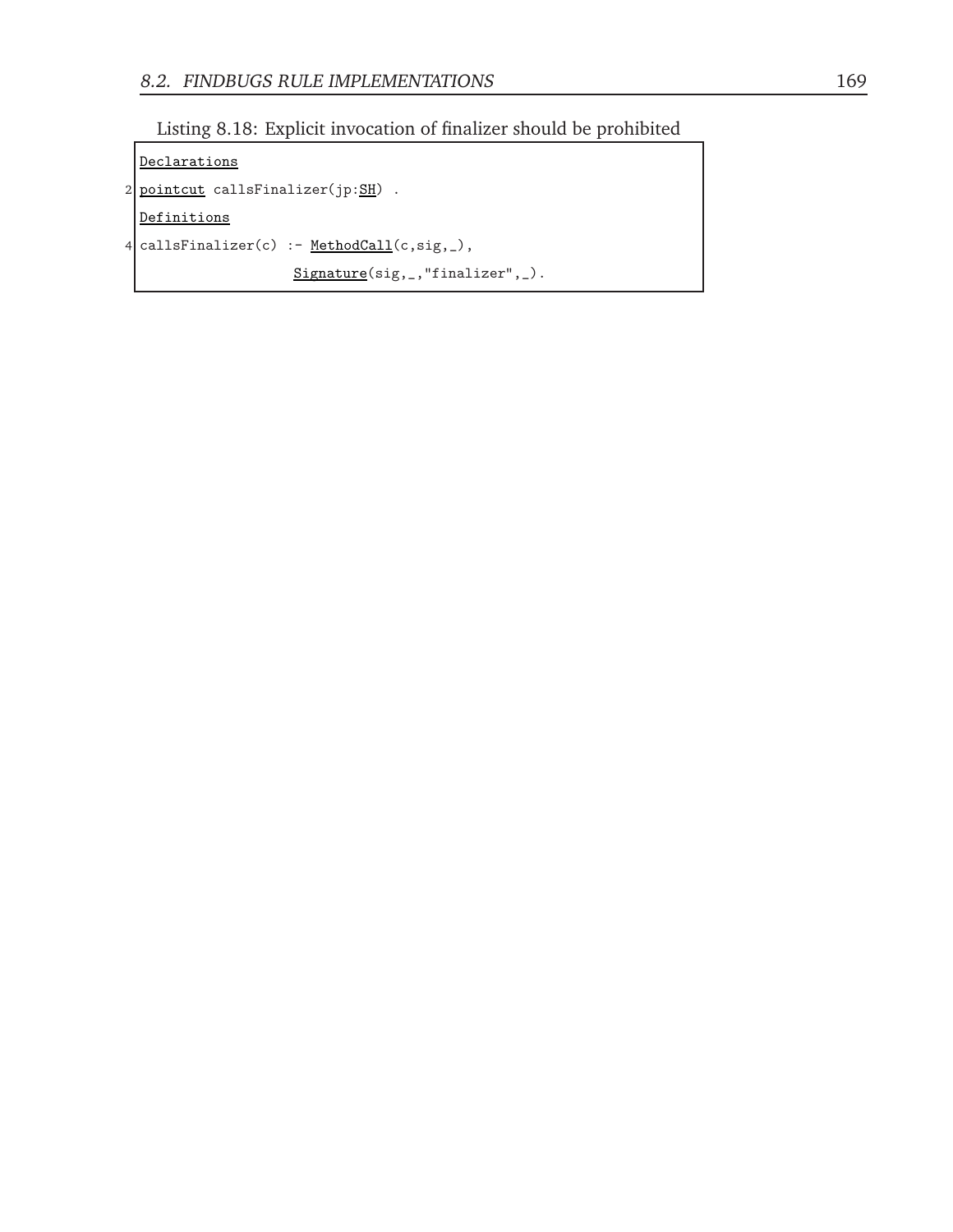## **8.3 Predicate definitions for Abstract Syntax Tree based model**

Listing 8.19: AST Predicates

|      | ######## Domains                                                            |  |
|------|-----------------------------------------------------------------------------|--|
|      | 2 ID #Domain of AST node/binding IDs                                        |  |
|      | Z #Domain of integers                                                       |  |
|      | 4 S #Domain of strings                                                      |  |
|      | B #Domain of booleans                                                       |  |
|      | 6 K #Domain of type kinds                                                   |  |
|      | MOD #Domain of modifiers                                                    |  |
| 8    |                                                                             |  |
|      | #Declarations                                                               |  |
| 10   | CompilationUnit(ind:ID)                                                     |  |
|      | CompilationUnit_IMPORTS(parent: ID, pos: Z, child: ID, length: Z)           |  |
| 12   | CompilationUnit_TYPES(parent:ID, pos:Z, child:ID, length:Z)                 |  |
|      | TypeDeclaration(ind: ID, TypeBinding: ID, isInterface: B)                   |  |
| 14 I | TypeDeclaration_MODIFIERS(parent: ID, pos: Z, child: ID, length: Z)         |  |
|      | TypeDeclaration_NAME(parent: ID, child: ID)                                 |  |
| 16   | TypeDeclaration_TYPE_PARAMETERS(parent: ID, pos: Z, child: ID, length: Z)   |  |
|      | TypeDeclaration_SUPER_INTERFACE_TYPES(parent: ID, pos: Z, child: ID,        |  |
| 18   | length:Z)                                                                   |  |
|      | TypeDeclaration_BODY_DECLARATIONS(parent:ID, pos:Z, child:ID, length:Z)     |  |
| 20   | TypeBinding(ind:ID, name:S, key:S, qualifiedName:S, kind:K, elementType:ID, |  |
|      | componentType: ID, dimensions: Z, PACKAGE: ID, declaringClass: ID,          |  |
| 22   | declaringMeth: ID, modifiers: MOD, SUPERCLASS: ID,                          |  |
|      | implementedInterfaces: ID, declaredTypes: ID)                               |  |
| 24   | ElementType(ind:ID)                                                         |  |
|      | PackageBinding(ind:ID, name:S, key:S, unamed:B)                             |  |
| 26   | SimpleName(ind: ID, TypeBinding: ID, kindBinding: ID, identifier: S)        |  |
|      | MethodDeclaration(ind:ID, MethodBinding:ID, constr:B, extra_dimensions:S)   |  |
| 28   | MethodDeclaration_MODIFIERS(parent: ID, pos: Z, child: ID, length: Z)       |  |
|      | MethodDeclaration_TYPE_PARAMETERS(parent: ID, pos: Z, child: ID, length: Z) |  |
| 30   | MethodDeclaration_RETURN_TYPE2(parent: ID, child: ID)                       |  |
|      | MethodDeclaration_NAME(parent:ID, child:ID)                                 |  |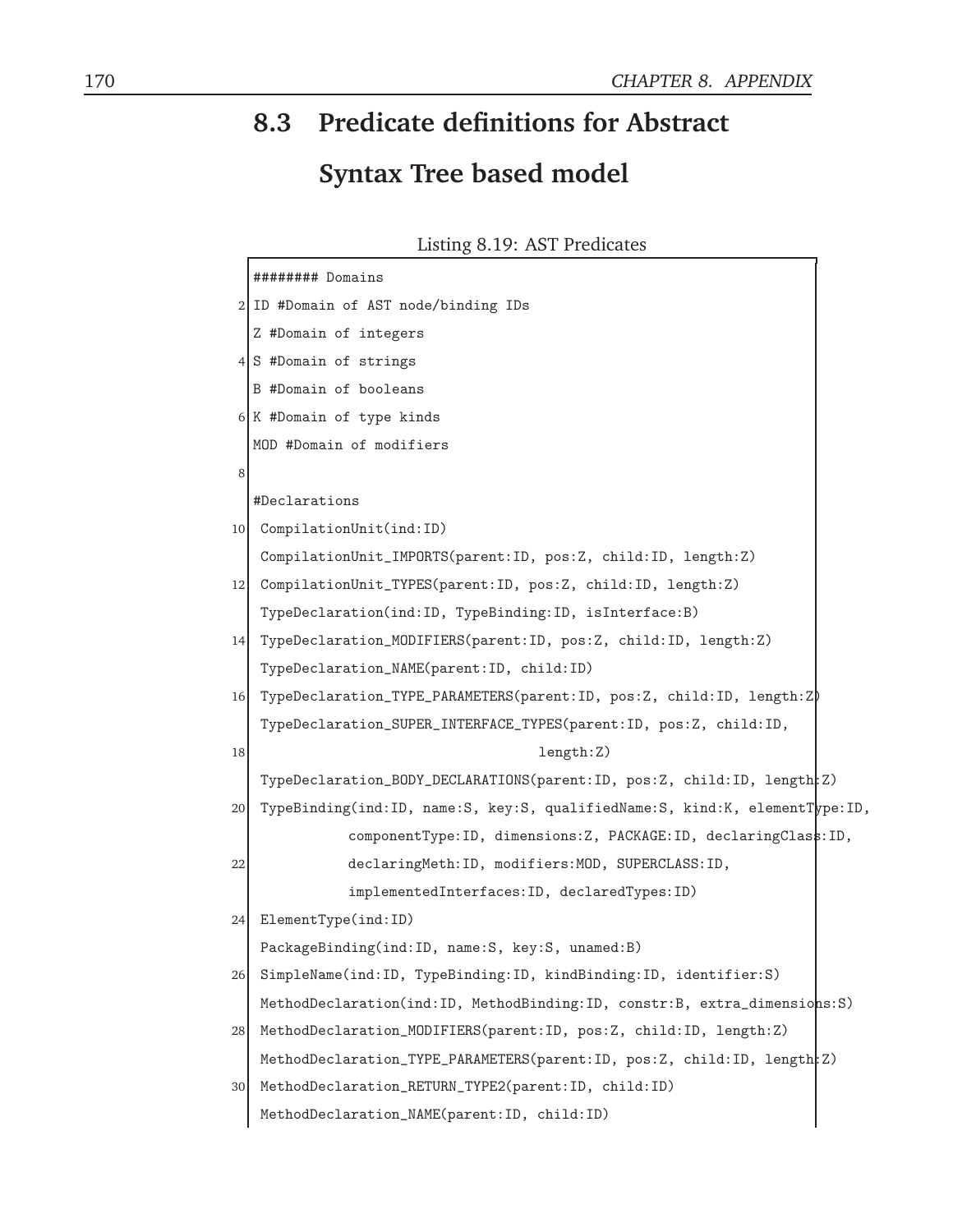```
32 MethodDeclaration_PARAMETERS(parent:ID, pos:Z, child:ID, length:Z)
   MethodDeclaration_THROWN_EXCEPTIONS(parent:ID, pos:Z, child:ID, length:Z)
34 MethodBinding(ind:ID, name:S, key:S, isConstr:B, defaultConstr:B,
                declaringClass:ID, returnType:ID, modifiers:MOD,
36 parameterTypes:ID, varargs:B, exceptionTypes:ID)
   ParameterTypes(ind:ID, pos:Z, TypeBinding:ID)
38 Modifier(ind:ID, keyword:S)
   PrimitiveType(ind:ID, TypeBinding:ID, typecode:S)
40 SingleVariableDeclaration(ind:ID, VariableBinding:ID, VARARGS:B,
                          extra_dimensions:S)
42 SingleVariableDeclaration_MODIFIERS(parent:ID, pos:Z, child:ID, length:Z)
   SingleVariableDeclaration_TYPE(parent:ID, child:ID)
44 SingleVariableDeclaration_NAME(parent:ID, child:ID)
   VariableBinding(ind:ID, name:S, key:S, isField:B, isEnumConst:B, isParam:B,
46 variableId:Z, modifiers:MOD, TYPE:ID, declaringClass:ID,
                 declaringMeth:ID)
48 FieldDeclaration(ind:ID)
   FieldDeclaration_MODIFIERS(parent:ID, pos:Z, child:ID, length:Z)
50 FieldDeclaration_TYPE(parent:ID, child:ID)
   FieldDeclaration_FRAGMENTS(parent:ID, pos:Z, child:ID, length:Z)
52 VariableDeclarationFragment(ind:ID, VariableBinding:ID, extra_dimensions:S)
   VariableDeclarationFragment_NAME(parent:ID, child:ID)
54 VariableDeclarationFragment_INITIALIZER(parent:ID, child:ID)
   NumberLiteral(ind:ID, TypeBinding:ID, token:S)
56 ImplementedInterfaces(ind:ID, pos:Z, TypeBinding:ID)
   SimpleType(ind:ID, TypeBinding:ID)
58 SimpleType_NAME(parent:ID, child:ID)
   MethodDeclaration_BODY(parent:ID, child:ID)
60 Block(ind:ID)
   Block_STATEMENTS(parent:ID, pos:Z, child:ID, length:Z)
62 ExpressionStatement(ind:ID)
   ExpressionStatement_EXPRESSION(parent:ID, child:ID)
64 Assignment(ind:ID, TypeBinding:ID, operator:S)
   Assignment_LEFT_HAND_SIDE(parent:ID, child:ID)
66 Assignment_RIGHT_HAND_SIDE(parent:ID, child:ID)
   InfixExpression(ind:ID, TypeBinding:ID, operator:S)
```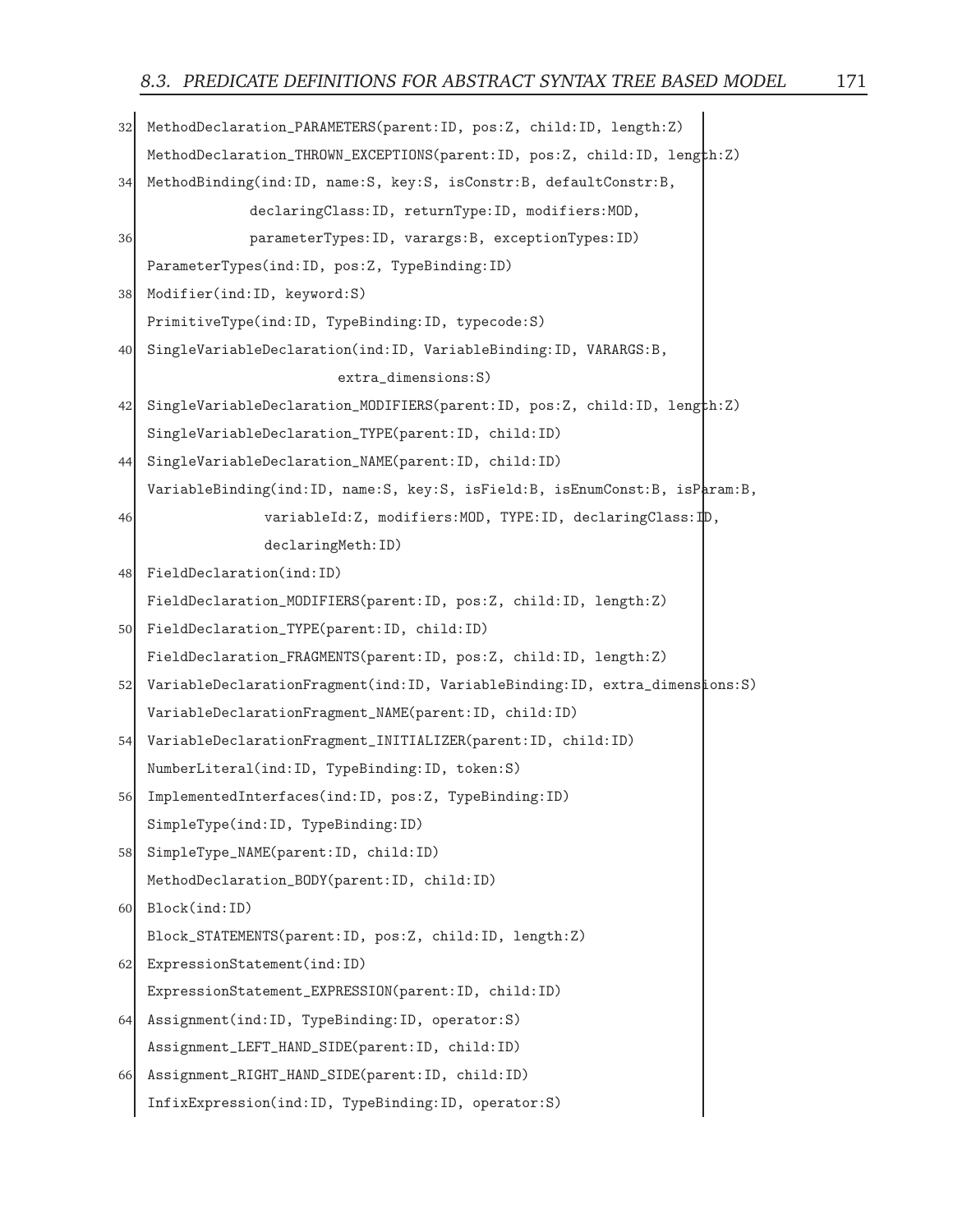| 68  | InfixExpression_LEFT_OPERAND(parent:ID, child:ID)                         |
|-----|---------------------------------------------------------------------------|
|     | InfixExpression_RIGHT_OPERAND(parent:ID, child:ID)                        |
| 70  | InfixExpression_EXTENDED_OPERANDS(parent:ID, pos:Z, child:ID, length:Z)   |
|     | ReturnStatement(ind:ID)                                                   |
| 72  | ReturnStatement_EXPRESSION(parent:ID, child:ID)                           |
|     | DeclaredTypes(ind:ID, pos:Z, TypeBinding:ID)                              |
| 74  | QualifiedName(ind:ID, TypeBinding:ID, kindBinding:ID)                     |
|     | QualifiedName_QUALIFIER(parent: ID, child: ID)                            |
| 76  | QualifiedName_NAME(parent: ID, child: ID)                                 |
|     | MethodInvocation(ind:ID, TypeBinding:ID, MethodBinding:ID)                |
| 78  | MethodInvocation_EXPRESSION(parent: ID, child: ID)                        |
|     | MethodInvocation_TYPE_ARGUMENTS(parent: ID, pos: Z, child: ID, length: Z) |
| 80  | MethodInvocation_NAME(parent: ID, child: ID)                              |
|     | MethodInvocation_ARGUMENTS(parent:ID, pos:Z, child:ID, length:Z)          |
| 82  | IfStatement(ind:ID)                                                       |
|     | IfStatement_EXPRESSION(parent:ID, child:ID)                               |
| 84  | IfStatement_THEN_STATEMENT(parent:ID, child:ID)                           |
|     | IfStatement_ELSE_STATEMENT(parent:ID, child:ID)                           |
| 86  | PostfixExpression(ind: ID, TypeBinding: ID, operator: S)                  |
|     | PostfixExpression_OPERAND(parent: ID, child: ID)                          |
| 88  | ForStatement(ind:ID)                                                      |
|     | ForStatement_INITIALIZERS(parent: ID, pos: Z, child: ID, length: Z)       |
| 90  | ForStatement_EXPRESSION(parent: ID, child: ID)                            |
|     | ForStatement_UPDATERS(parent: ID, pos: Z, child: ID, length: Z)           |
| 921 | ForStatement_BODY(parent: ID, child: ID)                                  |
|     | VariableDeclarationExpression(ind:ID, TypeBinding:ID)                     |
| 94  | VariableDeclarationExpression_MODIFIERS(parent: ID, pos: Z, child: ID,    |
|     | length:Z)                                                                 |
| 96  | VariableDeclarationExpression_TYPE(parent:ID, child:ID)                   |
|     | VariableDeclarationExpression_FRAGMENTS(parent:ID, pos:Z, child:ID,       |
| 98  | length:Z)                                                                 |
|     | StringLiteral(ind:ID, TypeBinding:ID, value:S)                            |
| 100 | WhileStatement(ind:ID)                                                    |
|     | WhileStatement_EXPRESSION(parent: ID, child: ID)                          |
| 102 | WhileStatement_BODY(parent: ID, child: ID)                                |
|     | SwitchStatement(ind:ID)                                                   |
|     |                                                                           |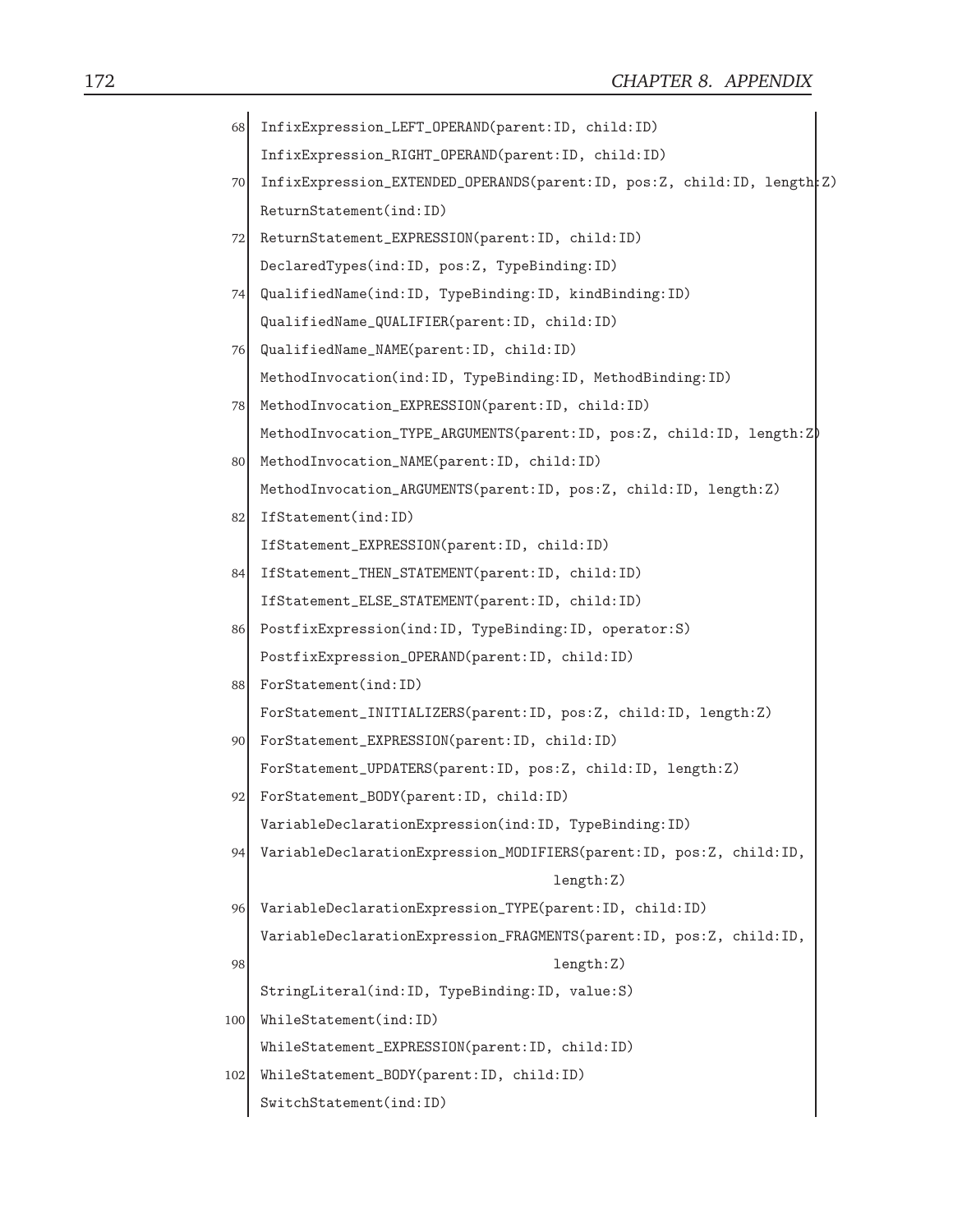| 104 | SwitchStatement_EXPRESSION(parent: ID, child: ID)                          |
|-----|----------------------------------------------------------------------------|
|     | SwitchStatement_STATEMENTS(parent: ID, pos: Z, child: ID, length: Z)       |
| 106 | SwitchCase(ind:ID)                                                         |
|     | SwitchCase_EXPRESSION(parent:ID, child:ID)                                 |
| 108 | BreakStatement(ind:ID)                                                     |
|     | ThrowStatement(ind:ID)                                                     |
| 110 | ThrowStatement_EXPRESSION(parent:ID, child:ID)                             |
|     | ClassInstanceCreation(ind:ID, TypeBinding:ID, MethodBinding:ID)            |
| 112 | ClassInstanceCreation_TYPE_ARGUMENTS(parent:ID, pos:Z, child:ID, length:Z) |
|     | ClassInstanceCreation_TYPE(parent: ID, child: ID)                          |
| 114 | ClassInstanceCreation_ARGUMENTS(parent: ID, pos: Z, child: ID, length: Z)  |
|     | TypeDeclaration_SUPERCLASS_TYPE(parent: ID, child: ID)                     |
| 116 | ArrayType(ind: ID, TypeBinding: ID)                                        |
|     | ArrayType_COMPONENT_TYPE(parent:ID, child:ID)                              |
| 118 | ArrayCreation(ind: ID, TypeBinding: ID)                                    |
|     | ArrayCreation_TYPE(parent: ID, child: ID)                                  |
| 120 | ArrayCreation_DIMENSIONS(parent:ID, pos:Z, child:ID, length:Z)             |
|     | TryStatement(ind:ID)                                                       |
| 122 | TryStatement_BODY(parent:ID, child:ID)                                     |
|     | TryStatement_CATCH_CLAUSES(parent: ID, pos: Z, child: ID, length: Z)       |
| 124 | NullLiteral(ind: ID, TypeBinding: ID)                                      |
|     | CatchClause(ind:ID)                                                        |
| 126 | CatchClause_EXCEPTION(parent: ID, child: ID)                               |
|     | CatchClause_BODY(parent: ID, child: ID)                                    |
| 128 | SuperMethodInvocation(ind:ID, TypeBinding:ID, MethodBinding:ID)            |
|     | SuperMethodInvocation_TYPE_ARGUMENTS(parent:ID, pos:Z, child:ID, length:Z) |
| 130 | SuperMethodInvocation_NAME(parent: ID, child: ID)                          |
|     | SuperMethodInvocation_ARGUMENTS(parent: ID, pos: Z, child: ID, length: Z)  |
| 132 | BooleanLiteral(ind:ID, TypeBinding:ID, bv:B)                               |
|     | MethodDeclaration_JAVADOC(parent:ID, child:ID)                             |
| 134 | Javadoc(ind:ID)                                                            |
|     | Javadoc_TAGS(parent: ID, pos: Z, child: ID, length: Z)                     |
| 136 | TagElement(ind:ID, tagName:S)                                              |
|     | TagElement_FRAGMENTS(parent:ID, pos:Z, child:ID, length:Z)                 |
| 138 | VariableDeclarationStatement(ind:ID)                                       |
|     | VariableDeclarationStatement_MODIFIERS(parent:ID, pos:Z, child:ID,         |